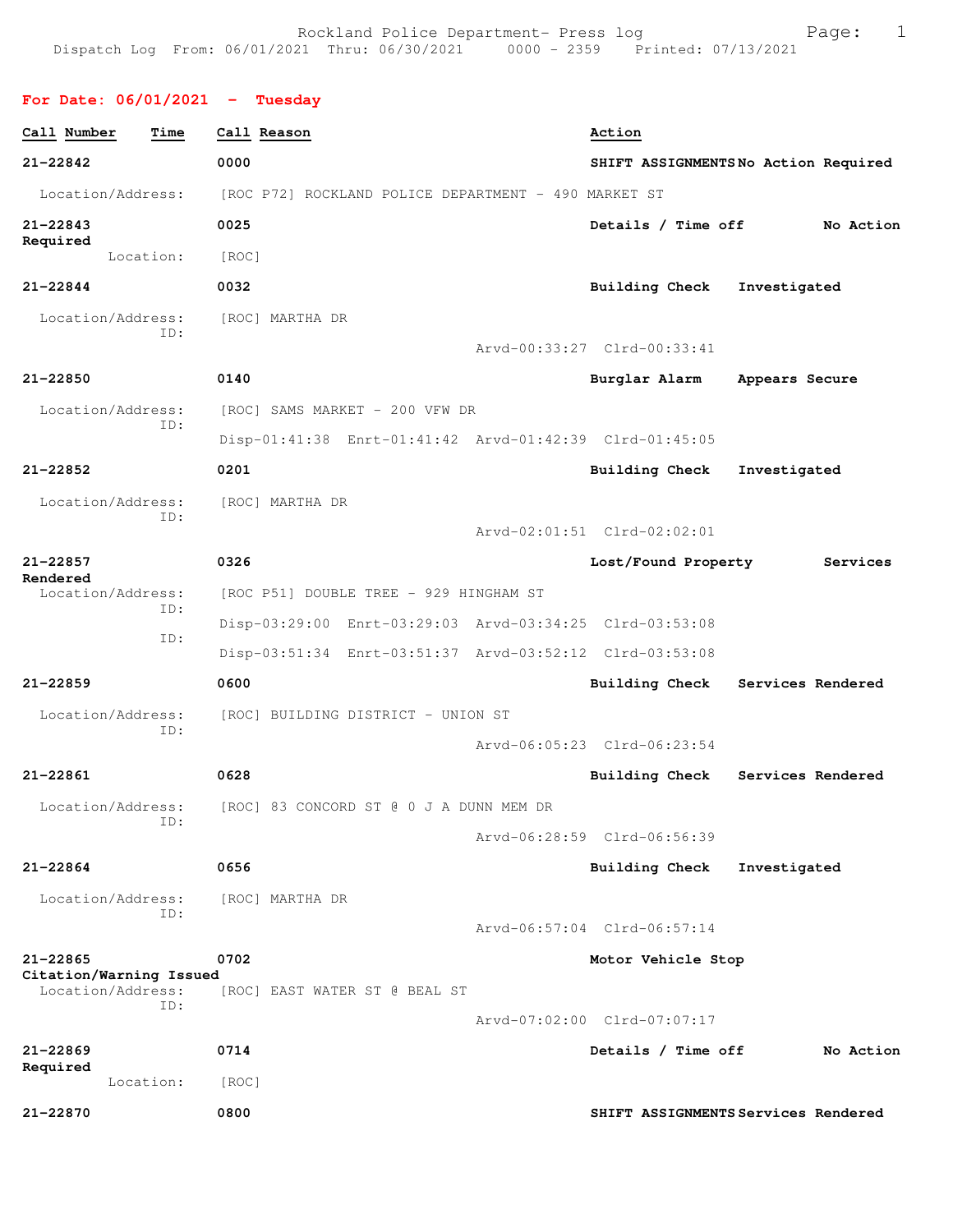|                                              |     |                    | Rockland Police Department- Press log                    | Dispatch Log From: 06/01/2021 Thru: 06/30/2021 0000 - 2359 Printed: 07/13/2021 |          | $\mathbf{2}$<br>Page: |
|----------------------------------------------|-----|--------------------|----------------------------------------------------------|--------------------------------------------------------------------------------|----------|-----------------------|
| Location/Address:                            |     |                    | [ROC P72] ROCKLAND POLICE DEPARTMENT - 490 MARKET ST     |                                                                                |          |                       |
| 21-22873                                     |     | 0839               |                                                          | Prisioner Transport                                                            |          | Services              |
| Rendered<br>Location/Address:                |     |                    | [HIN] HINGHAM DISTRICT COURT - 28 GEORGE WASHINGTON BLVD |                                                                                |          |                       |
| TD:                                          |     |                    |                                                          | Arvd-08:39:00 Clrd-12:09:46                                                    |          |                       |
| $21 - 22876$                                 |     | 0904               |                                                          | Disabled Motor Vehicle                                                         |          | Vehicle               |
| Towed<br>Location/Address:                   |     |                    | [ROC P88] South Shore Health & Racquet Club - 406 VFW DR |                                                                                |          |                       |
|                                              | TD: |                    |                                                          | Arvd-09:04:00 Clrd-09:27:50                                                    |          |                       |
| 21-22880                                     |     | 0926               |                                                          | Motor Vehicle Complaint                                                        |          | Services              |
| Rendered<br>Location/Address:                |     | [ROC] 71 SUMMIT ST |                                                          |                                                                                |          |                       |
| ID:                                          |     |                    |                                                          | Aryd-09:26:00 Clrd-09:29:36                                                    |          |                       |
| 21-22881                                     |     | 0931               |                                                          | Building Check                                                                 |          | Services Rendered     |
| Location/Address:                            |     | [ROC] HINGHAM ST   |                                                          |                                                                                |          |                       |
|                                              | ID: |                    |                                                          | Arvd-09:32:27 Clrd-09:32:45                                                    |          |                       |
| 21-22889                                     |     | 1048               |                                                          | Motor Vehicle Stop                                                             |          |                       |
| Citation/Warning Issued<br>Location/Address: |     |                    | [ROC] 469 CONCORD ST @ 590 SUMMER ST                     |                                                                                |          |                       |
|                                              | ID: |                    |                                                          | Arvd-10:48:00 Clrd-10:54:52                                                    |          |                       |
| 21-22890                                     |     | 1049               |                                                          | Vehicle Maintenance                                                            |          | No Service            |
| Location/Address:                            |     |                    |                                                          | [ROC P122] BUENA VISTA ENTERPRISES LLC (LARRYS AUTO) - 688 UNION ST            |          |                       |
| $21 - 22891$                                 |     | 1051               |                                                          | Details / Time off                                                             |          | No Service            |
| Location:                                    |     | [ROC]              |                                                          |                                                                                |          |                       |
| 21-22893                                     |     | 1132               |                                                          | Vandalism                                                                      | Building |                       |
| Checked/Secured<br>Location/Address:         |     | [ROC] 56 WILSON ST |                                                          |                                                                                |          |                       |
|                                              | ID: |                    |                                                          | Disp-11:35:01 Enrt-11:35:11 Arvd-11:41:50 Clrd-11:54:38                        |          |                       |
|                                              | ID: |                    |                                                          | Disp-11:35:01 Enrt-11:35:11 Arvd-11:41:45 Clrd-11:54:41                        |          |                       |
| 21-22896                                     |     | 1142               |                                                          | Disturbance                                                                    |          | Services Rendered     |
| Location/Address:                            | ID: |                    | [ROC P64] CVS PHARMACY - 80 MARKET ST                    |                                                                                |          |                       |
|                                              | ID: |                    |                                                          | Disp-11:43:01 Enrt-11:43:07 Arvd-11:43:26 Clrd-12:07:57                        |          |                       |
|                                              |     |                    |                                                          | Disp-11:43:16 Enrt-11:43:23 Arvd-11:45:15 Clrd-12:04:21                        |          |                       |
| 21-22898<br>Towed                            |     | 1151               |                                                          | MVA Property Damage Only                                                       |          | Vehicle               |
| Location/Address:                            | ID: |                    | [ROC] 1149 HINGHAM ST @ 88 POND ST                       |                                                                                |          |                       |
|                                              | ID: |                    |                                                          | Arvd-11:51:00 Clrd-12:24:45                                                    |          |                       |
|                                              | ID: |                    |                                                          | Disp-11:54:50 Enrt-11:55:02 Arvd-12:09:29 Clrd-12:20:21                        |          |                       |
|                                              | ID: |                    |                                                          | Disp-11:54:58 Enrt-11:55:04 Arvd-12:09:34 Clrd-12:24:47                        |          |                       |
|                                              |     |                    |                                                          | Disp-12:14:30 Enrt-12:14:31 Arvd-12:14:37 Clrd-12:24:39                        |          |                       |
| $21 - 22909$                                 |     | 1250               |                                                          | Time off                                                                       |          | Services Rendered     |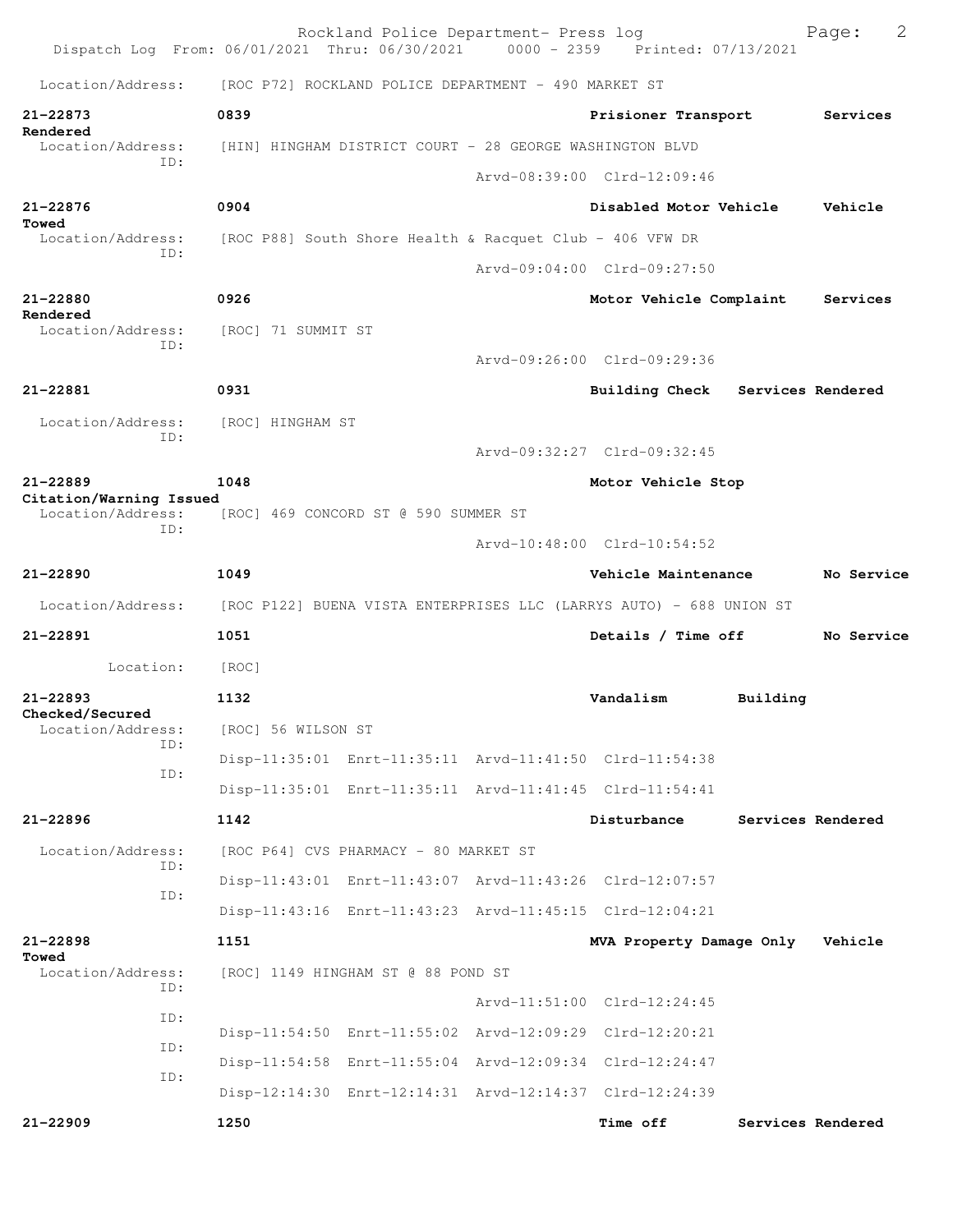Rockland Police Department- Press log Frank Page: 3 Dispatch Log From: 06/01/2021 Thru: 06/30/2021 0000 - 2359 Printed: 07/13/2021 Location: [ROC] **21-22911 1255 Details Services Rendered** Location: [ROC] **21-22910 1256 Animal Complaint No Action Required** Location/Address: [HUL] 1 AVALON DR ID: Disp-12:57:29 Enrt-12:57:32 Arvd-13:43:28 Clrd-14:21:46 **21-22912 1311 Harassment Services Rendered** Location/Address: [ROC] 348 LIBERTY ST ID: Disp-13:14:28 Enrt-13:14:31 Arvd-13:19:29 Clrd-13:31:11 **21-22919 1410 MVA Property Damage Only Report Follows**  Location/Address: [ROC 128] 265 CENTRE AVE ID: Disp-14:12:50 Enrt-14:13:00 Arvd-14:15:37 Clrd-15:38:43 ID: Disp-14:12:55 Enrt-14:13:04 Arvd-14:15:34 Clrd-14:21:33 ID: Disp-14:21:40 Arvd-14:21:43 Clrd-14:39:19 Refer To Summons: Summons: MURPHY, LOGAN THOMAS<br>Address: 323 SPRING ST ROCK 323 SPRING ST ROCKLAND, MA Age: 23 Charges: NUMBER PLATE ATTACHING WRONG PLATE UNINSURED MOTOR VEHICLE UNREGISTERED MOTOR VEHICLE **21-22925 1441 Time off Services Rendered** Location: [ROC] **21-22929 1523 MVA Property Damage Only Paper Exchange**  Location/Address: [ROC] 329 CENTRE AVE ID: Disp-15:25:37 Enrt-15:25:42 Clrd-15:52:46 **21-22934 1542 Motor Vehicle Complaint No Service** Location/Address: [ROC] PARK AND RIDE - HINGHAM ST **21-22937 1606 SHIFT ASSIGNMENTS Services Rendered** Location/Address: [ROC P72] ROCKLAND POLICE DEPARTMENT - 490 MARKET ST ID: Disp-16:09:54 Clrd-16:10:17 **21-22938 1621 Details / Time off Services Rendered**  Location: [ROC] **21-22939 1633 Disturbance Services Rendered** Location/Address: [ROC] 311 NORTH AVE ID: Disp-16:35:16 Enrt-16:35:22 Arvd-16:40:32 Clrd-16:46:34 ID: Disp-16:40:44 Arvd-16:40:53 Clrd-16:45:51 ID: Disp-16:46:07 Clrd-16:46:30 **21-22942 1645 Building Check Building**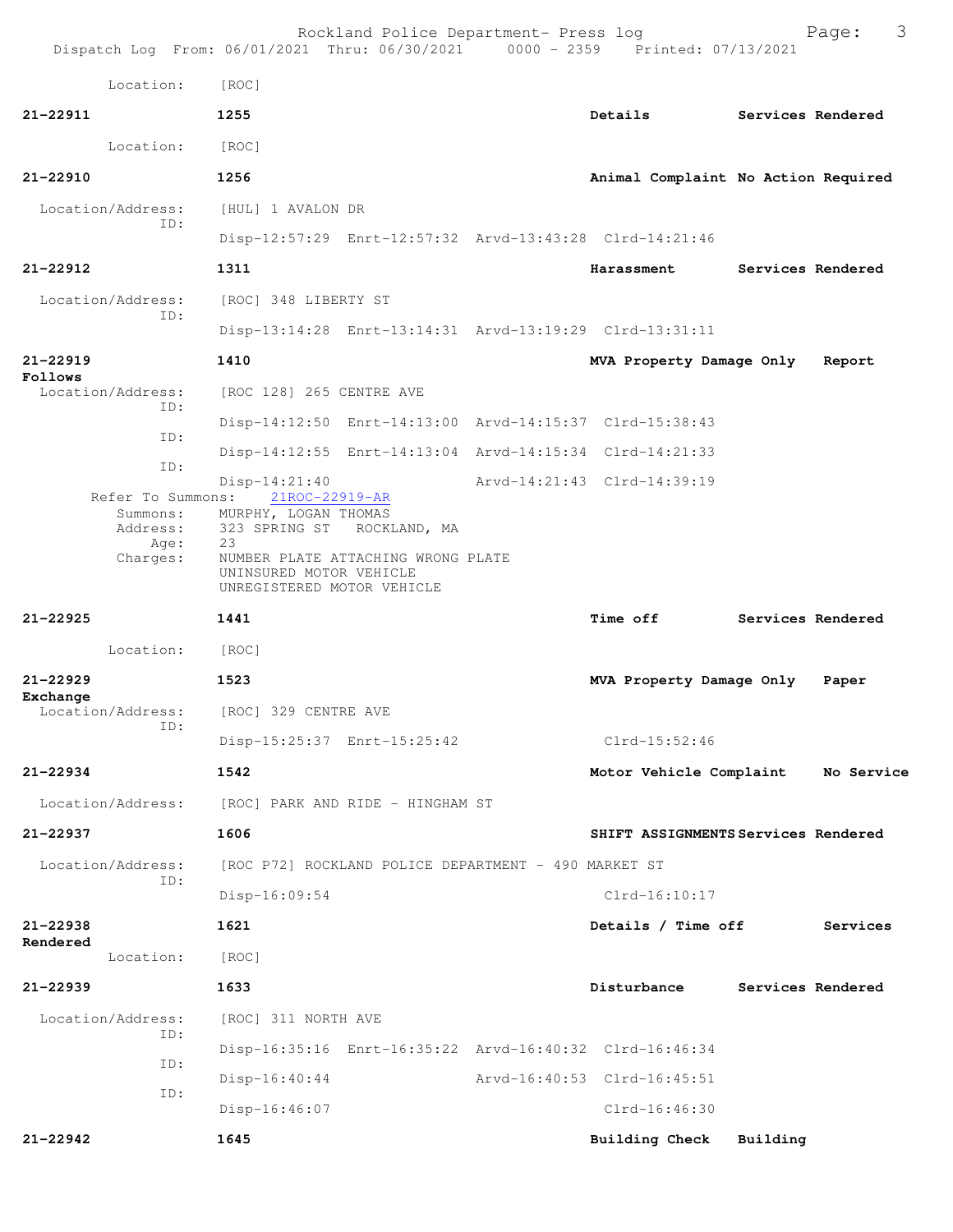|                                             | Rockland Police Department- Press log<br>Dispatch Log From: 06/01/2021 Thru: 06/30/2021 0000 - 2359 Printed: 07/13/2021 |                                    |                | 4<br>Page:         |
|---------------------------------------------|-------------------------------------------------------------------------------------------------------------------------|------------------------------------|----------------|--------------------|
| Checked/Secured<br>Location/Address:<br>ID: | [ROC] CONCORD ST                                                                                                        |                                    |                |                    |
|                                             |                                                                                                                         | Arvd-16:45:51 Clrd-16:46:01        |                |                    |
| $21 - 22943$                                | 1648                                                                                                                    | CRUISER BACK IN SERVICE            |                | Services           |
| Rendered<br>Location/Address:               | [ROC P72] ROCKLAND POLICE DEPARTMENT - 490 MARKET ST                                                                    |                                    |                |                    |
| ID:                                         | Disp-16:50:14                                                                                                           | $Clrd-16:50:20$                    |                |                    |
| $21 - 22948$                                | 1708                                                                                                                    | Animal Complaint Services Rendered |                |                    |
| Location/Address:<br>ID:                    | [ROC] ABANDONED WHITE BUILDING - GROVE ST                                                                               |                                    |                |                    |
|                                             | Disp-17:23:47 Enrt-17:26:38 Arvd-17:31:38 Clrd-17:39:27                                                                 |                                    |                |                    |
| 21-22947                                    | 1710                                                                                                                    | <b>Building Check</b>              |                | No Action Required |
| Location/Address:<br>ID:                    | [ROC] HINGHAM ST                                                                                                        |                                    |                |                    |
|                                             |                                                                                                                         | Arvd-17:11:07 Clrd-17:11:14        |                |                    |
| $21 - 22964$                                | 1943                                                                                                                    | Building Check                     | Appears Secure |                    |
| Location/Address:<br>ID:                    | [ROC] HINGHAM ST                                                                                                        |                                    |                |                    |
|                                             |                                                                                                                         | Arvd-19:44:13 Clrd-19:44:18        |                |                    |
| $21 - 22965$                                | 1958                                                                                                                    | <b>BOLO</b>                        |                | Services Rendered  |
| Location/Address:<br>ID:                    | [ROC P72] ROCKLAND POLICE DEPARTMENT - 490 MARKET ST                                                                    |                                    |                |                    |
| ID:                                         | Disp-19:58:38                                                                                                           | $Clrd-19:58:46$                    |                |                    |
| ID:                                         | Disp-19:58:38                                                                                                           | Clrd-19:58:50                      |                |                    |
| ID:                                         | Disp-19:58:38                                                                                                           | $Clrd-19:58:54$                    |                |                    |
|                                             | Disp-19:58:38                                                                                                           | Clrd-19:58:57                      |                |                    |
| $21 - 22984$                                | 2319                                                                                                                    | Building Check                     | Appears Secure |                    |
| Location/Address: [ROC] HINGHAM ST<br>ID:   |                                                                                                                         |                                    |                |                    |
|                                             |                                                                                                                         | Arvd-23:20:59 Clrd-23:21:06        |                |                    |
| For Date: $06/02/2021$ - Wednesday          |                                                                                                                         |                                    |                |                    |
| $21 - 22991$                                | 0000                                                                                                                    | SHIFT ASSIGNMENTS Appears Secure   |                |                    |
| Location/Address:                           | [ROC P72] ROCKLAND POLICE DEPARTMENT - 490 MARKET ST                                                                    |                                    |                |                    |
| $21 - 22992$<br>Secure                      | 0003                                                                                                                    | Details / Time off                 |                | Appears            |
| Location:                                   | [ROC]                                                                                                                   |                                    |                |                    |
| 21-23004                                    | 0501                                                                                                                    | Building Check Appears Secure      |                |                    |
| Location/Address:<br>ID:                    | [ROC] UNION ST                                                                                                          |                                    |                |                    |
|                                             | $Disp-05:01:49$                                                                                                         | $Clrd-05:29:45$                    |                |                    |
| $21 - 23010$<br>Vehicle Towed               | 0641                                                                                                                    | Motor Vehicle Collision W/PI       |                |                    |
| Location/Address:<br>ID:                    | [ROC] 458 MARKET ST @ 31 LIBERTY ST                                                                                     |                                    |                |                    |
|                                             | Disp-06:43:14 Enrt-06:43:58 Arvd-06:44:01 Clrd-07:20:42                                                                 |                                    |                |                    |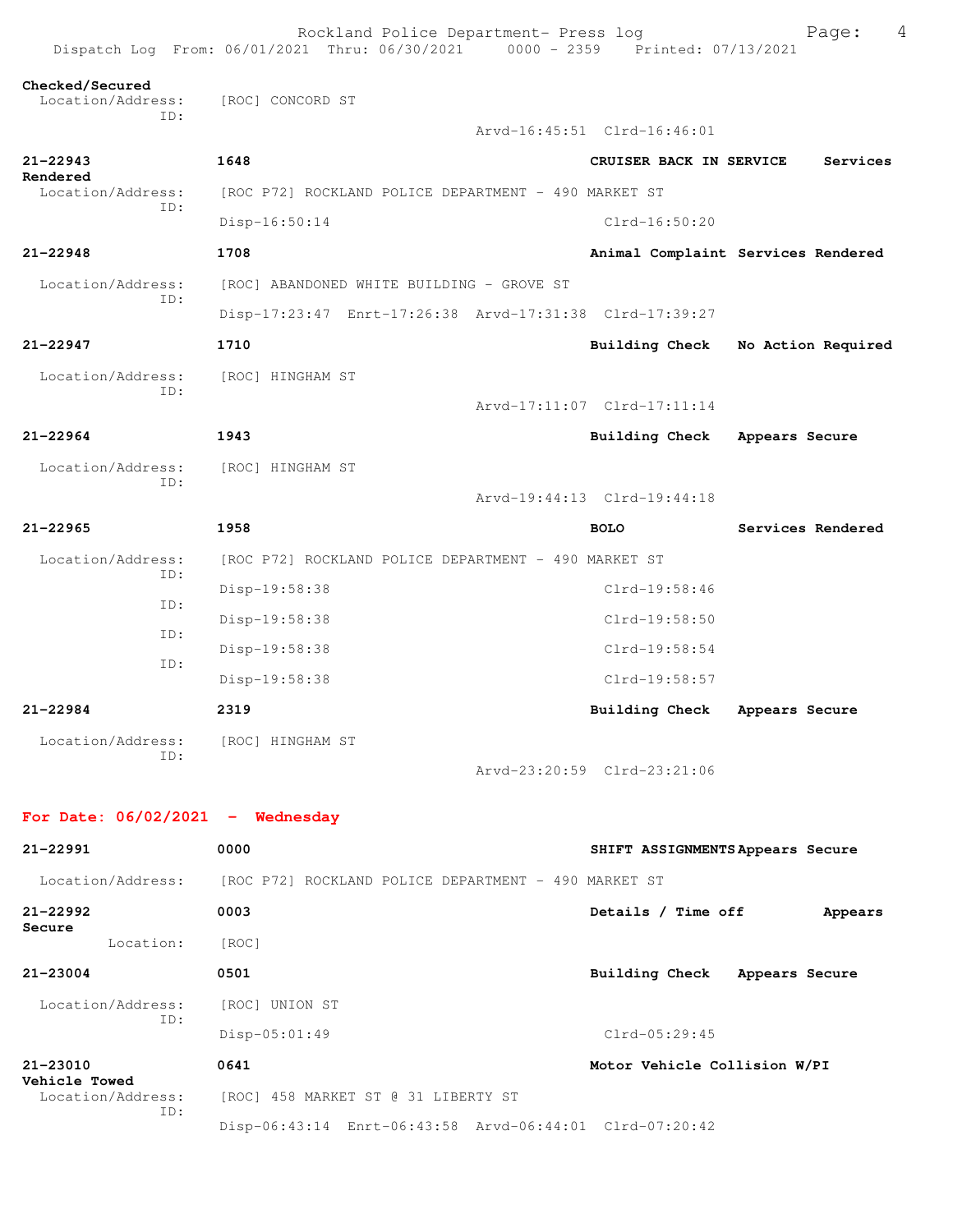|                                     | Dispatch Log From: 06/01/2021 Thru: 06/30/2021 0000 - 2359 Printed: 07/13/2021 | Rockland Police Department- Press log |                             | 5<br>Page:                           |
|-------------------------------------|--------------------------------------------------------------------------------|---------------------------------------|-----------------------------|--------------------------------------|
| ID:                                 |                                                                                |                                       |                             |                                      |
| ID:                                 | Disp-06:43:19 Enrt-06:43:53 Arvd-06:44:01 Clrd-07:20:42                        |                                       |                             |                                      |
| ID:                                 | Disp-06:43:27 Enrt-06:43:49 Arvd-06:44:01 Clrd-07:20:42                        |                                       |                             |                                      |
|                                     | Disp-06:43:36 Enrt-06:43:43 Arvd-06:44:01 Clrd-07:20:42                        |                                       |                             |                                      |
| 21-23014<br>Rendered                | 0651                                                                           |                                       | Details / Time off          | Services                             |
| Location:                           | [ROC]                                                                          |                                       |                             |                                      |
| 21-23024                            | 0800                                                                           |                                       |                             | SHIFT ASSIGNMENTS 8-4 SHIFT Services |
| Rendered<br>Location/Address:       | [ROC P72] ROCKLAND POLICE DEPARTMENT - 490 MARKET ST                           |                                       |                             |                                      |
| 21-23031                            | 0911                                                                           |                                       | <b>Building Check</b>       | Services Rendered                    |
| Location/Address:<br>ID:            | [ROC] HINGHAM ST                                                               |                                       |                             |                                      |
|                                     |                                                                                |                                       | Arvd-09:12:55 Clrd-09:13:09 |                                      |
| 21-23035<br>Rendered                | 0931                                                                           |                                       | Vehicle Maintenance         | Services                             |
| Location/Address:                   | [ROC P122] BUENA VISTA ENTERPRISES LLC (LARRYS AUTO) - 688 UNION ST            |                                       |                             |                                      |
| 21-23037<br>Citation/Warning Issued | 0949                                                                           |                                       | Motor Vehicle Stop          |                                      |
| Location/Address:<br>ID:            | [ROC] 710 SUMMER ST @ 364 LEVIN RD                                             |                                       |                             |                                      |
|                                     |                                                                                |                                       | Arvd-09:49:00 Clrd-10:00:17 |                                      |
| 21-23041                            | 1004                                                                           |                                       | Motor Vehicle Stop          | Verbal                               |
| Warning<br>Location/Address:<br>ID: | [ROC] BILL DELAHUNT PKWY                                                       |                                       |                             |                                      |
|                                     |                                                                                |                                       | Arvd-10:04:00 Clrd-10:08:23 |                                      |
| 21-23175                            | 1010                                                                           |                                       |                             | Animal Complaint Services Rendered   |
| Location/Address:                   | [ROC] 88 BEECH ST                                                              |                                       |                             |                                      |
| 21-23043                            | 1030                                                                           |                                       | Assist Public               | Services Rendered                    |
| Location/Address:                   | [ROC] INDUSTRIAL WAY                                                           |                                       |                             |                                      |
| ID:                                 |                                                                                |                                       | Arvd-10:36:43 Clrd-10:52:48 |                                      |
| 21-23050                            | 1113                                                                           |                                       |                             | Building Check Services Rendered     |
| Location/Address:                   | [ROC] HINGHAM ST                                                               |                                       |                             |                                      |
| ID:                                 |                                                                                |                                       | Arvd-11:14:13 Clrd-11:14:34 |                                      |
| 21-23052                            | 1135                                                                           |                                       |                             | NO Trespass ORDER Services Rendered  |
|                                     | Location/Address: [ROC] 9 VINTON TER                                           |                                       |                             |                                      |
| 21-23053                            | 1139                                                                           |                                       | <b>Time off</b>             | Services Rendered                    |
| Location:                           | [ROC]                                                                          |                                       |                             |                                      |
| 21-23056                            | 1140                                                                           |                                       |                             | CAR SEAT INSTAL Services Rendered    |
| Location/Address:                   | [ROC P72] ROCKLAND POLICE DEPARTMENT - 490 MARKET ST                           |                                       |                             |                                      |
| ID:                                 | $Disp-11:45:55$                                                                |                                       | Arvd-11:46:11 Clrd-11:57:20 |                                      |
| 21-23055<br>Citation/Warning Issued | 1144                                                                           |                                       | Motor Vehicle Stop          |                                      |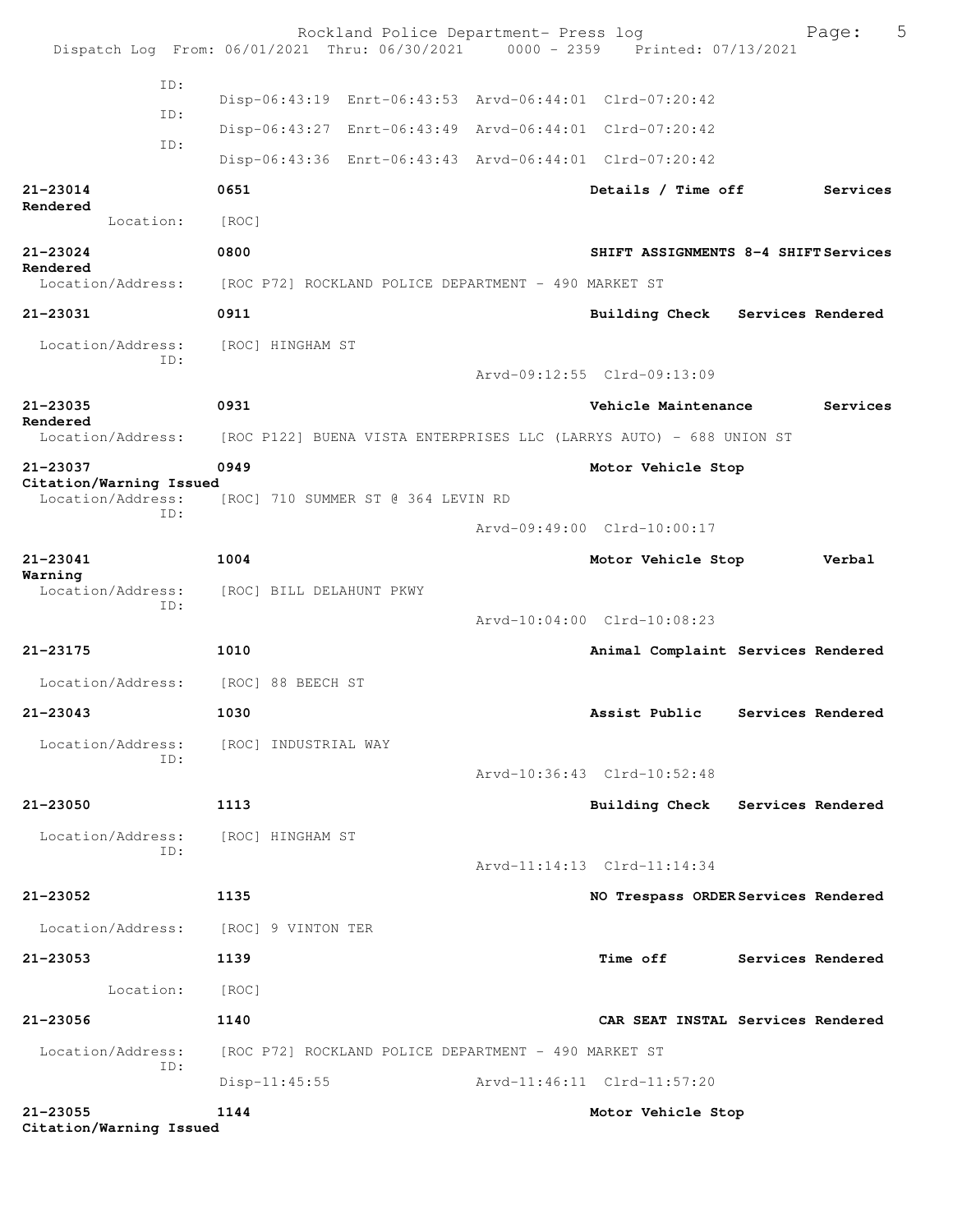|                                              | Rockland Police Department- Press log<br>Dispatch Log From: 06/01/2021 Thru: 06/30/2021 0000 - 2359 Printed: 07/13/2021 |                                      | 6<br>Page:        |
|----------------------------------------------|-------------------------------------------------------------------------------------------------------------------------|--------------------------------------|-------------------|
| Location/Address:<br>TD:                     | [ROC] POND ST                                                                                                           |                                      |                   |
|                                              |                                                                                                                         | Arvd-11:44:00 Clrd-11:50:03          |                   |
| 21-23057                                     | 1153                                                                                                                    | Animal Complaint Services Rendered   |                   |
| Location/Address:<br>ID:                     | [ROC 58] SPRING ST                                                                                                      |                                      |                   |
|                                              | Disp-11:55:02 Enrt-11:55:06 Arvd-11:59:01 Clrd-12:03:27                                                                 |                                      |                   |
| $21 - 23058$                                 | 1155                                                                                                                    | Motor Vehicle Stop                   | Verbal            |
| Warning<br>Location/Address:<br>TD:          | [ROC] 123 POND ST @ 2 WILSON ST                                                                                         |                                      |                   |
|                                              |                                                                                                                         | Arvd-11:55:00 Clrd-11:58:53          |                   |
| $21 - 23059$                                 | 1200                                                                                                                    | Motor Vehicle Stop                   |                   |
| Citation/Warning Issued<br>Location/Address: | [ROC] 187 POND ST @ 285 TURNER RD                                                                                       |                                      |                   |
| TD:                                          |                                                                                                                         | Arvd-12:00:00 Clrd-12:07:30          |                   |
| 21-23066                                     | 1321                                                                                                                    | Details / Time off                   | No Action         |
| Required<br>Location:                        | [ROC]                                                                                                                   |                                      |                   |
| 21-23067                                     | 1323                                                                                                                    | Details / Time off                   | No Action         |
| Required<br>Location:                        | [ROC]                                                                                                                   |                                      |                   |
| 21-23176                                     | 1400                                                                                                                    | Animal Complaint Services Rendered   |                   |
| Location/Address:                            | [ROC] 404 CONCORD ST                                                                                                    |                                      |                   |
| 21-23074                                     | 1413                                                                                                                    | <b>Building Check</b>                | Services Rendered |
| Location/Address:<br>ID:                     | [ROC] HINGHAM ST                                                                                                        |                                      |                   |
|                                              |                                                                                                                         | Arvd-14:13:59 Clrd-14:14:20          |                   |
| 21-23078                                     | 1428                                                                                                                    | Information Call No Action Required  |                   |
| Location/Address:                            | [ROC P72] ROCKLAND POLICE DEPARTMENT - 490 MARKET ST                                                                    |                                      |                   |
| 21-23081<br>arrival                          | 1452                                                                                                                    | Disabled Motor Vehicle               | Gone on           |
| Location/Address:<br>TD:                     | [ROC P78] JOHN'S BARBER SHOP - 196 UNION ST                                                                             |                                      |                   |
|                                              | Disp-14:54:33 Enrt-14:54:56 Arvd-14:59:55 Clrd-15:03:16                                                                 |                                      |                   |
| 21-23083                                     | 1457                                                                                                                    | Animal Complaint Services Rendered   |                   |
| Location/Address:<br>ID:                     | [HIN] 21 WHITCOMB AVE                                                                                                   |                                      |                   |
|                                              | Disp-14:58:03 Enrt-15:04:50 Arvd-15:17:22 Clrd-15:26:50                                                                 |                                      |                   |
| 21-23084<br>Required                         | 1458                                                                                                                    | Details / Time off                   | No Action         |
| Location:                                    | [ROC]                                                                                                                   |                                      |                   |
| 21-23085<br>Warning                          | 1503                                                                                                                    | Motor Vehicle Stop                   | Verbal            |
| Location/Address:<br>ID:                     | [ROC] 270 MARKET ST                                                                                                     |                                      |                   |
|                                              |                                                                                                                         | Arvd-15:03:00 Clrd-15:06:31          |                   |
| 21-23089                                     | 1556                                                                                                                    | Animal Complaint Provided Assistance |                   |
| Location/Address:                            | [ROC] 106 SPRING ST                                                                                                     |                                      |                   |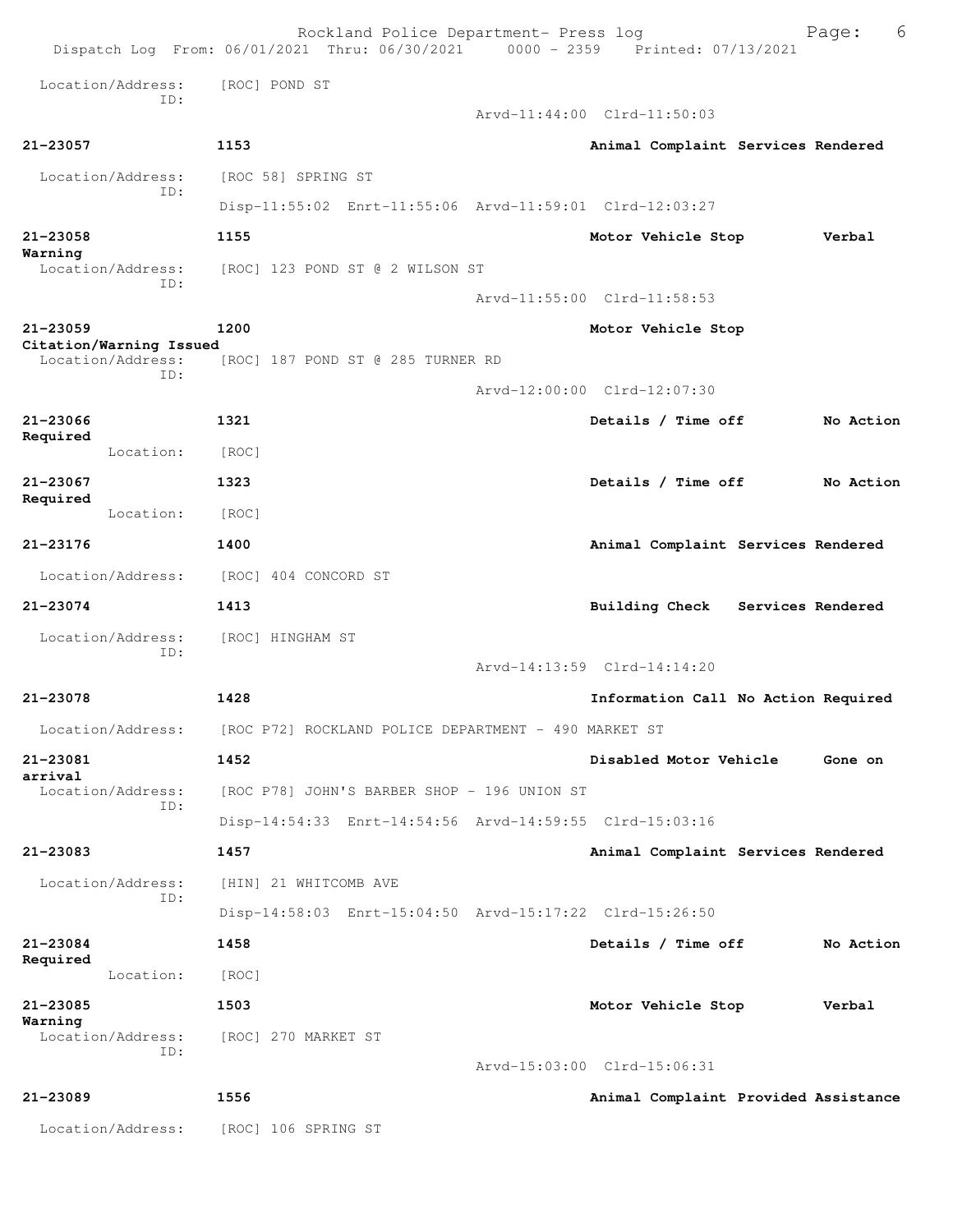| Dispatch Log From: 06/01/2021 Thru: 06/30/2021 0000 - 2359 Printed: 07/13/2021 |                                                      | Rockland Police Department- Press log                     |                                                         | 7<br>Page:       |
|--------------------------------------------------------------------------------|------------------------------------------------------|-----------------------------------------------------------|---------------------------------------------------------|------------------|
| TD:                                                                            |                                                      |                                                           | Arvd-15:56:00 Clrd-16:07:46                             |                  |
| 21-23094                                                                       | 1608                                                 |                                                           | General Info                                            | Appears Secure   |
| Location/Address:                                                              | [ROC P72] ROCKLAND POLICE DEPARTMENT - 490 MARKET ST |                                                           |                                                         |                  |
| 21-23101<br>Citation/Warning Issued                                            | 1746                                                 |                                                           | Motor Vehicle Stop                                      |                  |
| Location/Address:<br>ID:                                                       |                                                      | [ROC] WEST WATER ST @ PLAIN ST                            |                                                         |                  |
|                                                                                |                                                      |                                                           | Disp-17:47:29 Enrt-17:47:31 Arvd-17:47:32 Clrd-18:12:39 |                  |
| 21-23102                                                                       | 1750                                                 |                                                           | Threats                                                 | Advised to Court |
| Location/Address:<br>ID:                                                       | [ROC] 115 HARTSUFF ST                                |                                                           |                                                         |                  |
|                                                                                |                                                      |                                                           | Disp-18:02:15 Enrt-18:03:41 Arvd-18:03:44 Clrd-18:13:10 |                  |
| ID:<br>Refer To Summons:                                                       | 21ROC-23102-AR                                       |                                                           | Disp-18:08:54 Enrt-18:08:56 Arvd-18:08:58 Clrd-18:12:13 |                  |
| Summons:<br>Address:                                                           | RHIMMES, MOHAMMED                                    | 115 HARTSUFF ST ROCKLAND, MA                              |                                                         |                  |
| Age:<br>Charges:                                                               | 52<br>THREAT TO COMMIT CRIME                         |                                                           |                                                         |                  |
| 21-23105                                                                       | 1810                                                 |                                                           | Unwanted Party Peace Restored                           |                  |
| Location/Address:<br>ID:                                                       | [ROC] 173 LIBERTY ST                                 |                                                           |                                                         |                  |
| ID:                                                                            |                                                      |                                                           | Disp-18:13:26 Enrt-18:13:33 Arvd-18:16:19 Clrd-18:35:57 |                  |
|                                                                                |                                                      |                                                           | Disp-18:13:31 Enrt-18:13:37 Arvd-18:15:00 Clrd-18:35:32 |                  |
| $21 - 23116$                                                                   | 2020                                                 |                                                           | Health & Welfare Check                                  | Services         |
| Rendered<br>Location/Address:                                                  |                                                      | [ROC P45] COMFORT INN - 850 HINGHAM ST                    |                                                         |                  |
| ID:                                                                            |                                                      |                                                           | Disp-20:24:08 Enrt-20:24:59 Arvd-20:29:02 Clrd-20:36:33 |                  |
| ID:                                                                            |                                                      | Disp-20:25:06 Enrt-20:25:08                               | Clrd-20:36:30                                           |                  |
| 21-23117<br>Secure                                                             | 2031                                                 |                                                           | Details / Time off                                      | Appears          |
| Location:                                                                      | [ROC]                                                |                                                           |                                                         |                  |
| 21-23121<br>arrival                                                            | 2101                                                 |                                                           | Suspicious Activity                                     | Gone on          |
| Location/Address:                                                              |                                                      |                                                           |                                                         |                  |
|                                                                                | [ROC 159] 113 MARKET ST                              |                                                           |                                                         |                  |
| ID:                                                                            | $Disp-21:07:27$                                      |                                                           | Arvd-21:07:47 Clrd-21:11:43                             |                  |
| ID:                                                                            |                                                      |                                                           | Disp-21:07:29 Enrt-21:07:52 Arvd-21:07:57 Clrd-21:13:39 |                  |
| ID:                                                                            |                                                      |                                                           | Disp-21:07:35 Enrt-21:07:42 Arvd-21:07:44 Clrd-21:11:48 |                  |
| 21-23124                                                                       | 2118                                                 |                                                           | Unwanted Party                                          | Sent On Way      |
| Location/Address:                                                              |                                                      | [ROC 979] 51 MAPLE STREET APT 333 - 51 MAPLE ST Apt. #333 |                                                         |                  |
| ID:                                                                            |                                                      | Disp-21:20:14 Enrt-21:20:53                               | $Clrd-21:22:02$                                         |                  |
| ID:                                                                            |                                                      |                                                           | Disp-21:20:27 Enrt-21:20:55 Arvd-21:22:50 Clrd-21:27:32 |                  |
| ID:                                                                            |                                                      |                                                           | Disp-21:21:50 Enrt-21:21:52 Arvd-21:22:53 Clrd-21:27:36 |                  |
| 21-23126                                                                       | 2144                                                 |                                                           | Motor Vehicle Complaint                                 | Gone on          |
| arrival<br>Location/Address:<br>ID:                                            | [ROC] 41 UNION ST                                    |                                                           |                                                         |                  |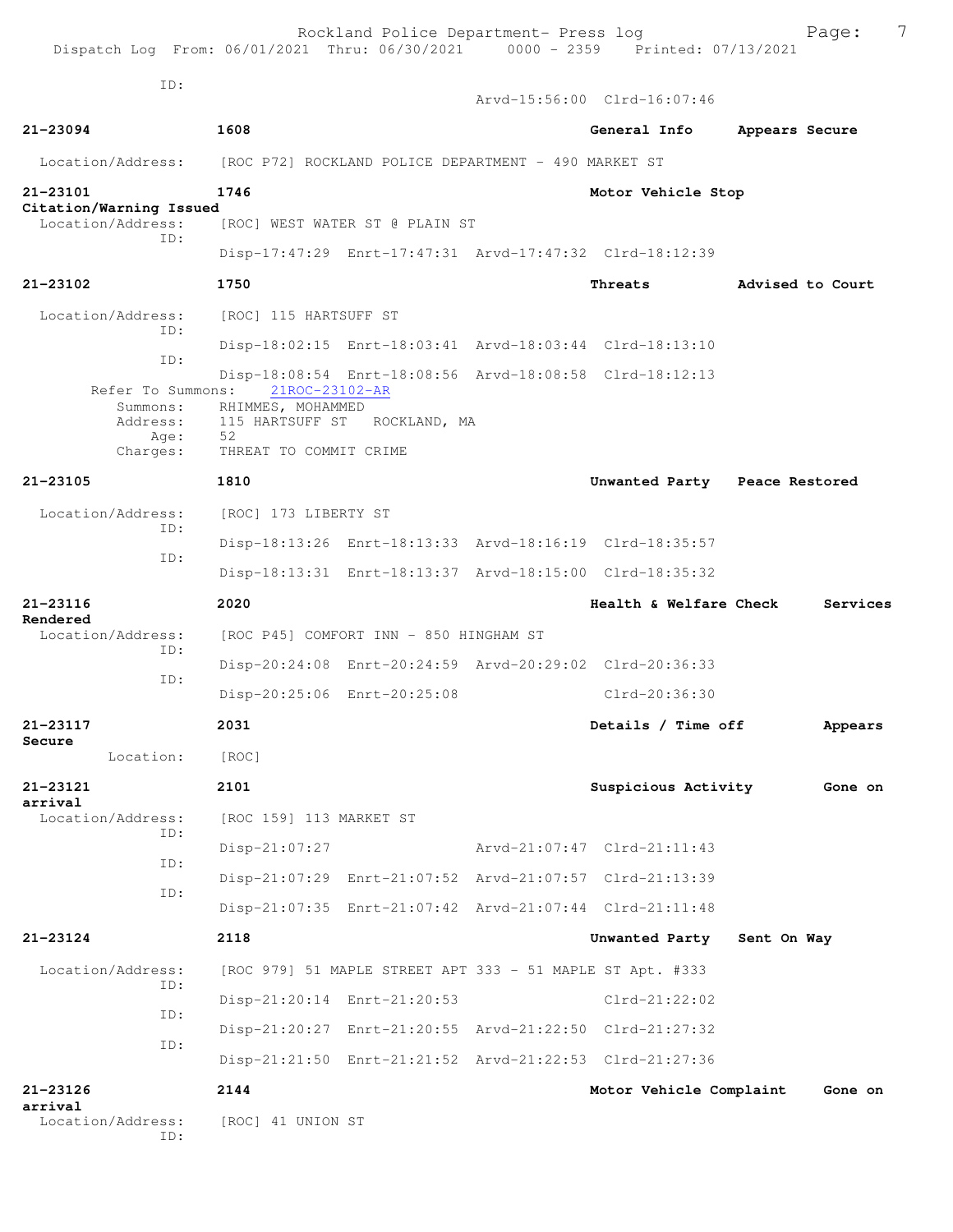Rockland Police Department- Press log entitled and Page: 8 Dispatch Log From: 06/01/2021 Thru: 06/30/2021 0000 - 2359 Printed: 07/13/2021

Disp-21:46:30 Enrt-21:46:34 Arvd-21:48:40 Clrd-21:54:03

|                                                                        |                                         |                                    |  | 01.00-21.40.00 pmlc-21.40.04 ALVG-21.40.40 CILG-21.04.00 |                                     |
|------------------------------------------------------------------------|-----------------------------------------|------------------------------------|--|----------------------------------------------------------|-------------------------------------|
| $21 - 23129$                                                           | 2207                                    |                                    |  | Suspicious Activity                                      | Gone on                             |
| arrival<br>Location/Address:                                           | [ROC 531] 24 UNION ST Apt. #C           |                                    |  |                                                          |                                     |
| ID:                                                                    |                                         |                                    |  | Disp-22:09:19 Enrt-22:09:36 Arvd-22:11:59 Clrd-22:24:55  |                                     |
| ID:                                                                    |                                         |                                    |  | Disp-22:10:53 Enrt-22:10:57 Arvd-22:12:13 Clrd-22:24:53  |                                     |
| 21-23131                                                               | 2211                                    |                                    |  | Follow-Up Investigation                                  | Services                            |
| Rendered<br>Location/Address:                                          | [ROC P45] COMFORT INN - 850 HINGHAM ST  |                                    |  |                                                          |                                     |
| ID:                                                                    |                                         |                                    |  | Disp-22:12:04 Enrt-22:12:09 Arvd-22:12:11 Clrd-23:51:20  |                                     |
|                                                                        |                                         |                                    |  |                                                          |                                     |
| For Date: $06/03/2021$ - Thursday                                      |                                         |                                    |  |                                                          |                                     |
| $21 - 23140$                                                           | 0000                                    |                                    |  |                                                          | SHIFT ASSIGNMENTS Services Rendered |
| Location/Address: [ROC P72] ROCKLAND POLICE DEPARTMENT - 490 MARKET ST |                                         |                                    |  |                                                          |                                     |
| 21-23141                                                               | 0011                                    |                                    |  |                                                          | Noise Complaint Services Rendered   |
| Location/Address:<br>ID:                                               | [ROC 361] 137 J A DUNN MEM DR           |                                    |  |                                                          |                                     |
| ID:                                                                    | Disp-00:13:00                           |                                    |  | Arvd-00:13:59 Clrd-00:17:17                              |                                     |
|                                                                        | $Disp-00:13:55$                         |                                    |  | Arvd-00:13:59 Clrd-00:17:14                              |                                     |
| 21-23150                                                               | 0218                                    |                                    |  | Disturbance                                              | Peace Restored                      |
| Location/Address:                                                      | [ROC] 37 LINDEN ST Apt. #2              |                                    |  |                                                          |                                     |
| ID:                                                                    |                                         |                                    |  | Disp-02:20:34 Enrt-02:20:43 Arvd-02:23:14 Clrd-02:30:17  |                                     |
| ID:                                                                    |                                         |                                    |  | Disp-02:20:37 Enrt-02:20:43 Arvd-02:23:11 Clrd-02:30:17  |                                     |
| ID:                                                                    |                                         |                                    |  | Disp-02:20:41 Enrt-02:20:43 Arvd-02:23:25 Clrd-02:30:17  |                                     |
| 21-23153                                                               | 0458                                    |                                    |  | <b>Building Check</b>                                    | Services Rendered                   |
| Location/Address:                                                      |                                         | [ROC] BUILDING DISTRICT - UNION ST |  |                                                          |                                     |
| ID:                                                                    | $Disp-04:58:52$                         |                                    |  | $Clrd-05:21:42$                                          |                                     |
| 21-23155                                                               | 0559                                    |                                    |  | Traffic Enforcement                                      | Services                            |
| Rendered<br>Location/Address:                                          | [ROC] 0 J A DUNN MEM DR @ 83 CONCORD ST |                                    |  |                                                          |                                     |
| ID:                                                                    | Disp-06:00:16                           |                                    |  | Clrd-06:30:11                                            |                                     |
| 21-23157                                                               | 0649                                    |                                    |  |                                                          | Details / Time of Services Rendered |
| Location:                                                              | [ROC]                                   |                                    |  |                                                          |                                     |
| $21 - 23161$                                                           | 0705                                    |                                    |  | Summons                                                  | No Service                          |
| Location/Address:<br>ID:                                               | [ROC] 157 WEST WATER ST                 |                                    |  |                                                          |                                     |
| ID:                                                                    |                                         |                                    |  | Arvd-07:05:00 Clrd-07:13:06                              |                                     |
|                                                                        | Disp-07:06:03                           |                                    |  | Arvd-07:06:08 Clrd-07:13:06                              |                                     |
| 21-23165                                                               | 0713                                    |                                    |  | Details                                                  | Services Rendered                   |
| Location:                                                              | [ROC]                                   |                                    |  |                                                          |                                     |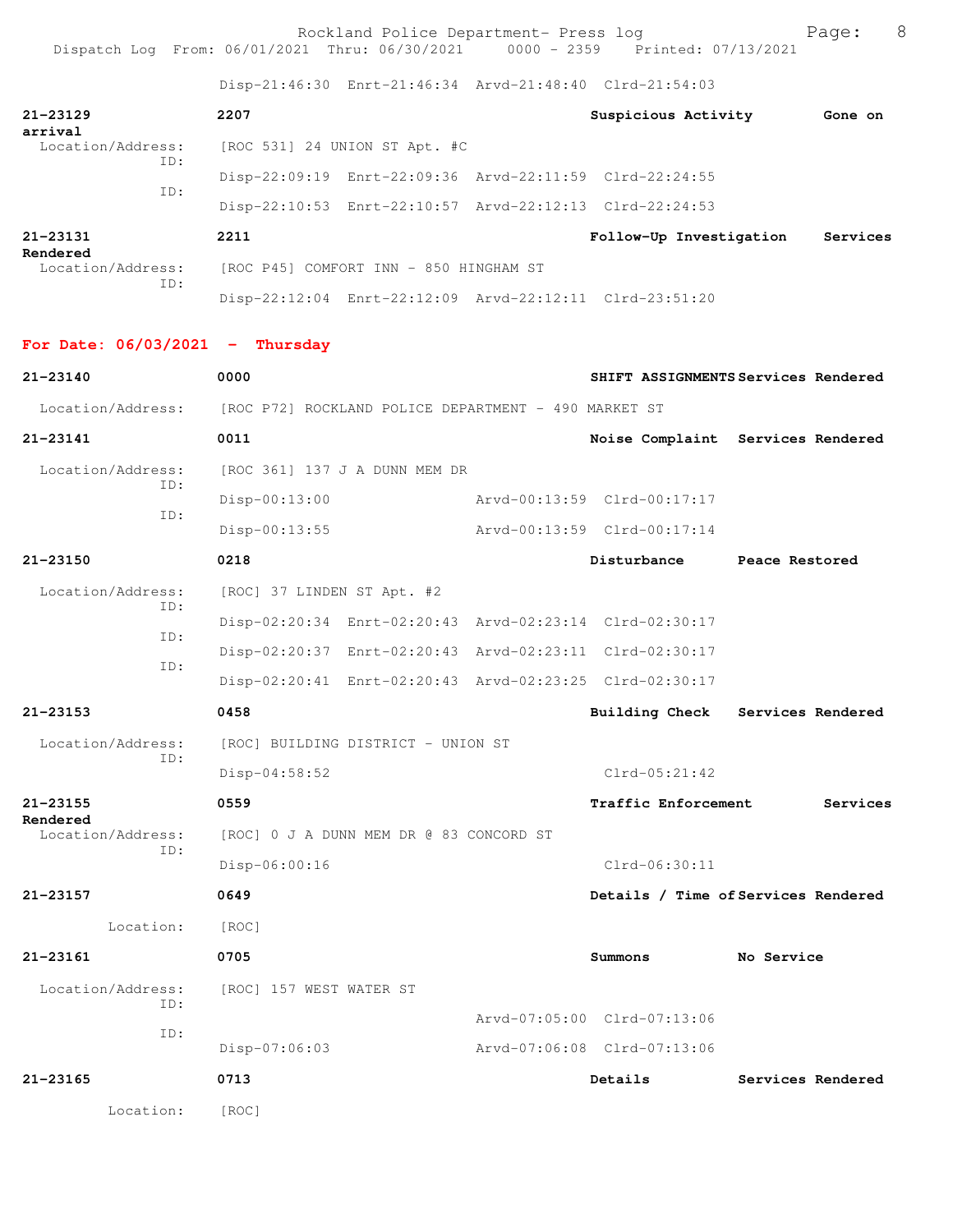|                                     | Rockland Police Department- Press log<br>Dispatch Log From: 06/01/2021 Thru: 06/30/2021 0000 - 2359 Printed: 07/13/2021 |                                    | 9<br>Page:        |
|-------------------------------------|-------------------------------------------------------------------------------------------------------------------------|------------------------------------|-------------------|
| $21 - 23167$                        | 0803                                                                                                                    | SHIFT ASSIGNMENTSNo Service        |                   |
|                                     | Location/Address: [ROC P72] ROCKLAND POLICE DEPARTMENT - 490 MARKET ST                                                  |                                    |                   |
| 21-23168                            | 0807                                                                                                                    | Details / Time off                 | No Service        |
| Location: [ROC]                     |                                                                                                                         |                                    |                   |
| $21 - 23169$                        | 0837                                                                                                                    | General Info Services Rendered     |                   |
|                                     | Location/Address: [ROC] 100 WEYMOUTH ST                                                                                 |                                    |                   |
| 21-23170                            | 0842                                                                                                                    | CRUISER MAINTENANCE                | Services          |
| Rendered                            | Location/Address: [ROC P72] ROCKLAND POLICE DEPARTMENT - 490 MARKET ST                                                  |                                    |                   |
| 21-23174                            | 0916                                                                                                                    | Details / Time off                 | No Service        |
| Location:                           | [ROC]                                                                                                                   |                                    |                   |
| $21 - 23183$                        | 0952                                                                                                                    | <b>Health &amp; Welfare Check</b>  | Services          |
| Rendered<br>Location/Address:       | [ROC] 31 BIRCH ST                                                                                                       |                                    |                   |
| ID:                                 | Disp-09:56:02 Enrt-09:57:50 Arvd-10:03:17 Clrd-10:08:31                                                                 |                                    |                   |
| ID:                                 |                                                                                                                         | Arvd-10:03:38 Clrd-10:08:29        |                   |
| 21-23880                            | 1005                                                                                                                    | Animal Complaint Services Rendered |                   |
| Location/Address: [ROC] 43 WARD AVE |                                                                                                                         |                                    |                   |
| 21-23186                            | 1012                                                                                                                    | General Info No Service            |                   |
|                                     | Location/Address: [ROC P72] ROCKLAND POLICE DEPARTMENT - 490 MARKET ST                                                  |                                    |                   |
| 21-23187                            | 1014                                                                                                                    | Details / Time off No Service      |                   |
| Location: [ROC]                     |                                                                                                                         |                                    |                   |
| 21-23189                            | 1029                                                                                                                    | MVA Property Damage Only           | Services          |
| Rendered<br>Location/Address:       | [ROC] 849 UNION ST                                                                                                      |                                    |                   |
| ID:                                 | Disp-10:32:36                                                                                                           | $Clrd-10:53:12$                    |                   |
| $21 - 23192$                        | 1112                                                                                                                    | Details / Time off                 | No Service        |
| Location:                           | [ROC]                                                                                                                   |                                    |                   |
| 21-23193                            | 1114                                                                                                                    | General Info                       | Services Rendered |
|                                     | Location/Address: [ROC P72] ROCKLAND POLICE DEPARTMENT - 490 MARKET ST                                                  |                                    |                   |
| 21-23201                            | 1216                                                                                                                    | Detail                             | Services Rendered |
| Location:                           | [ROC] OUT TO ABINGTON                                                                                                   |                                    |                   |
| ID:                                 |                                                                                                                         | Arvd-12:16:00 Clrd-12:37:01        |                   |
| 21-23207                            | 1305                                                                                                                    | Assist Public                      | Services Rendered |
| Location/Address:                   | [ROC] 157 TURNER RD                                                                                                     |                                    |                   |
| ID:                                 | $Disp-13:10:13$                                                                                                         | Arvd-13:10:22 Clrd-13:39:24        |                   |
| 21-23208                            | 1310                                                                                                                    | Suspicious Activity                | Gone on           |
| arrival<br>Location/Address:        | [ROC] PLAIN ST                                                                                                          |                                    |                   |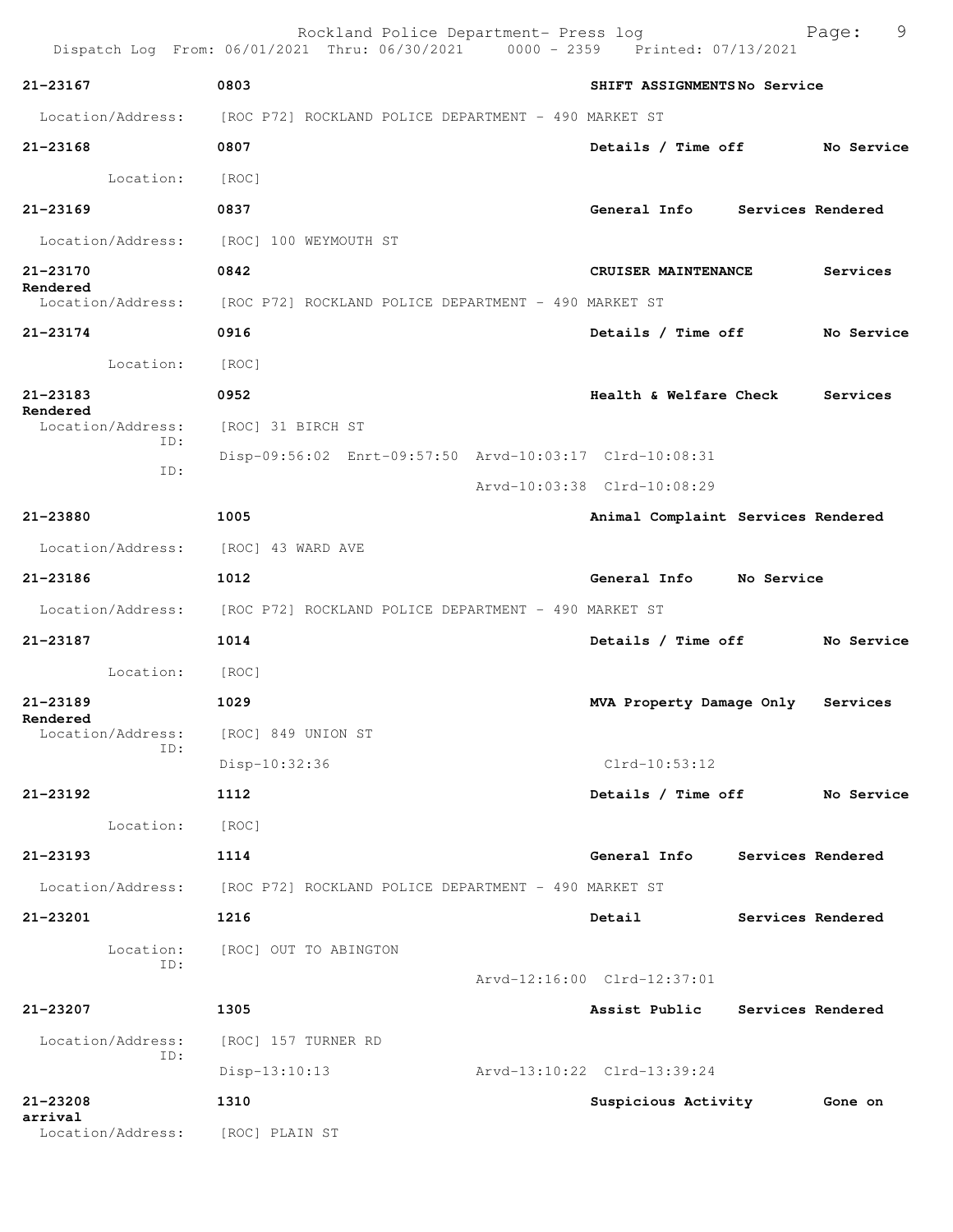|                                       | Rockland Police Department- Press log<br>Dispatch Log From: 06/01/2021 Thru: 06/30/2021 0000 - 2359 Printed: 07/13/2021                                                                                                                                                          |                                     | Page: |                   |
|---------------------------------------|----------------------------------------------------------------------------------------------------------------------------------------------------------------------------------------------------------------------------------------------------------------------------------|-------------------------------------|-------|-------------------|
| ID:                                   | $Disp-13:11:35$                                                                                                                                                                                                                                                                  | Arvd-13:11:40 Clrd-13:12:52         |       |                   |
| 21-23210                              | 1320                                                                                                                                                                                                                                                                             | Details / Time off                  |       | No Service        |
| Location:                             | [ROC]                                                                                                                                                                                                                                                                            |                                     |       |                   |
| $21 - 23212$                          | 1349                                                                                                                                                                                                                                                                             | Harassment                          |       | Services Rendered |
| Location/Address:                     | [ROC] 42 MARTHA DR Apt. #E                                                                                                                                                                                                                                                       |                                     |       |                   |
| ID:                                   | $Disp-13:53:04$                                                                                                                                                                                                                                                                  | $Clrd-13:58:23$                     |       |                   |
| 21-23881                              | 1400                                                                                                                                                                                                                                                                             | Animal Complaint Services Rendered  |       |                   |
| Location/Address:                     | [ROC] 630 BEECH ST                                                                                                                                                                                                                                                               |                                     |       |                   |
| 21-23213                              | 1402                                                                                                                                                                                                                                                                             | General Info                        |       | Services Rendered |
| Location/Address:                     | [ROC P72] ROCKLAND POLICE DEPARTMENT - 490 MARKET ST                                                                                                                                                                                                                             |                                     |       |                   |
| 21-23216                              | 1421                                                                                                                                                                                                                                                                             | Summons                             |       | Services Rendered |
| Location/Address:                     | [ROC P72] ROCKLAND POLICE DEPARTMENT - 490 MARKET ST                                                                                                                                                                                                                             |                                     |       |                   |
| ID:                                   | Disp-14:24:03                                                                                                                                                                                                                                                                    | $Clrd-14:24:24$                     |       |                   |
| 21-23221<br>Rendered                  | 1458                                                                                                                                                                                                                                                                             | Motor Vehicle Complaint             |       | Services          |
| Location/Address:<br>ID:              | [ROC P13] VERC RENTALS - 344 CENTRE AVE                                                                                                                                                                                                                                          |                                     |       |                   |
|                                       | $Disp-15:01:03$                                                                                                                                                                                                                                                                  | Arvd-15:04:59 Clrd-15:09:10         |       |                   |
| 21-23226                              | 1539                                                                                                                                                                                                                                                                             |                                     |       |                   |
|                                       |                                                                                                                                                                                                                                                                                  | Motor Vehicle Stop                  |       | Services          |
| Rendered<br>Location/Address:<br>ID:  | [ROC] VFW DR                                                                                                                                                                                                                                                                     |                                     |       |                   |
| Refer To Summons:<br>Aqe:<br>Charges: | Disp-15:43:27 Enrt-15:44:11 Arvd-15:51:46 Clrd-15:51:49<br>21ROC-23226-AR<br>Juvenile Arrest<br>17<br>STOP FOR POLICE, FAIL<br>STOP/YIELD, FAIL TO<br>MARKED LANES VIOLATION<br>YIELD AT INTERSECTION, FAIL<br>RECKLESS OPERATION OF MOTOR VEHICLE<br>UNREGISTERED MOTOR VEHICLE |                                     |       |                   |
| 21-23229                              | 1547                                                                                                                                                                                                                                                                             | Suspicious Activity                 |       | Services          |
| Rendered<br>Location/Address:         | [ROC] MARKET ST                                                                                                                                                                                                                                                                  |                                     |       |                   |
| ID:                                   | Disp-15:52:27 Enrt-16:00:59 Arvd-16:01:01 Clrd-16:01:10                                                                                                                                                                                                                          |                                     |       |                   |
| 21-23233                              | 1604                                                                                                                                                                                                                                                                             | SHIFT ASSIGNMENTS Services Rendered |       |                   |
| Location/Address:                     | [ROC P72] ROCKLAND POLICE DEPARTMENT - 490 MARKET ST                                                                                                                                                                                                                             |                                     |       |                   |
| 21-23243                              | 1655                                                                                                                                                                                                                                                                             | Follow-Up Investigation             |       | Services          |
| Rendered<br>Location/Address:         | [ROC] 490 NORTH AVE                                                                                                                                                                                                                                                              |                                     |       |                   |
| TD:                                   |                                                                                                                                                                                                                                                                                  | Arvd-16:55:00 Clrd-17:03:23         |       |                   |
| 21-23251                              | 1742                                                                                                                                                                                                                                                                             | DIRECTED PATROL UPDATE              |       | Services          |
| Rendered<br>Location/Address:         | [ROC P72] ROCKLAND POLICE DEPARTMENT - 490 MARKET ST                                                                                                                                                                                                                             |                                     |       |                   |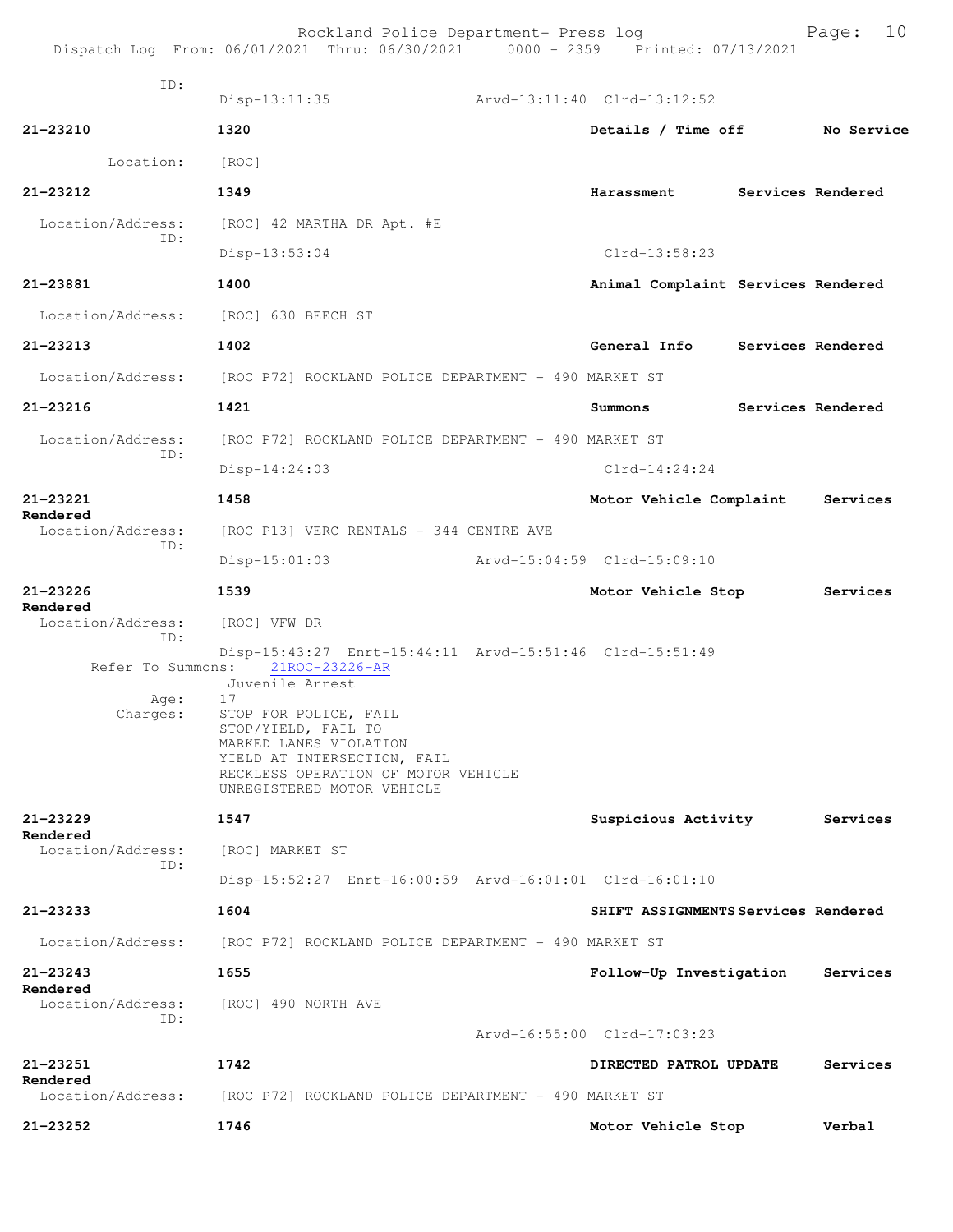Rockland Police Department- Press log Fage: 11 Dispatch Log From: 06/01/2021 Thru: 06/30/2021 0000 - 2359 Printed: 07/13/2021 **Warning**  Location/Address: [ROC 1019] 658 BEECH ST ID: Arvd-17:46:00 Clrd-17:46:55 **21-23253 1752 Details / Time off Services Rendered**  Location: [ROC] **21-23257 1820 Details / Time off Services Rendered**  Location: [ROC] **21-23261 1906 Details / Time off Services Rendered**  Location: [ROC] **21-23266 1954 Disturbance Services Rendered** Location/Address: [ROC 60] SPRING GATE APARTMENTS - 52 HANNAH WAY ID: Disp-19:57:28 Clrd-19:57:46 ID: Disp-19:57:37 Enrt-19:57:40 Arvd-20:02:46 Clrd-20:28:23 ID: Disp-19:58:08 Enrt-19:58:12 Arvd-19:59:10 Clrd-20:17:57 **21-23268 2006 Details / Time off Services Rendered**  Location: [ROC] **21-23270 2028 Disturbance Services Rendered** Location/Address: [ROC] 74 MARTHA DR ID: Disp-20:29:35 Enrt-20:29:51 Arvd-20:30:18 Clrd-20:55:46 ID: Disp-20:29:39 Enrt-20:29:50 Arvd-20:30:13 Clrd-20:55:51 ID: Disp-20:29:41 Enrt-20:29:49 Arvd-20:30:15 Clrd-20:55:48 **21-23273 2055 Disturbance Services Rendered** Location/Address: [ROC] MARTHA DR ID: Disp-20:56:56 Enrt-20:57:14 Arvd-20:57:15 Clrd-21:09:18 **21-23277 2226 Details / Time off Services Rendered**  Location: [ROC] **21-23279 2234 Suspicious Activity Services Rendered**  [ROC] 211 BEECH ST ID: Disp-22:37:19 Clrd-22:38:45 **21-23284 2305 Burglar Alarm Building Checked/Secured**  Location/Address: [ROC 60] SPRING GATE APARTMENTS - 52 HANNAH WAY ID: Disp-23:06:25 Enrt-23:06:33 Arvd-23:07:46 Clrd-23:15:23 ID: Disp-23:06:37 Enrt-23:06:40 Arvd-23:07:44 Clrd-23:15:20

**For Date: 06/04/2021 - Friday**

**21-23287 0000 SHIFT ASSIGNMENTS No Action Required**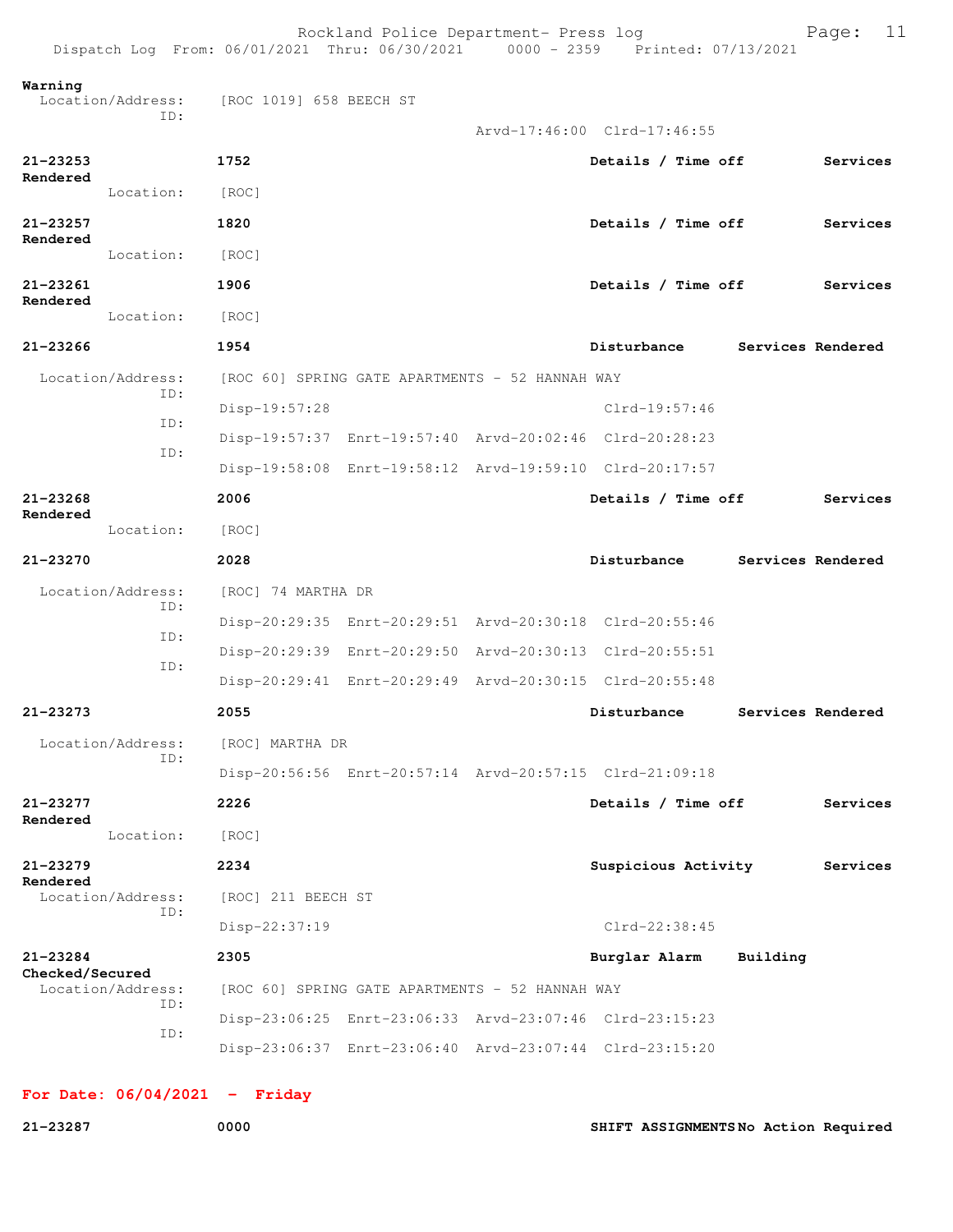Rockland Police Department- Press log entitled Page: 12

|                                              |     |                     | Location/Address: [ROC P72] ROCKLAND POLICE DEPARTMENT - 490 MARKET ST |                                                         |          |                   |
|----------------------------------------------|-----|---------------------|------------------------------------------------------------------------|---------------------------------------------------------|----------|-------------------|
| $21 - 23298$                                 |     | 0136                |                                                                        | Missing Person Report Follows                           |          |                   |
| Location/Address:                            | ID: | [ROC] 75 DEERING SQ |                                                                        |                                                         |          |                   |
|                                              | ID: |                     |                                                                        | Disp-01:42:22 Enrt-01:42:37 Arvd-01:43:30 Clrd-01:56:13 |          |                   |
|                                              | ID: |                     |                                                                        | Disp-01:42:29 Enrt-01:42:37 Arvd-01:43:20 Clrd-02:30:04 |          |                   |
|                                              | ID: |                     |                                                                        | Disp-01:42:32 Enrt-01:42:37 Arvd-01:43:24 Clrd-02:30:08 |          |                   |
|                                              | ID: |                     |                                                                        | Disp-01:43:35 Enrt-01:43:40 Arvd-01:43:45 Clrd-02:30:24 |          |                   |
|                                              |     | $Disp-02:03:05$     |                                                                        | Arvd-02:03:09 Clrd-02:19:01                             |          |                   |
| 21-23299                                     |     | 0152                |                                                                        | Noise Complaint Sent On Way                             |          |                   |
| Location/Address:                            | TD: |                     | [ROC 361] 137 J A DUNN MEM DR                                          |                                                         |          |                   |
|                                              |     | Disp-01:56:24       |                                                                        | Arvd-01:56:32 Clrd-01:58:28                             |          |                   |
| 21-23308                                     |     | 0453                |                                                                        | <b>Building Check</b>                                   | Building |                   |
| Checked/Secured<br>Location/Address:         |     |                     | [ROC 61] UNION ST BUSINESS DISTRICT - UNION ST                         |                                                         |          |                   |
|                                              | ID: | $Disp-04:54:44$     |                                                                        | Arvd-04:54:51 Clrd-05:22:09                             |          |                   |
| 21-23315                                     |     | 0648                |                                                                        | Motor Vehicle Stop                                      |          | Verbal            |
| Warning<br>Location/Address:<br>ID:          |     |                     | [ROC P98] DOLLAR TREE - 201 MARKET ST                                  |                                                         |          |                   |
|                                              |     |                     |                                                                        | Arvd-06:48:00 Clrd-06:54:32                             |          |                   |
|                                              | ID: | Disp-06:52:21       |                                                                        | Arvd-06:52:24 Clrd-06:54:37                             |          |                   |
| $21 - 23317$                                 |     | 0732                |                                                                        | Details / Time off                                      |          | No Action         |
| Required<br>Location:                        |     | [ROC]               |                                                                        |                                                         |          |                   |
| 21-23321                                     |     | 0800                |                                                                        | SHIFT ASSIGNMENTS 8AM TO 4PM                            |          |                   |
| Services Rendered<br>Location/Address:       |     |                     | [ROC P72] ROCKLAND POLICE DEPARTMENT - 490 MARKET ST                   |                                                         |          |                   |
| 21-23322                                     |     | 0805                |                                                                        | CRUISER SERVICE Services Rendered                       |          |                   |
| Location/Address:                            |     |                     | [ROC P72] ROCKLAND POLICE DEPARTMENT - 490 MARKET ST                   |                                                         |          |                   |
| 21-23328                                     |     | 0945                |                                                                        | VACATION DAY OFF Services Rendered                      |          |                   |
| Location/Address:                            |     |                     | [ROC P72] ROCKLAND POLICE DEPARTMENT - 490 MARKET ST                   |                                                         |          |                   |
| 21-23330                                     |     | 1017                |                                                                        | <b>GEN</b>                                              |          | Services Rendered |
| Location/Address:                            |     |                     | [ROC P72] ROCKLAND POLICE DEPARTMENT - 490 MARKET ST                   |                                                         |          |                   |
| 21-23333                                     |     | 1042                |                                                                        | Stolen Motor Vehicle                                    |          | Services Not      |
| Required<br>Location/Address:                |     | [ROC] 89 SUMMER ST  |                                                                        |                                                         |          |                   |
|                                              | ID: |                     | Disp-10:50:59 Enrt-10:51:05                                            | $Clrd-10:57:14$                                         |          |                   |
|                                              | ID: | $Disp-11:04:13$     |                                                                        | $Clrd-11:04:26$                                         |          |                   |
| 21-23334                                     |     | 1057                |                                                                        | Motor Vehicle Stop                                      |          |                   |
| Citation/Warning Issued<br>Location/Address: | ID: |                     | [ROC] 450 PLAIN ST @ 180 NEVENS CIR                                    |                                                         |          |                   |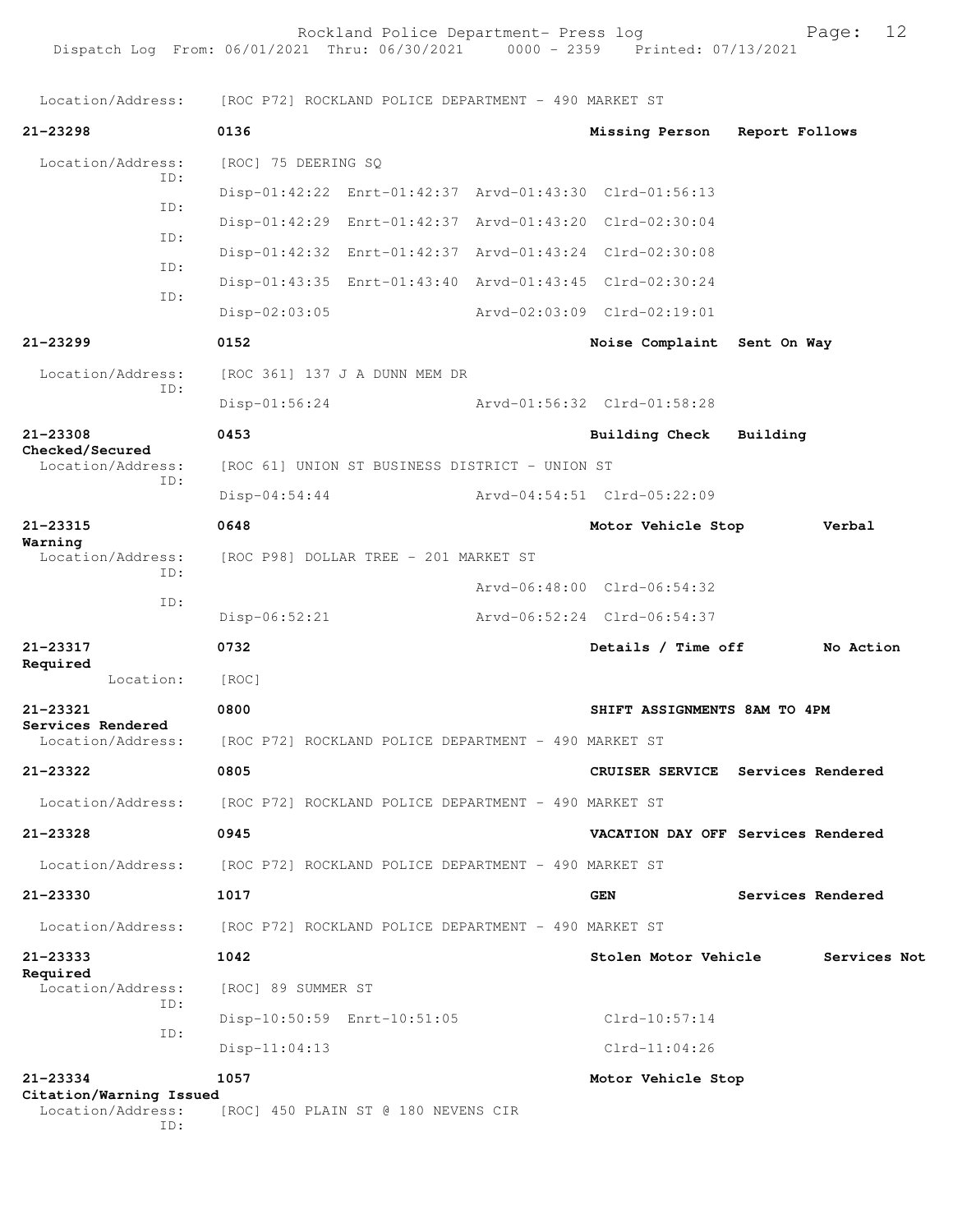Rockland Police Department- Press log entitled Page: 13

Arvd-10:57:00 Clrd-11:06:03

| 21-23337                                     | 1111                                                                                                                                                   | Assist Public                | Advised to Court  |
|----------------------------------------------|--------------------------------------------------------------------------------------------------------------------------------------------------------|------------------------------|-------------------|
| Location/Address:                            | [ROC P55] HOME DEPOT - 55 TURNER RD                                                                                                                    |                              |                   |
| ID:                                          | Disp-11:12:11 Enrt-11:13:35 Arvd-11:23:06 Clrd-11:30:06                                                                                                |                              |                   |
| ID:                                          | Disp-11:13:31 Enrt-11:13:39 Arvd-11:23:09 Clrd-11:24:33                                                                                                |                              |                   |
| ID:                                          | Disp-11:24:56                                                                                                                                          | Arvd-11:25:14 Clrd-11:56:36  |                   |
| ID:                                          | Disp-11:35:55 Enrt-11:36:14 Arvd-11:40:12 Clrd-12:01:02                                                                                                |                              |                   |
| ID:                                          | $Disp-11:56:50$                                                                                                                                        | $Clrd-11:58:39$              |                   |
| 21-23340                                     | 1128                                                                                                                                                   | Motor Vehicle Complaint      | Services          |
| Rendered<br>Location/Address:<br>ID:         | [ROC] HINGHAM ST                                                                                                                                       |                              |                   |
|                                              | Disp-11:30:06                                                                                                                                          | Arvd-11:32:10 Clrd-11:35:55  |                   |
| $21 - 23343$                                 | 1157                                                                                                                                                   | 1/2 VACATION DAY OFF         | No Action         |
| Required<br>Location/Address:                | [ROC P72] ROCKLAND POLICE DEPARTMENT - 490 MARKET ST                                                                                                   |                              |                   |
| ID:                                          | Disp-11:59:04                                                                                                                                          | $Clrd-12:05:36$              |                   |
| $21 - 23349$                                 | 1244                                                                                                                                                   | Disturbance                  | Advised to Court  |
| Location/Address:<br>ID:                     | [ROC 511] 40 EAST WATER ST                                                                                                                             |                              |                   |
|                                              | Disp-12:47:33 Enrt-12:47:48 Arvd-12:50:10 Clrd-13:03:51                                                                                                |                              |                   |
| $21 - 23362$                                 | 1353                                                                                                                                                   | 911 Accidental               | Services Rendered |
| Location/Address:                            | [ROC 70] WEBSTER PARK NURSING AND REHAB - 56 WEBSTER ST                                                                                                |                              |                   |
| 21-23364                                     | 1406                                                                                                                                                   | Motor Vehicle Collision W/PI |                   |
| Transported to Hospital<br>Location/Address: | [ROC] 158 MARKET ST @ 5 UNION ST                                                                                                                       |                              |                   |
| Fire Unit:                                   | ROCKEN1-Pumper-Rockland Engine 1<br>Disp-14:08:03 Enrt-14:09:38 Arvd-14:10:45 Clrd-14:24:46<br>InQrtsUnavl-14:24:46 InSrvce-14:24:46                   |                              |                   |
| EMS Unit:                                    | ROCKAM1-Rockland A1<br>Disp-14:08:09 Enrt-14:09:41 Arvd-14:10:45 Clrd-14:25:45<br>Hosp-15:40:37 ClrHosp-15:40:40 InQrtsUnavl-15:40:43 InSrvce-15:40:43 |                              |                   |
| ID:                                          | Disp-14:08:31 Enrt-14:08:44 Arvd-14:08:48 Clrd-14:16:51                                                                                                |                              |                   |
| ID:                                          | Disp-14:08:31                                                                                                                                          | Arvd-14:08:51 Clrd-14:17:11  |                   |
| EMS Unit:                                    | ROCKAM2-Rockland A2<br>$Disp-14:14:08$                                                                                                                 | Arvd-14:17:16 Clrd-14:23:08  |                   |
|                                              | Hosp-14:28:35 ClrHosp-15:40:47 InQrtsUnavl-15:40:50 InSrvce-15:40:50                                                                                   |                              |                   |
| 21-23366                                     | 1415                                                                                                                                                   | MVA Property Damage Only     | Services          |
| Rendered<br>Location/Address:                | [ROC] 158 MARKET ST @ 5 UNION ST                                                                                                                       |                              |                   |
| ID:                                          | Disp-14:16:59                                                                                                                                          | Arvd-14:17:20 Clrd-14:28:15  |                   |
| ID:                                          | $Disp-14:17:11$                                                                                                                                        | Arvd-14:17:15 Clrd-14:28:18  |                   |
| 21-23367                                     | 1418                                                                                                                                                   | General Info                 | Services Rendered |
| Location/Address:                            | [ROC P72] ROCKLAND POLICE DEPARTMENT - 490 MARKET ST                                                                                                   |                              |                   |
| 21-23375                                     | 1450                                                                                                                                                   | General Info                 | Services Rendered |
| Location/Address:                            | [ROC] 141 RICE AVE                                                                                                                                     |                              |                   |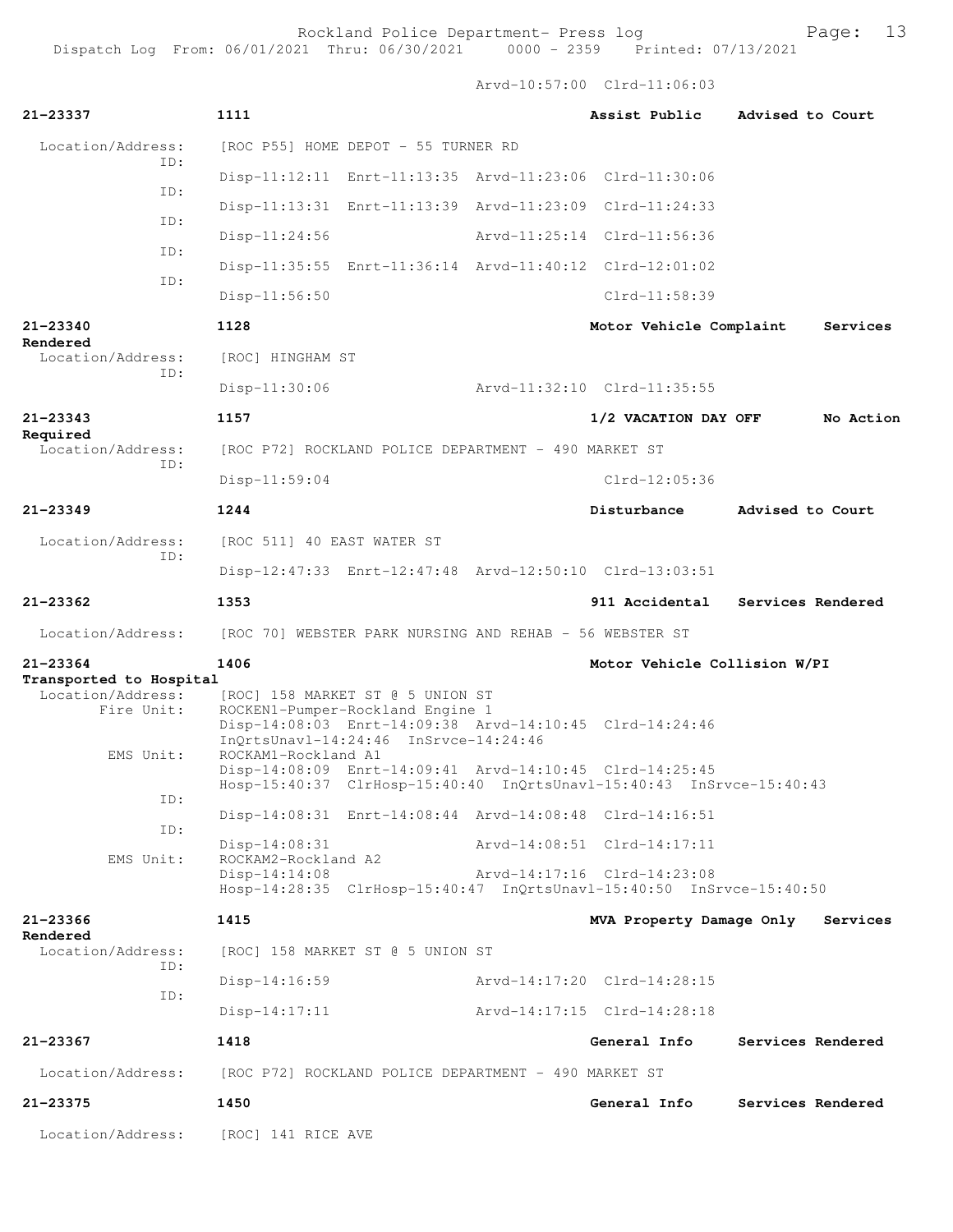Rockland Police Department- Press log entitled and Page: 14 Dispatch Log From: 06/01/2021 Thru: 06/30/2021 0000 - 2359 Printed: 07/13/2021

| 21-23377                        | 1502                                                                                             | Disturbance                         |  | Services Rendered |
|---------------------------------|--------------------------------------------------------------------------------------------------|-------------------------------------|--|-------------------|
|                                 |                                                                                                  |                                     |  |                   |
| Location/Address:<br>ID:        | [ROC 69] SOUTH SHORE REHAB & NURSING - 115 NORTH AVE                                             |                                     |  |                   |
| ID:                             | Disp-15:04:34 Enrt-15:04:58 Arvd-15:09:20 Clrd-15:12:00                                          |                                     |  |                   |
| ID:                             | Disp-15:04:54 Enrt-15:04:58 Arvd-15:09:23 Clrd-16:03:10                                          |                                     |  |                   |
|                                 | $Disp-15:15:20$                                                                                  | Arvd-15:15:34 Clrd-16:24:23         |  |                   |
| 21-23381                        | 1528                                                                                             | Lockout                             |  | Services Rendered |
| Location/Address:               | [ROC] 30 MARTHA DR                                                                               |                                     |  |                   |
| ID:                             | Disp-15:30:16 Enrt-15:30:22                                                                      | $Clrd-15:40:17$                     |  |                   |
| ID:                             | $Disp-15:40:41$                                                                                  | $Clrd-15:41:55$                     |  |                   |
| 21-23388                        | 1619                                                                                             | SHIFT ASSIGNMENTS Services Rendered |  |                   |
| Location/Address:               | [ROC P72] ROCKLAND POLICE DEPARTMENT - 490 MARKET ST                                             |                                     |  |                   |
| ID:                             | $Disp-16:21:00$                                                                                  | $C1rd-16:21:08$                     |  |                   |
| $21 - 23389$                    | 1621                                                                                             | Details / Time off                  |  | Services          |
| Rendered<br>Location:           | [ROC]                                                                                            |                                     |  |                   |
| $21 - 23391$                    | 1629                                                                                             | MVA Property Damage Only            |  | Services          |
| Rendered<br>Vicinity of:<br>ID: | [ROC] 197 VFW DR @ 244 PLEASANT ST                                                               |                                     |  |                   |
|                                 | Disp-16:30:58 Enrt-16:31:30 Arvd-16:35:29 Clrd-16:45:38                                          |                                     |  |                   |
| ID:                             | Disp-16:31:14 Enrt-16:31:30 Arvd-16:35:31 Clrd-16:45:31                                          |                                     |  |                   |
| $21 - 23394$                    | 1632                                                                                             | General Info                        |  | Services Rendered |
| Location/Address:               | [ROC P72] ROCKLAND POLICE DEPARTMENT - 490 MARKET ST                                             |                                     |  |                   |
| ID:                             | Disp-16:35:11                                                                                    | $Clrd-16:35:19$                     |  |                   |
| $21 - 23393$                    | 1633                                                                                             | Health & Welfare Check              |  | No EMS            |
| Location/Address:<br>ID:        | [ROC] 32 ARTHUR ST                                                                               |                                     |  |                   |
|                                 | Disp-16:35:06 Enrt-16:35:08 Arvd-16:43:07 Clrd-16:56:03<br>ROCKAM2-Rockland A2                   |                                     |  |                   |
| EMS Unit:                       | Disp-16:39:35 Enrt-16:39:48 Arvd-16:44:06 Clrd-16:53:17                                          |                                     |  |                   |
| Fire Unit:                      | InQrtsUnavl-16:56:16 InSrvce-16:56:16<br>ROCKEN1-Pumper-Rockland Engine 1                        |                                     |  |                   |
|                                 | Disp-16:39:42 Enrt-16:39:46 Arvd-16:44:06 Clrd-16:53:17<br>InQrtsUnavl-16:56:12 InSrvce-16:56:12 |                                     |  |                   |
| $21 - 23404$                    | 1715                                                                                             | Health & Welfare Check              |  | Services          |
| Rendered<br>Location/Address:   | [ROC P72] ROCKLAND POLICE DEPARTMENT - 490 MARKET ST                                             |                                     |  |                   |
| ID:                             | $Disp-17:24:24$                                                                                  | $Clrd-17:24:30$                     |  |                   |
| 21-23405                        | 1730                                                                                             | Assist Other Agency                 |  | Services          |
| Rendered<br>Location/Address:   | [ROC] 417 PLAIN ST                                                                               |                                     |  |                   |
| ID:                             | $Disp-17:31:32$                                                                                  | Arvd-17:31:38 Clrd-17:35:23         |  |                   |
| $21 - 23408$                    | 1752                                                                                             | Details / Time off                  |  | Services          |
| Rendered<br>Location:           | [ROC]                                                                                            |                                     |  |                   |
|                                 |                                                                                                  |                                     |  |                   |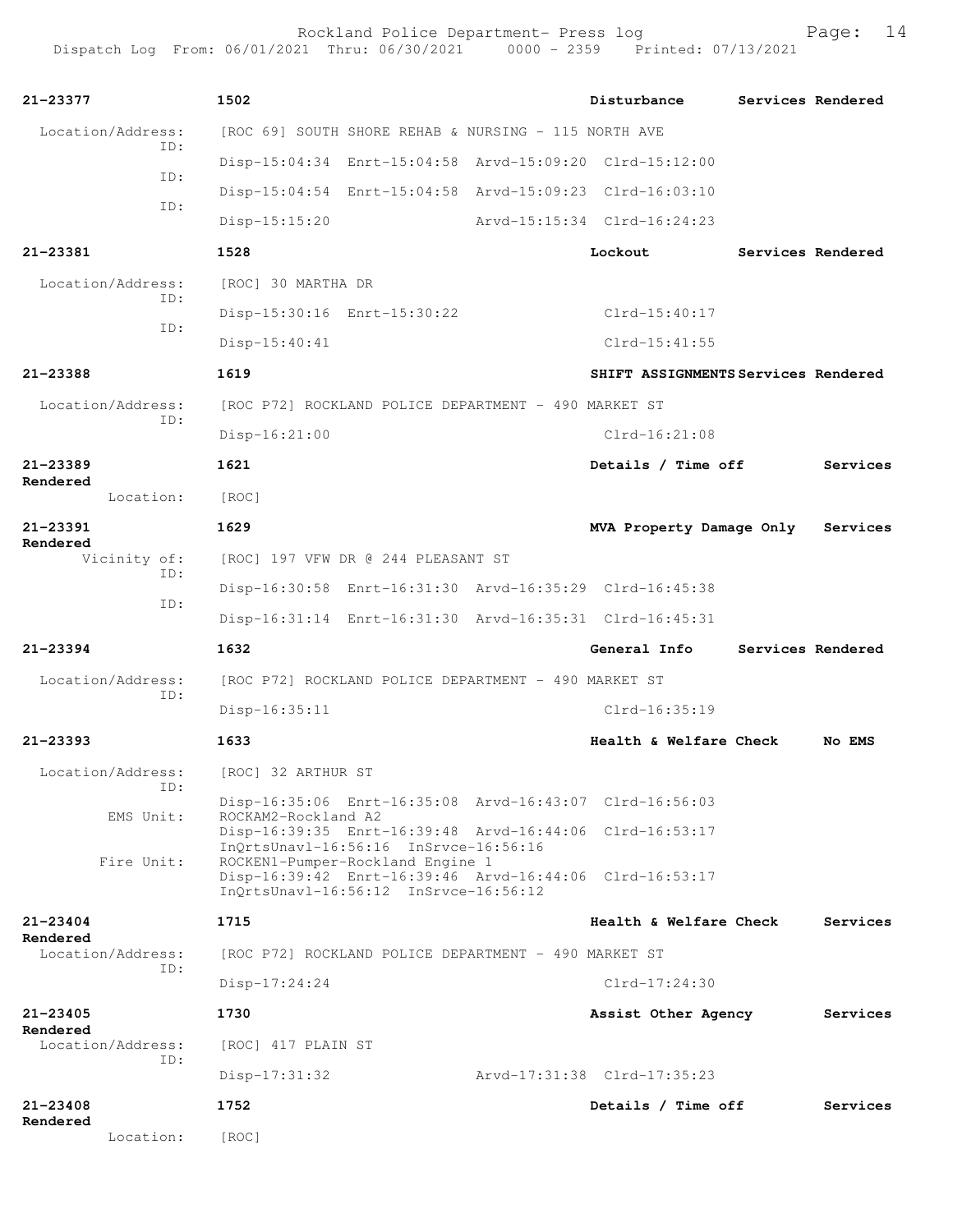Rockland Police Department- Press log entitled and Page: 15

| 21-23409     |                                              | 1756                        |                                                 | Health & Welfare Check                                  |                | Services          |
|--------------|----------------------------------------------|-----------------------------|-------------------------------------------------|---------------------------------------------------------|----------------|-------------------|
| Rendered     | Location/Address:                            | [ROC] 632 BEECH ST          |                                                 |                                                         |                |                   |
|              | ID:                                          |                             |                                                 | Disp-18:06:38 Enrt-18:06:40 Arvd-18:10:17 Clrd-18:12:12 |                |                   |
|              | ID:                                          |                             |                                                 | Disp-18:10:51 Enrt-18:10:55 Arvd-18:10:57 Clrd-18:12:06 |                |                   |
| 21-23410     |                                              | 1803                        |                                                 | Motor Vehicle Stop                                      |                |                   |
|              | Citation/Warning Issued<br>Location/Address: | [ROC 795] 76 SPRING ST      |                                                 |                                                         |                |                   |
|              | ID:                                          |                             |                                                 | Arvd-18:03:00 Clrd-18:10:36                             |                |                   |
|              | ID:                                          |                             |                                                 | Disp-18:11:46 Enrt-18:11:48 Arvd-18:11:50 Clrd-18:14:52 |                |                   |
| 21-23411     |                                              | 1830                        |                                                 | Details / Time off                                      |                | Services          |
| Rendered     | Location:                                    | [ROC]                       |                                                 |                                                         |                |                   |
| 21-23412     |                                              | 1833                        |                                                 | Details / Time off                                      |                | Services          |
| Rendered     | Location:                                    | [ROC]                       |                                                 |                                                         |                |                   |
| 21-23417     |                                              | 1915                        |                                                 | Missing Person Services Rendered                        |                |                   |
|              | Location/Address:                            | [ROC] 725 MARKET ST         |                                                 |                                                         |                |                   |
|              | ID:                                          | $Disp-19:18:56$             |                                                 | Arvd-19:19:38 Clrd-19:34:50                             |                |                   |
| $21 - 23418$ |                                              | 1922                        |                                                 | <b>Building Check</b>                                   | Appears Secure |                   |
|              | Location/Address:                            |                             | [ROC 60] SPRING GATE APARTMENTS - 52 HANNAH WAY |                                                         |                |                   |
| $21 - 23419$ |                                              | 1937                        |                                                 | Missing Person                                          |                | Services Rendered |
|              | Location/Address:                            | [ROC] 95 LEVIN RD           |                                                 |                                                         |                |                   |
|              | ID:                                          |                             |                                                 | Arvd-19:37:00 Clrd-19:56:34                             |                |                   |
| $21 - 23423$ |                                              | 1948                        |                                                 | Health & Welfare Check                                  |                | Could Not         |
| Locate       | Location/Address:                            |                             | [ROC P49] FAST LANE - 924 HINGHAM ST            |                                                         |                |                   |
|              | ID:                                          |                             |                                                 | Disp-19:48:36 Enrt-19:48:41 Arvd-19:53:28 Clrd-19:57:22 |                |                   |
| 21-23424     |                                              | 1954                        |                                                 | Building Check Appears Secure                           |                |                   |
|              | Location/Address:                            |                             | [ROC P45] COMFORT INN - 850 HINGHAM ST          |                                                         |                |                   |
|              | ID:                                          |                             |                                                 | Arvd-19:55:25 Clrd-19:55:55                             |                |                   |
| $21 - 23426$ |                                              | 2002                        |                                                 | Follow-Up Investigation                                 |                | Investigated      |
|              | Location/Address:                            | [ROC 829] 82 WILLOW POND DR |                                                 |                                                         |                |                   |
|              | ID:                                          |                             |                                                 | Disp-20:03:52 Enrt-20:03:55 Arvd-20:03:56 Clrd-20:16:12 |                |                   |
| 21-23431     |                                              | 2028                        |                                                 | Disturbance                                             | Peace Restored |                   |
|              | Location/Address:                            | [ROC 429] 47 SPRING ST      |                                                 |                                                         |                |                   |
|              | ID:                                          |                             |                                                 | Disp-20:29:41 Enrt-20:30:25 Arvd-20:30:29 Clrd-20:40:05 |                |                   |
|              | ID:                                          |                             |                                                 | Disp-20:30:41 Enrt-20:30:47 Arvd-20:30:51 Clrd-20:40:08 |                |                   |
|              | ID:                                          |                             |                                                 | Disp-20:30:58 Enrt-20:31:00 Arvd-20:31:02 Clrd-20:40:10 |                |                   |
|              | ID:                                          |                             |                                                 | Disp-20:31:44 Enrt-20:31:49 Arvd-20:33:44 Clrd-20:40:02 |                |                   |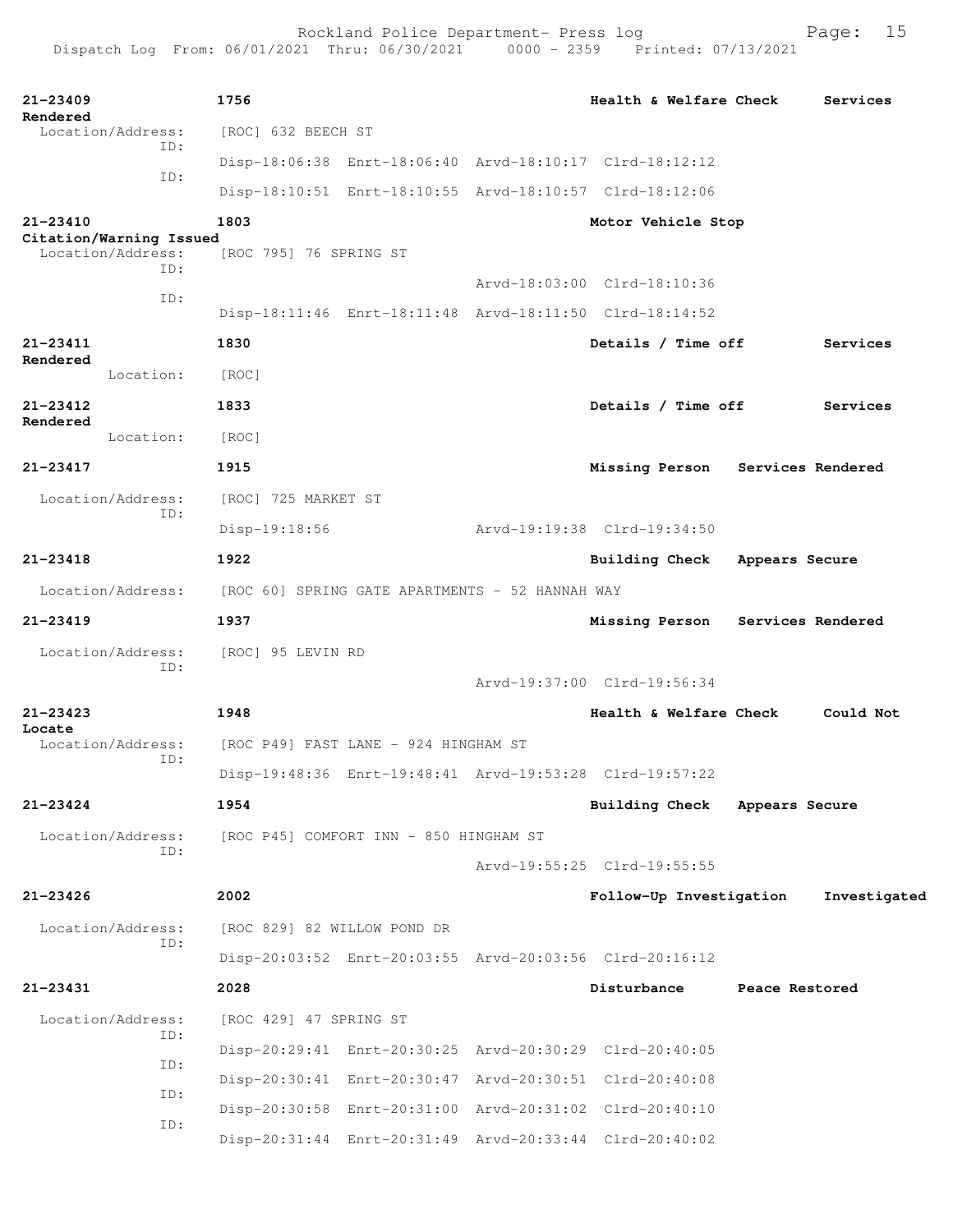| $21 - 23432$                      | 2029                                                                                             | <b>BOLO</b>                   | Services Rendered                   |  |
|-----------------------------------|--------------------------------------------------------------------------------------------------|-------------------------------|-------------------------------------|--|
|                                   | Location/Address: [ROC P72] ROCKLAND POLICE DEPARTMENT - 490 MARKET ST                           |                               |                                     |  |
| $21 - 23448$                      | 2319                                                                                             |                               | Disturbance Services Rendered       |  |
| Location/Address:<br>ID:          | [ROC] 30 MARTHA DR Apt. #F                                                                       |                               |                                     |  |
| ID:                               | Disp-23:22:22 Enrt-23:22:32 Arvd-23:23:55 Clrd-23:29:50                                          |                               |                                     |  |
|                                   | Disp-23:22:22 Enrt-23:22:38 Arvd-23:23:13 Clrd-23:29:47                                          |                               |                                     |  |
| For Date: $06/05/2021$ - Saturday |                                                                                                  |                               |                                     |  |
| $21 - 23450$                      | 0004                                                                                             |                               | SHIFT ASSIGNMENTS Services Rendered |  |
|                                   | Location/Address: [ROC P72] ROCKLAND POLICE DEPARTMENT - 490 MARKET ST                           |                               |                                     |  |
| $21 - 23451$                      | 0008                                                                                             | Building Check Appears Secure |                                     |  |
|                                   | Location/Address: [ROC 60] SPRING GATE APARTMENTS - 52 HANNAH WAY                                |                               |                                     |  |
| ID:                               |                                                                                                  | Arvd-00:09:13 Clrd-00:14:34   |                                     |  |
| $21 - 23454$                      | 0038                                                                                             |                               | General Info Services Rendered      |  |
|                                   | Location/Address: [ROC P72] ROCKLAND POLICE DEPARTMENT - 490 MARKET ST                           |                               |                                     |  |
| $21 - 23457$                      | 0143                                                                                             | Motor Vehicle Stop            | <b>Arrest (s)</b>                   |  |
| Made<br>Vicinity of:              | [ROC] 0 CENTRE AVE @ 15 SPRING ST                                                                |                               |                                     |  |
| ID:                               |                                                                                                  | Arvd-01:43:00 Clrd-02:13:05   |                                     |  |
| ID:                               | $Disp-01:46:19$                                                                                  | Arvd-01:46:22 Clrd-02:14:11   |                                     |  |
| Refer To Arrest:<br>Arrest:       | 21ROC-23457-AR<br>FORDE, DENNIS MICHAEL                                                          |                               |                                     |  |
| Address:<br>Age:                  | 21 IDLEWELL ST WEYMOUTH, MA<br>51                                                                |                               |                                     |  |
| Charges:                          | OUI-LIQUOR OR .08%, 2ND OFFENSE<br>RECKLESS OPERATION OF MOTOR VEHICLE<br>MARKED LANES VIOLATION |                               |                                     |  |
| 21-23460<br>Follows               | 0213                                                                                             | MVA Property Damage Only      | Report                              |  |
| Location/Address:<br>ID:          | [ROC] 241 NORTH AVE                                                                              |                               |                                     |  |
| ID:                               |                                                                                                  | Arvd-02:13:00 Clrd-03:46:32   |                                     |  |
| ID:                               | Disp-02:13:59 Enrt-02:14:00 Arvd-02:17:56 Clrd-03:45:11                                          |                               |                                     |  |
| Refer To Summons:                 | Disp-02:14:17 Enrt-02:14:20 Arvd-02:16:28 Clrd-03:45:17                                          |                               |                                     |  |
| Summons:                          | 21ROC-23460-AR<br>CHASE, SEAN C                                                                  |                               |                                     |  |
| Address:<br>Age:                  | 417 HATHERLY RD<br>SCITUATE, MA<br>38                                                            |                               |                                     |  |
| Charges:                          | NEGLIGENT OPERATION OF MOTOR VEHICLE<br>LEAVE SCENE OF PROPERTY DAMAGE<br>MARKED LANES VIOLATION |                               |                                     |  |
| $21 - 23463$                      | 0254                                                                                             | Prisoner Information          | Services                            |  |
| Rendered<br>Location/Address:     | [ROC P72] ROCKLAND POLICE DEPARTMENT - 490 MARKET ST                                             |                               |                                     |  |
| ID:                               | $Disp-02:55:46$                                                                                  | $Clrd-02:58:07$               |                                     |  |
| $21 - 23465$                      | 0337                                                                                             | Prisoner Information          | Services                            |  |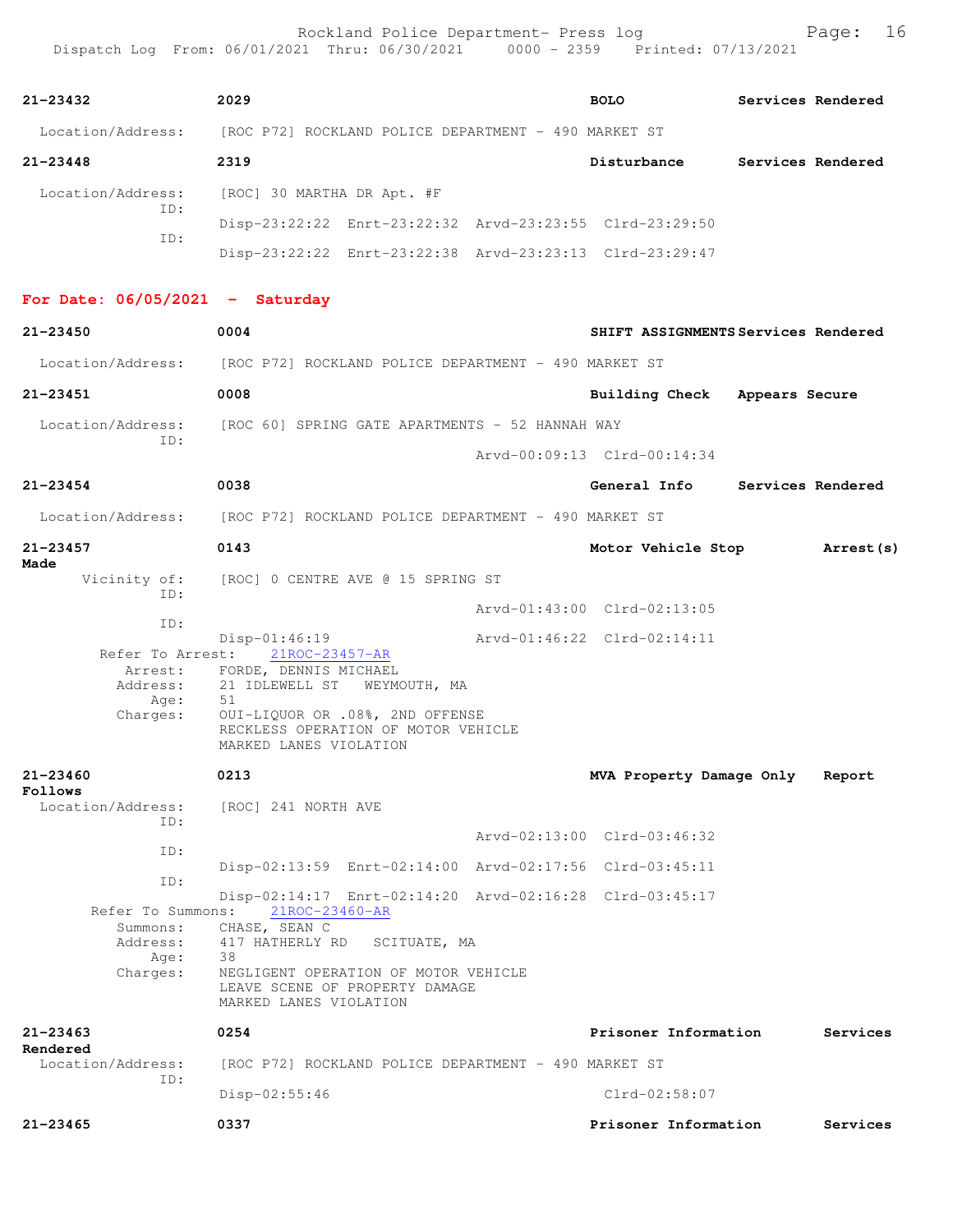|                                              | Rockland Police Department- Press log<br>Dispatch Log From: 06/01/2021 Thru: 06/30/2021 0000 - 2359 Printed: 07/13/2021 |                                   |                   | Page:    | 17 |
|----------------------------------------------|-------------------------------------------------------------------------------------------------------------------------|-----------------------------------|-------------------|----------|----|
| Rendered<br>Location/Address:                | [ROC P72] ROCKLAND POLICE DEPARTMENT - 490 MARKET ST                                                                    |                                   |                   |          |    |
| ID:                                          | Disp-03:38:57 Enrt-03:39:15 Arvd-03:39:18 Clrd-03:39:20                                                                 |                                   |                   |          |    |
| $21 - 23466$                                 | 0526                                                                                                                    | General Info                      | Services Rendered |          |    |
| Location/Address:                            | [ROC P72] ROCKLAND POLICE DEPARTMENT - 490 MARKET ST                                                                    |                                   |                   |          |    |
| $21 - 23474$                                 | 0655                                                                                                                    | General Info                      | Services Rendered |          |    |
| Location/Address:                            | [ROC P72] ROCKLAND POLICE DEPARTMENT - 490 MARKET ST                                                                    |                                   |                   |          |    |
| $21 - 23479$                                 | 0800                                                                                                                    | `General Info                     | Services Rendered |          |    |
| Location/Address:                            | [ROC P72] ROCKLAND POLICE DEPARTMENT - 490 MARKET ST                                                                    |                                   |                   |          |    |
| 21-23478                                     | 0801                                                                                                                    | Threats                           | Services Rendered |          |    |
| Location/Address:                            | [ROC 598] 214 MARTHA DR Apt. #F                                                                                         |                                   |                   |          |    |
| TD:                                          | Disp-08:02:05 Enrt-08:02:14 Arvd-08:04:22 Clrd-08:24:50                                                                 |                                   |                   |          |    |
| ID:                                          | Disp-08:02:05 Enrt-08:02:14 Arvd-08:04:27 Clrd-08:24:43                                                                 |                                   |                   |          |    |
| ID:                                          | Disp-08:02:05 Enrt-08:02:14 Arvd-08:04:13 Clrd-08:27:42                                                                 |                                   |                   |          |    |
| 21-23482<br>Rendered                         | 0854                                                                                                                    | Health & Welfare Check            |                   | Services |    |
| Location/Address:                            | [ROC] 4 CHERRY CIR                                                                                                      |                                   |                   |          |    |
| ID:<br>ID:                                   | Disp-08:54:58 Enrt-08:58:52 Arvd-09:07:03 Clrd-09:19:00                                                                 |                                   |                   |          |    |
|                                              | Disp-08:58:48 Enrt-08:58:52 Arvd-09:07:06 Clrd-09:19:03                                                                 |                                   |                   |          |    |
| $21 - 23484$<br>Rendered                     | 0902                                                                                                                    | Details / Time off                |                   | Services |    |
| Location:                                    | [ROC]                                                                                                                   |                                   |                   |          |    |
| $21 - 23487$<br>Rendered                     | 0924                                                                                                                    | Disabled Motor Vehicle            |                   | Services |    |
| Location/Address: [ROC] 84 LIBERTY ST<br>ID: |                                                                                                                         |                                   |                   |          |    |
|                                              |                                                                                                                         | Arvd-09:24:00 Clrd-09:26:27       |                   |          |    |
| $21 - 23489$<br>Rendered                     | 0941                                                                                                                    | Vehicle Maintenance               |                   | Services |    |
| Location/Address:<br>ID:                     | [ROC] UNION ST                                                                                                          |                                   |                   |          |    |
|                                              | Disp-09:42:23                                                                                                           | $Clrd-09:42:26$                   |                   |          |    |
| $21 - 23494$<br>Rendered                     | 0951                                                                                                                    | Details / Time off                |                   | Services |    |
| Location:                                    | [ROC]                                                                                                                   |                                   |                   |          |    |
| $21 - 23492$<br>arrival                      | 1020                                                                                                                    | Assist Police Department          |                   | Gone on  |    |
| Location/Address:<br>ID:                     | [ROC] BILL DELAHUNT PKWY                                                                                                |                                   |                   |          |    |
|                                              | $Disp-10:21:16$                                                                                                         | Arvd-10:21:29 Clrd-10:43:52       |                   |          |    |
| $21 - 23496$<br>Rendered                     | 1030                                                                                                                    | Details / Time off                |                   | Services |    |
| Location:                                    | [ROC]                                                                                                                   |                                   |                   |          |    |
| 21-23499                                     | 1036                                                                                                                    | Noise Complaint Services Rendered |                   |          |    |
| Location/Address:<br>ID:                     | [ROC 209] 51 MAPLE ST                                                                                                   |                                   |                   |          |    |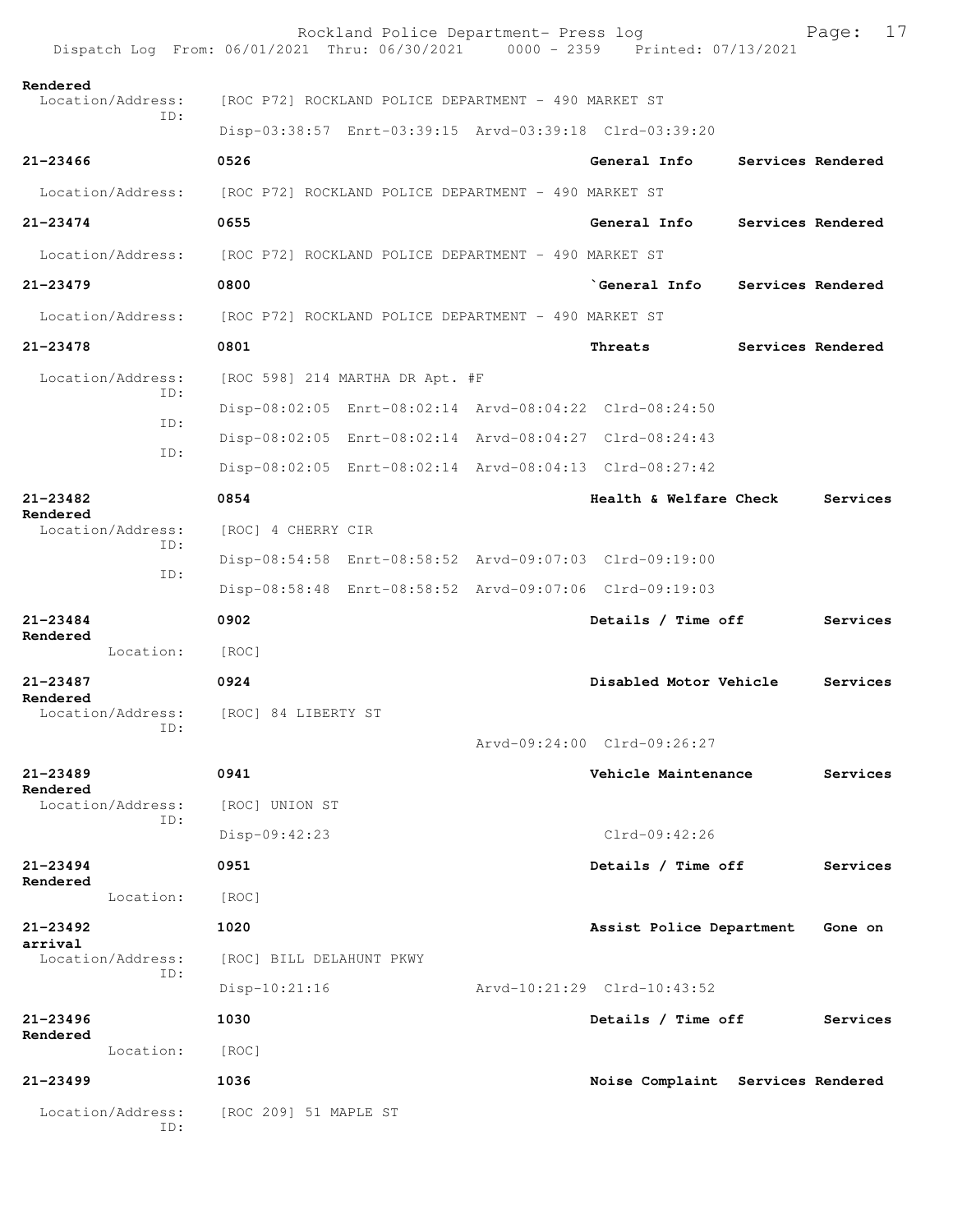| Dispatch Log From: 06/01/2021 Thru: 06/30/2021 0000 - 2359 Printed: 07/13/2021 |                                                           | Rockland Police Department- Press log                |                                                         |                   | Page:    | 18 |
|--------------------------------------------------------------------------------|-----------------------------------------------------------|------------------------------------------------------|---------------------------------------------------------|-------------------|----------|----|
|                                                                                |                                                           |                                                      | Disp-10:39:00 Enrt-10:39:56 Arvd-10:48:14 Clrd-10:52:59 |                   |          |    |
| TD:                                                                            |                                                           |                                                      | Disp-10:44:12 Enrt-10:44:20 Arvd-10:48:14 Clrd-10:53:03 |                   |          |    |
| ID:                                                                            |                                                           |                                                      | Disp-10:44:45 Enrt-10:44:49 Arvd-10:48:14 Clrd-10:52:56 |                   |          |    |
| $21 - 23509$                                                                   | 1128                                                      |                                                      | Missing Person                                          | Services Rendered |          |    |
| Location/Address:                                                              |                                                           | [ROC P72] ROCKLAND POLICE DEPARTMENT - 490 MARKET ST |                                                         |                   |          |    |
| ID:<br>ID:                                                                     | Disp-11:30:57                                             |                                                      | $Clrd-13:06:38$                                         |                   |          |    |
|                                                                                | Disp-11:36:27                                             |                                                      | $Clrd-11:40:03$                                         |                   |          |    |
| $21 - 23516$                                                                   | 1200                                                      |                                                      | Trespassing                                             | Services Rendered |          |    |
| Location/Address:<br>ID:                                                       | [ROC] 9 VINTON TER                                        |                                                      |                                                         |                   |          |    |
| ID:                                                                            |                                                           |                                                      | Disp-12:02:26 Enrt-12:02:57 Arvd-12:06:47 Clrd-12:32:41 |                   |          |    |
|                                                                                |                                                           |                                                      | Disp-12:03:32 Enrt-12:03:37 Arvd-12:09:49 Clrd-12:32:37 |                   |          |    |
| $21 - 23532$                                                                   | 1343                                                      |                                                      | Time off - SICK Services Rendered                       |                   |          |    |
| Location:                                                                      | [ROC]                                                     |                                                      |                                                         |                   |          |    |
| $21 - 23533$<br>Rendered                                                       | 1344                                                      |                                                      | Motor Vehicle Complaint                                 |                   | Services |    |
| Location/Address:<br>ID:                                                       | [ROC] 30 ROBIN LN                                         |                                                      |                                                         |                   |          |    |
|                                                                                |                                                           |                                                      | Disp-13:46:42 Enrt-13:47:46 Arvd-13:57:51 Clrd-14:05:53 |                   |          |    |
| $21 - 23536$                                                                   | 1405                                                      |                                                      | Assist Public Services Rendered                         |                   |          |    |
| Location/Address:                                                              | [ROC 272] SHERIDAN SQUARE CONDOS - 103 GROVE ST Apt. #329 |                                                      |                                                         |                   |          |    |
| $21 - 23547$<br>Rendered                                                       | 1507                                                      |                                                      | Traffic Enforcement                                     |                   | Services |    |
| Location/Address:<br>ID:                                                       | [ROC] 256 WEYMOUTH ST                                     |                                                      |                                                         |                   |          |    |
|                                                                                |                                                           |                                                      | Arvd-15:07:00 Clrd-15:22:09                             |                   |          |    |
| $21 - 23556$                                                                   | 1621                                                      |                                                      | SHIFT ASSIGNMENTS Services Rendered                     |                   |          |    |
| Location/Address:                                                              | [ROC P72] ROCKLAND POLICE DEPARTMENT - 490 MARKET ST      |                                                      |                                                         |                   |          |    |
| $21 - 23562$<br>Checked/Secured                                                | 1646                                                      |                                                      | <b>Building Check</b>                                   | Building          |          |    |
| Location/Address:<br>ID:                                                       |                                                           | [ROC P47] BEST WESTERN - 909 HINGHAM ST              |                                                         |                   |          |    |
|                                                                                |                                                           |                                                      | Arvd-16:47:00 Clrd-16:48:32                             |                   |          |    |
| $21 - 23568$<br>Checked/Secured                                                | 1656                                                      |                                                      | <b>Building Check</b>                                   | Building          |          |    |
| Location/Address:<br>ID:                                                       | [ROC] MASS - 437 WEBSTER ST                               |                                                      |                                                         |                   |          |    |
|                                                                                |                                                           |                                                      | Arvd-16:59:44 Clrd-17:00:22                             |                   |          |    |
| 21-23571                                                                       | 1706                                                      |                                                      | Animal Complaint Services Rendered                      |                   |          |    |
| Location/Address:<br>ID:                                                       |                                                           | [ROC P81] OCEAN STATE JOB LOT - 360 MARKET ST        |                                                         |                   |          |    |
|                                                                                |                                                           |                                                      | Disp-17:08:12 Enrt-17:08:17 Arvd-17:10:53 Clrd-17:15:03 |                   |          |    |
| 21-23578                                                                       | 1757                                                      |                                                      | MVA HIT AND RUN Services Rendered                       |                   |          |    |
| Location/Address:<br>ID:                                                       | [ROC 455] 40 MILLBROOK DR                                 |                                                      |                                                         |                   |          |    |
|                                                                                |                                                           |                                                      | Disp-18:02:19 Enrt-18:02:28 Arvd-18:06:31 Clrd-18:41:11 |                   |          |    |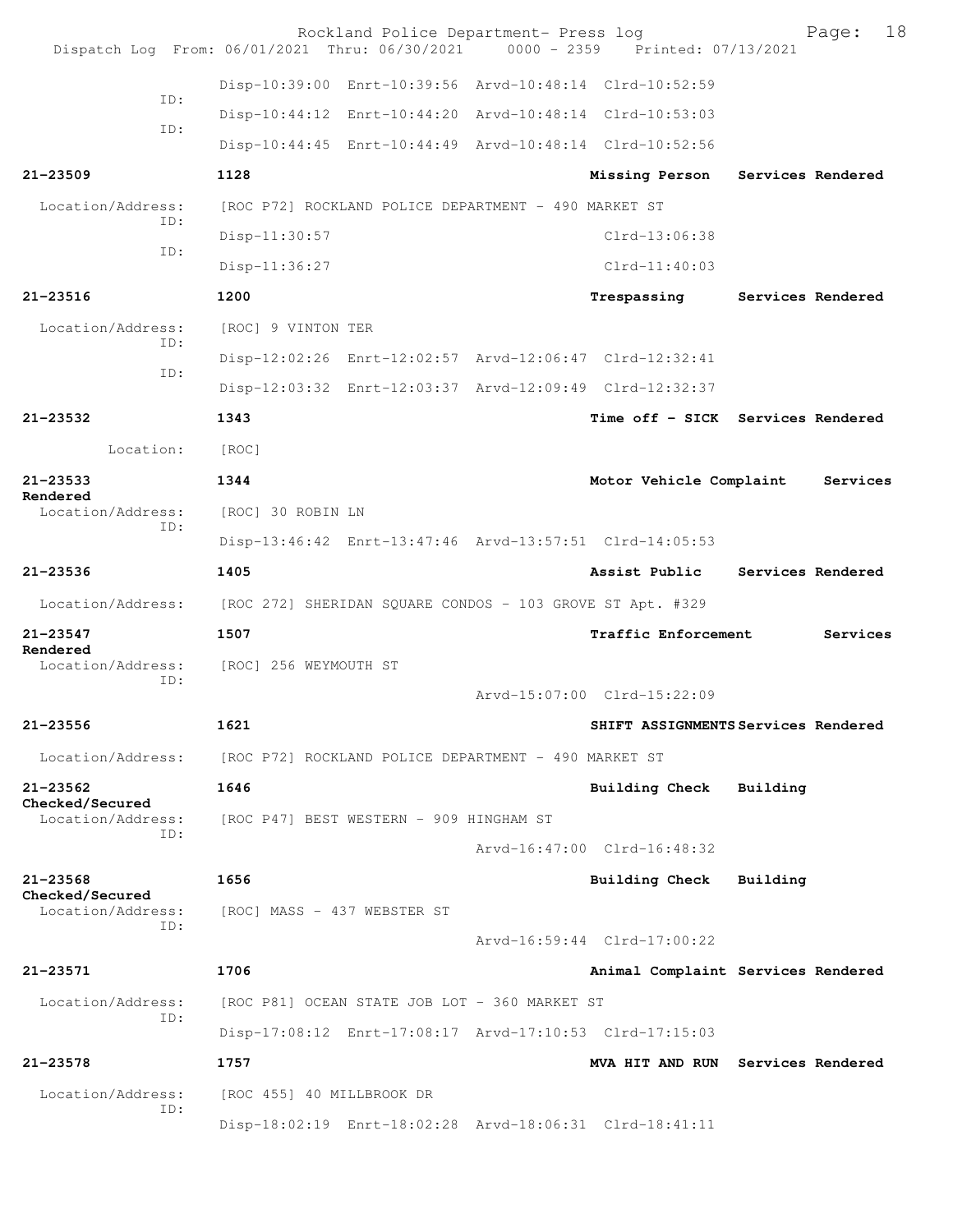|                                 | Dispatch Log From: 06/01/2021 Thru: 06/30/2021 0000 - 2359 Printed: 07/13/2021 | Rockland Police Department- Press log |                             | 19<br>Page:                         |
|---------------------------------|--------------------------------------------------------------------------------|---------------------------------------|-----------------------------|-------------------------------------|
| $21 - 23590$                    | 1905                                                                           |                                       | Motor Vehicle Complaint     | Gone on                             |
| arrival<br>Location/Address:    | [ROC] HINGHAM ST                                                               |                                       |                             |                                     |
| TD:                             | Disp-19:09:26 Enrt-19:09:30 Arvd-19:18:19 Clrd-19:25:10                        |                                       |                             |                                     |
| 21-23591                        | 1908                                                                           |                                       |                             | Trespassing ORDER Services Rendered |
| Location/Address:<br>ID:        | [ROC 723] 149 CONCORD ST                                                       |                                       |                             |                                     |
|                                 | $Disp-19:17:13$                                                                |                                       | $Clrd-19:17:25$             |                                     |
| 21-23603                        | 2006                                                                           |                                       | <b>BOLO</b>                 | No Action Required                  |
| Location/Address:<br>ID:        | [ROC P72] ROCKLAND POLICE DEPARTMENT - 490 MARKET ST                           |                                       |                             |                                     |
| ID:                             | Disp-20:07:31 Enrt-20:07:55 Arvd-20:07:58 Clrd-20:08:14                        |                                       |                             |                                     |
| ID:                             | Disp-20:07:35 Enrt-20:07:51 Arvd-20:07:54 Clrd-20:08:11                        |                                       |                             |                                     |
| ID:                             | Disp-20:07:39 Enrt-20:07:49 Arvd-20:07:50 Clrd-20:08:08                        |                                       |                             |                                     |
|                                 | Disp-20:07:43 Enrt-20:07:46 Arvd-20:07:47 Clrd-20:08:04                        |                                       |                             |                                     |
| $21 - 23636$                    | 2030                                                                           |                                       | Missing Person              | Services Rendered                   |
| Location/Address:<br>ID:        | [ROC] 725 MARKET ST                                                            |                                       |                             |                                     |
|                                 | Disp-23:11:53                                                                  |                                       | $Clrd-23:12:12$             |                                     |
| $21 - 23611$                    | 2031                                                                           |                                       |                             | Emergency Medical Services Rendered |
| Location/Address:               | [ROC P72] ROCKLAND POLICE DEPARTMENT - 490 MARKET ST                           |                                       |                             |                                     |
| 21-23610<br>Rendered            | 2037                                                                           |                                       | Assist Fire Department      | Services                            |
| Location/Address:<br>ID:        | [WEY 1] SOUTH SHORE HOSPITAL - 55 FOGG RD                                      |                                       |                             |                                     |
|                                 |                                                                                |                                       | Arvd-20:37:00 Clrd-21:35:16 |                                     |
| $21 - 23618$                    | 2126                                                                           |                                       | 911 Accidental              | Investigated                        |
| Location/Address:               | [ROC] 1 BARSTOW LN @ 1 MILLBROOK DR                                            |                                       |                             |                                     |
| 21-23632<br>Rendered            | 2254                                                                           |                                       | Suspicious Activity         | Services                            |
| Location/Address:<br>ID:        | [ROC] ROCKLAND HOUSE OF PIZZA - 197 UNION ST                                   |                                       |                             |                                     |
| ID:                             | Disp-22:56:39 Enrt-22:58:08 Arvd-23:00:55 Clrd-23:10:31                        |                                       |                             |                                     |
| ID:                             | Disp-22:56:39                                                                  |                                       | Clrd-22:56:46               |                                     |
|                                 | Disp-22:56:58 Enrt-22:58:08 Arvd-23:01:01 Clrd-23:10:19                        |                                       |                             |                                     |
| For Date: $06/06/2021$ - Sunday |                                                                                |                                       |                             |                                     |
| 21-23638                        | 0000                                                                           |                                       |                             | SHIFT ASSIGNMENTSNo Action Required |
| Location/Address:               | [ROC P72] ROCKLAND POLICE DEPARTMENT - 490 MARKET ST                           |                                       |                             |                                     |

**21-23639 0017 Assist Public Services Rendered** Location/Address: [ROC] 710 BROOKLINE WAY ID: Disp-00:28:36 Enrt-00:28:55 Arvd-00:53:08 Clrd-00:53:12 ID: Disp-00:28:36 Enrt-00:28:52 Clrd-00:53:09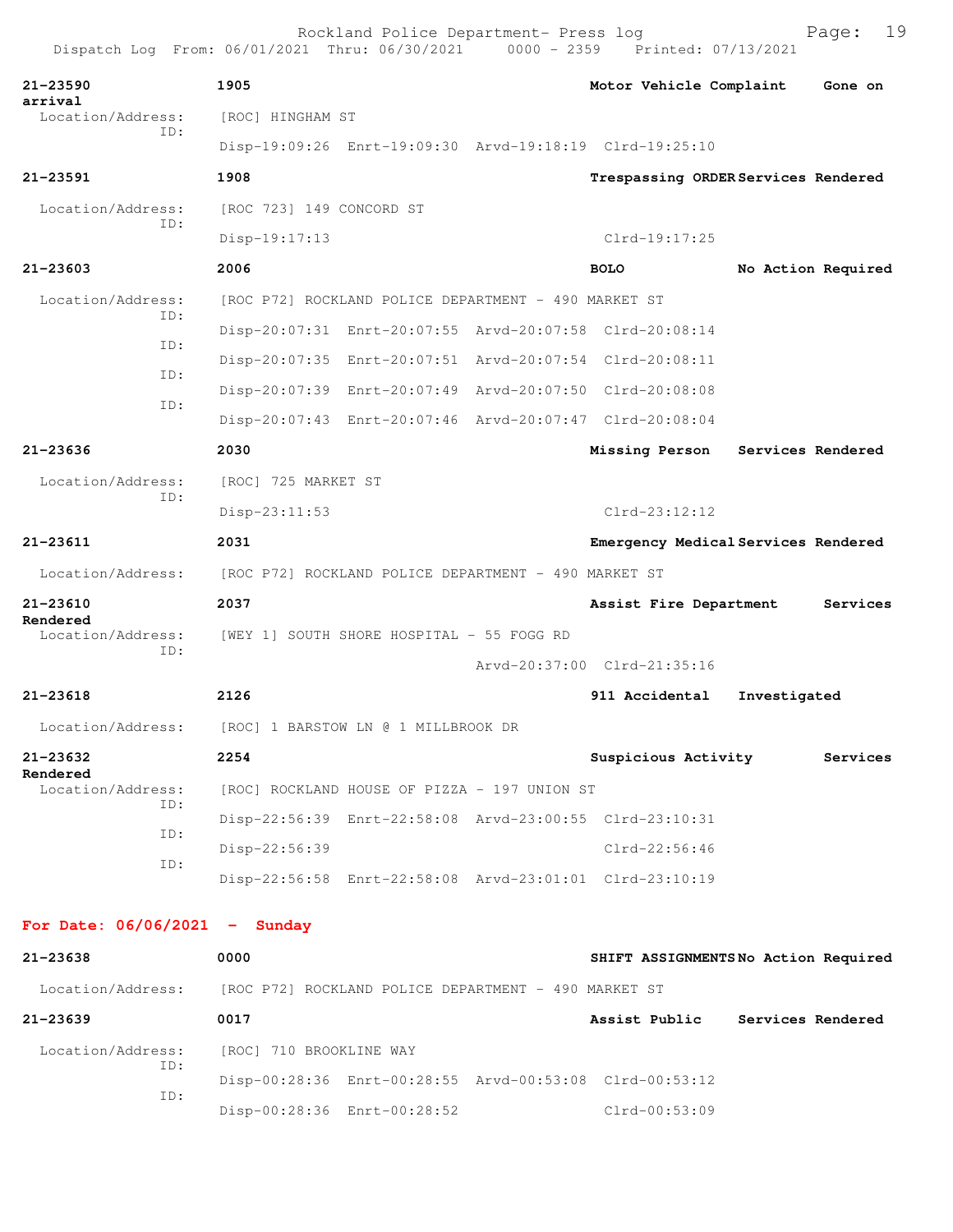|                               |                                                                                            | Rockland Police Department- Press log<br>Dispatch Log From: 06/01/2021 Thru: 06/30/2021 0000 - 2359 Printed: 07/13/2021 |                                | 20<br>Page:                         |
|-------------------------------|--------------------------------------------------------------------------------------------|-------------------------------------------------------------------------------------------------------------------------|--------------------------------|-------------------------------------|
| $21 - 23652$                  | 0303                                                                                       |                                                                                                                         | Suspicious Activity            | Investigated                        |
| Location/Address:             |                                                                                            | [ROC P65] 7-ELEVEN CONVENIENCE STORE - 92 MARKET ST                                                                     |                                |                                     |
| ID:                           | Disp-03:04:55                                                                              |                                                                                                                         | Arvd-03:05:29 Clrd-03:29:04    |                                     |
| ID:                           |                                                                                            | Disp-03:06:10 Enrt-03:06:14 Arvd-03:09:36 Clrd-03:15:23                                                                 |                                |                                     |
| $21 - 23655$                  | 0509                                                                                       |                                                                                                                         | Noise Complaint Peace Restored |                                     |
| Location/Address:             | [ROC 140] 292 MARKET ST                                                                    |                                                                                                                         |                                |                                     |
| ID:                           |                                                                                            | Disp-05:11:03 Enrt-05:11:10 Arvd-05:13:14 Clrd-05:17:58                                                                 |                                |                                     |
| $21 - 23657$                  | 0611                                                                                       |                                                                                                                         | <b>Building Check</b>          | Services Rendered                   |
| Location/Address:             | [ROC] UNION ST                                                                             |                                                                                                                         |                                |                                     |
| ID:                           |                                                                                            |                                                                                                                         | Arvd-06:13:14 Clrd-06:38:12    |                                     |
| $21 - 23659$                  | 0629                                                                                       |                                                                                                                         | Details / Time off             | No Action                           |
| Required<br>Location:         | [ROC]                                                                                      |                                                                                                                         |                                |                                     |
| 21-23666                      | 0751                                                                                       |                                                                                                                         | Burglar Alarm                  | Investigated                        |
| Location/Address:             | [ROC] 32 ROBIN LN                                                                          |                                                                                                                         |                                |                                     |
| TD:                           |                                                                                            | Disp-07:52:52 Enrt-07:53:26 Arvd-08:00:11 Clrd-08:03:30                                                                 |                                |                                     |
| 21-23667                      | 0810                                                                                       |                                                                                                                         |                                | SHIFT ASSIGNMENTS Services Rendered |
| Location/Address:             |                                                                                            | [ROC P72] ROCKLAND POLICE DEPARTMENT - 490 MARKET ST                                                                    |                                |                                     |
| 21-23672                      | 0851                                                                                       |                                                                                                                         | Missing / Stolen Plate         | Services                            |
| Rendered<br>Location/Address: | [ROC P47] COMFORT INN - 850 HINGHAM ST                                                     |                                                                                                                         |                                |                                     |
| ID:                           |                                                                                            | Disp-08:55:20 Enrt-08:55:28 Arvd-09:10:01 Clrd-09:26:31                                                                 |                                |                                     |
| $21 - 23689$                  | 1059                                                                                       |                                                                                                                         | Details / Time off             | Services                            |
| Rendered<br>Location:         | [ROC]                                                                                      |                                                                                                                         |                                |                                     |
| 21-23699                      | 1156                                                                                       |                                                                                                                         | Health & Welfare Check         | Services                            |
| Rendered<br>Location/Address: | [ROC] 11 CHESTNUT CIR                                                                      |                                                                                                                         |                                |                                     |
| ID:                           |                                                                                            | Disp-11:57:38 Enrt-11:59:02 Arvd-12:05:45 Clrd-12:08:01                                                                 |                                |                                     |
| Fire Unit:                    | ROCKEN1-Pumper-Rockland Engine 1<br>Disp-12:00:08<br>InOrtsUnav1-12:00:31 InSrvce-12:00:31 |                                                                                                                         | $Clrd-12:00:29$                |                                     |
| EMS Unit:                     | ROCKAM2-Rockland A2<br>$Disp-12:00:13$<br>InQrtsUnavl-12:00:34 InSrvce-12:00:34            |                                                                                                                         | $Clrd-12:00:27$                |                                     |
| 21-23709                      | 1240                                                                                       |                                                                                                                         | General Info                   | Services Rendered                   |
| Location/Address:             |                                                                                            | [ROC P72] ROCKLAND POLICE DEPARTMENT - 490 MARKET ST                                                                    |                                |                                     |
| 21-23713                      | 1354                                                                                       |                                                                                                                         | Motor Vehicle Stop             | Verbal                              |
| Warning<br>Location/Address:  | [ROC] HOBART LN                                                                            |                                                                                                                         |                                |                                     |
| ID:                           |                                                                                            |                                                                                                                         | Arvd-13:54:00 Clrd-13:56:32    |                                     |
| 21-23725                      | 1534                                                                                       |                                                                                                                         | PRISONER FED                   | Services Rendered                   |
| Location/Address:             |                                                                                            | [ROC P72] ROCKLAND POLICE DEPARTMENT - 490 MARKET ST                                                                    |                                |                                     |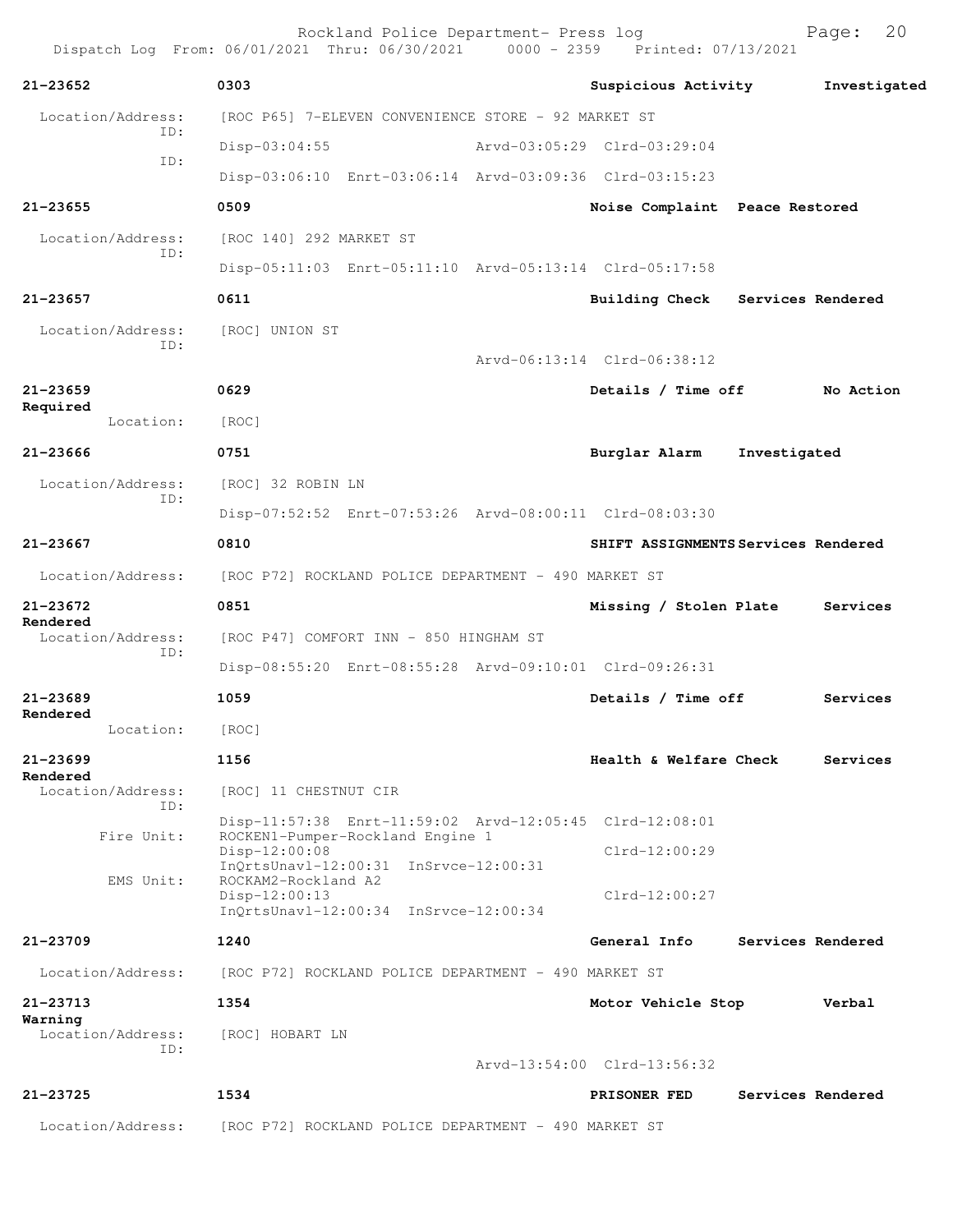| 21-23728                                    | 1600                                                 |                                                      | General Info                                            | Services Rendered |          |
|---------------------------------------------|------------------------------------------------------|------------------------------------------------------|---------------------------------------------------------|-------------------|----------|
| Location/Address:                           | [ROC P72] ROCKLAND POLICE DEPARTMENT - 490 MARKET ST |                                                      |                                                         |                   |          |
| 21–23735                                    | 1603                                                 |                                                      | <b>SWAP SHIFT</b>                                       | Services Rendered |          |
| Location/Address:                           | [ROC P72] ROCKLAND POLICE DEPARTMENT - 490 MARKET ST |                                                      |                                                         |                   |          |
| 21-23734                                    | 1616                                                 |                                                      | General Info                                            | Services Rendered |          |
| Location/Address:                           | [ROC P72] ROCKLAND POLICE DEPARTMENT - 490 MARKET ST |                                                      |                                                         |                   |          |
| 21-23736                                    | 1622                                                 |                                                      | Prisoner Information                                    |                   | Services |
| Rendered<br>Location/Address:               |                                                      | [ROC P72] ROCKLAND POLICE DEPARTMENT - 490 MARKET ST |                                                         |                   |          |
| ID:                                         | $Disp-16:23:37$                                      |                                                      | $Clrd-16:23:40$                                         |                   |          |
| 21-23744                                    | 1711                                                 |                                                      | <b>Building Check</b>                                   | Appears Secure    |          |
| Location/Address:<br>ID:                    | [ROC] MARTHA DR                                      |                                                      | Arvd-17:12:35 Clrd-17:12:47                             |                   |          |
| 21-23745                                    | 1712                                                 |                                                      | Time off- SICK                                          | Services Rendered |          |
| Location:                                   | [ROC]                                                |                                                      |                                                         |                   |          |
| 21-23748                                    | 1801                                                 |                                                      | 911 Accidental                                          | Services Rendered |          |
| Location/Address:                           | [ROC] 25 ACCORD PARK DR                              |                                                      |                                                         |                   |          |
| ID:                                         |                                                      |                                                      | Disp-18:05:41 Enrt-18:05:44 Arvd-18:13:40 Clrd-18:19:49 |                   |          |
| ID:                                         |                                                      |                                                      | Disp-18:15:20 Enrt-18:15:22 Arvd-18:15:24 Clrd-18:19:52 |                   |          |
| 21-23754                                    | 1828                                                 |                                                      | Motor Vehicle Stop                                      |                   | Verbal   |
| Warning<br>Location/Address:                | [ROC] 200 EAST WATER ST                              |                                                      |                                                         |                   |          |
| ID:                                         | Disp-18:29:16                                        |                                                      | Arvd-18:29:23 Clrd-18:30:14                             |                   |          |
| 21-23760                                    | 1900                                                 |                                                      |                                                         |                   |          |
|                                             |                                                      |                                                      | Unwanted Party                                          | Arrest (s) Made   |          |
| Location/Address:<br>ID:                    | [ROC 164] 93 MARTHA DR                               |                                                      |                                                         |                   |          |
| ID:                                         |                                                      |                                                      | Disp-19:02:25 Enrt-19:02:36 Arvd-19:05:42 Clrd-19:23:34 |                   |          |
| ID:                                         |                                                      |                                                      | Disp-19:02:34 Enrt-19:02:41 Arvd-19:04:30 Clrd-19:23:30 |                   |          |
| Refer To $P/C$ :<br>$P/C$ :<br>Address:     | 21ROC-23760-AR<br>GRADY, JEANNE M                    | 103 GROVE ST Apt. #329 ROCKLAND, MA                  | Disp-19:09:50 Enrt-19:09:52 Arvd-19:09:53 Clrd-20:07:14 |                   |          |
| Age:<br>Charges:                            | 48<br>PROTECTIVE CUSTODY                             |                                                      |                                                         |                   |          |
| 21-23766                                    | 2019                                                 |                                                      | Burglar Alarm                                           | Building          |          |
| Checked/Secured<br>Location/Address:<br>ID: | [ROC] 327 MARKET ST                                  |                                                      |                                                         |                   |          |
|                                             |                                                      |                                                      | Disp-20:20:30 Enrt-20:20:36 Arvd-20:21:34 Clrd-20:22:39 |                   |          |
| 21-23767<br>Restored<br>Location/Address:   | 2027<br>[ROC 958] 354 SPRING ST                      |                                                      | Motor Vehicle Complaint                                 |                   | Peace    |
| ID:                                         |                                                      |                                                      | Disp-20:28:14 Enrt-20:28:27 Arvd-20:31:17 Clrd-20:46:33 |                   |          |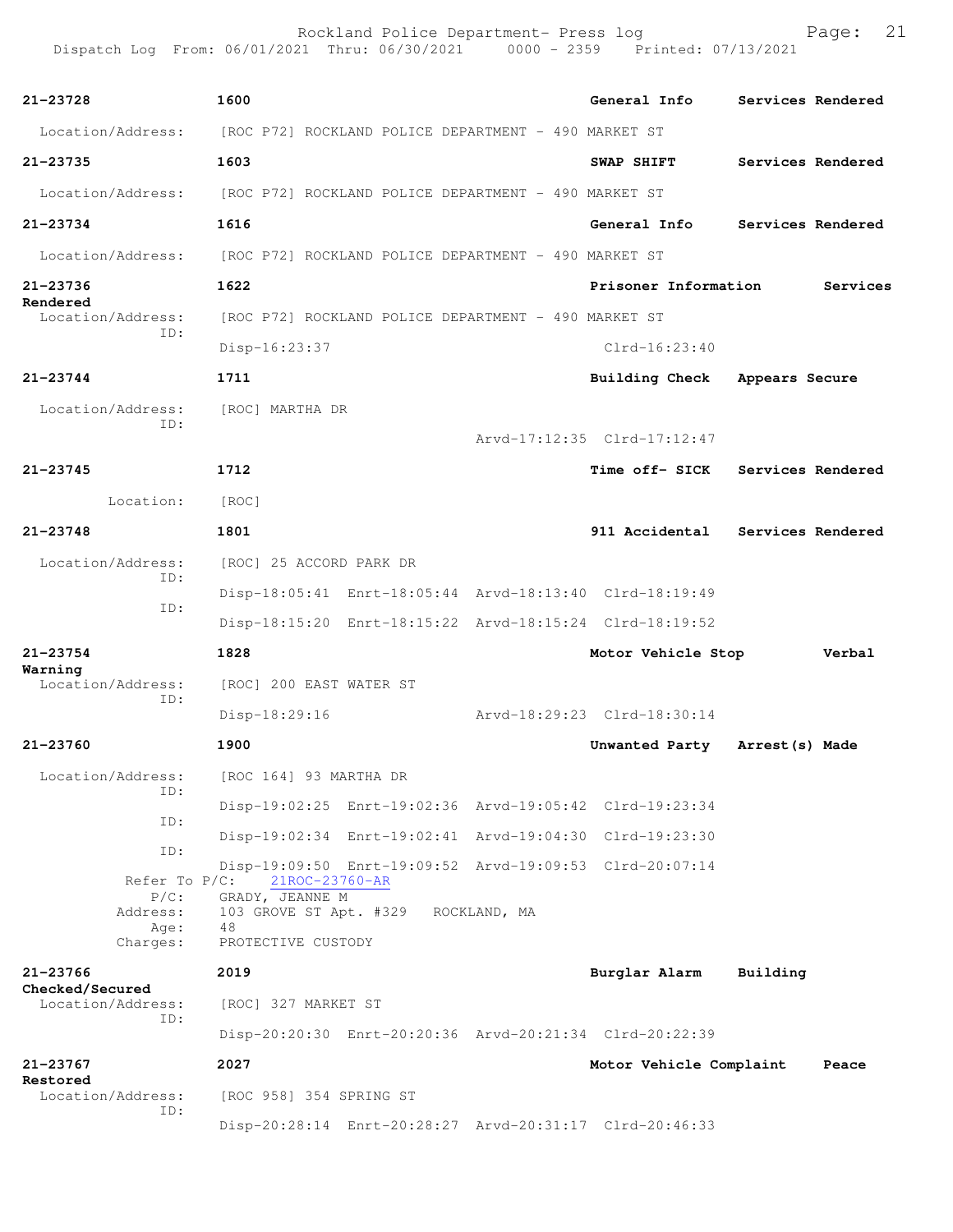|                                 | Rockland Police Department- Press log<br>Dispatch Log From: 06/01/2021 Thru: 06/30/2021 0000 - 2359 Printed: 07/13/2021 |                             | 22<br>Page:                       |
|---------------------------------|-------------------------------------------------------------------------------------------------------------------------|-----------------------------|-----------------------------------|
| ID:                             | Disp-20:33:15 Enrt-20:33:19 Arvd-20:33:23 Clrd-20:34:53                                                                 |                             |                                   |
| $21 - 23772$<br>Rendered        | 2046                                                                                                                    | Prisoner Information        | Services                          |
| Location/Address:<br>TD:        | [ROC P72] ROCKLAND POLICE DEPARTMENT - 490 MARKET ST                                                                    |                             |                                   |
| ID:                             | Disp-20:48:35                                                                                                           | $Clrd-20:48:49$             |                                   |
|                                 | Disp-20:48:42                                                                                                           | $Clrd-20:48:46$             |                                   |
| $21 - 23774$                    | 2107                                                                                                                    |                             | Noise Complaint Services Rendered |
| Location/Address:<br>TD:        | [ROC] 404 CONCORD ST @ 10 SHAW RD                                                                                       |                             |                                   |
| TD:                             | Disp-21:20:25 Enrt-21:20:47 Arvd-21:22:05 Clrd-21:25:51                                                                 |                             |                                   |
|                                 | Disp-21:20:29 Enrt-21:20:49 Arvd-21:24:10 Clrd-21:25:48                                                                 |                             |                                   |
| 21-23775<br>Checked/Secured     | 2110                                                                                                                    | Burglar Alarm               | Building                          |
| Location/Address:               | [ROC] S SHORE LAUNDRY - 153 MARKET ST                                                                                   |                             |                                   |
| ID:                             | Disp-21:11:56 Enrt-21:15:01 Arvd-21:16:39 Clrd-21:19:43                                                                 |                             |                                   |
| $21 - 23789$                    | 2304                                                                                                                    | General Info                | Services Rendered                 |
| Location/Address:               | [ROC P72] ROCKLAND POLICE DEPARTMENT - 490 MARKET ST                                                                    |                             |                                   |
| ID:                             | Disp-23:04:59                                                                                                           | $Clrd-23:05:02$             |                                   |
| For Date: $06/07/2021$ - Monday |                                                                                                                         |                             |                                   |
| $21 - 23794$                    | 0000                                                                                                                    | SHIFT ASSIGNMENTSNo Service |                                   |
| Location/Address:               | [ROC P72] ROCKLAND POLICE DEPARTMENT - 490 MARKET ST                                                                    |                             |                                   |
| ID:                             |                                                                                                                         | Arvd-00:00:00 Clrd-00:06:41 |                                   |
| 21-23798                        | 0123                                                                                                                    | <b>Building Check</b>       | Investigated                      |
| Location/Address:               | [ROC] MARTHA DR                                                                                                         |                             |                                   |

Arvd-01:24:06 Clrd-01:24:17

| 21-23801                 | 0125                        |                             | Assist Public | Services Rendered |  |
|--------------------------|-----------------------------|-----------------------------|---------------|-------------------|--|
| Location/Address:<br>ID: | [ROC] LOU'S - 577 MARKET ST | Arvd-01:25:00 Clrd-01:29:15 |               |                   |  |

**21-23813 0603 Building Check Building Checked/Secured**  Location/Address: [ROC] UNION ST ID: Arvd-06:03:00 Clrd-06:13:47

**21-23820 0717 Building Check Investigated** Location/Address: [ROC] MARTHA DR ID: Arvd-07:17:55 Clrd-07:18:01 **21-23828 0800 SHIFT ASSIGNMENTS Services Rendered**

Location/Address: [ROC P72] ROCKLAND POLICE DEPARTMENT - 490 MARKET ST

ID:

**21-23883 0810 Animal Complaint Services Rendered**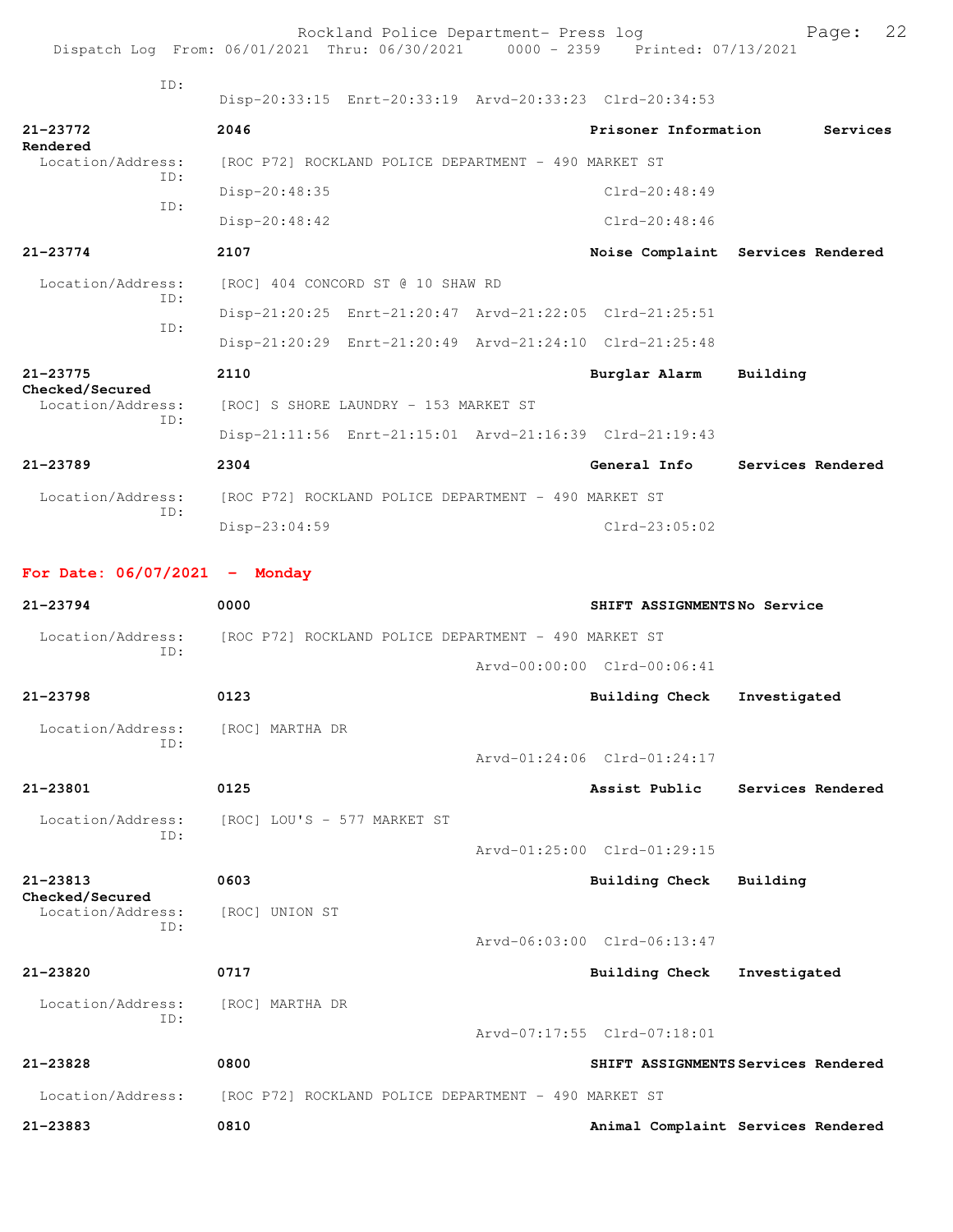Rockland Police Department- Press log Fage: 23 Dispatch Log From: 06/01/2021 Thru: 06/30/2021 0000 - 2359 Printed: 07/13/2021 Location/Address: [ROC] 237 SPRING ST **21-23830 0830 Assist Fire Department No Service** Location/Address: [ROC] LAUREN DR ID: Arvd-08:30:00 Clrd-08:44:48 **21-23832 0836 Prisioner Transport Services Rendered**<br>Location/Address: [HIN 1] HINGHAM COURT - 28 GEORGE WASHINGTON BLVD ID: Arvd-08:36:00 Clrd-13:44:49 **21-23834 0846 Assist Public Sent On Way** Location/Address: [ROC] 1 LEAH DR @ 416 PLAIN ST ID: Disp-08:47:26 Enrt-08:47:29 Arvd-08:49:54 Clrd-08:55:50 **21-23838 0904 Assist Fire Department Services Rendered**  Location/Address: [ROC] 20 GREEN ST @ 351 NORTH AVE ID: Disp-09:04:54 Enrt-09:04:58 Arvd-09:14:14 Clrd-09:14:17 **21-23839 0910 CRUISER MAINTENANCE Services Rendered**  Location/Address: [ROC] LARRYS - UNION ST **21-23885 0910 Animal Complaint Services Rendered** Location/Address: [ROC 65] ROGERS MIDDLE SCHOOL - 100 TAUNTON AVE **21-23840 0913 Motor Vehicle Complaint Investigated** Location/Address: [ROC 14] HIGHWAY AUTO BODY - 197 VFW DR @ 244 PLEASANT ST ID: Disp-09:16:12 Arvd-09:16:55 Clrd-09:26:03 **21-23841 0920 BOLO No Action Required** Location/Address: [ROC P72] ROCKLAND POLICE DEPARTMENT - 490 MARKET ST ID: Disp-09:21:10 Enrt-09:21:16 Arvd-09:21:18 Clrd-09:21:23 **21-23844 0935 Suspicious Activity Investigated** Location/Address: [ROC 140] 292 MARKET ST Apt. #48 ID: Disp-09:38:18 Enrt-09:38:51 Arvd-09:44:27 Clrd-09:55:24 ID: Disp-09:44:37 Arvd-09:44:41 Clrd-09:55:21 **21-23848 0957 Animal Complaint Services Rendered** Location/Address: [ROC] 147 PACIFIC ST ID: Arvd-09:57:00 Clrd-10:01:08 **21-23853 1012 Noise Complaint Services Rendered** Location/Address: [ROC 140] 292 MARKET ST Apt. #38 ID: Disp-10:14:01 Enrt-10:14:58 Arvd-10:17:20 Clrd-10:25:34 **21-23858 1048 Animal Complaint Gone on arrival**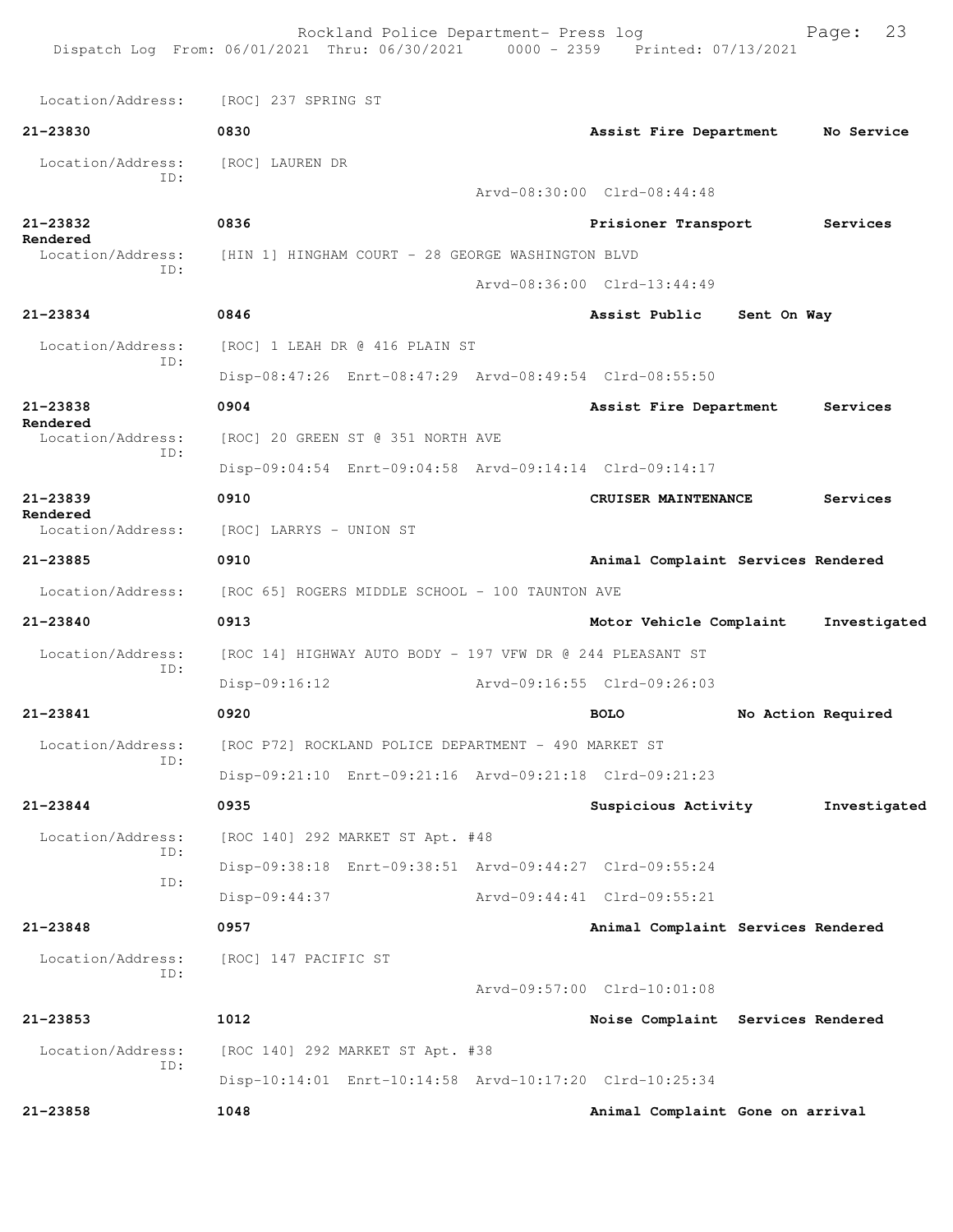| Dispatch Log From: 06/01/2021 Thru: 06/30/2021 0000 - 2359 Printed: 07/13/2021 |                                   | Rockland Police Department- Press log                |                                                         | 24<br>Page:           |
|--------------------------------------------------------------------------------|-----------------------------------|------------------------------------------------------|---------------------------------------------------------|-----------------------|
| Location/Address:                                                              |                                   | [ROC P64] CVS PHARMACY - 80 MARKET ST                |                                                         |                       |
| ID:                                                                            |                                   |                                                      | Disp-10:50:10 Enrt-10:50:14 Arvd-10:51:25 Clrd-10:52:21 |                       |
| ID:                                                                            |                                   | Disp-10:50:18 Enrt-10:50:20                          | Clrd-10:51:55                                           |                       |
| 21-23860                                                                       | 1102                              |                                                      | <b>BOLO</b>                                             | No Action Required    |
| Location/Address:                                                              |                                   | [ROC P72] ROCKLAND POLICE DEPARTMENT - 490 MARKET ST |                                                         |                       |
| ID:                                                                            | $Disp-11:03:10$                   |                                                      | $Clrd-11:04:06$                                         |                       |
| ID:<br>ID:                                                                     | $Disp-11:03:13$                   |                                                      | $Clrd-11:04:09$                                         |                       |
| ID:                                                                            | $Disp-11:03:18$                   |                                                      | $Clrd-11:04:12$                                         |                       |
| ID:                                                                            | $Disp-11:03:21$                   |                                                      | $Clrd-11:04:22$                                         |                       |
| ID:                                                                            | Disp-11:03:28                     |                                                      | $Clrd-11:03:50$                                         |                       |
| ID:                                                                            | $Disp-11:03:31$                   |                                                      | $Clrd-11:03:54$                                         |                       |
|                                                                                | Disp-11:03:35                     |                                                      | $Clrd-11:03:57$                                         |                       |
| $21 - 23871$                                                                   | 1212                              |                                                      | <b>Building Check</b>                                   | Services Rendered     |
| Location/Address:<br>ID:                                                       | [ROC] HINGHAM ST                  |                                                      |                                                         |                       |
|                                                                                |                                   |                                                      | Arvd-12:13:33 Clrd-12:13:53                             |                       |
| 21-23875                                                                       | 1225                              |                                                      | Disturbance                                             | Services Rendered     |
| Location/Address:<br>ID:                                                       |                                   | [ROC P100] LUKE'S LIQUORS - 167 MARKET ST            |                                                         |                       |
| ID:                                                                            |                                   | Disp-12:26:37 Enrt-12:26:47                          | Clrd-12:33:39                                           |                       |
|                                                                                |                                   |                                                      | Disp-12:26:43 Enrt-12:26:47 Arvd-12:27:16 Clrd-12:33:41 |                       |
| 21-23891<br>Rendered                                                           | 1314                              |                                                      | Suspicious Activity                                     | Services              |
| Location/Address:<br>ID:                                                       | [ROC] BELMONT ST                  |                                                      |                                                         |                       |
| ID:                                                                            | $Disp-13:16:05$                   |                                                      | $Clrd-13:17:08$                                         |                       |
| ID:                                                                            |                                   |                                                      | Disp-13:17:04 Enrt-13:17:11 Arvd-13:20:36 Clrd-13:29:21 |                       |
| ID:                                                                            | $Disp-13:19:42$                   |                                                      | Arvd-13:19:46 Clrd-13:30:44                             |                       |
|                                                                                | Disp-13:23:21                     |                                                      | Arvd-13:23:26 Clrd-13:28:19                             |                       |
| $21 - 23899$                                                                   | 1402                              |                                                      | <b>Building Check</b>                                   | Services Rendered     |
| Location/Address:<br>ID:                                                       | [ROC] HINGHAM ST                  |                                                      |                                                         |                       |
|                                                                                |                                   |                                                      | Arvd-14:02:47 Clrd-14:06:16                             |                       |
| 21-23900                                                                       | 1412                              |                                                      | Road Obstruction Services Rendered                      |                       |
| Location/Address:<br>ID:                                                       | [ROC] 121 WEYMOUTH ST             |                                                      |                                                         |                       |
|                                                                                |                                   |                                                      | Disp-14:12:31 Enrt-14:12:56 Arvd-14:17:41 Clrd-14:45:33 |                       |
| $21 - 23904$                                                                   | 1432                              |                                                      | Fraud                                                   | Services Not Required |
| Location/Address:                                                              | [ROC] 302 SALEM ST                |                                                      |                                                         |                       |
| $21 - 23909$<br>Rendered                                                       | 1502                              |                                                      | Suspicious Activity                                     | Services              |
| Location/Address:                                                              | [ROC 235] MINERIOS - 371 UNION ST |                                                      |                                                         |                       |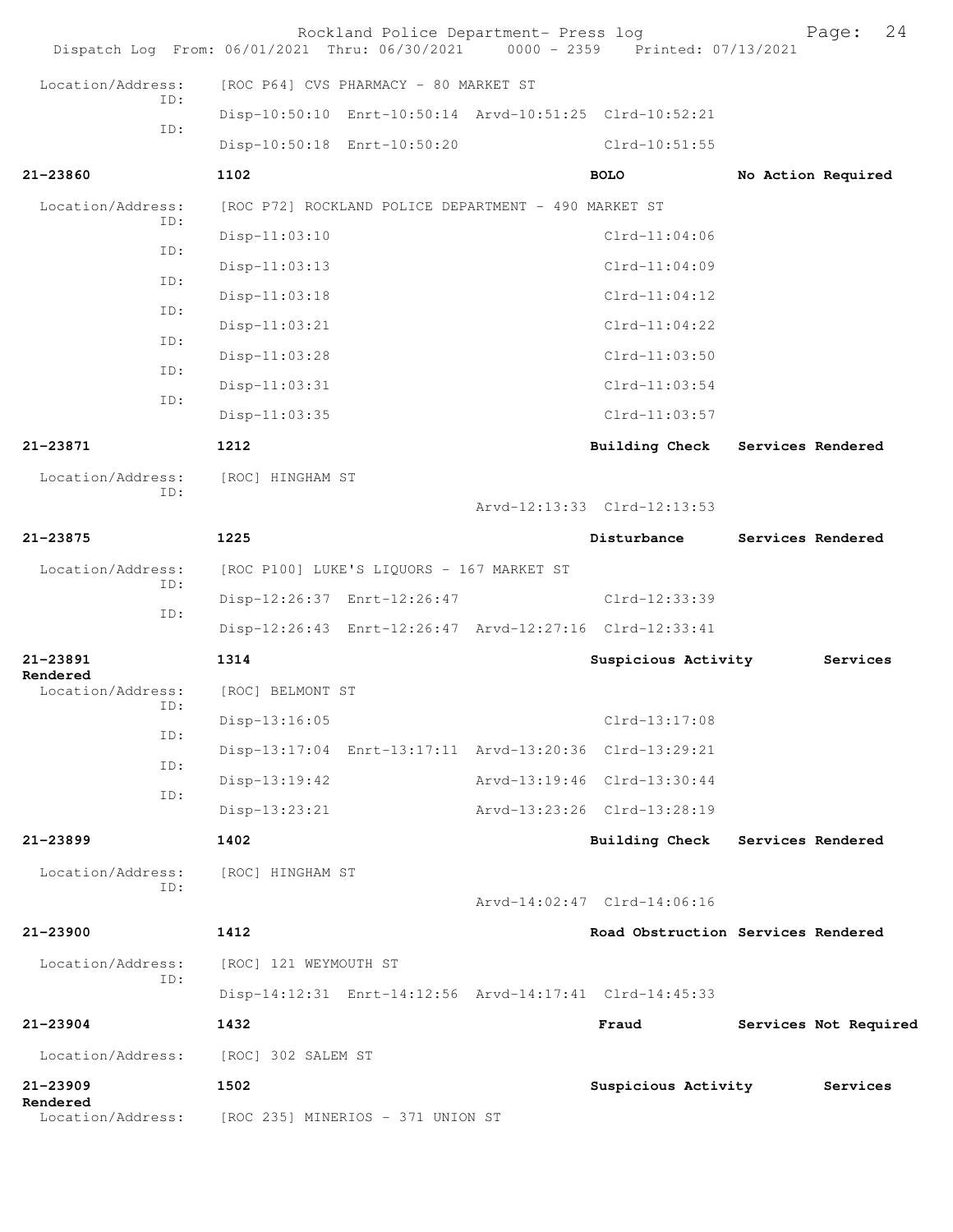|                                                 | Rockland Police Department- Press log<br>Dispatch Log From: 06/01/2021 Thru: 06/30/2021 0000 - 2359 Printed: 07/13/2021 |                                     |                   | Page:    | 25 |
|-------------------------------------------------|-------------------------------------------------------------------------------------------------------------------------|-------------------------------------|-------------------|----------|----|
| 21-23913<br>Follows                             | 1521                                                                                                                    | Suspicious Activity                 |                   | Report   |    |
| Location/Address:<br>ID:                        | [ROC] J A DUNN MEM DR                                                                                                   |                                     |                   |          |    |
| ID:                                             |                                                                                                                         | Arvd-15:21:00 Clrd-15:37:34         |                   |          |    |
|                                                 | Disp-15:22:51 Enrt-15:23:02 Arvd-15:23:04 Clrd-15:37:38                                                                 |                                     |                   |          |    |
| Refer To Arrest:<br>Arrest:<br>Address:<br>Age: | 21ROC-23913-AR<br>PIERCE, JASON HAROLD<br>44 COURT ST<br>WHITMAN, MA<br>42                                              |                                     |                   |          |    |
| Charges:                                        | PROTECTIVE CUSTODY                                                                                                      |                                     |                   |          |    |
| 21-23920                                        | 1533                                                                                                                    | Harassment                          | Services Rendered |          |    |
| Location/Address:                               | [ROC 1019] 658 BEECH ST                                                                                                 |                                     |                   |          |    |
| $21 - 23923$                                    | 1603                                                                                                                    | SHIFT ASSIGNMENTS Services Rendered |                   |          |    |
| Location/Address:                               | [ROC P72] ROCKLAND POLICE DEPARTMENT - 490 MARKET ST                                                                    |                                     |                   |          |    |
| ID:                                             | Disp-16:05:27                                                                                                           | $Clrd-16:05:50$                     |                   |          |    |
| 21-23927                                        | 1635                                                                                                                    | Complaint                           | Services Rendered |          |    |
| Location/Address:                               | [ROC] 160 MARTHA DR Apt. #B                                                                                             |                                     |                   |          |    |
| ID:                                             | Disp-16:38:00                                                                                                           | Clrd-16:38:07                       |                   |          |    |
| 21-23932                                        | 1706                                                                                                                    | Complaint                           | Report Follows    |          |    |
| Location/Address:                               | [ROC] 157 TURNER RD                                                                                                     |                                     |                   |          |    |
| ID:                                             | Disp-17:30:06 Enrt-17:30:13 Arvd-17:34:42 Clrd-17:49:53                                                                 |                                     |                   |          |    |
| $21 - 23940$                                    | 1728                                                                                                                    | <b>Building Check</b>               | Appears Secure    |          |    |
| Location/Address:                               | [ROC] HANNAH WAY                                                                                                        |                                     |                   |          |    |
| ID:                                             |                                                                                                                         | Arvd-17:28:53 Clrd-17:29:01         |                   |          |    |
| $21 - 23941$                                    | 1729                                                                                                                    | 911 Accidental                      | Gone on arrival   |          |    |
| Location/Address:                               | [ROC 222] SERONO LABS FRONT OF BUILDING - 1 TECHNOLOGY PL                                                               |                                     |                   |          |    |
| ID:                                             | Disp-17:52:39 Enrt-17:52:49 Arvd-17:54:42 Clrd-18:01:41                                                                 |                                     |                   |          |    |
| 21-23943                                        | 1735                                                                                                                    | Noise Complaint Services Rendered   |                   |          |    |
| Location/Address:                               | [ROC] 160 MARTHA DR Apt. #B                                                                                             |                                     |                   |          |    |
| ID:                                             |                                                                                                                         |                                     |                   |          |    |
| ID:                                             | Disp-17:36:52 Enrt-17:36:55 Arvd-17:41:15 Clrd-17:57:14                                                                 |                                     |                   |          |    |
|                                                 | Disp-17:47:55 Enrt-17:48:00                                                                                             | $Clrd-17:57:21$                     |                   |          |    |
| $21 - 23946$                                    | 1749                                                                                                                    | 911 Accidental Gone on arrival      |                   |          |    |
| Location/Address:<br>ID:                        | [ROC] 20 RESERVOIR PARK DR Apt. #FRONT                                                                                  |                                     |                   |          |    |
|                                                 | $Disp-18:01:52$                                                                                                         | Arvd-18:01:57 Clrd-18:06:20         |                   |          |    |
| 21-23951<br>Rendered                            | 1819                                                                                                                    | Details / Time off                  |                   | Services |    |
| Location:                                       | [ROC]                                                                                                                   |                                     |                   |          |    |
| $21 - 23952$<br>Rendered                        | 1826                                                                                                                    | Details / Time off                  |                   | Services |    |
| Location:                                       | [ROC]                                                                                                                   |                                     |                   |          |    |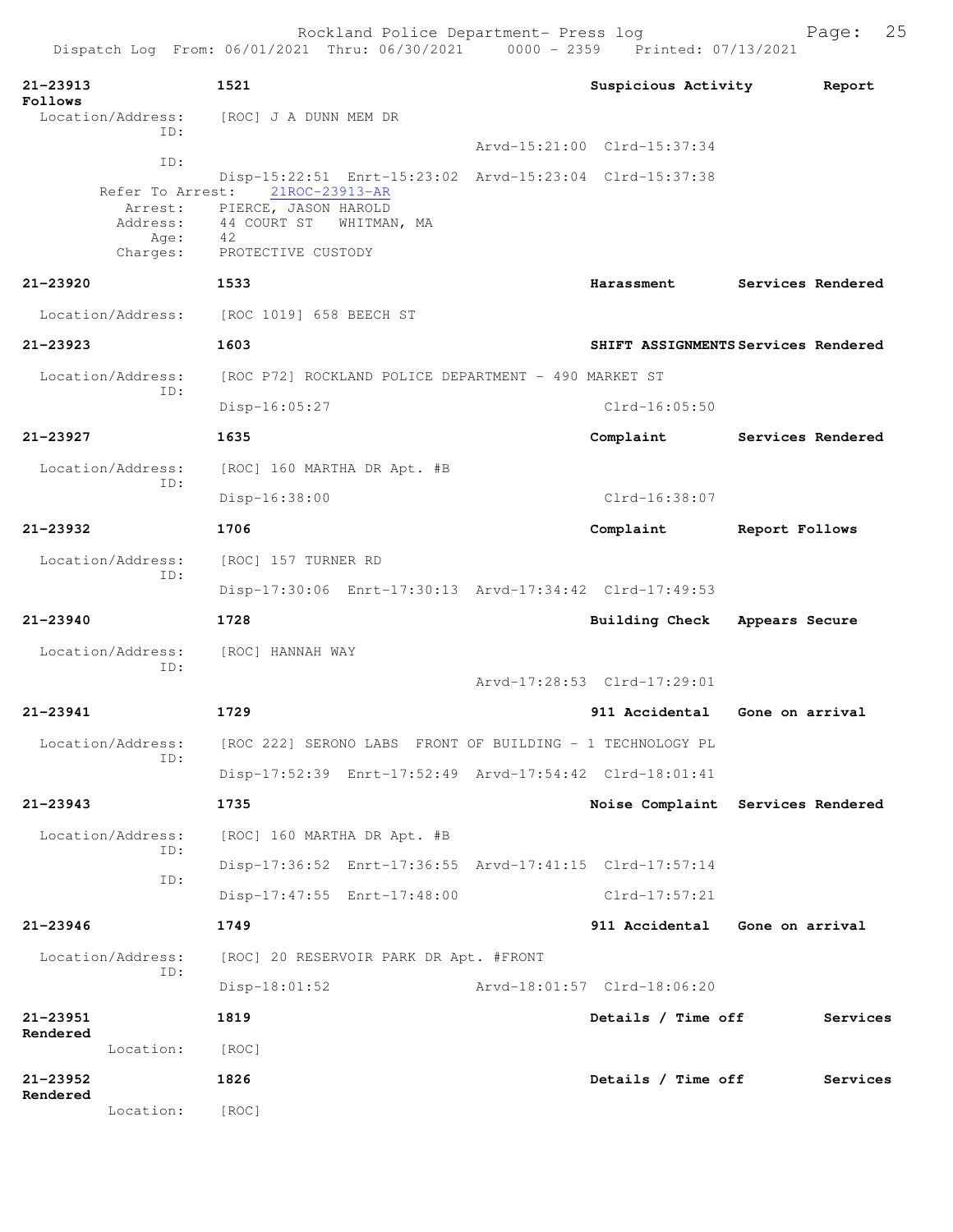Rockland Police Department- Press log Page: 26 Dispatch Log From: 06/01/2021 Thru: 06/30/2021 **21-23958 1855 Suspicious Activity Services Rendered**  [ROC] 32 GROVE ST @ 43 MONROE ST ID: Disp-18:57:05 Arvd-19:02:40 Clrd-19:16:34 **21-23959 1858 Suspicious Activity Services Rendered**  Location/Address: [ROC P47] BEST WESTERN - 909 HINGHAM ST ID: Disp-19:04:36 Arvd-19:04:43 Clrd-19:16:42 **21-23964 1952 Building Check Appears Secure** Location/Address: [ROC] HANNAH WAY ID: Arvd-19:52:36 Clrd-19:52:43 **21-23967 2004 PRISONER RELEASED Services Rendered** Location/Address: [ROC P72] ROCKLAND POLICE DEPARTMENT - 490 MARKET ST ID: Disp-20:05:14 Clrd-20:05:20 **21-23969 2011 911 Accidental Services Rendered** Location/Address: [ROC] 479 MARKET ST ID: Disp-20:12:24 Enrt-20:12:29 Arvd-20:14:25 Clrd-20:14:52 **21-23976 2040 Building Check Services Rendered** Location/Address: [ROC] HINGHAM ST ID: Arvd-20:41:38 Clrd-20:41:55 **21-23977 2051 Missing Person Services Rendered** Location/Address: [ROC P72] ROCKLAND POLICE DEPARTMENT - 490 MARKET ST ID: Disp-20:55:22 Clrd-20:55:29 **21-23979 2107 Disturbance Services Rendered** Location/Address: [ROC P77] BURGER KING - 157 MARKET ST ID: Disp-21:09:27 Arvd-21:09:32 Clrd-21:18:07 ID: Disp-21:09:43 Arvd-21:09:51 Clrd-21:18:03 ID: Disp-21:09:57 Arvd-21:10:02 Clrd-21:18:11 **21-23980 2116 Burglar Alarm Building Checked/Secured**  Location/Address: [ROC] 327 MARKET ST ID: Disp-21:18:19 Enrt-21:18:26 Arvd-21:20:51 Clrd-21:30:31 ID: Disp-21:18:43 Enrt-21:18:47 Clrd-21:30:27 **21-23982 2126 911 Accidental Services Rendered** Location/Address: [ROC] 7 HOLLY CT ID: Disp-21:30:03 Clrd-21:31:13 ID: Disp-21:30:47 Enrt-21:30:52 Clrd-21:33:01 ID: Disp-21:32:57 Enrt-21:34:07 Arvd-21:38:53 Clrd-21:42:16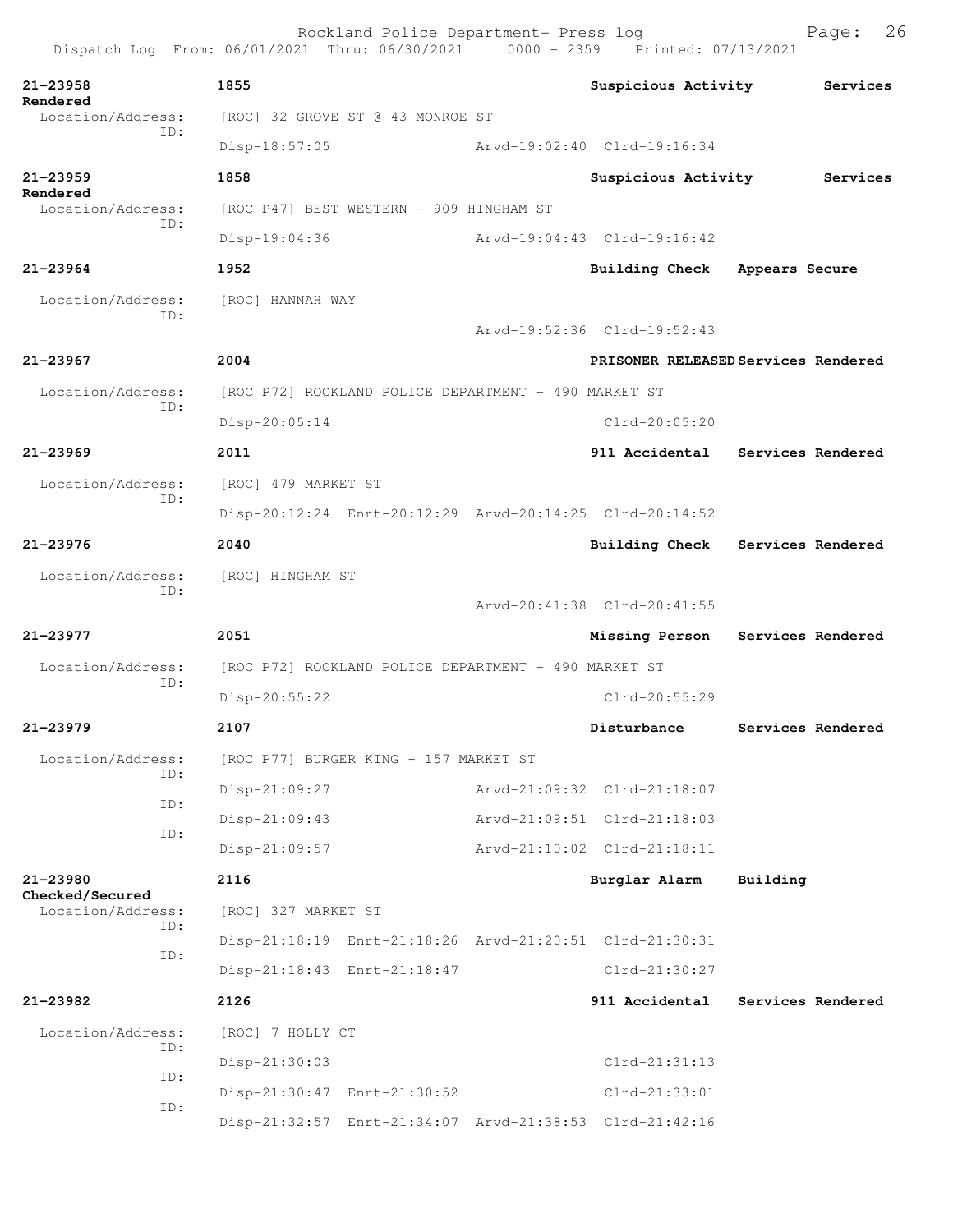|                                   | Rockland Police Department- Press log<br>Dispatch Log From: 06/01/2021 Thru: 06/30/2021 0000 - 2359 Printed: 07/13/2021 |                             |                | Page: 27 |
|-----------------------------------|-------------------------------------------------------------------------------------------------------------------------|-----------------------------|----------------|----------|
| $21 - 23986$<br>Rendered          | 2156                                                                                                                    | Details / Time off          |                | Services |
| Location:                         | [ROC]                                                                                                                   |                             |                |          |
| $21 - 23992$<br>Rendered          | 2225                                                                                                                    | Disabled Motor Vehicle      |                | Services |
| Location/Address:                 | [ROC] PARK AND RIDE - HINGHAM ST                                                                                        |                             |                |          |
| ID:                               | Disp-22:27:17                                                                                                           | $Clrd-22:27:54$             |                |          |
| $21 - 23997$                      | 2333                                                                                                                    | Building Check              | Appears Secure |          |
| Location/Address:                 | [ROC] WEBSTER ST                                                                                                        |                             |                |          |
| ID:                               |                                                                                                                         | Arvd-23:34:32 Clrd-23:41:45 |                |          |
| $21 - 23998$                      | 2335                                                                                                                    | Building Check              | Appears Secure |          |
| Location/Address: [ROC] MARTHA DR |                                                                                                                         |                             |                |          |
| TD:                               |                                                                                                                         | Arvd-23:35:18 Clrd-23:35:25 |                |          |
| $21 - 24002$                      | 2342                                                                                                                    | <b>Building Check</b>       | Appears Secure |          |
| Location/Address:                 | [ROC] HINGHAM ST                                                                                                        |                             |                |          |
| ID:                               |                                                                                                                         | Arvd-23:42:32 Clrd-23:42:45 |                |          |

**For Date: 06/08/2021 - Tuesday**

ID:

**21-24004 0000 SHIFT ASSIGNMENTS Services Rendered** Location/Address: [ROC P72] ROCKLAND POLICE DEPARTMENT - 490 MARKET ST **21-24005 0007 Burglar Alarm Appears Secure** Location/Address: [ROC] 3 FOLEY RD ID: Disp-00:09:28 Enrt-00:10:17 Arvd-00:14:21 Clrd-00:21:24 ID: Disp-00:10:11 Enrt-00:10:17 Arvd-00:14:25 Clrd-00:21:28 **21-24011 0051 Stolen Motor Vehicle Services Rendered**  [ROC P45] COMFORT INN - 850 HINGHAM ST ID: Disp-00:54:49 Enrt-00:57:32 Arvd-00:57:41 Clrd-01:10:32 ID: Disp-00:55:00 Enrt-00:57:32 Arvd-00:58:34 Clrd-01:10:36 ID: Disp-01:00:27 Enrt-01:00:32 Arvd-01:00:36 Clrd-01:10:29 **21-24013 0108 Health & Welfare Check Provided Assistance**  Location/Address: [ROC] 17 SUNNYBANK AVE ID: Disp-01:11:26 Enrt-01:11:45 Arvd-01:12:06 Clrd-02:50:04 **21-24021 0512 Building Check Appears Secure** Location/Address: [ROC] UNION ST ID: Disp-05:13:03 Clrd-05:43:16 **21-24026 0605 Health & Welfare Check Peace Restored**  [ROC] 92A WEST WATER ST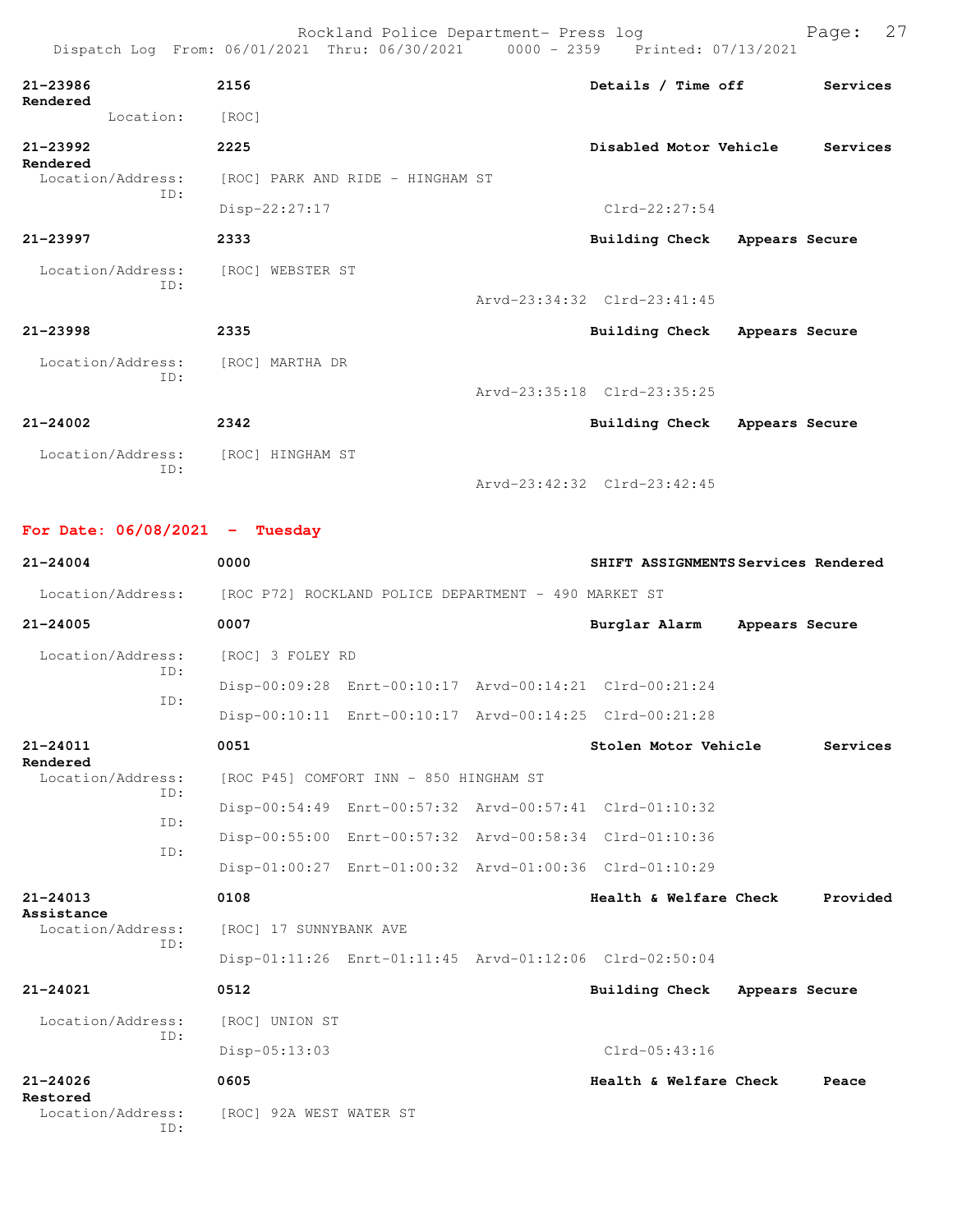|                          |                          | Rockland Police Department- Press log<br>Dispatch Log From: 06/01/2021 Thru: 06/30/2021 0000 - 2359 Printed: 07/13/2021                                     |  |                                     | 28<br>Page:       |  |  |  |
|--------------------------|--------------------------|-------------------------------------------------------------------------------------------------------------------------------------------------------------|--|-------------------------------------|-------------------|--|--|--|
|                          |                          | Disp-06:09:31 Enrt-06:11:40 Arvd-06:13:15 Clrd-06:22:11                                                                                                     |  |                                     |                   |  |  |  |
|                          | TD:                      | Disp-06:09:31 Enrt-06:11:40 Arvd-06:11:50 Clrd-06:22:06                                                                                                     |  |                                     |                   |  |  |  |
| $21 - 24032$             |                          | 0707                                                                                                                                                        |  | Details / Time off                  | Services          |  |  |  |
| Rendered                 | Location:                | [ROC]                                                                                                                                                       |  |                                     |                   |  |  |  |
| $21 - 24036$             |                          | 0732                                                                                                                                                        |  | Details / Time off                  | Services          |  |  |  |
| Rendered                 | Location:                | [ROC]                                                                                                                                                       |  |                                     |                   |  |  |  |
| $21 - 24039$             |                          | 0805                                                                                                                                                        |  | Information Call No Action Required |                   |  |  |  |
|                          | Location/Address:        | [ROC P72] ROCKLAND POLICE DEPARTMENT - 490 MARKET ST                                                                                                        |  |                                     |                   |  |  |  |
| $21 - 24041$             |                          | 0816                                                                                                                                                        |  | Details / Time off                  | No Action         |  |  |  |
| Required                 | Location:                | [ROC]                                                                                                                                                       |  |                                     |                   |  |  |  |
| $21 - 24049$             |                          | 0922                                                                                                                                                        |  | Motor Vehicle Stop                  | Verbal            |  |  |  |
| Warning                  | Location/Address:        | [ROC] POND ST                                                                                                                                               |  |                                     |                   |  |  |  |
|                          | ID:                      |                                                                                                                                                             |  | Arvd-09:22:00 Clrd-09:29:03         |                   |  |  |  |
| $21 - 24052$             |                          | 0953                                                                                                                                                        |  | Information Call No Action Required |                   |  |  |  |
| Location/Address:        |                          | [ROC P72] ROCKLAND POLICE DEPARTMENT - 490 MARKET ST                                                                                                        |  |                                     |                   |  |  |  |
| $21 - 24053$             |                          | 1010                                                                                                                                                        |  | Assist Public                       | Services Rendered |  |  |  |
|                          | Location/Address:        | [ROC P72] ROCKLAND POLICE DEPARTMENT - 490 MARKET ST                                                                                                        |  |                                     |                   |  |  |  |
|                          | ID:                      | $Disp-10:12:12$                                                                                                                                             |  | Arvd-10:15:39 Clrd-10:15:42         |                   |  |  |  |
| $21 - 24054$             |                          | 1031                                                                                                                                                        |  | Motor Vehicle Stop                  | Verbal            |  |  |  |
| Warning                  | Location/Address:<br>ID: | [ROC] VFW DR                                                                                                                                                |  |                                     |                   |  |  |  |
|                          |                          |                                                                                                                                                             |  | Arvd-10:31:00 Clrd-10:36:13         |                   |  |  |  |
| $21 - 24055$<br>Required |                          | 1033                                                                                                                                                        |  | Details / Time off                  | No Action         |  |  |  |
|                          | Location:                | [ROC]                                                                                                                                                       |  |                                     |                   |  |  |  |
| $21 - 24056$<br>Required |                          | 1034                                                                                                                                                        |  | Details / Time off                  | No Action         |  |  |  |
|                          | Location:                | [ROC]                                                                                                                                                       |  |                                     |                   |  |  |  |
| 21-24058<br>Rendered     |                          | 1058                                                                                                                                                        |  | Health & Welfare Check              | Services          |  |  |  |
|                          | Location/Address:<br>ID: | [ROC] 632 BEECH ST                                                                                                                                          |  |                                     |                   |  |  |  |
|                          | ID:                      | Disp-10:59:42 Enrt-10:59:47 Arvd-11:03:47 Clrd-11:04:22                                                                                                     |  |                                     |                   |  |  |  |
|                          |                          | $Disp-11:06:07$                                                                                                                                             |  | Arvd-11:06:10 Clrd-11:08:01         |                   |  |  |  |
| $21 - 24063$<br>Hospital | Location/Address:        | 1113<br>[ROC] 37 LEVIN RD                                                                                                                                   |  | Emergency Medical Transported to    |                   |  |  |  |
|                          | ID:                      | Disp-11:15:57 Enrt-11:16:09 Arvd-11:17:03 Clrd-11:36:52                                                                                                     |  |                                     |                   |  |  |  |
|                          | Fire Unit:<br>EMS Unit:  | ROCKEN1-Pumper-Rockland Engine 1<br>Disp-11:16:26 Enrt-11:18:23 Arvd-11:22:32 Clrd-11:38:05<br>InQrtsUnavl-11:38:05 InSrvce-11:38:05<br>ROCKAM1-Rockland A1 |  |                                     |                   |  |  |  |
|                          |                          | Disp-11:16:33 Enrt-11:18:21 Arvd-11:22:33 Clrd-11:37:51<br>Hosp-11:47:54 ClrHosp-12:08:47 InQrtsUnavl-12:13:38 InSrvce-12:13:38                             |  |                                     |                   |  |  |  |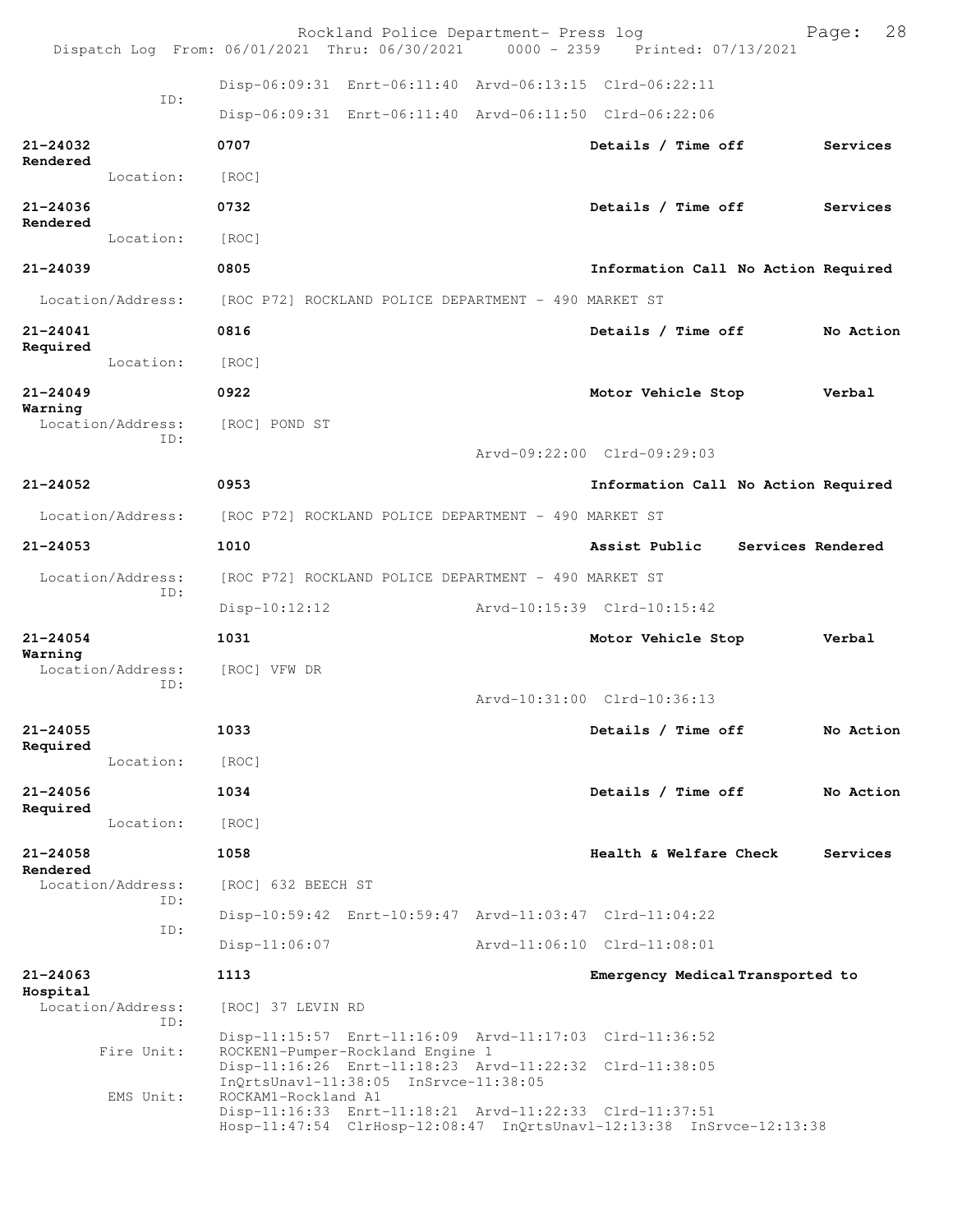|                              |           | Rockland Police Department- Press log<br>Dispatch Log From: 06/01/2021 Thru: 06/30/2021 0000 - 2359 Printed: 07/13/2021 |                             | 29<br>Page:                        |
|------------------------------|-----------|-------------------------------------------------------------------------------------------------------------------------|-----------------------------|------------------------------------|
|                              | ID:       |                                                                                                                         |                             |                                    |
|                              | ID:       | Disp-11:17:10 Enrt-11:17:12                                                                                             | $Clrd-11:20:31$             |                                    |
|                              |           | $Disp-11:17:20$                                                                                                         | Arvd-11:17:23 Clrd-11:36:55 |                                    |
| $21 - 24067$                 |           | 1137                                                                                                                    | 911 Accidental              | Investigated                       |
| Location/Address:            | ID:       | [ROC 575] 119 GROVE ST                                                                                                  |                             |                                    |
|                              |           | Disp-11:38:44 Enrt-11:38:46 Arvd-11:41:29 Clrd-11:43:50                                                                 |                             |                                    |
| $21 - 24069$                 |           | 1208                                                                                                                    | Motor Vehicle Complaint     | Investigated                       |
| Vicinity of:                 |           | [ROC] HINGHAM ST                                                                                                        |                             |                                    |
|                              | ID:       | Disp-12:08:56 Enrt-12:08:58                                                                                             | $Clrd-12:09:05$             |                                    |
|                              | ID:       | Disp-12:09:02 Enrt-12:09:03                                                                                             | $Clrd-12:14:10$             |                                    |
| $21 - 24076$                 |           | 1243                                                                                                                    | Assist Fire Department      | No Service                         |
| Location/Address:            |           | [ROC 69] SOUTH SHORE REHAB & NURSING - 115 NORTH AVE                                                                    |                             |                                    |
|                              | ID:       | Disp-12:43:45 Enrt-12:43:48 Arvd-12:43:52 Clrd-12:52:28                                                                 |                             |                                    |
|                              | ID:       | Disp-12:43:56 Enrt-12:43:57                                                                                             | $Clrd-12:47:41$             |                                    |
|                              | ID:       | $Disp-12:45:37$                                                                                                         | Arvd-12:45:40 Clrd-12:52:25 |                                    |
| $21 - 24090$                 |           | 1255                                                                                                                    | Details / Time off          | No Action                          |
| Required                     | Location: | [ROC]                                                                                                                   |                             |                                    |
| $21 - 24256$                 |           | 1310                                                                                                                    |                             | Animal Complaint Services Rendered |
| Location/Address:            |           | [ROC 395] 740 LIBERTY ST                                                                                                |                             |                                    |
| 21-24088                     |           | 1330                                                                                                                    | Motor Vehicle Stop          | Verbal                             |
| Warning<br>Location/Address: | ID:       | [ROC] FRANKLINS CROSSING - BAY PATH LN                                                                                  |                             |                                    |
|                              |           |                                                                                                                         | Arvd-13:30:00 Clrd-13:33:38 |                                    |
| 21-24091<br>Hospital         |           | 1342                                                                                                                    | Unwanted Party              | Transported to                     |
| Location/Address:            | ID:       | [ROC P47] BEST WESTERN - 909 HINGHAM ST Apt. #139                                                                       |                             |                                    |
|                              | ID:       | Disp-13:44:43 Enrt-13:44:45 Arvd-13:46:27 Clrd-14:27:34                                                                 |                             |                                    |
|                              | ID:       | Disp-13:44:49 Enrt-13:44:51 Arvd-13:48:41 Clrd-14:27:31                                                                 |                             |                                    |
|                              | ID:       | Disp-13:47:17                                                                                                           | Arvd-13:47:20 Clrd-14:27:35 |                                    |
|                              | ID:       | Disp-13:48:45                                                                                                           | Arvd-13:48:48 Clrd-14:27:32 |                                    |
|                              | ID:       |                                                                                                                         | Arvd-14:22:37 Clrd-14:23:02 |                                    |
|                              |           |                                                                                                                         | Arvd-14:23:38 Clrd-14:23:59 |                                    |
| $21 - 24092$<br>Required     |           | 1348                                                                                                                    | Details / Time off          | No Action                          |
|                              | Location: | [ROC]                                                                                                                   |                             |                                    |
| $21 - 24094$<br>Required     |           | 1350                                                                                                                    | Details / Time off          | No Action                          |
|                              | Location: | [ROC]                                                                                                                   |                             |                                    |
| $21 - 24106$                 |           | 1435                                                                                                                    | 911 Accidental              | Investigated                       |
| Location/Address:            |           | [ROC] 280 SPRING ST                                                                                                     |                             |                                    |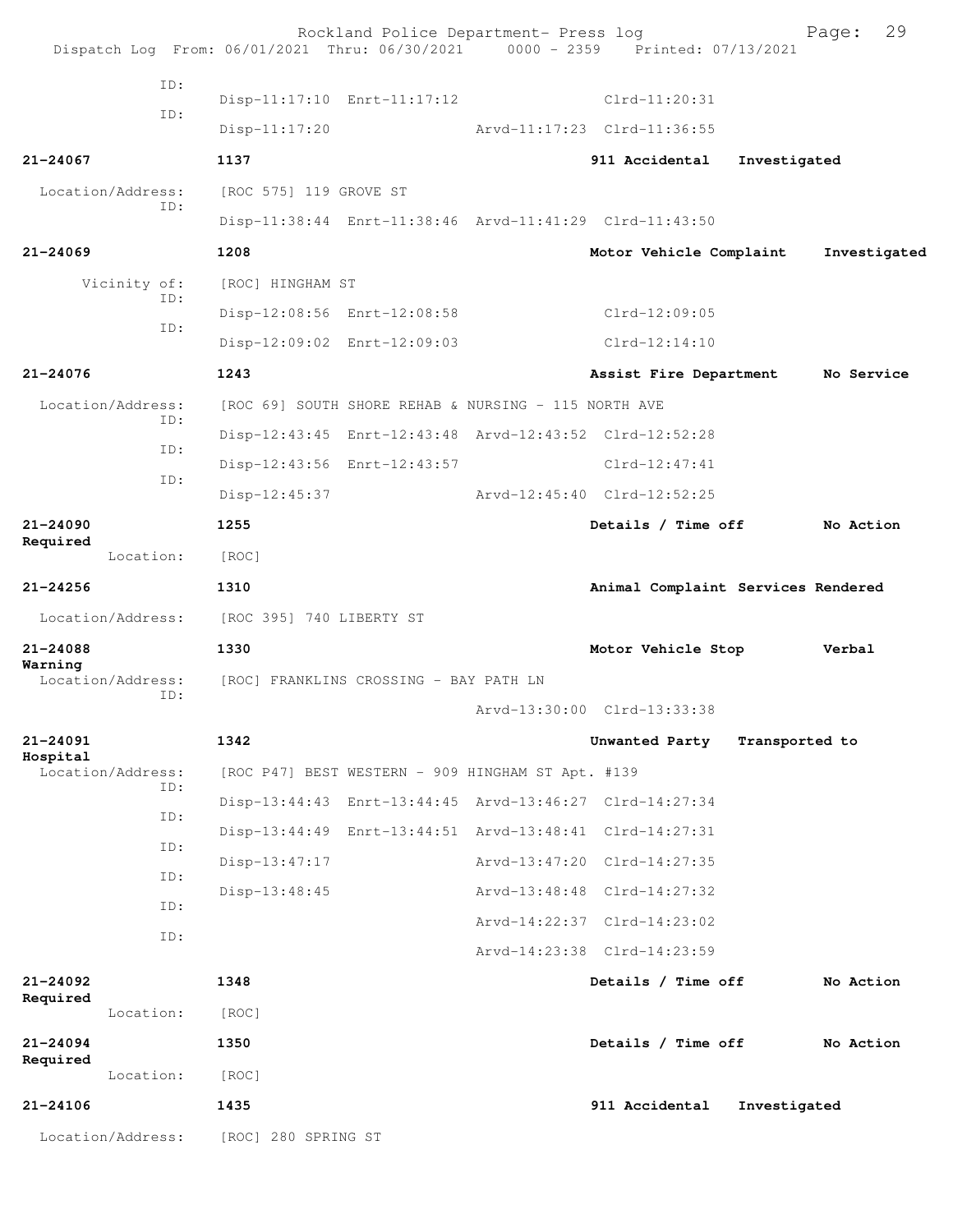|                                    |                                              |                                                      | Rockland Police Department- Press log            | Dispatch Log From: 06/01/2021 Thru: 06/30/2021 0000 - 2359 Printed: 07/13/2021 |                | 30<br>Page:       |
|------------------------------------|----------------------------------------------|------------------------------------------------------|--------------------------------------------------|--------------------------------------------------------------------------------|----------------|-------------------|
|                                    | ID:                                          |                                                      |                                                  | Disp-14:36:57 Enrt-14:37:01 Arvd-14:43:04 Clrd-14:44:53                        |                |                   |
| $21 - 24114$                       |                                              | 1514                                                 |                                                  | Breaking & Entering                                                            |                | Appears           |
| Secure<br>Location/Address:<br>ID: |                                              | [ROC] 660 LIBERTY ST                                 |                                                  |                                                                                |                |                   |
|                                    | ID:                                          |                                                      |                                                  | Disp-15:15:06 Enrt-15:15:13 Arvd-15:16:03 Clrd-15:31:07                        |                |                   |
|                                    |                                              |                                                      |                                                  | Disp-15:15:12 Enrt-15:15:13 Arvd-15:16:04 Clrd-16:00:40                        |                |                   |
| $21 - 24118$                       |                                              | 1520                                                 |                                                  | Assist Public                                                                  |                | Services Rendered |
| Location/Address:                  |                                              | [ROC] 160 MARTHA DR Apt. #B                          |                                                  |                                                                                |                |                   |
|                                    | ID:                                          | Disp-15:26:47                                        |                                                  | $Clrd-16:02:17$                                                                |                |                   |
| $21 - 24119$                       |                                              | 1527                                                 |                                                  | Assist Fire Department                                                         |                | Transported       |
| to Hospital                        | Location/Address:                            |                                                      | [ROC P45] COMFORT INN - 850 HINGHAM ST Apt. #228 |                                                                                |                |                   |
|                                    | ID:                                          |                                                      |                                                  | Disp-15:27:37 Enrt-15:27:39 Arvd-15:43:39 Clrd-15:43:41                        |                |                   |
|                                    | ID:                                          | $Disp-15:31:11$                                      |                                                  | Arvd-15:31:13 Clrd-15:43:48                                                    |                |                   |
| 21-24120                           |                                              | 1529                                                 |                                                  | Details / Time off                                                             |                | No Action         |
| Required<br>Location:              |                                              | [ROC]                                                |                                                  |                                                                                |                |                   |
| $21 - 24122$                       |                                              | 1620                                                 |                                                  | General Info                                                                   | Appears Secure |                   |
|                                    | Location/Address:                            | [ROC P72] ROCKLAND POLICE DEPARTMENT - 490 MARKET ST |                                                  |                                                                                |                |                   |
| $21 - 24129$                       |                                              | 1644                                                 |                                                  | Disturbance                                                                    | Peace Restored |                   |
|                                    | Location/Address:                            |                                                      | [ROC P9] NICE CLEAN AND LAUNDRY - 319 CENTRE AVE |                                                                                |                |                   |
|                                    | ID:                                          |                                                      |                                                  | Disp-16:47:48 Enrt-16:47:57 Arvd-16:49:46 Clrd-17:02:59                        |                |                   |
|                                    | ID:                                          |                                                      |                                                  | Disp-16:47:48 Enrt-16:47:56 Arvd-16:50:23 Clrd-17:02:59                        |                |                   |
|                                    | ID:                                          | Disp-16:49:45                                        |                                                  | Arvd-16:49:48 Clrd-17:02:59                                                    |                |                   |
| $21 - 24132$                       |                                              | 1659                                                 |                                                  | Motor Vehicle Stop                                                             |                |                   |
|                                    | Citation/Warning Issued<br>Location/Address: | [ROC] HINGHAM ST                                     |                                                  |                                                                                |                |                   |
|                                    | TD:                                          | $Disp-17:01:00$                                      |                                                  | Arvd-17:01:04 Clrd-17:12:32                                                    |                |                   |
| $21 - 24147$                       |                                              | 1806                                                 |                                                  | Details / Time off                                                             |                | Appears           |
| Secure                             | Location:                                    | [ROC]                                                |                                                  |                                                                                |                |                   |
| 21-24151                           |                                              | 1809                                                 |                                                  | Details / Time off                                                             |                | Appears           |
| Secure                             | Location:                                    | [ROC]                                                |                                                  |                                                                                |                |                   |
| $21 - 24159$                       |                                              | 1828                                                 |                                                  | MVA Property Damage Only                                                       |                | Paper             |
| Exchange                           | Vicinity of:                                 |                                                      | [ROC] 422 NORTH AVE @ 511 PLAIN ST               |                                                                                |                |                   |
|                                    | ID:                                          |                                                      |                                                  | Disp-18:29:18 Enrt-18:31:05 Arvd-18:33:32 Clrd-18:39:20                        |                |                   |
|                                    | ID:                                          | Disp-18:29:33                                        |                                                  | Arvd-18:30:22 Clrd-18:42:33                                                    |                |                   |
|                                    | ID:                                          | Disp-18:30:36                                        |                                                  | Arvd-18:30:49 Clrd-18:49:08                                                    |                |                   |
|                                    | ID:                                          | Disp-18:30:56                                        |                                                  | Arvd-18:31:00 Clrd-18:41:52                                                    |                |                   |
| 21-24177                           |                                              | 2021                                                 |                                                  | Suspicious Activity                                                            |                | Services          |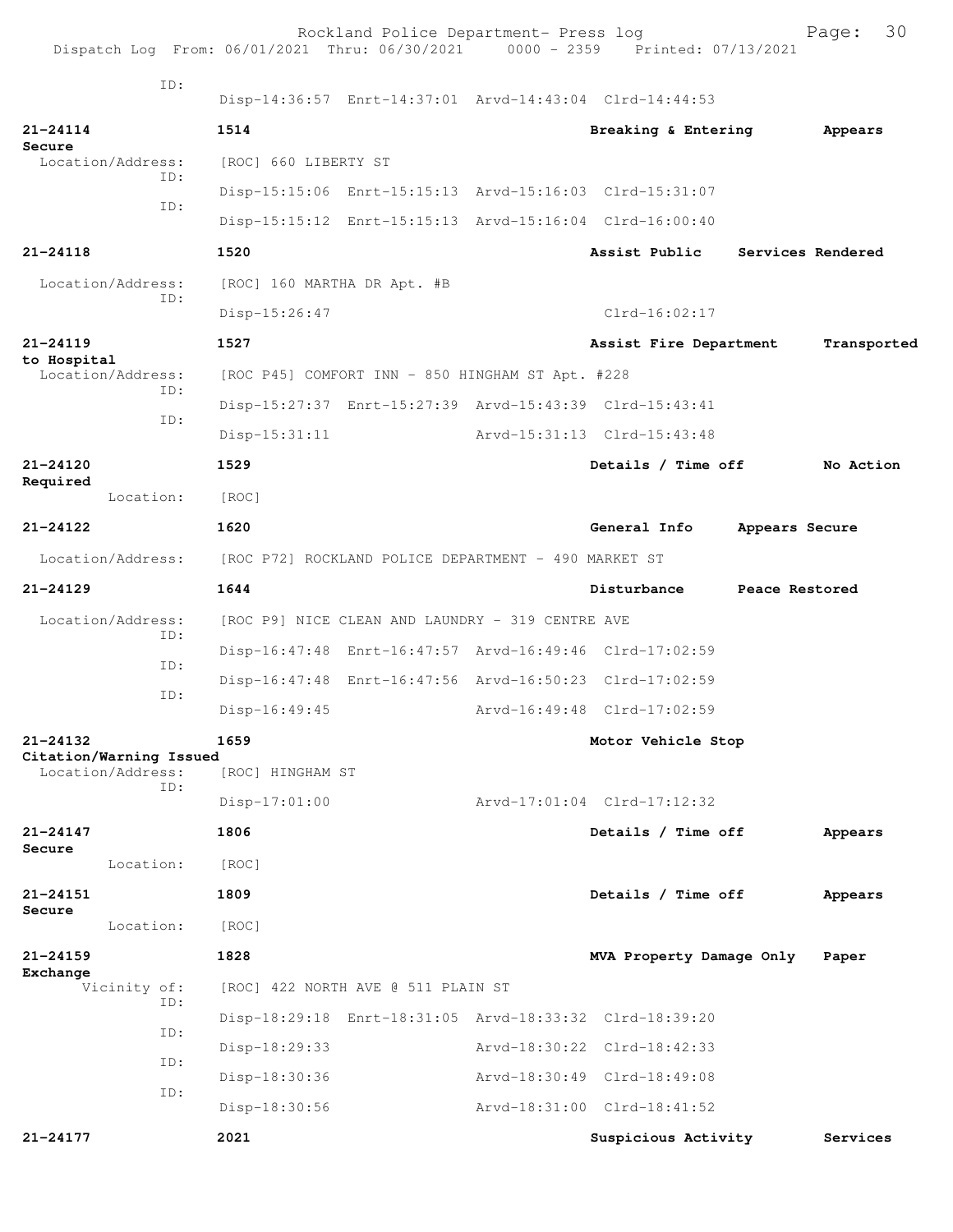|                                      | Rockland Police Department- Press log<br>Dispatch Log From: 06/01/2021 Thru: 06/30/2021 0000 - 2359 Printed: 07/13/2021 |                             | 31<br>Page:                         |
|--------------------------------------|-------------------------------------------------------------------------------------------------------------------------|-----------------------------|-------------------------------------|
| Rendered<br>Location/Address:        | [ROC] 792 LIBERTY ST                                                                                                    |                             |                                     |
| TD:                                  | Disp-20:23:30 Enrt-20:23:34 Arvd-20:30:15 Clrd-20:35:08                                                                 |                             |                                     |
| ID:                                  | Disp-20:30:20                                                                                                           | Arvd-20:30:23 Clrd-20:35:05 |                                     |
| $21 - 24180$                         | 2033                                                                                                                    | Missing Person              | Report Follows                      |
| Location/Address:                    | [ROC] 51 HANNAH WAY Apt. #A                                                                                             |                             |                                     |
| ID:                                  | Disp-20:37:37 Enrt-20:37:40 Arvd-20:40:48 Clrd-23:14:07                                                                 |                             |                                     |
| 21-24181                             | 2044                                                                                                                    |                             | 911 Accidental Services Rendered    |
| Location/Address:                    | [ROC 216] 62 CONCORD ST Apt. #2R                                                                                        |                             |                                     |
| ID:                                  | Disp-20:49:03 Enrt-20:49:05 Arvd-20:49:07 Clrd-20:59:59                                                                 |                             |                                     |
| $21 - 24187$                         | 2218                                                                                                                    | Suspicious Activity         | Could Not                           |
| Locate<br>Location/Address:          | [ROC] WEST WATER ST @ PLAIN ST                                                                                          |                             |                                     |
| ID:                                  | Disp-22:21:27 Enrt-22:22:08 Arvd-22:22:53 Clrd-22:30:14                                                                 |                             |                                     |
| ID:                                  | Disp-22:21:30 Enrt-22:22:12 Arvd-22:24:57 Clrd-22:30:14                                                                 |                             |                                     |
| $21 - 24196$                         | 2305                                                                                                                    | Disturbance                 | Services Rendered                   |
| Location/Address:                    | [ROC 866] 116 LIBERTY ST Apt. #3                                                                                        |                             |                                     |
| TD:                                  | Disp-23:06:56 Enrt-23:07:32 Arvd-23:07:56 Clrd-23:26:27                                                                 |                             |                                     |
| ID:                                  | Disp-23:06:59 Enrt-23:07:32 Arvd-23:08:02 Clrd-23:26:24                                                                 |                             |                                     |
| ID:                                  | Disp-23:07:00 Enrt-23:07:32 Arvd-23:07:58 Clrd-23:31:50                                                                 |                             |                                     |
| $21 - 24198$                         | 2312                                                                                                                    |                             | Animal Complaint Services Rendered  |
| Location/Address:<br>ID:             | [ROC 1065] 92 MARTHA DR Apt. #D                                                                                         |                             |                                     |
|                                      | Disp-23:14:13 Enrt-23:14:15 Arvd-23:18:59 Clrd-06/09/2021 @ 00:00:37                                                    |                             |                                     |
| For Date: $06/09/2021$ - Wednesday   |                                                                                                                         |                             |                                     |
| $21 - 24201$                         | 0000                                                                                                                    |                             | SHIFT ASSIGNMENTS Services Rendered |
| Location/Address:                    | [ROC P72] ROCKLAND POLICE DEPARTMENT - 490 MARKET ST                                                                    |                             |                                     |
| $21 - 24203$                         | 0015                                                                                                                    | General Info                | Services Rendered                   |
| Location/Address:                    | [ROC 272] SHERIDAN SQUARE CONDOS - 103 GROVE ST                                                                         |                             |                                     |
| $21 - 24218$                         | 0316                                                                                                                    | Burglar Alarm               | Building                            |
| Checked/Secured<br>Location/Address: | [ROC] 31 COMMERCE RD                                                                                                    |                             |                                     |
| ID:<br>ID:                           | Disp-03:18:49 Enrt-03:19:08 Arvd-03:23:11 Clrd-03:26:26                                                                 |                             |                                     |
|                                      | Disp-03:24:05                                                                                                           | Arvd-03:24:09 Clrd-03:26:23 |                                     |
| $21 - 24223$                         | 0506                                                                                                                    | Building Check              | Services Rendered                   |
| Location/Address:<br>ID:             | [ROC] UNION ST                                                                                                          |                             |                                     |
|                                      | $Disp-05:08:55$                                                                                                         | $Clrd-05:29:02$             |                                     |
| 21-24225                             | 0546                                                                                                                    | Unwanted Party              | Sent On Way                         |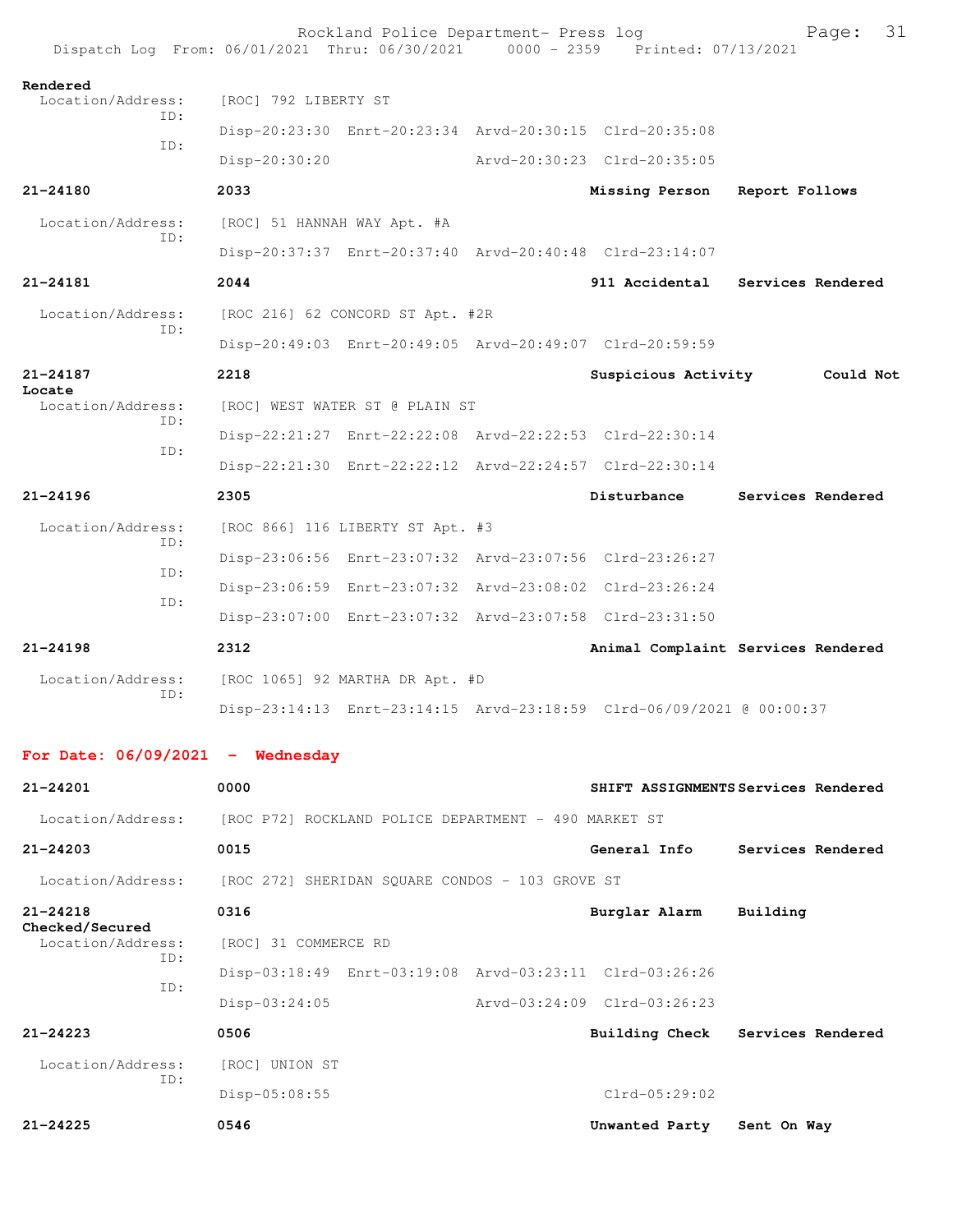| Dispatch Log From: 06/01/2021 Thru: 06/30/2021 0000 - 2359 Printed: 07/13/2021 |                                                                                                                                 | Rockland Police Department- Press log                |  |                                                                                                                                 |          | 32<br>Page:       |  |
|--------------------------------------------------------------------------------|---------------------------------------------------------------------------------------------------------------------------------|------------------------------------------------------|--|---------------------------------------------------------------------------------------------------------------------------------|----------|-------------------|--|
| Location/Address:                                                              | [ROC 299] 5 UNION ST                                                                                                            |                                                      |  |                                                                                                                                 |          |                   |  |
| TD:                                                                            |                                                                                                                                 |                                                      |  | Disp-05:47:58 Enrt-05:49:55 Arvd-05:57:38 Clrd-05:57:59                                                                         |          |                   |  |
| ID:                                                                            |                                                                                                                                 |                                                      |  | Disp-05:48:33 Enrt-05:49:55 Arvd-05:57:54 Clrd-05:57:59                                                                         |          |                   |  |
| ID:                                                                            |                                                                                                                                 |                                                      |  | Disp-05:48:38 Enrt-05:49:55 Arvd-05:57:51 Clrd-05:57:59                                                                         |          |                   |  |
| $21 - 24227$                                                                   | 0557                                                                                                                            |                                                      |  | Unwanted Party                                                                                                                  |          | Services Rendered |  |
| Location/Address:                                                              | [ROC P47] BEST WESTERN - 909 HINGHAM ST                                                                                         |                                                      |  |                                                                                                                                 |          |                   |  |
| ID:                                                                            |                                                                                                                                 |                                                      |  | Disp-05:58:13 Enrt-06:01:57 Arvd-06:02:06 Clrd-06:18:05                                                                         |          |                   |  |
| ID:                                                                            |                                                                                                                                 |                                                      |  | Disp-05:58:13 Enrt-06:02:00 Arvd-06:02:03 Clrd-06:18:14                                                                         |          |                   |  |
| $21 - 24238$                                                                   | 0651                                                                                                                            |                                                      |  | Motor Vehicle Stop                                                                                                              |          | Sent On Way       |  |
| Location/Address:                                                              | [ROC] 215 MARKET ST @ 13 CONCORD ST                                                                                             |                                                      |  |                                                                                                                                 |          |                   |  |
| ID:                                                                            | $Disp-06:52:00$                                                                                                                 |                                                      |  | Arvd-06:52:14 Clrd-06:52:22                                                                                                     |          |                   |  |
| 21-24241                                                                       | 0742                                                                                                                            |                                                      |  | Burglar Alarm                                                                                                                   | Building |                   |  |
| Checked/Secured<br>Location/Address:                                           | [ROC] DREADGURU - 331 CENTRE AVE                                                                                                |                                                      |  |                                                                                                                                 |          |                   |  |
| ID:                                                                            |                                                                                                                                 |                                                      |  | Disp-07:45:03 Enrt-07:45:26 Arvd-07:49:08 Clrd-07:50:45                                                                         |          |                   |  |
| ID:                                                                            |                                                                                                                                 |                                                      |  | Disp-07:45:17 Enrt-07:45:26 Arvd-07:50:07 Clrd-07:50:42                                                                         |          |                   |  |
| $21 - 24242$                                                                   | 0750                                                                                                                            |                                                      |  | General Info                                                                                                                    |          | Services Rendered |  |
| Location/Address:                                                              | [ROC P72] ROCKLAND POLICE DEPARTMENT - 490 MARKET ST                                                                            |                                                      |  |                                                                                                                                 |          |                   |  |
| $21 - 24599$                                                                   | 0800                                                                                                                            |                                                      |  | Animal Complaint Services Rendered                                                                                              |          |                   |  |
| Location/Address:                                                              | [ROC] 28 UNION ST                                                                                                               |                                                      |  |                                                                                                                                 |          |                   |  |
| $21 - 24244$                                                                   | 0802                                                                                                                            |                                                      |  | General Info                                                                                                                    |          | Services Rendered |  |
| Location/Address:                                                              |                                                                                                                                 | [ROC P72] ROCKLAND POLICE DEPARTMENT - 490 MARKET ST |  |                                                                                                                                 |          |                   |  |
| $21 - 24262$                                                                   | 0922                                                                                                                            |                                                      |  | 911 Hang Up                                                                                                                     |          | Services Rendered |  |
| Location/Address:                                                              | [ROC] 30 COMMERCE RD                                                                                                            |                                                      |  |                                                                                                                                 |          |                   |  |
| $21 - 24261$                                                                   | 0927                                                                                                                            |                                                      |  | Animal Complaint Services Rendered                                                                                              |          |                   |  |
| Location/Address:<br>ID:                                                       | [ROC] 28 UNION ST                                                                                                               |                                                      |  | Arvd-09:27:00 Clrd-09:28:32                                                                                                     |          |                   |  |
| $21 - 24268$                                                                   | 1010                                                                                                                            |                                                      |  | Emergency Medical Transported to                                                                                                |          |                   |  |
| Hospital                                                                       |                                                                                                                                 |                                                      |  |                                                                                                                                 |          |                   |  |
| Location/Address:<br>Fire Unit:                                                | [ROC] 47 LINCOLN RD<br>ROCKEN3-Pumper-Rockland Engine 3<br>Disp-10:11:58 Enrt-10:12:04<br>InQrtsUnavl-10:18:46 InSrvce-10:18:46 |                                                      |  | $Clrd-10:18:46$                                                                                                                 |          |                   |  |
| Fire Unit:                                                                     | ROCLAD1-Aerial-Rockland Ladder 1<br>Disp-10:12:17 Enrt-10:12:20 Arvd-10:13:54<br>InQrtsUnavl-10:46:05 InSrvce-10:46:05          |                                                      |  | $Clrd-10:38:47$                                                                                                                 |          |                   |  |
| ID:                                                                            |                                                                                                                                 |                                                      |  | Disp-10:12:57 Enrt-10:13:02 Arvd-10:15:02 Clrd-10:20:44                                                                         |          |                   |  |
| Fire Unit:<br>EMS Unit:                                                        | ROCKEN1-Pumper-Rockland Engine 1<br>InQrtsUnavl-10:26:58 InSrvce-10:27:02<br>ABIA2-Abington Ambulance 2                         |                                                      |  | Disp-10:13:43 Enrt-10:13:46 Arvd-10:18:00 Clrd-10:21:39                                                                         |          |                   |  |
|                                                                                |                                                                                                                                 |                                                      |  | Disp-10:13:48 Enrt-10:13:52 Arvd-10:21:39 Clrd-10:37:08<br>Hosp-10:45:43 ClrHosp-11:29:16 InQrtsUnavl-11:41:30 InSrvce-11:41:33 |          |                   |  |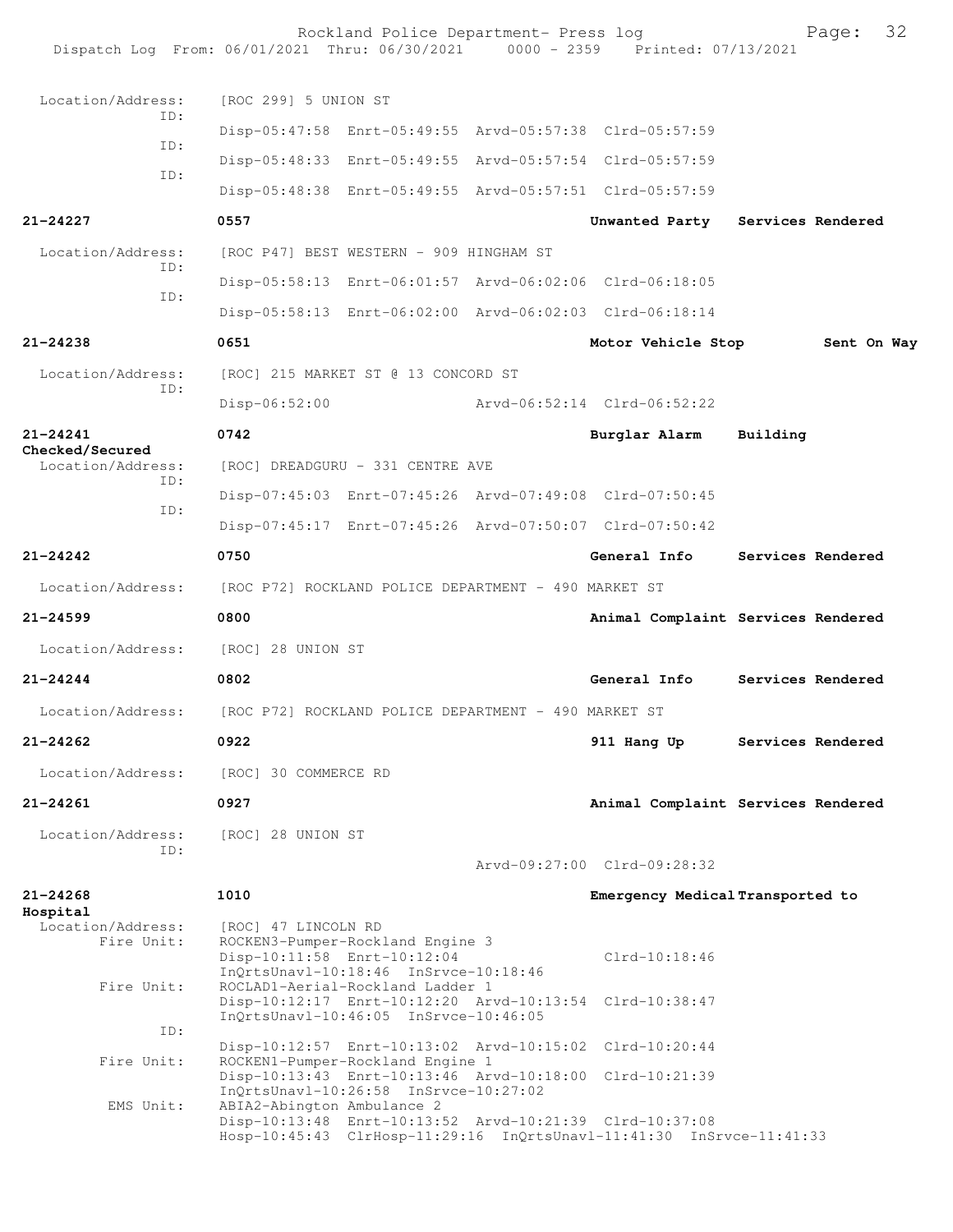|                                              | Rockland Police Department- Press log<br>Dispatch Log From: 06/01/2021 Thru: 06/30/2021 0000 - 2359 Printed: 07/13/2021                                                              |                                  | 33<br>Page:                      |
|----------------------------------------------|--------------------------------------------------------------------------------------------------------------------------------------------------------------------------------------|----------------------------------|----------------------------------|
| Fire Unit:                                   | ROCKC1-Staff-Rockland Fire Chief<br>Disp-10:14:04 Enrt-10:14:09 Arvd-10:15:22 Clrd-10:30:29<br>InQrtsUnavl-10:43:24 InSrvce-10:43:24                                                 |                                  |                                  |
| 21-24271                                     | 1033                                                                                                                                                                                 | <b>Time off</b>                  | Services Rendered                |
| Location:                                    | [ROC]                                                                                                                                                                                |                                  |                                  |
| $21 - 24272$                                 | 1034                                                                                                                                                                                 | <b>Time off</b>                  | Services Rendered                |
| Location:                                    | [ROC]                                                                                                                                                                                |                                  |                                  |
| $21 - 24273$                                 | 1034                                                                                                                                                                                 |                                  | Building Check Services Rendered |
| Location/Address:<br>ID:                     | [ROC] 437 WEBSTER ST                                                                                                                                                                 | Arvd-10:36:54 Clrd-10:37:48      |                                  |
| $21 - 24274$                                 | 1037                                                                                                                                                                                 | Animal Complaint Gone on arrival |                                  |
| Location/Address:<br>ID:                     | [ROC] 209 LIBERTY ST                                                                                                                                                                 |                                  |                                  |
|                                              |                                                                                                                                                                                      | Arvd-10:37:00 Clrd-10:48:42      |                                  |
| $21 - 24277$<br>Warning                      | 1112                                                                                                                                                                                 | Motor Vehicle Stop               | Verbal                           |
| Location/Address:<br>ID:                     | [ROC P75] UNION POINT - BILL DELAHUNT PKWY                                                                                                                                           |                                  |                                  |
|                                              |                                                                                                                                                                                      | Arvd-11:12:00 Clrd-11:25:53      |                                  |
| $21 - 24278$                                 | 1121                                                                                                                                                                                 | <b>Time off</b>                  | Services Rendered                |
| Location:                                    | [ROC]                                                                                                                                                                                |                                  |                                  |
| 21-24287                                     | 1214                                                                                                                                                                                 | Health & Welfare Check           | No EMS                           |
| Location/Address:<br>Fire Unit:<br>EMS Unit: | [ROC] 11 CHESTNUT CIR<br>ROCKEN1-Pumper-Rockland Engine 1<br>Disp-12:15:19 Enrt-12:17:09 Arvd-12:19:55 Clrd-12:22:28<br>InQrtsUnavl-12:26:31 InSrvce-12:26:34<br>ROCKAM1-Rockland A1 |                                  |                                  |
| ID:                                          | Disp-12:15:30 Enrt-12:17:09 Arvd-12:19:58 Clrd-12:22:30<br>InQrtsUnavl-12:30:59 InSrvce-12:30:59                                                                                     |                                  |                                  |
|                                              | Disp-12:17:03 Enrt-12:17:09 Arvd-12:22:36 Clrd-12:23:31                                                                                                                              |                                  |                                  |
| $21 - 24296$                                 | 1254                                                                                                                                                                                 | Summons                          | No Service                       |
| Location/Address:<br>ID:                     | [ROC 1036] 349 NORTH AVE Apt. #2                                                                                                                                                     |                                  |                                  |
|                                              |                                                                                                                                                                                      | Arvd-12:54:00 Clrd-13:04:03      |                                  |
| $21 - 24308$                                 | 1426                                                                                                                                                                                 | <b>Time off</b>                  | Services Rendered                |
| Location:                                    | [ROC]                                                                                                                                                                                |                                  |                                  |
| 21-24315<br>Warning                          | 1448                                                                                                                                                                                 | Motor Vehicle Stop               | Verbal                           |
| Location/Address:<br>ID:                     | [ROC] BILL DELAHUNT PKWY                                                                                                                                                             | Arvd-14:48:00 Clrd-14:56:09      |                                  |
| $21 - 24319$                                 | 1456                                                                                                                                                                                 | Building Check                   | Building                         |
| Checked/Secured<br>Location/Address:<br>ID:  | [ROC] 829 HINGHAM ST                                                                                                                                                                 |                                  |                                  |
|                                              |                                                                                                                                                                                      | Arvd-14:57:59 Clrd-14:58:08      |                                  |
| 21-24321                                     | 1507                                                                                                                                                                                 | <b>Time off</b>                  | Services Rendered                |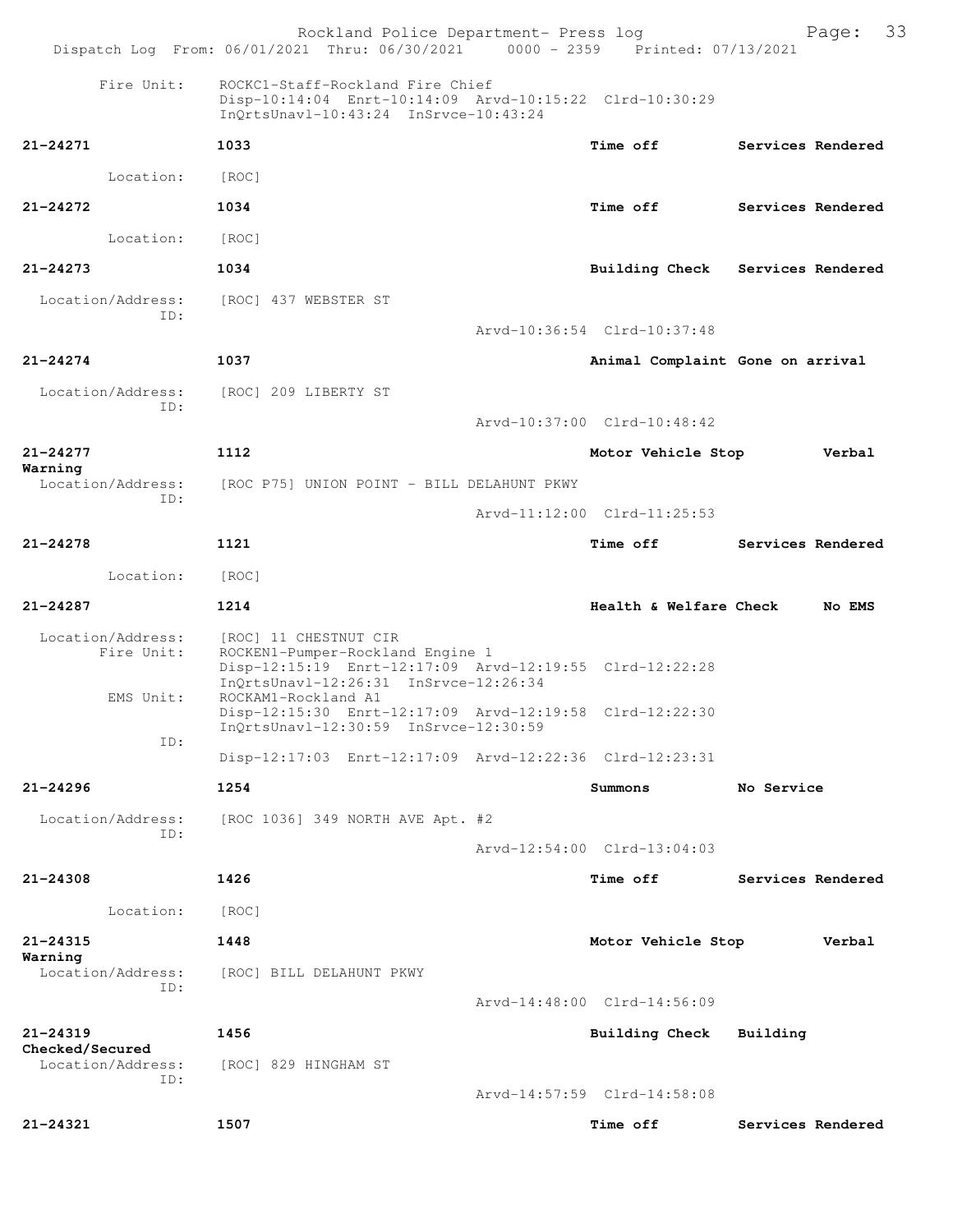Rockland Police Department- Press log Page: 34 Dispatch Log From: 06/01/2021 Thru: 06/30/2021 0000 - 2359 Printed: 07/13/2021

 Location: [ROC] **21-24325 1528 Summons Services Rendered** Location/Address: [ROC P72] ROCKLAND POLICE DEPARTMENT - 490 MARKET ST ID: Disp-15:31:33 Clrd-15:31:36 **21-24329 1547 Detail Services Rendered** Location/Address: [ROC P72] ROCKLAND POLICE DEPARTMENT - 490 MARKET ST ID: Disp-15:48:02 Clrd-15:48:05 **21-24330 1548 MVA Property Damage Only Paper Exchange**<br>Location/Address: [ROC P108] SOUTH SHORE BMW - 1040 HINGHAM ST ID: Disp-15:50:04 Enrt-15:50:16 Clrd-16:00:33 ID: Disp-16:00:25 Arvd-16:00:29 Clrd-16:00:41 **21-24331 1601 SHIFT ASSIGNMENTS No Service** Location/Address: [ROC P72] ROCKLAND POLICE DEPARTMENT - 490 MARKET ST **21-24338 1653 Details / Time off No Service** Location: [ROC] **21-24339 1703 Time off Services Rendered** Location: [ROC] **21-24340 1705 Details / Time off No Service** Location: [ROC] **21-24342 1710 General Incident No Action Required** Location/Address: [ROC] HARTSUFF PARK - HINGHAM ST ID: Disp-17:12:15 Arvd-17:12:20 Clrd-17:19:22 **21-24344 1720 Details / Time off No Service** Location: [ROC] **21-24346 1722 Details / Time off No Service** Location: [ROC] **21-24353 1859 Summons Services Rendered** Location/Address: [ROC 1036] AND APT 3 - 349 NORTH AVE Apt. #2 ID: Disp-19:01:40 Clrd-19:02:19 ID: Disp-19:01:49 Enrt-19:02:21 Arvd-19:02:22 Clrd-19:06:20 **21-24355 1907 Trespassing Services Rendered** Location/Address: [ROC] 45 HANNAH WAY ID: Disp-19:10:23 Enrt-19:10:59 Arvd-19:13:25 Clrd-19:32:10 ID: Disp-19:11:02 Enrt-19:11:03 Arvd-19:13:27 Clrd-19:32:10 ID: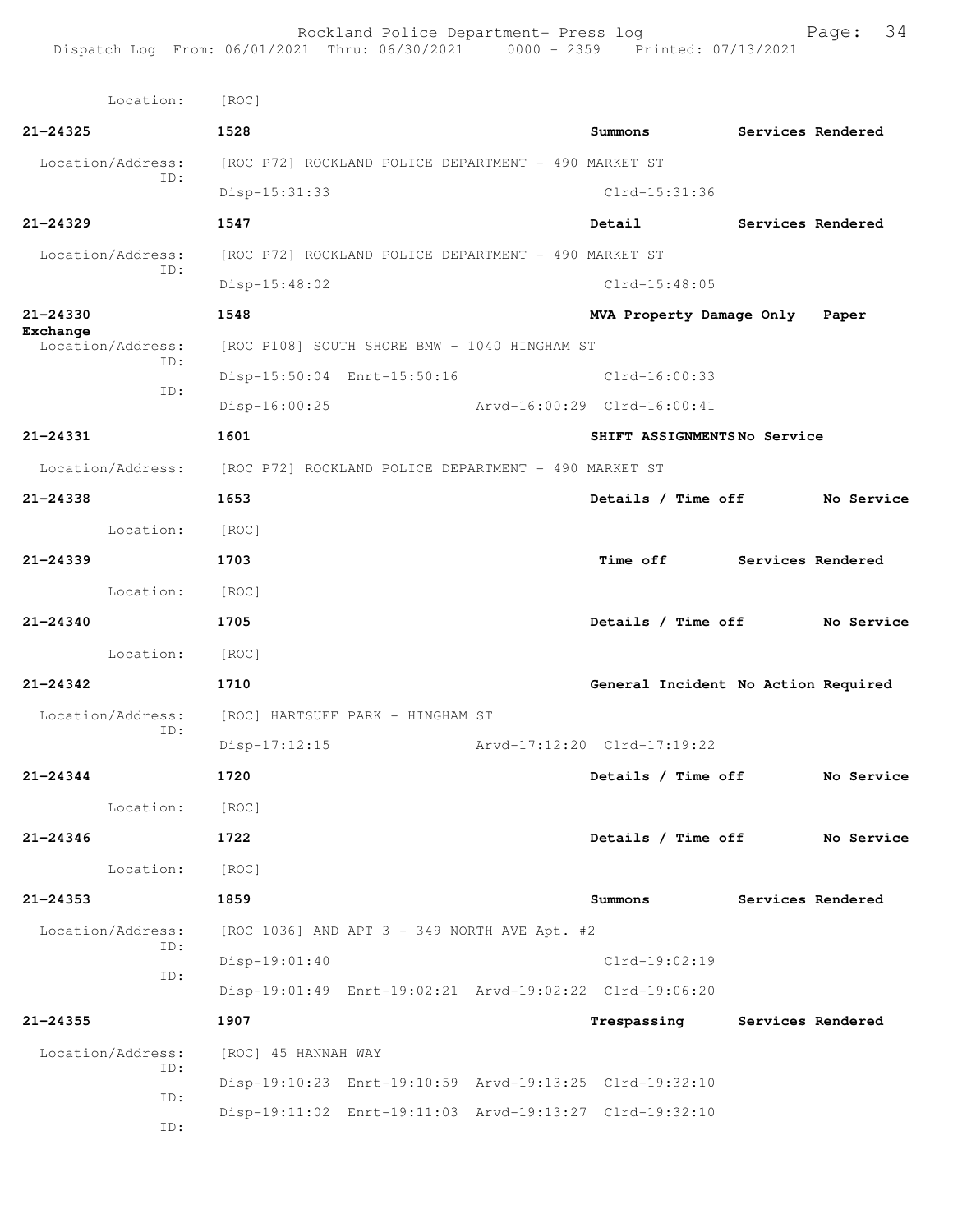Rockland Police Department- Press log Page: 35 Dispatch Log From: 06/01/2021 Thru: 06/30/2021 0000 - 2359 Printed: 07/13/2021

Disp-19:18:20 Enrt-19:18:21 Arvd-19:18:23 Clrd-19:25:35

| $21 - 24370$                                                           | 2303                   |                                       |  | Disturbance                                             | Could Not Locate   |          |  |  |
|------------------------------------------------------------------------|------------------------|---------------------------------------|--|---------------------------------------------------------|--------------------|----------|--|--|
| Location/Address:                                                      | [ROC 429] 47 SPRING ST |                                       |  |                                                         |                    |          |  |  |
| TD:                                                                    |                        |                                       |  | Disp-23:04:56 Enrt-23:05:27 Arvd-23:07:22 Clrd-23:24:02 |                    |          |  |  |
| TD:                                                                    |                        |                                       |  | Disp-23:05:24 Enrt-23:05:29 Arvd-23:12:23 Clrd-23:12:27 |                    |          |  |  |
| $21 - 24372$<br>arrival                                                | 2318                   |                                       |  | Motor Vehicle Complaint                                 |                    | Gone on  |  |  |
| Location/Address:                                                      | [ROC] WEST WATER ST    |                                       |  |                                                         |                    |          |  |  |
| TD:<br>TD:                                                             |                        |                                       |  | Disp-23:24:02 Enrt-23:24:06 Arvd-23:24:52 Clrd-23:27:00 |                    |          |  |  |
|                                                                        |                        |                                       |  | Disp-23:25:16 Enrt-23:25:17 Arvd-23:25:19 Clrd-23:34:35 |                    |          |  |  |
| $21 - 24376$                                                           | 2348                   |                                       |  | Noise Complaint Peace Restored                          |                    |          |  |  |
| Location/Address:                                                      |                        | [ROC 361] 137 J A DUNN MEM DR Apt. #5 |  |                                                         |                    |          |  |  |
| TD:                                                                    |                        |                                       |  | Disp-23:50:22 Enrt-23:51:05 Arvd-23:51:13 Clrd-23:58:40 |                    |          |  |  |
| TD:                                                                    |                        |                                       |  | Disp-23:55:12 Enrt-23:55:15 Arvd-23:55:17 Clrd-23:58:48 |                    |          |  |  |
| For Date: $06/10/2021$ - Thursday                                      |                        |                                       |  |                                                         |                    |          |  |  |
| $21 - 24377$                                                           | 0000                   |                                       |  | General Info                                            | No Action Required |          |  |  |
| Location/Address: [ROC P72] ROCKLAND POLICE DEPARTMENT - 490 MARKET ST |                        |                                       |  |                                                         |                    |          |  |  |
| $21 - 24378$                                                           | 0012                   |                                       |  | Details / Time off                                      |                    | Services |  |  |
| Rendered<br>Location:                                                  | [ROC]                  |                                       |  |                                                         |                    |          |  |  |
| $21 - 24380$                                                           | 0034                   |                                       |  | Disturbance                                             | Arrest(s) Made     |          |  |  |
| Location/Address:                                                      | [ROC 429] 47 SPRING ST |                                       |  |                                                         |                    |          |  |  |

| ID:      |                                    |                                                         |  |
|----------|------------------------------------|---------------------------------------------------------|--|
|          |                                    | Disp-00:36:00 Enrt-00:36:23 Arvd-00:37:46 Clrd-01:08:25 |  |
| ID:      |                                    |                                                         |  |
|          |                                    | Disp-00:36:05 Enrt-00:36:23 Arvd-00:37:46 Clrd-00:57:33 |  |
| ID:      |                                    |                                                         |  |
|          |                                    | Disp-00:36:19 Enrt-00:36:23 Arvd-00:37:46 Clrd-00:57:28 |  |
|          | Refer To P/C: 21ROC-24380-AR       |                                                         |  |
|          | P/C: GORMAN, JEREMY MICHAEL        |                                                         |  |
|          | Address: 47 SPRING ST ROCKLAND, MA |                                                         |  |
| Age:     | 40                                 |                                                         |  |
| Charges: | Drunkenness                        |                                                         |  |

**21-24383 0109 Prisoner Information Taken/Referred to Other Agency**  Location/Address: [ROC P72] ROCKLAND POLICE DEPARTMENT - 490 MARKET ST ID:

 Disp-01:10:48 Arvd-01:11:02 Clrd-01:26:44 **21-24384 0127 Prisoner Information No Action**

**Required**  [ROC P72] ROCKLAND POLICE DEPARTMENT - 490 MARKET ST

**21-24387 0144 Building Check Investigated** Location/Address: [ROC] MARTHA DR ID:

Arvd-01:45:19 Clrd-01:45:28

**21-24390 0302 Details / Time off No Action**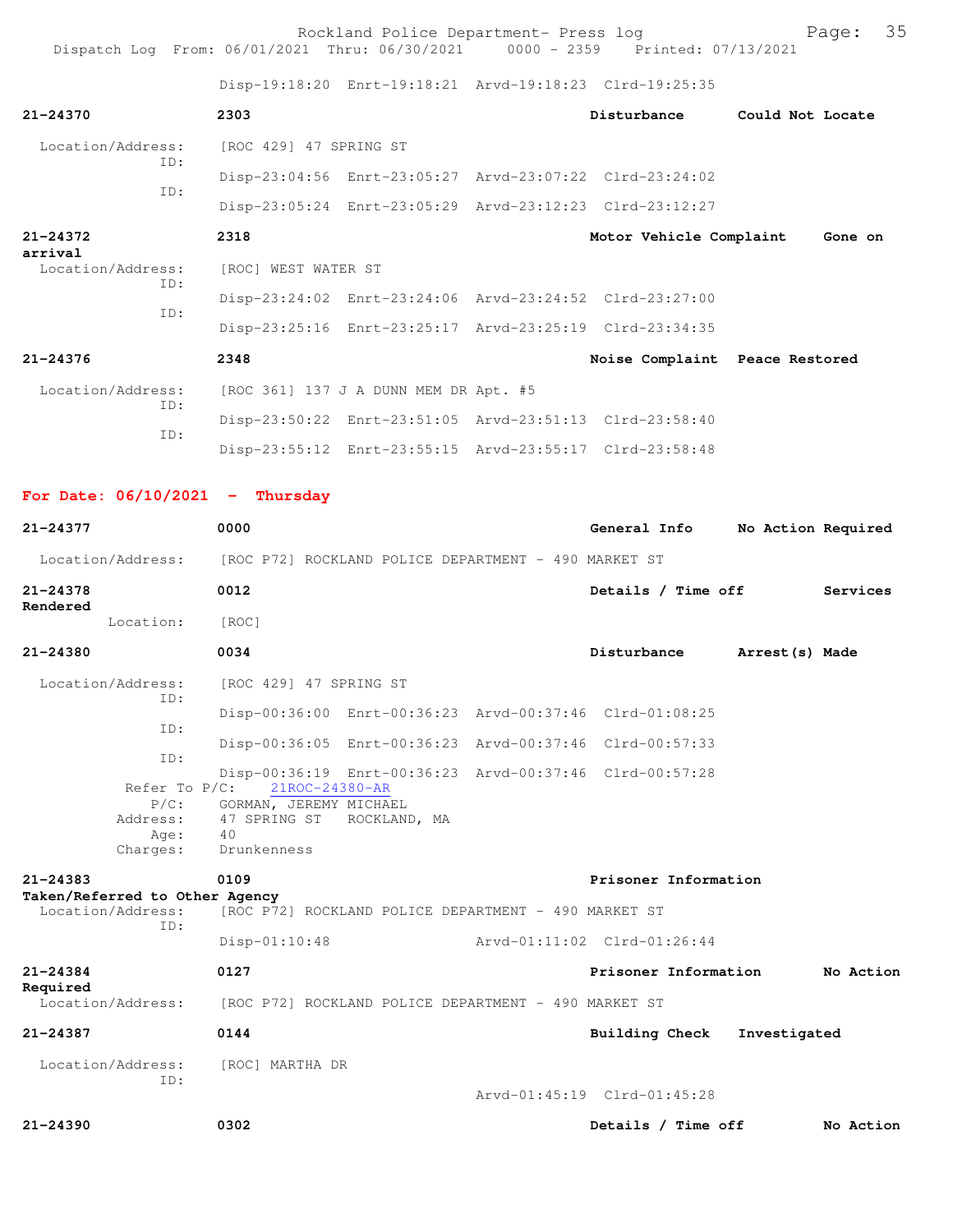|                                      | Rockland Police Department- Press log<br>Dispatch Log From: 06/01/2021 Thru: 06/30/2021 0000 - 2359 Printed: 07/13/2021 |  |                                     |                | 36<br>Page:       |  |
|--------------------------------------|-------------------------------------------------------------------------------------------------------------------------|--|-------------------------------------|----------------|-------------------|--|
| Required                             |                                                                                                                         |  |                                     |                |                   |  |
| Location:                            | [ROC]                                                                                                                   |  |                                     |                |                   |  |
| $21 - 24391$<br>Rendered             | 0313                                                                                                                    |  | Suspicious Package (SEEP) Services  |                |                   |  |
| Location/Address:<br>TD:             | [ROC P51] DOUBLE TREE - 929 HINGHAM ST                                                                                  |  |                                     |                |                   |  |
|                                      | Disp-03:18:05 Enrt-03:18:12 Arvd-03:21:53 Clrd-03:29:00                                                                 |  |                                     |                |                   |  |
| $21 - 24392$                         | 0344                                                                                                                    |  | Suspicious Activity                 |                | Investigated      |  |
| Location/Address:<br>ID:             | [ROC] 198 BEECH ST                                                                                                      |  |                                     |                |                   |  |
| ID:                                  | Disp-03:46:29 Enrt-03:46:42 Arvd-03:50:05 Clrd-04:00:52                                                                 |  |                                     |                |                   |  |
|                                      | Disp-03:48:54 Enrt-03:48:57 Arvd-03:51:51 Clrd-04:00:52                                                                 |  |                                     |                |                   |  |
| $21 - 24395$                         | 0603                                                                                                                    |  | <b>Building Check</b>               | Appears Secure |                   |  |
| Location/Address:                    | [ROC] UNION ST                                                                                                          |  |                                     |                |                   |  |
| ID:                                  |                                                                                                                         |  | Arvd-06:04:14 Clrd-06:19:49         |                |                   |  |
| $21 - 24398$                         | 0636                                                                                                                    |  | Building Check                      | Investigated   |                   |  |
| Location/Address:                    | [ROC] MARTHA DR                                                                                                         |  |                                     |                |                   |  |
| ID:                                  |                                                                                                                         |  | Arvd-06:36:44 Clrd-06:36:50         |                |                   |  |
| $21 - 24399$                         | 0705                                                                                                                    |  | Details / Time off                  |                | Services          |  |
| Rendered<br>Location:                | [ROC]                                                                                                                   |  |                                     |                |                   |  |
| $21 - 24405$                         | 0750                                                                                                                    |  | Animal Complaint Services Rendered  |                |                   |  |
| Location/Address:                    | [ROC P101] AUTOZONE - 369 MARKET ST                                                                                     |  |                                     |                |                   |  |
| ID:                                  | $Disp-08:01:00$                                                                                                         |  | Arvd-09:00:31 Clrd-09:34:50         |                |                   |  |
| $21 - 24407$                         | 0800                                                                                                                    |  | SHIFT ASSIGNMENTS Services Rendered |                |                   |  |
| Location/Address:                    | [ROC P72] ROCKLAND POLICE DEPARTMENT - 490 MARKET ST                                                                    |  |                                     |                |                   |  |
| $21 - 24600$                         | 0800                                                                                                                    |  | Animal Complaint Services Rendered  |                |                   |  |
|                                      | Location/Address: [ROC] 359 MARKET ST                                                                                   |  |                                     |                |                   |  |
| $21 - 24406$                         | 0842                                                                                                                    |  | Vandalism                           | No Service     |                   |  |
| Location/Address:                    | [ROC] 19 NORTHFIELD DR                                                                                                  |  |                                     |                |                   |  |
| ID:                                  | Disp-08:45:17 Enrt-08:45:21 Arvd-08:50:55 Clrd-09:10:52                                                                 |  |                                     |                |                   |  |
| $21 - 24409$                         | 0846                                                                                                                    |  | Officer Injury Services Rendered    |                |                   |  |
| Location:                            | [ROC]                                                                                                                   |  |                                     |                |                   |  |
| $21 - 24415$                         | 0914                                                                                                                    |  | Detail                              |                | Services Rendered |  |
| Location/Address:                    | [ROC P72] ROCKLAND POLICE DEPARTMENT - 490 MARKET ST                                                                    |  |                                     |                |                   |  |
| $21 - 24602$                         | 0919                                                                                                                    |  | Animal Complaint Services Rendered  |                |                   |  |
| Location/Address:                    | [ROC] 28 UNION ST                                                                                                       |  |                                     |                |                   |  |
| $21 - 24427$                         | 0938                                                                                                                    |  | Larceny / Forgery/ Fraud            |                | Services          |  |
| Rendered<br>Location/Address:<br>ID: | [ROC] 302 SALEM ST                                                                                                      |  |                                     |                |                   |  |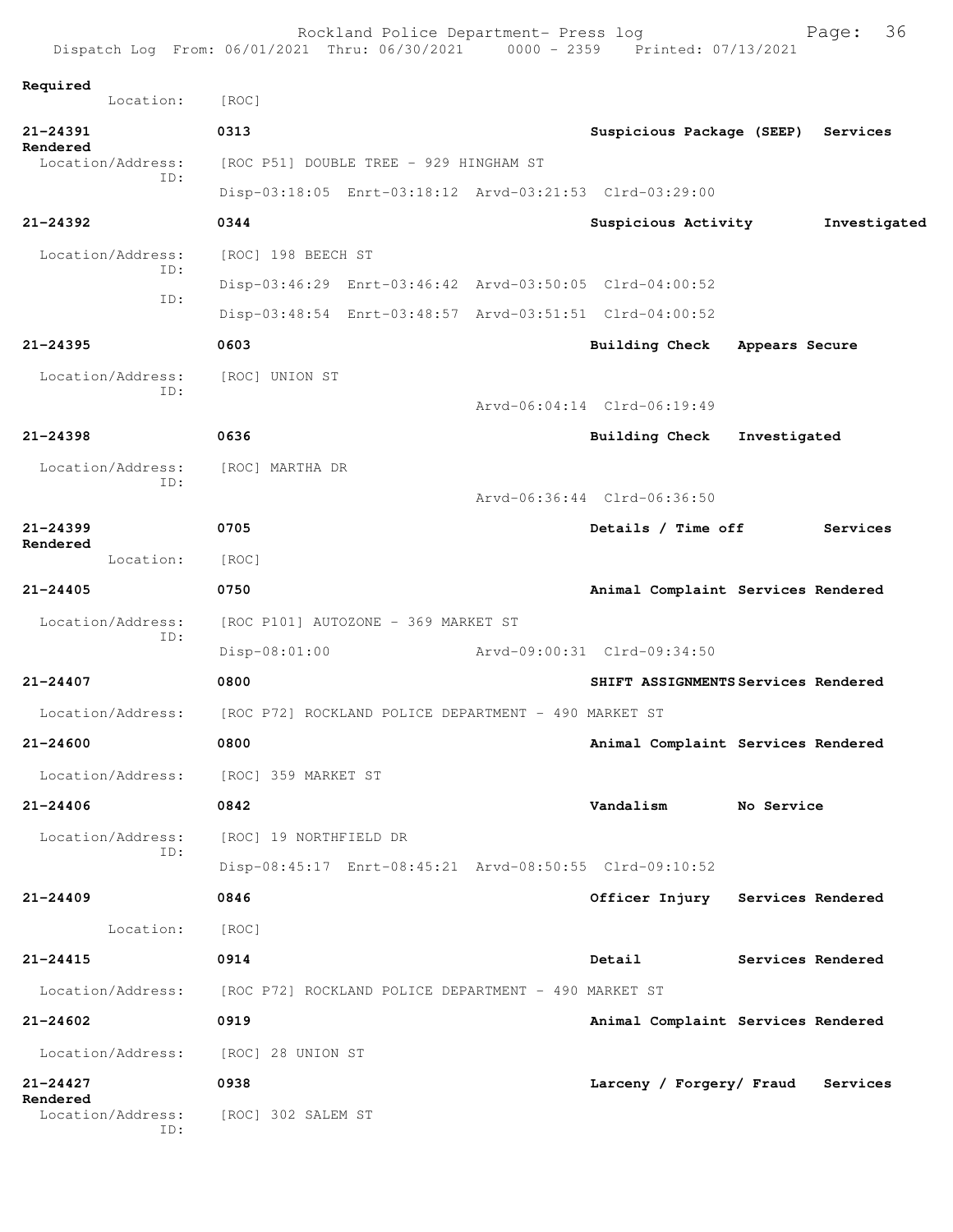|                   |                          |                                             | Rockland Police Department- Press log                   | Dispatch Log From: 06/01/2021 Thru: 06/30/2021 0000 - 2359 Printed: 07/13/2021 |                    | Page: 37   |  |
|-------------------|--------------------------|---------------------------------------------|---------------------------------------------------------|--------------------------------------------------------------------------------|--------------------|------------|--|
|                   |                          | Disp-10:08:01                               |                                                         | $Clrd-10:08:13$                                                                |                    |            |  |
| $21 - 24421$      |                          | 0940                                        |                                                         | Building Check Appears Secure                                                  |                    |            |  |
|                   | Location/Address:        | [ROC] HINGHAM ST                            |                                                         |                                                                                |                    |            |  |
|                   | TD:                      |                                             |                                                         | Arvd-09:39:29 Clrd-09:39:40                                                    |                    |            |  |
| 21-24432          |                          | 1036                                        |                                                         | General Incident Services Rendered                                             |                    |            |  |
|                   | Location/Address:        | [ROC] SUMMER ST                             |                                                         |                                                                                |                    |            |  |
|                   | TD:                      |                                             |                                                         | Arvd-10:36:00 Clrd-10:51:59                                                    |                    |            |  |
| 21-24441          |                          | 1150                                        |                                                         | Burglar Alarm Investigated                                                     |                    |            |  |
|                   | Location/Address:        | [ROC] 3 GODDARD AVE                         |                                                         |                                                                                |                    |            |  |
|                   | ID:                      | $Disp-11:52:09$                             |                                                         | Arvd-11:52:15 Clrd-11:53:23                                                    |                    |            |  |
| $21 - 24448$      |                          | 1231                                        |                                                         | <b>Health &amp; Welfare Check</b>                                              |                    | Services   |  |
| Rendered          | Location/Address:        | [ROC] 62 MARTHA DR Apt. #F                  |                                                         |                                                                                |                    |            |  |
|                   | ID:                      | Disp-12:36:00                               |                                                         | Arvd-12:36:03 Clrd-12:36:20                                                    |                    |            |  |
|                   | ID:                      |                                             |                                                         | Disp-12:36:29 Enrt-12:36:33 Arvd-12:39:48 Clrd-12:53:49                        |                    |            |  |
| $21 - 24458$      |                          | 1313                                        |                                                         | Juvenile Offenses Services Rendered                                            |                    |            |  |
| Location/Address: |                          | [BRO] BROCKTON DISTRICT COURT - 215 MAIN ST |                                                         |                                                                                |                    |            |  |
|                   | ID:                      |                                             |                                                         | Disp-13:17:35 Enrt-13:17:39 Arvd-13:28:04 Clrd-13:54:05                        |                    |            |  |
| $21 - 24459$      |                          | 1325                                        |                                                         | Health & Welfare Check                                                         |                    | No Service |  |
|                   | Location/Address:        | [ROC 164] 93 MARTHA DR Apt. #C              |                                                         |                                                                                |                    |            |  |
|                   | ID:                      |                                             |                                                         | Arvd-13:25:00 Clrd-13:26:59                                                    |                    |            |  |
|                   | ID:                      | Disp-13:26:36                               |                                                         | $Clrd-13:26:50$                                                                |                    |            |  |
|                   | ID:                      |                                             | Disp-13:26:55 Enrt-13:27:16 Arvd-13:27:32 Clrd-13:31:23 |                                                                                |                    |            |  |
|                   | ID:                      |                                             | Disp-13:27:07 Enrt-13:27:12 Arvd-13:27:40 Clrd-13:31:20 |                                                                                |                    |            |  |
| 21-24603          |                          | 1325                                        |                                                         | Animal Complaint Services Rendered                                             |                    |            |  |
|                   | Location/Address:        | [ROC] 49 CUSTER ST                          |                                                         |                                                                                |                    |            |  |
| $21 - 24461$      |                          | 1348                                        |                                                         | <b>TIME OFF</b>                                                                | No Action Required |            |  |
|                   | Location/Address:        |                                             | [ROC P72] ROCKLAND POLICE DEPARTMENT - 490 MARKET ST    |                                                                                |                    |            |  |
|                   | ID:                      |                                             |                                                         | Arvd-13:48:33 Clrd-13:49:52                                                    |                    |            |  |
| $21 - 24462$      |                          | 1355                                        |                                                         | Details / Time off                                                             |                    | Services   |  |
| Rendered          | Location:                | [ROC]                                       |                                                         |                                                                                |                    |            |  |
| $21 - 24463$      |                          | 1356                                        |                                                         | Details / Time off                                                             |                    | Services   |  |
| Rendered          | Location:                | [ROC]                                       |                                                         |                                                                                |                    |            |  |
| $21 - 24473$      |                          | 1426                                        |                                                         | Animal Complaint Services Rendered                                             |                    |            |  |
|                   | Location/Address:<br>ID: | [ROC] 123 WEST WATER ST                     |                                                         |                                                                                |                    |            |  |

Arvd-14:26:00 Clrd-14:28:40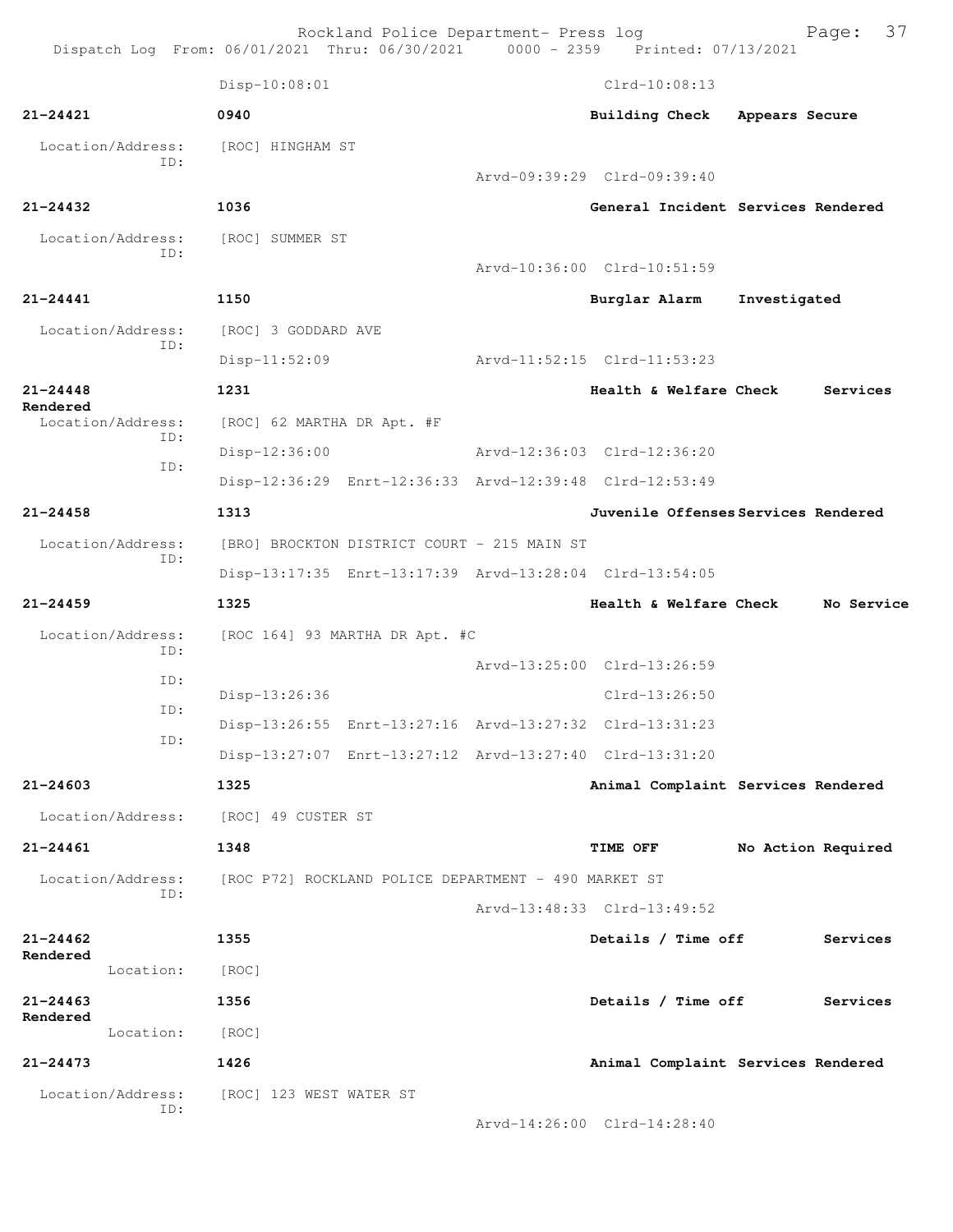|                                           | Rockland Police Department- Press log<br>Dispatch Log From: 06/01/2021 Thru: 06/30/2021 0000 - 2359 Printed: 07/13/2021 |                               | 38<br>Page:                         |
|-------------------------------------------|-------------------------------------------------------------------------------------------------------------------------|-------------------------------|-------------------------------------|
| $21 - 24474$                              | 1427                                                                                                                    |                               | General Incident No Action Required |
| Location/Address:                         | [ROC 1086] LOUISE LEWIS - 20 GRASSWOOD LN                                                                               |                               |                                     |
| ID:                                       |                                                                                                                         | Arvd-14:27:00 Clrd-14:32:59   |                                     |
| $21 - 24475$                              | 1435                                                                                                                    | Details / Time off            | No Service                          |
| Location:                                 | [ROC]                                                                                                                   |                               |                                     |
| $21 - 24476$                              | 1435                                                                                                                    | Building Check Appears Secure |                                     |
| Location/Address: [ROC] HINGHAM ST<br>ID: |                                                                                                                         | Arvd-14:36:04 Clrd-14:36:16   |                                     |
| $21 - 24479$                              | 1508                                                                                                                    | General Info                  | No Service                          |
|                                           |                                                                                                                         |                               |                                     |
|                                           | Location/Address: [ROC P72] ROCKLAND POLICE DEPARTMENT - 490 MARKET ST                                                  |                               |                                     |
| $21 - 24481$                              | 1521                                                                                                                    | Building Check Appears Secure |                                     |
| Location/Address:<br>ID:                  | [ROC] HINGHAM ST                                                                                                        |                               |                                     |
|                                           |                                                                                                                         | Arvd-15:22:32 Clrd-15:22:42   |                                     |
| $21 - 24504$                              | 1601                                                                                                                    |                               | SHIFT ASSIGNMENTS Services Rendered |
| Location/Address:<br>ID:                  | [ROC P72] ROCKLAND POLICE DEPARTMENT - 490 MARKET ST                                                                    |                               |                                     |
|                                           | Disp-17:07:35                                                                                                           | Clrd-17:07:45                 |                                     |
| $21 - 24487$                              | 1617                                                                                                                    | <b>KEEP THE PEACE</b>         | Services Rendered                   |
| Location/Address:<br>ID:                  | [ROC 743] 105 UNION ST                                                                                                  |                               |                                     |
|                                           | $Disp-16:19:00$                                                                                                         | Arvd-16:20:36 Clrd-16:22:49   |                                     |
| $21 - 24491$<br>Rendered                  | 1628                                                                                                                    | Details / Time off            | Services                            |
| Location:                                 | [ROC]                                                                                                                   |                               |                                     |
| 21-24519                                  | 1943                                                                                                                    | General Info                  | Services Rendered                   |
| Location/Address:<br>ID:                  | [ROC P72] ROCKLAND POLICE DEPARTMENT - 490 MARKET ST                                                                    |                               |                                     |
|                                           | Disp-19:44:49                                                                                                           | $Clrd-19:44:54$               |                                     |
| $21 - 24523$                              | 2007                                                                                                                    | HIT AND RUN                   | Investigated                        |
| Location/Address:<br>ID:                  | [ROC] 15 WEBSTER ST @ 333 UNION ST                                                                                      |                               |                                     |
| ID:                                       | $Disp-20:10:15$                                                                                                         | Arvd-20:10:22 Clrd-21:00:06   |                                     |
|                                           |                                                                                                                         | Arvd-20:34:36 Clrd-20:36:14   |                                     |
| $21 - 24525$                              | 2017                                                                                                                    | Lost/Found Property           | Services                            |
| Rendered<br>Location/Address:             | [ROC] 8 WINTER CIR                                                                                                      |                               |                                     |
| ID:                                       | Disp-20:19:59 Enrt-20:21:24 Arvd-20:22:27 Clrd-20:31:23                                                                 |                               |                                     |
| $21 - 24527$                              | 2032                                                                                                                    | Motor Vehicle Stop            |                                     |
| Citation/Warning Issued<br>Vicinity of:   | [ROC P55] HOME DEPOT - 1149 HINGHAM ST                                                                                  |                               |                                     |
| ID:                                       |                                                                                                                         | Arvd-20:32:00 Clrd-20:41:01   |                                     |
| ID:                                       |                                                                                                                         | Arvd-20:34:09 Clrd-20:34:27   |                                     |
|                                           |                                                                                                                         |                               |                                     |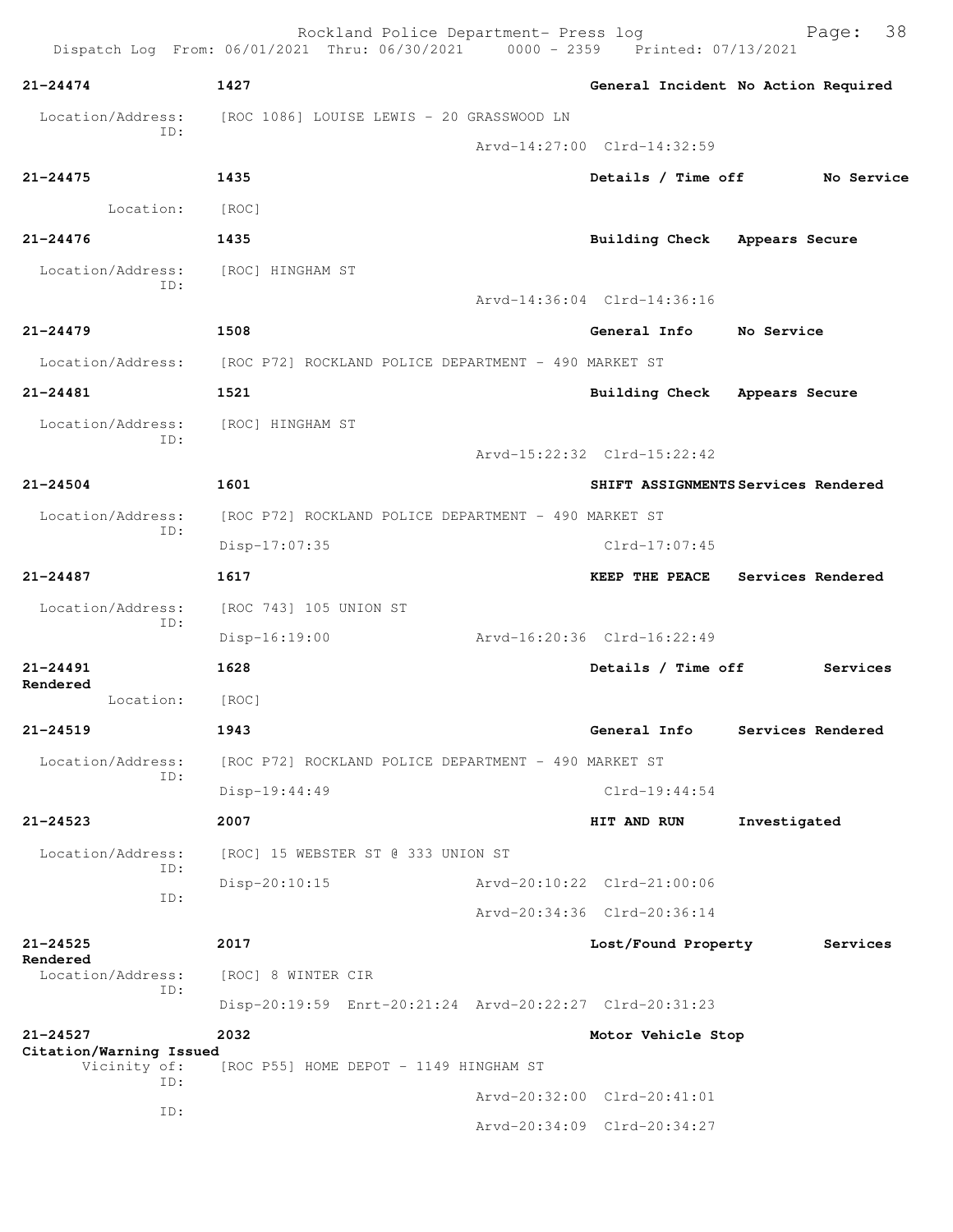Rockland Police Department- Press log entitled and Page: 39

| $21 - 24530$<br>Rendered                    | 2047                     |                                                     | Motor Vehicle Complaint                                 | Services |
|---------------------------------------------|--------------------------|-----------------------------------------------------|---------------------------------------------------------|----------|
| Location/Address:<br>TD:                    | [ROC 1048] 82 MARTHA DR  |                                                     |                                                         |          |
| TD:                                         |                          |                                                     | Disp-20:49:09 Enrt-20:49:42 Arvd-20:53:21 Clrd-21:07:21 |          |
|                                             |                          |                                                     | Disp-20:49:33 Enrt-20:49:38 Arvd-20:53:10 Clrd-21:07:17 |          |
| $21 - 24532$<br>Rendered                    | 2102                     |                                                     | Lost/Found Property                                     | Services |
| Location/Address:<br>TD:                    |                          | [ROC P64] CVS PHARMACY - 80 MARKET ST               |                                                         |          |
|                                             | Disp-21:05:17            |                                                     | $C1rd-21:05:23$                                         |          |
| $21 - 24533$                                | 2142                     |                                                     | Suspicious Activity                                     | Building |
| Checked/Secured<br>Location/Address:<br>ID: |                          | [ROC 291] BLUE CROSS BLUE SHIELD - 25 TECHNOLOGY PL |                                                         |          |
| TD:                                         |                          |                                                     | Disp-21:43:35 Enrt-21:44:52 Arvd-21:50:35 Clrd-21:58:27 |          |
|                                             |                          |                                                     | Disp-21:45:21 Enrt-21:45:28 Arvd-21:48:00 Clrd-21:58:22 |          |
| $21 - 24542$<br>arrival                     | 2339                     |                                                     | Motor Vehicle Complaint                                 | Gone on  |
| Location/Address:                           | [ROC] BILL DELAHUNT PKWY |                                                     |                                                         |          |
| TD:                                         |                          |                                                     |                                                         |          |

**For Date: 06/11/2021 - Friday**

| $21 - 24544$                                   | 0005                                                 |                                    |  | SHIFT ASSIGNMENTS Services Rendered                     |                 |        |  |
|------------------------------------------------|------------------------------------------------------|------------------------------------|--|---------------------------------------------------------|-----------------|--------|--|
| Location/Address:                              | [ROC P72] ROCKLAND POLICE DEPARTMENT - 490 MARKET ST |                                    |  |                                                         |                 |        |  |
| TD:                                            | Disp-00:07:11                                        |                                    |  | $Clrd-00:07:27$                                         |                 |        |  |
| $21 - 24545$                                   | 0011                                                 |                                    |  | 911 Hang Up                                             | Gone on arrival |        |  |
| Location/Address:<br>ID:                       |                                                      | [ROC] 292 HOWARD ST @ 92 CHURCH ST |  |                                                         |                 |        |  |
|                                                |                                                      |                                    |  | Disp-00:12:35 Enrt-00:12:40 Arvd-00:15:45 Clrd-00:25:06 |                 |        |  |
| ID:                                            |                                                      |                                    |  | Disp-00:15:30 Enrt-00:15:35 Arvd-00:15:53 Clrd-00:24:58 |                 |        |  |
| $21 - 24553$<br>Taken/Referred to Other Agency | 0049                                                 |                                    |  | Health & Welfare Check                                  |                 |        |  |
| Location/Address:<br>ID:                       | [ROC 138] 67 EAST WATER ST                           |                                    |  |                                                         |                 |        |  |
|                                                |                                                      |                                    |  | Disp-00:52:18 Enrt-00:53:30 Arvd-00:54:19 Clrd-01:12:03 |                 |        |  |
| TD:                                            |                                                      |                                    |  | Disp-00:52:18 Enrt-00:53:41 Arvd-00:55:14 Clrd-01:12:12 |                 |        |  |
| ID:                                            |                                                      | Disp-00:53:22 Enrt-00:53:27        |  | Clrd-00:54:38                                           |                 |        |  |
| ID:                                            |                                                      |                                    |  | Disp-00:54:47 Enrt-00:54:52 Arvd-00:54:55 Clrd-01:12:08 |                 |        |  |
| $21 - 24558$<br>Follows                        | 0117                                                 |                                    |  | MVA Property Damage Only                                |                 | Report |  |
| Location/Address:<br>ID:                       | [ROC] 27 WEST WATER ST                               |                                    |  |                                                         |                 |        |  |
|                                                |                                                      |                                    |  | Disp-01:18:49 Enrt-01:19:08 Arvd-01:19:15 Clrd-02:09:16 |                 |        |  |
| ID:                                            |                                                      |                                    |  | Disp-01:19:03 Enrt-01:19:08 Arvd-01:19:35 Clrd-01:47:13 |                 |        |  |
| ID:                                            |                                                      |                                    |  | Disp-01:19:43 Enrt-01:19:52 Arvd-01:21:52 Clrd-02:09:12 |                 |        |  |
| ID:                                            |                                                      |                                    |  | Disp-01:19:48 Enrt-01:19:52 Arvd-01:21:45 Clrd-01:41:29 |                 |        |  |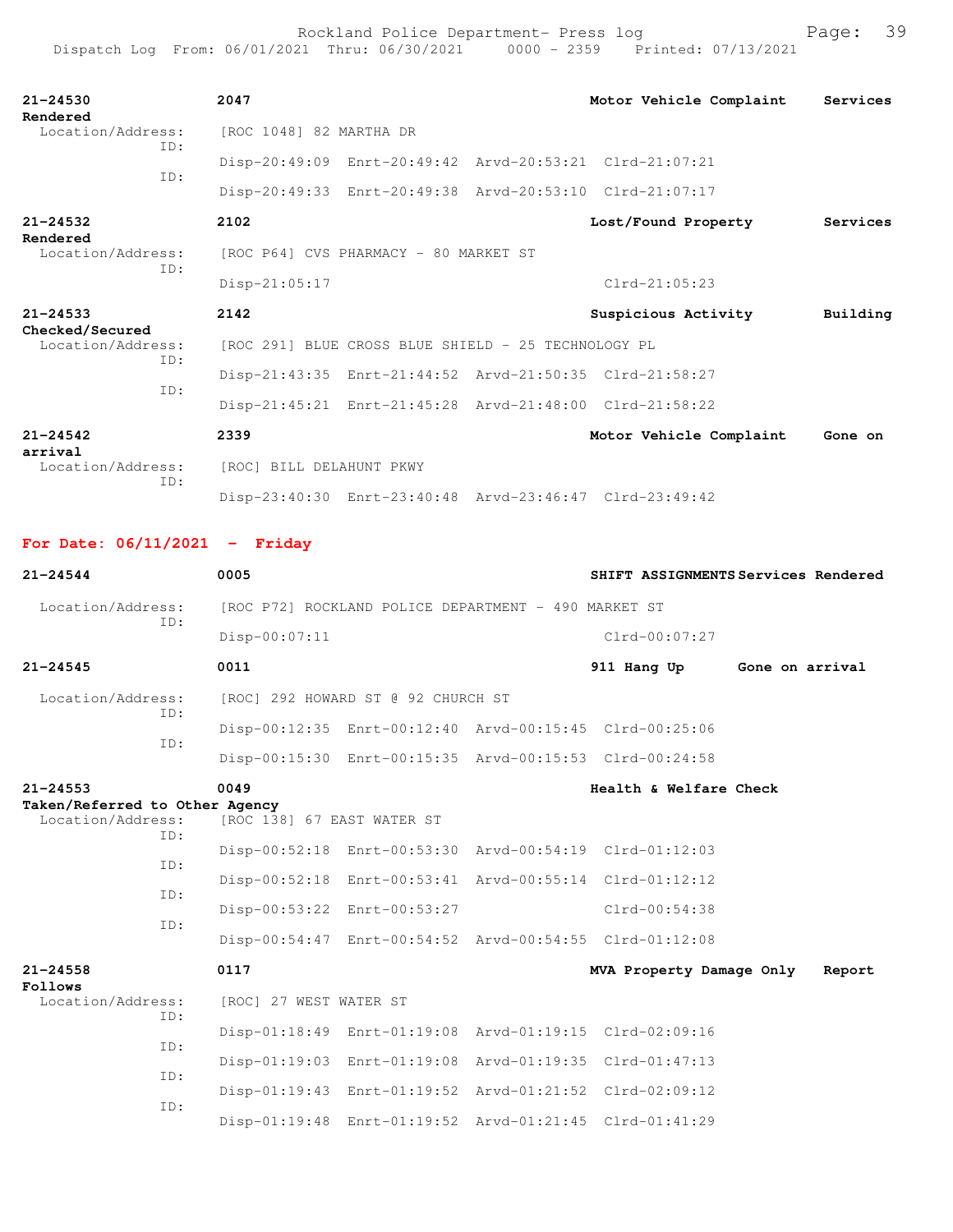Rockland Police Department- Press log Page: 40 Dispatch Log From: 06/01/2021 Thru: 06/30/2021 **21-24564 0216 Noise Complaint Peace Restored** Location/Address: [ROC 361] 137 J A DUNN MEM DR ID: Disp-02:18:13 Enrt-02:18:43 Arvd-02:21:56 Clrd-02:22:07 **21-24573 0511 Building Check Appears Secure** Location/Address: [ROC] UNION ST ID: Disp-05:12:32 Arvd-05:12:39 Clrd-05:41:24 **21-24591 0750 Detail No Action Required** Location/Address: [ROC] 90 NEVENS CIR **21-24595 0800 General Info Services Rendered** Location/Address: [ROC P72] ROCKLAND POLICE DEPARTMENT - 490 MARKET ST ID: Disp-08:11:25 Enrt-08:11:31 Arvd-08:11:34 Clrd-08:11:38 **21-24598 0825 General Info No Action Required** Location/Address: [ROC P72] ROCKLAND POLICE DEPARTMENT - 490 MARKET ST **21-24611 0923 Lost/Found Property Services Rendered**  Location/Address: [ROC] FOREST ST ID: Disp-09:26:45 Enrt-09:27:07 Arvd-09:37:40 Clrd-10:12:56 **21-24612 0928 Disturbance Services Rendered** Location/Address: [ROC 893] 34 HANNAH WAY Apt. #D ID: Disp-09:29:20 Enrt-09:30:04 Arvd-09:30:06 Clrd-09:42:49 ID: Disp-09:30:19 Enrt-09:30:23 Arvd-09:32:00 Clrd-09:35:20 **21-24615 0947 Details / Time off No Action Required**  Location: [ROC] **21-24620 1016 Details / Time off No Action Required**  Location: [ROC] **21-24626 1034 Building Check Services Rendered** Location/Address: [ROC] BLANCHARD ST ID: Disp-10:37:53 Enrt-10:38:19 Arvd-10:38:24 Clrd-10:38:28 **21-24632 1124 Motor Vehicle Stop Verbal Warning**  Location/Address: [ROC] WEBSTER ST ID: Arvd-11:24:00 Clrd-11:26:31 **21-24633 1134 Motor Vehicle Stop Verbal Warning**  Location/Address: [ROC] LONGWATER DR ID: Arvd-11:34:00 Clrd-11:51:54 **21-24639 1155 General Info No Action Required** Location/Address: [ROC P72] ROCKLAND POLICE DEPARTMENT - 490 MARKET ST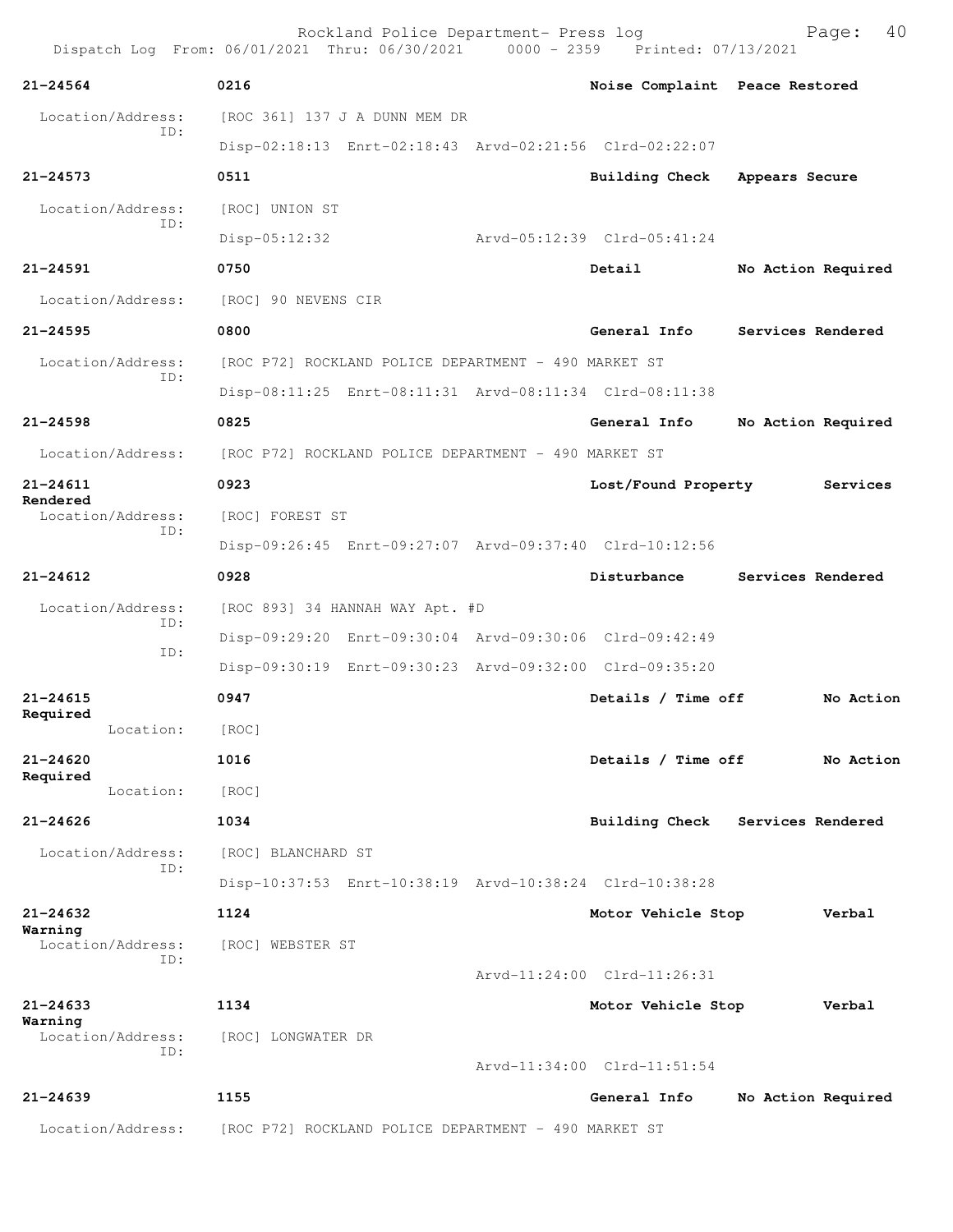Rockland Police Department- Press log entitled and Page: 41 Dispatch Log From: 06/01/2021 Thru: 06/30/2021 0000 - 2359 Printed: 07/13/2021

| $21 - 24640$                  | 1209                                                                                                                                                          | Assist Public                    | Services Rendered                   |
|-------------------------------|---------------------------------------------------------------------------------------------------------------------------------------------------------------|----------------------------------|-------------------------------------|
| Location/Address:             | [ROC P45] COMFORT INN - 850 HINGHAM ST Apt. #308                                                                                                              |                                  |                                     |
| TD:                           | Disp-12:10:57 Enrt-12:11:09 Arvd-12:17:11 Clrd-12:32:40                                                                                                       |                                  |                                     |
| $21 - 24647$                  | 1256                                                                                                                                                          | General Info                     | No Service                          |
| Location/Address:             | [ROC 600] 105 MARKET ST Apt. #7                                                                                                                               |                                  |                                     |
| $21 - 24651$                  | 1331                                                                                                                                                          | Building Check                   | Services Rendered                   |
| Location/Address:             | [ROC 162] 49 BLANCHARD ST                                                                                                                                     |                                  |                                     |
| TD:                           | Disp-13:38:42 Enrt-13:38:50 Arvd-13:38:53 Clrd-13:38:56                                                                                                       |                                  |                                     |
| $21 - 24653$                  | 1337                                                                                                                                                          |                                  | Building Check Services Rendered    |
| Location/Address:             | [ROC] HANNAH WAY                                                                                                                                              |                                  |                                     |
| ID:                           | Disp-13:39:13 Enrt-13:39:18 Arvd-13:39:21 Clrd-13:39:24                                                                                                       |                                  |                                     |
| $21 - 24654$                  | 1352                                                                                                                                                          | Vehicle Maintenance              | No Action                           |
| Required<br>Location/Address: | [ROC P72] ROCKLAND POLICE DEPARTMENT - 490 MARKET ST                                                                                                          |                                  |                                     |
| ID:                           |                                                                                                                                                               | Arvd-13:57:06 Clrd-13:58:20      |                                     |
| $21 - 24656$                  | 1405                                                                                                                                                          | Emergency Medical Transported to |                                     |
| Hospital<br>Location/Address: | [CAN F501] NORTHEAST R. E. ADVISORS - 777 WASHINGTON ST                                                                                                       |                                  |                                     |
| Fire Unit:                    | CANENG6-Pumper-Canton Engine 6<br>Disp-14:06:29 Enrt-14:06:58 Arvd-14:08:22 Clrd-14:19:02<br>$InOrtsUnav1-14:29:38$ $InSrvce-14:29:42$                        |                                  |                                     |
| EMS Unit:                     | CANAMB1-Canton Ambulance 1<br>Disp-14:06:29 Enrt-14:07:01 Arvd-14:08:25 Clrd-14:18:44<br>Hosp-14:29:33 ClrHosp-15:14:11 InQrtsUnavl-15:14:14 InSrvce-15:14:14 |                                  |                                     |
| ID:                           | Disp-14:18:05 Enrt-14:18:09                                                                                                                                   | $Clrd-14:18:16$                  |                                     |
| 21-24661                      | 1414                                                                                                                                                          |                                  | Unwanted Party Services Rendered    |
| Location/Address:             | [ROC] 18 PHILLIPS ST                                                                                                                                          |                                  |                                     |
| ID:                           | Disp-14:16:15 Enrt-14:17:29 Arvd-14:21:39 Clrd-14:35:58                                                                                                       |                                  |                                     |
| ID:                           | Disp-14:16:15 Enrt-14:17:33                                                                                                                                   | Clrd-14:17:57                    |                                     |
| ID:                           | Disp-14:18:11 Enrt-14:18:21 Arvd-14:19:59 Clrd-14:35:52                                                                                                       |                                  |                                     |
| 21-24665                      | 1448                                                                                                                                                          | Details / Time off               | No Service                          |
| Location:                     | [ROC]                                                                                                                                                         |                                  |                                     |
| $21 - 24669$                  | 1510                                                                                                                                                          |                                  | General Info Services Rendered      |
|                               | Location/Address: [ROC 70] WEBSTER PARK NURSING AND REHAB - 56 WEBSTER ST                                                                                     |                                  |                                     |
| 21-24695                      | 1600                                                                                                                                                          |                                  | SHIFT ASSIGNMENTS Services Rendered |
|                               | Location/Address: [ROC P72] ROCKLAND POLICE DEPARTMENT - 490 MARKET ST                                                                                        |                                  |                                     |
| $21 - 24672$                  | 1609                                                                                                                                                          | Assault Offenses Report Follows  |                                     |
|                               | Location/Address: [ROC 65] ROGERS MIDDLE SCHOOL - 100 TAUNTON AVE                                                                                             |                                  |                                     |
| $21 - 24676$                  | 1626                                                                                                                                                          |                                  | Missing Person Services Rendered    |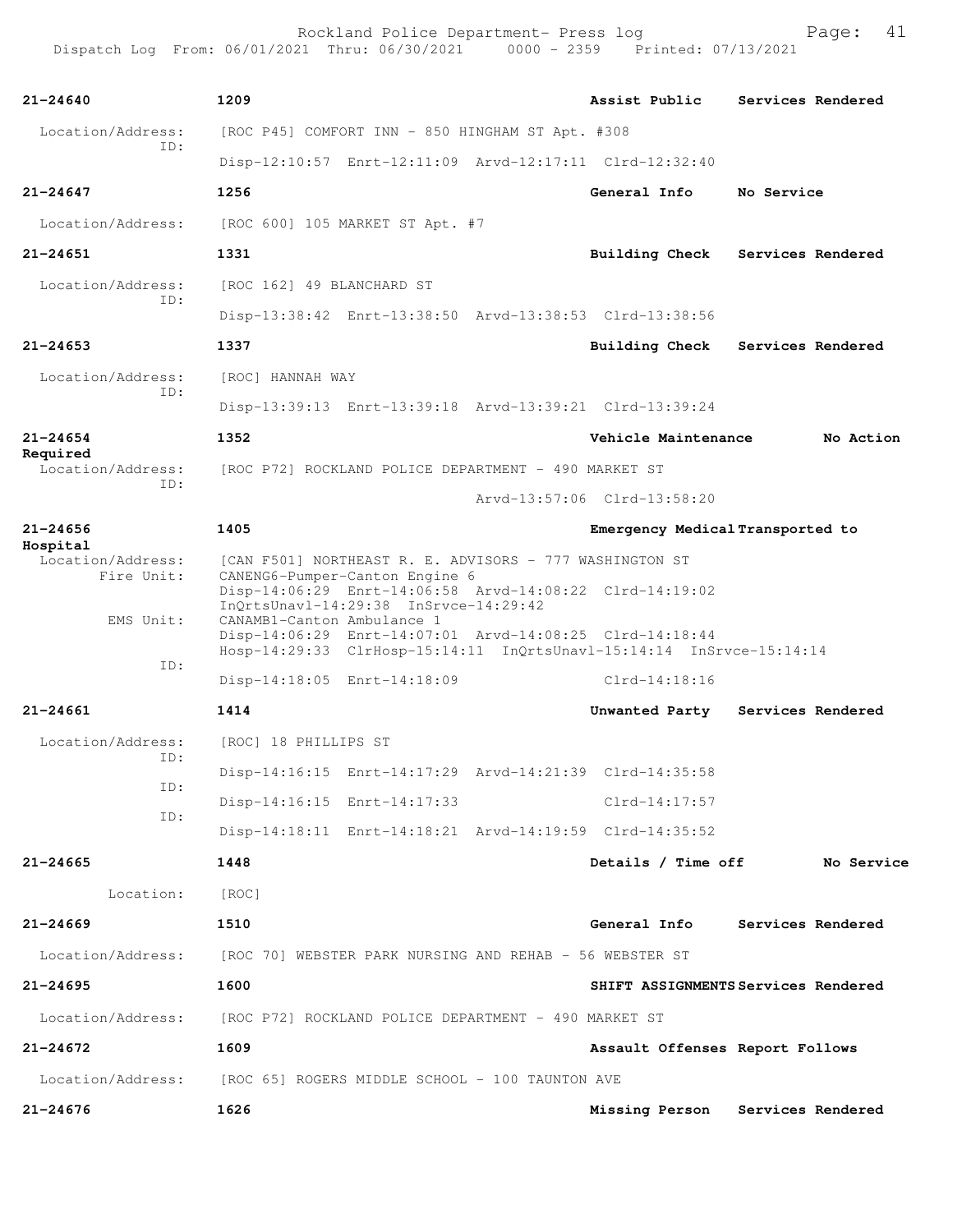| Dispatch Log From: 06/01/2021 Thru: 06/30/2021 0000 - 2359 Printed: 07/13/2021 |                                                      | Rockland Police Department- Press log                                                                                  |                                                         | 42<br>Page:                         |
|--------------------------------------------------------------------------------|------------------------------------------------------|------------------------------------------------------------------------------------------------------------------------|---------------------------------------------------------|-------------------------------------|
| Location/Address:                                                              | [ROC] 725 MARKET ST                                  |                                                                                                                        |                                                         |                                     |
| ID:                                                                            |                                                      |                                                                                                                        | Disp-16:29:14 Enrt-16:29:58 Arvd-16:30:04 Clrd-17:09:40 |                                     |
| ID:                                                                            |                                                      |                                                                                                                        | Arvd-16:35:14 Clrd-16:35:36                             |                                     |
| ID:                                                                            |                                                      |                                                                                                                        | Arvd-16:38:25 Clrd-16:42:32                             |                                     |
| $21 - 24679$                                                                   | 1644                                                 |                                                                                                                        |                                                         | General Incident Services Rendered  |
| Location/Address:                                                              |                                                      | [ROC 1041] 135 GROVE ST Apt. #128                                                                                      |                                                         |                                     |
| ID:                                                                            |                                                      |                                                                                                                        | Disp-16:45:59 Enrt-16:46:01 Arvd-16:46:03 Clrd-17:06:46 |                                     |
| ID:                                                                            |                                                      |                                                                                                                        | Disp-16:46:08 Enrt-16:46:10 Arvd-16:46:11 Clrd-17:06:51 |                                     |
| $21 - 24683$                                                                   | 1716                                                 |                                                                                                                        | <b>Building Check</b>                                   | Appears Secure                      |
| Location/Address:                                                              | [ROC] HINGHAM ST                                     |                                                                                                                        |                                                         |                                     |
| ID:                                                                            |                                                      |                                                                                                                        | Arvd-17:16:41 Clrd-17:17:16                             |                                     |
| $21 - 24688$                                                                   | 1735                                                 |                                                                                                                        | Suspicious Activity                                     |                                     |
| Taken/Referred to Other Agency<br>Location/Address:                            | [ROC] CENTRE AVE                                     |                                                                                                                        |                                                         |                                     |
| ID:                                                                            |                                                      |                                                                                                                        | Disp-17:36:37 Enrt-17:36:42 Arvd-17:36:44 Clrd-17:45:29 |                                     |
| ID:                                                                            |                                                      |                                                                                                                        | Disp-17:36:37 Enrt-17:36:45 Arvd-17:36:50 Clrd-17:58:57 |                                     |
| ID:                                                                            | $Disp-17:41:34$                                      |                                                                                                                        | Arvd-17:41:38 Clrd-17:58:59                             |                                     |
| EMS Unit:                                                                      | ROCKAM1-Rockland A1<br>$Disp-17:42:35$               |                                                                                                                        | Clrd-17:43:36                                           |                                     |
| Fire Unit:                                                                     | $Disp-17:42:41$                                      | $InQrtsUnav1-17:43:36$ $InSrvce-17:43:36$<br>ROCKEN1-Pumper-Rockland Engine 1<br>InOrtsUnavl-17:43:34 InSrvce-17:43:34 | $Clrd-17:43:34$                                         |                                     |
| $21 - 24694$                                                                   | 1824                                                 |                                                                                                                        | Disturbance                                             | Peace Restored                      |
| Location/Address:                                                              | [ROC] 82A MARTHA DR                                  |                                                                                                                        |                                                         |                                     |
| ID:                                                                            |                                                      |                                                                                                                        | Disp-18:26:09 Enrt-18:26:19 Arvd-18:26:51 Clrd-18:42:23 |                                     |
| ID:                                                                            |                                                      |                                                                                                                        | Disp-18:26:14 Enrt-18:26:16 Arvd-18:26:18 Clrd-18:26:20 |                                     |
| ID:                                                                            |                                                      |                                                                                                                        | Disp-18:26:55 Enrt-18:26:57 Arvd-18:26:59 Clrd-18:42:33 |                                     |
| $21 - 24698$                                                                   | 1852                                                 |                                                                                                                        |                                                         | 911 Accidental Services Rendered    |
| Location/Address:                                                              |                                                      | [ROC P51] DOUBLE TREE - 929 HINGHAM ST                                                                                 |                                                         |                                     |
| ID:                                                                            |                                                      | Disp-18:53:48 Enrt-18:54:31                                                                                            | $Clrd-18:55:40$                                         |                                     |
| ID:                                                                            |                                                      |                                                                                                                        | Disp-18:55:33 Enrt-18:55:37 Arvd-18:59:49 Clrd-19:03:53 |                                     |
| 21-24704                                                                       | 1920                                                 |                                                                                                                        |                                                         | OFFICER OUT OF THE STATION Services |
| Rendered<br>Location/Address:                                                  | [ROC P72] ROCKLAND POLICE DEPARTMENT - 490 MARKET ST |                                                                                                                        |                                                         |                                     |
| $21 - 24705$                                                                   | 1955                                                 |                                                                                                                        | Building Check Appears Secure                           |                                     |
| Location/Address:<br>ID:                                                       | [ROC] WEBSTER ST                                     |                                                                                                                        | Arvd-19:57:28 Clrd-19:57:49                             |                                     |
| $21 - 24706$                                                                   | 1958                                                 |                                                                                                                        | Building Check                                          | Appears Secure                      |
| Location/Address:<br>ID:                                                       | [ROC 162] 49 BLANCHARD ST                            |                                                                                                                        |                                                         |                                     |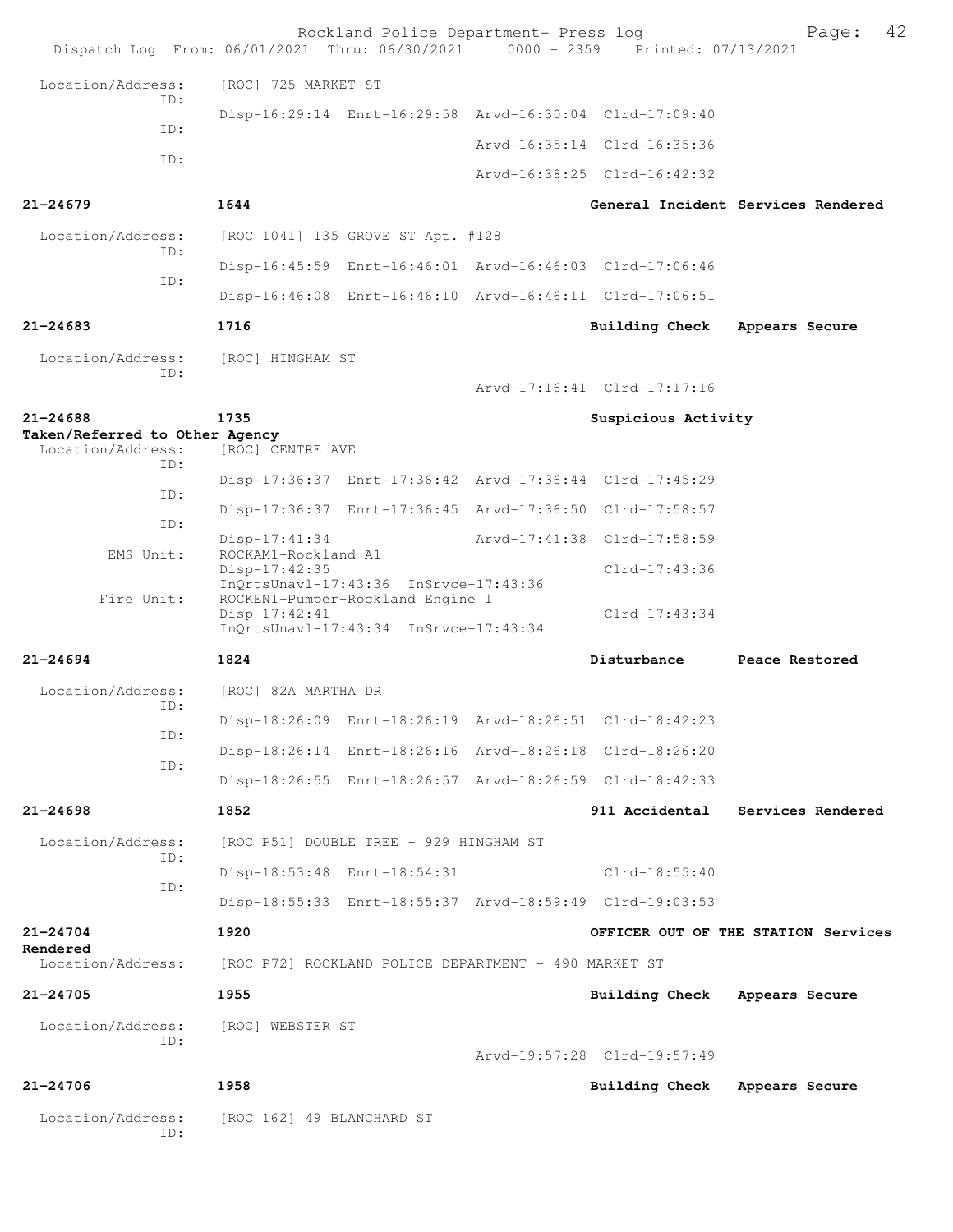Rockland Police Department- Press log entitled and Page: 43

Arvd-19:58:46 Clrd-20:03:51

| 21-24707                     | 2004                                                    |  | <b>Building Check</b>       | Services Rendered |  |  |  |
|------------------------------|---------------------------------------------------------|--|-----------------------------|-------------------|--|--|--|
| Location/Address:            | [ROC] HINGHAM ST                                        |  |                             |                   |  |  |  |
| ID:                          |                                                         |  | Arvd-20:04:40 Clrd-20:04:59 |                   |  |  |  |
| 21-24710                     | 2020                                                    |  | Disturbance                 | Peace Restored    |  |  |  |
| Location/Address:            | [ROC 736] 191 MARTHA DR Apt. #C                         |  |                             |                   |  |  |  |
| TD:<br>ID:                   | Disp-20:21:43 Enrt-20:23:09 Arvd-20:23:11 Clrd-21:00:46 |  |                             |                   |  |  |  |
| ID:                          | Disp-20:23:19 Enrt-20:23:22 Arvd-20:23:23 Clrd-20:58:44 |  |                             |                   |  |  |  |
|                              | Disp-20:23:32 Enrt-20:23:34 Arvd-20:23:35 Clrd-20:58:47 |  |                             |                   |  |  |  |
| ID:                          | Disp-20:24:26 Enrt-20:24:33 Arvd-20:24:34 Clrd-20:58:52 |  |                             |                   |  |  |  |
| ID:                          | Disp-20:24:31 Enrt-20:24:36 Arvd-20:24:38 Clrd-20:58:54 |  |                             |                   |  |  |  |
| $21 - 24712$                 | 2025                                                    |  | Found Property              | Services Rendered |  |  |  |
| Location/Address:<br>ID:     | [ROC P72] ROCKLAND POLICE DEPARTMENT - 490 MARKET ST    |  |                             |                   |  |  |  |
|                              | Disp-20:28:30                                           |  | $Clrd-20:28:54$             |                   |  |  |  |
| $21 - 24713$<br>Rendered     | 2029                                                    |  | Suspicious Activity         | Services          |  |  |  |
| Location/Address:            | [ROC 94] 23 NORTH AVE Apt. #21                          |  |                             |                   |  |  |  |
| ID:                          | Disp-20:32:44                                           |  | $Clrd-20:32:51$             |                   |  |  |  |
| $21 - 24715$                 | 2143                                                    |  | Motor Vehicle Stop          | Verbal            |  |  |  |
| Warning<br>Location/Address: | [ROC] 20 RESERVOIR PARK DR @ 800 HINGHAM ST             |  |                             |                   |  |  |  |
| ID:                          | $Disp-21:43:58$                                         |  | Arvd-21:44:01 Clrd-21:45:02 |                   |  |  |  |
| ID:<br>ID:                   | Disp-21:44:08                                           |  | Arvd-21:44:12 Clrd-21:44:45 |                   |  |  |  |
|                              | $Disp-21:44:55$                                         |  | $Clrd-21:45:18$             |                   |  |  |  |
| $21 - 24721$                 | 2213                                                    |  | Motor Vehicle Stop          | Verbal            |  |  |  |
| Warning<br>Location/Address: | [ROC] SUMMER ST                                         |  |                             |                   |  |  |  |
| ID:                          | Disp-22:13:56 Enrt-22:13:58 Arvd-22:14:00 Clrd-22:18:53 |  |                             |                   |  |  |  |
| $21 - 24724$                 | 2229                                                    |  | Threats                     | Services Rendered |  |  |  |
| Location/Address:            | [ROC 427] 6 KING PHILLIP CIR                            |  |                             |                   |  |  |  |
| ID:                          | Disp-22:36:27 Enrt-22:36:47 Arvd-22:36:49 Clrd-23:01:56 |  |                             |                   |  |  |  |
| ID:                          | Disp-22:36:31 Enrt-22:36:51 Arvd-22:36:53 Clrd-23:05:04 |  |                             |                   |  |  |  |
| ID:                          | Disp-22:36:36 Enrt-22:36:54 Arvd-22:36:56 Clrd-23:05:01 |  |                             |                   |  |  |  |
| ID:                          | Disp-22:36:42 Enrt-22:36:44 Arvd-22:36:45 Clrd-23:05:06 |  |                             |                   |  |  |  |
| $21 - 24728$                 | 2259                                                    |  | Disturbance                 | Investigated      |  |  |  |
| Location/Address:            | [ROC 736] 191 MARTHA DR                                 |  |                             |                   |  |  |  |
| ID:                          | Disp-23:02:01 Enrt-23:02:11 Arvd-23:02:21 Clrd-23:35:02 |  |                             |                   |  |  |  |
| ID:<br>ID:                   | Disp-23:02:06 Enrt-23:02:08 Arvd-23:02:09 Clrd-23:02:13 |  |                             |                   |  |  |  |
|                              |                                                         |  |                             |                   |  |  |  |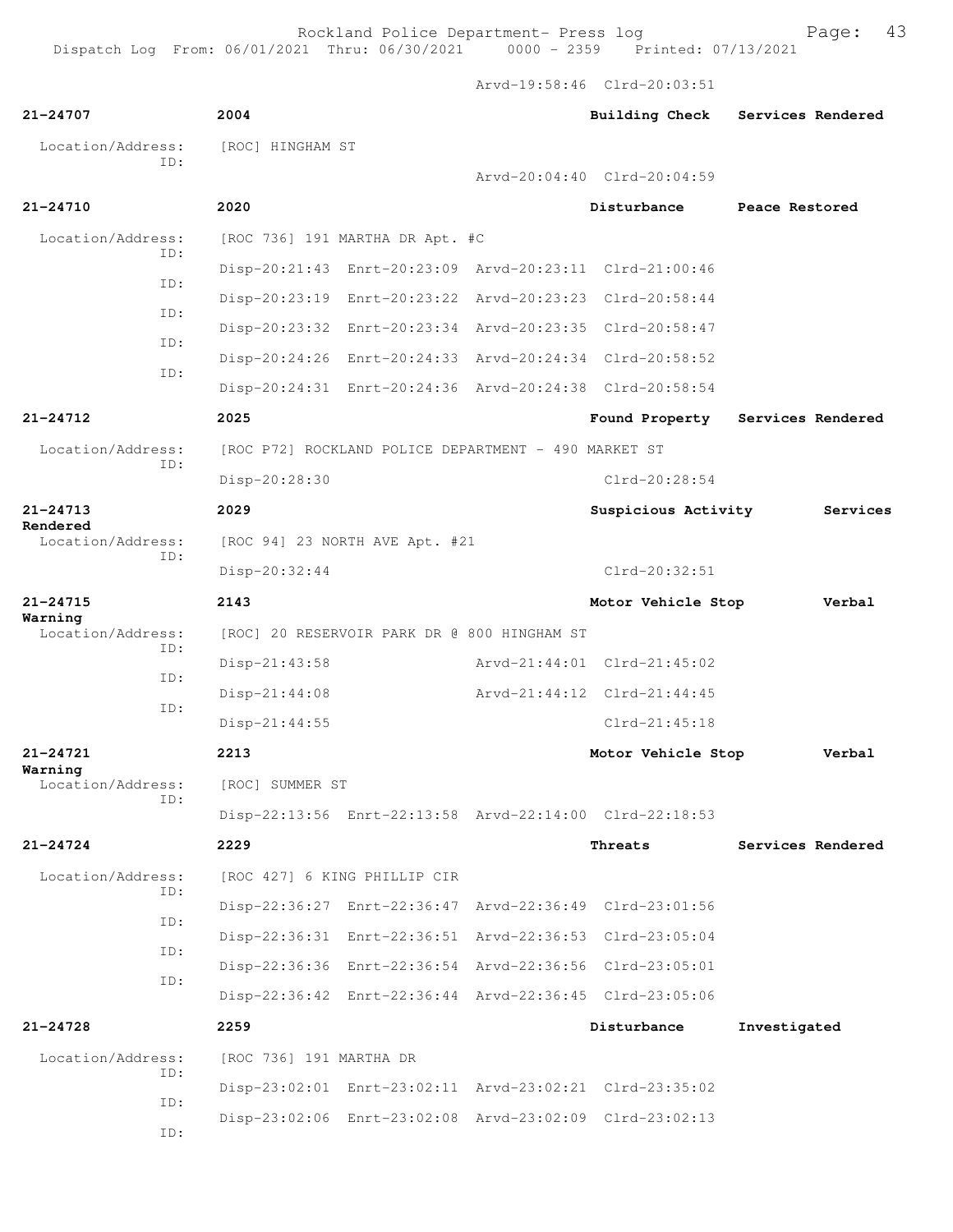| Dispatch Log From: 06/01/2021 Thru: 06/30/2021 0000 - 2359 Printed: 07/13/2021 |                       | Rockland Police Department- Press log                   |                                                         | 44<br>Page:                       |
|--------------------------------------------------------------------------------|-----------------------|---------------------------------------------------------|---------------------------------------------------------|-----------------------------------|
|                                                                                |                       | Disp-23:02:17 Enrt-23:02:19 Arvd-23:02:24 Clrd-23:22:06 |                                                         |                                   |
| ID:                                                                            |                       | Disp-23:06:21 Enrt-23:06:24 Arvd-23:06:45 Clrd-23:35:11 |                                                         |                                   |
| ID:                                                                            |                       | Disp-23:22:16 Enrt-23:22:18 Arvd-23:22:19 Clrd-23:35:09 |                                                         |                                   |
| For Date: $06/12/2021$ - Saturday                                              |                       |                                                         |                                                         |                                   |
| 21-24734                                                                       | 0000                  |                                                         | SHIFT ASSIGNMENTSNo Service                             |                                   |
| Location/Address:                                                              |                       | [ROC P72] ROCKLAND POLICE DEPARTMENT - 490 MARKET ST    |                                                         |                                   |
| ID:                                                                            |                       |                                                         | Arvd-00:00:00 Clrd-00:20:49                             |                                   |
| $21 - 24750$                                                                   | 0217                  |                                                         |                                                         | Noise Complaint Services Rendered |
| Location/Address:<br>ID:                                                       |                       | [ROC 361] 137 J A DUNN MEM DR                           |                                                         |                                   |
| ID:                                                                            |                       |                                                         | Arvd-02:17:00 Clrd-02:26:19                             |                                   |
| ID:                                                                            |                       | Disp-02:18:43 Enrt-02:20:05 Arvd-02:20:52 Clrd-02:26:19 |                                                         |                                   |
|                                                                                |                       | Disp-02:20:03 Enrt-02:20:08 Arvd-02:21:25 Clrd-02:26:19 |                                                         |                                   |
| $21 - 24755$<br>Checked/Secured                                                | 0408                  |                                                         | Burglar Alarm                                           | Building                          |
| Location/Address:<br>ID:                                                       |                       | [ROC] SAMS MARKET - 200 VFW DR                          |                                                         |                                   |
|                                                                                |                       | Disp-04:10:25 Enrt-04:12:26 Arvd-04:13:14 Clrd-04:18:03 |                                                         |                                   |
| $21 - 24757$                                                                   | 0610                  |                                                         |                                                         | Building Check Services Rendered  |
| Location/Address:                                                              | [ROC] UNION ST        |                                                         |                                                         |                                   |
| ID:                                                                            |                       |                                                         | Arvd-06:16:07 Clrd-06:35:10                             |                                   |
| $21 - 24766$                                                                   | 0708                  |                                                         | MVA Property Damage Only                                | Vehicle                           |
| Towed<br>Location/Address:                                                     | [ROC] BEECH ST        |                                                         |                                                         |                                   |
| ID:                                                                            |                       |                                                         | Disp-07:10:54 Enrt-07:10:57 Arvd-07:12:48 Clrd-07:58:03 |                                   |
| ID:                                                                            |                       | Disp-07:15:03 Enrt-07:15:08 Arvd-07:15:10 Clrd-07:55:32 |                                                         |                                   |
| $21 - 24772$                                                                   | 0800                  |                                                         | General Info                                            | Services Rendered                 |
| Location/Address:                                                              |                       | [ROC P72] ROCKLAND POLICE DEPARTMENT - 490 MARKET ST    |                                                         |                                   |
| ID:                                                                            |                       | Disp-08:06:40 Enrt-08:06:45 Arvd-08:06:49 Clrd-08:06:52 |                                                         |                                   |
| $21 - 24779$                                                                   | 0859                  |                                                         | <b>Building Check</b>                                   | Building                          |
| Checked/Secured<br>Location/Address:                                           | [ROC] 40 BLANCHARD ST |                                                         |                                                         |                                   |
| ID:                                                                            |                       |                                                         | Arvd-09:02:48 Clrd-09:03:48                             |                                   |
| 21-24780                                                                       | 0904                  |                                                         | <b>Building Check</b>                                   | Building                          |
| Checked/Secured<br>Location/Address:                                           | [ROC] 437 WEBSTER ST  |                                                         |                                                         |                                   |
| ID:                                                                            |                       |                                                         | Arvd-09:05:35 Clrd-09:06:29                             |                                   |
| 21-24781                                                                       | 0908                  |                                                         | <b>Building Check</b>                                   | Building                          |
| Checked/Secured<br>Location/Address:                                           |                       | [ROC P47] BEST WESTERN - 909 HINGHAM ST                 |                                                         |                                   |
| ID:                                                                            |                       |                                                         | Arvd-09:08:30 Clrd-09:11:47                             |                                   |
| 21-24782                                                                       | 0913                  |                                                         | General Info                                            | Services Rendered                 |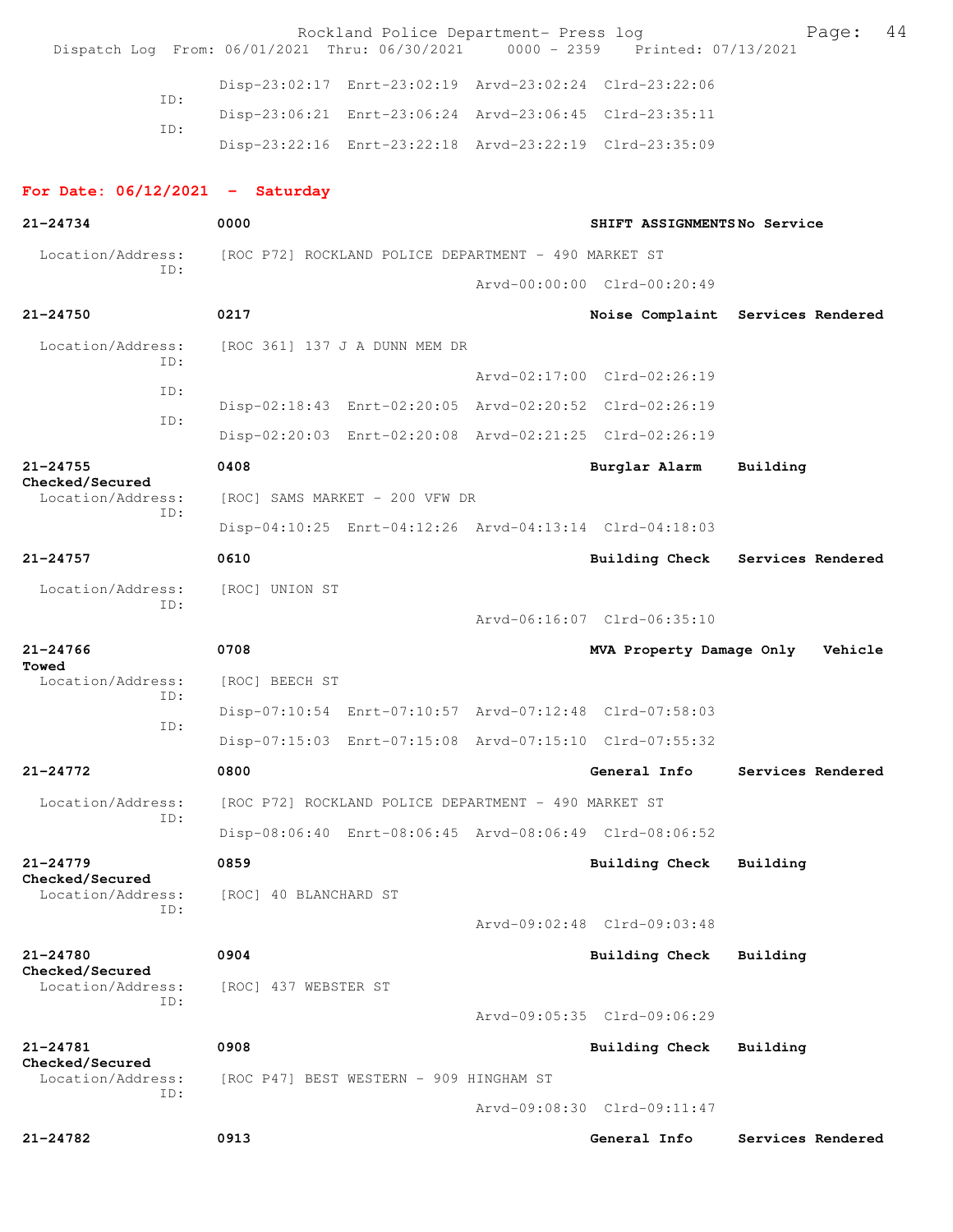| Dispatch Log From: 06/01/2021 Thru: 06/30/2021 0000 - 2359 Printed: 07/13/2021 |                                                             | Rockland Police Department- Press log |  |                                                         | 45<br>Page:       |  |
|--------------------------------------------------------------------------------|-------------------------------------------------------------|---------------------------------------|--|---------------------------------------------------------|-------------------|--|
| Location/Address:                                                              | [ROC 82] 213 UNION ST Apt. #1                               |                                       |  |                                                         |                   |  |
| TD:                                                                            |                                                             |                                       |  | Disp-09:16:17 Enrt-09:16:23 Arvd-09:16:29 Clrd-09:18:54 |                   |  |
| 21-24786                                                                       | 0932                                                        |                                       |  | General Info                                            | No Service        |  |
| Location/Address:                                                              | [ROC 304] 490 BEECH ST                                      |                                       |  |                                                         |                   |  |
| 21-24787                                                                       | 1003                                                        |                                       |  | Assault Offenses Report Follows                         |                   |  |
| Location/Address:<br>TD:                                                       | [ROC P86] MOBIL GAS STATION - 158 MARKET ST                 |                                       |  |                                                         |                   |  |
| Refer To Summons:                                                              | 21ROC-24787-AR                                              |                                       |  | Disp-10:07:16 Enrt-10:07:22 Arvd-10:07:25 Clrd-11:16:00 |                   |  |
| Summons:<br>Address:<br>Age:                                                   | ELLISON, KAREN LYN<br>28 QUEQUECHAN ST FALL RIVER, MA<br>24 |                                       |  |                                                         |                   |  |
| Charges:                                                                       | ASSAULT W/DANGEROUS WEAPON<br>$A\&B$                        |                                       |  |                                                         |                   |  |
| $21 - 24792$                                                                   | 1040                                                        |                                       |  | Motor Vehicle Stop                                      |                   |  |
| Citation/Warning Issued<br>Location/Address:<br>ID:                            | [ROC] 200 WEBSTER ST @ 354 LIBERTY ST                       |                                       |  |                                                         |                   |  |
|                                                                                |                                                             |                                       |  | Arvd-10:40:00 Clrd-10:45:24                             |                   |  |
| $21 - 24794$<br>Checked/Secured                                                | 1047                                                        |                                       |  | Building Check                                          | Building          |  |
| Location/Address:<br>ID:                                                       | [ROC] 437 WEBSTER ST                                        |                                       |  |                                                         |                   |  |
|                                                                                |                                                             |                                       |  | Arvd-10:47:36 Clrd-10:48:01                             |                   |  |
| $21 - 24795$<br>Checked/Secured                                                | 1049                                                        |                                       |  | <b>Building Check</b>                                   | Building          |  |
| Location/Address:<br>TD:                                                       | [ROC P51] DOUBLE TREE - 929 HINGHAM ST                      |                                       |  |                                                         |                   |  |
|                                                                                |                                                             |                                       |  | Arvd-10:50:39 Clrd-10:52:27                             |                   |  |
| 21-24800<br>Checked/Secured                                                    | 1116                                                        |                                       |  | Building Check                                          | Building          |  |
| Location/Address:<br>ID:                                                       | [ROC] 40 BLANCHARD ST                                       |                                       |  |                                                         |                   |  |
|                                                                                |                                                             |                                       |  | Arvd-11:19:11 Clrd-11:20:19                             |                   |  |
| $21 - 24813$                                                                   | 1252                                                        |                                       |  | Disturbance                                             | Services Rendered |  |
| Location/Address:<br>ID:                                                       | [ROC P47] BEST WESTERN - 909 HINGHAM ST                     |                                       |  |                                                         |                   |  |
| ID:                                                                            |                                                             |                                       |  | Disp-12:53:45 Enrt-12:53:54 Arvd-12:54:07 Clrd-13:35:27 |                   |  |
| ID:                                                                            |                                                             |                                       |  | Disp-12:53:45 Enrt-12:53:58 Arvd-12:54:04 Clrd-14:04:26 |                   |  |
|                                                                                |                                                             |                                       |  | Disp-12:53:45 Enrt-12:53:52 Arvd-12:54:01 Clrd-13:25:49 |                   |  |
| $21 - 24816$<br>Follows                                                        | 1326                                                        |                                       |  | MVA Property Damage Only                                | Report            |  |
| Location/Address:<br>ID:                                                       | [ROC 884] 40 WINTER CIR                                     |                                       |  |                                                         |                   |  |
| ID:                                                                            |                                                             |                                       |  | Disp-13:31:27 Enrt-13:31:33 Arvd-13:31:36 Clrd-14:02:48 |                   |  |
| Refer To Summons:                                                              | Disp-14:38:44<br>21ROC-24816-AR                             |                                       |  | Arvd-14:38:47 Clrd-14:59:33                             |                   |  |
| Summons:<br>Address:<br>Age:                                                   | GENTILE, ABIGAIL M<br>333 WASHINGTON ST<br>22               | WHITMAN, MA                           |  |                                                         |                   |  |
| Charges:                                                                       | LEAVE SCENE OF PROPERTY DAMAGE                              |                                       |  |                                                         |                   |  |
| $21 - 24817$<br>Checked/Secured                                                | 1336                                                        |                                       |  | <b>Building Check</b>                                   | Building          |  |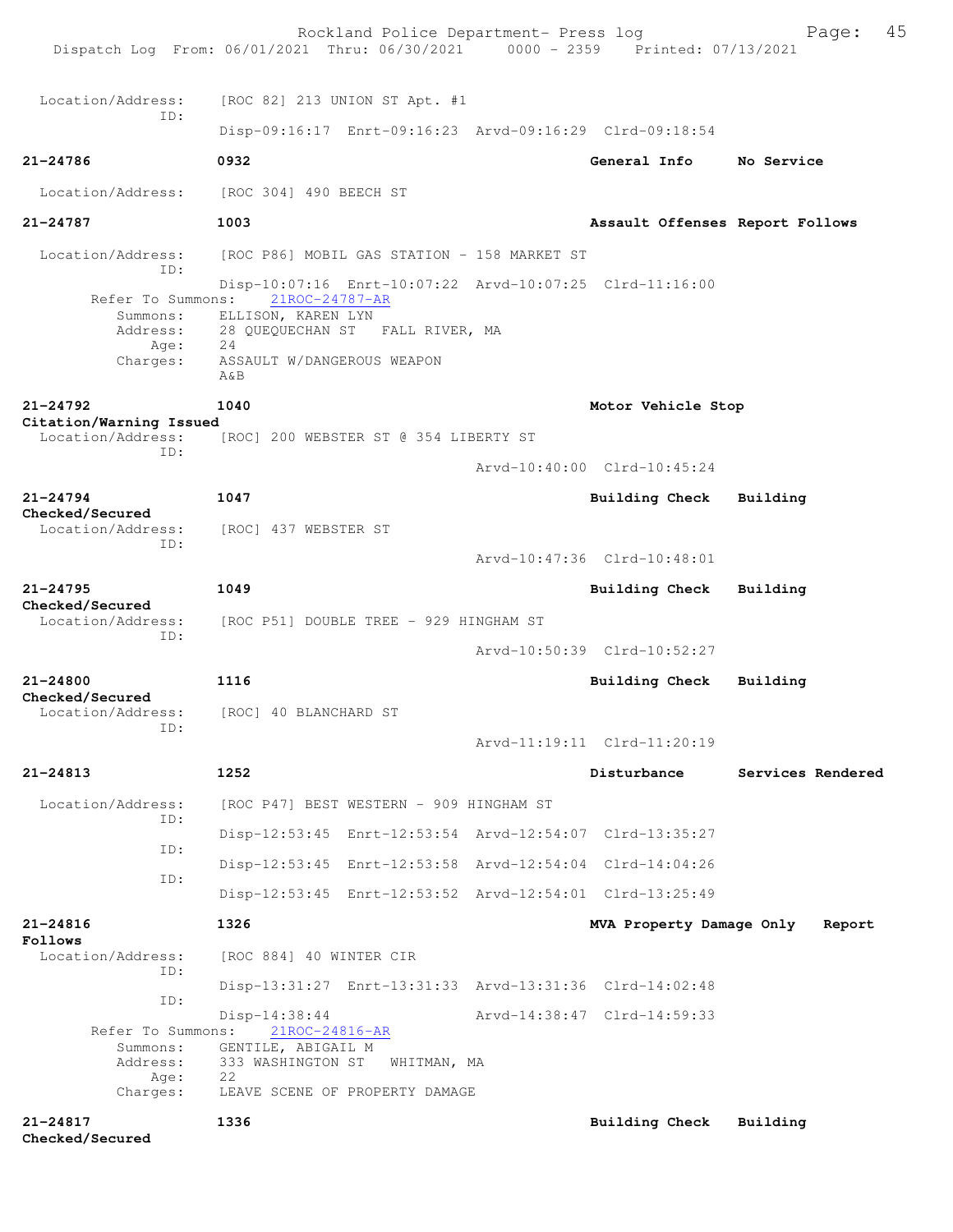| Dispatch Log From: 06/01/2021 Thru: 06/30/2021 0000 - 2359 Printed: 07/13/2021 |                                                         | Rockland Police Department- Press log |                               |            | 46<br>Page: |
|--------------------------------------------------------------------------------|---------------------------------------------------------|---------------------------------------|-------------------------------|------------|-------------|
| Location/Address:                                                              | [ROC P47] BEST WESTERN - 909 HINGHAM ST                 |                                       |                               |            |             |
| TD:                                                                            |                                                         |                                       | Arvd-13:36:25 Clrd-13:36:41   |            |             |
| $21 - 24819$                                                                   | 1354                                                    |                                       | <b>Building Check</b>         | Building   |             |
| Checked/Secured<br>Location/Address:                                           | [ROC] 437 WEBSTER ST                                    |                                       |                               |            |             |
| ID:                                                                            |                                                         |                                       | Arvd-13:56:50 Clrd-13:58:03   |            |             |
| $21 - 24820$                                                                   | 1359                                                    |                                       | Motor Vehicle Complaint       |            | Could Not   |
| Locate<br>Location/Address:                                                    | [ROC] JOHN BURKE DR                                     |                                       |                               |            |             |
| ID:                                                                            | Disp-14:03:08 Enrt-14:04:22 Arvd-14:07:07 Clrd-14:11:08 |                                       |                               |            |             |
| ID:                                                                            | Disp-14:03:16 Enrt-14:04:19 Arvd-14:07:09 Clrd-14:11:22 |                                       |                               |            |             |
| $21 - 24821$                                                                   | 1409                                                    |                                       | Details / Time off            |            | No Service  |
| Location:                                                                      | [ROC]                                                   |                                       |                               |            |             |
| $21 - 24823$                                                                   | 1411                                                    |                                       | Health & Welfare Check        |            | Services    |
| Rendered<br>Location/Address:                                                  | [ROC P45] COMFORT INN - 850 HINGHAM ST                  |                                       |                               |            |             |
| ID:                                                                            | Disp-14:12:26 Enrt-14:12:32 Arvd-14:16:49 Clrd-14:37:07 |                                       |                               |            |             |
| ID:                                                                            | Disp-14:12:30 Enrt-14:12:34 Arvd-14:17:56 Clrd-14:37:07 |                                       |                               |            |             |
| $21 - 24826$<br>Checked/Secured<br>Location/Address:<br>ID:                    | 1503                                                    |                                       | <b>Building Check</b>         | Building   |             |
|                                                                                | [ROC] 40 BLANCHARD ST                                   |                                       |                               |            |             |
|                                                                                |                                                         |                                       | Arvd-15:04:54 Clrd-15:09:12   |            |             |
| $21 - 24840$                                                                   | 1552                                                    |                                       | General Info                  | No Service |             |
| Location/Address:                                                              | [ROC] 8 BRAMBLE CIR                                     |                                       |                               |            |             |
| 21-24841                                                                       | 1603                                                    |                                       | SHIFT ASSIGNMENTSNo Service   |            |             |
| Location/Address:                                                              | [ROC P72] ROCKLAND POLICE DEPARTMENT - 490 MARKET ST    |                                       |                               |            |             |
| $21 - 24858$<br>Checked/Secured                                                | 1746                                                    |                                       | Building Check Building       |            |             |
| Location/Address:<br>TD:                                                       | [ROC] HINGHAM ST                                        |                                       |                               |            |             |
|                                                                                |                                                         |                                       | Arvd-17:46:53 Clrd-17:47:06   |            |             |
| 21-24859                                                                       | 1746                                                    |                                       | Details / Time off            |            | No Service  |
| Location:                                                                      | [ROC]                                                   |                                       |                               |            |             |
| 21-24860                                                                       | 1747                                                    |                                       | Building Check Appears Secure |            |             |
| Location/Address:<br>ID:                                                       | [ROC] WEBSTER ST                                        |                                       |                               |            |             |
|                                                                                |                                                         |                                       | Arvd-17:47:53 Clrd-17:48:04   |            |             |
| 21-24861                                                                       | 1747                                                    |                                       | Details / Time off            |            | No Service  |
| Location:                                                                      | [ROC]                                                   |                                       |                               |            |             |
| $21 - 24862$                                                                   | 1752                                                    |                                       | Building Check Appears Secure |            |             |
| Location/Address:                                                              | [ROC 162] 49 BLANCHARD ST                               |                                       |                               |            |             |
| ID:                                                                            |                                                         |                                       | Arvd-17:53:02 Clrd-17:53:19   |            |             |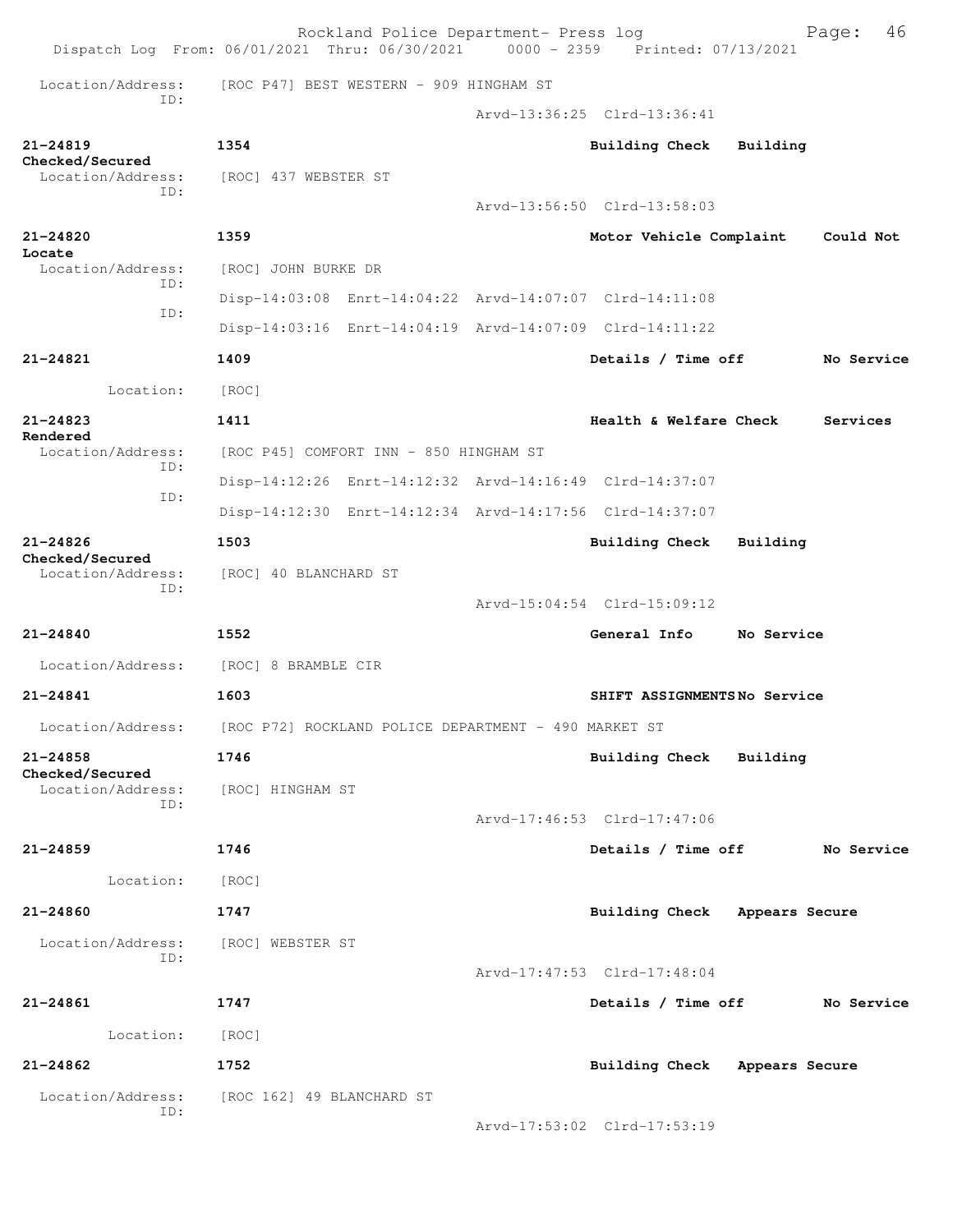| 21-24870                        | 1833                                                                                                             |  | Emergency Medical Patient Refusal                       |                   |
|---------------------------------|------------------------------------------------------------------------------------------------------------------|--|---------------------------------------------------------|-------------------|
| Location/Address:<br>Fire Unit: | [CAN] 4 WENTWORTH RD<br>CANENG2-Pumper-Canton Engine 2<br>Disp-18:34:33<br>InQrtsUnavl-18:35:39 InSrvce-18:35:39 |  | Clrd-18:35:39                                           |                   |
| EMS Unit:                       | CANAMB1-Canton Ambulance 1<br>Disp-18:34:33<br>InQrtsUnavl-18:35:35 InSrvce-18:35:35                             |  | Clrd-18:35:35                                           |                   |
| EMS Unit:                       | CANAMB2-Canton Ambulance 2<br>InOrtsUnavl-19:20:53 InSrvce-19:20:53                                              |  | Disp-18:35:20 Enrt-18:38:23 Arvd-18:38:40 Clrd-18:48:05 |                   |
| Fire Unit:                      | CANENG4-Pumper-Canton Engine 4<br>InQrtsUnavl-19:20:49 InSrvce-19:20:49                                          |  | Disp-18:35:29 Enrt-18:35:48 Arvd-18:36:09 Clrd-18:48:02 |                   |
| ID:                             | $Disp-04:06:50$                                                                                                  |  | Arvd-04:07:09 Clrd-06/13/2021 @ 04:07:24                |                   |
| 21-24881                        | 1951                                                                                                             |  | Unwanted Party                                          | Services Rendered |
| Location/Address:<br>ID:        | [ROC P45] COMFORT INN - 850 HINGHAM ST                                                                           |  |                                                         |                   |
| ID:                             |                                                                                                                  |  | Disp-19:53:11 Enrt-19:53:46 Arvd-19:59:26 Clrd-20:20:05 |                   |
| ID:                             | $Disp-19:53:19$                                                                                                  |  | $Clrd-19:53:43$                                         |                   |
|                                 |                                                                                                                  |  | Disp-19:56:54 Enrt-19:57:08 Arvd-19:59:23 Clrd-20:20:09 |                   |
| ID:                             | Disp-19:57:00 Enrt-19:57:05                                                                                      |  | $Clrd-20:02:22$                                         |                   |
| $21 - 24886$                    | 2016                                                                                                             |  | Health & Welfare Check                                  | Investigated      |
| Location/Address:               | [ROC 299] 5 UNION ST Apt. #7                                                                                     |  |                                                         |                   |
| ID:<br>ID:                      |                                                                                                                  |  | Disp-20:20:57 Enrt-20:21:53 Arvd-20:31:36 Clrd-20:35:00 |                   |
|                                 |                                                                                                                  |  | Disp-20:40:01 Enrt-20:40:03 Arvd-20:40:05 Clrd-20:43:22 |                   |
| 21-24888                        | 2034                                                                                                             |  | Unwanted Party                                          | Services Rendered |
| Location/Address:               | [ROC P47] BEST WESTERN - 909 HINGHAM ST                                                                          |  |                                                         |                   |
| ID:                             |                                                                                                                  |  | Disp-20:35:48 Enrt-20:37:12 Arvd-20:47:25 Clrd-20:55:06 |                   |
| $21 - 24889$                    | 2035                                                                                                             |  | Fireworks                                               | Unfounded         |
| Location/Address:               | [ROC] 437 FOREST ST                                                                                              |  |                                                         |                   |
| ID:                             | Disp-20:37:01                                                                                                    |  | Clrd-20:38:10                                           |                   |
| ID:                             | Disp-20:43:30                                                                                                    |  | Arvd-20:43:35 Clrd-21:07:14                             |                   |
| 21-24894                        | 2111                                                                                                             |  | Burglar Alarm                                           | Investigated      |
| Location/Address:               | [ROC] 153 MARKET ST                                                                                              |  |                                                         |                   |
| ID:                             | Disp-21:14:50 Enrt-21:14:57                                                                                      |  | Clrd-21:17:38                                           |                   |
| ID:                             | $Disp-21:14:50$                                                                                                  |  | Arvd-21:15:00 Clrd-21:19:17                             |                   |
| $21 - 24896$                    | 2122                                                                                                             |  | Fireworks                                               | Investigated      |
| Location/Address:               | [ROC] FOREST ST                                                                                                  |  |                                                         |                   |
| ID:                             |                                                                                                                  |  | Disp-21:24:30 Enrt-21:24:39 Arvd-21:24:40 Clrd-21:45:03 |                   |
| 21-24901                        | 2138                                                                                                             |  | Fireworks                                               | Services Rendered |
| Location/Address:               | [ROC] CRESCENT ST                                                                                                |  |                                                         |                   |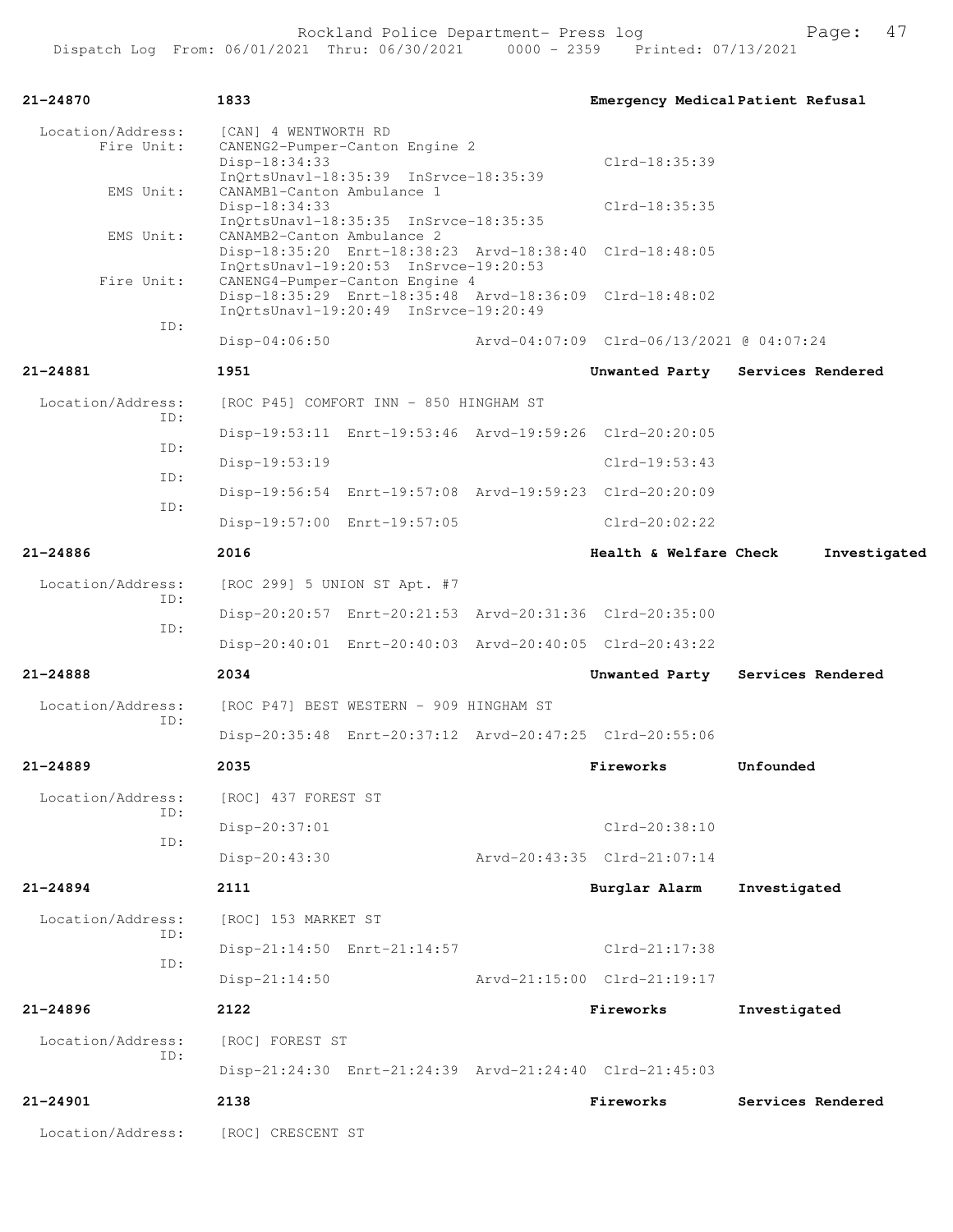| Dispatch Log From: 06/01/2021 Thru: 06/30/2021 0000 - 2359 Printed: 07/13/2021 |                                                      | Rockland Police Department- Press log |                                                         | 48<br>Page:           |
|--------------------------------------------------------------------------------|------------------------------------------------------|---------------------------------------|---------------------------------------------------------|-----------------------|
|                                                                                |                                                      |                                       |                                                         |                       |
| ID:                                                                            |                                                      |                                       | Disp-21:39:44 Enrt-21:39:51 Arvd-21:44:39 Clrd-22:00:11 |                       |
| ID:                                                                            | $Disp-21:45:12$                                      |                                       | Arvd-21:45:17 Clrd-22:00:08                             |                       |
| $21 - 24904$                                                                   | 2223                                                 |                                       | Suspicious Activity                                     | Investigated          |
| Location/Address:                                                              | [ROC] BEECH ST                                       |                                       |                                                         |                       |
| ID:                                                                            |                                                      |                                       | Disp-22:26:53 Enrt-22:27:32 Arvd-22:30:35 Clrd-22:36:42 |                       |
| ID:                                                                            | Disp-22:27:52 Enrt-22:27:56                          |                                       | Clrd-22:36:39                                           |                       |
|                                                                                |                                                      |                                       |                                                         |                       |
| For Date: $06/13/2021$ - Sunday                                                |                                                      |                                       |                                                         |                       |
| $21 - 24915$                                                                   | 0000                                                 |                                       | SHIFT ASSIGNMENTSNo Service                             |                       |
| Location/Address:<br>ID:                                                       | [ROC P72] ROCKLAND POLICE DEPARTMENT - 490 MARKET ST |                                       |                                                         |                       |
|                                                                                |                                                      |                                       | Arvd-00:00:00 Clrd-00:05:13                             |                       |
| $21 - 24914$                                                                   | 0002                                                 |                                       | <b>Building Check</b>                                   | Services Not Required |
| Location/Address:<br>ID:                                                       | [ROC P45] COMFORT INN - 850 HINGHAM ST               |                                       |                                                         |                       |
|                                                                                |                                                      |                                       | Arvd-00:03:27 Clrd-00:04:35                             |                       |
| $21 - 24916$                                                                   | 0005                                                 |                                       | <b>Building Check</b>                                   | Services Not Required |
| Location/Address:<br>ID:                                                       | [ROC] HANOVER NURSERY SCHOOL - WEBSTER ST            |                                       |                                                         |                       |
|                                                                                |                                                      |                                       | Arvd-00:08:06 Clrd-00:08:54                             |                       |
| 21-24917                                                                       | 0009                                                 |                                       | <b>Building Check</b>                                   | Services Not Required |
| Location/Address:<br>ID:                                                       | [ROC 162] 49 BLANCHARD ST                            |                                       |                                                         |                       |
|                                                                                |                                                      |                                       | Arvd-00:11:14 Clrd-00:12:24                             |                       |
| $21 - 24918$                                                                   | 0013                                                 |                                       | Building Check                                          | Services Not Required |
| Location/Address:<br>TD:                                                       | [ROC P89] CALVARY CHAPEL - 175 MARKET ST             |                                       |                                                         |                       |
|                                                                                |                                                      |                                       | Arvd-00:13:46 Clrd-00:15:04                             |                       |
| 21-24919                                                                       | 0015                                                 |                                       | Building Check                                          | Services Not Required |
| Location/Address:<br>ID:                                                       | [ROC] SPRING GATE APT - MARTHA DR                    |                                       |                                                         |                       |
|                                                                                |                                                      |                                       | Arvd-00:18:02 Clrd-00:19:28                             |                       |
| $21 - 24926$<br>Checked/Secured                                                | 0100                                                 |                                       | Burglar Alarm                                           | Building              |
| Location/Address:<br>ID:                                                       | [ROC P9] NICE AND CLEAN CAR WASH - 320 CENTRE AVE    |                                       |                                                         |                       |
| ID:                                                                            | Disp-01:03:29                                        |                                       | $Clrd-01:09:06$                                         |                       |
|                                                                                |                                                      |                                       | Disp-01:06:37 Enrt-01:06:41 Arvd-01:07:18 Clrd-01:10:32 |                       |
| $21 - 24927$                                                                   | 0107                                                 |                                       | Disturbance                                             | Gone on arrival       |
| Location/Address:<br>ID:                                                       | [ROC 164] 93 MARTHA DR                               |                                       |                                                         |                       |
| ID:                                                                            |                                                      |                                       | Disp-01:08:26 Enrt-01:09:17 Arvd-01:10:40 Clrd-01:16:28 |                       |
| ID:                                                                            |                                                      |                                       | Disp-01:09:14 Enrt-01:09:18 Arvd-01:10:36 Clrd-01:16:31 |                       |
|                                                                                |                                                      |                                       | Disp-01:10:42 Enrt-01:10:46 Arvd-01:10:47 Clrd-01:16:34 |                       |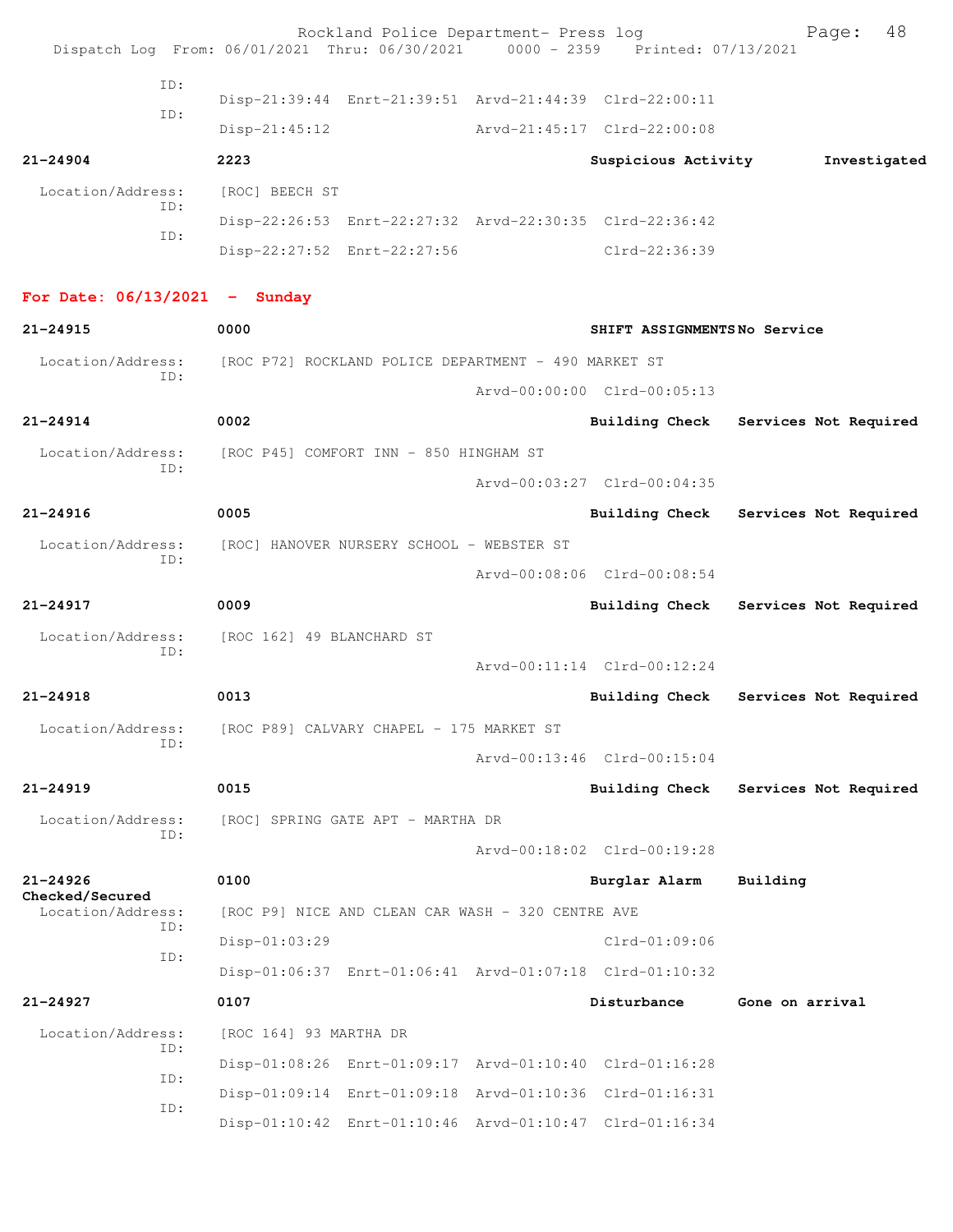|                                      | Rockland Police Department- Press log<br>Dispatch Log From: 06/01/2021 Thru: 06/30/2021 0000 - 2359 Printed: 07/13/2021 |                                     |                    | 49<br>Page:  |
|--------------------------------------|-------------------------------------------------------------------------------------------------------------------------|-------------------------------------|--------------------|--------------|
| $21 - 24930$                         | 0151                                                                                                                    | Suspicious Activity                 |                    | Sent On Way  |
| Location/Address:                    | [ABI 226] CENTER SCHOOL - 65 THAXTER AVE                                                                                |                                     |                    |              |
| ID:                                  | Disp-01:56:04 Enrt-01:56:26 Arvd-01:58:01 Clrd-02:13:42                                                                 |                                     |                    |              |
| ID:                                  | Disp-01:56:24 Enrt-01:56:28 Arvd-01:58:23 Clrd-02:13:30                                                                 |                                     |                    |              |
| 21-24931                             | 0155                                                                                                                    | Burglar Alarm                       | Appears Secure     |              |
| Location/Address:                    | [ROC P9] NICE AND CLEAN CAR WASH - 320 CENTRE AVE                                                                       |                                     |                    |              |
| TD:                                  | Disp-01:56:33 Enrt-01:57:02 Arvd-01:59:13 Clrd-02:01:36                                                                 |                                     |                    |              |
| $21 - 24933$                         | 0208                                                                                                                    | Noise Complaint Services Rendered   |                    |              |
| Location/Address:<br>ID:             | [ROC] 159 LIBERTY ST                                                                                                    |                                     |                    |              |
|                                      |                                                                                                                         | Arvd-02:08:00 Clrd-02:16:21         |                    |              |
| $21 - 24943$<br>Follows              | 0403                                                                                                                    | Suspicious Activity                 |                    | Report       |
| Location/Address:<br>ID:             | [ROC] LEVIN RD                                                                                                          |                                     |                    |              |
|                                      |                                                                                                                         | Arvd-04:03:00 Clrd-04:06:50         |                    |              |
| ID:                                  | Disp-04:04:06 Enrt-04:04:08 Arvd-04:04:10 Clrd-06:42:33                                                                 |                                     |                    |              |
| ID:                                  | $Disp-04:07:14$                                                                                                         | Arvd-04:07:17 Clrd-06:42:29         |                    |              |
| ID:                                  | Disp-04:07:34 Enrt-04:07:37 Arvd-04:07:39 Clrd-06:42:25                                                                 |                                     |                    |              |
| $21 - 24956$                         | 0800                                                                                                                    | SHIFT ASSIGNMENTS Services Rendered |                    |              |
| Location/Address:                    | [ROC P72] ROCKLAND POLICE DEPARTMENT - 490 MARKET ST                                                                    |                                     |                    |              |
| $21 - 24965$                         | 0908                                                                                                                    | Building Check                      | Building           |              |
| Checked/Secured<br>Location/Address: | [ROC] HANNAH WAY                                                                                                        |                                     |                    |              |
| ID:                                  |                                                                                                                         | Aryd-09:08:49 Clrd-09:09:00         |                    |              |
| 21-24967                             | 0922                                                                                                                    | Burglar Alarm                       | <b>False Alarm</b> |              |
| Location/Address:                    | [ROC] 409 VFW DR                                                                                                        |                                     |                    |              |
| ID:                                  | Disp-09:23:26 Enrt-09:24:10 Arvd-09:26:40 Clrd-09:29:33                                                                 |                                     |                    |              |
| $21 - 24978$                         | 1110                                                                                                                    | Follow-Up Investigation             |                    | Investigated |
| Location/Address:                    | [ROC P84] PLAYERS SPORTS BAR - 86 VFW DR                                                                                |                                     |                    |              |
| ID:                                  |                                                                                                                         | Arvd-11:10:00 Clrd-11:11:42         |                    |              |
| 21-24987                             | 1204                                                                                                                    | <b>Time off</b>                     | Services Rendered  |              |
| Location:                            | [ROC]                                                                                                                   |                                     |                    |              |
| $21 - 24996$                         | 1304                                                                                                                    | Disturbance                         | Services Rendered  |              |
| Location/Address:                    | [ROC] 176 REED ST                                                                                                       |                                     |                    |              |
| ID:                                  | $Disp-13:08:42$                                                                                                         | Arvd-13:08:50 Clrd-13:29:40         |                    |              |
| ID:                                  | $Disp-13:09:23$                                                                                                         | Arvd-13:09:28 Clrd-13:29:35         |                    |              |
| 21-25011                             | 1512                                                                                                                    | Health & Welfare Check              |                    | Services     |
| Rendered<br>Location/Address:<br>ID: | [ROC] 17 SUNNYBANK AVE                                                                                                  |                                     |                    |              |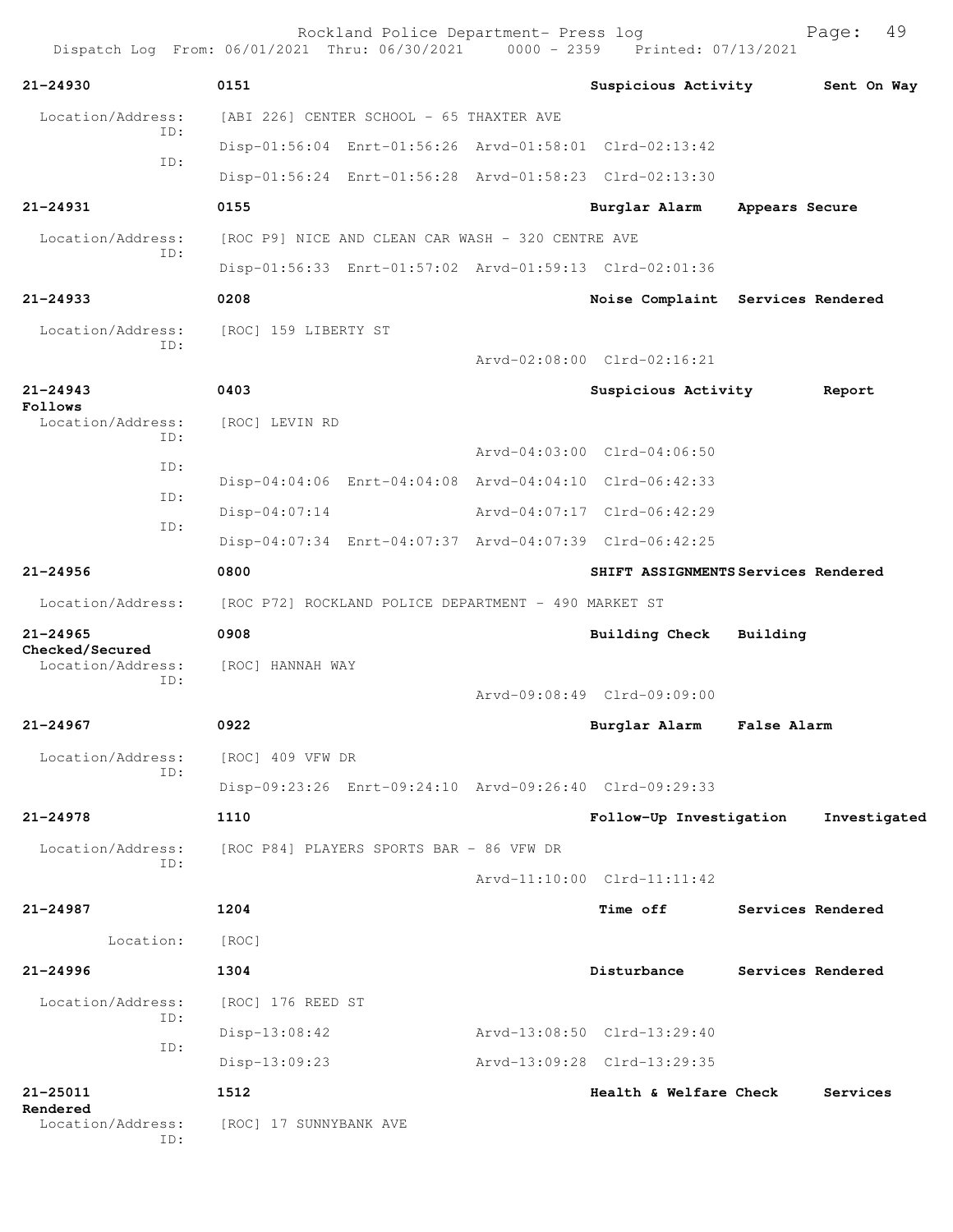| Dispatch Log From: 06/01/2021 Thru: 06/30/2021 0000 - 2359 Printed: 07/13/2021 |                                                          | Rockland Police Department- Press log                |                                                                                                                                 | 50<br>Page:                         |
|--------------------------------------------------------------------------------|----------------------------------------------------------|------------------------------------------------------|---------------------------------------------------------------------------------------------------------------------------------|-------------------------------------|
|                                                                                | Disp-15:12:25                                            |                                                      | Arvd-15:12:35 Clrd-15:55:44                                                                                                     |                                     |
| ID:                                                                            | $Disp-15:12:31$                                          |                                                      | Arvd-15:12:39 Clrd-15:55:52                                                                                                     |                                     |
| $21 - 25020$                                                                   | 1600                                                     |                                                      |                                                                                                                                 | SHIFT ASSIGNMENTS Services Rendered |
| Location/Address:                                                              |                                                          | [ROC P72] ROCKLAND POLICE DEPARTMENT - 490 MARKET ST |                                                                                                                                 |                                     |
| ID:                                                                            | Disp-16:25:39                                            |                                                      | $Clrd-16:25:47$                                                                                                                 |                                     |
| $21 - 25016$                                                                   | 1602                                                     |                                                      | Traffic Enforcement                                                                                                             | Services                            |
| Rendered<br>Location:<br>TD:                                                   | [ROC] SPEEDING GRANT                                     |                                                      |                                                                                                                                 |                                     |
| ID:                                                                            |                                                          |                                                      | Disp-16:08:11 Enrt-16:08:14 Arvd-16:08:15 Clrd-19:24:46                                                                         |                                     |
|                                                                                | $Disp-19:47:34$                                          |                                                      | Arvd-19:47:39 Clrd-19:53:25                                                                                                     |                                     |
| $21 - 25022$                                                                   | 1645                                                     |                                                      | Building Check                                                                                                                  | Appears Secure                      |
| Location/Address:<br>TD:                                                       | [ROC] HINGHAM ST                                         |                                                      |                                                                                                                                 |                                     |
|                                                                                |                                                          |                                                      | Arvd-16:45:38 Clrd-16:46:23                                                                                                     |                                     |
| $21 - 25024$                                                                   | 1703                                                     |                                                      | CHILD SWAP                                                                                                                      | Services Rendered                   |
| Location/Address:<br>ID:                                                       |                                                          | [ROC P72] ROCKLAND POLICE DEPARTMENT - 490 MARKET ST |                                                                                                                                 |                                     |
|                                                                                | $Disp-17:10:44$                                          |                                                      | $Clrd-17:10:49$                                                                                                                 |                                     |
| $21 - 25029$<br>Rendered                                                       | 1716                                                     |                                                      | Vehicle Maintenance                                                                                                             | Services                            |
| Location/Address:<br>ID:                                                       | [ROC P72] ROCKLAND POLICE DEPARTMENT - 490 MARKET ST     |                                                      |                                                                                                                                 |                                     |
|                                                                                |                                                          |                                                      | Arvd-17:18:21 Clrd-17:18:38                                                                                                     |                                     |
| $21 - 25030$<br>Hospital                                                       | 1728                                                     |                                                      | Emergency Medical Transported to                                                                                                |                                     |
| Location/Address:<br>EMS Unit:                                                 | [NWD] 46 IRVING ST Apt. #R<br>CANAMB1-Canton Ambulance 1 |                                                      | Disp-17:30:06 Enrt-17:32:04 Arvd-17:40:51 Clrd-17:49:48<br>Hosp-18:01:27 ClrHosp-18:49:47 InQrtsUnavl-18:49:51 InSrvce-18:49:51 |                                     |
| ID:                                                                            | $Disp-18:00:19$                                          |                                                      | Arvd-18:00:24 Clrd-18:00:44                                                                                                     |                                     |
| 21-25034                                                                       | 1758                                                     |                                                      | Noise Complaint Investigated                                                                                                    |                                     |
| Location/Address:<br>ID:                                                       | [ROC] 41 PHILLIPS ST                                     |                                                      |                                                                                                                                 |                                     |
| ID:                                                                            |                                                          |                                                      | Disp-18:00:50 Enrt-18:00:54 Arvd-18:03:25 Clrd-18:09:00                                                                         |                                     |
|                                                                                | $Disp-18:03:18$                                          |                                                      | Arvd-18:03:21 Clrd-18:09:03                                                                                                     |                                     |
| $21 - 25039$                                                                   | 1916                                                     |                                                      | Disturbance                                                                                                                     | Services Rendered                   |
| Location/Address:<br>ID:                                                       | [ROC] 361 UNION ST Apt. #2L                              |                                                      |                                                                                                                                 |                                     |
| ID:                                                                            |                                                          |                                                      | Disp-19:17:38 Enrt-19:18:12 Arvd-19:21:21 Clrd-19:36:29                                                                         |                                     |
|                                                                                |                                                          |                                                      | Disp-19:17:38 Enrt-19:18:16 Arvd-19:19:51 Clrd-19:24:41                                                                         |                                     |
| 21-25042                                                                       | 1921                                                     |                                                      | Disturbance                                                                                                                     | Services Rendered                   |
| Location/Address:<br>ID:                                                       | [ROC] 262 WEST WATER ST                                  |                                                      |                                                                                                                                 |                                     |
| ID:                                                                            |                                                          |                                                      | Disp-19:24:28 Enrt-19:24:48 Arvd-19:27:24 Clrd-19:44:51                                                                         |                                     |
| ID:                                                                            |                                                          |                                                      | Disp-19:24:33 Enrt-19:24:46 Arvd-19:27:32 Clrd-19:45:00                                                                         |                                     |
|                                                                                |                                                          |                                                      | Disp-19:24:54 Enrt-19:25:11 Arvd-19:26:02 Clrd-19:44:58                                                                         |                                     |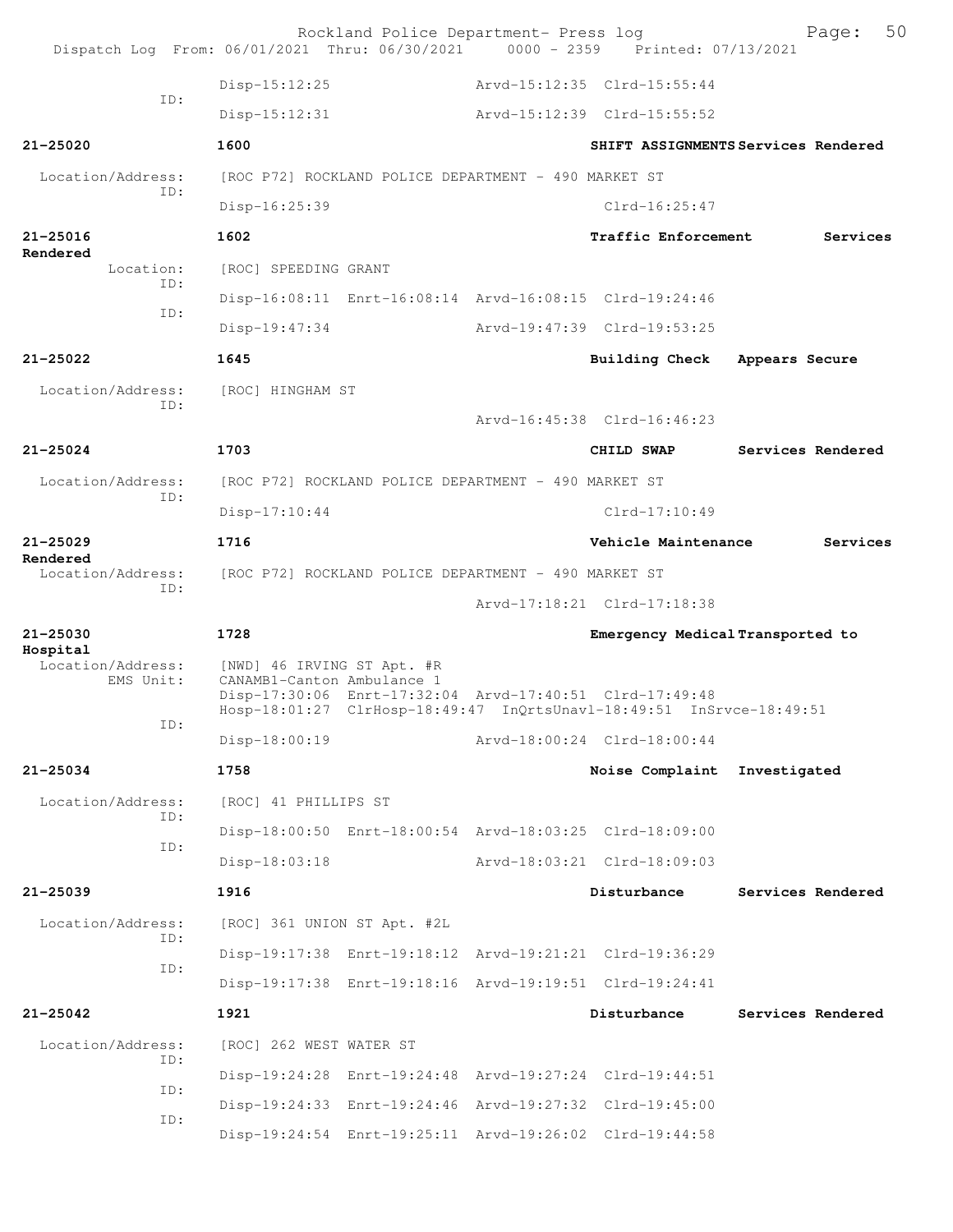| Dispatch Log From: 06/01/2021 Thru: 06/30/2021 0000 - 2359 Printed: 07/13/2021 |                                 | Rockland Police Department- Press log                   |                                                         |                   | 51<br>Page:       |
|--------------------------------------------------------------------------------|---------------------------------|---------------------------------------------------------|---------------------------------------------------------|-------------------|-------------------|
| ID:                                                                            |                                 |                                                         |                                                         |                   |                   |
|                                                                                |                                 |                                                         | Disp-19:25:03 Enrt-19:25:07 Arvd-19:25:32 Clrd-19:44:54 |                   |                   |
| $21 - 25044$                                                                   | 1953                            |                                                         | Unwanted Party Services Rendered                        |                   |                   |
| Location/Address:<br>ID:                                                       | [ROC] 62 MARTHA DR              |                                                         |                                                         |                   |                   |
| ID:                                                                            |                                 |                                                         | Disp-19:54:34 Enrt-19:54:36 Arvd-19:55:26 Clrd-20:06:59 |                   |                   |
|                                                                                |                                 |                                                         | Disp-19:55:20 Enrt-19:55:22 Arvd-19:55:24 Clrd-20:06:55 |                   |                   |
| 21-25052                                                                       | 2024                            |                                                         | Burglar Alarm                                           | Services Rendered |                   |
| Location/Address:                                                              |                                 | [ROC 33] FLINT GROUP - 45 RESERVOIR PARK DR             |                                                         |                   |                   |
| ID:                                                                            |                                 | Disp-20:26:19 Enrt-20:26:34                             | Clrd-20:29:25                                           |                   |                   |
| $21 - 25060$                                                                   | 2057                            |                                                         | Fireworks                                               |                   | Services Rendered |
| Location/Address:                                                              | [ROC] 121 CENTRE AVE            |                                                         |                                                         |                   |                   |
| ID:                                                                            |                                 | Disp-20:59:20 Enrt-20:59:50                             | Clrd-21:07:06                                           |                   |                   |
| ID:                                                                            | $Disp-21:07:30$                 |                                                         | Arvd-21:07:53 Clrd-21:24:31                             |                   |                   |
| 21-25064                                                                       | 2106                            |                                                         | <b>BOLO</b>                                             |                   | Services Rendered |
| Location/Address:                                                              |                                 | [ROC P72] ROCKLAND POLICE DEPARTMENT - 490 MARKET ST    |                                                         |                   |                   |
| ID:                                                                            | Disp-21:07:06                   |                                                         | $Clrd-21:07:17$                                         |                   |                   |
| ID:                                                                            | $Disp-21:07:06$                 |                                                         | $Clrd-21:07:21$                                         |                   |                   |
| ID:                                                                            | Disp-21:07:06                   |                                                         | $Clrd-21:07:25$                                         |                   |                   |
| ID:                                                                            | Disp-21:07:06                   |                                                         | $Clrd-21:07:30$                                         |                   |                   |
| $21 - 25068$                                                                   | 2130                            |                                                         | <b>Building Check</b>                                   | Appears Secure    |                   |
| Location/Address:                                                              | [ROC] HINGHAM ST                |                                                         |                                                         |                   |                   |
| ID:                                                                            |                                 |                                                         | Arvd-21:30:35 Clrd-21:30:42                             |                   |                   |
| 21-25069<br>Rendered                                                           | 2208                            |                                                         | Details / Time off                                      |                   | Services          |
| Location:                                                                      | [ROC]                           |                                                         |                                                         |                   |                   |
| 21-25070                                                                       | 2216                            |                                                         | Disturbance                                             | Advised to Court  |                   |
| Location/Address:<br>ID:                                                       | [ROC] 147 MYRTLE ST             |                                                         |                                                         |                   |                   |
| ID:                                                                            |                                 |                                                         | Disp-22:17:32 Enrt-22:18:38 Arvd-22:21:56 Clrd-22:40:21 |                   |                   |
| ID:                                                                            |                                 |                                                         | Disp-22:17:37 Enrt-22:18:36 Arvd-22:22:17 Clrd-22:40:24 |                   |                   |
| Refer To Summons:                                                              | Disp-22:23:36<br>21ROC-25070-AR |                                                         | Arvd-22:23:40 Clrd-22:40:19                             |                   |                   |
| Summons:<br>Address:<br>Age:                                                   | BEALS, MATTHEW<br>29            | 147 MYRTLE ST Apt. #2 ROCKLAND, MA                      |                                                         |                   |                   |
| Charges:                                                                       | A&B                             |                                                         |                                                         |                   |                   |
| 21-25073<br>Rendered                                                           | 2239                            |                                                         | Health & Welfare Check                                  |                   | Services          |
| Location/Address:<br>ID:                                                       | [ROC] 161 WEST WATER ST         | Disp-22:41:32 Enrt-22:41:51                             | Clrd-22:50:23                                           |                   |                   |
| ID:                                                                            |                                 | Disp-22:41:32 Enrt-22:41:46 Arvd-22:43:05 Clrd-22:50:21 |                                                         |                   |                   |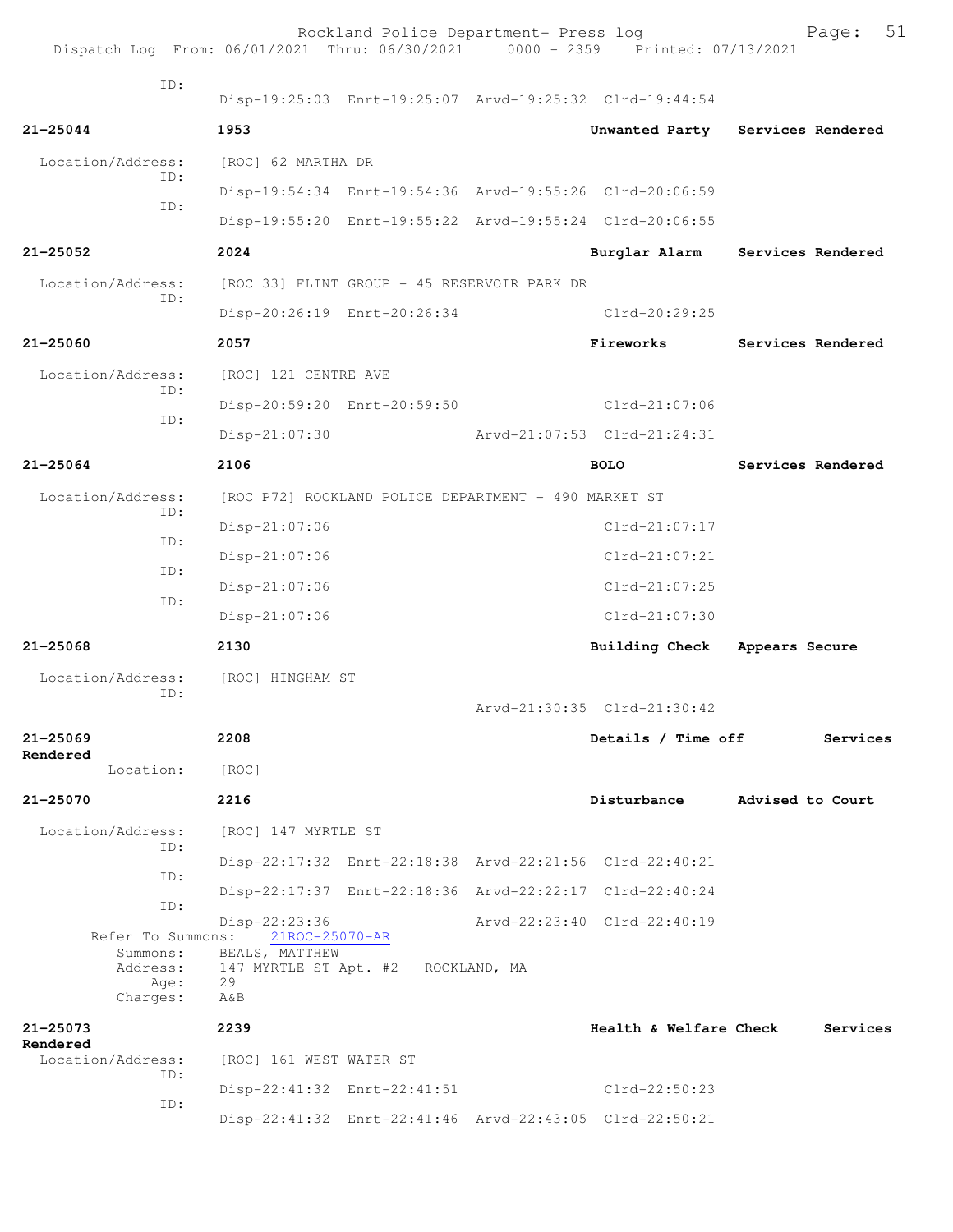| Dispatch Log From: 06/01/2021 Thru: 06/30/2021 0000 - 2359 Printed: 07/13/2021 |                                                      | Rockland Police Department- Press log   |                                                                      |                | Page:             | 52 |
|--------------------------------------------------------------------------------|------------------------------------------------------|-----------------------------------------|----------------------------------------------------------------------|----------------|-------------------|----|
| $21 - 25075$                                                                   | 2245                                                 |                                         | Details / Time off Services                                          |                |                   |    |
| Rendered<br>Location:                                                          | [ROC]                                                |                                         |                                                                      |                |                   |    |
| $21 - 25078$<br>Rendered                                                       | 2300                                                 |                                         | MVA Property Damage Only                                             |                | Services          |    |
| Location/Address:<br>ID:                                                       | [ROC] 37 SALEM ST                                    |                                         |                                                                      |                |                   |    |
| ID:                                                                            |                                                      |                                         | Disp-23:02:10 Enrt-23:02:19 Arvd-23:11:58 Clrd-06/14/2021 @ 00:37:31 |                |                   |    |
|                                                                                |                                                      |                                         | Disp-23:02:10 Enrt-23:02:24 Arvd-23:04:48 Clrd-06/14/2021 @ 00:10:39 |                |                   |    |
| $21 - 25079$                                                                   | 2316                                                 |                                         | Assist Public Services Rendered                                      |                |                   |    |
| Location/Address:                                                              | [ROC 148] 79 CENTRE AVE                              |                                         |                                                                      |                |                   |    |
| ID:                                                                            |                                                      |                                         | Disp-23:20:15 Enrt-23:20:20 Arvd-23:22:12 Clrd-23:37:48              |                |                   |    |
| For Date: $06/14/2021$ - Monday                                                |                                                      |                                         |                                                                      |                |                   |    |
| $21 - 25081$                                                                   | 0002                                                 |                                         | SHIFT ASSIGNMENTS Services Rendered                                  |                |                   |    |
| Location/Address: [ROC P72] ROCKLAND POLICE DEPARTMENT - 490 MARKET ST         |                                                      |                                         |                                                                      |                |                   |    |
| 21-25082                                                                       | 0013                                                 |                                         | Detail                                                               |                | Services Rendered |    |
| Location/Address:                                                              | [ROC] SALEM ST                                       |                                         |                                                                      |                |                   |    |
| 21-25083                                                                       | 0028                                                 |                                         | General Info                                                         |                | Services Rendered |    |
| Location/Address:                                                              | [ROC P72] ROCKLAND POLICE DEPARTMENT - 490 MARKET ST |                                         |                                                                      |                |                   |    |
| 21-25084                                                                       | 0034                                                 |                                         | General Info                                                         |                | Services Rendered |    |
| Location/Address:                                                              | [ROC P72] ROCKLAND POLICE DEPARTMENT - 490 MARKET ST |                                         |                                                                      |                |                   |    |
| 21-25099                                                                       | 0252                                                 |                                         | Disturbance                                                          | Sent On Way    |                   |    |
| Location/Address:                                                              |                                                      | [ROC P47] BEST WESTERN - 909 HINGHAM ST |                                                                      |                |                   |    |
| ID:                                                                            |                                                      |                                         | Disp-02:53:44 Enrt-02:53:53 Arvd-02:56:42 Clrd-03:02:37              |                |                   |    |
| ID:                                                                            |                                                      |                                         | Disp-02:53:44 Enrt-02:53:57 Arvd-02:58:59 Clrd-03:02:24              |                |                   |    |
| ID:                                                                            |                                                      |                                         | Disp-02:57:57 Enrt-02:58:02 Arvd-02:58:08 Clrd-03:14:59              |                |                   |    |
| $21 - 25100$                                                                   | 0342                                                 |                                         | Burglar Alarm                                                        | Building       |                   |    |
| Checked/Secured<br>Location/Address:                                           | [ROC] 75 PINE HAVEN CIR                              |                                         |                                                                      |                |                   |    |
| ID:                                                                            |                                                      |                                         | Disp-03:43:14 Enrt-03:43:45 Arvd-03:50:32 Clrd-03:57:13              |                |                   |    |
| ID:                                                                            |                                                      |                                         | Disp-03:43:16 Enrt-03:43:43 Arvd-03:52:24 Clrd-03:57:04              |                |                   |    |
| 21-25101                                                                       | 0344                                                 |                                         | Burglar Alarm                                                        | Appears Secure |                   |    |
| Location/Address:                                                              |                                                      | [ROC P70] D'ANGELOS - 144 MARKET ST     |                                                                      |                |                   |    |
| ID:                                                                            |                                                      |                                         | Disp-03:46:38 Enrt-03:46:44 Arvd-03:47:47 Clrd-03:50:12              |                |                   |    |
| $21 - 25104$                                                                   | 0612                                                 |                                         | Building Check Services Rendered                                     |                |                   |    |
| Location/Address:                                                              | [ROC] UNION ST                                       |                                         |                                                                      |                |                   |    |
| ID:                                                                            |                                                      |                                         | Arvd-06:12:16 Clrd-06:34:45                                          |                |                   |    |
| 21-25115<br>Rendered                                                           | 0737                                                 |                                         | Details / Time off                                                   |                | Services          |    |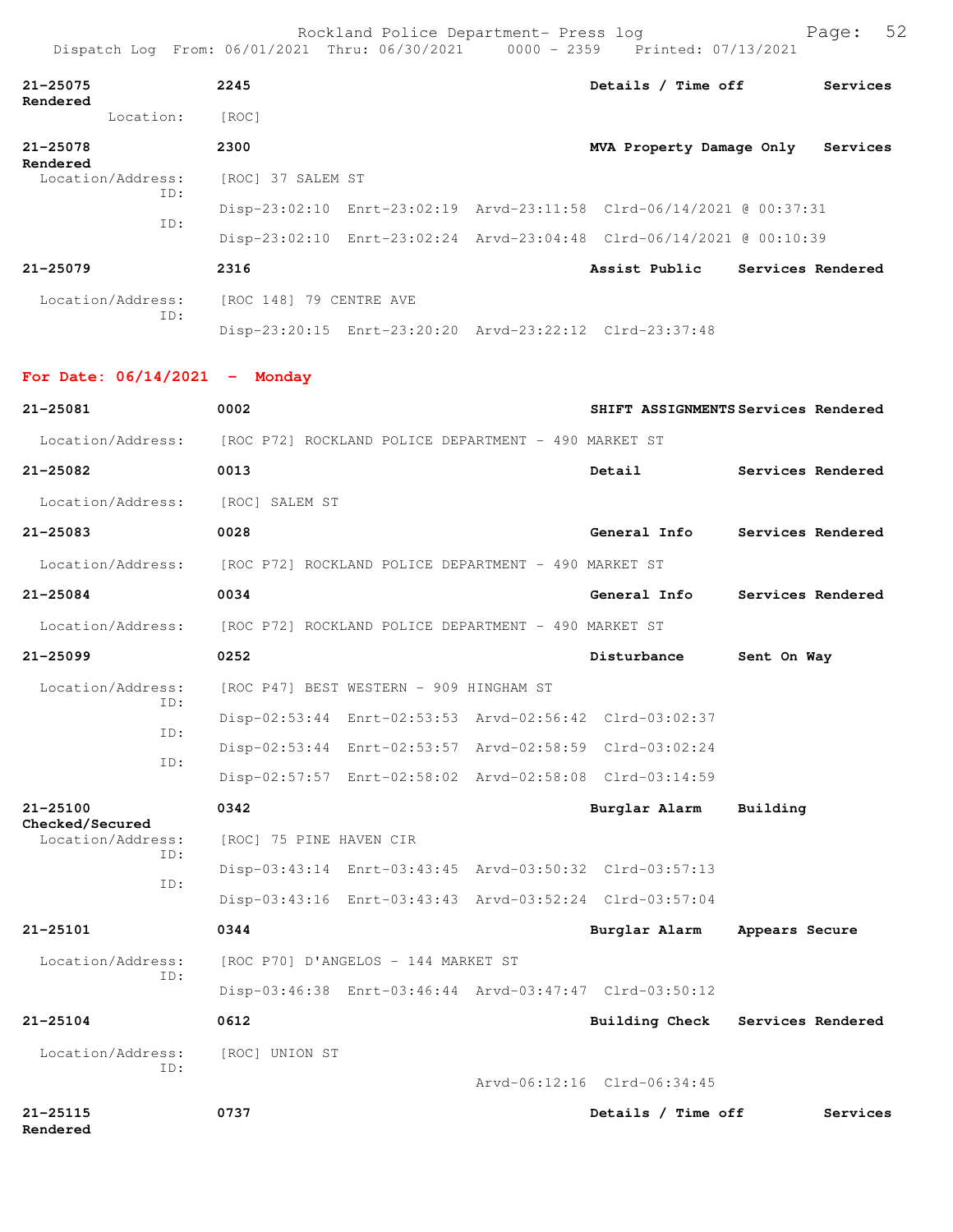|                               | Rockland Police Department- Press log<br>Dispatch Log From: 06/01/2021 Thru: 06/30/2021 0000 - 2359 Printed: 07/13/2021 |                             | 53<br>Page:                         |
|-------------------------------|-------------------------------------------------------------------------------------------------------------------------|-----------------------------|-------------------------------------|
| Location:                     | [ROC]                                                                                                                   |                             |                                     |
| $21 - 25120$                  | 0805                                                                                                                    |                             | Information Call No Action Required |
| Location/Address:             | [ROC P72] ROCKLAND POLICE DEPARTMENT - 490 MARKET ST                                                                    |                             |                                     |
| 21-25121                      | 0810                                                                                                                    | <b>Traffic Enforcement</b>  | Services                            |
| Rendered<br>Location:         | [ROC] TOWNWIDE                                                                                                          |                             |                                     |
| ID:                           | Disp-08:11:02 Enrt-08:11:12 Arvd-08:40:09 Clrd-12:00:41                                                                 |                             |                                     |
| 21-25178                      | 0810                                                                                                                    |                             | Animal Complaint Services Rendered  |
| Location/Address:             | [ROC] 292 SPRING ST                                                                                                     |                             |                                     |
| $21 - 25123$                  | 0834                                                                                                                    | Burglar Alarm               | Investigated                        |
| Location/Address:             | [ROC 53] 400 HINGHAM STREET - 400 HINGHAM ST                                                                            |                             |                                     |
| ID:                           | Disp-08:36:02 Enrt-08:36:07 Arvd-08:40:12 Clrd-08:43:15                                                                 |                             |                                     |
| $21 - 25125$                  | 0844                                                                                                                    | <b>Building Check</b>       | Services Rendered                   |
| Location/Address:             | [ROC] HINGHAM ST                                                                                                        |                             |                                     |
| ID:                           |                                                                                                                         | Arvd-08:45:52 Clrd-08:46:07 |                                     |
| $21 - 25126$                  | 0847                                                                                                                    |                             | Building Check Services Rendered    |
| Location/Address:             | [ROC] WEBSTER ST                                                                                                        |                             |                                     |
| ID:                           |                                                                                                                         | Arvd-08:48:38 Clrd-08:48:50 |                                     |
| $21 - 25145$                  | 1027                                                                                                                    |                             | Animal Complaint Services Rendered  |
| Location/Address:             | [ROC] 845 LIBERTY ST                                                                                                    |                             |                                     |
| ID:                           |                                                                                                                         | Arvd-10:27:00 Clrd-10:34:25 |                                     |
| $21 - 25148$                  | 1042                                                                                                                    | Health & Welfare Check      | Services                            |
| Rendered<br>Location/Address: | [ROC P47] BEST WESTERN - 909 HINGHAM ST                                                                                 |                             |                                     |
| ID:                           | Disp-10:49:13 Enrt-10:49:16                                                                                             | $Clrd-11:02:37$             |                                     |
| $21 - 25523$                  | 1102                                                                                                                    |                             | Animal Complaint Services Rendered  |
| Location/Address:             | [ROC 1065] 92 MARTHA DR Apt. #D                                                                                         |                             |                                     |
| $21 - 25154$                  | 1119                                                                                                                    |                             | Building Check Services Rendered    |
| Location/Address:             | [ROC] HINGHAM ST                                                                                                        |                             |                                     |
| ID:                           |                                                                                                                         | Arvd-11:19:25 Clrd-11:19:38 |                                     |
| $21 - 25179$                  | 1120                                                                                                                    |                             | Animal Complaint Services Rendered  |
|                               | Location/Address: [ROC] 167 WEBSTER ST                                                                                  |                             |                                     |
| 21-25181                      | 1145                                                                                                                    |                             | Animal Complaint Services Rendered  |
| Location/Address:             | [ROC] 915 LIBERTY ST                                                                                                    |                             |                                     |
| $21 - 25158$                  | 1151                                                                                                                    |                             | Building Check Services Rendered    |
| Location/Address:             | [ROC] WEBSTER ST                                                                                                        |                             |                                     |
| ID:                           |                                                                                                                         | Arvd-11:52:26 Clrd-11:52:45 |                                     |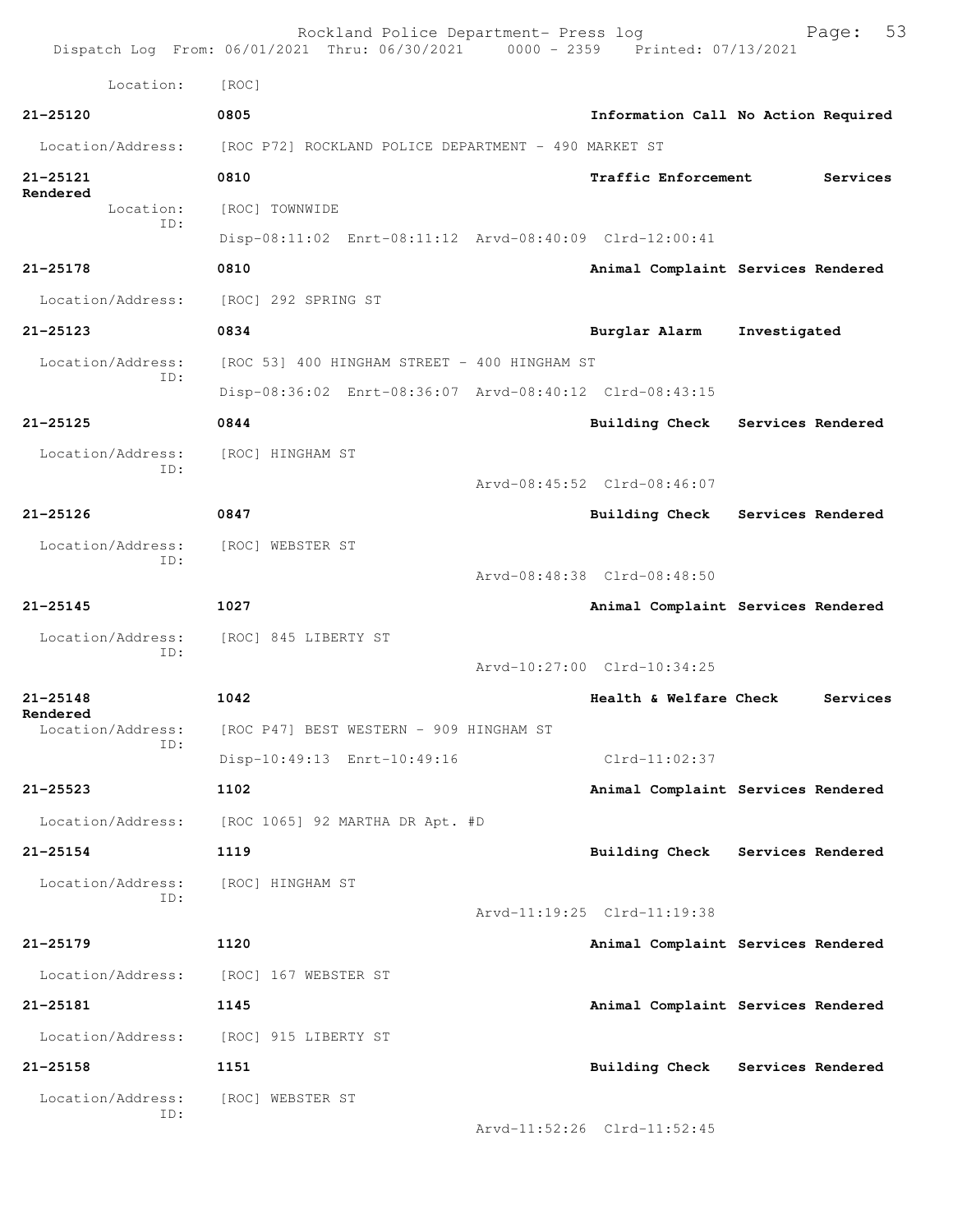Rockland Police Department- Press log Fage: 54 Dispatch Log From: 06/01/2021 Thru: 06/30/2021 0000 - 2359 Printed: 07/13/2021

**21-25160 1212 911 Accidental 911 Wireless call (Transfered)**  Location/Address: [ROC P108] SOUTH SHORE BMW - 1040 HINGHAM ST ID: Disp-12:15:04 Enrt-12:15:32 Arvd-12:20:21 Clrd-12:29:43 **21-25183 1220 Animal Complaint Services Rendered** Location/Address: [ROC] 55 VFW DR **21-25163 1229 Animal Complaint Services Rendered** Location/Address: [ROC] 915 LIBERTY ST ID: Arvd-12:29:00 Clrd-12:34:33 **21-25165 1230 Building Check Services Rendered** Location/Address: [ROC] BLANCHARD ST ID: Arvd-12:31:36 Clrd-12:31:49 **21-25168 1234 Animal Complaint Services Rendered** Location/Address: [ROC] 64 OREGON AVE ID: Arvd-12:34:00 Clrd-12:47:21 **21-25169 1242 Motor Vehicle Stop Verbal Warning**  Location/Address: [ROC] 445 EAST WATER ST ID: Arvd-12:42:00 Clrd-12:43:44 **21-25177 1342 Information Call Services Rendered** Location/Address: [ROC P72] ROCKLAND POLICE DEPARTMENT - 490 MARKET ST **21-25176 1344 Building Check Services Rendered** Location/Address: [ROC] BLANCHARD ST ID: Arvd-13:45:35 Clrd-13:45:50 **21-25180 1401 Building Check Services Rendered** Location/Address: [ROC] HINGHAM ST ID: Arvd-14:02:11 Clrd-14:02:25 **21-25182 1410 Warrant No Service** Location/Address: [ROC] 22 SUMMER ST ID: Arvd-14:10:00 Clrd-14:20:00 ID: Disp-14:12:02 Enrt-14:12:07 Arvd-14:16:05 Clrd-14:19:57 **21-25188 1430 Details / Time off No Action Required**  Location: [ROC] **21-25191 1443 MVA Property Damage Only Patient Refusal**  Location/Address: [ROC 621] 44 SUMMER ST ID: Disp-14:44:25 Enrt-14:44:34 Arvd-14:45:16 Clrd-15:11:56 ID: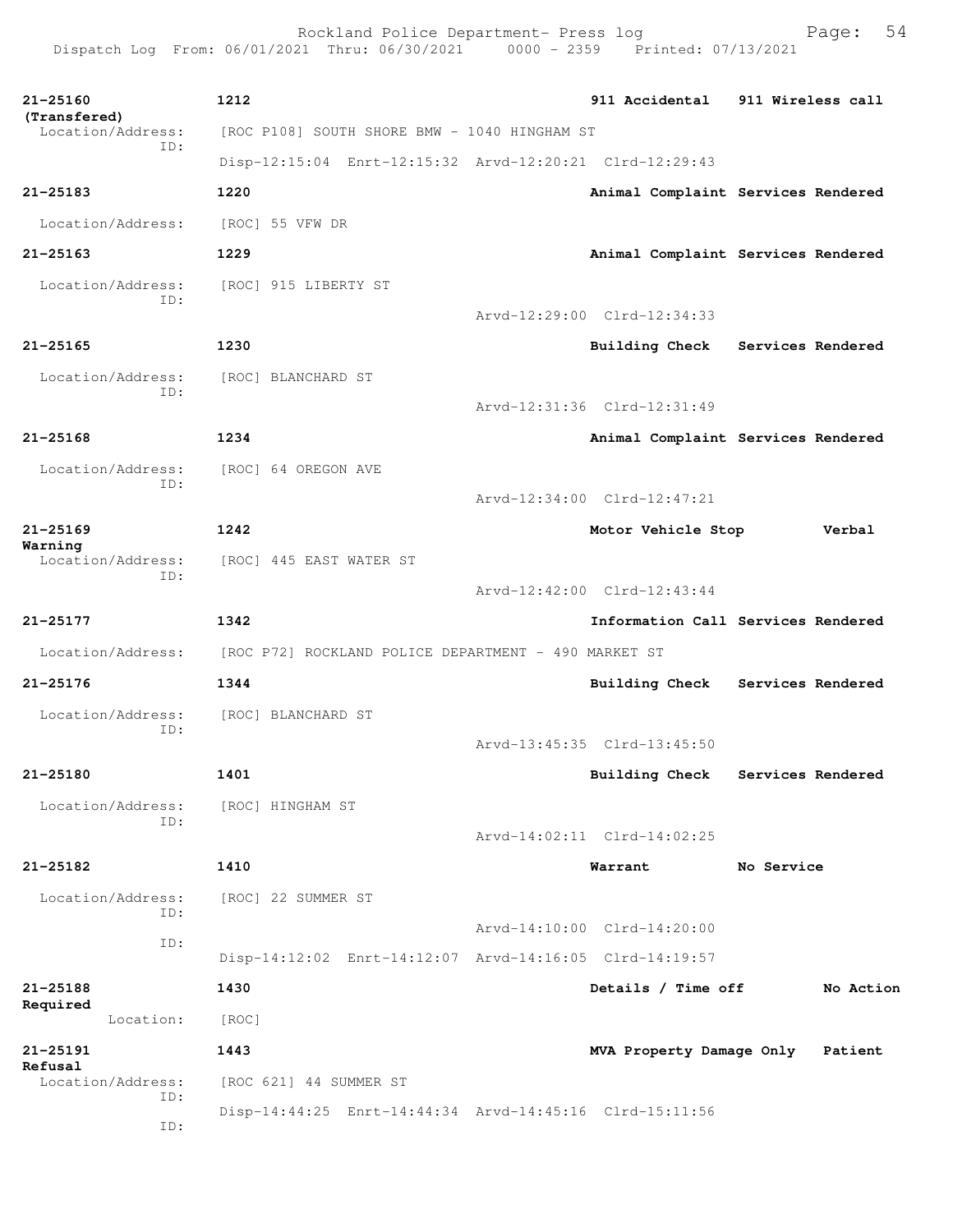| Dispatch Log From: 06/01/2021 Thru: 06/30/2021 0000 - 2359 Printed: 07/13/2021 |                                                      | Rockland Police Department- Press log                   |                                                         |                | 55<br>Page:       |
|--------------------------------------------------------------------------------|------------------------------------------------------|---------------------------------------------------------|---------------------------------------------------------|----------------|-------------------|
|                                                                                |                                                      | Disp-14:44:31 Enrt-14:44:34 Arvd-14:47:17 Clrd-15:11:59 |                                                         |                |                   |
| TD:                                                                            | $Disp-14:47:43$                                      |                                                         | Arvd-14:48:20 Clrd-15:12:28                             |                |                   |
| $21 - 25196$                                                                   | 1509                                                 |                                                         | Details / Time off                                      |                | No Action         |
| Required<br>Location:                                                          | [ROC]                                                |                                                         |                                                         |                |                   |
| $21 - 25198$                                                                   | 1519                                                 |                                                         | Disturbance                                             |                | Services Rendered |
| Location/Address:                                                              | [ROC] BILL DELAHUNT PKWY                             |                                                         |                                                         |                |                   |
| TD:                                                                            |                                                      | Disp-15:20:27 Enrt-15:22:52 Arvd-15:28:18 Clrd-15:31:55 |                                                         |                |                   |
| ID:                                                                            | $Disp-15:21:03$                                      |                                                         | Arvd-15:22:49 Clrd-15:31:52                             |                |                   |
| $21 - 25208$                                                                   | 1612                                                 |                                                         | General Info                                            | Appears Secure |                   |
| Location/Address:                                                              | [ROC P72] ROCKLAND POLICE DEPARTMENT - 490 MARKET ST |                                                         |                                                         |                |                   |
| $21 - 25221$                                                                   | 1727                                                 |                                                         | Animal Complaint Services Rendered                      |                |                   |
| Location/Address:                                                              | [ROC] J A DUNN MEM DR                                |                                                         |                                                         |                |                   |
| ID:                                                                            |                                                      |                                                         | Disp-17:30:30 Enrt-17:32:53 Arvd-17:32:56 Clrd-17:56:31 |                |                   |
| $21 - 25313$                                                                   | 1745                                                 |                                                         | Animal Complaint Services Rendered                      |                |                   |
| Location/Address:                                                              | [ROC] LUKE'S PARKING LOT - MARKET ST                 |                                                         |                                                         |                |                   |
| $21 - 25245$<br>911 Wireless call (Transfered)<br>Location:                    | 1916<br>[ROC]                                        |                                                         | 911 Wireless call (Transfered)                          |                |                   |
| $21 - 25249$                                                                   | 1947                                                 |                                                         | Assist Public                                           |                | Services Rendered |
| Location/Address:                                                              | [ROC] 339 CENTRE AVE                                 |                                                         |                                                         |                |                   |
| ID:                                                                            |                                                      | Disp-19:49:20 Enrt-19:49:26 Arvd-20:18:16 Clrd-21:51:53 |                                                         |                |                   |
| $21 - 25258$                                                                   | 2122                                                 |                                                         | Warrant                                                 |                | Services Rendered |
| Location/Address:                                                              |                                                      | [ROC 361] 137 J A DUNN MEM DR                           |                                                         |                |                   |
| ID:                                                                            |                                                      | Disp-21:23:43 Enrt-21:23:50                             | Clrd-21:52:23                                           |                |                   |
| ID:                                                                            |                                                      |                                                         | Disp-21:52:09 Enrt-21:52:13 Arvd-21:52:16 Clrd-22:06:06 |                |                   |
| $21 - 25260$                                                                   | 2154                                                 |                                                         | Health & Welfare Check                                  |                | Services          |
| Rendered<br>Location/Address:                                                  |                                                      | [ROC P99] RICHDALES (TEDESCHI'S) - 268 UNION ST         |                                                         |                |                   |
| ID:                                                                            |                                                      |                                                         | Disp-21:55:49 Enrt-21:55:59 Arvd-21:56:02 Clrd-22:06:31 |                |                   |
| ID:                                                                            |                                                      | Disp-21:55:55 Enrt-21:56:07                             | $Clrd-22:00:23$                                         |                |                   |
| For Date: $06/15/2021$ - Tuesday                                               |                                                      |                                                         |                                                         |                |                   |
| 21-25272                                                                       | 0000                                                 |                                                         | SHIFT ASSIGNMENTS Services Rendered                     |                |                   |
| Location/Address: [ROC P72] ROCKLAND POLICE DEPARTMENT - 490 MARKET ST         |                                                      |                                                         |                                                         |                |                   |
| $21 - 25299$                                                                   | 0626                                                 |                                                         | Suspicious Activity                                     |                | Arrest (s)        |
| Made<br>Location/Address:                                                      |                                                      | [ROC P65] 7-ELEVEN CONVENIENCE STORE - 92 MARKET ST     |                                                         |                |                   |
| ID:                                                                            | Disp-06:27:58                                        |                                                         | Arvd-06:28:09 Clrd-06:32:10                             |                |                   |

ID: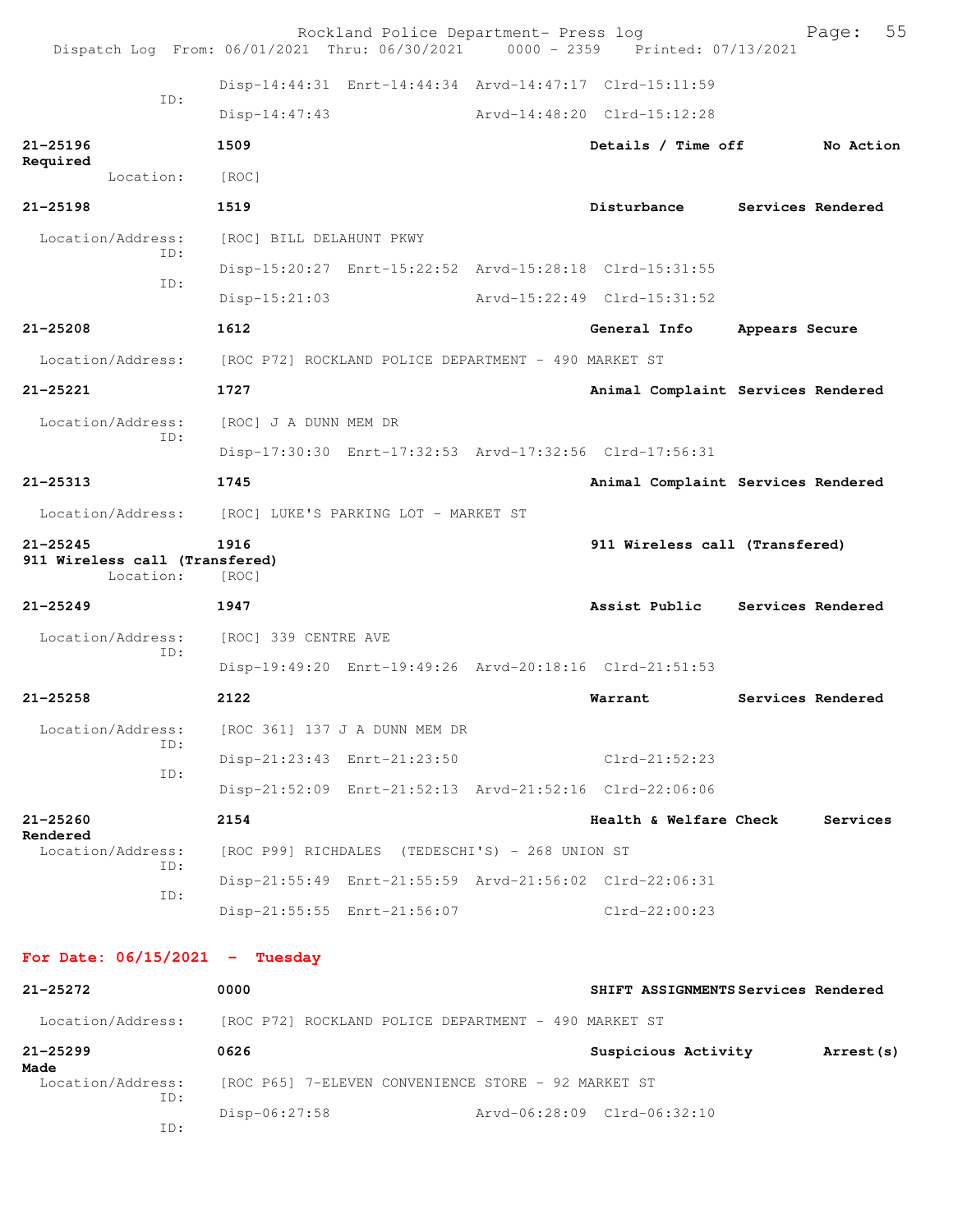|                                      | Rockland Police Department- Press log<br>Dispatch Log From: 06/01/2021 Thru: 06/30/2021 0000 - 2359 Printed: 07/13/2021 |                                     |                   | 56<br>Page: |
|--------------------------------------|-------------------------------------------------------------------------------------------------------------------------|-------------------------------------|-------------------|-------------|
|                                      | Disp-06:27:58 Enrt-06:28:12                                                                                             | $Clrd-06:32:03$                     |                   |             |
| ID:<br>Refer To Arrest:<br>Arrest:   | Disp-06:27:58 Enrt-06:28:15<br>21ROC-25299-AR<br>JONES, JASON                                                           | Clrd-06:32:13                       |                   |             |
| Address:<br>Age:                     | 506 SUMMER ST ROCKLAND, MA<br>41                                                                                        |                                     |                   |             |
| Charges:                             | Default Warrant<br>SELF-DEFENSE SPRAY, POSS BY FELON/YO/VIOLENT CRIME/TRAFFICKING                                       |                                     |                   |             |
| $21 - 25300$                         | 0645                                                                                                                    | Warrant No Service                  |                   |             |
| Location/Address:<br>ID:             | [ROC 361] 137 J A DUNN MEM DR                                                                                           |                                     |                   |             |
|                                      | Disp-06:46:17                                                                                                           | Arvd-06:46:21 Clrd-06:46:24         |                   |             |
| $21 - 25302$                         | 0659                                                                                                                    | Time off Services Rendered          |                   |             |
| Location:                            | [ROC]                                                                                                                   |                                     |                   |             |
| $21 - 25306$                         | 0700                                                                                                                    | General Info                        | Services Rendered |             |
|                                      | Location/Address: [ROC P72] ROCKLAND POLICE DEPARTMENT - 490 MARKET ST                                                  |                                     |                   |             |
| $21 - 25303$                         | 0702                                                                                                                    | Details                             | Services Rendered |             |
| Location:                            | [ROC]                                                                                                                   |                                     |                   |             |
| $21 - 25304$                         | 0706                                                                                                                    | Details                             | Services Rendered |             |
| Location:                            | [ROC]                                                                                                                   |                                     |                   |             |
| $21 - 25461$                         | 0800                                                                                                                    | SHIFT ASSIGNMENTSNo Action Required |                   |             |
|                                      | Location/Address: [ROC P72] ROCKLAND POLICE DEPARTMENT - 490 MARKET ST                                                  |                                     |                   |             |
| 21-25312                             | 0805                                                                                                                    | Health & Welfare Check              |                   | Services    |
| Rendered<br>Location/Address:        | [ROC] 50 PACIFIC ST                                                                                                     |                                     |                   |             |
| ID:                                  | Disp-08:14:53 Enrt-08:15:07 Arvd-08:25:01 Clrd-08:29:45                                                                 |                                     |                   |             |
| ID:                                  | Disp-08:24:55                                                                                                           | Arvd-08:25:01 Clrd-08:29:39         |                   |             |
| $21 - 25314$<br>Required             | 0824                                                                                                                    | Details / Time off                  |                   | No Action   |
| Location:                            | [ROC]                                                                                                                   |                                     |                   |             |
| $21 - 25315$                         | 0836                                                                                                                    | <b>Building Check</b>               | Building          |             |
| Checked/Secured<br>Location/Address: | [ROC P89] CALVARY CHAPEL - 175 MARKET ST                                                                                |                                     |                   |             |
| ID:                                  |                                                                                                                         | Arvd-08:38:29 Clrd-08:38:44         |                   |             |
| 21-25316                             | 0837                                                                                                                    | Health & Welfare Check              |                   | Services    |
| Rendered<br>Location/Address:        | [ROC P45] COMFORT INN - 850 HINGHAM ST                                                                                  |                                     |                   |             |
| ID:                                  | Disp-08:41:04 Enrt-08:41:19 Arvd-08:48:03 Clrd-09:13:34                                                                 |                                     |                   |             |
| ID:                                  | Disp-08:41:10 Enrt-08:41:19 Arvd-08:48:03 Clrd-09:14:55                                                                 |                                     |                   |             |
| ID:                                  | $Disp-09:01:52$                                                                                                         | Arvd-09:01:59 Clrd-09:13:28         |                   |             |
| $21 - 25326$                         | 0903                                                                                                                    | Threats                             | Services Rendered |             |
| Location/Address:                    | [ROC] 323 SPRING ST                                                                                                     |                                     |                   |             |
| ID:                                  | Disp-09:18:04                                                                                                           | Clrd-09:18:14                       |                   |             |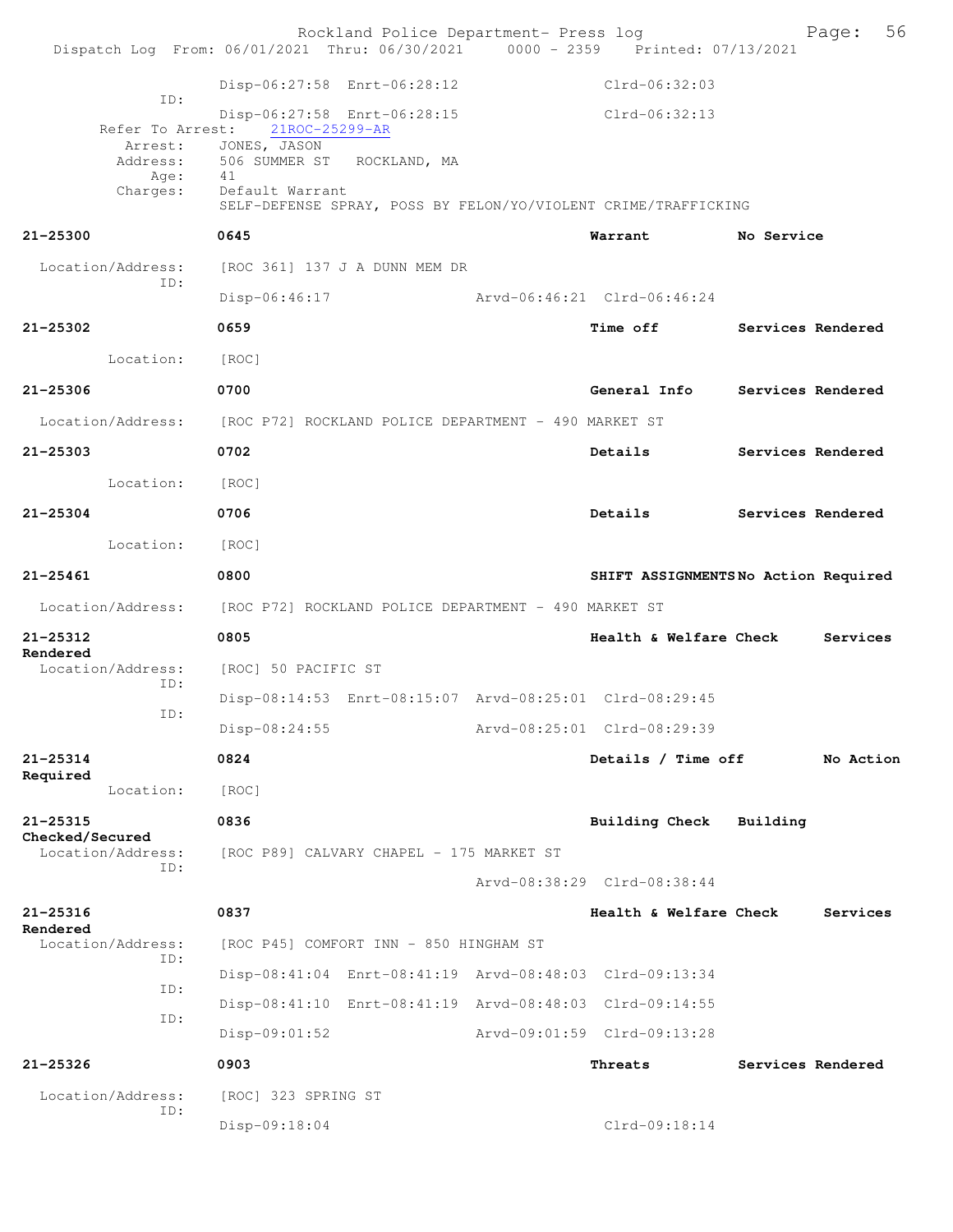Rockland Police Department- Press log Fage: 57

```
21-25322 0908 Detail Services Rendered
      Location: [ROC] WEYMOUTH - ANIMAL HOSPITAL
            ID: 
                                     Arvd-09:08:00 Clrd-10:01:51
21-25325 0915 Building Check Services Rendered
  Location/Address: [ROC P45] COMFORT INN - 850 HINGHAM ST
            ID: 
                                     Arvd-09:16:14 Clrd-09:16:21
21-25327 0916 Motor Vehicle Stop Verbal
Warning 
  Location/Address: [ROC] 464 EAST WATER ST
           ID: 
                                     Arvd-09:16:00 Clrd-09:18:23
21-25331 0916 Building Check Appears Secure
  Location/Address: [ROC] BLANCHARD ST
           ID: 
                                     Arvd-09:38:51 Clrd-09:38:57
21-25328 0921 Lost/Found Property Provided
Assistance 
  Location/Address: [ROC 321] 25 MONCRIEF RD
           ID: 
               Disp-09:27:05 Clrd-09:27:27
21-25332 0943 Disturbance Services Rendered
  Location/Address: [ROC] 18 BALSAM ST
           ID: 
                Disp-09:44:20 Enrt-09:45:04 Arvd-09:49:33 Clrd-10:35:02
            ID: 
                Disp-09:45:00 Enrt-09:45:04 Arvd-09:49:47 Clrd-10:13:14
            ID: 
                Disp-09:50:17 Arvd-09:50:23 Clrd-10:13:21
21-25334 0947 Prisioner Transport Services
Rendered 
 Location/Address: [HIN 1] HINGHAM COURT - 28 GEORGE WASHINGTON BLVD
           ID: 
                                     Arvd-09:47:00 Clrd-11:17:47
21-25337 1003 Details / Time off No Action
Required 
       Location: [ROC] 
21-25338 1032 Building Check Appears Secure
  Location/Address: [ROC] HINGHAM ST
            ID: 
                                     Arvd-10:33:01 Clrd-10:33:07
21-25339 1038 Building Check Building
Checked/Secured 
 Location/Address: [ROC 530] 100 MARTHA DR
           ID: 
                                     Arvd-10:38:53 Clrd-10:40:54
21-25340 1042 Building Check Building
Checked/Secured 
 Location/Address: [ROC P89] CALVARY CHAPEL - 175 MARKET ST
            ID: 
                                     Arvd-10:43:43 Clrd-10:44:08
```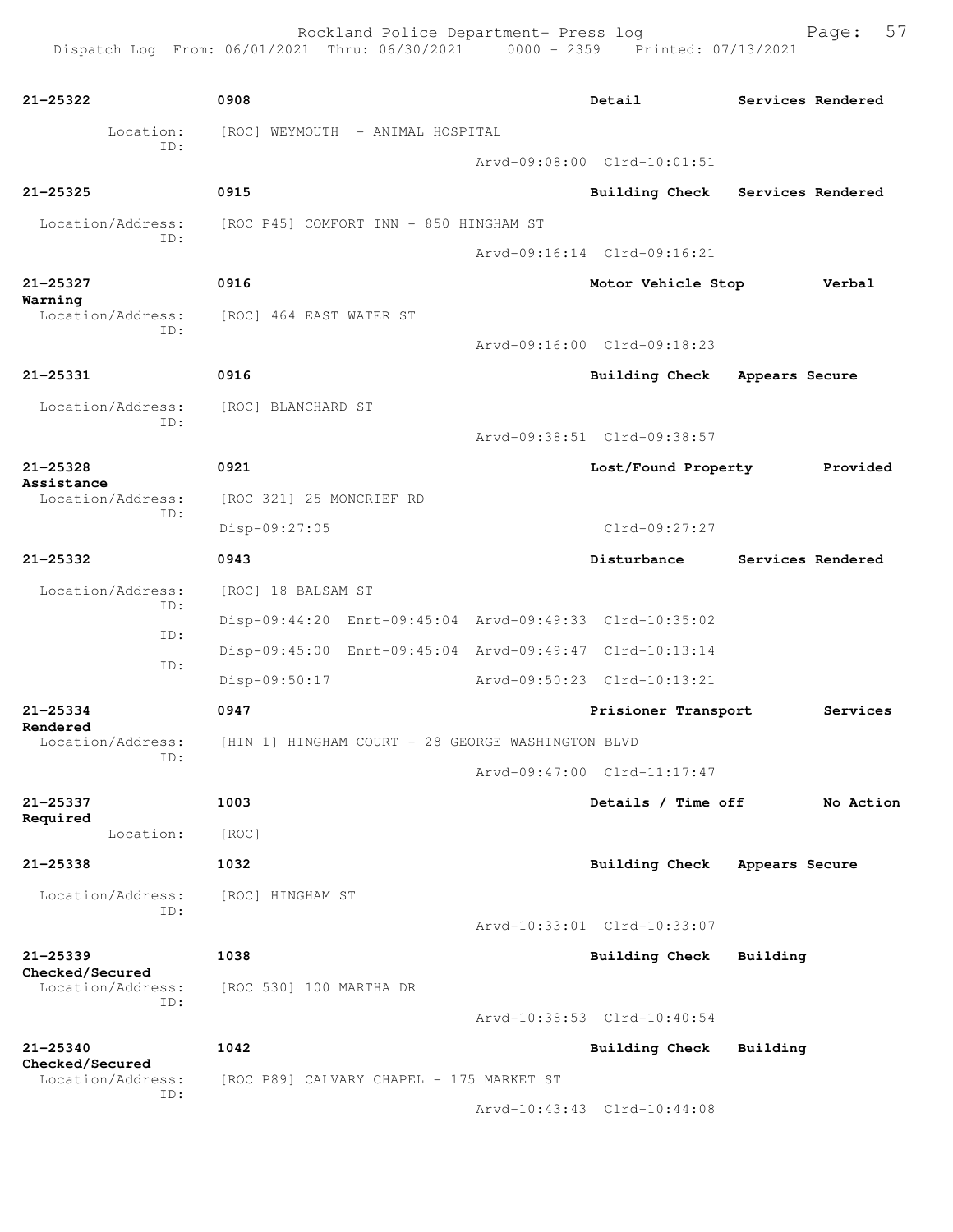|                                      | Rockland Police Department- Press log<br>Dispatch Log From: 06/01/2021 Thru: 06/30/2021 0000 - 2359 Printed: 07/13/2021 |                             |                    | 58<br>Page: |
|--------------------------------------|-------------------------------------------------------------------------------------------------------------------------|-----------------------------|--------------------|-------------|
| $21 - 25348$<br>Required             | 1113                                                                                                                    | Details / Time off          |                    | No Action   |
| Location:                            | [ROC]                                                                                                                   |                             |                    |             |
| $21 - 25357$<br>Required             | 1200                                                                                                                    | Private Investigator        |                    | No Action   |
| Location/Address:                    | [ROC P72] ROCKLAND POLICE DEPARTMENT - 490 MARKET ST                                                                    |                             |                    |             |
| 21-25380                             | 1201                                                                                                                    | Warrant                     | No Action Required |             |
| Location/Address:                    | [ROC P72] ROCKLAND POLICE DEPARTMENT - 490 MARKET ST                                                                    |                             |                    |             |
| $21 - 25352$                         | 1210                                                                                                                    | Traffic Enforcement         |                    | Services    |
| Rendered<br>Location:<br>ID:         | [ROC] TRAFFIC GRANT                                                                                                     | Arvd-12:10:00 Clrd-15:46:01 |                    |             |
|                                      |                                                                                                                         |                             |                    |             |
| $21 - 25355$                         | 1218                                                                                                                    | Assist Public               | Services Rendered  |             |
| Location/Address:                    | [ROC P72] ROCKLAND POLICE DEPARTMENT - 490 MARKET ST                                                                    |                             |                    |             |
| $21 - 25360$<br>Rendered             | 1246                                                                                                                    | Larceny / Forgery/ Fraud    |                    | Services    |
| Location/Address:<br>ID:             | [ROC] 4 CRABAPPLE CIR                                                                                                   |                             |                    |             |
|                                      | Disp-12:56:12                                                                                                           | $Clrd-12:56:18$             |                    |             |
| $21 - 25363$                         | 1323                                                                                                                    | Building Check              | Appears Secure     |             |
| Location/Address:<br>ID:             | [ROC] BLANCHARD ST                                                                                                      |                             |                    |             |
|                                      |                                                                                                                         | Arvd-13:23:29 Clrd-13:23:36 |                    |             |
| $21 - 25366$                         | 1351                                                                                                                    | Burglar Alarm               | Cancelled Enroute  |             |
| Location/Address:<br>ID:             | [ROC] 3 AZALEA WAY                                                                                                      |                             |                    |             |
| ID:                                  | Disp-13:52:55 Enrt-13:53:24                                                                                             | $C1rd-13:56:03$             |                    |             |
|                                      | Disp-13:53:13 Enrt-13:53:24                                                                                             | $Clrd-13:56:07$             |                    |             |
| 21-25369                             | 1422                                                                                                                    | Missing Person              | Services Rendered  |             |
| Location/Address:<br>ID:             | [ROC 65] ROGERS MIDDLE SCHOOL - 100 TAUNTON AVE                                                                         |                             |                    |             |
|                                      |                                                                                                                         | Arvd-14:22:00 Clrd-19:19:50 |                    |             |
| $21 - 25372$                         | 1436                                                                                                                    | Building Check              | Appears Secure     |             |
| Location/Address:                    | [ROC] HINGHAM ST                                                                                                        |                             |                    |             |
| ID:                                  |                                                                                                                         | Arvd-14:37:22 Clrd-14:37:31 |                    |             |
| $21 - 25376$                         | 1453                                                                                                                    | Health & Welfare Check      |                    | Services    |
| Rendered<br>Location/Address:        | [ROC] 27 PLEASANT ST                                                                                                    |                             |                    |             |
| ID:                                  | Disp-14:58:15 Enrt-14:59:19 Arvd-15:07:44 Clrd-15:27:21                                                                 |                             |                    |             |
| 21-25377                             | 1509                                                                                                                    | <b>Building Check</b>       | Building           |             |
| Checked/Secured<br>Location/Address: | [ROC 530] 100 MARTHA DR                                                                                                 |                             |                    |             |
| ID:                                  |                                                                                                                         | Arvd-15:10:47 Clrd-15:11:04 |                    |             |
| $21 - 25378$                         | 1511                                                                                                                    | Building Check              | Building           |             |
| Checked/Secured<br>Location/Address: | [ROC P89] CALVARY CHAPEL - 175 MARKET ST                                                                                |                             |                    |             |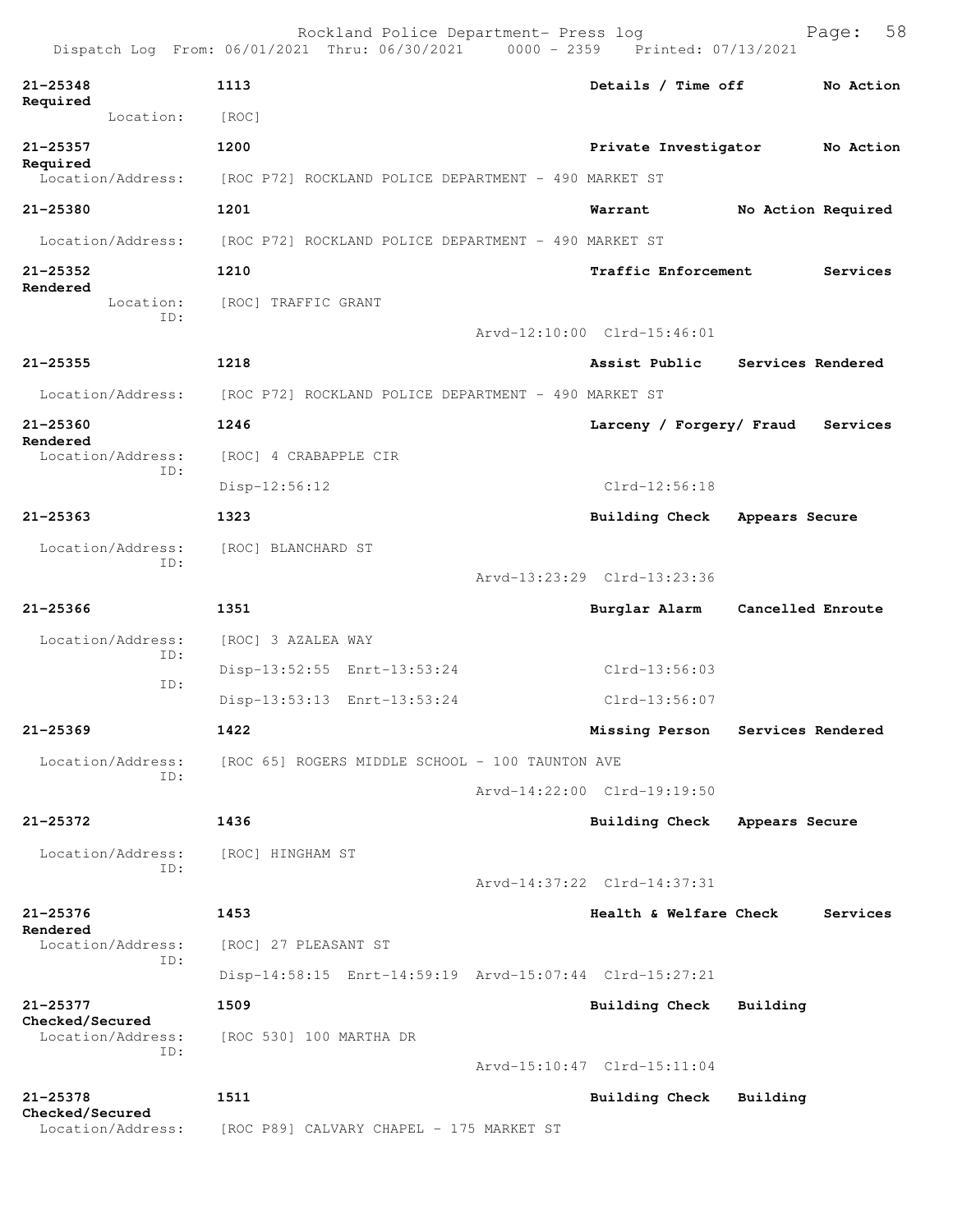Dispatch Log From: 06/01/2021 Thru: 06/30/2021 0000 - 2359 Printed: 07/13/2021 ID: Arvd-15:12:18 Clrd-15:12:25 **21-25385 1533 Suspicious Activity Gone on arrival**  Location/Address: [ROC] DURBECK RD ID: Disp-15:37:45 Enrt-15:37:50 Arvd-15:42:52 Clrd-15:43:16 **21-25388 1604 SHIFT ASSIGNMENTS Services Rendered** Location/Address: [ROC P72] ROCKLAND POLICE DEPARTMENT - 490 MARKET ST ID: Disp-16:06:44 Clrd-16:06:50 **21-25399 1644 911 Accidental Services Rendered** Location/Address: [ROC P112] FAMILY DOLLAR - 366 MARKET ST ID: Disp-16:48:28 Enrt-16:48:32 Arvd-16:53:04 Clrd-16:54:12 **21-25403 1727 Motor Vehicle Stop Citation/Warning Issued**  Vicinity of: [ROC] 695 SUMMER ST ID: Arvd-17:27:00 Clrd-17:30:17 **21-25405 1740 Motor Vehicle Stop Citation/Warning Issued**  Vicinity of: [ROC 92] R STEWART ESTEN SCHOOL - 733 SUMMER ST ID: Arvd-17:40:00 Clrd-17:42:19 **21-25407 1759 Details / Time off Services Rendered**  Location: [ROC] **21-25411 1826 Disturbance Services Rendered** Location/Address: [ROC] 240 CONCORD ST Apt. #4 ID: Disp-18:27:09 Enrt-18:27:58 Arvd-18:29:55 Clrd-18:42:33 ID: Disp-18:27:09 Enrt-18:28:01 Arvd-18:29:59 Clrd-18:42:30 **21-25413 1857 Disturbance Services Rendered** Location/Address: [ROC] 32 MARTHA DR ID: Disp-18:57:42 Enrt-18:57:51 Arvd-19:01:07 Clrd-19:08:45 ID: Disp-18:57:47 Enrt-18:57:55 Arvd-18:59:57 Clrd-19:08:36 ID: Disp-19:01:12 Arvd-19:01:18 Clrd-19:08:41 **21-25417 1918 Follow-Up Investigation No Service** Location/Address: [ROC] 226 CENTRAL ST Apt. #2 ID: Disp-19:19:50 Enrt-19:20:07 Arvd-19:20:11 Clrd-19:33:56 **21-25422 1939 Burglar Alarm Building Checked/Secured**  [ROC] 831 LIBERTY ST ID: Disp-19:40:45 Enrt-19:41:01 Arvd-19:42:52 Clrd-19:46:42 ID: Disp-19:40:45 Enrt-19:40:56 Arvd-19:42:48 Clrd-19:46:45

**21-25423 1945 Follow-Up Investigation No Service**

Rockland Police Department- Press log Fage: 59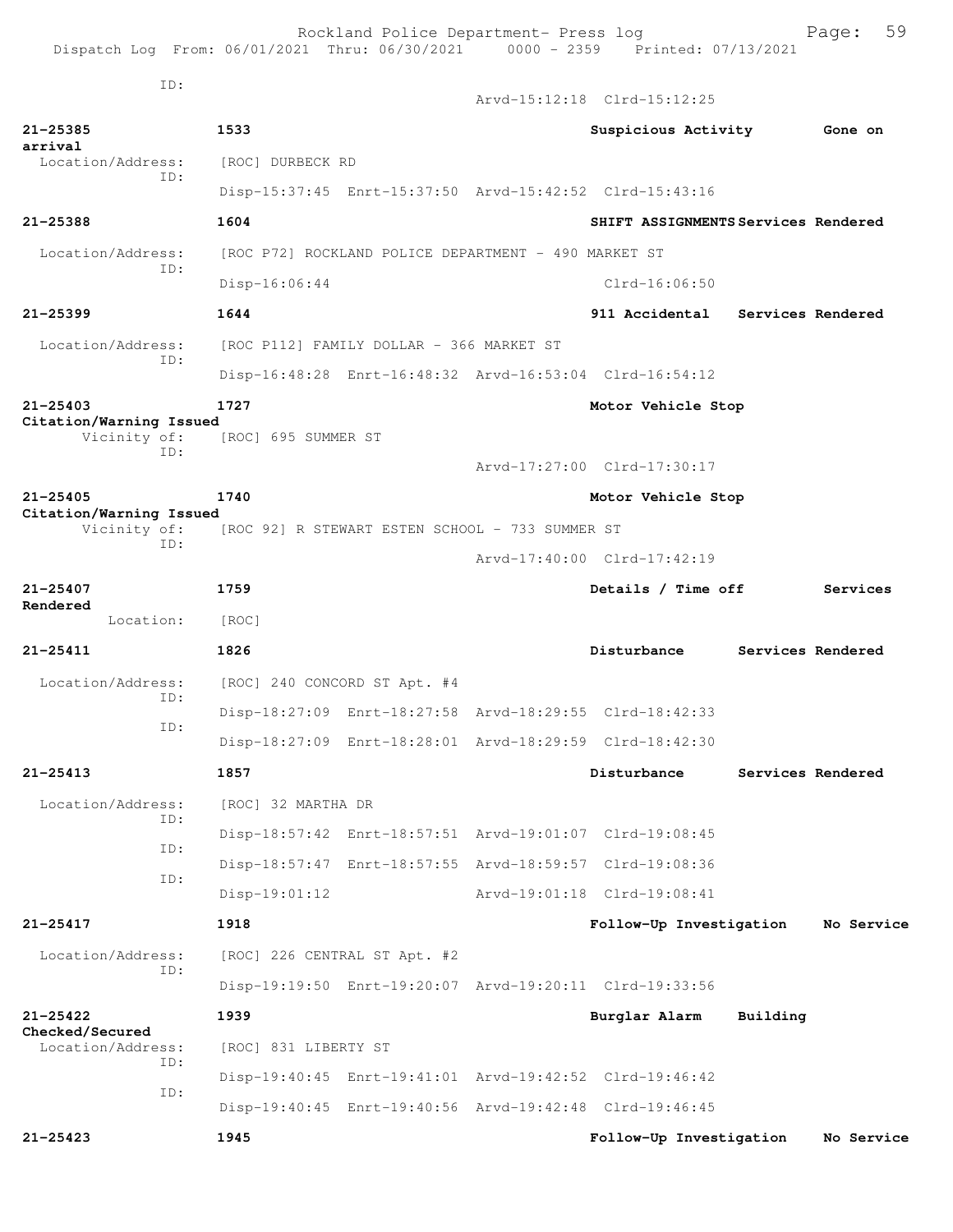Rockland Police Department- Press log Fage: 60 Dispatch Log From: 06/01/2021 Thru: 06/30/2021 0000 - 2359 Printed: 07/13/2021 Location/Address: [ROC] 19 PACIFIC ST ID: Disp-19:47:42 Arvd-19:47:51 Clrd-19:48:14 **21-25427 2004 Follow-Up Investigation No Service** Location/Address: [ROC 598] 214 MARTHA DR Apt. #A ID: Disp-20:05:23 Arvd-20:05:32 Clrd-20:11:39 **21-25429 2017 Police Information Services Rendered**  [ROC] 490 MARKET ST **21-25431 2028 General Incident Services Rendered** Location/Address: [ROC] 32 MARTHA DR ID: Disp-20:29:31 Arvd-20:29:37 Clrd-20:29:42 **21-25433 2034 Follow-Up Investigation No Service** Location/Address: [ROC] 47 WOODSBURY RD ID: Disp-20:35:26 Arvd-20:35:34 Clrd-20:40:08 **21-25436 2036 Details / Time off Services Rendered**  Location: [ROC] **21-25437 2040 Health & Welfare Check Services Rendered**  Location/Address: [ROC] 157 TURNER RD ID: Disp-20:40:29 Enrt-20:41:52 Arvd-20:46:28 Clrd-20:52:20 ID: Disp-20:40:29 Enrt-20:41:56 Arvd-20:47:40 Clrd-20:52:17 ID: Disp-20:46:49 Arvd-20:46:53 Clrd-20:52:13 **21-25439 2135 OFFICER OUT OF STATION Services Rendered**  Location/Address: [ROC P72] ROCKLAND POLICE DEPARTMENT - 490 MARKET ST ID: Disp-21:35:59 Clrd-21:36:06 **21-25441 2145 Trespassing Services Rendered** Location/Address: [ROC] MARTHA DR ID: Disp-21:50:09 Clrd-21:50:15 **21-25453 2249 Assist Fire Department Services Rendered**  Location/Address: [ROC] STUDLEY CT ID: Disp-22:50:47 Arvd-22:50:51 Clrd-22:58:23 **21-25456 2318 Motor Vehicle Complaint Gone on arrival**  Location/Address: [ROC] BILL DELAHUNT PKWY ID: Disp-23:22:11 Enrt-23:22:39 Arvd-23:24:18 Clrd-23:31:48 **21-25457 2322 Noise Complaint Unfounded**  Location/Address: [ROC 361] 137 J A DUNN MEM DR Apt. #5 ID: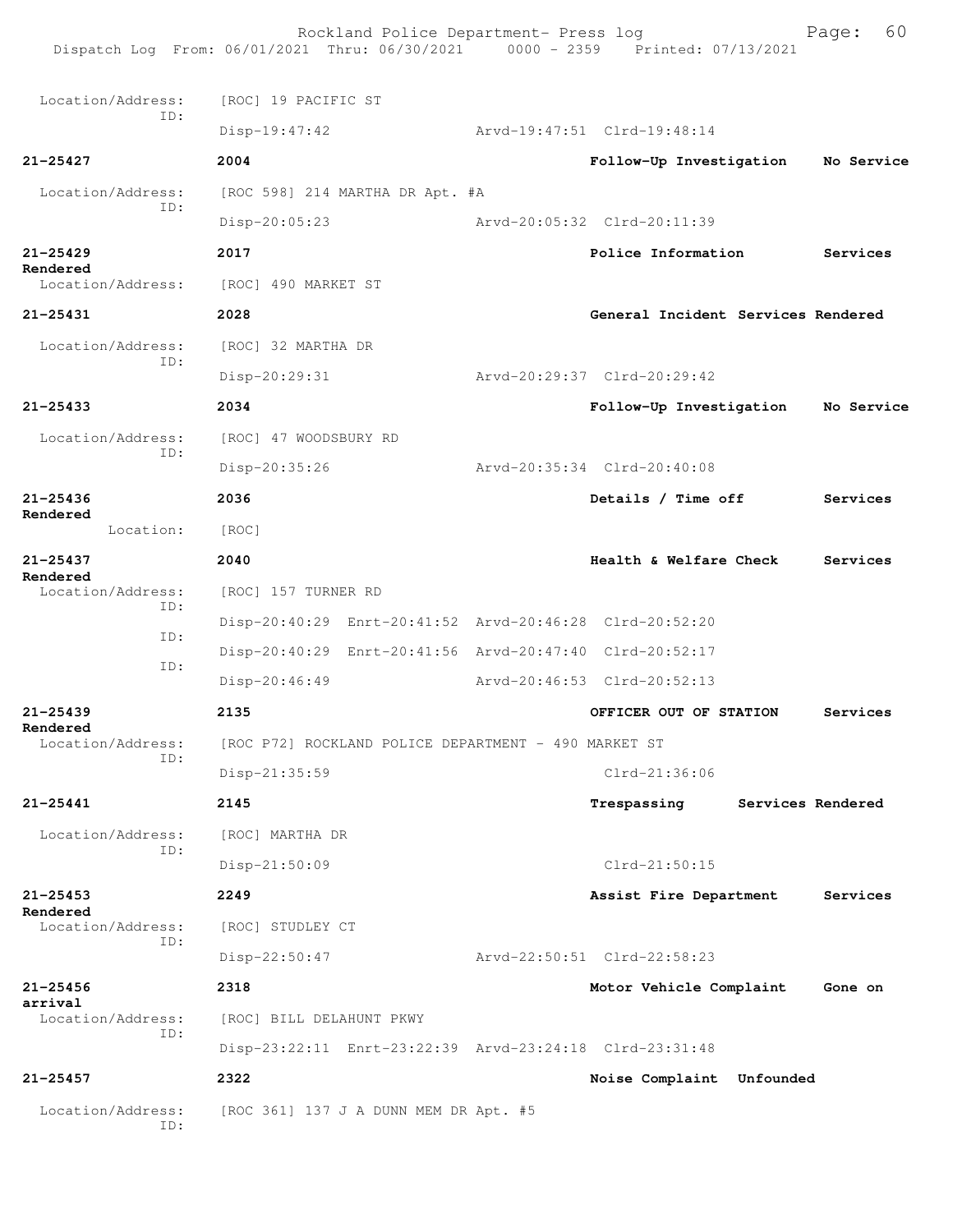|                                      | Rockland Police Department- Press log<br>Dispatch Log From: 06/01/2021 Thru: 06/30/2021 0000 - 2359 Printed: 07/13/2021 |                                | 61<br>Page:                         |
|--------------------------------------|-------------------------------------------------------------------------------------------------------------------------|--------------------------------|-------------------------------------|
|                                      | Disp-23:23:58                                                                                                           | Arvd-23:24:12 Clrd-23:31:02    |                                     |
| ID:                                  | Disp-23:23:58                                                                                                           | Arvd-23:24:15 Clrd-23:30:46    |                                     |
| For Date: $06/16/2021$ - Wednesday   |                                                                                                                         |                                |                                     |
| $21 - 25460$                         | 0000                                                                                                                    |                                | SHIFT ASSIGNMENTSNo Action Required |
| Location/Address:                    | [ROC P72] ROCKLAND POLICE DEPARTMENT - 490 MARKET ST                                                                    |                                |                                     |
| $21 - 25462$<br>Required             | 0008                                                                                                                    | Details / Time off             | No Action                           |
| Location:                            | [ROC]                                                                                                                   |                                |                                     |
| $21 - 25463$                         | 0017                                                                                                                    | Noise Complaint Unfounded      |                                     |
| Location/Address:<br>ID:             | [ROC 361] 137 J A DUNN MEM DR Apt. #5                                                                                   |                                |                                     |
| ID:                                  | Disp-00:20:37 Enrt-00:21:00 Arvd-00:23:34 Clrd-00:27:05                                                                 |                                |                                     |
|                                      | Disp-00:20:37 Enrt-00:20:54                                                                                             | $Clrd-00:22:30$                |                                     |
| ID:                                  | Disp-00:20:37 Enrt-00:20:57 Arvd-00:22:12 Clrd-00:27:05                                                                 |                                |                                     |
| ID:                                  | Disp-00:21:06 Enrt-00:21:09 Arvd-00:22:24 Clrd-00:27:05                                                                 |                                |                                     |
| ID:                                  | Disp-00:22:37                                                                                                           | Arvd-00:22:41 Clrd-00:27:05    |                                     |
| $21 - 25470$                         | 0047                                                                                                                    | Noise Complaint Peace Restored |                                     |
| Location/Address:                    | [ROC 361] 137 J A DUNN MEM DR Apt. #5                                                                                   |                                |                                     |
| ID:                                  | Disp-00:49:53 Enrt-00:50:07 Arvd-00:52:01 Clrd-01:02:30                                                                 |                                |                                     |
| ID:                                  | Disp-00:49:53 Enrt-00:50:10 Arvd-00:51:55 Clrd-01:02:34                                                                 |                                |                                     |
| ID:                                  | Disp-00:52:07 Enrt-00:52:12                                                                                             | $Clrd-01:02:27$                |                                     |
| $21 - 25473$                         | 0120                                                                                                                    | Disturbance                    | Peace Restored                      |
| Location/Address:                    | [ROC 361] 137 J A DUNN MEM DR                                                                                           |                                |                                     |
| ID:                                  | Disp-01:24:19 Enrt-01:24:26 Arvd-01:26:42 Clrd-01:35:59                                                                 |                                |                                     |
| ID:                                  | Disp-01:24:19 Enrt-01:24:23 Arvd-01:24:38 Clrd-01:35:55                                                                 |                                |                                     |
| $21 - 25482$                         | 0503                                                                                                                    | <b>Building Check</b>          | Building                            |
| Checked/Secured<br>Location/Address: | [ROC 61] UNION ST BUSINESS DISTRICT - UNION ST                                                                          |                                |                                     |
| TD:                                  | Disp-05:03:38                                                                                                           | Arvd-05:03:44 Clrd-05:27:06    |                                     |
| $21 - 25485$                         | 0557                                                                                                                    | Burglar Alarm                  | Appears Secure                      |
| Location/Address:                    | [ROC] SURPREMME MUFFLER - 218 VFW DR                                                                                    |                                |                                     |
| TD:                                  | Disp-05:59:43 Enrt-06:00:17 Arvd-06:03:37 Clrd-06:07:06                                                                 |                                |                                     |
| ID:                                  | Disp-06:00:11 Enrt-06:00:17 Arvd-06:06:11 Clrd-06:07:16                                                                 |                                |                                     |
| $21 - 25489$                         | 0702                                                                                                                    | Suspicious Activity            | Unfounded                           |
| Location/Address:                    | [ROC] EMERSON SHOE LOFTS - MAPLE ST                                                                                     |                                |                                     |
| $21 - 25492$                         | 0740                                                                                                                    | Larceny / Forgery/ Fraud       | Unfounded                           |
| Location/Address:                    | [ROC] 2 REDWOOD CT                                                                                                      |                                |                                     |
| ID:                                  | Disp-07:52:02                                                                                                           | $Clrd-07:52:06$                |                                     |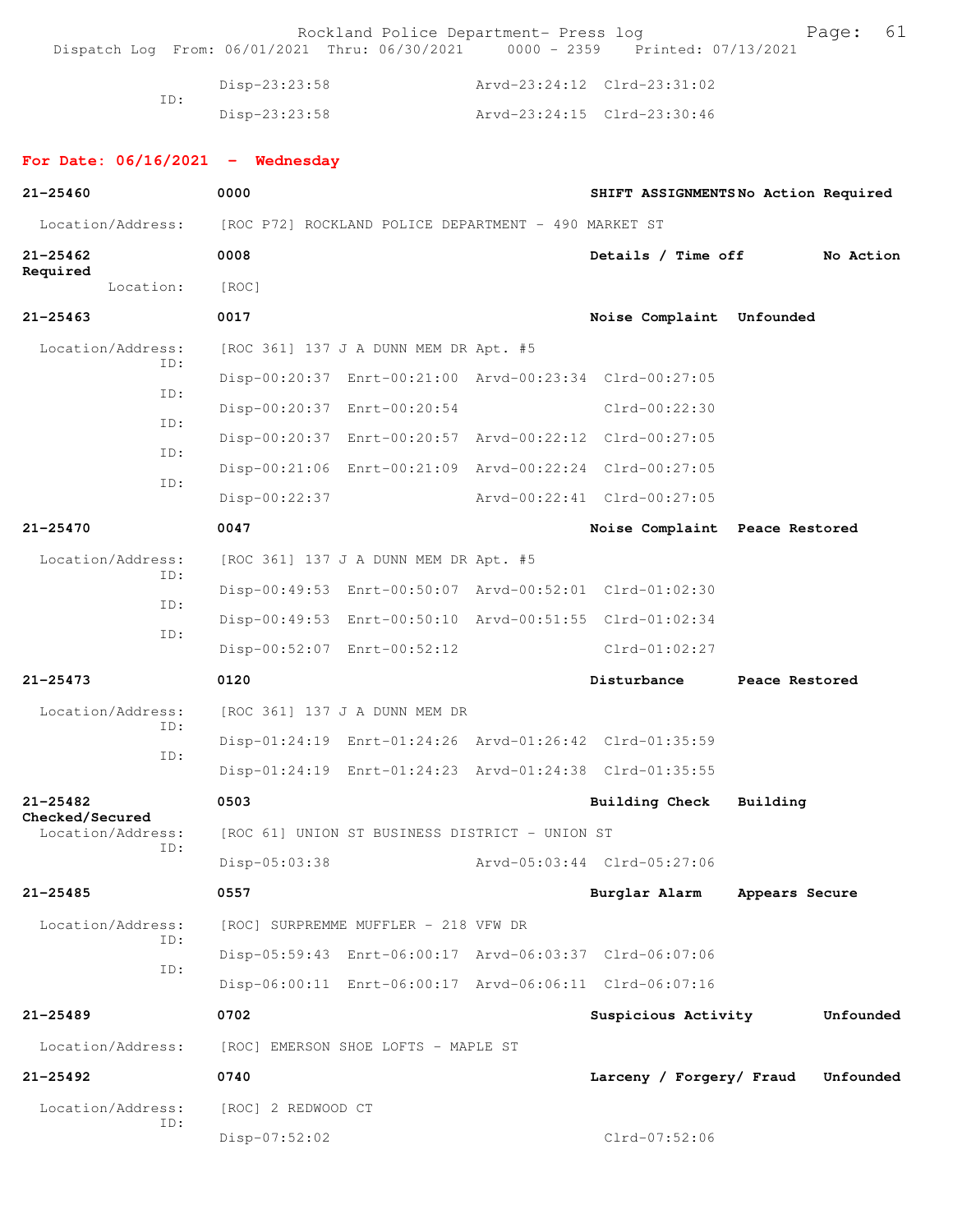**21-25493 0755 Details / Time off No Action Required**  Location: [ROC] **21-25496 0804 SHIFT ASSIGNMENTS Services Rendered** Location/Address: [ROC P72] ROCKLAND POLICE DEPARTMENT - 490 MARKET ST **21-25497 0807 Traffic Enforcement Services Rendered**  [ROC] WEBSTER ST ID: Arvd-08:07:00 Clrd-11:48:32 **21-25501 0903 Building Check Appears Secure** Location/Address: [ROC] BLANCHARD ST ID: Arvd-09:03:32 Clrd-09:03:50 **21-25506 0910 Building Check Appears Secure** Location/Address: [ROC] HINGHAM ST ID: Arvd-09:10:25 Clrd-09:10:45 **21-25514 1015 Detail Services Rendered** Location: [ROC] LAKEVILLE - SP CRIME LAB ID: Arvd-10:15:00 Clrd-16:58:44 **21-25517 1036 Time off Services Rendered** Location: [ROC] **21-25526 1134 MVA Property Damage Only Services Rendered**  Location/Address: [ROC] 13 CENTRE AVE ID: Disp-11:36:31 Enrt-11:36:39 Arvd-11:40:19 Clrd-12:15:02 ID: Disp-11:36:35 Enrt-11:36:37 Arvd-11:40:19 Clrd-12:14:58 **21-25527 1138 General Info Services Rendered** Location/Address: [ROC P72] ROCKLAND POLICE DEPARTMENT - 490 MARKET ST **21-25532 1220 Detail Services Rendered** Location: [ROC] ABINGTON - PICK UP ID: Arvd-12:20:00 Clrd-12:27:26 **21-25533 1223 Animal Complaint Services Rendered** Location: [ROC] WEYMOUTH - ASSIST WITH A LOOSE DOG ID: Arvd-12:23:00 Clrd-13:08:32 **21-25556 1230 Animal Complaint Services Rendered** Location/Address: [ROC] ABINGTON ST **21-25536 1239 MVA Property Damage Only Services Rendered**  Location/Address: [ROC 988] 159 SUMMER ST

ID:

Dispatch Log From: 06/01/2021 Thru: 06/30/2021 0000 - 2359 Printed: 07/13/2021

Rockland Police Department- Press log Fage: 62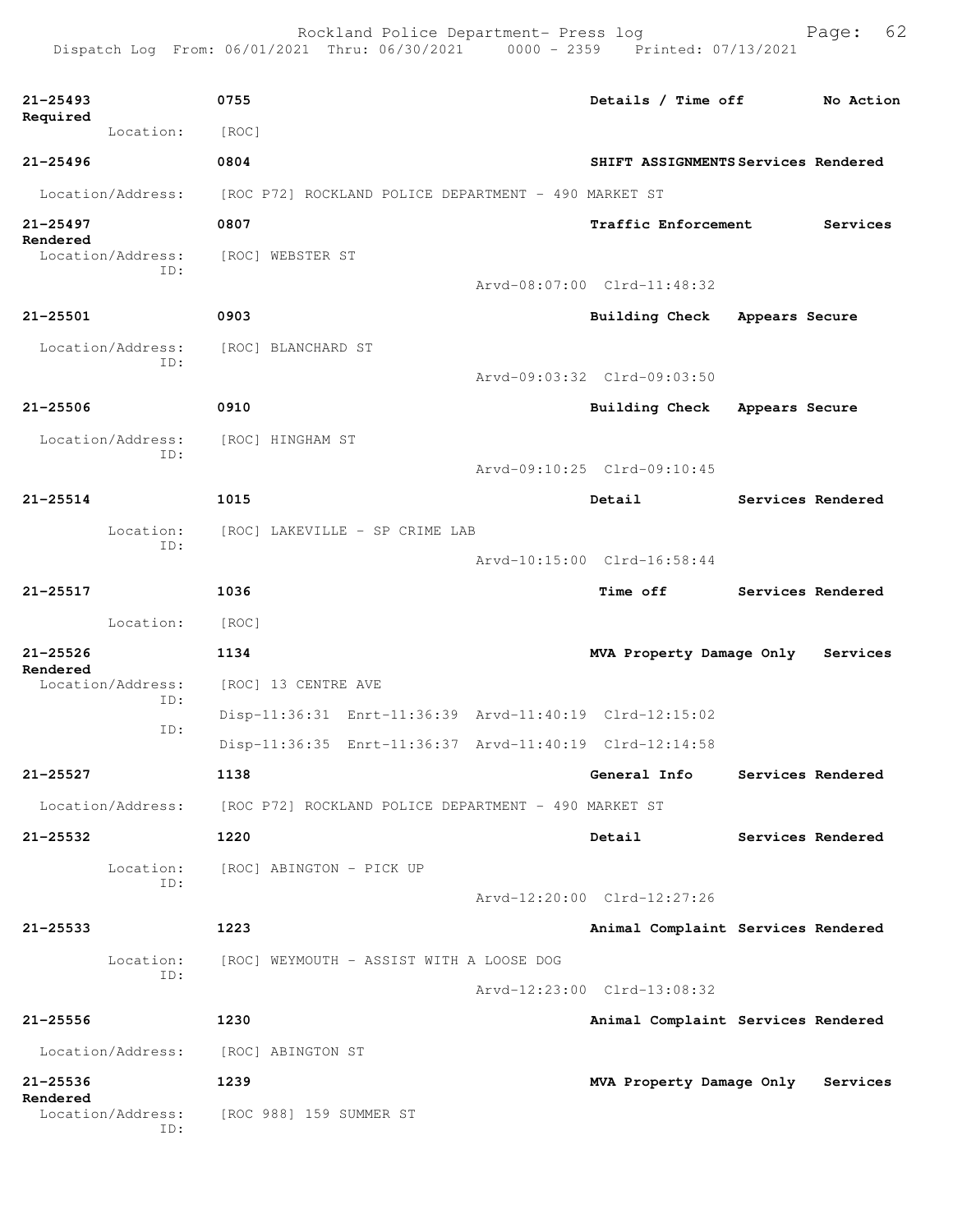|                              | Rockland Police Department- Press log<br>Dispatch Log From: 06/01/2021 Thru: 06/30/2021 0000 - 2359 Printed: 07/13/2021 |                             | 63<br>Page:                        |
|------------------------------|-------------------------------------------------------------------------------------------------------------------------|-----------------------------|------------------------------------|
|                              | Disp-12:43:00 Enrt-12:43:57 Arvd-12:53:04 Clrd-12:58:17                                                                 |                             |                                    |
| $21 - 25539$                 | 1257                                                                                                                    | Building Check              | Appears Secure                     |
| Location/Address:            | [ROC] HINGHAM ST                                                                                                        |                             |                                    |
| ID:                          |                                                                                                                         | Arvd-12:57:58 Clrd-12:58:05 |                                    |
| $21 - 25542$                 | 1308                                                                                                                    |                             | Animal Complaint Services Rendered |
|                              | Location/Address: [ROC] 86 MARTHA DR                                                                                    |                             |                                    |
| TD:                          |                                                                                                                         | Arvd-13:08:00 Clrd-15:29:52 |                                    |
| $21 - 25543$                 | 1308                                                                                                                    | Disturbance                 | Report Follows                     |
| Location/Address:<br>ID:     | [ROC P63] WALGREENS - 75 MARKET ST                                                                                      |                             |                                    |
| ID:                          | Disp-13:10:52 Enrt-13:11:00 Arvd-13:11:03 Clrd-14:54:54                                                                 |                             |                                    |
|                              | Disp-13:10:52 Enrt-13:11:06 Arvd-13:12:14 Clrd-13:35:49<br>Refer To Arrest: 21ROC-25543-AR                              |                             |                                    |
|                              | Arrest: MURPHY, THOMAS D III<br>Address: 223 SPRING ST ROCKLAND, MA                                                     |                             |                                    |
| Age:<br>Charges:             | - 34<br>Straight Warrant                                                                                                |                             |                                    |
|                              | Default Warrant<br>Default Warrant                                                                                      |                             |                                    |
| $21 - 25558$                 | 1340                                                                                                                    |                             | Animal Complaint Services Rendered |
|                              | Location/Address: [ROC 1074] 86 HANNAH WAY Apt. #E                                                                      |                             |                                    |
| $21 - 25548$                 | 1347                                                                                                                    | Time off/COMP TIME          | Services                           |
| Rendered<br>Location:        | [ROC]                                                                                                                   |                             |                                    |
| $21 - 25552$                 | 1413                                                                                                                    | Details                     | Services Rendered                  |
| Location:                    | [ROC]                                                                                                                   |                             |                                    |
| $21 - 25557$                 | 1441                                                                                                                    | <b>Building Check</b>       | Arrest (s) Made                    |
| Location/Address:            | [ROC] HINGHAM ST                                                                                                        |                             |                                    |
| ID:                          |                                                                                                                         | Arvd-14:42:06 Clrd-14:43:21 |                                    |
| $21 - 25559$                 | 1443                                                                                                                    | Building Check              | Appears Secure                     |
| Location/Address:            | [ROC] BLANCHARD ST                                                                                                      |                             |                                    |
| ID:                          |                                                                                                                         | Arvd-14:43:55 Clrd-14:44:05 |                                    |
| $21 - 25560$                 | 1446                                                                                                                    | Time off                    | Services Rendered                  |
| Location:                    | [ROC]                                                                                                                   |                             |                                    |
| $21 - 25563$                 | 1452                                                                                                                    | <b>Time off</b>             | Services Rendered                  |
| Location:                    | [ROC]                                                                                                                   |                             |                                    |
| $21 - 25562$                 |                                                                                                                         |                             |                                    |
| arrival<br>Location/Address: | 1453                                                                                                                    | Follow-Up Investigation     | Gone on                            |
| ID:                          | [ROC 1] ROCKLAND FIRE DEPARTMENT - 360 UNION ST                                                                         | Arvd-14:53:00 Clrd-15:18:03 |                                    |
| ID:                          |                                                                                                                         |                             |                                    |
| ID:                          | Disp-14:53:51 Enrt-14:53:53 Arvd-14:53:55 Clrd-15:18:09                                                                 |                             |                                    |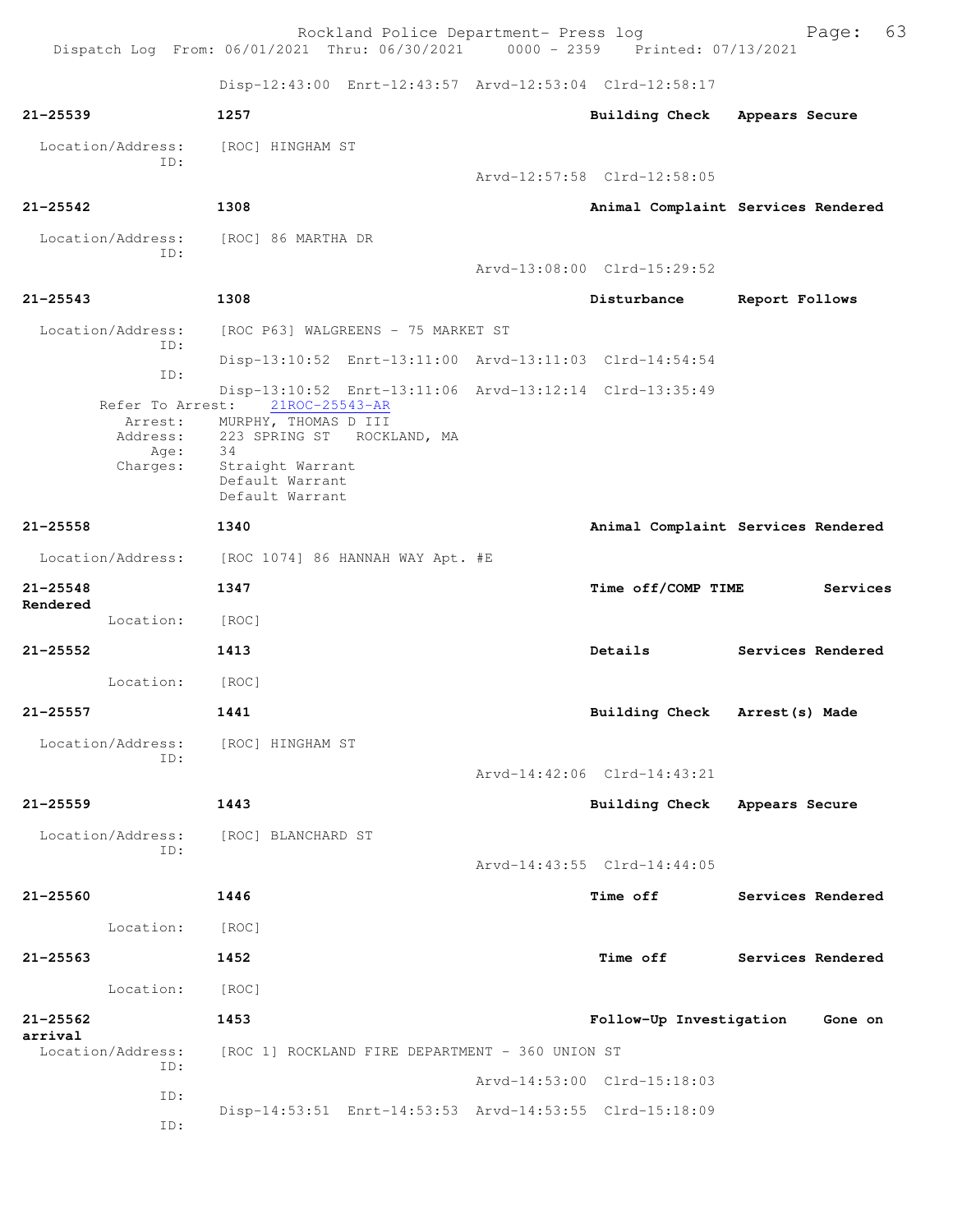| Dispatch Log From: 06/01/2021 Thru: 06/30/2021 0000 - 2359 Printed: 07/13/2021 |                                                      | Rockland Police Department- Press log                |                                                               |                | 64<br>Page:       |
|--------------------------------------------------------------------------------|------------------------------------------------------|------------------------------------------------------|---------------------------------------------------------------|----------------|-------------------|
|                                                                                |                                                      |                                                      | Disp-14:54:05 Enrt-14:54:07 Arvd-14:54:08 Clrd-15:18:41       |                |                   |
| ID:                                                                            |                                                      |                                                      | Disp-14:55:04 Enrt-14:55:06 Arvd-14:55:07 Clrd-15:18:01       |                |                   |
| $21 - 25566$                                                                   | 1515                                                 |                                                      | Suspicious Activity                                           |                | Investigated      |
| Location/Address:                                                              | [ROC] 42 MILLBROOK DR                                |                                                      |                                                               |                |                   |
| ID:                                                                            |                                                      |                                                      | Disp-15:18:01 Enrt-15:18:11 Arvd-15:26:25 Clrd-15:35:55       |                |                   |
| $21 - 25568$                                                                   | 1521                                                 |                                                      | <b>Time off</b>                                               |                | Services Rendered |
| Location:                                                                      | [ROC]                                                |                                                      |                                                               |                |                   |
| $21 - 25576$                                                                   | 1603                                                 |                                                      | Suspicious Activity                                           |                | Investigated      |
| Location/Address:                                                              | [ROC] 1021 UNION ST                                  |                                                      |                                                               |                |                   |
| ID:                                                                            |                                                      |                                                      | Disp-16:12:01 Enrt-16:12:08 Arvd-16:18:53 Clrd-16:21:46       |                |                   |
| $21 - 25577$                                                                   | 1608                                                 |                                                      | SHIFT ASSIGNMENTSNo Service                                   |                |                   |
| Location/Address:                                                              | [ROC P72] ROCKLAND POLICE DEPARTMENT - 490 MARKET ST |                                                      |                                                               |                |                   |
| $21 - 25579$                                                                   | 1614                                                 |                                                      | Traffic Enforcement                                           |                | Services          |
| Rendered<br>Location:                                                          | [ROC] TRAFFIC GRANT                                  |                                                      |                                                               |                |                   |
| ID:                                                                            |                                                      |                                                      | Arvd-16:14:00 Clrd-19:33:07                                   |                |                   |
| $21 - 25584$                                                                   | 1648                                                 |                                                      | Health & Welfare Check                                        |                | Services          |
| Rendered<br>Location/Address:                                                  |                                                      | [ROC P47] BEST WESTERN - 909 HINGHAM ST              |                                                               |                |                   |
| ID:                                                                            | $Disp-16:49:00$                                      |                                                      | Arvd-16:49:10 Clrd-16:59:34                                   |                |                   |
| ID:                                                                            | $Disp-16:49:00$                                      |                                                      | Arvd-16:49:10 Clrd-16:51:14                                   |                |                   |
| $21 - 25587$                                                                   | 1657                                                 |                                                      | Larceny / Forgery/ Fraud                                      |                | Services          |
| Rendered<br>Location/Address:                                                  |                                                      |                                                      | [ROC 69] SOUTH SHORE REHAB & NURSING - 115 NORTH AVE Apt. #42 |                |                   |
| ID:                                                                            |                                                      |                                                      | Disp-16:58:25 Enrt-16:58:34 Arvd-17:05:38 Clrd-17:21:34       |                |                   |
| 21-25592                                                                       | 1732                                                 |                                                      | General Info                                                  | No Service     |                   |
| Location/Address: [ROC P72] ROCKLAND POLICE DEPARTMENT - 490 MARKET ST         |                                                      |                                                      |                                                               |                |                   |
| 21-25598                                                                       | 1823                                                 |                                                      | CANCEL TIME OFF No Service                                    |                |                   |
| Location:                                                                      | [ROC]                                                |                                                      |                                                               |                |                   |
| 21-25600                                                                       | 1826                                                 |                                                      | Health & Welfare Check Peace                                  |                |                   |
| Restored<br>Location/Address:                                                  | [ROC] HINGHAM ST                                     |                                                      |                                                               |                |                   |
| ID:                                                                            |                                                      |                                                      | Disp-18:28:05 Enrt-18:38:10 Arvd-18:38:12 Clrd-18:38:51       |                |                   |
| 21-25603                                                                       | 1846                                                 |                                                      | General Info No Service                                       |                |                   |
| Location/Address: [ROC] WEYMOUTH ST                                            |                                                      |                                                      |                                                               |                |                   |
| $21 - 25604$                                                                   | 1851                                                 |                                                      | Prisoner Information                                          |                | No Service        |
| Location/Address:                                                              |                                                      | [ROC P72] ROCKLAND POLICE DEPARTMENT - 490 MARKET ST |                                                               |                |                   |
| ID:                                                                            | Disp-18:52:40                                        |                                                      | Arvd-19:02:11 Clrd-19:02:17                                   |                |                   |
| $21 - 25606$                                                                   | 1903                                                 |                                                      | Disturbance                                                   | Peace Restored |                   |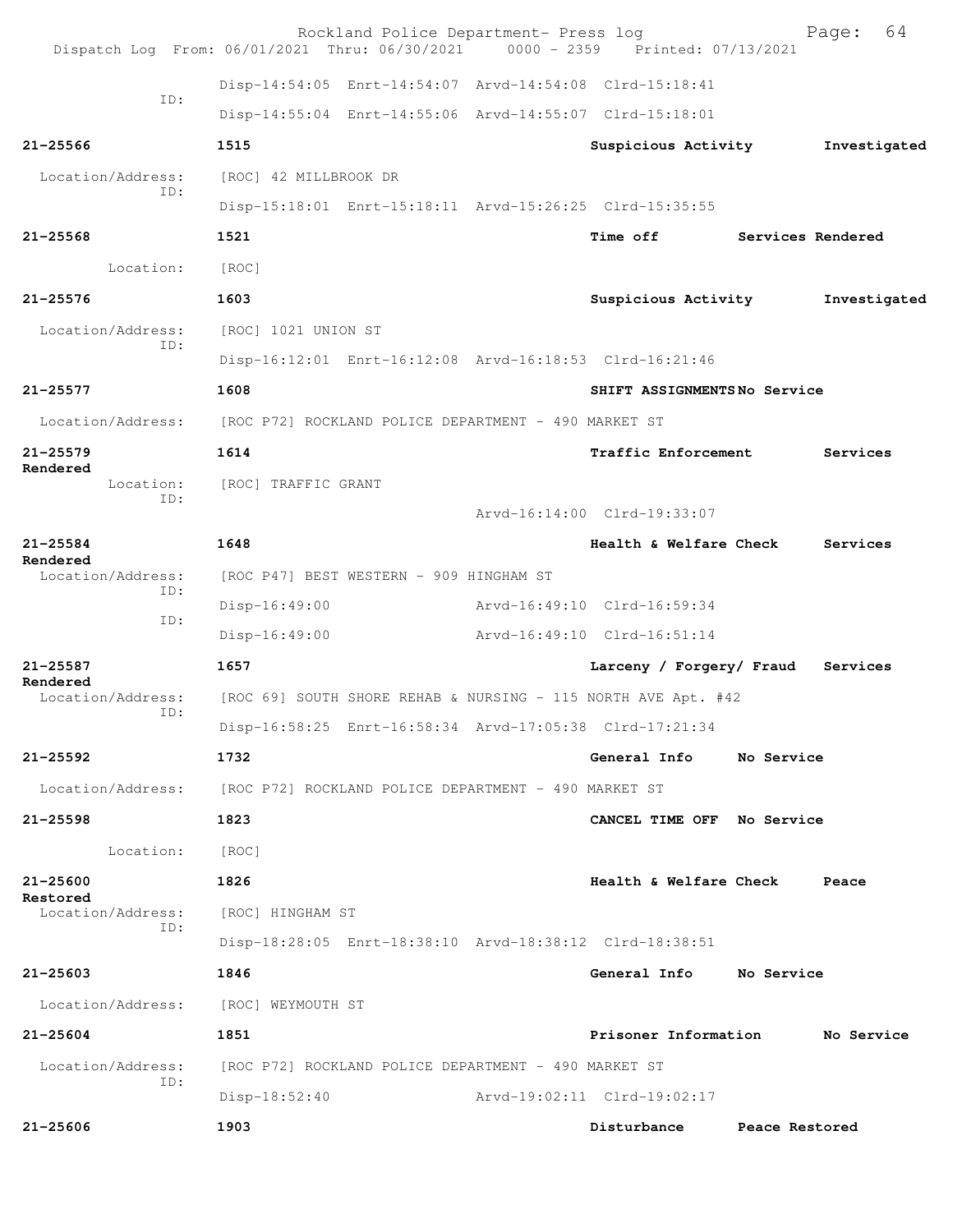|                                              |     |                                                      | Rockland Police Department- Press log          | Dispatch Log From: 06/01/2021 Thru: 06/30/2021 0000 - 2359 Printed: 07/13/2021 | 65<br>Page: |
|----------------------------------------------|-----|------------------------------------------------------|------------------------------------------------|--------------------------------------------------------------------------------|-------------|
| Location/Address:                            |     | [ROC] 81 HANNAH WAY Apt. #B                          |                                                |                                                                                |             |
|                                              | TD: |                                                      |                                                | Disp-19:05:43 Enrt-19:08:03 Arvd-19:08:09 Clrd-19:54:51                        |             |
|                                              | ID: |                                                      |                                                | Disp-19:05:43 Enrt-19:08:06 Arvd-19:08:11 Clrd-19:55:30                        |             |
| $21 - 25612$                                 |     | 1949                                                 |                                                | Motor Vehicle Stop                                                             |             |
| Citation/Warning Issued<br>Location/Address: | ID: | [ROC] LIBERTY ST                                     |                                                | Arvd-19:49:00 Clrd-19:57:24                                                    |             |
| $21 - 25619$                                 |     | 2009                                                 |                                                | Motor Vehicle Stop                                                             |             |
| Citation/Warning Issued<br>Location/Address: |     |                                                      | [ROC P75] UNION POINT - BILL DELAHUNT PKWY     |                                                                                |             |
|                                              | ID: |                                                      |                                                | Arvd-20:09:00 Clrd-20:14:08                                                    |             |
| $21 - 25629$                                 |     | 2106                                                 |                                                | Suspicious Activity                                                            | Unfounded   |
| Location/Address:                            |     |                                                      | [ROC] BASEBALL FIELD - SUMMER ST               |                                                                                |             |
|                                              | ID: |                                                      |                                                | Disp-21:11:26 Enrt-21:11:29 Arvd-21:13:49 Clrd-21:17:17                        |             |
| $21 - 25632$                                 |     | 2117                                                 |                                                | Suspicious Activity                                                            | Services    |
| Rendered<br>Location/Address:                |     | [ROC] 69 HARTSUFF ST                                 |                                                |                                                                                |             |
|                                              | ID: |                                                      |                                                | Disp-21:19:02 Enrt-21:19:08 Arvd-21:19:47 Clrd-21:27:53                        |             |
|                                              | ID: |                                                      |                                                | Disp-21:19:04 Enrt-21:19:07 Arvd-21:19:45 Clrd-21:27:51                        |             |
| $21 - 25635$                                 |     | 2155                                                 |                                                | Disabled Motor Vehicle                                                         | Services    |
| Rendered<br>Location/Address:                |     |                                                      |                                                |                                                                                |             |
|                                              | ID: | [ROC] VFW DR                                         |                                                | Arvd-21:55:00 Clrd-21:57:34                                                    |             |
| $21 - 25638$                                 |     | 2209                                                 |                                                |                                                                                | Services    |
| Rendered                                     |     |                                                      |                                                | Suspicious Activity                                                            |             |
| Location/Address:                            | ID: | [ROC] BEECH ST                                       |                                                | Disp-22:10:28 Enrt-22:11:00 Arvd-22:12:46 Clrd-22:43:37                        |             |
|                                              | ID: |                                                      |                                                | Disp-22:13:38 Enrt-22:13:40 Arvd-22:17:14 Clrd-22:45:54                        |             |
|                                              |     |                                                      |                                                |                                                                                |             |
| For Date: $06/17/2021$ - Thursday            |     |                                                      |                                                |                                                                                |             |
| $21 - 25649$                                 |     | 0000                                                 |                                                | SHIFT ASSIGNMENTSNo Action Required                                            |             |
| Location/Address:                            |     | [ROC P72] ROCKLAND POLICE DEPARTMENT - 490 MARKET ST |                                                |                                                                                |             |
| $21 - 25656$                                 |     | 0045                                                 |                                                | Details / Time off                                                             | Services    |
| Rendered<br>Location:                        |     | [ROC]                                                |                                                |                                                                                |             |
| $21 - 25668$                                 |     | 0553                                                 |                                                | <b>Building Check</b><br>Building                                              |             |
| Checked/Secured<br>Location/Address:         |     |                                                      | [ROC 61] UNION ST BUSINESS DISTRICT - UNION ST |                                                                                |             |
|                                              | ID: | Disp-05:54:01                                        |                                                | Arvd-05:54:07 Clrd-06:12:52                                                    |             |
| $21 - 25669$                                 |     | 0558                                                 |                                                | Details / Time off                                                             | No Action   |
| Required<br>Location:                        |     | [ROC]                                                |                                                |                                                                                |             |
| 21-25671                                     |     | 0613                                                 |                                                | Prisoner Information                                                           | No Action   |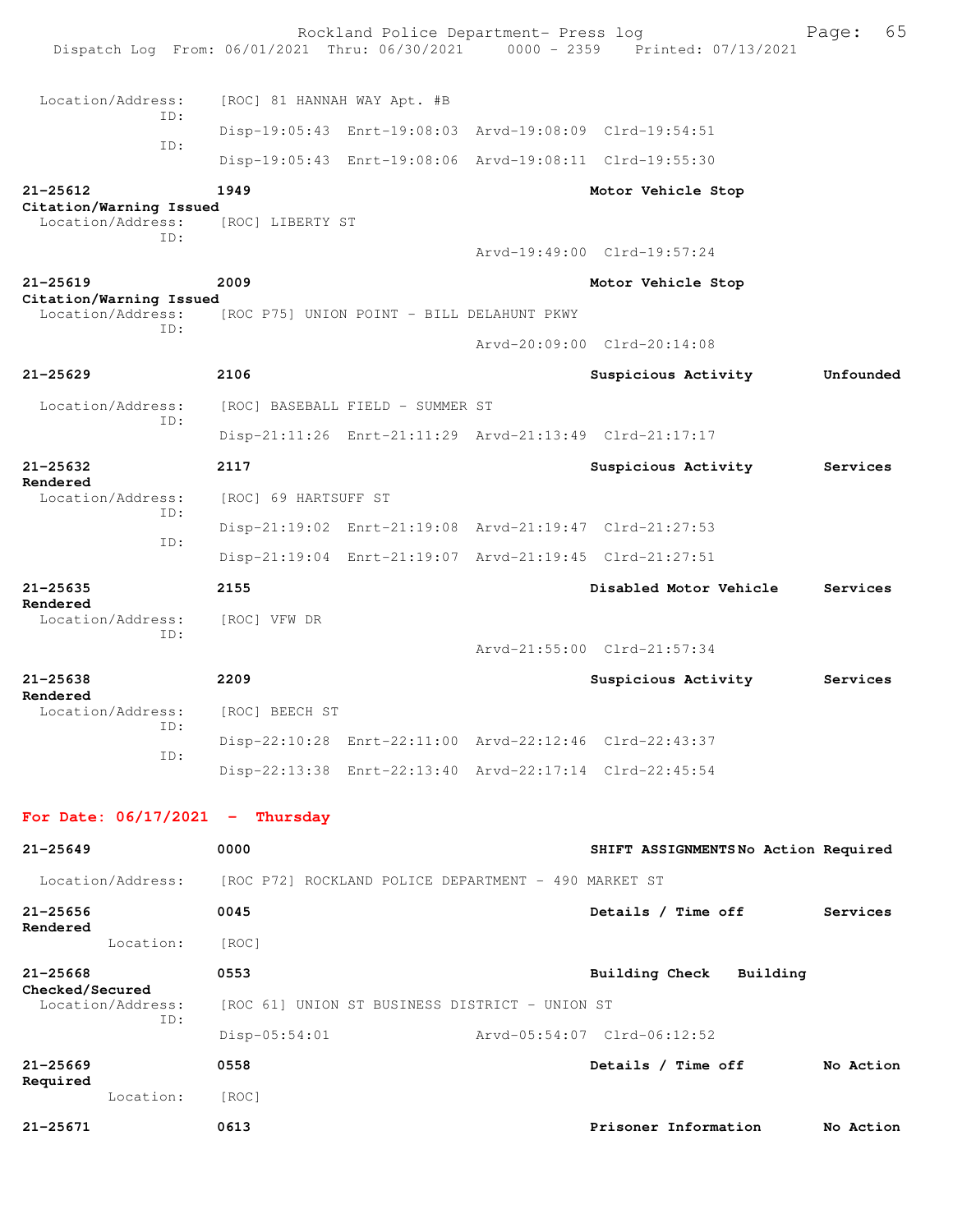|                                      | Rockland Police Department- Press log<br>Dispatch Log From: 06/01/2021 Thru: 06/30/2021 0000 - 2359 Printed: 07/13/2021 |                                    | 66<br>Page:              |  |  |
|--------------------------------------|-------------------------------------------------------------------------------------------------------------------------|------------------------------------|--------------------------|--|--|
| Required<br>Location/Address:        | [ROC P72] ROCKLAND POLICE DEPARTMENT - 490 MARKET ST                                                                    |                                    |                          |  |  |
| $21 - 25673$                         | 0621                                                                                                                    | Details / Time off                 | No Action                |  |  |
| Required<br>Location:                | [ROC]                                                                                                                   |                                    |                          |  |  |
| 21-25677                             | 0646                                                                                                                    | Health & Welfare Check             | Gone on                  |  |  |
| arrival<br>Location/Address:         | [ROC 299] 5 UNION ST                                                                                                    |                                    |                          |  |  |
| ID:                                  | $Disp-06:50:12$                                                                                                         | Arvd-06:50:23 Clrd-06:53:42        |                          |  |  |
| ID:                                  | Disp-06:50:12 Enrt-06:50:28 Arvd-06:52:11 Clrd-06:53:49                                                                 |                                    |                          |  |  |
| $21 - 25678$                         | 0657                                                                                                                    | Prisoner Information               | No Action                |  |  |
| Required<br>Location/Address:        | [ROC P72] ROCKLAND POLICE DEPARTMENT - 490 MARKET ST                                                                    |                                    |                          |  |  |
| $21 - 25680$                         | 0718                                                                                                                    | Details / Time off                 | No Action                |  |  |
| Required<br>Location:                | [ROC]                                                                                                                   |                                    |                          |  |  |
| $21 - 25683$                         | 0800                                                                                                                    | General Info                       | Services Rendered        |  |  |
| Location/Address:                    | [ROC P72] ROCKLAND POLICE DEPARTMENT - 490 MARKET ST                                                                    |                                    |                          |  |  |
| TD:                                  | Disp-08:29:52 Enrt-08:29:57 Arvd-08:30:02 Clrd-08:30:05                                                                 |                                    |                          |  |  |
| $21 - 25692$                         | 0800                                                                                                                    | Animal Complaint Services Rendered |                          |  |  |
| Location/Address:                    | [ROC] 319 SUMMER ST                                                                                                     |                                    |                          |  |  |
| 21-25688                             | 0828                                                                                                                    | General Info                       | Services Rendered        |  |  |
| Location/Address:<br>ID:             | [ROC P72] ROCKLAND POLICE DEPARTMENT - 490 MARKET ST                                                                    |                                    |                          |  |  |
|                                      | Disp-08:30:26 Enrt-08:30:31 Arvd-08:30:34 Clrd-08:30:37                                                                 |                                    |                          |  |  |
| $21 - 25690$                         | 0830                                                                                                                    | General Info                       | Services Rendered        |  |  |
|                                      | Location/Address: [ROC P72] ROCKLAND POLICE DEPARTMENT - 490 MARKET ST                                                  |                                    |                          |  |  |
| ID:                                  | Disp-08:34:33 Enrt-08:34:40 Arvd-08:34:43 Clrd-08:34:47                                                                 |                                    |                          |  |  |
| $21 - 25693$                         | 0834                                                                                                                    | General Info                       | <b>Services Rendered</b> |  |  |
| Location/Address:                    | [ROC P72] ROCKLAND POLICE DEPARTMENT - 490 MARKET ST                                                                    |                                    |                          |  |  |
| 21-25698                             | 0858                                                                                                                    | Prisioner Transport                | Services                 |  |  |
| Rendered<br>Location/Address:<br>ID: | [HIN 1] HINGHAM COURT - 28 GEORGE WASHINGTON BLVD                                                                       |                                    |                          |  |  |
|                                      | Disp-09:00:01 Enrt-09:00:05 Arvd-09:39:45 Clrd-10:30:01                                                                 |                                    |                          |  |  |
| 21-25701                             | 0920                                                                                                                    | General Info                       | Services Rendered        |  |  |
| Location/Address:                    | [ROC P72] ROCKLAND POLICE DEPARTMENT - 490 MARKET ST                                                                    |                                    |                          |  |  |
| $21 - 25709$                         | 1012                                                                                                                    | General Info                       | Services Rendered        |  |  |
| Location/Address:                    | [ROC P72] ROCKLAND POLICE DEPARTMENT - 490 MARKET ST                                                                    |                                    |                          |  |  |
| 21-25716                             | 1059                                                                                                                    | Animal Complaint Services Rendered |                          |  |  |
| Location/Address:                    | [ROC P75] UNION POINT - BILL DELAHUNT PKWY                                                                              |                                    |                          |  |  |
| ID:<br>ID:                           | Disp-11:00:39 Enrt-11:00:44 Arvd-11:00:47 Clrd-11:01:11                                                                 |                                    |                          |  |  |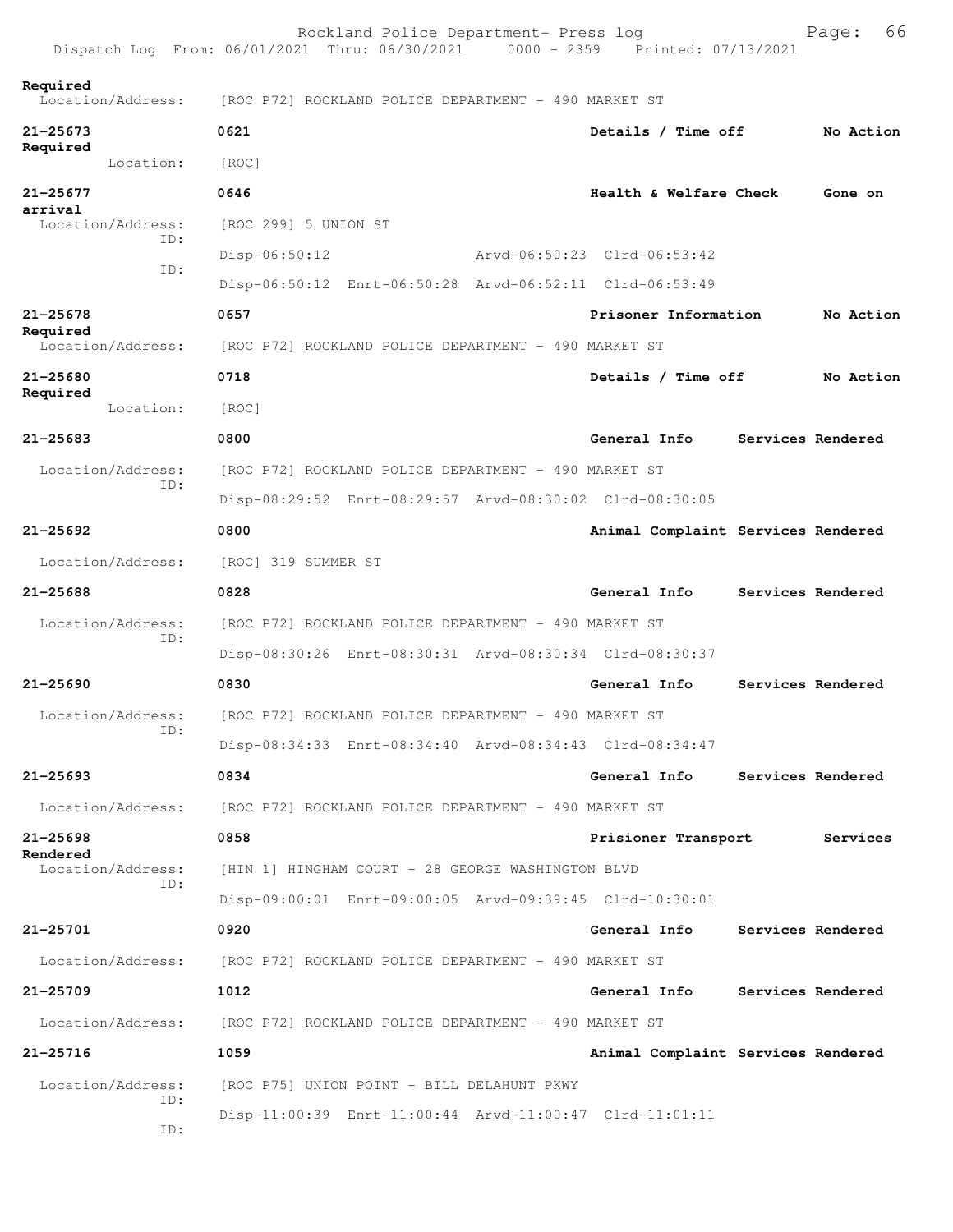| Dispatch Log From: 06/01/2021 Thru: 06/30/2021 0000 - 2359 Printed: 07/13/2021 |                                        | Rockland Police Department- Press log                                                                               |                                                         |                 | 67<br>Page:           |
|--------------------------------------------------------------------------------|----------------------------------------|---------------------------------------------------------------------------------------------------------------------|---------------------------------------------------------|-----------------|-----------------------|
|                                                                                |                                        |                                                                                                                     | Disp-11:01:00 Enrt-11:01:03 Arvd-11:01:06 Clrd-11:01:08 |                 |                       |
| $21 - 25725$                                                                   | 1231                                   |                                                                                                                     | Warrant                                                 | Arrest (s) Made |                       |
| Location/Address:                                                              |                                        | [ROC P72] ROCKLAND POLICE DEPARTMENT - 490 MARKET ST                                                                |                                                         |                 |                       |
| TD:                                                                            |                                        |                                                                                                                     | Disp-12:37:35 Enrt-12:37:41 Arvd-12:37:43 Clrd-13:12:55 |                 |                       |
| $21 - 25727$                                                                   | 1250                                   |                                                                                                                     | Details / Time off                                      |                 | Services              |
| Rendered<br>Location:                                                          | [ROC]                                  |                                                                                                                     |                                                         |                 |                       |
| 21-25730                                                                       | 1329                                   |                                                                                                                     | Prisioner Transport                                     |                 | Services              |
| Rendered<br>Location/Address:                                                  |                                        | [HIN 1] HINGHAM COURT - 28 GEORGE WASHINGTON BLVD                                                                   |                                                         |                 |                       |
| ID:                                                                            |                                        |                                                                                                                     | Disp-13:30:09 Enrt-13:30:15 Arvd-14:20:42 Clrd-14:20:45 |                 |                       |
| $21 - 25734$                                                                   | 1343                                   |                                                                                                                     | Suspicious Activity 5ent On Way                         |                 |                       |
| Location/Address:                                                              | [ROC P51] DOUBLE TREE - 929 HINGHAM ST |                                                                                                                     |                                                         |                 |                       |
| ID:                                                                            |                                        |                                                                                                                     | Arvd-13:43:00 Clrd-13:46:39                             |                 |                       |
| 21-25735                                                                       | 1346                                   |                                                                                                                     | 911 Hang Up Gone on arrival                             |                 |                       |
| Vicinity of:                                                                   |                                        | [ROC P81] OCEAN STATE JOB LOT - 360 MARKET ST                                                                       |                                                         |                 |                       |
| ID:                                                                            |                                        | Disp-13:49:05 Enrt-13:49:08                                                                                         | Clrd-13:55:27                                           |                 |                       |
| ID:                                                                            |                                        |                                                                                                                     | Disp-14:35:24 Enrt-14:35:27 Arvd-14:36:55 Clrd-14:39:53 |                 |                       |
| $21 - 25738$                                                                   | 1351                                   |                                                                                                                     | Unwanted Party Services Rendered                        |                 |                       |
| Location/Address:<br>ID:                                                       |                                        | [ROC 187] 109 MARKET ST Apt. #20                                                                                    |                                                         |                 |                       |
| ID:                                                                            |                                        |                                                                                                                     | Disp-13:55:00 Enrt-13:56:04 Arvd-13:58:15 Clrd-14:34:13 |                 |                       |
| ID:                                                                            |                                        | Disp-13:55:55 Enrt-13:56:00                                                                                         | Clrd-14:17:01                                           |                 |                       |
|                                                                                |                                        |                                                                                                                     | Disp-14:19:31 Enrt-14:19:35 Arvd-14:20:17 Clrd-14:34:16 |                 |                       |
| 21-25741<br>Services Rendered                                                  | 1415                                   |                                                                                                                     | Motor Vehicle Collision W/PI                            |                 |                       |
| Location/Address:<br>Fire Unit:                                                |                                        | [ROC P55] HOME DEPOT - 1149 HINGHAM ST<br>ROCKEN1-Pumper-Rockland Engine 1<br>InQrtsUnavl-14:40:35 InSrvce-14:40:38 | Disp-14:17:07 Enrt-14:19:08 Arvd-14:24:08 Clrd-14:30:34 |                 |                       |
| ID:                                                                            |                                        | Disp-14:17:12 Enrt-14:17:16                                                                                         | $Clrd-14:19:23$                                         |                 |                       |
| EMS Unit:                                                                      | ROCKAM1-Rockland A1                    | InQrtsUnavl-14:38:48 InSrvce-14:38:51                                                                               | Disp-14:17:22 Enrt-14:19:04 Arvd-14:24:04 Clrd-14:30:31 |                 |                       |
| ID:                                                                            |                                        |                                                                                                                     | Disp-14:21:32 Enrt-14:21:35 Arvd-14:36:06 Clrd-14:59:12 |                 |                       |
| 21-25750                                                                       | 1522                                   |                                                                                                                     | Summons                                                 |                 | Services Not Required |
| Location/Address:<br>TD:                                                       | [ROC] 219 UNION ST                     |                                                                                                                     |                                                         |                 |                       |
|                                                                                |                                        |                                                                                                                     | Disp-15:25:17 Enrt-15:25:22 Arvd-15:27:20 Clrd-15:27:36 |                 |                       |
| $21 - 25751$                                                                   | 1532                                   |                                                                                                                     | General Info                                            |                 | Services Rendered     |
| Location/Address:                                                              |                                        | [ROC P72] ROCKLAND POLICE DEPARTMENT - 490 MARKET ST                                                                |                                                         |                 |                       |
| $21 - 25754$                                                                   | 1600                                   |                                                                                                                     | SHIFT ASSIGNMENTS Services Rendered                     |                 |                       |
| Location/Address:                                                              |                                        | [ROC P72] ROCKLAND POLICE DEPARTMENT - 490 MARKET ST                                                                |                                                         |                 |                       |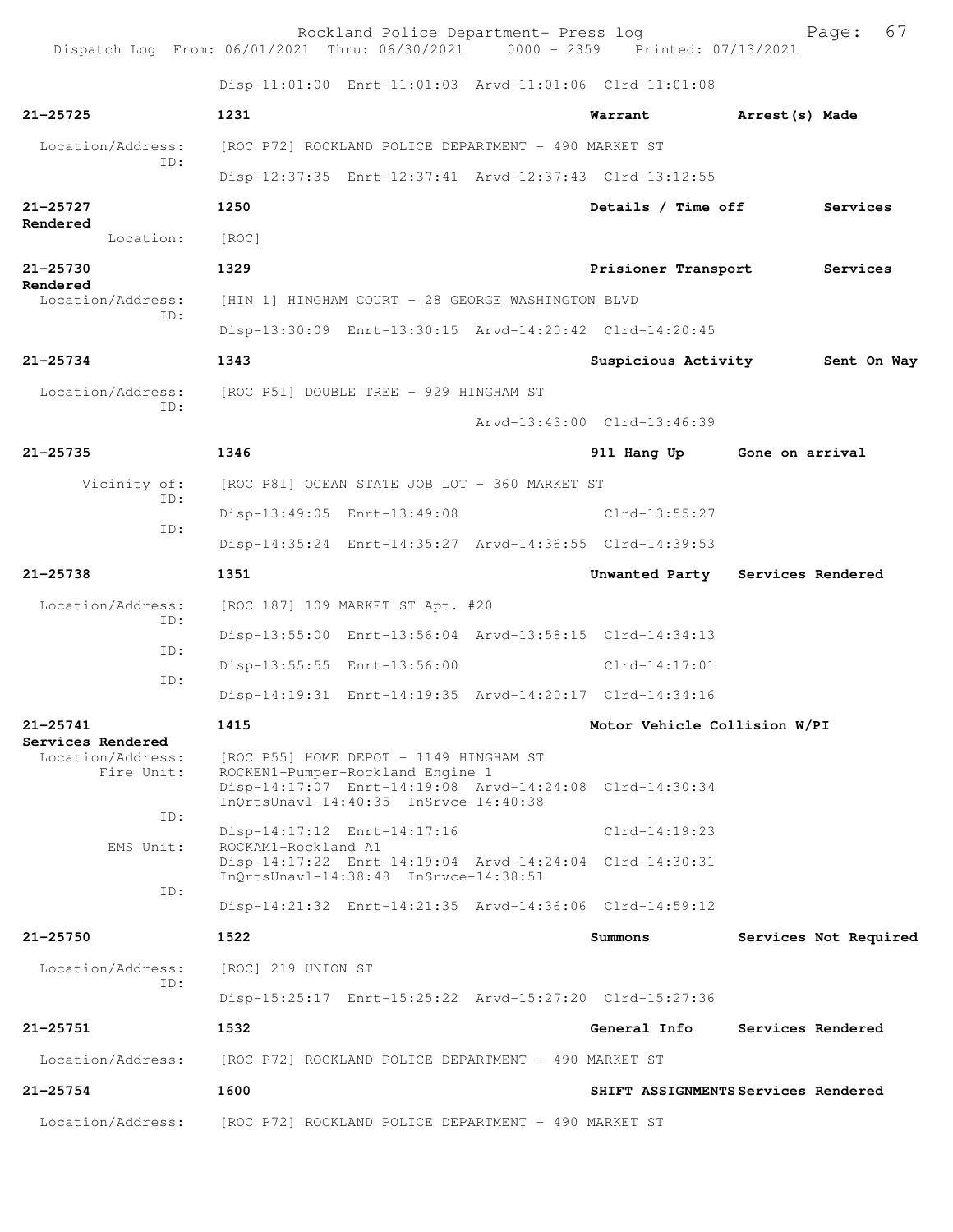|                                      | Rockland Police Department- Press log<br>Dispatch Log From: 06/01/2021 Thru: 06/30/2021 0000 - 2359 Printed: 07/13/2021 |                             | 68<br>Page:                      |
|--------------------------------------|-------------------------------------------------------------------------------------------------------------------------|-----------------------------|----------------------------------|
| $21 - 25752$                         | 1609                                                                                                                    | TIME OFF                    | No Action Required               |
| Location/Address:                    | [ROC P72] ROCKLAND POLICE DEPARTMENT - 490 MARKET ST                                                                    |                             |                                  |
| ID:                                  |                                                                                                                         | Arvd-16:09:17 Clrd-16:10:26 |                                  |
| $21 - 25763$                         | 1655                                                                                                                    |                             | Building Check Services Rendered |
| Location/Address:                    | [ROC] CALVERY CHAPEL - MARKET ST                                                                                        |                             |                                  |
| ID:                                  |                                                                                                                         | Arvd-17:10:08 Clrd-17:10:37 |                                  |
| $21 - 25760$                         | 1659                                                                                                                    | Burglar Alarm               | Investigated                     |
| Location/Address:                    | [ROC] 366 CENTRE AVE                                                                                                    |                             |                                  |
| ID:                                  | Disp-17:00:59 Enrt-17:01:03 Arvd-17:07:53 Clrd-17:10:08                                                                 |                             |                                  |
| $21 - 25761$                         | 1703                                                                                                                    | Burglar Alarm               | Investigated                     |
| Location/Address:                    | [ROC] 800 MARKET ST                                                                                                     |                             |                                  |
| ID:                                  | Disp-17:04:39 Enrt-17:04:42 Arvd-17:08:32 Clrd-17:17:14                                                                 |                             |                                  |
| ID:                                  | Disp-17:12:36                                                                                                           | Arvd-17:12:40 Clrd-17:12:44 |                                  |
| ID:                                  | Disp-17:12:49 Enrt-17:12:53 Arvd-17:14:32 Clrd-17:17:19                                                                 |                             |                                  |
| ID:                                  | $Disp-17:15:38$                                                                                                         | Arvd-17:15:42 Clrd-17:17:22 |                                  |
| $21 - 25765$                         | 1724                                                                                                                    | Neighbor Disturbance        | Services                         |
| Rendered<br>Location/Address:<br>ID: | [ROC] 452 LIBERTY ST                                                                                                    |                             |                                  |
|                                      |                                                                                                                         | Arvd-17:24:00 Clrd-17:34:43 |                                  |
| $21 - 25782$                         | 1903                                                                                                                    | 911 Accidental              | Gone on arrival                  |
| Vicinity of:<br>ID:                  | [ROC] 20 WILLIAMS ST - WILLIAMS ST                                                                                      |                             |                                  |
|                                      | Disp-19:07:16 Enrt-19:07:22 Arvd-19:12:42 Clrd-19:14:21                                                                 |                             |                                  |
| 21-25784                             | 1914                                                                                                                    | Harassment                  | Services Rendered                |
| Location/Address:<br>ID:             | [ROC] 81 HANNAH WAY Apt. #B                                                                                             |                             |                                  |
|                                      | Disp-19:15:47 Enrt-19:16:11 Arvd-19:16:14 Clrd-19:27:44                                                                 |                             |                                  |
| 21-25787                             | 1945                                                                                                                    | Police Information          | Investigated                     |
| Location/Address:<br>ID:             | [ROC] 95 LEVIN RD                                                                                                       |                             |                                  |
| ID:                                  | Disp-19:46:47 Enrt-19:48:31                                                                                             | $Clrd-19:52:57$             |                                  |
| ID:                                  | Disp-19:52:51 Enrt-19:52:55 Arvd-20:02:47 Clrd-20:02:50                                                                 |                             |                                  |
|                                      | $Disp-20:02:09$                                                                                                         | Arvd-20:02:16 Clrd-20:02:43 |                                  |
| 21-25788                             | 1947                                                                                                                    | <b>Building Check</b>       | Services Rendered                |
| Location/Address:<br>ID:             | [ROC P89] CALVARY CHAPEL - 175 MARKET ST                                                                                |                             |                                  |
|                                      |                                                                                                                         | Arvd-19:49:51 Clrd-19:50:15 |                                  |
| $21 - 25801$<br>Rendered             | 2030                                                                                                                    | Larceny / Forgery/ Fraud    | Services                         |
| Location/Address:<br>ID:             | [ROC] 8 OAK CT                                                                                                          |                             |                                  |
|                                      | Disp-20:32:40                                                                                                           | Clrd-20:32:51               |                                  |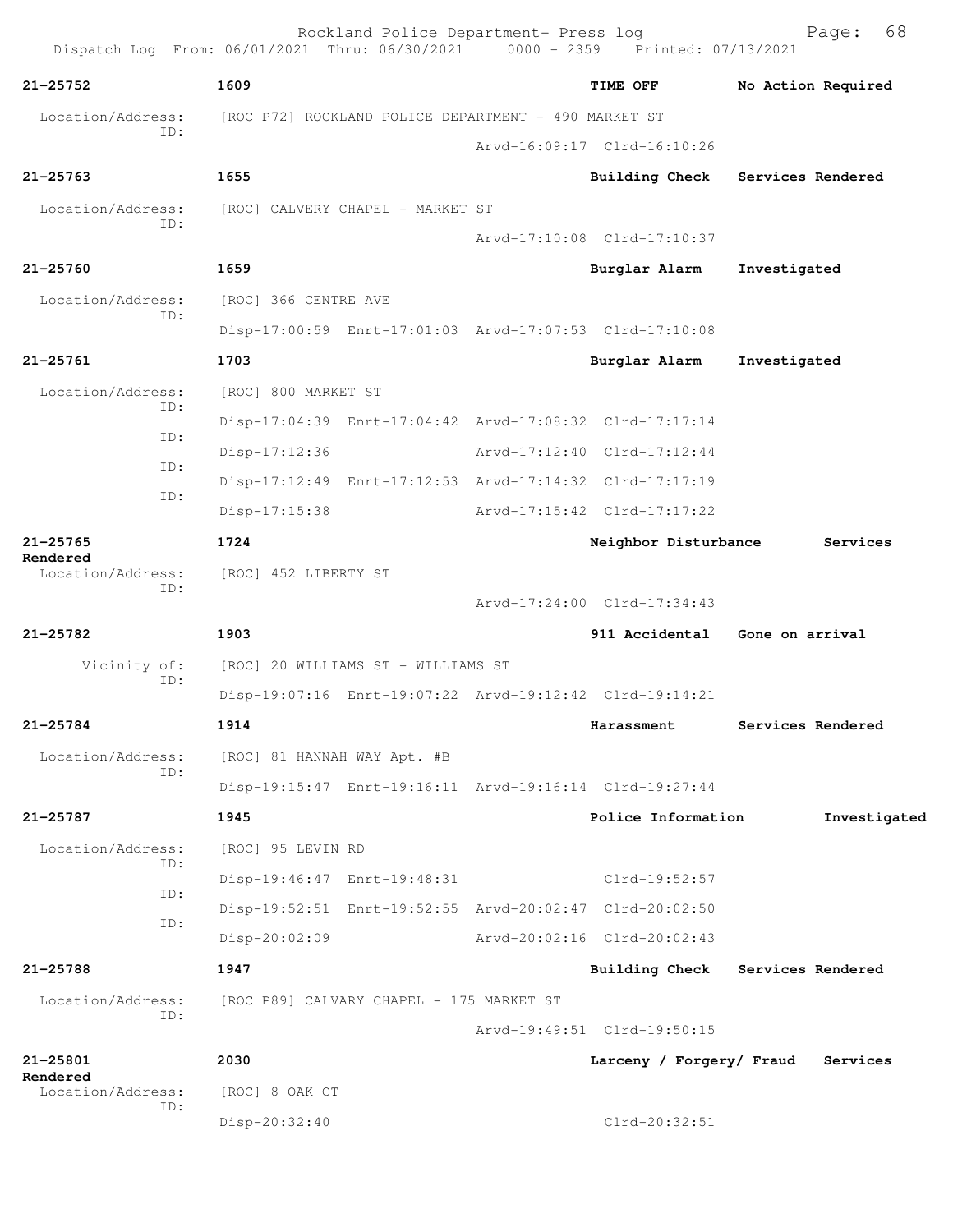Rockland Police Department- Press log entitled and Page: 69

| $21 - 25800$             | 2031                                                 |                             |  | Disturbance                                             | Peace Restored    |
|--------------------------|------------------------------------------------------|-----------------------------|--|---------------------------------------------------------|-------------------|
| Location/Address:<br>ID: | [ROC] 81 HANNAH WAY Apt. #B                          |                             |  |                                                         |                   |
| TD:                      |                                                      |                             |  | Disp-20:32:30 Enrt-20:33:01 Arvd-20:33:41 Clrd-20:53:34 |                   |
|                          |                                                      |                             |  | Disp-20:32:55 Enrt-20:32:58 Arvd-20:34:58 Clrd-20:53:39 |                   |
| TD:                      |                                                      |                             |  | Disp-20:34:47 Enrt-20:34:52 Arvd-20:35:04 Clrd-20:53:37 |                   |
| ID:                      | Disp-20:35:10                                        |                             |  | Arvd-20:35:13 Clrd-20:53:25                             |                   |
| TD:                      | Disp-20:36:10                                        |                             |  | Arvd-20:36:27 Clrd-20:53:28                             |                   |
| $21 - 25806$             | 2102                                                 |                             |  | Fireworks                                               | Services Rendered |
| Vicinity of:             | [ROC] 80 HANNAH WAY                                  |                             |  |                                                         |                   |
| TD:                      |                                                      |                             |  | Disp-21:04:20 Enrt-21:05:03 Arvd-21:07:21 Clrd-21:08:26 |                   |
| TD:                      |                                                      | Disp-21:07:30 Enrt-21:07:32 |  | $Clrd-21:08:24$                                         |                   |
| $21 - 25811$             | 2246                                                 |                             |  | Warrant                                                 | Services Rendered |
| Location/Address:        | [ROC P72] ROCKLAND POLICE DEPARTMENT - 490 MARKET ST |                             |  |                                                         |                   |
| ID:                      | Disp-22:49:29                                        |                             |  | $Clrd-22:49:36$                                         |                   |
| $21 - 25812$             | 2253                                                 |                             |  | Building Check                                          | Services Rendered |
| Location/Address:        | [ROC P89] CALVARY CHAPEL - 175 MARKET ST             |                             |  |                                                         |                   |
| TD:                      |                                                      |                             |  | Arvd-22:55:12 Clrd-22:55:52                             |                   |

## **For Date: 06/18/2021 - Friday**

| $21 - 25823$                                       | 0000                                                    |  | General Incident No Service         |                                     |
|----------------------------------------------------|---------------------------------------------------------|--|-------------------------------------|-------------------------------------|
| Location/Address:<br>ID:                           | [ROC P72] ROCKLAND POLICE DEPARTMENT - 490 MARKET ST    |  |                                     |                                     |
|                                                    |                                                         |  | $Arvd - 00:00:00$ $Clrd - 00:14:02$ |                                     |
| $21 - 25835$                                       | 0224                                                    |  | Disturbance                         | Gone on arrival                     |
| Location/Address:                                  | [ROC 206] 51 MAPLE ST Apt. #324                         |  |                                     |                                     |
| ID:                                                | Disp-02:28:16 Enrt-02:28:29 Arvd-02:30:27 Clrd-02:53:23 |  |                                     |                                     |
| ID:                                                | Disp-02:28:24 Enrt-02:28:29 Arvd-02:30:31 Clrd-02:53:33 |  |                                     |                                     |
| TD:                                                | Disp-02:30:47                                           |  | Arvd-02:30:52 Clrd-02:53:29         |                                     |
| $21 - 25836$                                       | 0312                                                    |  | Disturbance                         | Transported to                      |
| Hospital<br>Location/Address:<br>ID:<br>ID:<br>ID: | [ROC 206] 51 MAPLE ST Apt. #324                         |  |                                     |                                     |
|                                                    | Disp-03:13:26 Enrt-03:13:37 Arvd-03:13:48 Clrd-03:28:50 |  |                                     |                                     |
|                                                    | Disp-03:13:26 Enrt-03:13:37 Arvd-03:13:48 Clrd-03:28:44 |  |                                     |                                     |
|                                                    | Disp-03:13:26 Enrt-03:13:37 Arvd-03:13:48 Clrd-03:28:38 |  |                                     |                                     |
| $21 - 25843$                                       | 0603                                                    |  |                                     | Building Check Services Rendered    |
| Location/Address:                                  | [ROC] UNION ST                                          |  |                                     |                                     |
| ID:                                                |                                                         |  | Arvd-06:07:18 Clrd-06:23:41         |                                     |
| $21 - 25851$                                       | 0808                                                    |  |                                     | SHIFT ASSIGNMENTS Services Rendered |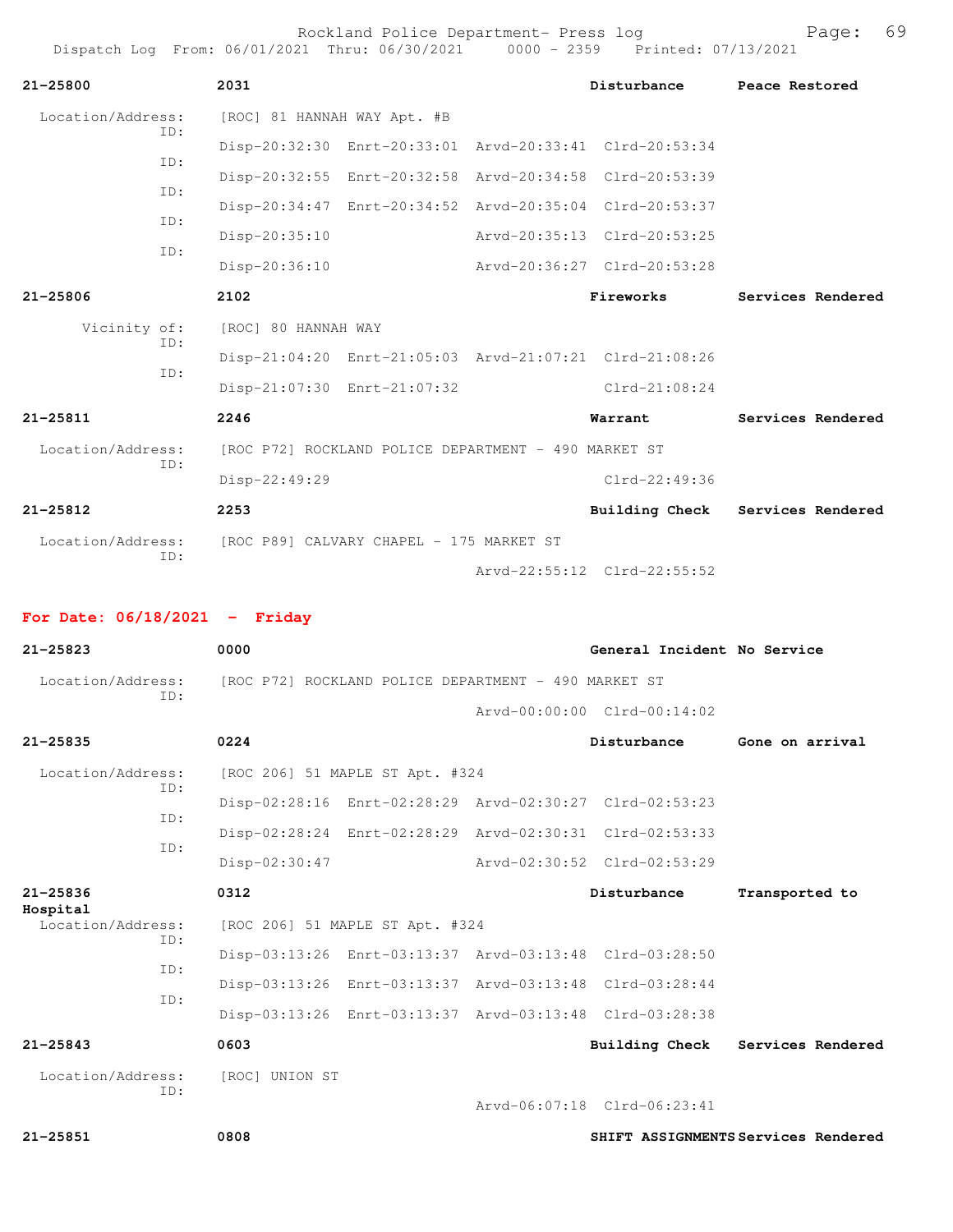|                                              | Rockland Police Department- Press log<br>Dispatch Log From: 06/01/2021 Thru: 06/30/2021 0000 - 2359 Printed: 07/13/2021 |                             |                    | 70<br>Page:  |
|----------------------------------------------|-------------------------------------------------------------------------------------------------------------------------|-----------------------------|--------------------|--------------|
| Location/Address:                            | [ROC P72] ROCKLAND POLICE DEPARTMENT - 490 MARKET ST                                                                    |                             |                    |              |
| 21-25857                                     | 0833                                                                                                                    | TIME OFF                    | No Action Required |              |
| Location/Address:                            | [ROC P72] ROCKLAND POLICE DEPARTMENT - 490 MARKET ST                                                                    |                             |                    |              |
| ID:                                          |                                                                                                                         | Arvd-08:33:38 Clrd-08:35:42 |                    |              |
| 21-25859                                     | 0838                                                                                                                    | Details / Time off          |                    | Services     |
| Rendered<br>Location:                        | [ROC]                                                                                                                   |                             |                    |              |
| 21-25864                                     | 0926                                                                                                                    | Motor Vehicle Stop          |                    | Verbal       |
| Warning<br>Location/Address:                 | [ROC] PLAIN ST                                                                                                          |                             |                    |              |
| ID:                                          |                                                                                                                         | Arvd-09:26:00 Clrd-09:31:10 |                    |              |
| 21-25874                                     | 1001                                                                                                                    | Details / Time off          |                    | Services     |
| Rendered<br>Location:                        | [ROC]                                                                                                                   |                             |                    |              |
| 21-25880                                     | 1059                                                                                                                    | Motor Vehicle Stop          |                    |              |
| Citation/Warning Issued<br>Location/Address: | [ROC] 379 HINGHAM ST @ 1 HOBART LN                                                                                      |                             |                    |              |
| ID:                                          |                                                                                                                         | Arvd-10:59:00 Clrd-11:11:49 |                    |              |
| 21-25881                                     | 1100                                                                                                                    | General Info                | Services Rendered  |              |
| Location/Address:                            | [ROC P72] ROCKLAND POLICE DEPARTMENT - 490 MARKET ST                                                                    |                             |                    |              |
| 21-25882                                     | 1103                                                                                                                    | Motor Vehicle Stop          |                    | Verbal       |
| Warning<br>Location/Address:<br>ID:          | [ROC] PRIME GAS - MARKET ST                                                                                             |                             |                    |              |
| ID:                                          |                                                                                                                         | Arvd-11:03:00 Clrd-11:14:11 |                    |              |
|                                              | $Disp-11:06:59$                                                                                                         | Arvd-11:07:04 Clrd-11:14:15 |                    |              |
| 21-25884                                     | 1110                                                                                                                    | Larceny / Forgery/ Fraud    |                    | Investigated |
| Location/Address:<br>ID:                     | [ROC 16] ROCKLAND AUTO BROKERS - 250 WEBSTER ST                                                                         |                             |                    |              |
|                                              | Disp-11:13:42 Enrt-11:13:49 Arvd-11:17:04 Clrd-11:41:29                                                                 |                             |                    |              |
| 21-25886                                     | 1113                                                                                                                    | General Info                | No Action Required |              |
| Location/Address:<br>ID:                     | [ROC P72] ROCKLAND POLICE DEPARTMENT - 490 MARKET ST                                                                    |                             |                    |              |
|                                              |                                                                                                                         | Arvd-11:13:00 Clrd-11:17:50 |                    |              |
| 21-25885<br>Warning                          | 1114                                                                                                                    | Motor Vehicle Stop          |                    | Verbal       |
| Location/Address:<br>ID:                     | [ROC] SUMMER ST                                                                                                         |                             |                    |              |
|                                              |                                                                                                                         | Arvd-11:14:00 Clrd-11:20:03 |                    |              |
| 21-25887<br>Citation/Warning Issued          | 1120                                                                                                                    | Motor Vehicle Stop          |                    |              |
| Location/Address:<br>ID:                     | [ROC] SUMMER ST                                                                                                         |                             |                    |              |
|                                              |                                                                                                                         | Arvd-11:20:00 Clrd-11:26:08 |                    |              |
| 21-25891                                     | 1131                                                                                                                    | Lockout                     | Services Rendered  |              |
| Location/Address:<br>ID:                     | [ROC 70] WEBSTER PARK NURSING AND REHAB - 56 WEBSTER ST                                                                 |                             |                    |              |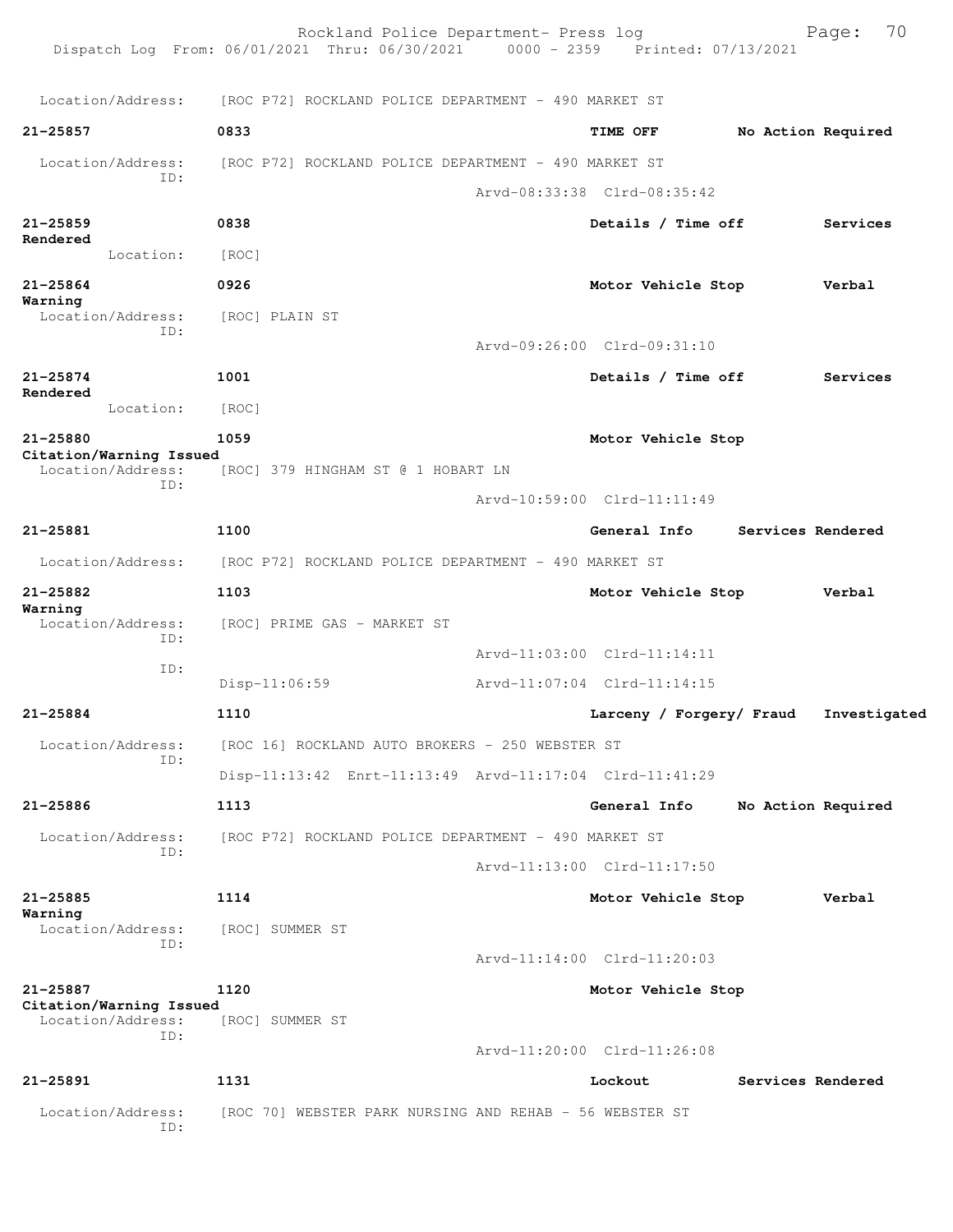Rockland Police Department- Press log Page: 71 Dispatch Log From:  $06/01/2021$  Thru:  $06/30/2021$  0000 - 2359 Disp-11:35:55 Enrt-11:35:59 Arvd-11:38:23 Clrd-11:54:11 **21-25894 1205 Building Check Services Rendered** Location/Address: [ROC] WEBSTER ST ID: Arvd-12:11:08 Clrd-12:11:59 **21-25897 1212 Building Check Services Rendered** Location/Address: [ROC] HINGHAM ST ID: Arvd-12:12:49 Clrd-12:13:18 **21-25898 1221 Building Check Services Rendered** Location/Address: [ROC] BLANCHARD ST ID: Arvd-12:21:34 Clrd-12:21:47 **21-25901 1245 Police Information Services Rendered**  [ROC P72] ROCKLAND POLICE DEPARTMENT - 490 MARKET ST ID: Disp-12:46:47 Arvd-12:46:54 Clrd-12:46:58 **21-25902 1249 Motor Vehicle Stop Verbal Warning**  Location/Address: [ROC] LIBERTY ST ID: Arvd-12:49:00 Clrd-12:55:36 ID: Disp-12:51:25 Arvd-12:51:29 Clrd-12:55:40 **21-25908 1337 Burglar Alarm Cancelled Enroute** Location/Address: [ROC] FRONT DOOR - 127 EXCHANGE ST ID: Disp-13:39:16 Enrt-13:39:21 Clrd-13:41:06 **21-25910 1341 911 Accidental Cancelled Enroute** Location/Address: [ROC 157] 511 MARKET ST ID: Disp-13:43:28 Enrt-13:43:32 Clrd-13:44:11 **21-25916 1415 Building Check Building Checked/Secured**  [ROC] BLANCHARD ST ID: Arvd-14:16:27 Clrd-14:17:23 ID: Disp-14:17:58 Clrd-14:18:40 **21-25917 1416 Building Check Services Rendered** Location/Address: [ROC] BLANCHARD ST ID: Arvd-14:17:23 Clrd-14:17:50 **21-25919 1418 Building Check Services Rendered** Location/Address: [ROC] WEBSTER ST ID: Arvd-14:18:40 Clrd-14:18:53 **21-25922 1426 911 Hang Up Unfounded**  Location/Address: [ROC 222] SERONO LABS - 1 TECHNOLOGY PL ID: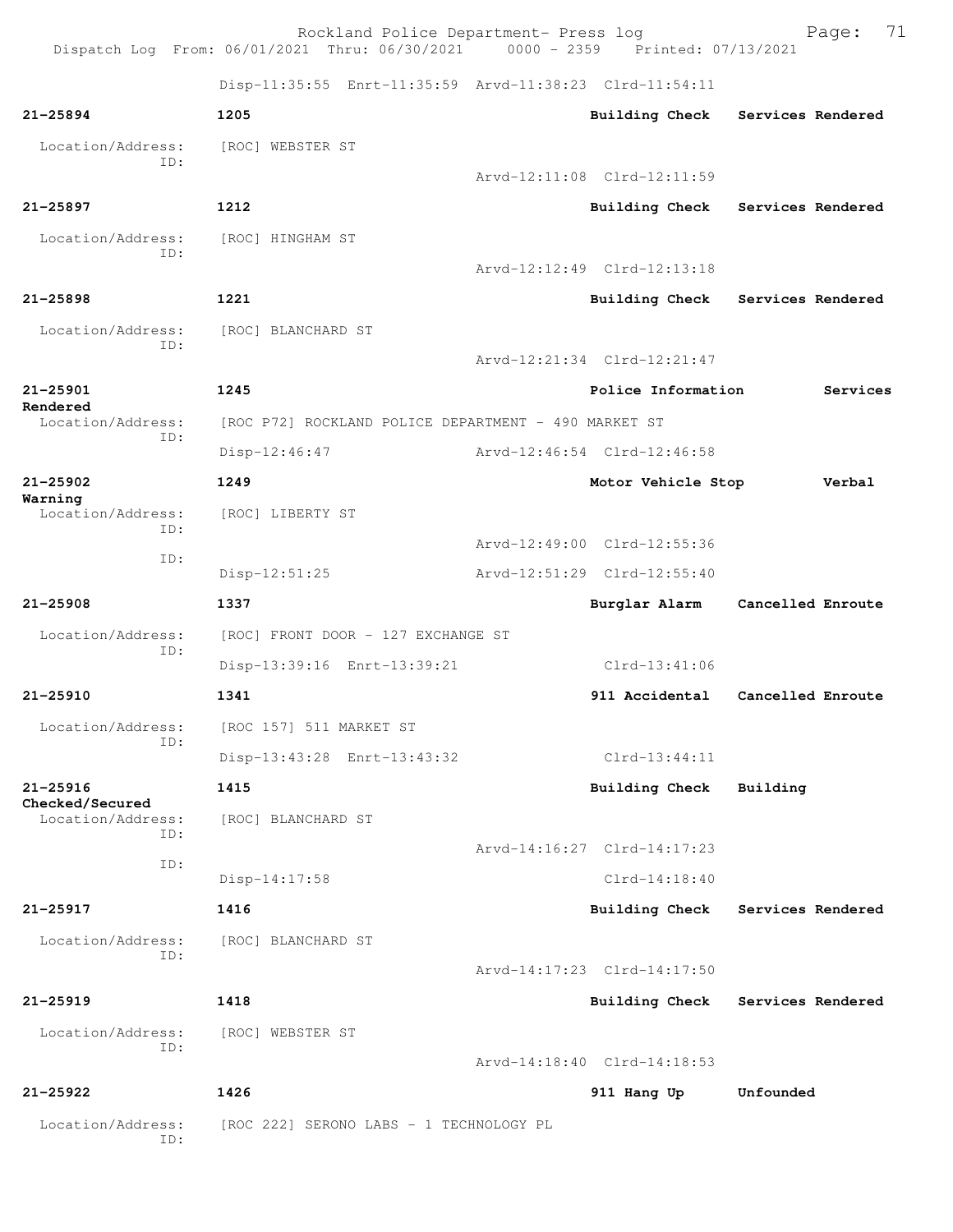Rockland Police Department- Press log Fage: 72 Dispatch Log From: 06/01/2021 Thru: 06/30/2021 0000 - 2359 Printed: 07/13/2021 Disp-14:30:31 Arvd-14:30:35 Clrd-14:35:37 **21-25921 1427 Building Check Services Rendered** Location/Address: [ROC] HINGHAM ST ID: Arvd-14:28:05 Clrd-14:28:27 **21-25924 1434 911 Hang Up Unfounded**  Location/Address: [ROC 757] 42 CHURCH ST ID: Disp-14:37:05 Enrt-14:37:10 Clrd-14:38:05 ID: Disp-14:38:57 Arvd-14:39:01 Clrd-14:45:22 **21-25930 1445 Motor Vehicle Stop Citation/Warning Issued**  Location/Address: ID: Arvd-14:45:00 Clrd-15:01:45 ID: Disp-14:47:14 Arvd-14:47:19 Clrd-15:01:52 ID: Disp-14:47:36 Arvd-14:47:40 Clrd-15:01:49 **21-25935 1509 SECTION 35 Services Rendered** Location/Address: [ROC P72] ROCKLAND POLICE DEPARTMENT - 490 MARKET ST **21-25936 1521 Summons Services Rendered** Location/Address: [ROC] 51 HANNAH WAY Apt. #E ID: Disp-15:25:24 Clrd-15:25:40 **21-25942 1608 SHIFT ASSIGNMENTS Services Rendered** Location/Address: [ROC P72] ROCKLAND POLICE DEPARTMENT - 490 MARKET ST **21-25943 1612 Disabled Motor Vehicle Services Rendered**  Location/Address: [ROC] PLAIN ST ID: Disp-16:12:43 Enrt-16:12:49 Arvd-16:12:52 Clrd-16:33:42 **21-25950 1617 Vehicle Maintenance Services Rendered**  Location/Address: [ROC P72] ROCKLAND POLICE DEPARTMENT - 490 MARKET ST ID: Arvd-16:33:42 Clrd-16:33:58 **21-25955 1653 Details / Time off Services Rendered**  Location: [ROC] **21-25962 1741 Time off Services Rendered** Location: [ROC] **21-25974 1816 Details / Time off Services Rendered**  Location: [ROC] **21-25975 1818 General Incident Services Rendered** Location/Address: [ROC P72] ROCKLAND POLICE DEPARTMENT - 490 MARKET ST ID: Disp-18:20:01 Clrd-18:20:14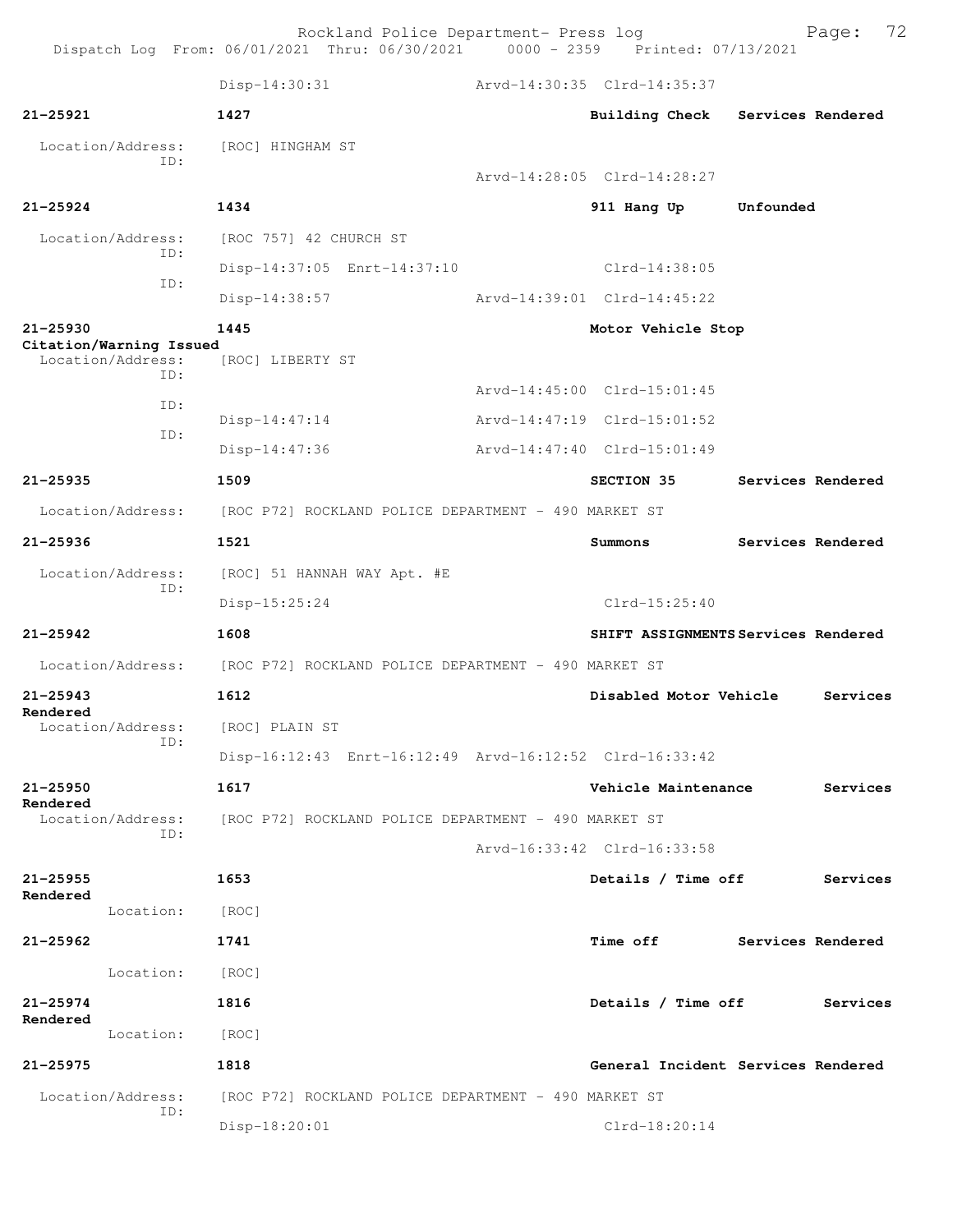Rockland Police Department- Press log Page: 73 Dispatch Log From: 06/01/2021 Thru: 06/30/2021 0000 - 2359 Printed: 07/13/2021 **21-25981 1913 Building Check Services Rendered** Location/Address: [ROC P89] CALVARY CHAPEL - 175 MARKET ST ID: Arvd-19:14:04 Clrd-19:16:14 **21-25983 1916 Building Check Services Rendered** Location/Address: [ROC] SPRING GATE - HANNAH WAY ID: Arvd-19:17:15 Clrd-19:21:27 **21-25985 1924 Building Check Services Rendered** Location/Address: [ROC 162] 49 BLANCHARD ST ID: Arvd-19:25:15 Clrd-19:26:09 **21-25986 1933 Building Check Services Rendered** Location/Address: [ROC] HINGHAM ST ID: Arvd-19:38:19 Clrd-19:40:11 **21-25988 1942 Building Check Services Rendered** Location/Address: [ROC] 437 WEBSTER ST ID: Arvd-19:43:50 Clrd-19:45:56 **21-25998 2050 Building Check Services Rendered** Location/Address: [ROC] HANNAH WAY ID: Arvd-20:50:24 Clrd-20:55:24 **21-26000 2056 Building Check Services Rendered** Location/Address: [ROC] 175 MARKET ST ID: Arvd-20:57:11 Clrd-20:58:59 **21-26002 2102 Disturbance Investigated** Location/Address: [ROC] 51 HANNAH WAY ID: Disp-21:04:16 Enrt-21:04:18 Arvd-21:06:49 Clrd-21:08:21 ID: Disp-21:04:28 Enrt-21:04:31 Arvd-21:07:44 Clrd-21:26:05 ID: Disp-21:08:33 Enrt-21:08:36 Arvd-21:08:38 Clrd-21:26:03 ID: Disp-21:11:17 Enrt-21:11:19 Arvd-21:11:21 Clrd-21:26:07 ID: Disp-21:11:38 Enrt-21:11:41 Arvd-21:11:43 Clrd-21:24:25 Refer To Summons: 21ROC-26002-AR Summons: FREEMAN, DESTINEE PATRICE Address: 75 HANNAH WAY Apt. #F ROCKLAND, MA Age: 27<br>Charges: AS ASSAULT W/DANGEROUS WEAPON **21-26004 2102 Building Check Services Rendered** Location/Address: [ROC 162] 49 BLANCHARD ST ID: Arvd-21:04:08 Clrd-21:04:43 **21-26005 2107 Building Check Services Rendered**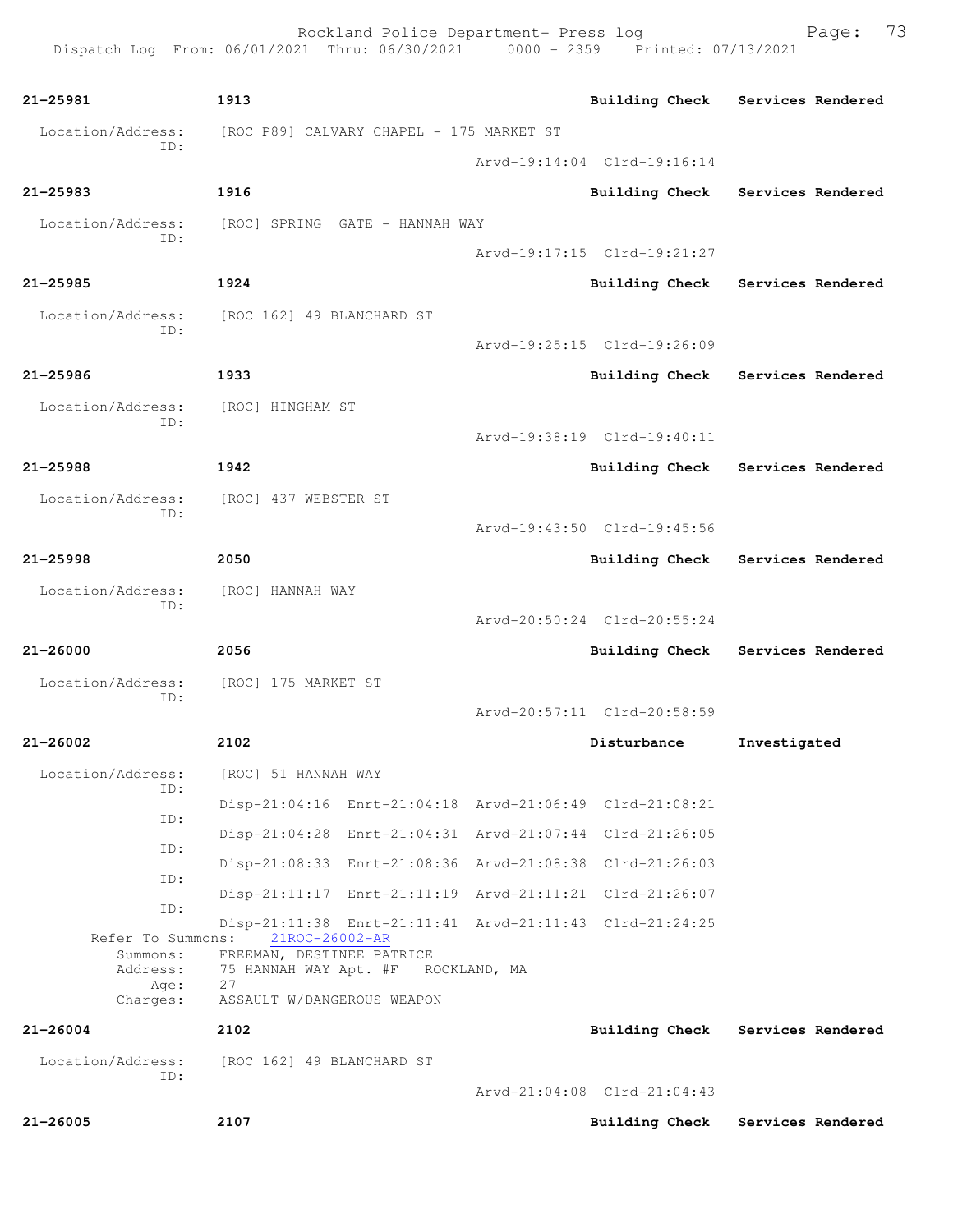| Dispatch Log From: 06/01/2021 Thru: 06/30/2021 0000 - 2359 Printed: 07/13/2021 |                                                         | Rockland Police Department- Press log |                             | 74<br>Page:                      |
|--------------------------------------------------------------------------------|---------------------------------------------------------|---------------------------------------|-----------------------------|----------------------------------|
| Location/Address:<br>TD:                                                       | [ROC] WEBSTER ST                                        |                                       |                             |                                  |
|                                                                                |                                                         |                                       | Arvd-21:08:35 Clrd-21:11:59 |                                  |
| $21 - 26006$                                                                   | 2109                                                    |                                       | Burglar Alarm               | Services Rendered                |
| Location/Address:<br>TD:                                                       | [ROC] 224 NORTH AVE                                     |                                       |                             |                                  |
|                                                                                | Disp-21:09:55 Enrt-21:09:59 Arvd-21:16:24 Clrd-21:24:33 |                                       |                             |                                  |
| $21 - 26010$                                                                   | 2126                                                    |                                       |                             | Building Check Services Rendered |
| Location/Address:<br>TD:                                                       | [ROC] 437 WEBSTER ST                                    |                                       |                             |                                  |
|                                                                                |                                                         |                                       | Arvd-21:27:41 Clrd-21:29:59 |                                  |
| 21-26011                                                                       | 2133                                                    |                                       |                             | Building Check Services Rendered |
| Location/Address:                                                              | [ROC] HINGHAM ST                                        |                                       |                             |                                  |
| TD:                                                                            |                                                         |                                       | Arvd-21:34:41 Clrd-21:42:37 |                                  |
| 21-26014                                                                       | 2149                                                    |                                       | Fireworks                   | Could Not Locate                 |
| Location/Address:                                                              | [ROC] J A DUNN MEM DR                                   |                                       |                             |                                  |
| ID:                                                                            | Disp-21:53:10 Enrt-21:53:26 Arvd-22:08:21 Clrd-22:08:25 |                                       |                             |                                  |
| ID:                                                                            | Disp-21:53:18 Enrt-21:53:23 Arvd-21:53:25 Clrd-22:08:18 |                                       |                             |                                  |
| $21 - 26020$                                                                   | 2202                                                    |                                       | 911 Hang Up                 | Services Rendered                |
| Location/Address:                                                              | [ROC] 144 CENTRAL ST                                    |                                       |                             |                                  |
| ID:                                                                            | Disp-22:09:21 Enrt-22:09:29 Arvd-22:12:00 Clrd-22:22:29 |                                       |                             |                                  |
| ID:                                                                            | Disp-22:09:27 Enrt-22:09:30 Arvd-22:11:44 Clrd-22:19:16 |                                       |                             |                                  |
| $21 - 26023$                                                                   | 2229                                                    |                                       | General Info                | Services Rendered                |
| Location/Address:                                                              | [ROC P72] ROCKLAND POLICE DEPARTMENT - 490 MARKET ST    |                                       |                             |                                  |
| 21-26026                                                                       | 2240                                                    |                                       | Prisoner Information        | Services                         |
| Rendered<br>Location/Address:                                                  | [ROC P72] ROCKLAND POLICE DEPARTMENT - 490 MARKET ST    |                                       |                             |                                  |
| ID:                                                                            | Disp-22:42:26 Enrt-22:42:53 Arvd-22:43:11 Clrd-22:43:15 |                                       |                             |                                  |
| $21 - 26032$                                                                   | 2319                                                    |                                       | Building Check              | Services Rendered                |
| Location/Address:                                                              | [ROC] MARTHA DR                                         |                                       |                             |                                  |
| ID:                                                                            |                                                         |                                       | Arvd-23:20:36 Clrd-23:25:19 |                                  |
| 21-26035                                                                       | 2325                                                    |                                       | Motor Vehicle Complaint     | Gone on                          |
| arrival<br>Location/Address:                                                   | [ROC] PLAIN ST                                          |                                       |                             |                                  |
| ID:                                                                            | Disp-23:28:31 Enrt-23:28:48 Arvd-23:28:52 Clrd-23:34:44 |                                       |                             |                                  |
| ID:                                                                            | Disp-23:28:31 Enrt-23:34:32 Arvd-23:34:34 Clrd-23:34:37 |                                       |                             |                                  |
| 21-26034                                                                       | 2327                                                    |                                       | Building Check              | Services Rendered                |
| Location/Address:                                                              | [ROC P89] CALVARY CHAPEL - 175 MARKET ST                |                                       |                             |                                  |
| ID:                                                                            |                                                         |                                       | Arvd-23:27:43 Clrd-23:30:19 |                                  |
| 21-26037                                                                       | 2331                                                    |                                       | <b>Building Check</b>       | Services Rendered                |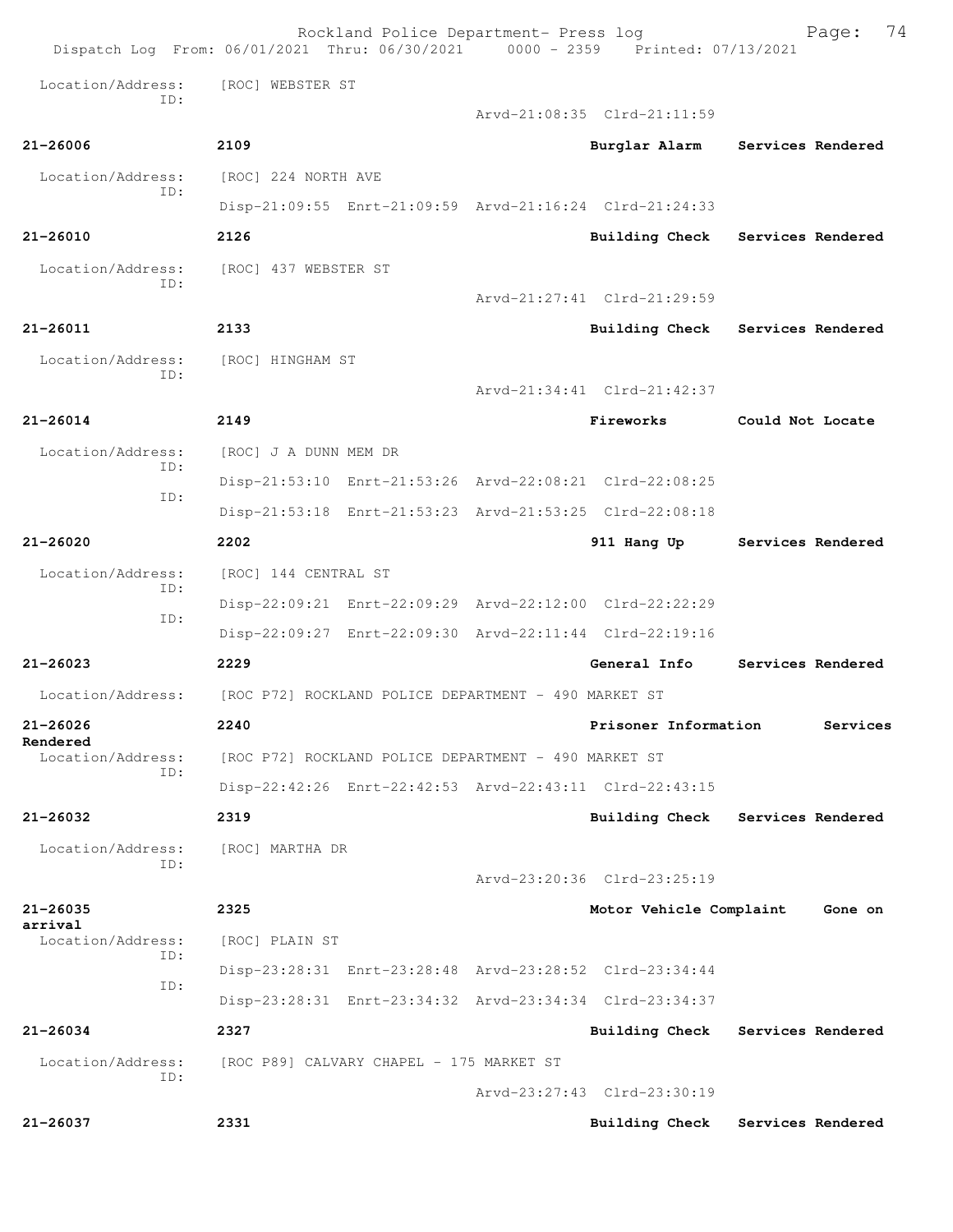|                                      | Rockland Police Department- Press log<br>Dispatch Log From: 06/01/2021 Thru: 06/30/2021 0000 - 2359 Printed: 07/13/2021                                                                                                  |                                     | 75<br>Page: |
|--------------------------------------|--------------------------------------------------------------------------------------------------------------------------------------------------------------------------------------------------------------------------|-------------------------------------|-------------|
| Location/Address:<br>TD:             | [ROC] BLANCHARD ST                                                                                                                                                                                                       |                                     |             |
|                                      |                                                                                                                                                                                                                          | Arvd-23:32:22 Clrd-23:33:05         |             |
| 21-26038                             | 2336                                                                                                                                                                                                                     | Building Check<br>Services Rendered |             |
| Location/Address:<br>ID:             | [ROC] 437 WEBSTER ST                                                                                                                                                                                                     |                                     |             |
|                                      |                                                                                                                                                                                                                          | Arvd-23:38:03 Clrd-23:38:33         |             |
| $21 - 26039$                         | 2342                                                                                                                                                                                                                     | Building Check Services Rendered    |             |
| Location/Address:<br>ID:             | [ROC] HINGHAM ST                                                                                                                                                                                                         |                                     |             |
|                                      |                                                                                                                                                                                                                          | Arvd-23:43:18 Clrd-23:44:55         |             |
| $21 - 26040$                         | 2346                                                                                                                                                                                                                     | Building Check Services Rendered    |             |
| Location/Address:                    | [ROC] HINGHAM ST                                                                                                                                                                                                         |                                     |             |
| ID:                                  |                                                                                                                                                                                                                          | Arvd-23:47:11 Clrd-23:47:42         |             |
| For Date: $06/19/2021 -$ Saturday    |                                                                                                                                                                                                                          |                                     |             |
| $21 - 26042$                         | 0002                                                                                                                                                                                                                     | SHIFT ASSIGNMENTSNo Service         |             |
| Location/Address:                    | [ROC P72] ROCKLAND POLICE DEPARTMENT - 490 MARKET ST                                                                                                                                                                     |                                     |             |
| ID:                                  |                                                                                                                                                                                                                          | Arvd-00:02:00 Clrd-00:04:47         |             |
| $21 - 26043$                         | 0043                                                                                                                                                                                                                     | Burglar Alarm<br>Building           |             |
| Checked/Secured<br>Location/Address: | [ROC] 820 MARKET ST                                                                                                                                                                                                      |                                     |             |
| ID:                                  |                                                                                                                                                                                                                          |                                     |             |
|                                      |                                                                                                                                                                                                                          | Arvd-00:43:00 Clrd-00:57:52         |             |
| $21 - 26044$<br>Rendered             | 0046                                                                                                                                                                                                                     | Details / Time off                  | Services    |
| Location:                            | [ROC]                                                                                                                                                                                                                    |                                     |             |
| $21 - 26045$<br>Required             | 0047                                                                                                                                                                                                                     | Details / Time off                  | No Action   |
| Location:                            | [ROC]                                                                                                                                                                                                                    |                                     |             |
| $21 - 26047$<br>Hospital             | 0101                                                                                                                                                                                                                     | Assault Offenses Transported to     |             |
| Location/Address:<br>EMS Unit:       | [ROC P84] PLAYERS SPORTS BAR - 86 VFW DR<br>ROCKAM1-Rockland A1<br>Disp-01:02:37 Enrt-01:04:43 Arvd-01:06:19 Clrd-01:16:59<br>Hosp-01:23:43 ClrHosp-02:02:49 InQrtsUnavl-02:04:01 InSrvce-02:04:01                       |                                     |             |
| Fire Unit:                           | ROCKEN2-Pumper-Rockland Engine 2<br>$Disp-01:02:42$<br>InQrtsUnavl-01:03:21 InSrvce-01:03:21                                                                                                                             | $Clrd-01:03:12$                     |             |
| Fire Unit:                           | ROCKEN1-Pumper-Rockland Engine 1<br>Disp-01:02:44 Enrt-01:04:39 Arvd-01:06:19 Clrd-01:26:08<br>InQrtsUnavl-01:31:49 InSrvce-01:31:52                                                                                     |                                     |             |
| ID:                                  | Disp-01:02:57 Enrt-01:03:15 Arvd-01:14:17 Clrd-01:48:17                                                                                                                                                                  |                                     |             |
| ID:                                  | Disp-01:03:08 Enrt-01:03:15 Arvd-01:14:19 Clrd-01:32:09                                                                                                                                                                  |                                     |             |
| ID:                                  | Disp-01:03:12 Enrt-01:03:15 Arvd-01:14:15 Clrd-01:48:20                                                                                                                                                                  |                                     |             |
| ID:                                  |                                                                                                                                                                                                                          |                                     |             |
| EMS Unit:                            | Disp-01:05:05 Enrt-01:05:08 Arvd-01:06:27 Clrd-01:45:47<br>ABIA2-Abington Ambulance 2<br>Disp-01:09:33 Enrt-01:10:37 Arvd-01:17:38 Clrd-01:26:27<br>Hosp-01:32:13 ClrHosp-01:49:01 InQrtsUnavl-01:53:59 InSrvce-01:54:04 |                                     |             |
| Refer To Arrest:                     | 21ROC-26047-AR                                                                                                                                                                                                           |                                     |             |
| Arrest:                              | BURNS, KENNETH JOHN JR                                                                                                                                                                                                   |                                     |             |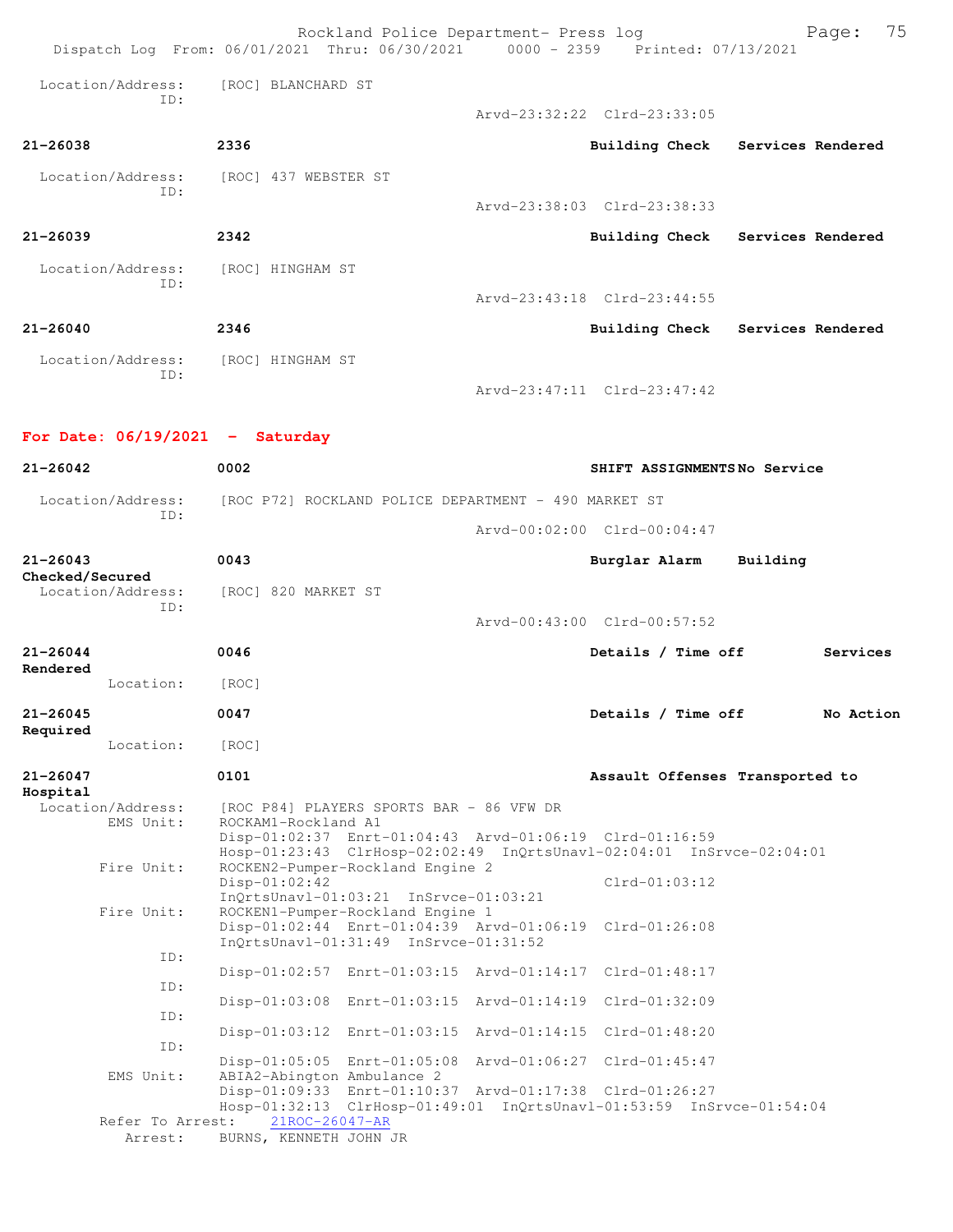|                                                                                               | Rockland Police Department- Press log<br>Dispatch Log From: 06/01/2021 Thru: 06/30/2021 0000 - 2359 Printed: 07/13/2021                                                                                                                                                            |                                   |                   | 76<br>Page:  |
|-----------------------------------------------------------------------------------------------|------------------------------------------------------------------------------------------------------------------------------------------------------------------------------------------------------------------------------------------------------------------------------------|-----------------------------------|-------------------|--------------|
| Address:<br>Age:<br>Charges:<br>Refer To Summons:<br>Summons:<br>Address:<br>Age:<br>Charges: | 153 JOANNE DR<br>HANSON, MA<br>25<br>DISORDERLY CONDUCT<br>21ROC-26047-B-AR<br>BOSSE, JASON R<br>7 DEER HILL RD HANSON, MA<br>23<br>MURDER, ATTEMPTED<br>MURDER, ATTEMPTED<br>A&B WITH DANGEROUS WEAPON, SERIOUS BODILY INJURY<br>A&B WITH DANGEROUS WEAPON, SERIOUS BODILY INJURY |                                   |                   |              |
| 21-26048                                                                                      | 0111                                                                                                                                                                                                                                                                               | Noise Complaint Services Rendered |                   |              |
| Location/Address:                                                                             | [ROC 357] 476 LIBERTY ST                                                                                                                                                                                                                                                           |                                   |                   |              |
| ID:                                                                                           | Disp-01:32:14 Enrt-01:32:17 Arvd-01:36:55 Clrd-01:40:20                                                                                                                                                                                                                            |                                   |                   |              |
| 21-26049                                                                                      | 0145                                                                                                                                                                                                                                                                               | Follow-Up Investigation           |                   | Services     |
| Rendered<br>Location/Address:                                                                 | [WEY 1] SOUTH SHORE HOSPITAL - 55 FOGG RD                                                                                                                                                                                                                                          |                                   |                   |              |
| ID:                                                                                           | Disp-01:47:19 Enrt-01:47:23 Arvd-03:04:57 Clrd-03:05:01                                                                                                                                                                                                                            |                                   |                   |              |
| 21-26050                                                                                      | 0151                                                                                                                                                                                                                                                                               | Suspicious Activity               |                   | Investigated |
| Location/Address:                                                                             | [ROC] 83 EAST WATER ST                                                                                                                                                                                                                                                             |                                   |                   |              |
| ID:                                                                                           | Disp-01:55:36 Enrt-01:55:38 Arvd-01:55:41 Clrd-02:01:53                                                                                                                                                                                                                            |                                   |                   |              |
| 21-26054<br>Follows                                                                           | 0221                                                                                                                                                                                                                                                                               | Larceny / Forgery/ Fraud          |                   | Report       |
| Location/Address:<br>ID:                                                                      | [ROC] 507 FOREST ST                                                                                                                                                                                                                                                                |                                   |                   |              |
| ID:                                                                                           | Disp-02:22:11 Enrt-02:22:54 Arvd-02:28:58 Clrd-02:41:12                                                                                                                                                                                                                            |                                   |                   |              |
|                                                                                               | Disp-02:23:02                                                                                                                                                                                                                                                                      | Arvd-02:28:34 Clrd-02:41:09       |                   |              |
| 21-26055                                                                                      | 0452                                                                                                                                                                                                                                                                               | Details / Time off                |                   | No Service   |
| Location:                                                                                     | [ROC]                                                                                                                                                                                                                                                                              |                                   |                   |              |
| 21-26058                                                                                      | 0616                                                                                                                                                                                                                                                                               | <b>Building Check</b>             | Services Rendered |              |
| Location/Address:<br>ID:                                                                      | [ROC] UNION ST                                                                                                                                                                                                                                                                     |                                   |                   |              |
|                                                                                               |                                                                                                                                                                                                                                                                                    | Arvd-06:17:32 Clrd-06:36:58       |                   |              |
| 21-26074                                                                                      | 0909                                                                                                                                                                                                                                                                               | <b>Building Check</b>             | Services Rendered |              |
| Location/Address:<br>ID:                                                                      | [ROC] BLANCHARD ST                                                                                                                                                                                                                                                                 |                                   |                   |              |
|                                                                                               |                                                                                                                                                                                                                                                                                    | Arvd-09:21:35 Clrd-09:22:07       |                   |              |
| 21-26076                                                                                      | 0922                                                                                                                                                                                                                                                                               | <b>Building Check</b>             | Services Rendered |              |
| Location/Address:<br>ID:                                                                      | [ROC] WEBSTER ST                                                                                                                                                                                                                                                                   |                                   |                   |              |
|                                                                                               |                                                                                                                                                                                                                                                                                    | Arvd-09:23:02 Clrd-09:23:16       |                   |              |
| 21-26077                                                                                      | 0924                                                                                                                                                                                                                                                                               | <b>Building Check</b>             | Services Rendered |              |
| Location/Address:<br>ID:                                                                      | [ROC] WEBSTER ST                                                                                                                                                                                                                                                                   |                                   |                   |              |
|                                                                                               |                                                                                                                                                                                                                                                                                    | Arvd-09:24:50 Clrd-09:25:11       |                   |              |
| 21-26078                                                                                      | 0930                                                                                                                                                                                                                                                                               | <b>Building Check</b>             | Services Rendered |              |
| Location/Address:<br>ID:                                                                      | [ROC] HINGHAM ST                                                                                                                                                                                                                                                                   |                                   |                   |              |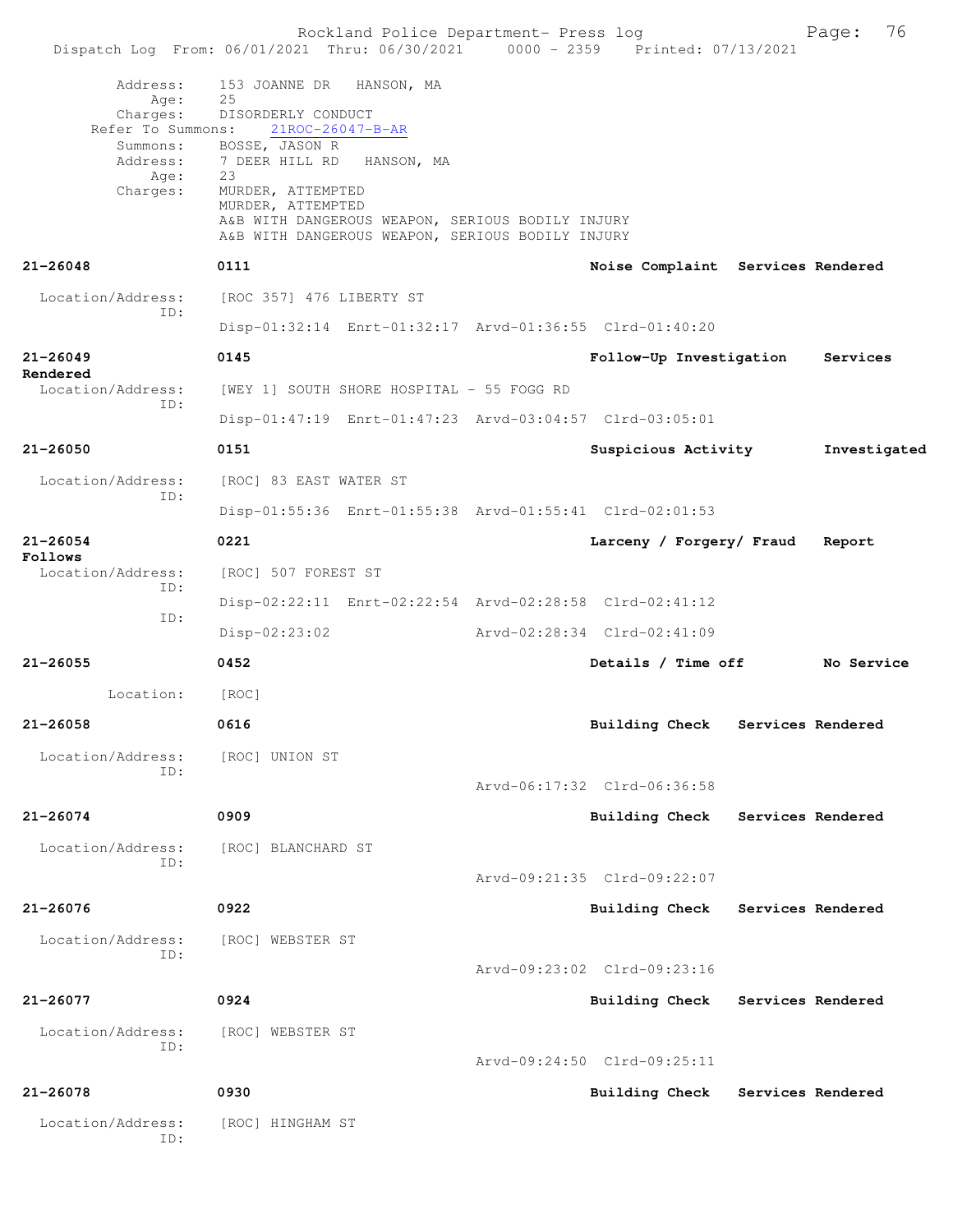Rockland Police Department- Press log entitled and Page: 77

Arvd-09:31:09 Clrd-09:31:23

| 21-26080<br>Towed                            | 0936                                                    | MVA Property Damage Only    |                   | Vehicle           |
|----------------------------------------------|---------------------------------------------------------|-----------------------------|-------------------|-------------------|
| Location/Address:<br>ID:                     | [ROC] 86 WEBSTER ST @ 17 WALL ST                        |                             |                   |                   |
| ID:                                          | Disp-09:41:03 Enrt-09:41:06 Arvd-09:41:09 Clrd-10:06:26 |                             |                   |                   |
|                                              | Disp-09:44:24 Enrt-09:44:27 Arvd-09:44:30 Clrd-09:48:54 |                             |                   |                   |
| $21 - 26092$                                 | 1126                                                    | <b>Building Check</b>       |                   | Services Rendered |
| Location/Address:<br>ID:                     | [ROC] BLANCHARD ST                                      |                             |                   |                   |
|                                              |                                                         | Arvd-11:26:53 Clrd-11:27:07 |                   |                   |
| $21 - 26098$                                 | 1137                                                    | <b>Building Check</b>       | Services Rendered |                   |
| Location/Address:                            | [ROC] WEBSTER ST                                        |                             |                   |                   |
| ID:                                          |                                                         | Arvd-11:37:51 Clrd-11:38:04 |                   |                   |
| $21 - 26102$                                 | 1157                                                    | Assist Public               |                   | Services Rendered |
| Location/Address:                            | [ROC] BALL FIELDS - SPRING ST                           |                             |                   |                   |
| ID:                                          |                                                         | Arvd-11:57:00 Clrd-12:36:54 |                   |                   |
| $21 - 26104$                                 | 1157                                                    | Traffic Enforcement         |                   | Services          |
| Rendered<br>Location/Address:                | [ROC P72] 22 HARLOW RD @ 248 SUMMER ST                  |                             |                   |                   |
| ID:                                          |                                                         | Arvd-11:57:00 Clrd-15:48:08 |                   |                   |
| $21 - 26113$                                 | 1312                                                    | OFFICER IN THE STATION      |                   | Services          |
| Rendered<br>Location/Address:                |                                                         |                             |                   |                   |
|                                              | [ROC P72] ROCKLAND POLICE DEPARTMENT - 490 MARKET ST    |                             |                   |                   |
| $21 - 26115$                                 | 1320                                                    | <b>Building Check</b>       |                   | Services Rendered |
| Location/Address:<br>ID:                     | [ROC] BLANCHARD ST                                      |                             |                   |                   |
|                                              |                                                         | Arvd-13:20:32 Clrd-13:20:52 |                   |                   |
| $21 - 26116$                                 | 1321                                                    | <b>Building Check</b>       | Services Rendered |                   |
| Location/Address: [WHI] WEBSTER ST<br>ID:    |                                                         |                             |                   |                   |
|                                              |                                                         | Arvd-13:21:56 Clrd-13:22:07 |                   |                   |
| $21 - 26117$<br>Rendered                     | 1326                                                    | Follow-Up Investigation     |                   | Services          |
| Location/Address:<br>TD:                     | [ROC 473] 111 PAYSON AVE                                |                             |                   |                   |
|                                              |                                                         | Arvd-13:26:00 Clrd-13:34:07 |                   |                   |
| 21-26120                                     | 1339                                                    | Follow-Up Investigation     |                   | Services          |
| Rendered<br>Location/Address:                | [ROC 252] 148 UNION ST Apt. #2                          |                             |                   |                   |
| ID:                                          |                                                         | Arvd-13:39:00 Clrd-13:52:45 |                   |                   |
| 21-26121                                     | 1342                                                    | Motor Vehicle Stop          |                   |                   |
| Citation/Warning Issued<br>Location/Address: | [ROC 977] 250 HINGHAM ST                                |                             |                   |                   |
| ID:                                          |                                                         | Arvd-13:42:00 Clrd-13:52:00 |                   |                   |
|                                              |                                                         |                             |                   |                   |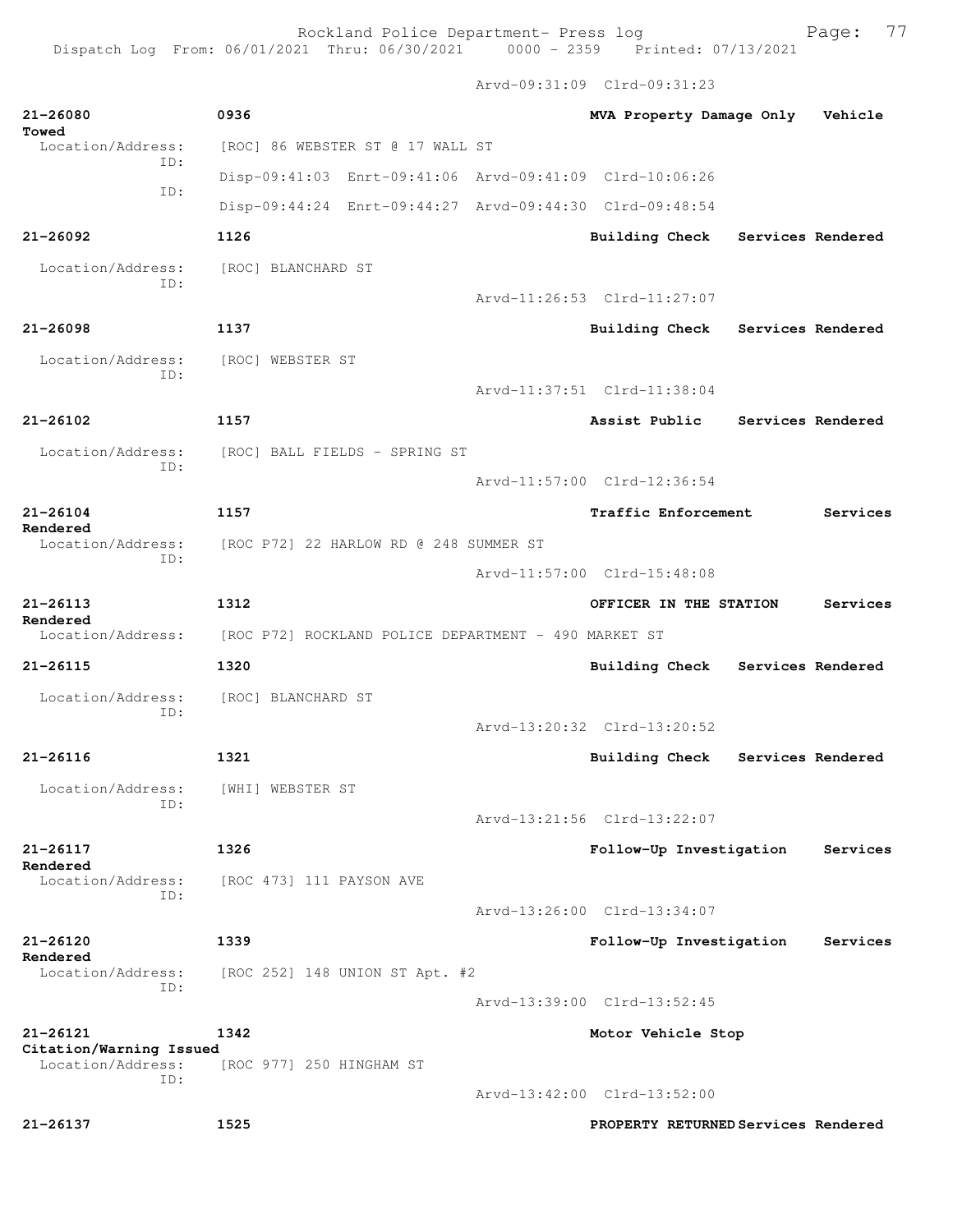|                          | Rockland Police Department- Press log<br>Dispatch Log From: 06/01/2021 Thru: 06/30/2021 0000 - 2359 Printed: 07/13/2021 |                                   |                | 78<br>Page:       |
|--------------------------|-------------------------------------------------------------------------------------------------------------------------|-----------------------------------|----------------|-------------------|
|                          | Location/Address: [ROC P72] ROCKLAND POLICE DEPARTMENT - 490 MARKET ST                                                  |                                   |                |                   |
| $21 - 26138$             | 1526                                                                                                                    | <b>Building Check</b>             |                | Services Rendered |
| Location/Address:<br>ID: | [ROC] HINGHAM ST                                                                                                        | Arvd-15:27:38 Clrd-15:27:49       |                |                   |
| $21 - 26145$             | 1618                                                                                                                    | Suspicious Activity               |                | Sent On Way       |
| Location/Address:        | [ROC P21] STATION LIQUORS - 21 EAST WATER ST                                                                            |                                   |                |                   |
| ID:                      | $Disp-16:20:02$                                                                                                         | Arvd-16:20:05 Clrd-16:20:07       |                |                   |
| $21 - 26149$             | 1619                                                                                                                    | General Info                      |                | Services Rendered |
|                          | Location/Address: [ROC P72] ROCKLAND POLICE DEPARTMENT - 490 MARKET ST                                                  |                                   |                |                   |
| ID:                      |                                                                                                                         | Arvd-16:19:00 Clrd-16:29:35       |                |                   |
| $21 - 26153$             | 1644                                                                                                                    |                                   |                |                   |
|                          |                                                                                                                         | Missing Person                    |                | Services Rendered |
| Location/Address:<br>ID: | [ROC P72] ROCKLAND POLICE DEPARTMENT - 490 MARKET ST                                                                    |                                   |                |                   |
|                          |                                                                                                                         | Arvd-16:44:00 Clrd-17:03:46       |                |                   |
| 21-26170                 | 1820                                                                                                                    | General Info                      |                | Services Rendered |
| Location/Address:<br>ID: | [ROC P72] ROCKLAND POLICE DEPARTMENT - 490 MARKET ST                                                                    |                                   |                |                   |
|                          |                                                                                                                         | Arvd-18:20:00 Clrd-18:49:47       |                |                   |
| $21 - 26173$<br>Rendered | 1929                                                                                                                    | MVA Property Damage Only Services |                |                   |
| Location/Address:<br>ID: | [ROC] PARK ST                                                                                                           | Arvd-19:29:00 Clrd-19:48:38       |                |                   |
| 21-26177                 | 1948                                                                                                                    | Assist Public                     |                | Services Rendered |
| Location/Address:<br>ID: | [ROC 187] 109 MARKET ST                                                                                                 |                                   |                |                   |
|                          |                                                                                                                         | Arvd-19:48:00 Clrd-20:11:00       |                |                   |
| $21 - 26186$             | 2047                                                                                                                    | Complaint                         | Peace Restored |                   |
| Vicinity of:<br>ID:      | [ROC P81] OCEAN STATE JOB LOT - 360 MARKET ST                                                                           |                                   |                |                   |
|                          | Disp-20:50:54 Enrt-20:50:56 Arvd-20:53:05 Clrd-20:55:40                                                                 |                                   |                |                   |
| $21 - 26188$             | 2129                                                                                                                    | Suspicious Activity               |                | Unfounded         |
| Location/Address:<br>ID: | [ROC] POND ST                                                                                                           |                                   |                |                   |
| ID:                      | Disp-21:31:47 Enrt-21:31:56 Arvd-21:39:01 Clrd-21:44:05                                                                 |                                   |                |                   |
|                          | Disp-21:31:47 Enrt-21:32:00 Arvd-21:38:46 Clrd-21:45:09                                                                 |                                   |                |                   |
| 21-26191<br>Rendered     | 2138                                                                                                                    | Health & Welfare Check            |                | Services          |
| Location/Address:<br>ID: | [ROC] 427 EAST WATER ST Apt. #3                                                                                         |                                   |                |                   |
| ID:                      | Disp-21:43:58 Enrt-21:44:17 Arvd-21:46:20 Clrd-21:54:41                                                                 |                                   |                |                   |
|                          | Disp-21:44:10 Enrt-21:44:15 Arvd-21:46:56 Clrd-21:54:39                                                                 |                                   |                |                   |
| $21 - 26198$<br>Rendered | 2250                                                                                                                    | CRUISER MAINTENANCE               |                | Services          |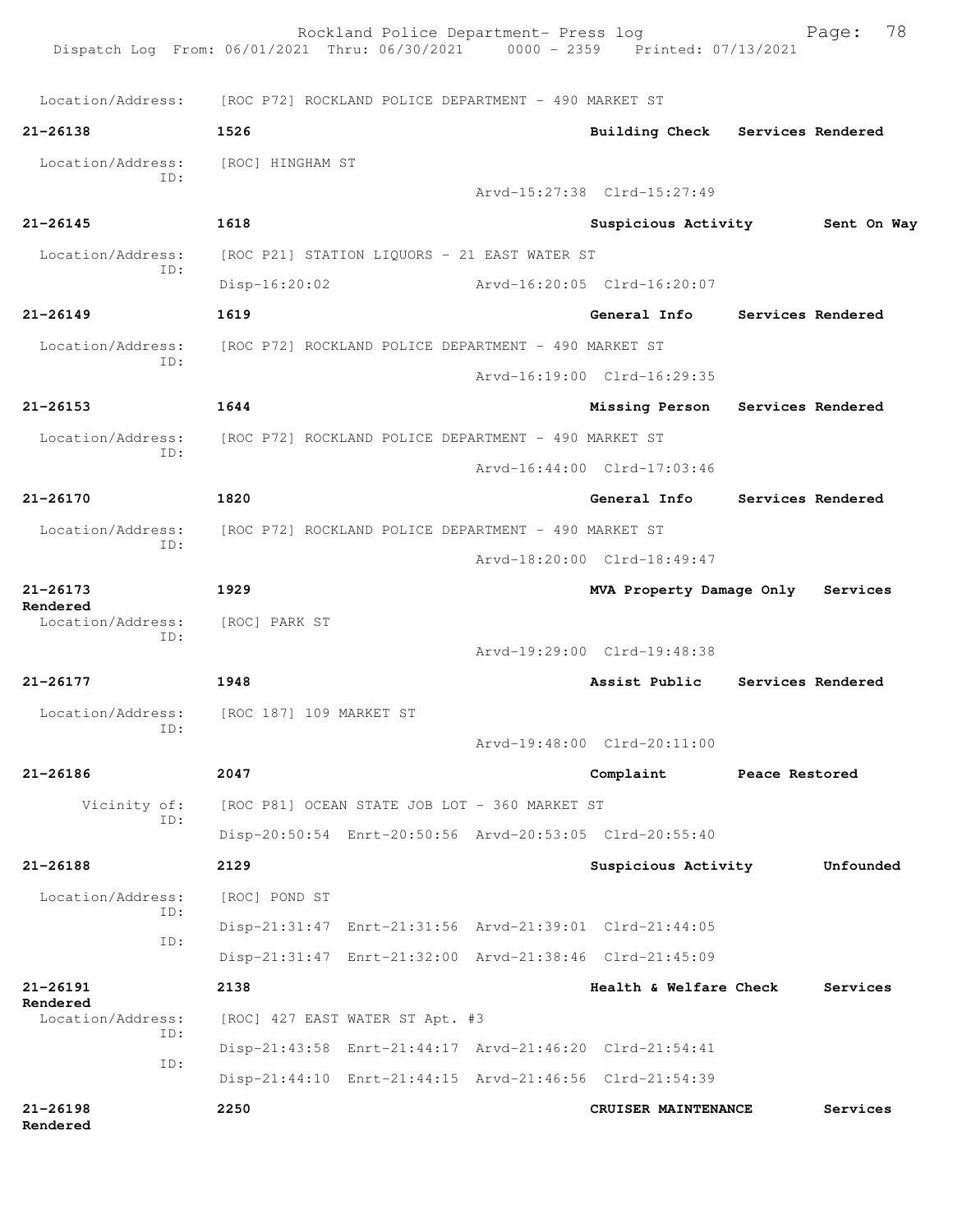| Dispatch Log From: 06/01/2021 Thru: 06/30/2021 0000 - 2359 Printed: 07/13/2021 |                                                      | Rockland Police Department- Press log                |                                                         | Page:             | 79 |
|--------------------------------------------------------------------------------|------------------------------------------------------|------------------------------------------------------|---------------------------------------------------------|-------------------|----|
| Location/Address:                                                              |                                                      | [ROC P72] ROCKLAND POLICE DEPARTMENT - 490 MARKET ST |                                                         |                   |    |
| TD:                                                                            | $Disp-22:54:19$                                      |                                                      | $Clrd-22:54:27$                                         |                   |    |
| For Date: $06/20/2021$ - Sunday                                                |                                                      |                                                      |                                                         |                   |    |
| $21 - 26200$                                                                   | 0004                                                 |                                                      | SHIFT ASSIGNMENTS Services Rendered                     |                   |    |
| Location/Address:                                                              | [ROC P72] ROCKLAND POLICE DEPARTMENT - 490 MARKET ST |                                                      |                                                         |                   |    |
| 21-26207                                                                       | 0131                                                 |                                                      | Noise Complaint Services Rendered                       |                   |    |
| Location/Address:<br>ID:                                                       |                                                      | [ROC 94] 23 NORTH AVE Apt. #2                        |                                                         |                   |    |
| ID:                                                                            |                                                      |                                                      | Disp-01:33:30 Enrt-01:35:35 Arvd-01:36:06 Clrd-01:40:21 |                   |    |
|                                                                                |                                                      |                                                      | Disp-01:33:30 Enrt-01:35:26 Arvd-01:35:30 Clrd-01:40:24 |                   |    |
| $21 - 26226$<br>Rendered                                                       | 0321                                                 |                                                      | Suspicious Activity                                     | Services          |    |
| Location/Address:<br>ID:                                                       |                                                      | [ROC P45] COMFORT INN - 850 HINGHAM ST               |                                                         |                   |    |
| ID:                                                                            |                                                      |                                                      | Disp-03:27:28 Enrt-03:28:46 Arvd-03:31:01 Clrd-03:52:36 |                   |    |
|                                                                                |                                                      |                                                      | Disp-03:28:44 Enrt-03:28:46 Arvd-03:47:41 Clrd-03:52:33 |                   |    |
| $21 - 26228$                                                                   | 0609                                                 |                                                      | Building Check Services Rendered                        |                   |    |
| Location/Address:                                                              | [ROC] UNION ST                                       |                                                      |                                                         |                   |    |
| ID:                                                                            |                                                      |                                                      | Arvd-06:12:35 Clrd-06:38:54                             |                   |    |
| $21 - 26237$                                                                   | 0805                                                 |                                                      | Information Call No Action Required                     |                   |    |
| Location/Address:                                                              | [ROC P72] ROCKLAND POLICE DEPARTMENT - 490 MARKET ST |                                                      |                                                         |                   |    |
| $21 - 26246$                                                                   | 0910                                                 |                                                      | Motor Vehicle Stop                                      | Verbal            |    |
| Warning<br>Location/Address:                                                   | [ROC] POND ST                                        |                                                      |                                                         |                   |    |
| ID:                                                                            |                                                      |                                                      | Arvd-09:10:00 Clrd-09:12:51                             |                   |    |
| $21 - 26250$                                                                   | 0925                                                 |                                                      | Motor Vehicle Stop                                      | Verbal            |    |
| Warning<br>Location/Address:                                                   | [ROC] VFW DR                                         |                                                      |                                                         |                   |    |
| TD:                                                                            |                                                      |                                                      | Arvd-09:25:00 Clrd-09:27:49                             |                   |    |
| $21 - 26254$                                                                   | 0949                                                 |                                                      | Details / Time off                                      | No Action         |    |
| Required<br>Location:                                                          | [ROC]                                                |                                                      |                                                         |                   |    |
| $21 - 26257$                                                                   | 1012                                                 |                                                      | Details / Time off                                      | No Action         |    |
| Required<br>Location:                                                          | [ROC]                                                |                                                      |                                                         |                   |    |
| $21 - 26258$                                                                   | 1014                                                 |                                                      | Motor Vehicle Stop                                      | Verbal            |    |
| Warning<br>Location/Address:                                                   | [ROC] UNION ST                                       |                                                      |                                                         |                   |    |
| ID:                                                                            |                                                      |                                                      | Arvd-10:14:00 Clrd-10:18:49                             |                   |    |
| $21 - 26261$                                                                   | 1035                                                 |                                                      | 911 Hang Up                                             | Services Rendered |    |
| Location/Address:                                                              |                                                      | [ROC 745] 50 CONCORD ST Apt. #2R                     |                                                         |                   |    |
| ID:                                                                            | Disp-10:38:28                                        |                                                      | Arvd-10:38:36 Clrd-10:51:08                             |                   |    |
| ID:                                                                            |                                                      |                                                      |                                                         |                   |    |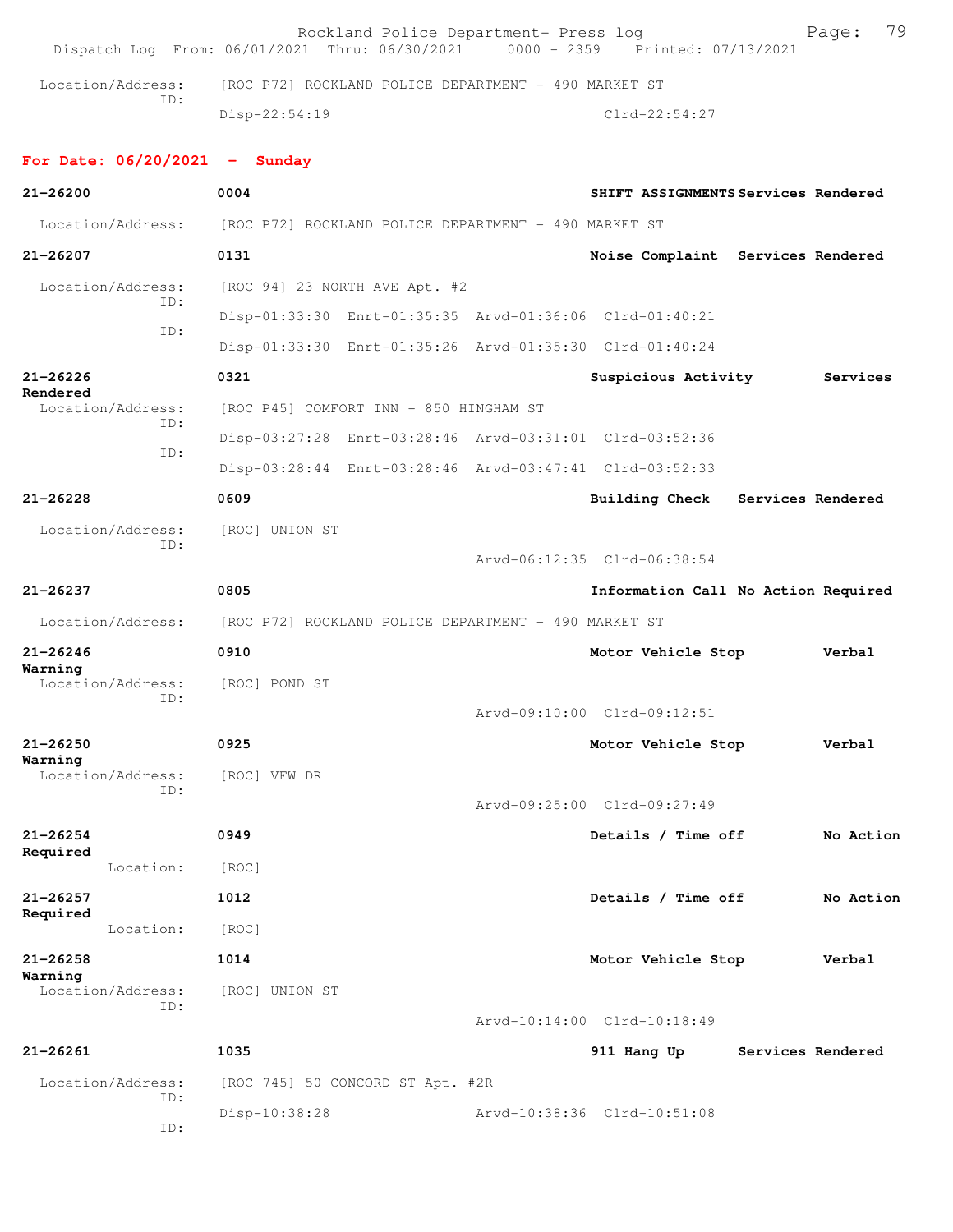|                                              | Rockland Police Department- Press log<br>Dispatch Log From: 06/01/2021 Thru: 06/30/2021 0000 - 2359 Printed: 07/13/2021 |                                     |                | Page:        | 80 |
|----------------------------------------------|-------------------------------------------------------------------------------------------------------------------------|-------------------------------------|----------------|--------------|----|
|                                              | Disp-10:39:42                                                                                                           | Arvd-10:39:47 Clrd-10:51:49         |                |              |    |
| $21 - 26263$<br>Warning                      | 1057                                                                                                                    | Motor Vehicle Stop                  |                | Verbal       |    |
| Location/Address:<br>ID:                     | [ROC] 200 WEBSTER ST                                                                                                    |                                     |                |              |    |
|                                              |                                                                                                                         | Arvd-10:57:00 Clrd-11:05:46         |                |              |    |
| $21 - 26273$                                 | 1142                                                                                                                    | Motor Vehicle Stop                  |                | Verbal       |    |
| Warning<br>Location/Address:<br>TD:          | [ROC] 710 BEECH ST                                                                                                      |                                     |                |              |    |
|                                              |                                                                                                                         | Arvd-11:42:00 Clrd-11:45:59         |                |              |    |
| $21 - 26280$                                 | 1209                                                                                                                    | Motor Vehicle Stop                  |                | Verbal       |    |
| Warning<br>Location/Address:                 | [ROC] BILL DELAHUNT PKWY                                                                                                |                                     |                |              |    |
| ID:                                          |                                                                                                                         | Arvd-12:09:00 Clrd-12:12:11         |                |              |    |
| $21 - 26290$                                 | 1354                                                                                                                    | Motor Vehicle Stop                  |                |              |    |
| Citation/Warning Issued<br>Location/Address: | [ROC] UNION ST                                                                                                          |                                     |                |              |    |
| ID:                                          |                                                                                                                         | Arvd-13:54:00 Clrd-14:20:42         |                |              |    |
| $21 - 26293$                                 | 1435                                                                                                                    | Information Call No Action Required |                |              |    |
| Location/Address:                            | [ROC P72] ROCKLAND POLICE DEPARTMENT - 490 MARKET ST                                                                    |                                     |                |              |    |
| $21 - 26296$                                 | 1453                                                                                                                    | Health & Welfare Check              |                | Services Not |    |
| Required<br>Location/Address:                | [ROC 206] 51 MAPLE ST Apt. #215                                                                                         |                                     |                |              |    |
| ID:                                          | $Disp-14:55:17$                                                                                                         | Arvd-14:55:32 Clrd-14:55:46         |                |              |    |
| ID:                                          | $Disp-14:55:17$                                                                                                         | Arvd-14:55:36 Clrd-14:57:56         |                |              |    |
| ID:                                          | $Disp-14:55:17$                                                                                                         | Arvd-14:55:40 Clrd-14:55:52         |                |              |    |
| 21-26302                                     | 1500                                                                                                                    | MVA Property Damage Only            |                | Investigated |    |
| Location/Address:                            | [ROC 799] 184 BEAL ST EXT                                                                                               |                                     |                |              |    |
| ID:                                          | $Disp-15:02:55$                                                                                                         | Arvd-15:03:08 Clrd-15:14:46         |                |              |    |
| $21 - 26305$                                 | 1515                                                                                                                    | Health & Welfare Check              |                | Services     |    |
| Rendered<br>Location/Address:                | [ROC] 6 OAK CT Apt. #6                                                                                                  |                                     |                |              |    |
| ID:                                          | $Disp-15:17:42$                                                                                                         | Arvd-15:20:03 Clrd-15:29:37         |                |              |    |
| 21-26311                                     | 1600                                                                                                                    | SHIFT ASSIGNMENTS Services Rendered |                |              |    |
| Location/Address:                            | [ROC P72] ROCKLAND POLICE DEPARTMENT - 490 MARKET ST                                                                    |                                     |                |              |    |
| ID:                                          | Disp-16:02:07                                                                                                           | $Clrd-16:02:13$                     |                |              |    |
| $21 - 26319$                                 | 1650                                                                                                                    | 911 Hang Up                         | Investigated   |              |    |
| Location/Address:                            | [ROC 104] 141 MARTHA DR                                                                                                 |                                     |                |              |    |
| ID:                                          | Disp-16:52:49 Enrt-16:53:16                                                                                             | $Clrd-16:58:56$                     |                |              |    |
| $21 - 26318$                                 | 1651                                                                                                                    | <b>Building Check</b>               | Appears Secure |              |    |
| Location/Address:                            | [ROC] BLANCHARD ST                                                                                                      |                                     |                |              |    |
| ID:                                          |                                                                                                                         | Arvd-16:52:04 Clrd-17:02:01         |                |              |    |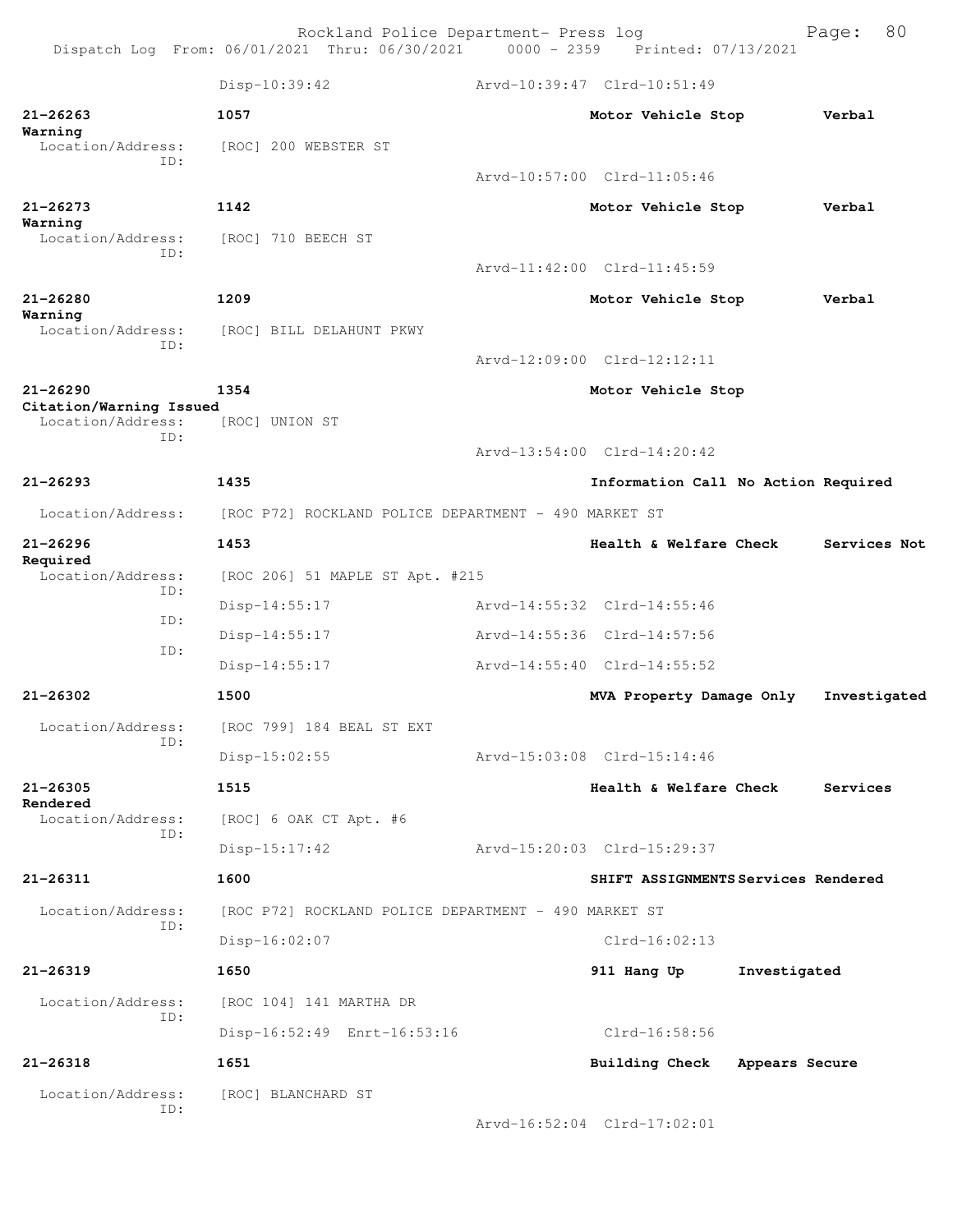|                             |                          |                         | Rockland Police Department- Press log                                               | Dispatch Log From: 06/01/2021 Thru: 06/30/2021 0000 - 2359 Printed: 07/13/2021 |                 | 81<br>Page: |
|-----------------------------|--------------------------|-------------------------|-------------------------------------------------------------------------------------|--------------------------------------------------------------------------------|-----------------|-------------|
| 21-26320<br>Towed           |                          | 1654                    |                                                                                     | Disabled Motor Vehicle                                                         |                 | Vehicle     |
|                             | Location/Address:        | [HOL 580] 44 STEVENS DR |                                                                                     |                                                                                |                 |             |
|                             | TD:                      |                         | Disp-16:56:05 Enrt-16:56:09 Arvd-17:05:42 Clrd-18:36:51                             |                                                                                |                 |             |
|                             | ID:                      | $Disp-17:50:16$         |                                                                                     | Clrd-17:50:36                                                                  |                 |             |
| 21-26321<br>Checked/Secured |                          | 1702                    |                                                                                     | Building Check                                                                 | Building        |             |
|                             | Location/Address:<br>TD: | [ROC] HINGHAM ST        |                                                                                     |                                                                                |                 |             |
|                             |                          |                         |                                                                                     | Arvd-17:02:49 Clrd-17:03:10                                                    |                 |             |
| $21 - 26322$                |                          | 1703                    |                                                                                     | Building Check                                                                 | Appears Secure  |             |
|                             | Location/Address:        | [ROC] WEBSTER ST        |                                                                                     |                                                                                |                 |             |
|                             | ID:                      |                         |                                                                                     | Arvd-17:03:50 Clrd-17:04:06                                                    |                 |             |
| $21 - 26324$                |                          | 1733                    |                                                                                     | Details / Time off                                                             |                 | Services    |
| Rendered                    | Location:                | [ROC]                   |                                                                                     |                                                                                |                 |             |
| $21 - 26325$                |                          | 1734                    |                                                                                     | Details / Time off                                                             |                 | Services    |
| Rendered                    | Location:                | [ROC]                   |                                                                                     |                                                                                |                 |             |
| 21-26327                    |                          | 1743                    |                                                                                     | Details / Time off                                                             |                 | Services    |
| Rendered                    | Location:                | [ROC]                   |                                                                                     |                                                                                |                 |             |
| $21 - 26335$                |                          | 1909                    |                                                                                     | Motor Vehicle Complaint                                                        |                 | Services    |
| Rendered                    | Location/Address:<br>ID: |                         | [ROC P98] DOLLAR TREE - 201 MARKET ST                                               |                                                                                |                 |             |
|                             | ID:                      | $Disp-19:11:46$         |                                                                                     | Arvd-19:11:50 Clrd-19:11:53                                                    |                 |             |
|                             |                          |                         | Disp-19:11:59 Enrt-19:12:02 Arvd-19:12:48 Clrd-19:22:28                             |                                                                                |                 |             |
| $21 - 26339$                |                          | 1938                    |                                                                                     | Disturbance                                                                    | Arrest (s) Made |             |
|                             | Location/Address:<br>ID: |                         | [ROC 738] 1 CORNET STETSON DR                                                       |                                                                                |                 |             |
|                             | ID:                      |                         | Disp-19:40:10 Enrt-19:40:18 Arvd-19:42:19 Clrd-20:09:04                             |                                                                                |                 |             |
|                             | Refer To Arrest:         | 21ROC-26339-AR          |                                                                                     | Disp-19:40:35 Enrt-19:40:39 Arvd-19:42:57 Clrd-20:12:57                        |                 |             |
|                             | Arrest:<br>Address:      | DAVIDSON, ROBIN M       | 1 CORNET STETSON DR ROCKLAND, MA                                                    |                                                                                |                 |             |
|                             | Age:<br>Charges:         | 60                      | A&B ON FAMILY / HOUSEHOLD MEMBER<br>WITNESS/JUROR/POLICE/COURT OFFICIAL, INTIMIDATE |                                                                                |                 |             |
| $21 - 26349$                |                          | 2125                    |                                                                                     | <b>Building Check</b>                                                          | Building        |             |
| Checked/Secured             | Location/Address:        | [ROC] HINGHAM ST        |                                                                                     |                                                                                |                 |             |
|                             | ID:                      |                         |                                                                                     | Arvd-21:25:59 Clrd-21:26:13                                                    |                 |             |
| $21 - 26350$                |                          | 2128                    |                                                                                     | <b>Building Check</b>                                                          | Appears Secure  |             |
|                             | Location/Address:        | [ROC] WEBSTER ST        |                                                                                     |                                                                                |                 |             |
|                             | ID:                      |                         |                                                                                     | Arvd-21:29:03 Clrd-21:30:01                                                    |                 |             |
| 21-26351                    |                          | 2138                    |                                                                                     | Building Check                                                                 | Appears Secure  |             |
|                             | Location/Address:        | [ROC] BLANCHARD ST      |                                                                                     |                                                                                |                 |             |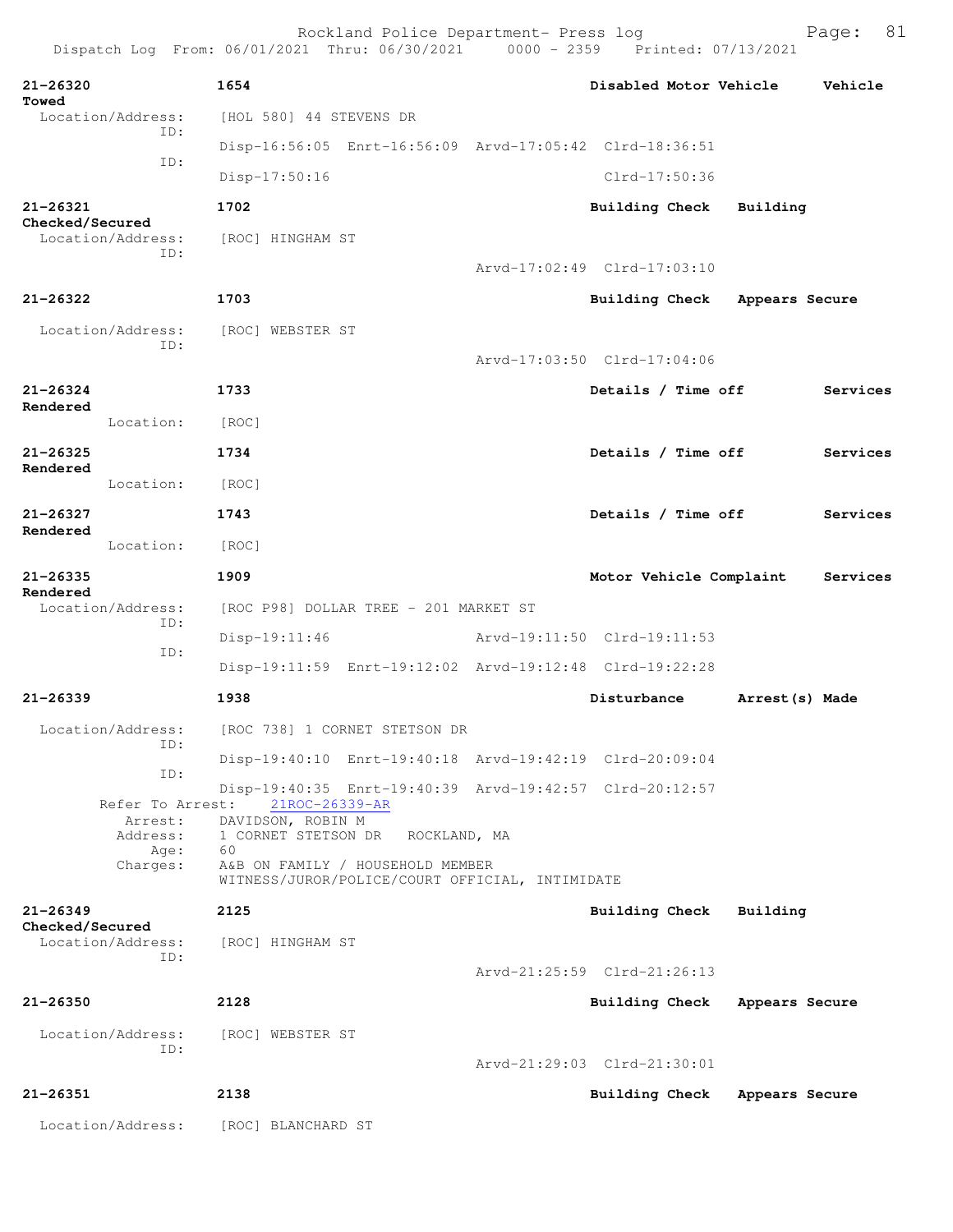|                                             | Rockland Police Department- Press log<br>Dispatch Log From: 06/01/2021 Thru: 06/30/2021 0000 - 2359 Printed: 07/13/2021 |                                   | 82<br>Page:                         |
|---------------------------------------------|-------------------------------------------------------------------------------------------------------------------------|-----------------------------------|-------------------------------------|
| ID:                                         |                                                                                                                         | Arvd-21:39:53 Clrd-21:43:13       |                                     |
| 21-26352                                    | 2142                                                                                                                    | Details / Time off                | Services                            |
| Rendered<br>Location:                       | [ROC]                                                                                                                   |                                   |                                     |
| $21 - 26354$                                | 2157                                                                                                                    | ERRATIC OPERATION Gone on arrival |                                     |
| Location/Address:                           | [ROC] NORTH AVE                                                                                                         |                                   |                                     |
| ID:                                         | Disp-22:02:27 Enrt-22:02:35 Arvd-22:04:00 Clrd-22:07:53                                                                 |                                   |                                     |
| $21 - 26364$                                | 2325                                                                                                                    | Building Check Building           |                                     |
| Checked/Secured<br>Location/Address:<br>TD: | [ROC] HINGHAM ST                                                                                                        |                                   |                                     |
|                                             |                                                                                                                         | Arvd-23:25:50 Clrd-23:25:59       |                                     |
| 21-26365                                    | 2326                                                                                                                    | Building Check Appears Secure     |                                     |
| Location/Address:<br>ID:                    | [ROC] WEBSTER ST                                                                                                        |                                   |                                     |
|                                             |                                                                                                                         | Arvd-23:26:36 Clrd-23:26:50       |                                     |
| $21 - 26366$                                | 2327                                                                                                                    | Building Check Appears Secure     |                                     |
| ID:                                         | Location/Address: [ROC 162] 49 BLANCHARD ST                                                                             |                                   |                                     |
|                                             |                                                                                                                         | Arvd-23:27:41 Clrd-23:27:57       |                                     |
| $21 - 26367$<br>Rendered                    | 2336                                                                                                                    | Details / Time off                | Services                            |
| Location: [ROC]                             |                                                                                                                         |                                   |                                     |
| For Date: $06/21/2021$ - Monday             |                                                                                                                         |                                   |                                     |
| $21 - 26368$                                | 0006                                                                                                                    |                                   | SHIFT ASSIGNMENTS Services Rendered |
|                                             | Location/Address: [ROC P72] ROCKLAND POLICE DEPARTMENT - 490 MARKET ST                                                  |                                   |                                     |
| $21 - 26379$                                | 0125                                                                                                                    |                                   | Road Obstruction Services Rendered  |
| Location/Address:                           | [ROC] 931 UNION ST                                                                                                      |                                   |                                     |
| ID:                                         | Disp-01:27:50 Enrt-01:27:56 Arvd-01:31:32 Clrd-01:40:53                                                                 |                                   |                                     |
| $21 - 26380$                                | 0158                                                                                                                    |                                   | Assist Public Services Rendered     |
| Location/Address:                           | [ROC 738] 1 CORNET STETSON DR                                                                                           |                                   |                                     |
| ID:                                         |                                                                                                                         | Arvd-01:58:00 Clrd-02:04:24       |                                     |
| 21-26386                                    | 0228                                                                                                                    | Health & Welfare Check            | Services                            |
| Rendered<br>Location/Address:               | [ROC] 5 LEVIN RD                                                                                                        |                                   |                                     |
| ID:<br>ID:                                  |                                                                                                                         | Arvd-02:28:00 Clrd-02:33:42       |                                     |
|                                             | Disp-02:30:05 Enrt-02:30:13 Arvd-02:30:15 Clrd-02:33:42                                                                 |                                   |                                     |
| $21 - 26392$<br>Checked/Secured             | 0332                                                                                                                    | Burglar Alarm                     | Building                            |
| Location/Address:<br>ID:                    | [ROC] MEMORIAL PARK - 1 COL BRIAN DUFFY WAY                                                                             |                                   |                                     |
|                                             | Disp-03:35:25                                                                                                           | Arvd-03:35:31 Clrd-03:39:24       |                                     |
| $21 - 26397$                                | 0559                                                                                                                    | <b>Building Check</b>             | Appears Secure                      |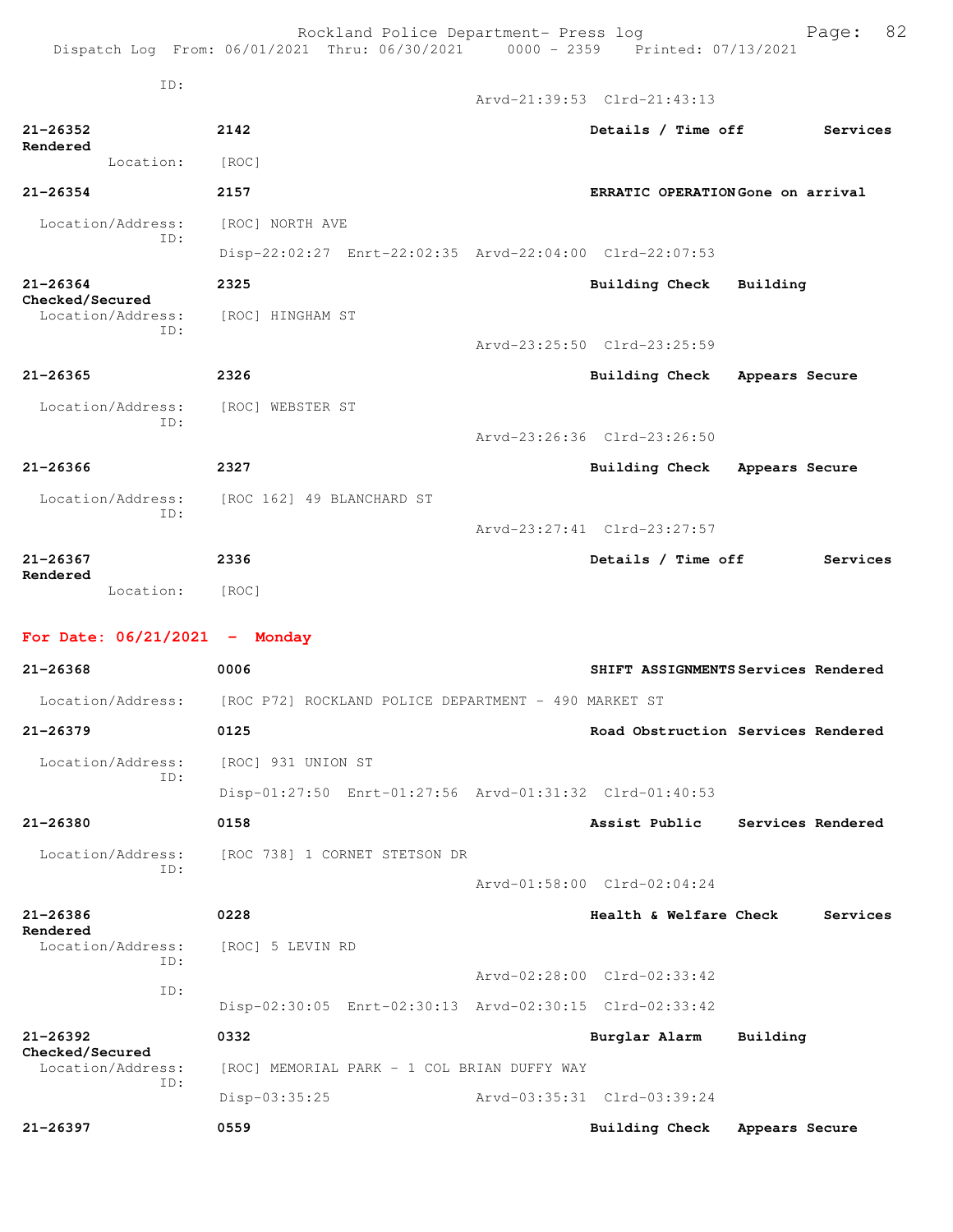Rockland Police Department- Press log entitled and Page: 83

| Dispatch Log From: 06/01/2021 Thru: 06/30/2021 0000 - 2359 Printed: 07/13/2021 |                                                         |  |                                                         |                |            |
|--------------------------------------------------------------------------------|---------------------------------------------------------|--|---------------------------------------------------------|----------------|------------|
| Location/Address:<br>ID:                                                       | [ROC] UNION ST                                          |  |                                                         |                |            |
|                                                                                |                                                         |  | Arvd-06:00:05 Clrd-06:22:02                             |                |            |
| $21 - 26404$<br>Rendered                                                       | 0646                                                    |  | Details / Time off                                      |                | Services   |
| Location:                                                                      | [ROC]                                                   |  |                                                         |                |            |
| $21 - 26405$                                                                   | 0713                                                    |  | Assist Public Services Rendered                         |                |            |
| Location/Address:                                                              | [ROC 84] HARMON GOLF & FITNESS CLUB - 168 CONCORD ST    |  |                                                         |                |            |
| TD:                                                                            | Disp-07:19:20                                           |  | Arvd-07:19:29 Clrd-07:24:12                             |                |            |
| ID:                                                                            | Disp-07:19:20                                           |  | Arvd-07:19:32 Clrd-07:24:15                             |                |            |
| 21-28982                                                                       | 0800                                                    |  | Animal Complaint Services Rendered                      |                |            |
| Location/Address:                                                              | [ROC] 28 SPRING ST                                      |  |                                                         |                |            |
| $21 - 26409$                                                                   | 0805                                                    |  | Animal Complaint Services Rendered                      |                |            |
| Location/Address:                                                              | [ROC 749] 311 MARKET ST                                 |  |                                                         |                |            |
| $21 - 26407$                                                                   | 0812                                                    |  | SHIFT ASSIGNMENTS Appears Secure                        |                |            |
| Location/Address:                                                              | [ROC P72] ROCKLAND POLICE DEPARTMENT - 490 MARKET ST    |  |                                                         |                |            |
| $21 - 26411$                                                                   | 0837                                                    |  | Prisioner Transport                                     |                | Services   |
| Rendered<br>Location/Address:                                                  | [HIN 1] HINGHAM COURT - 28 GEORGE WASHINGTON BLVD       |  |                                                         |                |            |
| ID:                                                                            | Disp-08:40:13 Enrt-08:40:19                             |  | $Clrd-11:29:40$                                         |                |            |
| $21 - 26414$                                                                   | 0843                                                    |  | MVA Property Damage Only                                |                | Vehicle    |
| Towed<br>Location/Address:                                                     | [ROC] 354 LIBERTY ST @ 200 WEBSTER ST                   |  |                                                         |                |            |
| ID:                                                                            | Disp-08:44:44 Enrt-08:44:49 Arvd-08:48:48 Clrd-09:36:30 |  |                                                         |                |            |
| ID:                                                                            | Disp-08:45:58                                           |  | Arvd-08:46:01 Clrd-09:36:17                             |                |            |
| ID:                                                                            |                                                         |  | Disp-08:46:06 Enrt-08:46:11 Arvd-08:48:42 Clrd-09:09:26 |                |            |
| ID:                                                                            | Disp-08:48:29                                           |  | Arvd-08:48:33 Clrd-09:36:21                             |                |            |
| $21 - 26421$                                                                   | 0940                                                    |  | MVA Property Damage Only                                |                | Report     |
| Follows<br>Location/Address:                                                   | [ROC] 326 PLAIN ST                                      |  |                                                         |                |            |
| TD:                                                                            | Disp-09:40:33 Enrt-09:40:46 Arvd-09:41:57 Clrd-09:55:18 |  |                                                         |                |            |
| ID:                                                                            | Disp-09:40:59 Enrt-09:41:28 Arvd-09:45:43 Clrd-09:55:21 |  |                                                         |                |            |
| $21 - 26427$                                                                   | 1016                                                    |  | General Incident Investigated                           |                |            |
| Location/Address:                                                              | [ROC P7] THE LAUNDRI CENTER LAUNDROMAT - 311 CENTRE AVE |  |                                                         |                |            |
| TD:                                                                            | Disp-10:19:31 Enrt-10:19:41 Arvd-10:29:57 Clrd-11:10:36 |  |                                                         |                |            |
| $21 - 26438$                                                                   | 1158                                                    |  | Building Check                                          | Appears Secure |            |
| Location/Address:                                                              | [ROC] HINGHAM ST                                        |  |                                                         |                |            |
| ID:                                                                            |                                                         |  | Arvd-12:00:52 Clrd-12:00:59                             |                |            |
| $21 - 26441$                                                                   | 1211                                                    |  | Details / Time off                                      |                | No Service |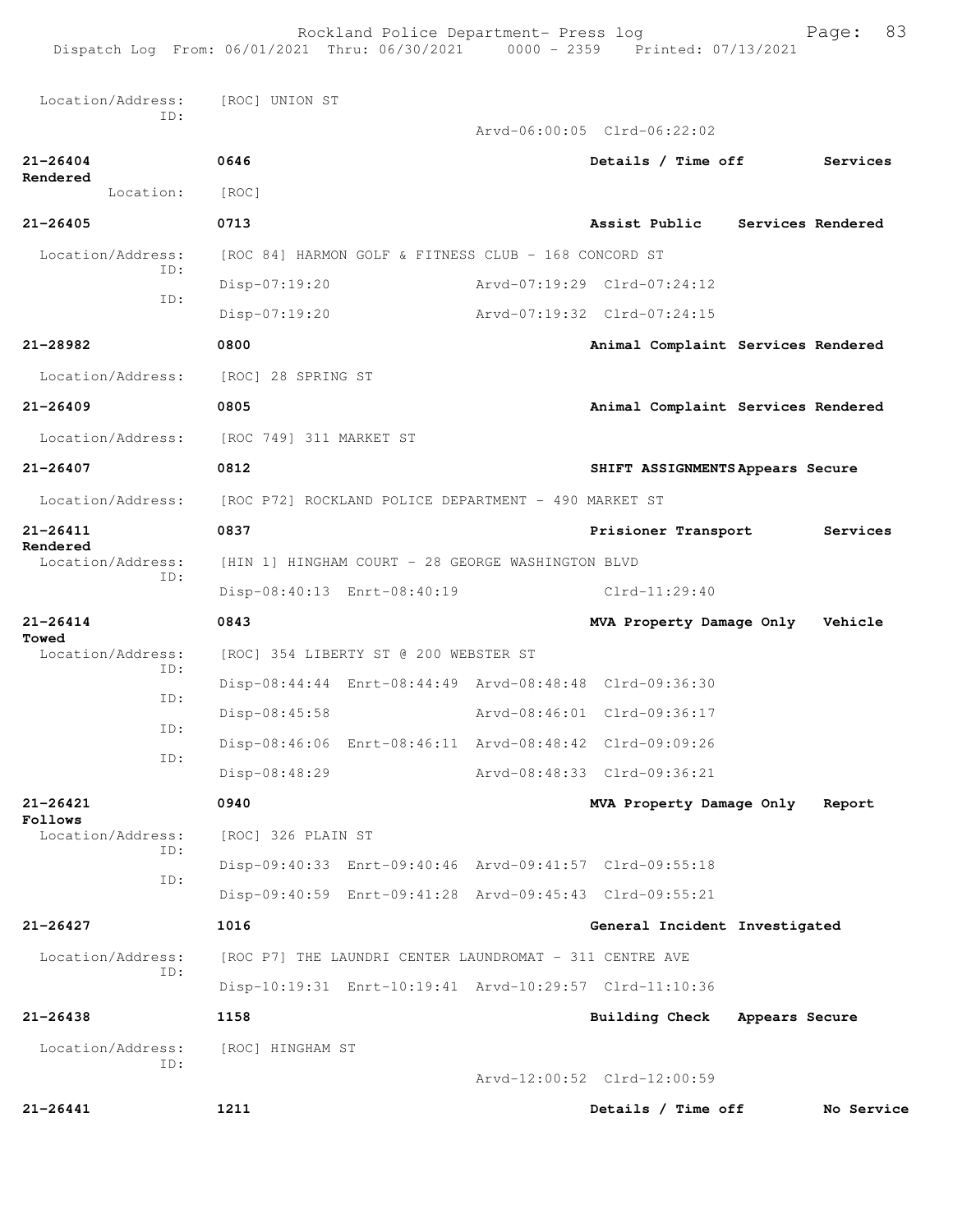|                            | Rockland Police Department- Press log<br>Dispatch Log From: 06/01/2021 Thru: 06/30/2021 0000 - 2359 Printed: 07/13/2021 |                             | 84<br>Page:                        |
|----------------------------|-------------------------------------------------------------------------------------------------------------------------|-----------------------------|------------------------------------|
| Location:                  | [ROC]                                                                                                                   |                             |                                    |
| $21 - 26442$               | 1214                                                                                                                    | Details / Time off          | No Service                         |
| Location:                  | [ROC]                                                                                                                   |                             |                                    |
| $21 - 26443$               | 1216                                                                                                                    | Assist Public               | Services Rendered                  |
| Location/Address:          | [ROC 708] 91 UNION ST Apt. #2                                                                                           |                             |                                    |
| ID:                        | Disp-12:19:52 Enrt-12:21:40 Arvd-12:26:53 Clrd-12:28:39                                                                 |                             |                                    |
| $21 - 26450$               | 1335                                                                                                                    | MVA Property Damage Only    | Vehicle                            |
| Towed<br>Location/Address: | [ROC] BEECH ST                                                                                                          |                             |                                    |
| ID:                        | Disp-13:36:07                                                                                                           | Arvd-13:36:10 Clrd-14:32:05 |                                    |
| ID:                        | Disp-13:36:19 Enrt-13:36:22 Arvd-13:49:15 Clrd-14:26:12                                                                 |                             |                                    |
| $21 - 26453$               | 1354                                                                                                                    |                             | Animal Complaint Services Rendered |
| Location/Address:          | [ROC] 155 EAST WATER ST                                                                                                 |                             |                                    |
| ID:                        |                                                                                                                         | Arvd-13:54:00 Clrd-13:58:50 |                                    |
| $21 - 26455$               | 1355                                                                                                                    | 911 Accidental              | Investigated                       |
| Location/Address:          | [ROC 116] 261 UNION ST                                                                                                  |                             |                                    |
| ID:                        | Disp-14:01:08 Enrt-14:01:13 Arvd-14:04:01 Clrd-14:09:35                                                                 |                             |                                    |
| $21 - 26454$               | 1358                                                                                                                    | Details / Time off          | No Service                         |
| Location:                  | [ROC]                                                                                                                   |                             |                                    |
| $21 - 26460$               | 1520                                                                                                                    | <b>Building Check</b>       | Appears Secure                     |
| Location/Address:          | [ROC] HINGHAM ST                                                                                                        |                             |                                    |
| ID:                        |                                                                                                                         | Arvd-15:20:35 Clrd-15:20:41 |                                    |
| 21-26465                   | 1600                                                                                                                    | Disturbance                 | Services Rendered                  |
| Location/Address:          | [ROC] UNION ST                                                                                                          |                             |                                    |
| ID:                        | Disp-16:03:52 Enrt-16:03:56 Arvd-16:05:11 Clrd-16:12:47                                                                 |                             |                                    |
| $21 - 26468$               | 1614                                                                                                                    | SHIFT ASSIGNMENTSNo Service |                                    |
| Location/Address:          | [ROC P72] ROCKLAND POLICE DEPARTMENT - 490 MARKET ST                                                                    |                             |                                    |
| 21-26471                   | 1616                                                                                                                    | Harassment                  | Services Rendered                  |
| Location/Address:          | [ROC 94] 23 NORTH AVE Apt. #22                                                                                          |                             |                                    |
| ID:                        | Disp-16:22:56                                                                                                           | $Clrd-16:23:16$             |                                    |
| $21 - 26472$               | 1623                                                                                                                    | Vandalism                   | Services Rendered                  |
| Location/Address:          | [ROC 598] 214 MARTHA DR                                                                                                 |                             |                                    |
| ID:                        | $Disp-16:27:25$                                                                                                         | Clrd-16:27:48               |                                    |
| $21 - 26474$               | 1627                                                                                                                    | Assist Public               | Services Rendered                  |
| Location/Address:          | [ROC 766] 20 BOXBERRY LN                                                                                                |                             |                                    |
| ID:                        | Disp-16:30:48                                                                                                           | Clrd-16:31:39               |                                    |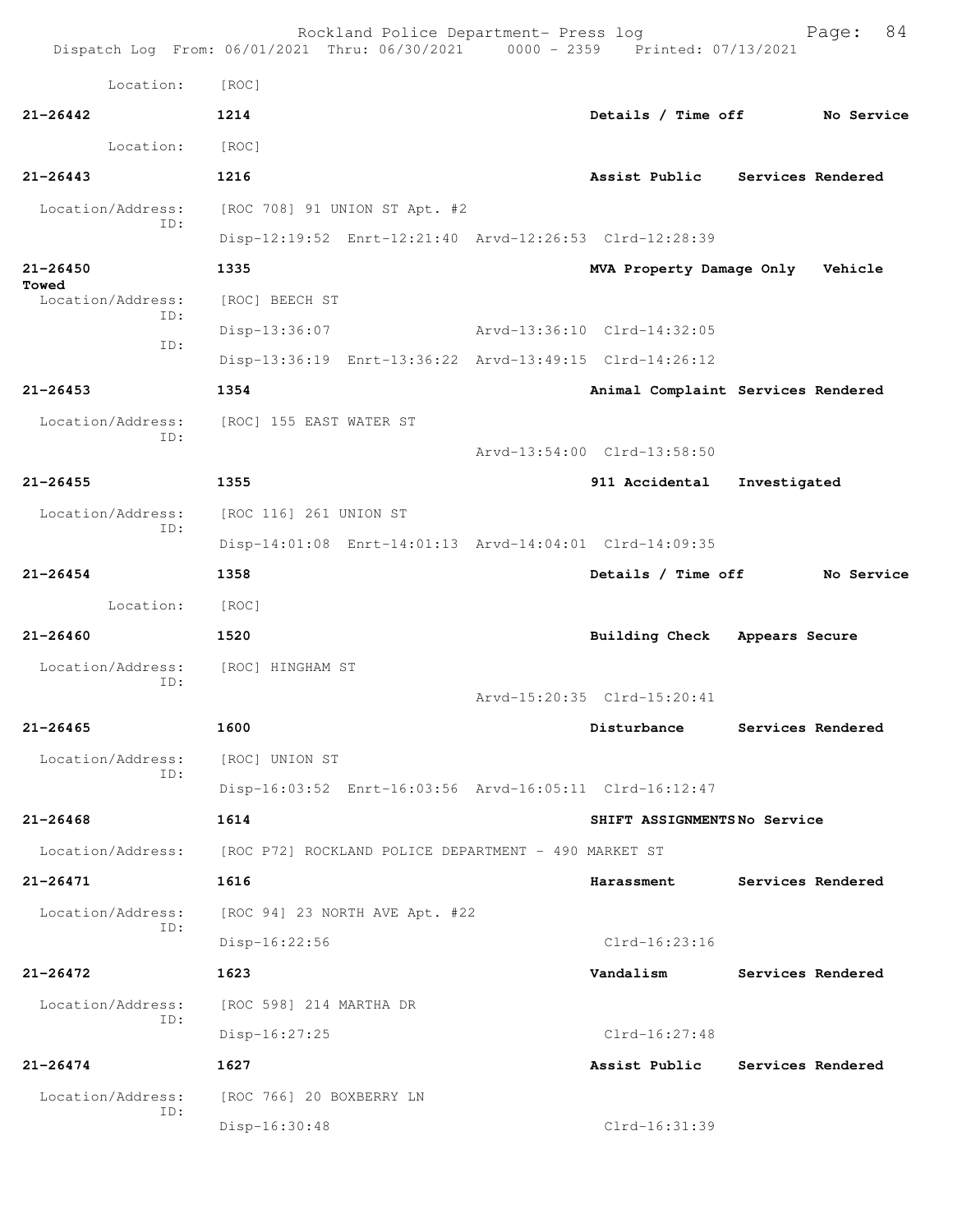```
21-26482 1722 Follow-Up Investigation Services
Rendered 
 Location/Address: [ROC 473] 111 PAYSON AVE
            ID: 
                                        Arvd-17:22:00 Clrd-17:27:55
21-26484 1731 Follow-Up Investigation Services
Rendered<br>Location/Address:
                [ROC 252] 148 UNION ST Apt. #2
            ID: 
                                        Arvd-17:31:00 Clrd-17:33:22
21-26485 1733 Suspicious Activity Services
Rendered 
  Location/Address: [ROC P98] DOLLAR TREE - 201 MARKET ST
            ID: 
                  Disp-17:34:10 Enrt-17:35:40 Arvd-17:38:03 Clrd-17:40:38
            ID: 
                  Disp-17:35:32 Enrt-17:35:37 Clrd-17:40:27
            ID: 
                  Disp-17:37:07 Enrt-17:37:11 Arvd-17:37:14 Clrd-17:40:01
21-26486 1739 Disabled Motor Vehicle Services
Rendered 
 Location/Address: [ROC] 200 UNION ST
            ID: 
                  Disp-17:40:01 Enrt-17:40:24 Clrd-17:48:58
21-26489 1817 Assist Other Agency Services
Rendered 
                 [ROC] 88 POND ST @ 1149 HINGHAM ST
            ID: 
                  Disp-18:17:47 Enrt-18:18:03 Arvd-18:22:49 Clrd-18:35:07
            ID: 
                  Disp-18:17:59 Enrt-18:18:03 Arvd-18:22:56 Clrd-18:54:13
21-26491 1921 911 Hang Up Could Not Locate
  Location/Address: [ROC 613] 2 LAUREN DR @ 332 PLAIN ST
            ID: 
                  Disp-19:23:15 Enrt-19:23:58 Arvd-19:29:39 Clrd-19:32:45
21-26492 1929 Follow-Up Investigation Services
Rendered 
                [ROC 473] 111 PAYSON AVE
            ID: 
                                        Arvd-19:29:00 Clrd-19:35:15
21-26505 2045 Assist Public Transported to
Hospital 
 Location/Address: [ROC 469] 340 CENTRE AVE Apt. #51
            ID: 
                  Disp-20:48:14 Enrt-20:49:32 Arvd-20:54:01 Clrd-21:09:37
            ID: 
                  Disp-20:54:46 Enrt-20:56:35 Arvd-20:58:56 Clrd-21:09:34
For Date: 06/22/2021 - Tuesday 
21-26524 0000 SHIFT ASSIGNMENTS No Action Required
 Location/Address: [ROC P72] ROCKLAND POLICE DEPARTMENT - 490 MARKET ST
```
**21-26532 0114 Suspicious Activity Gone on arrival**  Location/Address: [ROC 116] 261 UNION ST ID: Disp-01:15:42 Enrt-01:16:26 Arvd-01:19:06 Clrd-01:23:16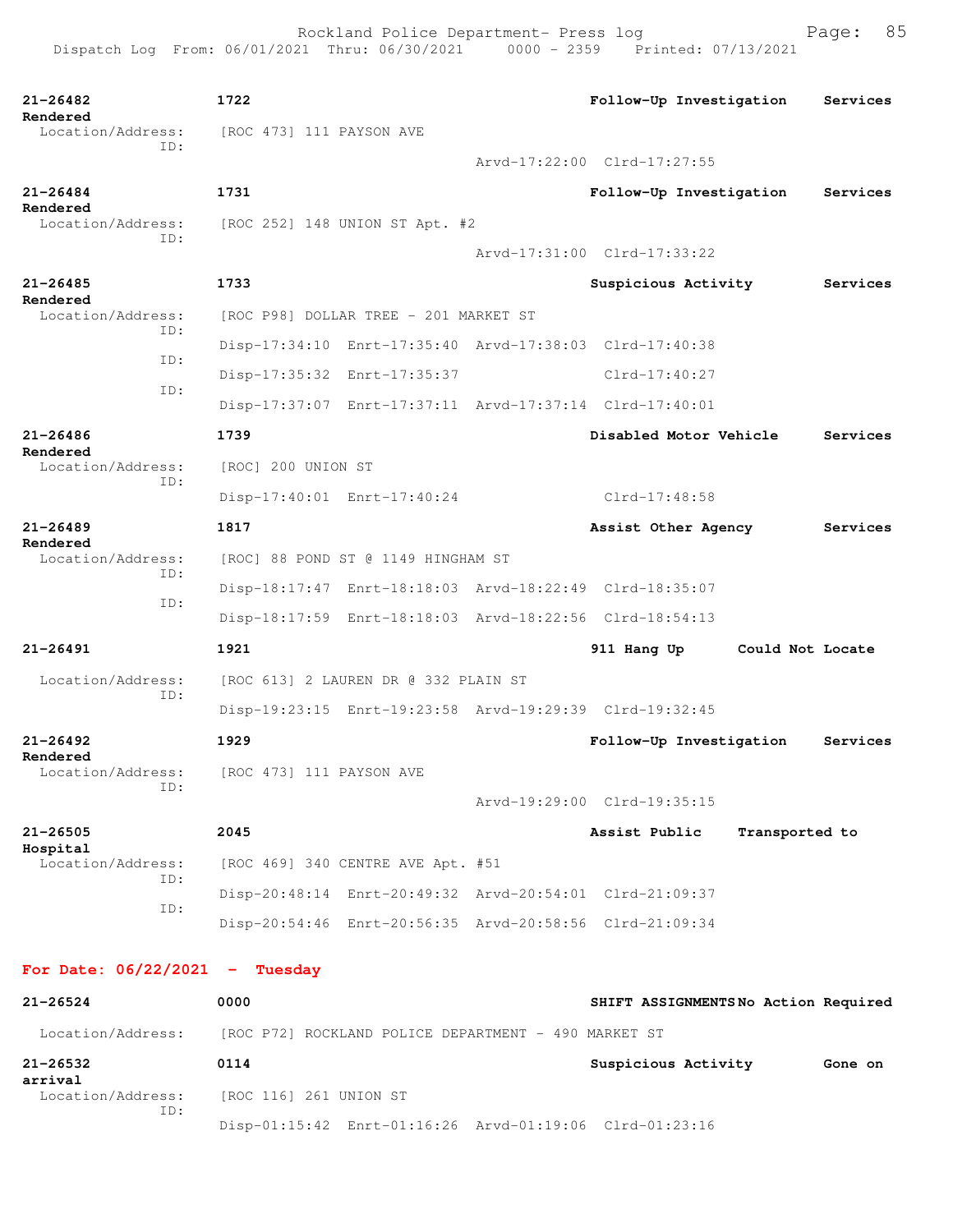|                                             |                                           | Rockland Police Department- Press log<br>Dispatch Log From: 06/01/2021 Thru: 06/30/2021 0000 - 2359 Printed: 07/13/2021 |                             | 86<br>Page:                        |
|---------------------------------------------|-------------------------------------------|-------------------------------------------------------------------------------------------------------------------------|-----------------------------|------------------------------------|
| TD:                                         |                                           | Disp-01:16:21 Enrt-01:16:26 Arvd-01:18:10 Clrd-01:23:16                                                                 |                             |                                    |
| 21-26533                                    | 0130                                      |                                                                                                                         | Prisioner Transport         | Services                           |
| Rendered<br>Location/Address:<br>ID:        | [WEY 1] SOUTH SHORE HOSPITAL - 55 FOGG RD |                                                                                                                         |                             |                                    |
|                                             |                                           | Disp-01:31:29 Enrt-01:31:37 Arvd-01:52:01 Clrd-01:52:06                                                                 |                             |                                    |
| $21 - 26542$                                | 0245                                      |                                                                                                                         | Prisoner Information        | No Action                          |
| Required<br>Location/Address:               |                                           | [ROC P72] ROCKLAND POLICE DEPARTMENT - 490 MARKET ST                                                                    |                             |                                    |
| ID:                                         | Disp-02:59:19                             |                                                                                                                         | $Clrd-03:00:07$             |                                    |
| $21 - 26543$                                | 0353                                      |                                                                                                                         | Burglar Alarm               | Building                           |
| Checked/Secured<br>Location/Address:<br>TD: | [ROC P70] D'ANGELOS - 144 MARKET ST       |                                                                                                                         |                             |                                    |
| ID:                                         |                                           | Disp-03:55:29 Enrt-03:55:35 Arvd-03:56:27 Clrd-03:58:35                                                                 |                             |                                    |
|                                             |                                           | Disp-03:55:29 Enrt-03:55:35 Arvd-03:56:32 Clrd-03:58:35                                                                 |                             |                                    |
| $21 - 26545$                                | 0503                                      |                                                                                                                         | Building Check              | Building                           |
| Checked/Secured<br>Location/Address:        |                                           | [ROC 61] UNION ST BUSINESS DISTRICT - UNION ST                                                                          |                             |                                    |
| ID:                                         | $Disp-05:03:22$                           |                                                                                                                         | Arvd-05:03:30 Clrd-05:26:51 |                                    |
| $21 - 26547$                                | 0539                                      |                                                                                                                         | Prisoner Information        | No Action                          |
| Required<br>Location/Address:               |                                           | [ROC P72] ROCKLAND POLICE DEPARTMENT - 490 MARKET ST                                                                    |                             |                                    |
|                                             |                                           |                                                                                                                         |                             |                                    |
| $21 - 26552$                                | 0611                                      |                                                                                                                         | Detail                      | Services Rendered                  |
| Location:<br>ID:                            | [FOX] Gillette Stadium                    |                                                                                                                         |                             |                                    |
|                                             |                                           |                                                                                                                         | Arvd-06:11:00 Clrd-12:43:26 |                                    |
| $21 - 26559$                                | 0802                                      |                                                                                                                         | General Info                | Services Rendered                  |
| Location/Address:                           |                                           | [ROC P72] ROCKLAND POLICE DEPARTMENT - 490 MARKET ST                                                                    |                             |                                    |
| $21 - 26561$                                | 0852                                      |                                                                                                                         | General Info                | Services Rendered                  |
| Location/Address:                           |                                           | [ROC P72] ROCKLAND POLICE DEPARTMENT - 490 MARKET ST                                                                    |                             |                                    |
| ID:                                         | Disp-08:53:32                             |                                                                                                                         | $Clrd-08:53:39$             |                                    |
| $21 - 26562$                                | 0856                                      |                                                                                                                         | <b>Building Check</b>       | Appears Secure                     |
| Location/Address:                           | [ROC 162] 49 BLANCHARD ST                 |                                                                                                                         |                             |                                    |
| TD:                                         |                                           |                                                                                                                         | Arvd-08:57:58 Clrd-08:59:34 |                                    |
| $21 - 26566$                                | 0913                                      |                                                                                                                         |                             | Animal Complaint Services Rendered |
| Location/Address:                           | [ROC] 47 WARDSON CIR                      |                                                                                                                         |                             |                                    |
| ID:                                         |                                           |                                                                                                                         | Arvd-09:13:00 Clrd-09:21:04 |                                    |
| $21 - 26568$                                | 0914                                      |                                                                                                                         | Summons/SECTION 35          | Gone on                            |
| arrival<br>Location/Address:                | [ROC P107] DUNKIN DONUTS - 165 MARKET ST  |                                                                                                                         |                             |                                    |
| ID:                                         | Disp-09:17:31                             |                                                                                                                         | Clrd-09:26:58               |                                    |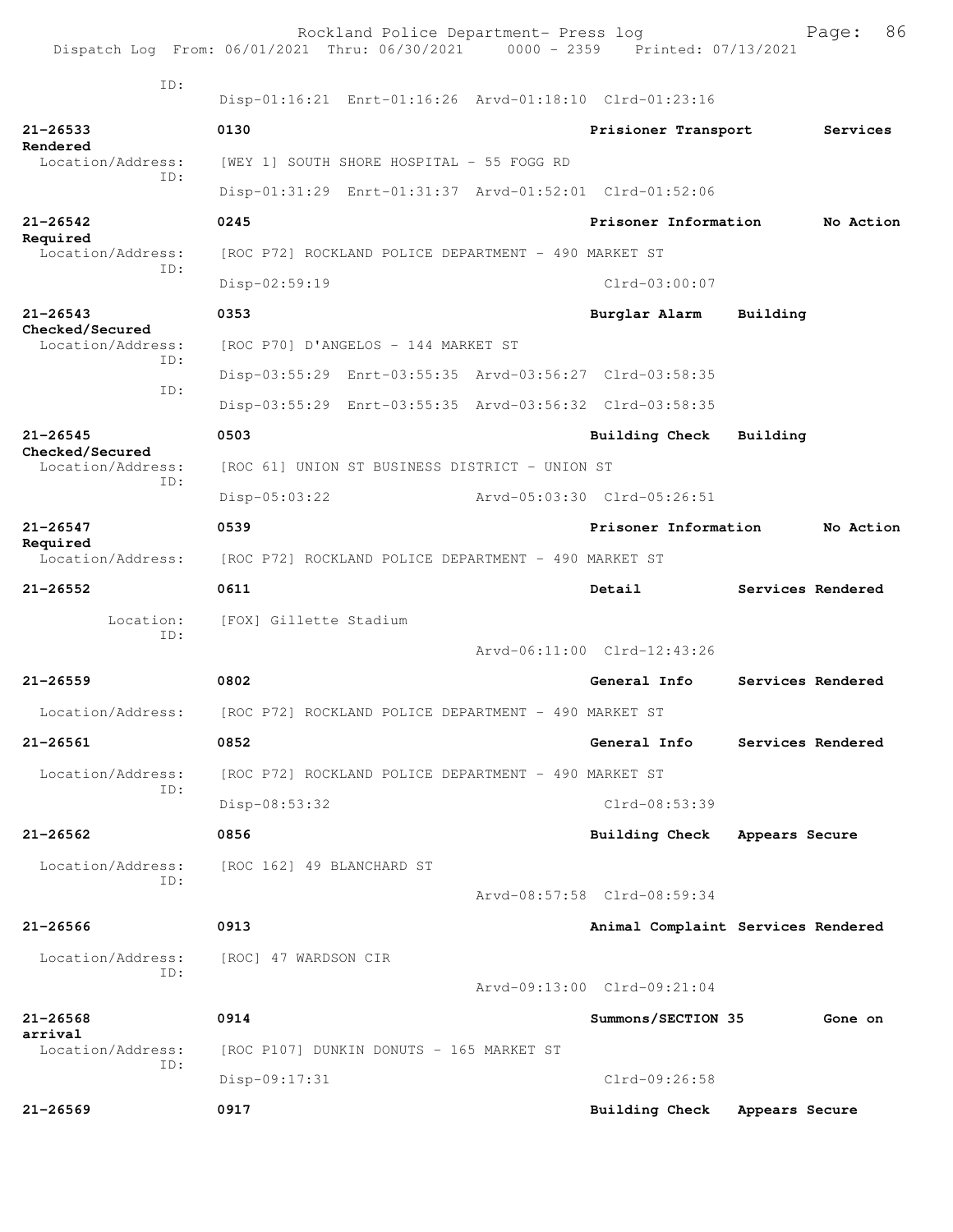|                                 |                          | Rockland Police Department- Press log<br>Dispatch Log From: 06/01/2021 Thru: 06/30/2021 0000 - 2359 Printed: 07/13/2021 |                                    |                   | 87<br>Page: |
|---------------------------------|--------------------------|-------------------------------------------------------------------------------------------------------------------------|------------------------------------|-------------------|-------------|
|                                 | Location/Address:<br>TD: | [ROC] WEBSTER ST                                                                                                        |                                    |                   |             |
|                                 |                          |                                                                                                                         | Arvd-09:17:46 Clrd-09:18:04        |                   |             |
| $21 - 26570$<br>Checked/Secured |                          | 0918                                                                                                                    | <b>Building Check</b>              | Building          |             |
|                                 | Location/Address:        | [ROC] HINGHAM ST                                                                                                        |                                    |                   |             |
|                                 | ID:                      |                                                                                                                         | Arvd-09:18:56 Clrd-09:19:09        |                   |             |
| $21 - 26584$<br>Rendered        |                          | 1117                                                                                                                    | Assist Other Agency                |                   | Services    |
|                                 | Location/Address:        | [ROC P72] ROCKLAND POLICE DEPARTMENT - 490 MARKET ST                                                                    |                                    |                   |             |
| $21 - 26585$<br>Rendered        |                          | 1140                                                                                                                    | COMP TIME/ Time off                |                   | Services    |
|                                 | Location:                | [ROC]                                                                                                                   |                                    |                   |             |
| $21 - 26591$                    |                          | 1211                                                                                                                    | General Info                       | Services Rendered |             |
|                                 | Location/Address:<br>ID: | [ROC] 256 WEYMOUTH ST                                                                                                   |                                    |                   |             |
|                                 |                          | $Disp-12:15:51$                                                                                                         | $Clrd-12:16:02$                    |                   |             |
| $21 - 26592$                    |                          | 1220                                                                                                                    | Details / Time off                 |                   | Services    |
| Rendered                        | Location:                | [ROC]                                                                                                                   |                                    |                   |             |
| $21 - 26604$                    |                          | 1307                                                                                                                    | <b>Building Check</b>              | Appears Secure    |             |
|                                 | Location/Address:<br>TD: | [ROC 162] 49 BLANCHARD ST                                                                                               |                                    |                   |             |
|                                 |                          |                                                                                                                         | Arvd-13:08:24 Clrd-13:08:40        |                   |             |
| 21-26605<br>Checked/Secured     |                          | 1309                                                                                                                    | <b>Building Check</b>              | Building          |             |
|                                 | Location/Address:        | [ROC] HINGHAM ST                                                                                                        |                                    |                   |             |
|                                 | ID:                      |                                                                                                                         | Arvd-13:09:44 Clrd-13:17:44        |                   |             |
| $21 - 26609$<br>Rendered        |                          | 1317                                                                                                                    | Details / Time off                 |                   | Services    |
|                                 | Location:                | [ROC]                                                                                                                   |                                    |                   |             |
| 21-26612<br>Rendered            |                          | 1331                                                                                                                    | Details / Time off                 |                   | Services    |
|                                 | Location:                | [ROC]                                                                                                                   |                                    |                   |             |
| $21 - 26616$                    |                          | 1420                                                                                                                    | Animal Complaint Services Rendered |                   |             |
|                                 | Location/Address:<br>ID: | [ROC] SUMMER ST                                                                                                         |                                    |                   |             |
|                                 |                          | $Disp-14:21:25$                                                                                                         | Arvd-14:27:26 Clrd-14:31:21        |                   |             |
| 21-26617                        |                          | 1428                                                                                                                    | COMP/ Time off Services Rendered   |                   |             |
|                                 | Location:                | [ROC]                                                                                                                   |                                    |                   |             |
| $21 - 26618$<br>Rendered        |                          | 1429                                                                                                                    | Assist Other Agency                |                   | Services    |
|                                 | Location/Address:<br>ID: | [ROC] WEST WATER ST                                                                                                     |                                    |                   |             |
|                                 |                          | Disp-14:31:04 Enrt-14:36:20 Arvd-14:38:13 Clrd-14:42:10                                                                 |                                    |                   |             |
| 21-26621<br>Rendered            |                          | 1435                                                                                                                    | Assist Other Agency                |                   | Services    |
|                                 | Location/Address:<br>ID: | [ROC] 21 HOBART LN                                                                                                      |                                    |                   |             |
|                                 |                          | $Disp-14:52:01$                                                                                                         | $Clrd-14:58:34$                    |                   |             |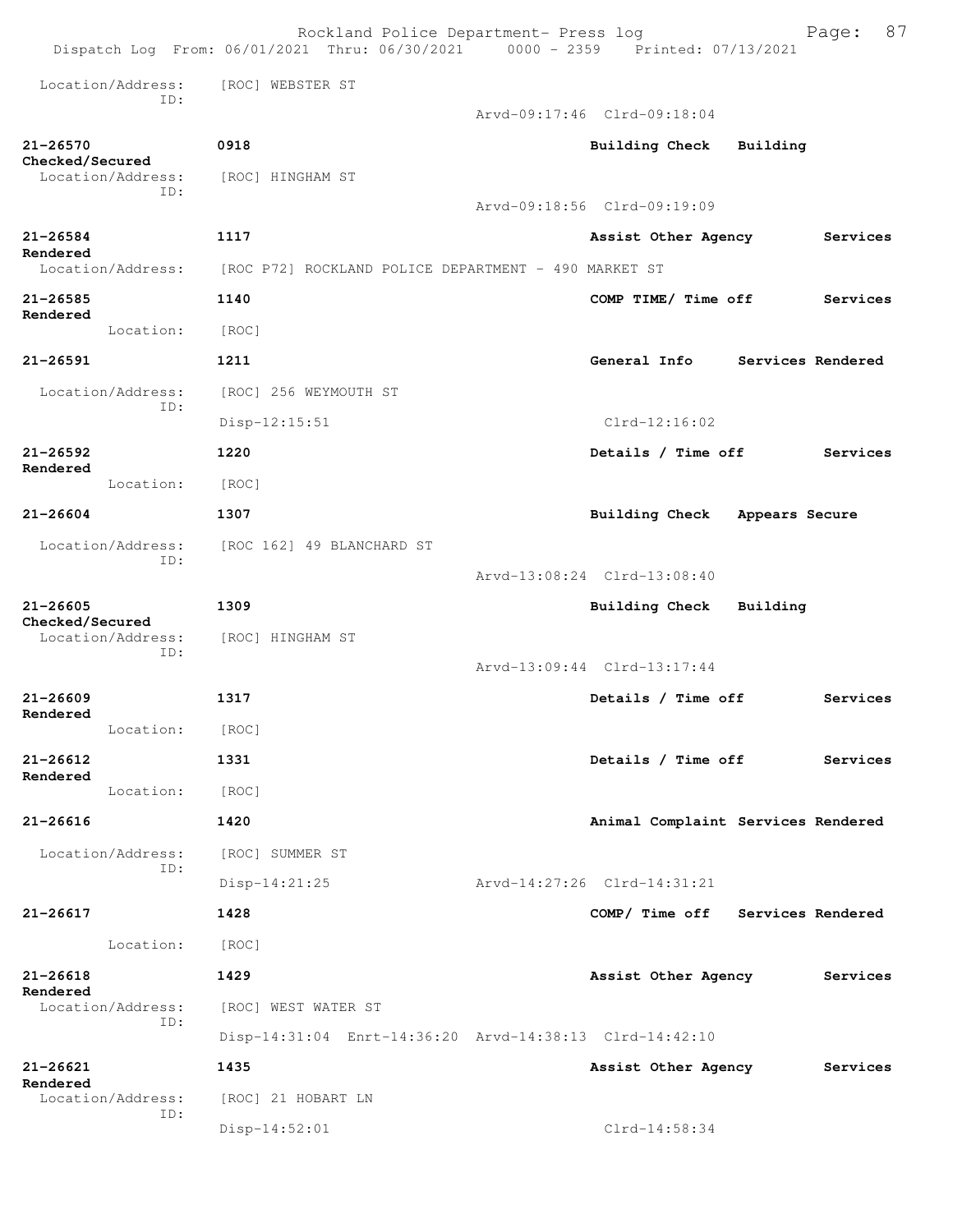| 21-26627                      | 1454                                                 |                                                         | Details / Time off            | Services                            |
|-------------------------------|------------------------------------------------------|---------------------------------------------------------|-------------------------------|-------------------------------------|
| Rendered<br>Location:         |                                                      |                                                         |                               |                                     |
|                               | [ROC]                                                |                                                         |                               |                                     |
| $21 - 26629$                  | 1510                                                 |                                                         | Fraud                         | Services Rendered                   |
| Location/Address:<br>ID:      | [ROC] 194 HINGHAM ST                                 |                                                         |                               |                                     |
|                               | Disp-15:15:35                                        |                                                         | $Clrd-15:15:38$               |                                     |
| $21 - 26630$                  | 1516                                                 |                                                         | <b>Building Check</b>         | Appears Secure                      |
| Location/Address:<br>ID:      | [ROC 162] 49 BLANCHARD ST                            |                                                         |                               |                                     |
|                               |                                                      |                                                         | Arvd-15:16:03 Clrd-15:16:54   |                                     |
| 21-26631                      | 1517                                                 |                                                         | Building Check Appears Secure |                                     |
| Location/Address:             | [ROC] HINGHAM ST                                     |                                                         |                               |                                     |
| ID:                           |                                                      |                                                         | Arvd-15:17:00 Clrd-15:17:43   |                                     |
| 21-26634                      | 1601                                                 |                                                         |                               | SHIFT ASSIGNMENTS Services Rendered |
| Location/Address:             | [ROC P72] ROCKLAND POLICE DEPARTMENT - 490 MARKET ST |                                                         |                               |                                     |
| $21 - 26642$                  | 1645                                                 |                                                         | 911 Accidental                | Services Rendered                   |
| Location/Address:             | [ROC] 83 MONCRIEF RD                                 |                                                         |                               |                                     |
| ID:                           | $Disp-16:46:46$                                      |                                                         | Clrd-16:47:41                 |                                     |
| ID:                           |                                                      | Disp-16:47:33 Enrt-16:47:36 Arvd-16:50:35 Clrd-16:52:01 |                               |                                     |
| $21 - 26651$                  | 1713                                                 |                                                         | Motor Vehicle Stop            |                                     |
| Citation/Warning Issued       |                                                      |                                                         |                               |                                     |
| Vicinity of:<br>ID:           | [ROC] 84 WEYMOUTH ST                                 |                                                         |                               |                                     |
|                               |                                                      |                                                         | Arvd-17:13:00 Clrd-17:19:06   |                                     |
| $21 - 26652$                  | 1724                                                 |                                                         | 911 Hang Up                   | Unfounded                           |
| Vicinity of:<br>ID:           | [ROC 31] 35 RESERVOIR PARK DR                        |                                                         |                               |                                     |
|                               |                                                      | Disp-17:26:18 Enrt-17:27:23 Arvd-17:31:22 Clrd-17:35:45 |                               |                                     |
| $21 - 26658$                  | 1803                                                 |                                                         | <b>Harassment</b>             | Services Rendered                   |
| Location/Address:<br>ID:      | [ROC] 12 ODONNELL CT                                 |                                                         |                               |                                     |
|                               | Disp-18:28:59                                        |                                                         | Arvd-18:34:56 Clrd-18:43:59   |                                     |
| $21 - 26657$                  | 1804                                                 |                                                         | Disturbance                   | Services Rendered                   |
| Location/Address:             | [ROC P47] BEST WESTERN - 909 HINGHAM ST              |                                                         |                               |                                     |
| ID:                           |                                                      | Disp-18:06:25 Enrt-18:06:37 Arvd-18:09:45 Clrd-18:28:59 |                               |                                     |
| ID:                           |                                                      | Disp-18:06:25 Enrt-18:06:32 Arvd-18:11:04 Clrd-18:29:13 |                               |                                     |
| ID:                           | Disp-18:10:55                                        |                                                         | Arvd-18:10:59 Clrd-18:19:22   |                                     |
| $21 - 26673$                  | 2013                                                 |                                                         | Larceny / Forgery/ Fraud      | Services                            |
| Rendered<br>Location/Address: | [ROC 206] 51 MAPLE ST Apt. #113                      |                                                         |                               |                                     |
| ID:                           |                                                      | Disp-20:18:42 Enrt-20:18:46 Arvd-20:21:44 Clrd-20:39:48 |                               |                                     |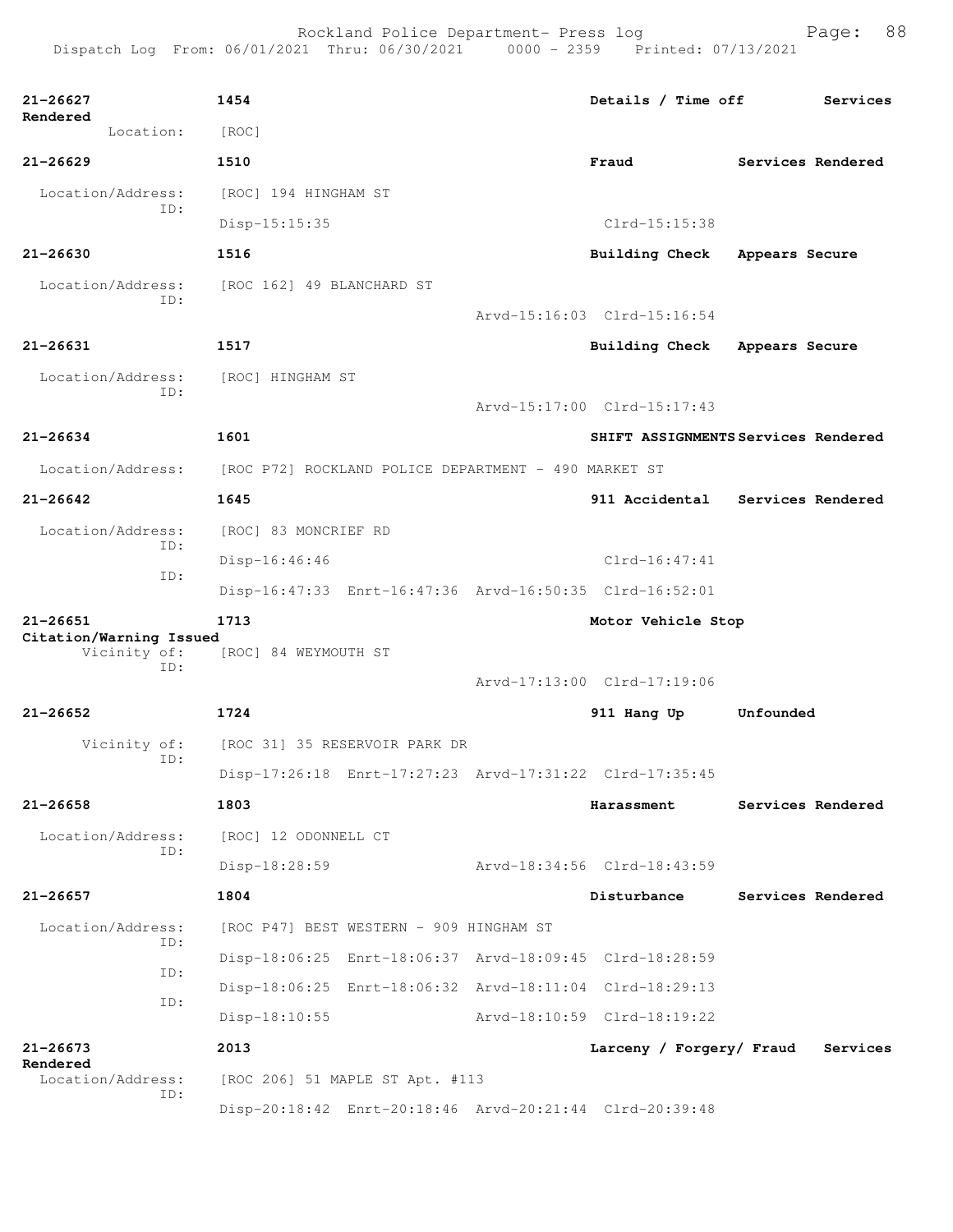Rockland Police Department- Press log Fage: 89 Dispatch Log From: 06/01/2021 Thru: 06/30/2021 0000 - 2359 Printed: 07/13/2021 **21-26674 2016 911 Accidental Services Rendered** Location/Address: [ROC 636] 320 LEVIN RD ID: Disp-20:18:17 Enrt-20:18:21 Arvd-20:21:13 Clrd-20:23:18 **21-26675 2038 Time off Services Rendered** Location: [ROC] **21-26676 2046 Escort/Transport Services Rendered** Location/Address: [ROC P89] CALVARY CHAPEL - 175 MARKET ST ID: Disp-20:47:34 Arvd-20:47:41 Clrd-20:53:35 **For Date: 06/23/2021 - Wednesday 21-26699 0001 SHIFT ASSIGNMENTS Services Rendered** Location/Address: [ROC P72] ROCKLAND POLICE DEPARTMENT - 490 MARKET ST ID: Disp-00:51:07 Clrd-00:51:13 **21-26711 0602 Building Check Appears Secure** Location/Address: [ROC] UNION ST ID: Arvd-06:03:16 Clrd-06:25:03 **21-26719 0735 OFFICER OUT OF TOWN Services Rendered**  Location/Address: [ROC P72] ROCKLAND POLICE DEPARTMENT - 490 MARKET ST ID: Disp-07:36:22 Clrd-07:36:28 **21-26722 0800 General Info Services Rendered** Location/Address: [ROC P72] ROCKLAND POLICE DEPARTMENT - 490 MARKET ST ID: Disp-08:09:12 Enrt-08:09:16 Arvd-08:09:20 Clrd-08:09:22 **21-26724 0820 Traffic Enforcement Services Rendered**  Location: [ROC] TOWN WIDE ID: Arvd-08:20:00 Clrd-11:27:05 **21-26729 0846 Burglar Alarm Cancelled Enroute** Location/Address: [ROC] 16 MAGNOLIA DR ID: Disp-08:48:23 Enrt-08:48:29 Clrd-08:48:58 **21-26734 0901 Building Check Services Rendered** Location/Address: [ROC] HANNAH WAY ID: Disp-09:02:38 Clrd-09:03:51 **21-26735 0902 Building Check Services Rendered** Location/Address: [ROC] BLANCHARD ST ID: Disp-09:03:40 Clrd-09:04:03 **21-26736 0904 Building Check Services Rendered**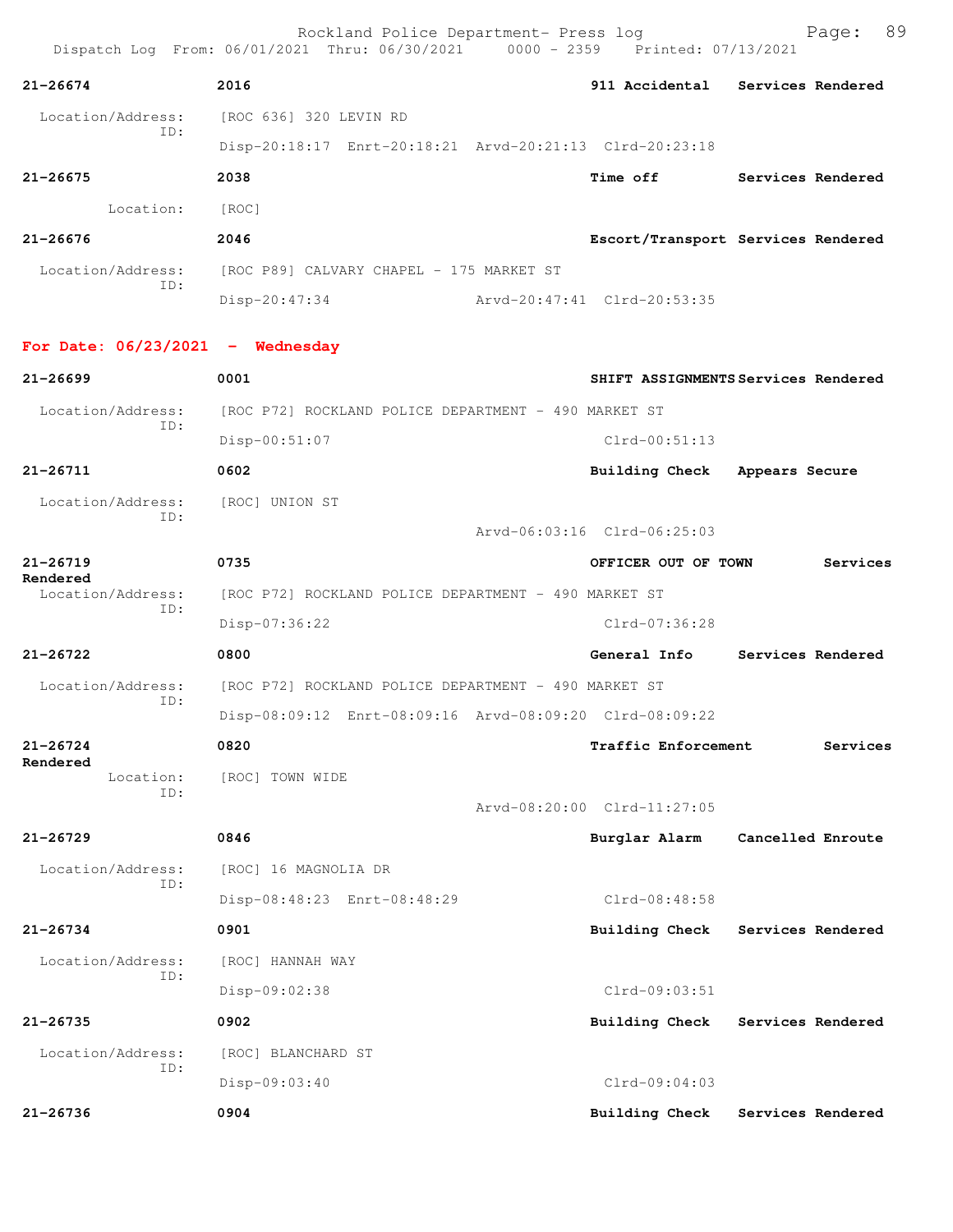|                                      | Rockland Police Department- Press log<br>Dispatch Log From: 06/01/2021 Thru: 06/30/2021 0000 - 2359 Printed: 07/13/2021 |                             | 90<br>Page:                       |
|--------------------------------------|-------------------------------------------------------------------------------------------------------------------------|-----------------------------|-----------------------------------|
| Location/Address:                    | [ROC] HINGHAM ST                                                                                                        |                             |                                   |
| TD:                                  | Disp-09:05:21 Enrt-09:05:31 Arvd-09:05:34 Clrd-09:05:39                                                                 |                             |                                   |
| 21-26737                             | 0905                                                                                                                    |                             | Building Check Services Rendered  |
| Location/Address:                    | [ROC] WEBSTER ST                                                                                                        |                             |                                   |
| ID:                                  | Disp-09:06:36                                                                                                           | Clrd-09:06:46               |                                   |
| $21 - 26739$                         | 0921                                                                                                                    | General Info                | No Action Required                |
| Location/Address:                    | [ROC] 265 WEST PLEASANT ST                                                                                              |                             |                                   |
| $21 - 26741$                         | 0945                                                                                                                    | Trespassing                 | Services Rendered                 |
| Location/Address:                    | [ROC 60] SPRING GATE APARTMENTS - 52 HANNAH WAY                                                                         |                             |                                   |
| ID:                                  | Disp-09:48:48                                                                                                           | $Clrd-09:48:56$             |                                   |
| $21 - 26744$                         | 0953                                                                                                                    | Trespassing                 | Services Rendered                 |
| Location/Address:                    | [ROC 93] 163 SALEM ST                                                                                                   |                             |                                   |
| $21 - 26749$                         | 1014                                                                                                                    | Details / Time off          | No Action                         |
| Required<br>Location:                | [ROC]                                                                                                                   |                             |                                   |
| $21 - 26755$                         | 1057                                                                                                                    | <b>Building Check</b>       | Building                          |
| Checked/Secured<br>Location/Address: | [ROC] HINGHAM ST                                                                                                        |                             |                                   |
| ID:                                  | Disp-10:58:13                                                                                                           | Clrd-10:58:21               |                                   |
| $21 - 26757$                         | 1131                                                                                                                    |                             | COMP TIME TAKEN Services Rendered |
| Location:                            | [ROC]                                                                                                                   |                             |                                   |
| $21 - 26759$                         | 1135                                                                                                                    | Lockout                     | Services Rendered                 |
| Location/Address:                    | [ROC 60] SPRING GATE APARTMENTS - 52 HANNAH WAY                                                                         |                             |                                   |
| ID:                                  | Disp-11:37:44 Enrt-11:37:48 Arvd-11:41:35 Clrd-11:46:23                                                                 |                             |                                   |
| $21 - 26760$                         | 1139                                                                                                                    | Larceny / Forgery/ Fraud    | Report                            |
| Follows<br>Location/Address:         | [ROC] BOSTON BUILDERS - 76 INDUSTRIAL WAY Apt. #10                                                                      |                             |                                   |
| TD:                                  | Disp-11:48:40 Enrt-11:48:41 Arvd-11:53:04 Clrd-12:12:08                                                                 |                             |                                   |
| $21 - 26766$                         | 1212                                                                                                                    | Police Information          | Services                          |
| Rendered<br>Location/Address:        | [ROC P113] NATIONAL COATING - 105 INDUSTRIAL WAY                                                                        |                             |                                   |
| ID:                                  |                                                                                                                         | Arvd-12:12:00 Clrd-12:17:54 |                                   |
| $21 - 26768$                         | 1213                                                                                                                    | Traffic Enforcement         | Services                          |
| Rendered<br>Location:                | [ROC] TOWNWIDE                                                                                                          |                             |                                   |
| ID:                                  |                                                                                                                         | Arvd-12:13:00 Clrd-15:28:55 |                                   |
| $21 - 26773$                         | 1239                                                                                                                    | Suspicious Activity         | Services                          |
| Rendered<br>Location/Address:        | [ROC P45] COMFORT INN - 850 HINGHAM ST                                                                                  |                             |                                   |
| ID:                                  | Disp-12:40:46 Enrt-12:42:08 Arvd-12:48:24 Clrd-12:59:37                                                                 |                             |                                   |
| ID:                                  | Disp-12:49:59                                                                                                           | Arvd-12:50:02 Clrd-13:05:43 |                                   |
|                                      |                                                                                                                         |                             |                                   |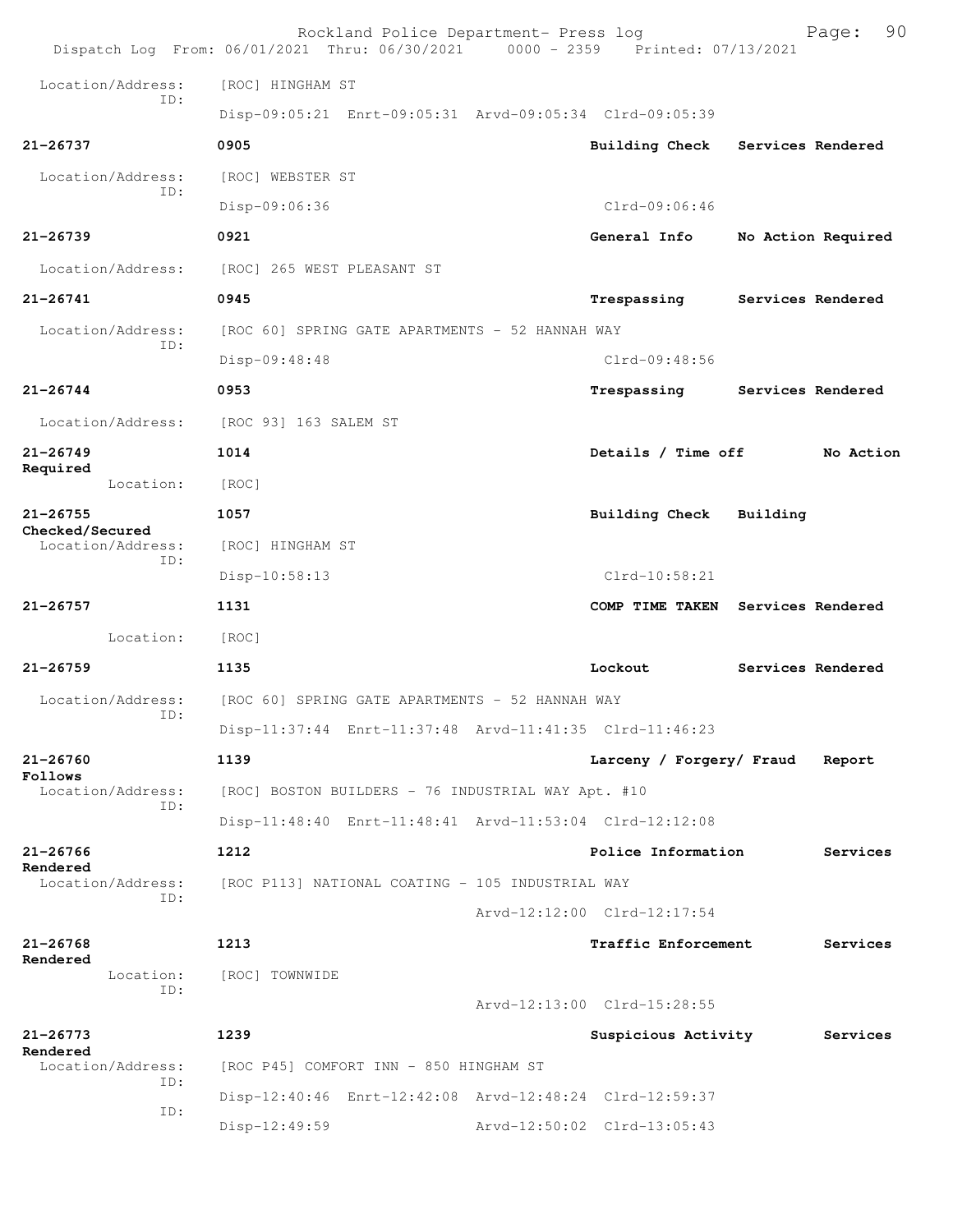Rockland Police Department- Press log entitled and Page: 91 Dispatch Log From: 06/01/2021 Thru: 06/30/2021 0000 - 2359 Printed: 07/13/2021

| $21 - 26778$                            | 1300                                                 | <b>Building Check</b>       | Services Rendered |                    |
|-----------------------------------------|------------------------------------------------------|-----------------------------|-------------------|--------------------|
| Location/Address:                       | [ROC] HINGHAM ST                                     |                             |                   |                    |
| ID:                                     | $Disp-13:00:54$                                      | $Clrd-13:01:02$             |                   |                    |
|                                         |                                                      |                             |                   |                    |
| $21 - 26779$                            | 1301                                                 | <b>Building Check</b>       | Services Rendered |                    |
| Location/Address:<br>ID:                | [ROC] BLANCHARD ST                                   |                             |                   |                    |
|                                         | $Disp-13:01:52$                                      | Clrd-13:01:58               |                   |                    |
| 21-26780                                | 1302                                                 | Building Check              | Services Rendered |                    |
| Location/Address:<br>TD:                | [ROC] WEBSTER ST                                     |                             |                   |                    |
|                                         | Disp-13:02:51                                        | Clrd-13:02:58               |                   |                    |
| $21 - 26781$                            | 1303                                                 | General Info                | Services Rendered |                    |
| Location/Address:                       | [ROC 708] 91 UNION ST                                |                             |                   |                    |
| ID:                                     | Disp-13:09:08                                        | $Clrd-13:09:15$             |                   |                    |
| $21 - 26784$                            | 1331                                                 | Motor Vehicle Stop          |                   |                    |
| Citation/Warning Issued<br>Vicinity of: | [ROC] 357 LIBERTY ST @ 53 LIBERTY SQ                 |                             |                   |                    |
| TD:                                     |                                                      | Arvd-13:31:00 Clrd-13:38:07 |                   |                    |
| $21 - 26785$                            | 1331                                                 | General Info                | Services Rendered |                    |
| Location/Address:                       | [ROC] 76 INDUSTRIAL WAY                              |                             |                   |                    |
| ID:                                     | Disp-13:35:23                                        | Clrd-13:35:30               |                   |                    |
| $21 - 26786$                            | 1336                                                 | Details / Time off          |                   | No Action          |
| Required<br>Location:                   | [ROC]                                                |                             |                   |                    |
| $21 - 26799$                            | 1500                                                 | Summons                     | Services Rendered |                    |
|                                         |                                                      |                             |                   |                    |
| Location/Address:<br>ID:                | [WEY] BUILDING 115 - 61 RED FIELD RD Apt. #115       |                             |                   |                    |
|                                         | $Disp-15:03:21$                                      | Arvd-15:03:24 Clrd-15:04:50 |                   |                    |
| 21-26802                                | 1502                                                 | Harassment                  | Services Rendered |                    |
| Location/Address:<br>ID:                | [ROC 361] 137 J A DUNN MEM DR Apt. #5                |                             |                   |                    |
|                                         | Disp-15:08:26                                        | Clrd-15:08:35               |                   |                    |
| $21 - 26807$                            | 1515                                                 | General Info                |                   | No Action Required |
| Location/Address:                       | [ROC P72] ROCKLAND POLICE DEPARTMENT - 490 MARKET ST |                             |                   |                    |
| $21 - 26806$                            | 1521                                                 | Motor Vehicle Stop          |                   | Verbal             |
| Warning                                 | Vicinity of: [ROC] 194 LIBERTY ST @ 73 CUSTER ST     |                             |                   |                    |
| ID:                                     |                                                      | Arvd-15:21:00 Clrd-15:25:00 |                   |                    |
| 21-26808                                | 1529                                                 | Assist Other Agency         |                   | Services           |
| Rendered<br>Location/Address:           |                                                      |                             |                   |                    |
| ID:                                     | [HIN] 72 SHARP ST                                    |                             |                   |                    |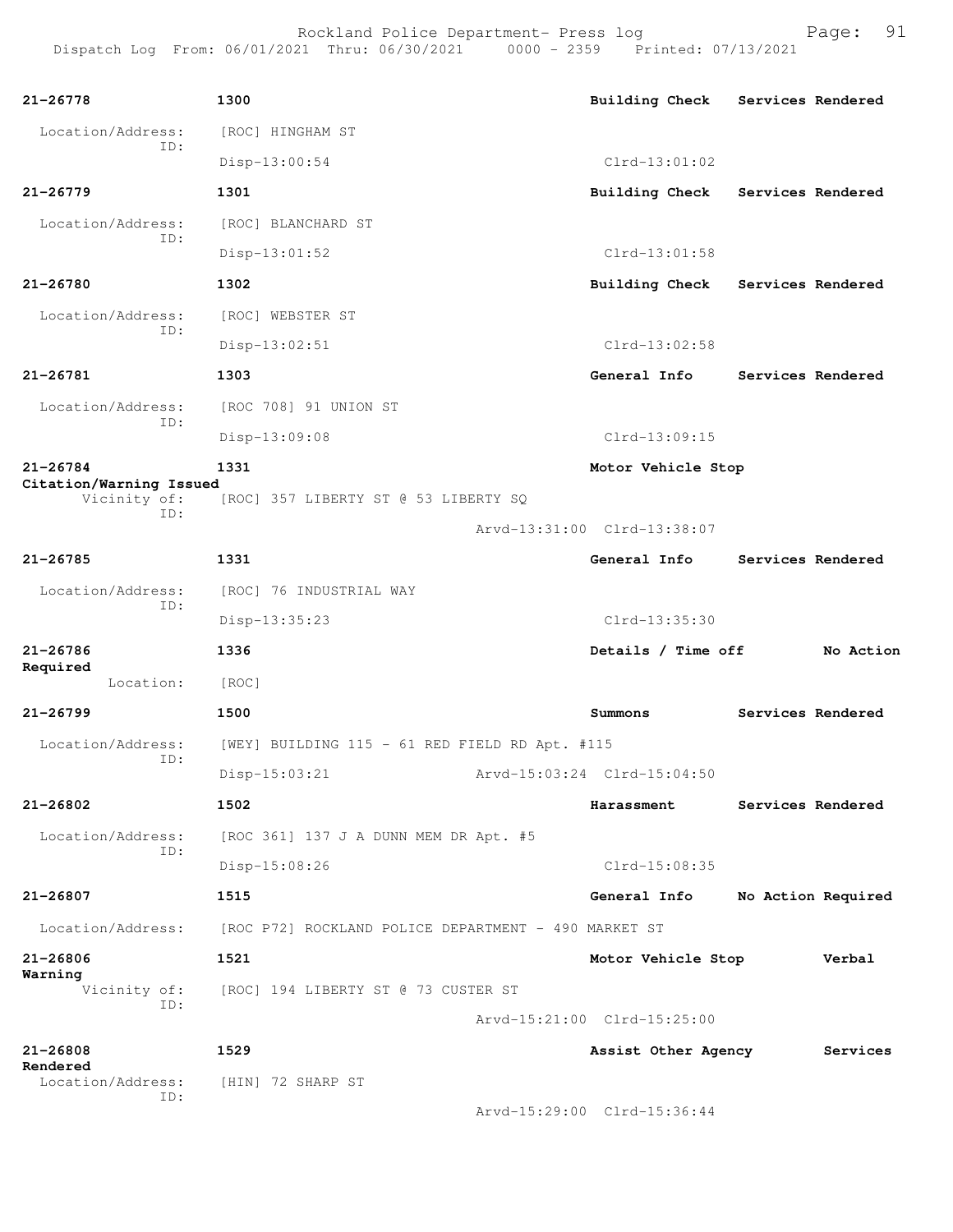Rockland Police Department- Press log Fage: 92 Dispatch Log From: 06/01/2021 Thru: 06/30/2021 0000 - 2359 Printed: 07/13/2021 **21-26821 1600 SHIFT ASSIGNMENTS No Service** Location/Address: [ROC P72] ROCKLAND POLICE DEPARTMENT - 490 MARKET ST **21-26814 1608 Traffic Enforcement Services Rendered**  Location: [ROC] TOWNWIDE ID: Disp-16:15:06 Enrt-16:15:08 Arvd-16:15:09 Clrd-18:59:13 ID: Disp-19:20:19 Enrt-19:21:10 Arvd-19:21:12 Clrd-19:44:36 **21-26815 1611 Animal Complaint Services Rendered** Location/Address: [ROC] 481 LIBERTY ST ID: Disp-16:15:31 Arvd-16:15:34 Clrd-19:41:22 **21-26827 1714 Suspicious Activity Could Not Locate**  Location/Address: [ROC] EAST WATER ST ID: Disp-17:15:11 Enrt-17:15:16 Arvd-17:24:08 Clrd-17:38:49 ID: Arvd-17:24:17 Clrd-17:25:05 ID: Arvd-17:26:56 Clrd-17:27:53 **21-26833 1745 Disabled Motor Vehicle Provided Assistance**  Location/Address: [ROC] WEST WATER ST @ PLAIN ST ID: Arvd-17:45:00 Clrd-17:51:55 **21-26844 1800 Harassment Services Rendered** Location/Address: [ROC] 770 HINGHAM ST ID: Disp-19:09:16 Clrd-19:09:28 **21-26843 1853 Motor Vehicle Stop Arrest(s) Made**  Location/Address: [ROC] 10 HINGHAM ST @ 440 WEBSTER ST ID: Disp-18:59:13 Enrt-18:59:16 Arvd-18:59:17 Clrd-19:20:19 Refer To Summons: Summons: SILVA VIANA, SHIRLEY Address: 71 J A DUNN MEM DR Apt. #26 ROCKLAND, MA Age: 34 Charges: UNLICENSED OPERATION OF MV SPEEDING RATE OF SPEED EXCEEDING POSTED LIMIT **21-26848 1917 General Incident Services Rendered** Location/Address: [ROC 738] 1 CORNET STETSON DR ID: Disp-19:24:13 Clrd-19:24:22 **21-26850 1926 Time off Services Rendered** Location: [ROC] **21-26853 1946 Emergency Medical Transported to Hospital**  Location/Address: [WHI] 646 BEDFORD ST Apt. #A6<br>Fire Unit: WHIC3-Command-Whitman Car 3 WHIC3-Command-Whitman Car 3 Disp-19:48:15 Enrt-19:49:04 Arvd-19:51:16 Clrd-20:05:34 InQrtsUnavl-20:07:35 InSrvce-20:07:42<br>EMS Unit: WHI248-Whitman Ambulance 248 WHI248-Whitman Ambulance 248 Disp-19:48:23 Enrt-19:49:00 Arvd-19:51:13 Clrd-20:05:05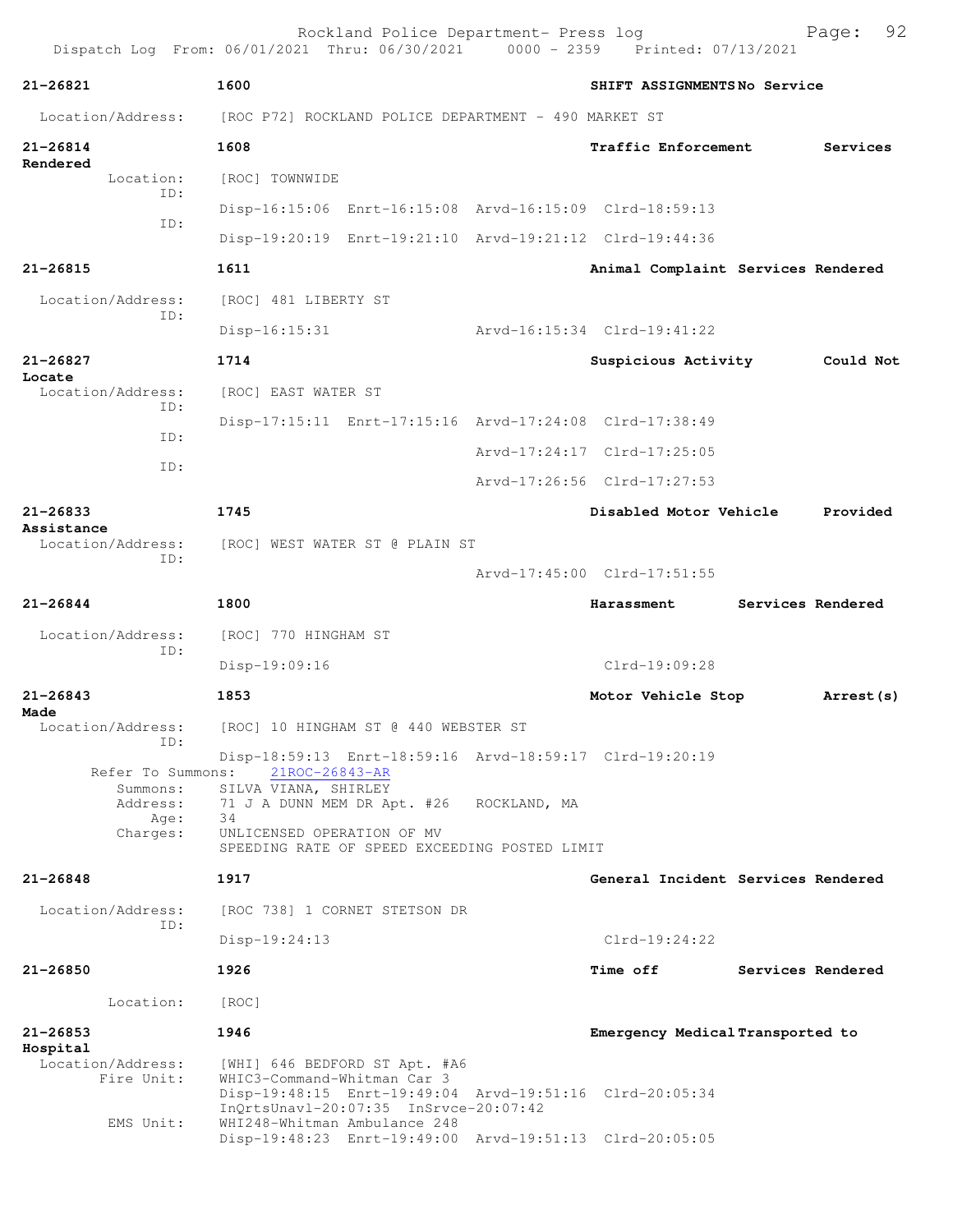| Dispatch Log From: 06/01/2021 Thru: 06/30/2021 |                          | Rockland Police Department- Press log                | 0000 - 2359 Printed: 07/13/2021                                      | 93<br>Page:       |
|------------------------------------------------|--------------------------|------------------------------------------------------|----------------------------------------------------------------------|-------------------|
| Fire Unit:                                     |                          | WHI243-Pumper-Whitman Engine 243                     | Hosp-20:15:21 ClrHosp-20:37:49 InQrtsUnavl-21:52:32 InSrvce-21:52:36 |                   |
|                                                |                          | InOrtsUnavl-20:07:31 InSrvce-20:07:38                | Disp-19:48:32 Enrt-19:48:57 Arvd-19:51:10 Clrd-20:05:30              |                   |
| ID:                                            |                          |                                                      | Disp-21:14:01 Enrt-21:14:06 Arvd-21:14:58 Clrd-21:16:19              |                   |
| 21-26859                                       | 2029                     |                                                      | Motor Vehicle Complaint                                              | Services          |
| Rendered<br>Location/Address:                  | [ROC] BILL DELAHUNT PKWY |                                                      |                                                                      |                   |
| TD:                                            |                          |                                                      | Disp-20:30:40 Enrt-20:31:10 Arvd-20:32:54 Clrd-20:40:04              |                   |
| 21-26864                                       | 2111                     |                                                      | Disturbance                                                          | Peace Restored    |
| Location/Address:                              |                          | [ROC 60] SPRING GATE APARTMENTS - 52 HANNAH WAY      |                                                                      |                   |
| ID:                                            |                          |                                                      | Disp-21:13:51 Enrt-21:14:04 Arvd-21:14:56 Clrd-21:45:42              |                   |
| ID:                                            |                          |                                                      | Disp-21:13:56 Enrt-21:14:08 Arvd-21:14:54 Clrd-21:45:44              |                   |
| ID:                                            |                          |                                                      | Disp-21:16:23 Enrt-21:16:25 Arvd-21:16:26 Clrd-21:45:47              |                   |
| 21-26869                                       | 2149                     |                                                      | <b>BOLO</b>                                                          | Services Rendered |
| Location/Address:                              |                          | [ROC P72] ROCKLAND POLICE DEPARTMENT - 490 MARKET ST |                                                                      |                   |
| 21-26873                                       | 2215                     |                                                      | Animal Complaint No Service                                          |                   |
| Location/Address:                              | [ROC] 51 GREENWOOD ST    |                                                      |                                                                      |                   |
| ID:                                            | Disp-23:08:40            |                                                      | $Clrd-23:09:49$                                                      |                   |
| 21-26874                                       | 2319                     |                                                      | Lockout                                                              | Services Rendered |
| Location/Address:                              | [ROC 438] 21 SCHOOL ST   |                                                      |                                                                      |                   |
| TD:                                            |                          |                                                      | Disp-23:22:03 Enrt-23:22:08 Arvd-23:22:10 Clrd-23:22:40              |                   |
| ID:                                            |                          |                                                      | Disp-23:22:32 Enrt-23:22:41 Arvd-23:30:34 Clrd-23:34:36              |                   |
| For Date: $06/24/2021$ - Thursday              |                          |                                                      |                                                                      |                   |
| 21-26877                                       | 0000                     |                                                      | SHIFT ASSIGNMENTSNo Service                                          |                   |
| Location/Address:                              |                          | [ROC P72] ROCKLAND POLICE DEPARTMENT - 490 MARKET ST |                                                                      |                   |
| ID:                                            |                          |                                                      | Arvd-00:00:00 Clrd-00:10:18                                          |                   |
| 21-26878                                       | 0010                     |                                                      | Threats                                                              | Services Rendered |
| Location/Address:                              |                          | [ROC 1041] 135 GROVE ST Apt. #135                    |                                                                      |                   |
| ID:                                            |                          |                                                      | Arvd-00:10:00 Clrd-00:18:56                                          |                   |
| 21-26880                                       | 0040                     |                                                      | Building Check                                                       | Investigated      |
| Location/Address:<br>ID:                       | [ROC] MARTHA DR          |                                                      |                                                                      |                   |
|                                                |                          |                                                      | Arvd-00:40:26 Clrd-00:40:35                                          |                   |
| 21-26881                                       | 0040                     |                                                      | Building Check                                                       | Appears Secure    |
| Location/Address:<br>ID:                       | [ROC] MARKET ST          |                                                      |                                                                      |                   |

Arvd-00:41:10 Clrd-00:41:18

**21-26882 0041 Building Check Investigated**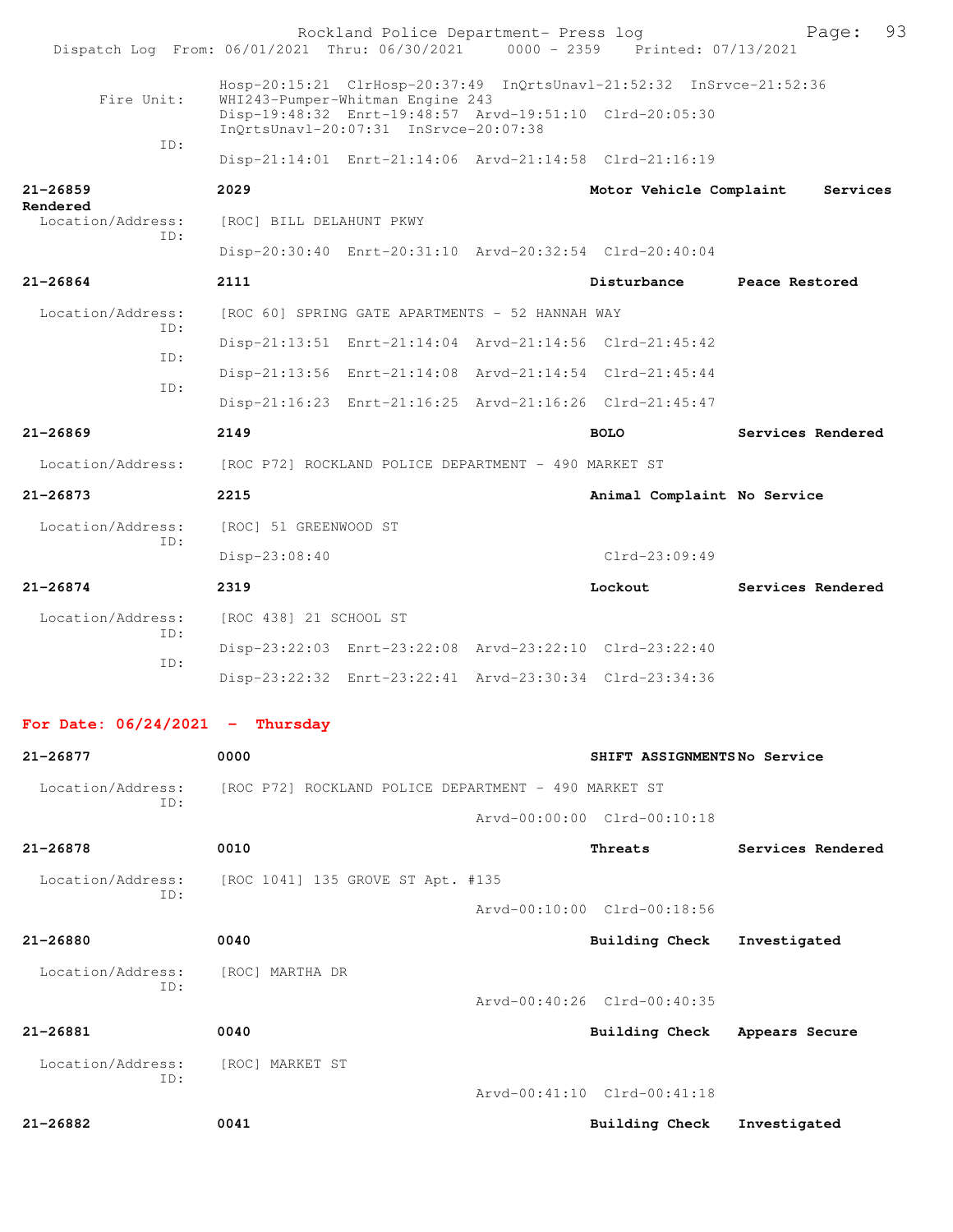Rockland Police Department- Press log Fage: 94

 Location/Address: [ROC] MARKET ST ID: Arvd-00:42:08 Clrd-00:42:16 **21-26887 0119 Details / Time off VAC Services Rendered**  Location: [ROC] **21-26894 0331 Assist Fire Department Provided** Assistance<br>Location/Address: [ROC] 14 STUDLEY CT ID: Disp-03:32:23 Enrt-03:32:29 Arvd-03:33:39 Clrd-03:42:52 ID: Disp-03:33:23 Enrt-03:33:28 Arvd-03:33:32 Clrd-03:42:57 **21-26896 0601 Building Check Services Rendered** Location/Address: [ROC] UNION ST ID: Arvd-06:03:37 Clrd-06:19:03 **21-26898 0618 Details / Time off No Service** Location: [ROC] **21-26899 0620 Details / Time off No Service** Location: [ROC] **21-26915 0800 SHIFT ASSIGNMENTS Services Rendered** Location/Address: [ROC P72] ROCKLAND POLICE DEPARTMENT - 490 MARKET ST **21-26922 0902 Building Check Services Rendered** Location/Address: [ROC] HINGHAM ST ID: Arvd-09:03:35 Clrd-09:03:50 **21-26924 0907 Building Check Services Rendered** Location/Address: [ROC] BLANCHARD ST ID: Arvd-09:08:12 Clrd-09:08:27 **21-26925 0908 Building Check Services Rendered** Location/Address: [ROC] WEBSTER ST ID: Arvd-09:09:13 Clrd-09:09:29 **21-26927 0919 STATION MAINTENANCE Services Rendered**  Location/Address: [ROC P72] ROCKLAND POLICE DEPARTMENT - 490 MARKET ST **21-26929 0930 Follow-Up Investigation Services Rendered**  Location/Address: [ROC] 135 INDUSTRIAL WAY ID: Arvd-09:30:00 Clrd-10:03:59 **21-26930 0937 Vandalism Services Rendered** Location/Address: [ROC 84] HARMON GOLF & FITNESS CLUB - 168 CONCORD ST ID: Disp-09:39:39 Arvd-09:39:46 Clrd-09:39:50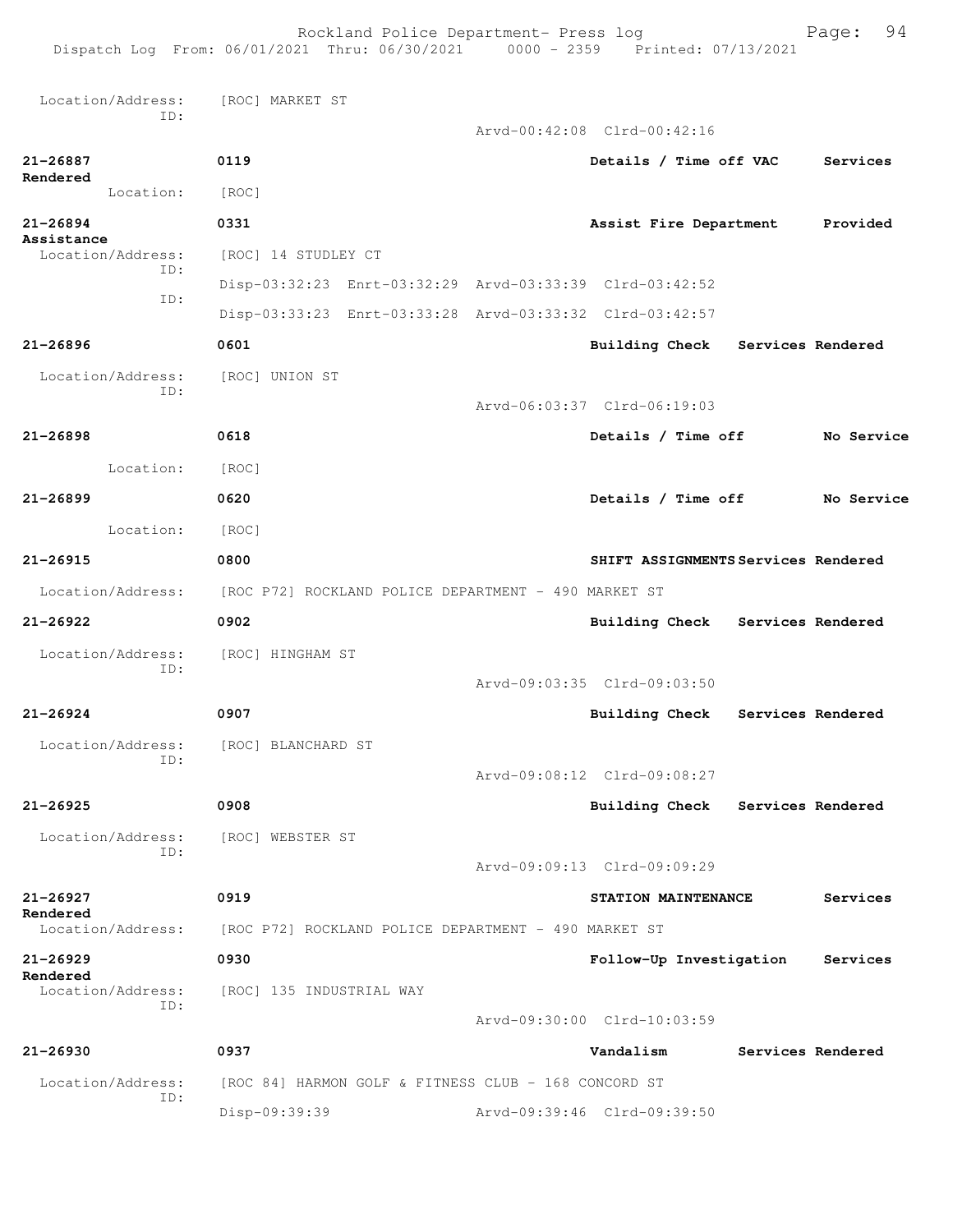Rockland Police Department- Press log Fage: 95<br>21 Thru: 06/30/2021 0000 - 2359 Printed: 07/13/2021 Dispatch Log From: 06/01/2021 Thru: 06/30/2021 0000 - 2359 **21-26931 0957 Harassment Advised to Court** Location/Address: [ROC] 4 TOWNSEND ST ID: Disp-09:59:07 Arvd-09:59:14 Clrd-10:28:04 **21-26936 1047 Vandalism Report Follows** Location/Address: [ROC] 56 ARLINGTON ST ID: Disp-10:50:05 Enrt-10:59:06 Arvd-10:59:10 Clrd-11:45:33 **21-26935 1048 Building Check Services Rendered** Location/Address: [ROC] HINGHAM ST ID: Arvd-10:48:52 Clrd-10:49:04 **21-26938 1049 Building Check Services Rendered** Location/Address: [ROC] BLANCHARD ST ID: Arvd-10:53:16 Clrd-10:53:28 **21-26939 1053 Building Check Services Rendered** Location/Address: [ROC] WEBSTER ST ID: Arvd-10:54:27 Clrd-10:54:38 **21-26940 1100 Suspicious Activity Gone on arrival**  Location/Address: [ROC] 25 DIVISION ST ID: Disp-11:02:26 Enrt-11:03:20 Arvd-11:05:53 Clrd-11:10:07 **21-26941 1103 Animal Complaint Services Rendered** Location/Address: [ROC] 58 SPRUCE ST ID: Disp-11:05:27 Clrd-11:05:36 **21-26944 1118 Disabled Motor Vehicle Services Rendered**  Location/Address: [ROC] POND ST ID: Arvd-11:18:00 Clrd-11:21:12 **21-26946 1129 DIRECTED PATROLS Services Rendered** Location/Address: [ROC P72] ROCKLAND POLICE DEPARTMENT - 490 MARKET ST **21-26951 1150 Details / Time off Services Rendered**  Location: [ROC] **21-26958 1251 General Info Services Rendered** Location/Address: [ROC] 26 STANLEY AVE **21-26961 1255 Suspicious Activity Advised to Court**  Location/Address: [ROC] 18 PHILLIPS ST ID: Disp-13:02:02 Arvd-13:08:15 Clrd-13:30:15 **21-26968 1426 911 Accidental Unfounded**  Location/Address: [ROC P103] ELECTROSWITCH - 175 UNION ST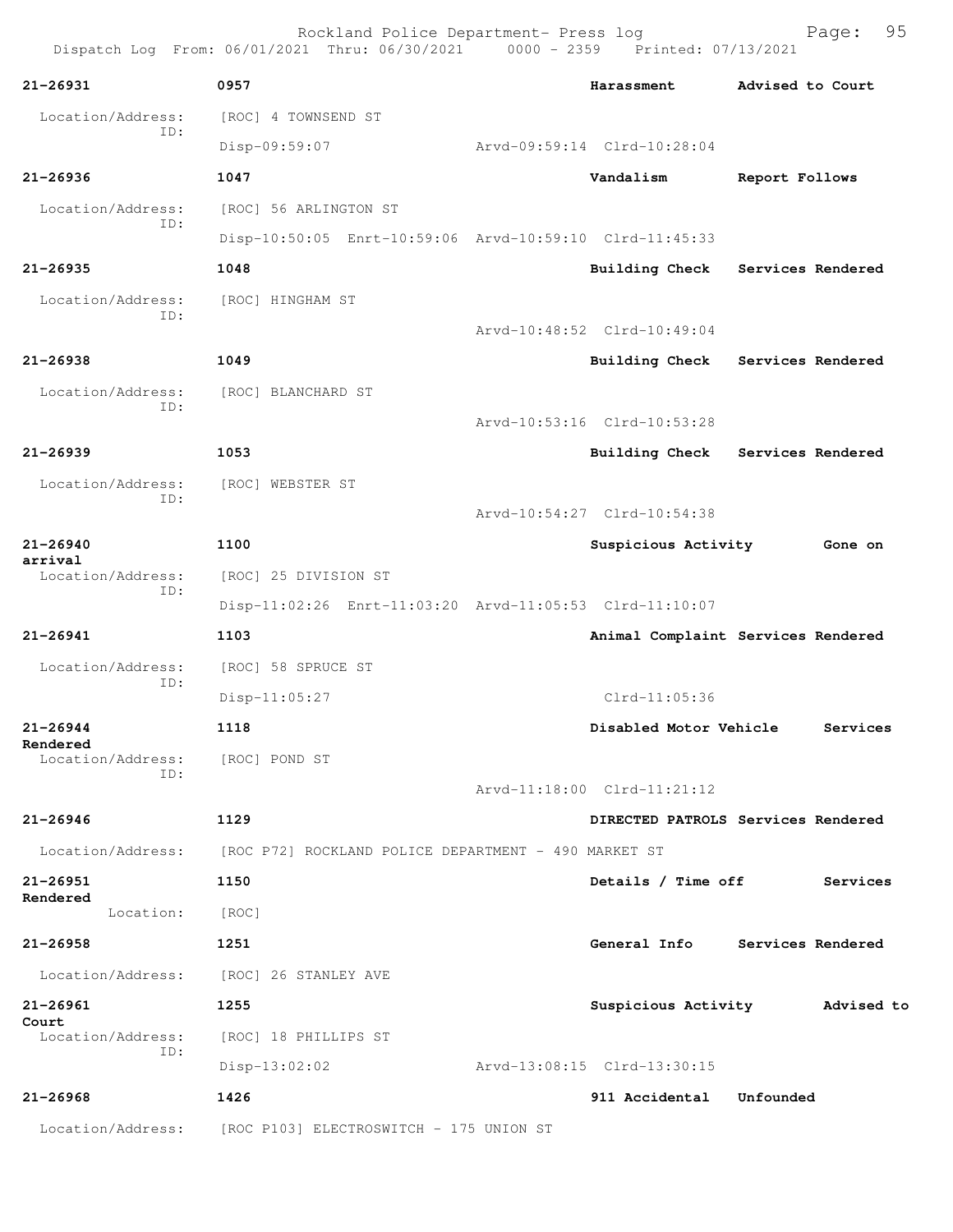|                      |                                                               |                                                                                       | Rockland Police Department- Press log                | Dispatch Log From: 06/01/2021 Thru: 06/30/2021 0000 - 2359 Printed: 07/13/2021 |            | 96<br>Page:           |
|----------------------|---------------------------------------------------------------|---------------------------------------------------------------------------------------|------------------------------------------------------|--------------------------------------------------------------------------------|------------|-----------------------|
|                      | ID:                                                           |                                                                                       |                                                      |                                                                                |            |                       |
|                      | ID:                                                           | $Disp-14:27:34$                                                                       |                                                      | $Clrd-14:28:09$                                                                |            |                       |
|                      | ID:                                                           |                                                                                       |                                                      | Disp-14:28:04 Enrt-14:28:48 Arvd-14:28:59 Clrd-14:46:30                        |            |                       |
|                      |                                                               |                                                                                       |                                                      | Disp-14:32:29 Enrt-14:32:32 Arvd-14:32:36 Clrd-14:46:33                        |            |                       |
| $21 - 26972$         |                                                               | 1447                                                                                  |                                                      | Suspicious Activity                                                            |            | Investigated          |
|                      | Location/Address:<br>ID:                                      |                                                                                       | [ROC P55] HOME DEPOT - 1149 HINGHAM ST               |                                                                                |            |                       |
|                      | ID:                                                           |                                                                                       |                                                      | Disp-14:48:37 Enrt-14:49:04 Arvd-14:57:35 Clrd-15:13:41                        |            |                       |
|                      | ID:                                                           | Disp-14:57:06                                                                         |                                                      | $Clrd-14:57:12$                                                                |            |                       |
|                      |                                                               |                                                                                       |                                                      | Disp-14:57:17 Enrt-14:57:22 Arvd-14:57:31 Clrd-15:13:44                        |            |                       |
| 21-26975<br>Rendered |                                                               | 1451                                                                                  |                                                      | Details / Time off                                                             |            | Services              |
|                      | Location:                                                     | [ROC]                                                                                 |                                                      |                                                                                |            |                       |
| $21 - 26986$         |                                                               | 1615                                                                                  |                                                      | General Info                                                                   |            | Services Not Required |
|                      | Location/Address:                                             |                                                                                       | [ROC P72] ROCKLAND POLICE DEPARTMENT - 490 MARKET ST |                                                                                |            |                       |
|                      | ID:                                                           |                                                                                       |                                                      | Arvd-16:15:00 Clrd-16:17:26                                                    |            |                       |
| 21-26987             |                                                               | 1620                                                                                  |                                                      | Traffic Enforcement                                                            |            | Services              |
| Rendered             | Location:                                                     | [ROC] TRAFFIC GRANT                                                                   |                                                      |                                                                                |            |                       |
|                      | ID:                                                           |                                                                                       |                                                      | Arvd-16:20:00 Clrd-19:33:44                                                    |            |                       |
|                      | ID:                                                           |                                                                                       |                                                      | Disp-19:15:55 Enrt-19:16:00 Arvd-19:22:06 Clrd-19:40:09                        |            |                       |
|                      | ID:                                                           | Disp-19:37:10                                                                         |                                                      | Arvd-19:37:21 Clrd-20:13:28                                                    |            |                       |
| $21 - 26994$         |                                                               | 1723                                                                                  |                                                      | MVA Property Damage Only                                                       |            | Paper                 |
| Exchange             | Location/Address:<br>ID:                                      |                                                                                       | [ROC] 4 GARDNER ST @ 1050 HINGHAM ST                 |                                                                                |            |                       |
|                      | ID:                                                           |                                                                                       |                                                      | Disp-17:23:42 Enrt-17:24:18 Arvd-17:32:40 Clrd-17:46:53                        |            |                       |
|                      |                                                               |                                                                                       |                                                      | Disp-17:25:14 Enrt-17:25:18 Arvd-17:32:15 Clrd-17:46:51                        |            |                       |
| $21 - 27009$         |                                                               | 1853                                                                                  |                                                      | <b>Time off</b>                                                                | No Service |                       |
|                      | Location:                                                     | [ROC]                                                                                 |                                                      |                                                                                |            |                       |
| 21-27013<br>Follows  |                                                               | 1933                                                                                  |                                                      | Motor Vehicle Stop                                                             |            | Report                |
|                      | Location/Address:<br>ID:                                      | [ROC] 12 CLARK RD @ 17 CULVER DR                                                      |                                                      | Arvd-19:33:00 Clrd-19:36:47                                                    |            |                       |
|                      | Refer To Summons:<br>Summons:<br>Address:<br>Age:<br>Charges: | $21$ ROC- $27013$ -AR<br>CEANT, ALLEN SAMUEL<br>79 OTIS ST Apt. #1 BROCKTON, MA<br>19 | LICENSE SUSPENDED, OP MV WITH                        |                                                                                |            |                       |
|                      |                                                               |                                                                                       | SPEEDING IN VIOL SPECIAL REGULATION                  |                                                                                |            |                       |
| 21-27014             |                                                               | 1941                                                                                  |                                                      | Harassment                                                                     |            | Services Rendered     |
|                      | Location/Address:<br>ID:                                      | [ROC P72] ROCKLAND POLICE DEPARTMENT - 490 MARKET ST                                  |                                                      |                                                                                |            |                       |
|                      | ID:                                                           |                                                                                       |                                                      | Arvd-19:41:00 Clrd-20:00:58                                                    |            |                       |
|                      |                                                               | Disp-20:00:49                                                                         |                                                      | Arvd-20:01:06 Clrd-20:01:46                                                    |            |                       |
| 21-27016             |                                                               | 2002                                                                                  |                                                      | Harassment                                                                     |            | Services Rendered     |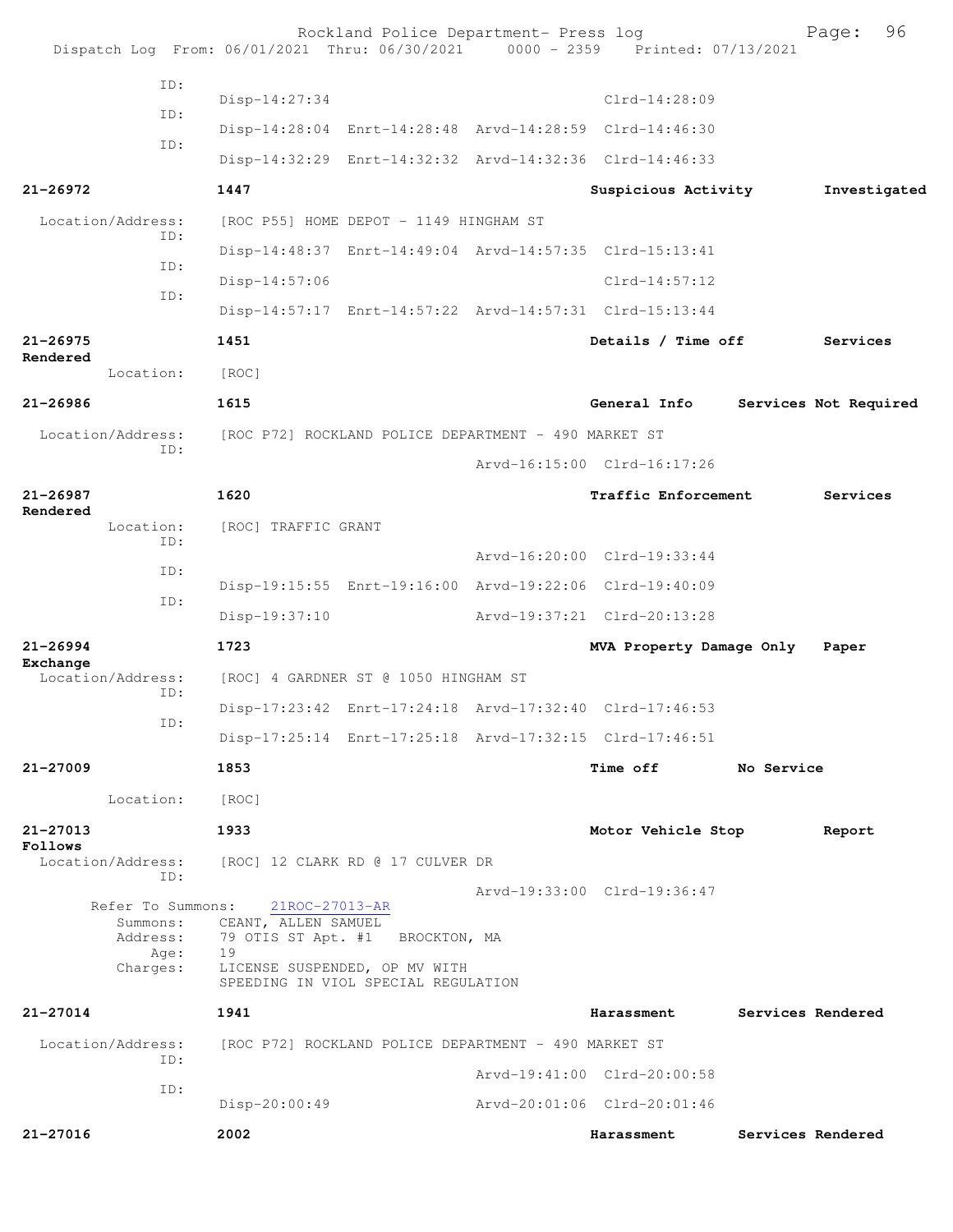Rockland Police Department- Press log Fage: 97 Dispatch Log From: 06/01/2021 Thru: 06/30/2021 0000 - 2359 Printed: 07/13/2021 Location/Address: [ROC] 127 BELMONT ST ID: Arvd-20:02:00 Clrd-20:22:04 **21-27020 2036 Assist Public Services Rendered** Location/Address: [ROC] 177 MARTHA DR Apt. #A ID: Arvd-20:36:00 Clrd-21:13:54 ID: Disp-20:48:42 Enrt-20:48:55 Arvd-20:49:05 Clrd-21:00:56 ID: Disp-20:51:23 Enrt-20:51:27 Arvd-20:53:46 Clrd-21:00:14 ID: Disp-20:51:51 Arvd-20:52:09 Clrd-21:05:50 ID: Disp-20:52:02 Arvd-20:52:07 Clrd-21:05:33 **21-27027 2134 Fireworks Services Rendered** Location/Address: [ROC 2] STUDLEY COURT - STUDLEY CT ID: Disp-21:35:49 Enrt-21:35:53 Clrd-21:37:58 ID: Disp-21:36:02 Enrt-21:36:06 Clrd-21:37:54 **21-27029 2150 Suspicious Activity No Service** Location/Address: [ROC] 42 MARTHA DR **21-27030 2158 Extra Watch Services Rendered** Location/Address: [ROC] INDUSTRIAL WAY ID: Arvd-21:58:00 Clrd-23:12:25 **21-27033 2210 Assist Public Services Rendered** Location/Address: [ROC] 35 EXCHANGE ST ID: Arvd-22:10:00 Clrd-22:34:45 **21-27032 2211 Suspicious Activity Services Rendered**  [ROC] 42 MARTHA DR ID: Disp-22:12:32 Enrt-22:12:50 Arvd-22:17:20 Clrd-22:23:17 ID: Disp-22:12:38 Enrt-22:12:50 Arvd-22:17:24 Clrd-22:23:21 ID: Disp-22:14:24 Enrt-22:14:28 Arvd-22:17:30 Clrd-22:21:59 **21-27034 2220 Assist Public Services Rendered** Location/Address: [ROC P68] AL PRIME - 104 MARKET ST ID: Disp-22:22:31 Enrt-22:22:36 Arvd-22:24:04 Clrd-22:50:18 ID: Disp-22:37:19 Enrt-22:37:25 Arvd-22:37:27 Clrd-22:50:22 **21-27045 2336 Follow-Up Investigation Transported to Hospital**  [ROC] BY THE HIGHWAY/ HANOVER LINE - MARKET ST ID: Arvd-23:36:00 Clrd-23:52:47 ID: Disp-23:37:23 Arvd-23:37:27 Clrd-23:53:12 ID: Disp-23:37:48 Arvd-23:38:00 Clrd-23:53:09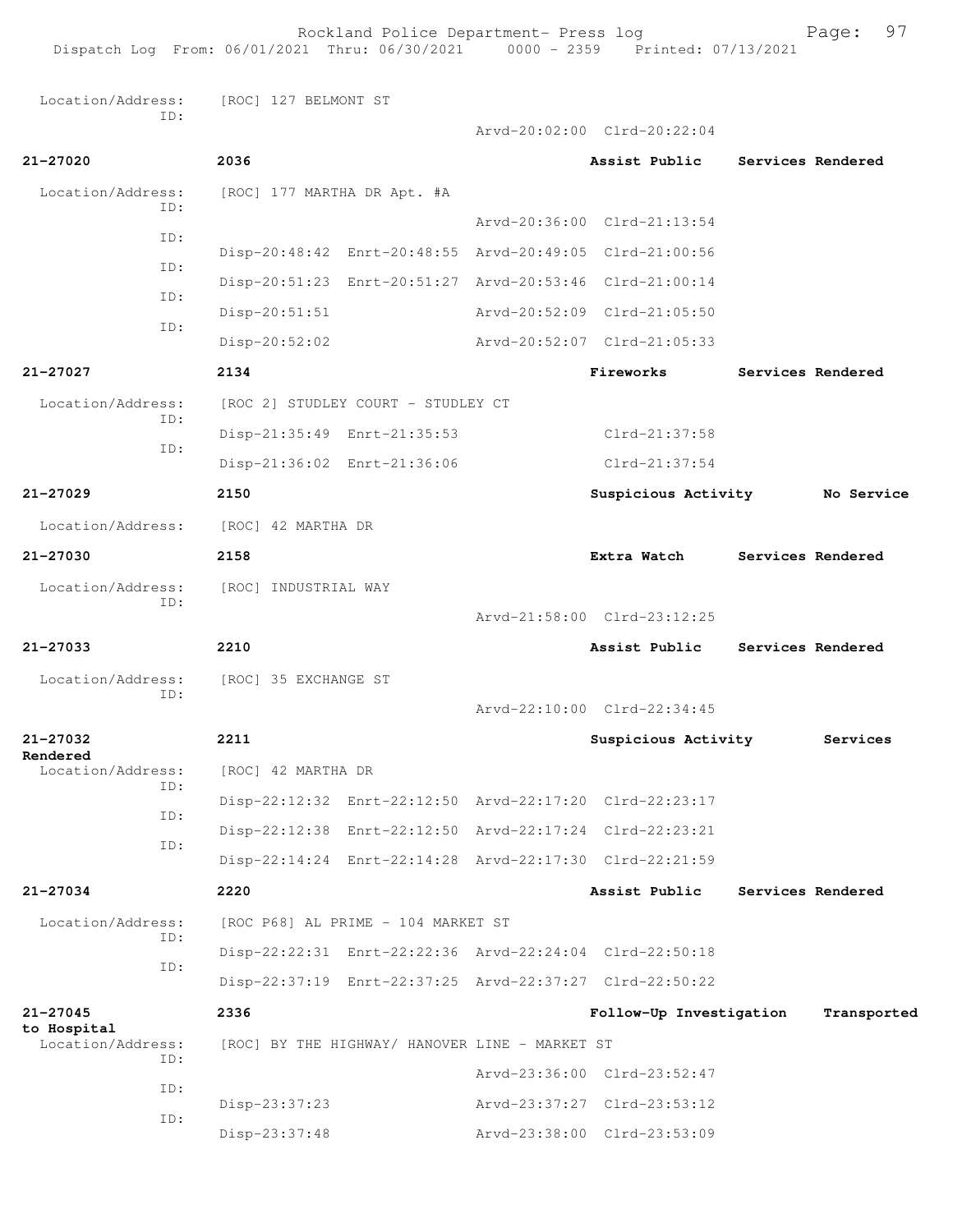Rockland Police Department- Press log Fage: 98 Dispatch Log From: 06/01/2021 Thru: 06/30/2021 0000 - 2359 Printed: 07/13/2021 ID: Disp-23:52:40 Arvd-23:52:43 Clrd-23:53:06 **For Date: 06/25/2021 - Friday 21-27047 0000 SHIFT ASSIGNMENTS No Service** Location/Address: [ROC P72] ROCKLAND POLICE DEPARTMENT - 490 MARKET ST ID: Arvd-00:00:00 Clrd-00:05:37 **21-27059 0221 Building Check Investigated** Location/Address: [ROC] MARKET ST ID: Arvd-02:22:22 Clrd-02:22:27 **21-27060 0222 Building Check Investigated** Location/Address: [ROC] SPRING ST ID: Arvd-02:23:04 Clrd-02:23:09 **21-27061 0223 Building Check Investigated** Location/Address: [ROC] MARKET ST ID: Arvd-02:23:52 Clrd-02:23:57 **21-27068 0543 Assist Other Agency Services Rendered**  Location/Address: [ROC 69] SOUTH SHORE REHAB & NURSING - 115 NORTH AVE ID: Arvd-05:43:00 Clrd-06:19:09 **21-27069 0605 Building Check Services Rendered** Location/Address: [ROC] UNION ST ID: Arvd-06:08:29 Clrd-06:27:10 **21-27084 0800 General Info Services Rendered** Location/Address: [ROC P72] ROCKLAND POLICE DEPARTMENT - 490 MARKET ST ID: Disp-08:29:58 Enrt-08:30:50 Arvd-08:30:54 Clrd-08:30:58 **21-27086 0828 General Info Services Rendered** Location/Address: [ROC P72] ROCKLAND POLICE DEPARTMENT - 490 MARKET ST ID: Disp-08:31:18 Enrt-08:31:25 Arvd-08:31:30 Clrd-08:31:33 **21-27100 1038 Animal Complaint Services Rendered** Location/Address: [ROC] 45 RICE AVE ID: Arvd-10:38:00 Clrd-11:24:48 **21-27104 1149 Complaint Services Rendered** Location/Address: [ROC] 603 SUMMER ST ID: Disp-11:50:33 Enrt-11:50:56 Arvd-11:52:24 Clrd-12:49:13 ID: Disp-11:50:44 Enrt-11:50:56 Arvd-11:52:42 Clrd-12:49:06 ID: Disp-11:50:51 Enrt-11:50:56 Arvd-11:51:41 Clrd-12:49:00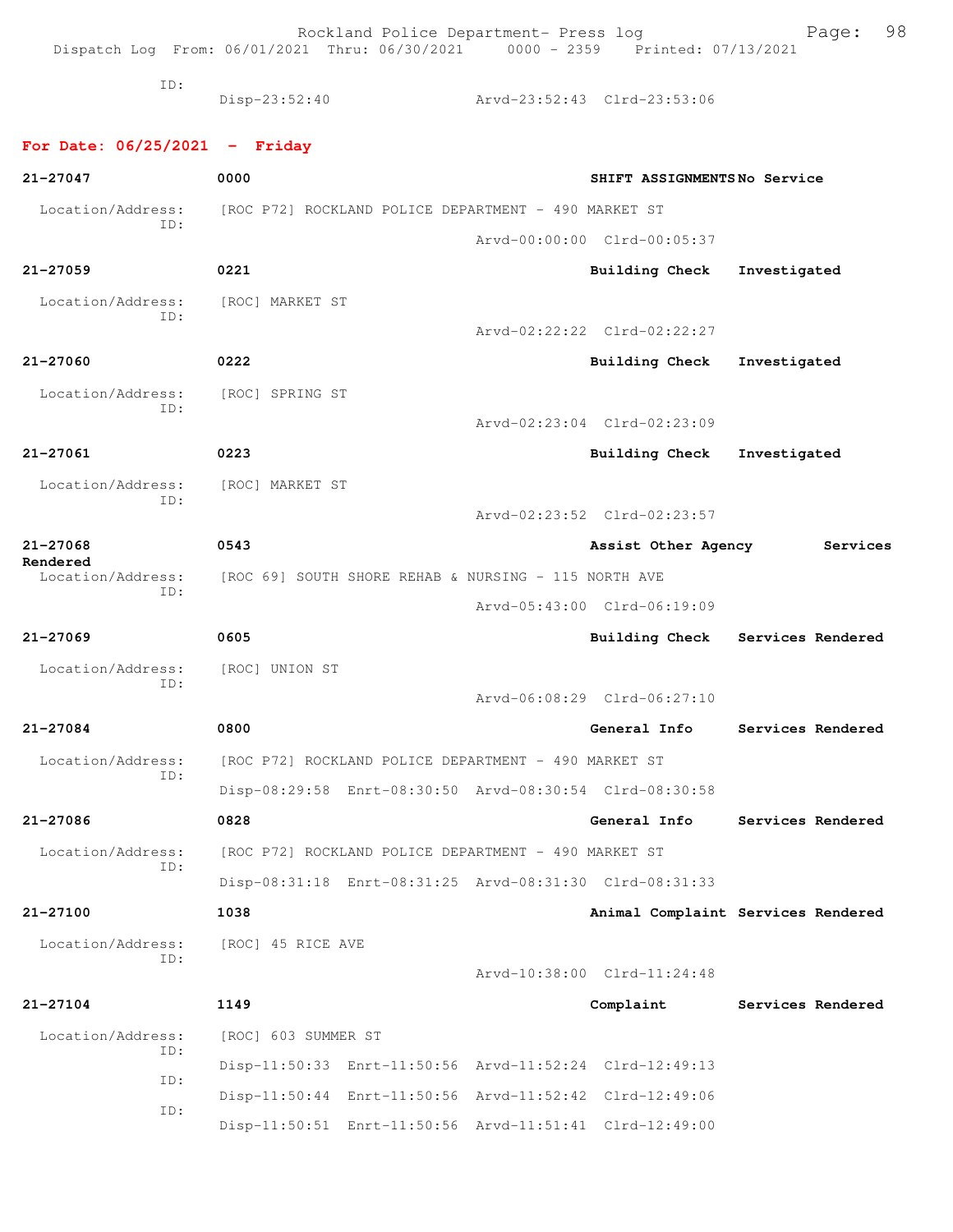| Dispatch Log From: 06/01/2021 Thru: 06/30/2021 0000 - 2359 Printed: 07/13/2021 |                                                      | Rockland Police Department- Press log                |                                                         | 99<br>Page:                         |
|--------------------------------------------------------------------------------|------------------------------------------------------|------------------------------------------------------|---------------------------------------------------------|-------------------------------------|
| 21-27106                                                                       | 1157                                                 |                                                      | Summons                                                 | No Service                          |
| Location/Address:                                                              | [ROC 1036] 349 NORTH AVE Apt. #2                     |                                                      |                                                         |                                     |
| 21-27107                                                                       | 1205                                                 |                                                      | Details / Time off                                      | Services                            |
| Rendered<br>Location:                                                          | [ROC]                                                |                                                      |                                                         |                                     |
| 21-27112                                                                       | 1223                                                 |                                                      | Motor Vehicle Stop                                      |                                     |
| Citation/Warning Issued<br>Location/Address:<br>ID:                            | [ROC] 100 EAST WATER ST                              |                                                      |                                                         |                                     |
|                                                                                |                                                      |                                                      | Arvd-12:23:00 Clrd-15:51:38                             |                                     |
| $21 - 27125$                                                                   | 1316                                                 |                                                      | General Info                                            | Services Rendered                   |
| Location/Address:<br>ID:                                                       | [ROC] JOHNSON TER                                    |                                                      |                                                         |                                     |
|                                                                                | Disp-13:21:17                                        |                                                      | $Clrd-13:21:24$                                         |                                     |
| $21 - 27124$                                                                   | 1318                                                 |                                                      | Summons                                                 | No Service                          |
| Location/Address:                                                              |                                                      | [ROC 1036] 349 NORTH AVE Apt. #2                     |                                                         |                                     |
| ID:                                                                            |                                                      |                                                      | Disp-13:19:59 Enrt-13:20:01 Arvd-13:20:02 Clrd-13:20:04 |                                     |
| ID:                                                                            |                                                      |                                                      | Disp-13:20:19 Enrt-13:20:25 Arvd-13:20:28 Clrd-13:20:38 |                                     |
| 21-27127                                                                       | 1400                                                 |                                                      | Assist Public                                           | Provided Assistance                 |
| Location/Address:                                                              | [ROC] 603 SUMMER ST                                  |                                                      |                                                         |                                     |
| ID:                                                                            |                                                      |                                                      | Disp-14:04:58 Enrt-14:05:02 Arvd-14:09:46 Clrd-14:24:12 |                                     |
| ID:                                                                            |                                                      |                                                      | Disp-14:05:46 Enrt-14:05:49 Arvd-14:09:43 Clrd-14:26:19 |                                     |
| ID:                                                                            |                                                      |                                                      | Disp-14:25:58 Enrt-14:26:01 Arvd-14:26:02 Clrd-14:32:20 |                                     |
| 21-27138                                                                       | 1559                                                 |                                                      | Larceny / Forgery/ Fraud                                | Services                            |
| Rendered<br>Location/Address:<br>ID:                                           | [ROC] 18 PHILLIPS ST                                 |                                                      |                                                         |                                     |
|                                                                                |                                                      | Disp-16:04:28 Enrt-16:04:58                          | Clrd-16:34:26                                           |                                     |
| 21-27143                                                                       | 1604                                                 |                                                      |                                                         | SHIFT ASSIGNMENTS Services Rendered |
| Location/Address:                                                              | [ROC P72] ROCKLAND POLICE DEPARTMENT - 490 MARKET ST |                                                      |                                                         |                                     |
| $21 - 27148$                                                                   | 1655                                                 |                                                      | Assist Public                                           | Services Rendered                   |
| Location/Address:<br>ID:                                                       |                                                      | [ROC P72] ROCKLAND POLICE DEPARTMENT - 490 MARKET ST |                                                         |                                     |
|                                                                                | $Disp-16:59:41$                                      |                                                      | $Clrd-17:00:22$                                         |                                     |
| $21 - 27159$                                                                   | 1810                                                 |                                                      |                                                         | Health & Welfare Check Arrest (s)   |
| Made<br>Location/Address:                                                      | [ROC 128] 265 CENTRE AVE                             |                                                      |                                                         |                                     |
| ID:                                                                            |                                                      | Disp-18:10:30 Enrt-18:11:23                          | Clrd-18:16:18                                           |                                     |
| ID:                                                                            |                                                      |                                                      | Disp-18:10:30 Enrt-18:11:19 Arvd-18:13:06 Clrd-18:21:37 |                                     |
| ID:<br>Refer To Arrest:                                                        | 21ROC-27159-AR                                       |                                                      | Disp-18:11:30 Enrt-18:11:34 Arvd-18:12:32 Clrd-18:55:37 |                                     |
| Arrest:<br>Address:                                                            | THERRIEN-FARRAR, CHASE MITCHELL                      | 415 NORTH AVE ROCKLAND, MA                           |                                                         |                                     |
| Age:<br>Charges:                                                               | 24<br>PROTECTIVE CUSTODY                             |                                                      |                                                         |                                     |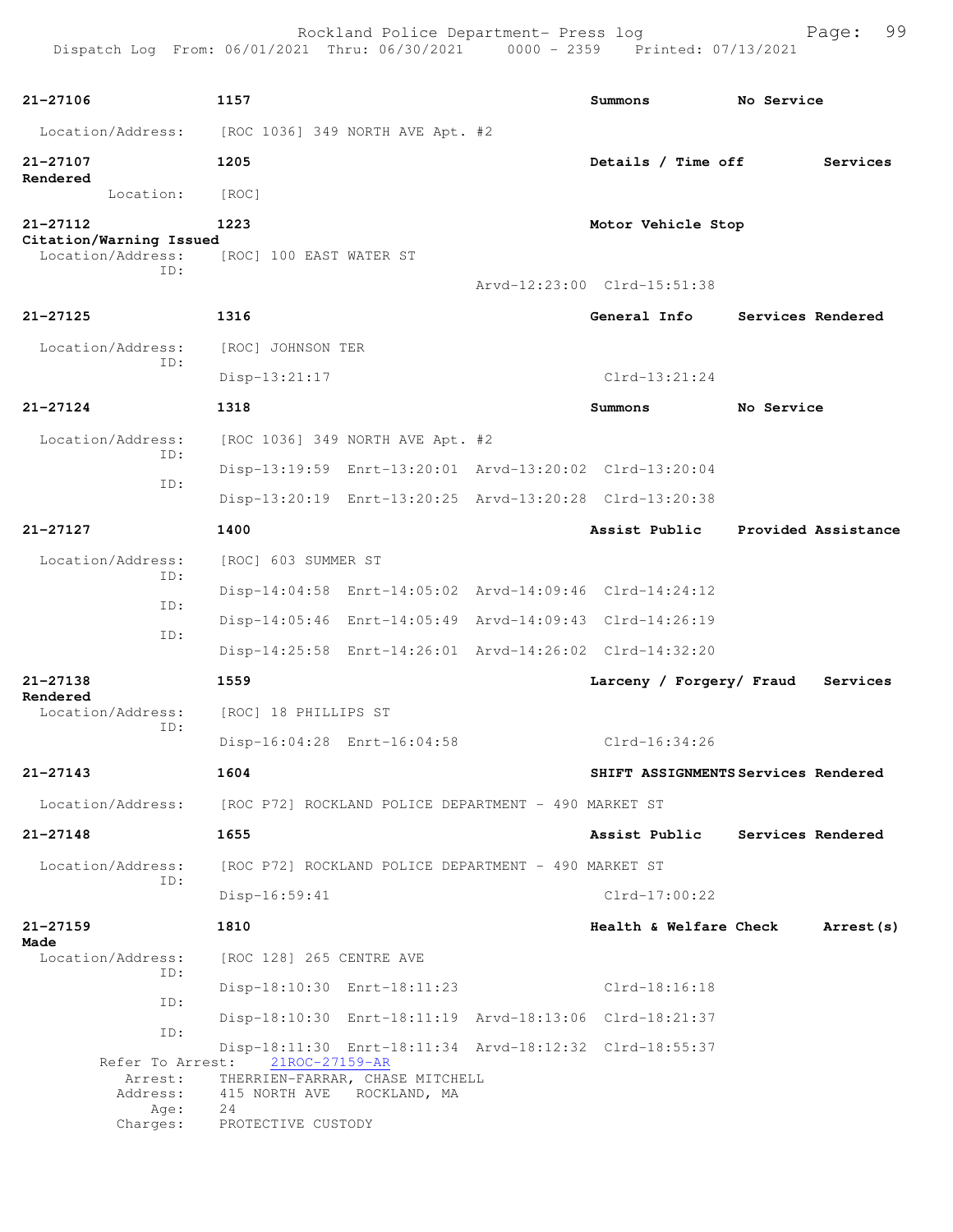Rockland Police Department- Press log Bookland Police Department- Press log<br>21 Thru: 06/30/2021 0000 - 2359 Printed: 07/13/2021 Dispatch Log From: 06/01/2021 Thru: 06/30/2021 **21-27165 1945 Building Check Services Not Required** Location/Address: [ROC P45] COMFORT INN - 850 HINGHAM ST ID: Arvd-19:46:35 Clrd-19:52:37 **21-27167 1958 Building Check Services Not Required** Location/Address: [ROC] 437 WEBSTER ST ID: Arvd-20:00:35 Clrd-20:05:17 **21-27168 2003 Health & Welfare Check Taken/Referred to Other Agency**  Location/Address: [ROC] 12 MORGAN AVE ID: Disp-20:04:56 Enrt-20:06:33 Arvd-20:11:23 Clrd-20:25:40 ID: Disp-20:04:56 Enrt-20:06:31 Arvd-20:11:22 Clrd-20:39:56 ID: Disp-20:15:14 Arvd-20:15:21 Clrd-20:39:53 ID: Disp-20:39:35 Clrd-20:39:51 **21-27171 2023 Noise Complaint Services Rendered** Location/Address: [ROC P91] ROCKLAND ATHLETIC SUPPLIES - 320 UNION ST Apt. #7 ID: Disp-20:25:40 Enrt-20:25:45 Arvd-20:27:56 Clrd-20:39:35 ID: Disp-20:26:34 Enrt-20:26:38 Arvd-20:27:58 Clrd-20:38:26 **21-27175 2045 Building Check Services Not Required** Location/Address: [ROC 60] SPRING GATE APARTMENTS - 52 HANNAH WAY ID: Arvd-20:48:56 Clrd-20:50:14 **21-27173 2046 Assist Public Services Rendered** Location/Address: [ROC P72] ROCKLAND POLICE DEPARTMENT - 490 MARKET ST ID: Disp-20:47:39 Arvd-20:47:52 Clrd-22:04:02 Refer To Summons: 21ROC-27173-AR Summons: MURPHY, MELISSA A Address: 81 HANNAH WAY Apt. #B ROCKLAND, MA Age: Charges: A&B **21-27176 2052 Building Check Services Not Required** Location/Address: [ROC P89] CALVARY CHAPEL - 175 MARKET ST ID: Arvd-20:53:26 Clrd-20:58:49 **21-27177 2113 Motor Vehicle Complaint Gone on arrival**  Location/Address: [ROC] HOWARD ST ID: Disp-21:18:15 Enrt-21:18:17 Clrd-21:23:01 **21-27178 2113 Building Check Services Not Required** Location/Address: [ROC] 8 STUDLEY CT ID: Arvd-21:15:09 Clrd-21:17:03 **21-27181 2131 Building Check Services Not Required** Location/Address: [ROC 66] REEDS POND PARK - 80 MARKET ST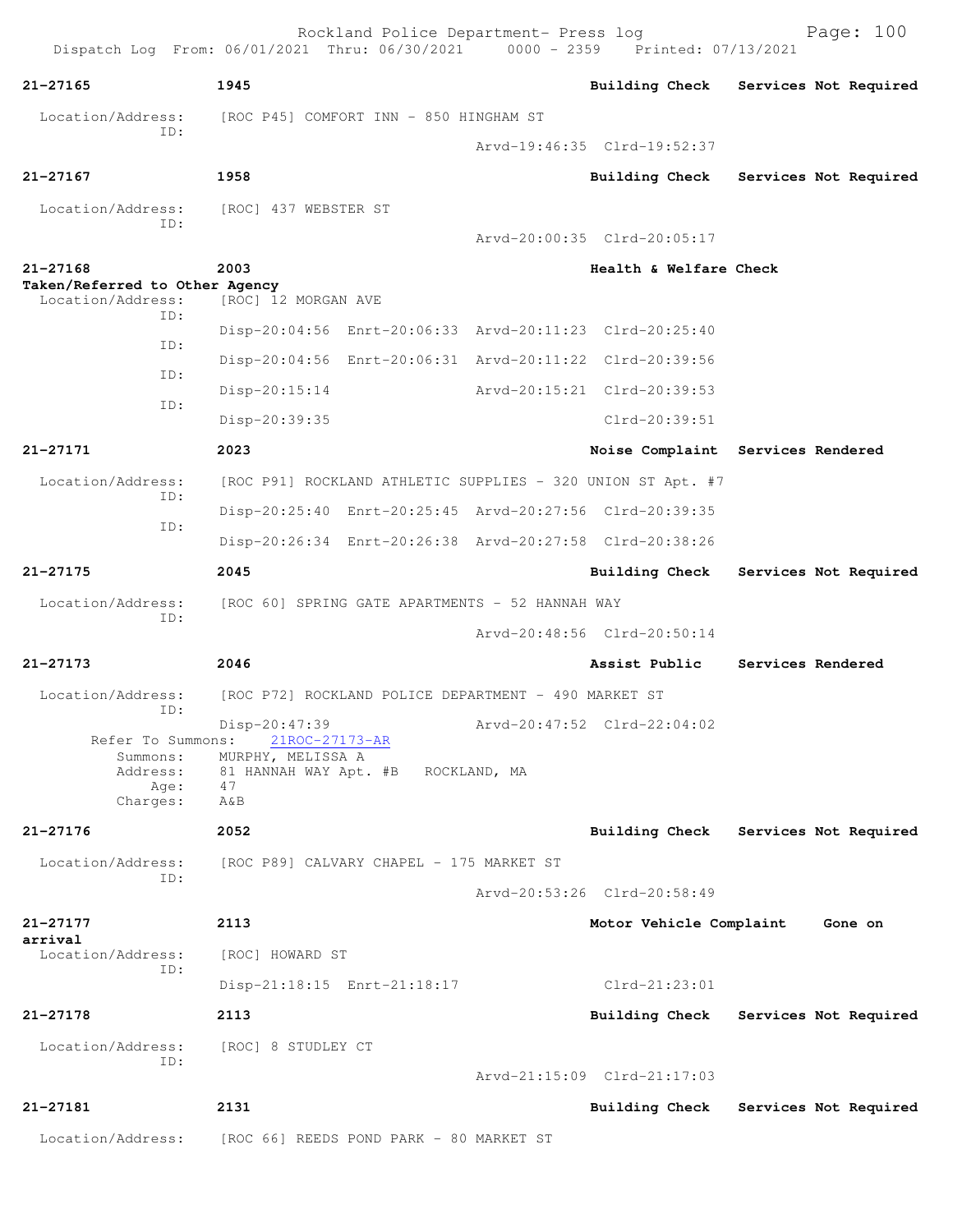Rockland Police Department- Press log Page: 101 Dispatch Log From: 06/01/2021 Thru: 06/30/2021 0000 - 2359 Printed: 07/13/2021 ID: Arvd-21:35:30 Clrd-21:36:46 **21-27183 2209 Suspicious Activity Sent On Way** Location/Address: [ROC 66] REEDS POND PARK - 80 MARKET ST ID: Arvd-22:09:00 Clrd-22:15:13 ID: Disp-22:10:16 Enrt-22:10:18 Arvd-22:10:19 Clrd-22:15:10 **21-27184 2214 Details / Time off Services Rendered**  Location: [ROC] **21-27191 2310 Lost/Found Property Services Rendered**  Location/Address: [ROC P72] ROCKLAND POLICE DEPARTMENT - 490 MARKET ST ID: Disp-23:15:41 Clrd-23:15:49 **21-27193 2323 Motor Vehicle Stop Services Rendered**<br>Location/Address: [ROC] 166 UNION ST @ 8 W WATER ST ID: Disp-23:24:56 Arvd-23:25:09 Clrd-06/26/2021 @ 00:14:03 ID: Disp-23:25:03 Arvd-23:25:09 Clrd-23:48:39 Refer To Arrest: Arrest: GOMES- BAPTISTA, MARYANNE DJIMILA Address: 19 FERN AVE RANDOLPH, MA<br>Age: 23 Age: Charges: NEGLIGENT OPERATION OF MOTOR VEHICLE

## **For Date: 06/26/2021 - Saturday**

OUI-LIQUOR OR .08%

| $21 - 27195$             | 0003                                                                   | General Info                   | Services Rendered     |
|--------------------------|------------------------------------------------------------------------|--------------------------------|-----------------------|
|                          | Location/Address: [ROC P72] ROCKLAND POLICE DEPARTMENT - 490 MARKET ST |                                |                       |
| $21 - 27196$             | 0008                                                                   | Noise Complaint Peace Restored |                       |
| Location/Address:<br>ID: | [ROC P28] 29 PARK ST                                                   |                                |                       |
| ID:                      | Disp-00:13:12 Enrt-00:13:36 Arvd-00:14:58 Clrd-00:16:28                |                                |                       |
|                          | Disp-00:13:28 Enrt-00:13:34 Arvd-00:14:55 Clrd-00:16:26                |                                |                       |
| 21-27197<br>Towed        | 0010                                                                   | Disabled Motor Vehicle         | Vehicle               |
| Location/Address:<br>ID: | [ROC 692] 193 SUMMER ST                                                |                                |                       |
| TD:                      | Disp-00:19:09 Enrt-00:23:26 Arvd-00:23:28 Clrd-01:01:59                |                                |                       |
|                          | Disp-00:31:13 Enrt-00:31:15 Arvd-00:31:17 Clrd-01:01:54                |                                |                       |
| $21 - 27198$             | 0017                                                                   | Building Check                 | Services Not Required |
| ID:                      | Location/Address: [ROC P45] COMFORT INN - 850 HINGHAM ST               |                                |                       |
|                          |                                                                        | Arvd-00:20:42 Clrd-00:24:32    |                       |
| $21 - 27200$             | 0037                                                                   | <b>Building Check</b>          | Services Not Required |
|                          | Location/Address: [ROC 60] SPRING GATE APARTMENTS - 52 HANNAH WAY      |                                |                       |
| ID:                      |                                                                        | Aryd-00:39:09 Clrd-00:40:46    |                       |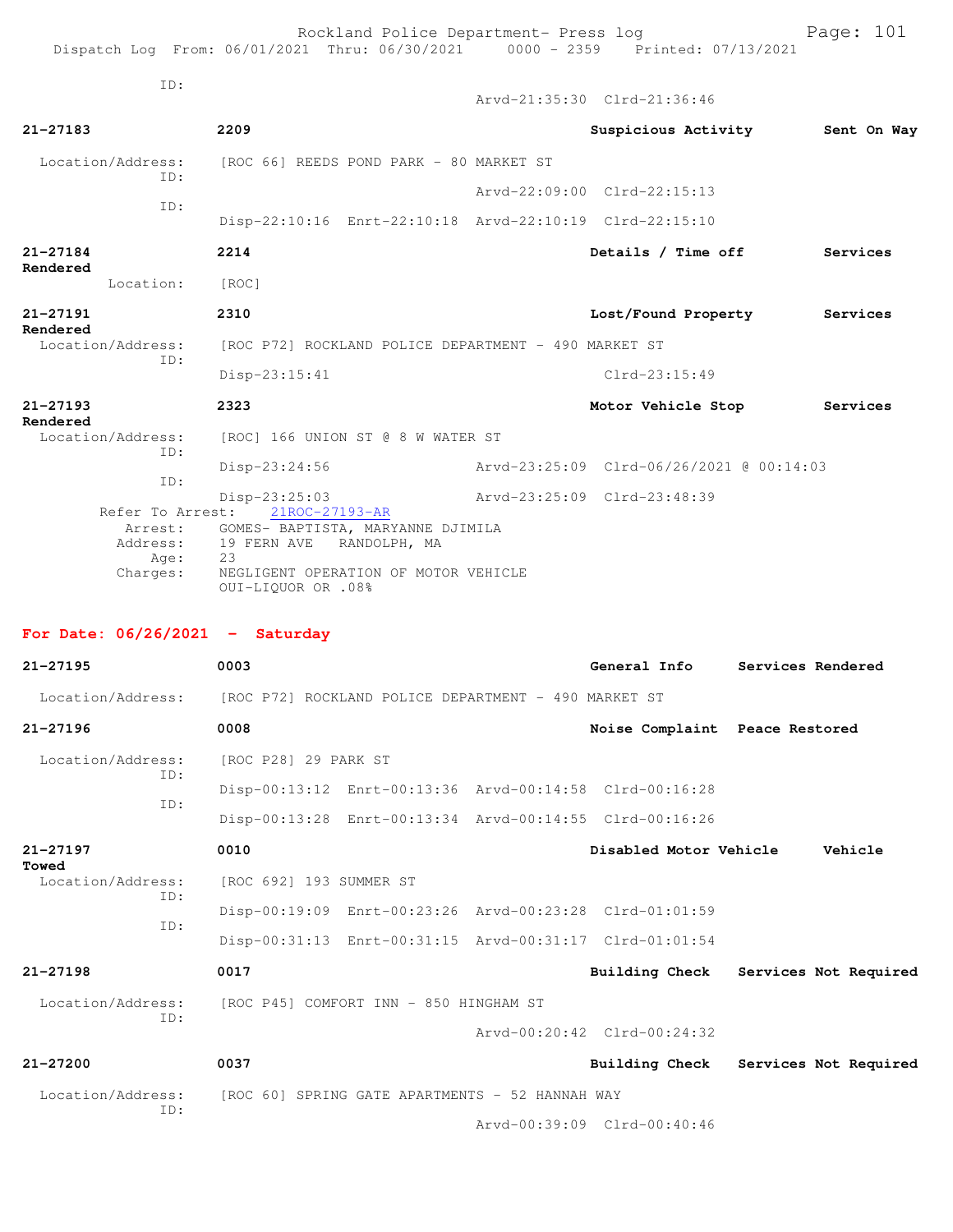Rockland Police Department- Press log Bookland Police Department- Press log Page: 102 Dispatch Log From: 06/01/2021 Thru: 06/30/2021 0000 - 2359 **21-27201 0041 Building Check Services Not Required** Location/Address: [ROC] 8 STUDLEY CT ID: Arvd-00:43:18 Clrd-00:44:29 **21-27202 0053 Prisoner Information Services Rendered**  Location/Address: [ROC P72] ROCKLAND POLICE DEPARTMENT - 490 MARKET ST ID: Disp-00:55:42 Clrd-00:56:02 **21-27204 0112 Building Check Services Not Required** Location/Address: [ROC 66] REEDS POND PARK - 80 MARKET ST ID: Arvd-01:14:40 Clrd-01:15:32 **21-27205 0116 Building Check Services Not Required** Location/Address: [ROC P89] CALVARY CHAPEL - 175 MARKET ST ID: Arvd-01:21:07 Clrd-01:21:54 **21-27207 0126 Building Check Services Not Required** Location/Address: [ROC] 437 WEBSTER ST ID: Arvd-01:27:37 Clrd-01:28:18 **21-27208 0128 Prisoner Information Services Rendered**  Location/Address: [ROC P72] ROCKLAND POLICE DEPARTMENT - 490 MARKET ST ID: Disp-01:30:24 Clrd-01:30:48 **21-27213 0208 Details / Time off Services Rendered**  Location: [ROC] **21-27218 0320 Motor Vehicle Stop Citation/Warning Issued**  Location/Address: [ROC] 305 UNION ST @ 16 PARK ST ID: Arvd-03:20:00 Clrd-04:41:56 ID: Disp-03:20:57 Enrt-03:21:02 Arvd-03:21:08 Clrd-04:42:00 ID: Disp-03:21:14 Arvd-03:21:20 Clrd-04:42:10 Refer To Summons: 21ROC-27218-AR Summons: MEDICO, DOMINIC DAVID JR Address: 92 CHURCH ST ROCKLAND, MA Age: 37 Charges: RECEIVE STOLEN PROPERTY +\$1200, SUBSQ BURGLARIOUS INSTRUMENT, POSSESS EQUIPMENT VIOLATION, MISCELLANEOUS MV **21-27221 0508 Suspicious Activity Sent On Way** Location/Address: [ROC P47] BEST WESTERN - 909 HINGHAM ST ID: Disp-05:09:09 Enrt-05:09:14 Arvd-05:13:22 Clrd-05:30:56 ID: Disp-05:09:09 Enrt-05:09:14 Arvd-05:26:13 Clrd-05:30:50 ID: Disp-05:14:48 Enrt-05:14:58 Arvd-05:26:07 Clrd-05:31:03 **21-27226 0559 Assist Other Agency Services Rendered**  Location/Address: [ROC 117] 23 SCHOOL ST Apt. #16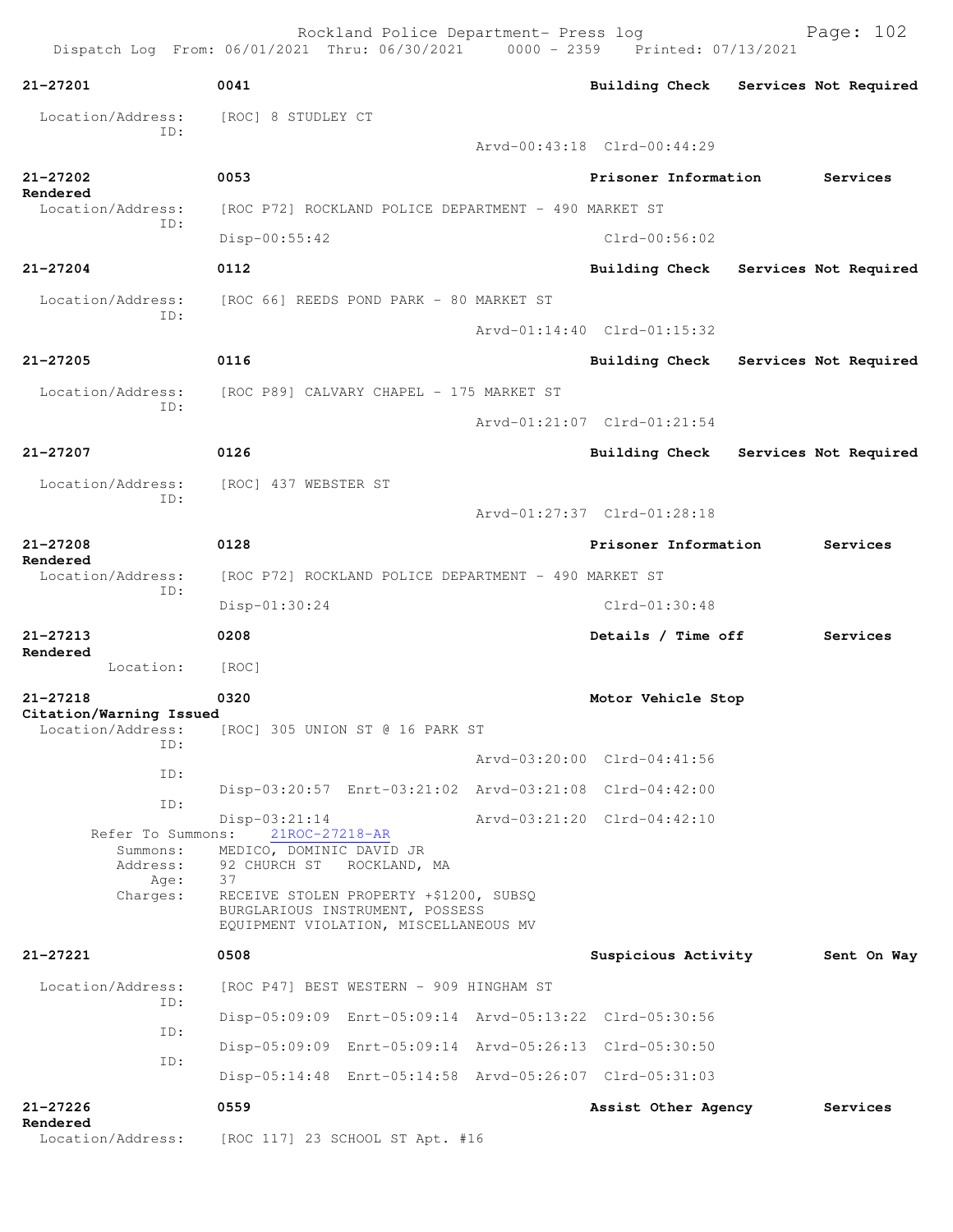|                          | Rockland Police Department- Press log<br>Dispatch Log From: 06/01/2021 Thru: 06/30/2021 0000 - 2359 Printed: 07/13/2021 |                                     |                   | Page: 103    |
|--------------------------|-------------------------------------------------------------------------------------------------------------------------|-------------------------------------|-------------------|--------------|
| ID:                      | Disp-06:00:55 Enrt-06:04:18 Arvd-06:04:21 Clrd-06:26:33                                                                 |                                     |                   |              |
| 21-27227                 | 0609                                                                                                                    | <b>Building Check</b>               | Services Rendered |              |
| Location/Address:<br>ID: | [ROC] UNION ST                                                                                                          |                                     |                   |              |
|                          |                                                                                                                         | Arvd-06:10:52 Clrd-06:28:05         |                   |              |
| $21 - 27229$<br>Rendered | 0625                                                                                                                    | Police Information                  |                   | Services     |
| Location/Address:<br>ID: | [ROC] 92 CHURCH ST                                                                                                      |                                     |                   |              |
|                          | Disp-06:26:50                                                                                                           | Arvd-06:26:56 Clrd-06:27:00         |                   |              |
| 21-27236<br>Rendered     | 0741                                                                                                                    | Neighbor Disturbance                |                   | Services     |
| Location/Address:<br>ID: | [ROC] 22 ARTHUR ST                                                                                                      |                                     |                   |              |
|                          | Disp-07:42:28 Enrt-07:43:42 Arvd-07:48:41 Clrd-08:07:52                                                                 |                                     |                   |              |
| $21 - 27237$             | 0751                                                                                                                    | Burglar Alarm                       | Investigated      |              |
| Location/Address:        | [ROC P2] KENT'S CARPETLAND - 61 ACCORD PARK DR                                                                          |                                     |                   |              |
| ID:                      | Disp-08:05:34 Enrt-08:05:40 Arvd-08:05:45 Clrd-08:07:15                                                                 |                                     |                   |              |
| 21-27270                 | 0801                                                                                                                    | SHIFT ASSIGNMENTS Services Rendered |                   |              |
| Location/Address:        | [ROC P72] ROCKLAND POLICE DEPARTMENT - 490 MARKET ST                                                                    |                                     |                   |              |
| 21-27271                 | 0802                                                                                                                    | SWAP SHIFT                          | Services Rendered |              |
| Location/Address:        | [ROC P72] ROCKLAND POLICE DEPARTMENT - 490 MARKET ST                                                                    |                                     |                   |              |
| $21 - 27240$             | 0908                                                                                                                    | Health & Welfare Check              |                   | Investigated |
| Location/Address:        | [ROC] 103 UNION ST                                                                                                      |                                     |                   |              |
| ID:                      | Disp-09:09:29 Enrt-09:09:48 Arvd-09:09:52 Clrd-09:21:39                                                                 |                                     |                   |              |
| ID:                      | Disp-09:09:37 Enrt-09:09:43 Arvd-09:09:57 Clrd-09:21:39                                                                 |                                     |                   |              |
| $21 - 27246$             | 1002                                                                                                                    | Trespassing                         | Services Rendered |              |
| Location/Address:<br>ID: | [ROC] 445 POND ST                                                                                                       |                                     |                   |              |
|                          | $Disp-10:05:20$                                                                                                         | $Clrd-10:05:27$                     |                   |              |
| $21 - 27255$             | 1107                                                                                                                    | Building Check                      | Services Rendered |              |
| Location/Address:        | [ROC] HINGHAM ST                                                                                                        |                                     |                   |              |
| TD:                      |                                                                                                                         | Arvd-11:10:21 Clrd-11:10:39         |                   |              |
| $21 - 27256$             | 1111                                                                                                                    | <b>Building Check</b>               | Services Rendered |              |
| Location/Address:        | [ROC] WEBSTER ST                                                                                                        |                                     |                   |              |
| ID:                      |                                                                                                                         | Arvd-11:12:15 Clrd-11:12:25         |                   |              |
| $21 - 27257$             | 1112                                                                                                                    | <b>Building Check</b>               | Services Rendered |              |
| Location/Address:        | [ROC] BLANCHARD ST                                                                                                      |                                     |                   |              |
| ID:                      |                                                                                                                         | Arvd-11:13:09 Clrd-11:13:25         |                   |              |
| $21 - 27277$<br>Rendered | 1222                                                                                                                    | Annoying Phone Calls                |                   | Services     |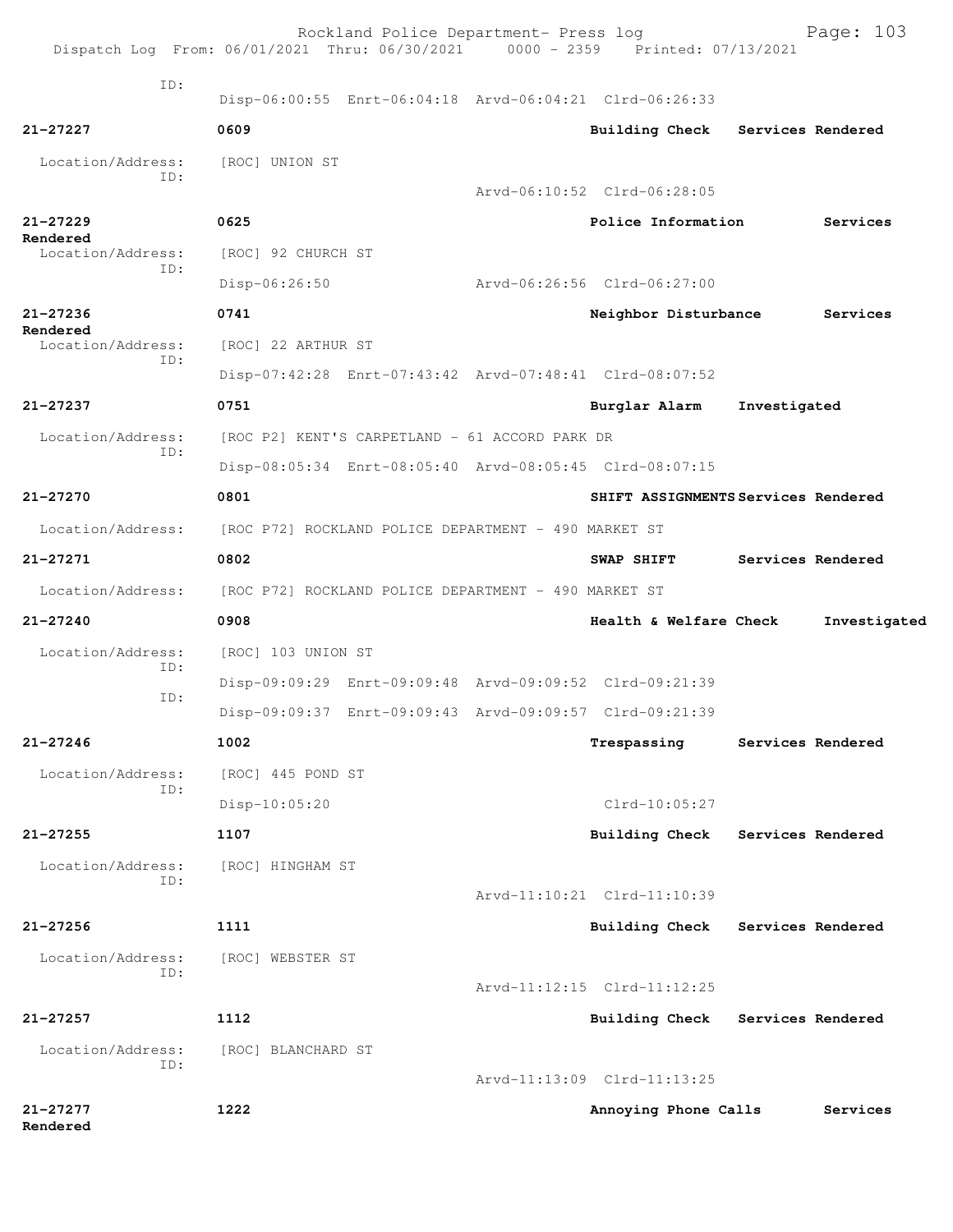|                                 | Rockland Police Department- Press log<br>Dispatch Log From: 06/01/2021 Thru: 06/30/2021 0000 - 2359 Printed: 07/13/2021 |                             |                   | Page: 104             |
|---------------------------------|-------------------------------------------------------------------------------------------------------------------------|-----------------------------|-------------------|-----------------------|
| Location/Address:               | [ROC 743] 105 UNION ST                                                                                                  |                             |                   |                       |
| ID:                             | Disp-12:26:07                                                                                                           | $Clrd-12:26:17$             |                   |                       |
| $21 - 27295$                    | 1422                                                                                                                    | Building Check              | Services Rendered |                       |
| Location/Address:               | [ROC] BLANCHARD ST                                                                                                      |                             |                   |                       |
| ID:                             |                                                                                                                         | Arvd-14:23:35 Clrd-14:23:49 |                   |                       |
| $21 - 27296$                    | 1423                                                                                                                    | <b>Building Check</b>       | Services Rendered |                       |
| Location/Address:               | [ROC] WEBSTER ST                                                                                                        |                             |                   |                       |
| ID:                             |                                                                                                                         | Arvd-14:24:27 Clrd-14:24:38 |                   |                       |
| 21-27297                        | 1431                                                                                                                    | <b>Building Check</b>       | Services Rendered |                       |
| Location/Address:               | [ROC] HINGHAM ST                                                                                                        |                             |                   |                       |
| ID:                             |                                                                                                                         | Arvd-14:31:42 Clrd-14:31:59 |                   |                       |
| 21-27308                        | 1546                                                                                                                    | General Info                |                   | Services Rendered     |
| Location/Address:               | [ROC P96] MOUNTAIN ONE BANK - 279 UNION ST                                                                              |                             |                   |                       |
| 21-27310                        | 1602                                                                                                                    | General Info                |                   | Services Not Required |
| Location/Address:<br>ID:        | [ROC P72] ROCKLAND POLICE DEPARTMENT - 490 MARKET ST                                                                    |                             |                   |                       |
|                                 |                                                                                                                         | Arvd-16:02:00 Clrd-16:06:00 |                   |                       |
| 21-27312<br>Rendered            | 1606                                                                                                                    | Assist Fire Department      |                   | Services              |
| Location/Address:<br>ID:        | [ROC] 187 POND ST                                                                                                       |                             |                   |                       |
|                                 | Disp-16:07:06 Enrt-16:07:12 Arvd-16:13:10 Clrd-17:14:36                                                                 |                             |                   |                       |
| 21-27313                        | 1615                                                                                                                    | General Info                |                   | Services Not Required |
| Location/Address:<br>ID:        | [ROC] 513 WEST WATER ST                                                                                                 |                             |                   |                       |
|                                 |                                                                                                                         | Arvd-16:15:00 Clrd-16:19:42 |                   |                       |
| $21 - 27320$                    | 1656                                                                                                                    | Assist Public               |                   | Services Rendered     |
| Location/Address:<br>ID:        | [ROC] 21 STUDLEY CT                                                                                                     |                             |                   |                       |
|                                 |                                                                                                                         | Arvd-16:56:00 Clrd-17:23:36 |                   |                       |
| 21-27322<br>by other means      | 1709                                                                                                                    | Suspicious Activity         |                   | Transported           |
| Location/Address:<br>ID:        | [ROC] 1099 HINGHAM ST                                                                                                   |                             |                   |                       |
| ID:                             |                                                                                                                         | Arvd-17:09:00 Clrd-17:24:44 |                   |                       |
|                                 | $Disp-17:14:54$                                                                                                         | Arvd-17:14:59 Clrd-17:36:13 |                   |                       |
| $21 - 27325$<br>Rendered        | 1726                                                                                                                    | MVA Property Damage Only    |                   | Services              |
| Location/Address:<br>ID:        | [ROC] WEST WATER ST                                                                                                     |                             |                   |                       |
| ID:                             |                                                                                                                         | Arvd-17:26:00 Clrd-17:44:43 |                   |                       |
| ID:                             | $Disp-17:45:13$                                                                                                         | Arvd-17:45:21 Clrd-18:00:14 |                   |                       |
|                                 | Disp-17:48:58                                                                                                           | Arvd-17:49:24 Clrd-18:00:14 |                   |                       |
| $21 - 27355$<br>Checked/Secured | 2037                                                                                                                    | <b>Building Check</b>       | Building          |                       |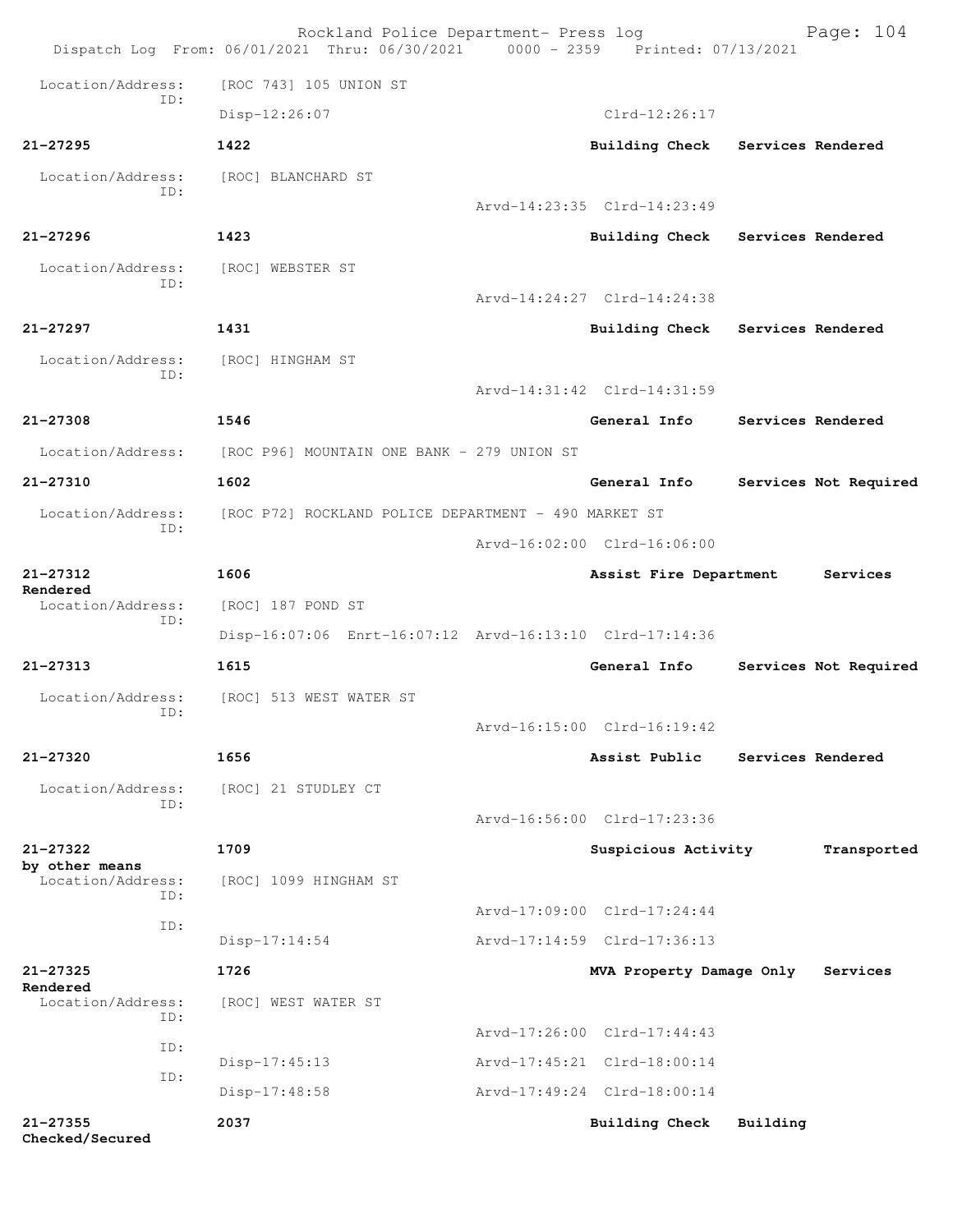Rockland Police Department- Press log Fage: 105 Dispatch Log From: 06/01/2021 Thru: 06/30/2021 0000 - 2359 Printed: 07/13/2021 Location/Address: [ROC] 929 HINGHAM ST ID: Arvd-20:39:11 Clrd-20:48:12 **21-27357 2101 Building Check Building Checked/Secured**  Location/Address: [ROC] SPRING LAKE CEMETARY - PROSPECT ST ID: Arvd-21:03:44 Clrd-21:08:06 **21-27359 2110 Building Check Building Checked/Secured**  Location/Address: [ROC] 14 STUDLEY CT ID: Arvd-21:11:57 Clrd-21:13:20 **21-27360 2114 Building Check Building Checked/Secured**  Location/Address: [ROC 60] SPRING GATE APARTMENTS - 52 HANNAH WAY ID: Arvd-21:15:08 Clrd-21:21:00 **21-27361 2120 Disturbance Gone on arrival** Location/Address: [ROC] EAST WATER ST ID: Arvd-21:20:00 Clrd-21:30:54 ID: Disp-21:25:47 Enrt-21:26:07 Arvd-21:26:10 Clrd-21:29:14 **21-27362 2121 Building Check Building Checked/Secured**  Location/Address: [ROC P89] CALVARY CHAPEL - 175 MARKET ST ID: Arvd-21:23:44 Clrd-21:31:49 **21-27363 2127 Unwanted Party Sent On Way** Location/Address: [ROC P65] 7-ELEVEN CONVENIENCE STORE - 92 MARKET ST ID: Disp-21:28:47 Enrt-21:30:43 Arvd-21:30:45 Clrd-21:33:42 ID: Disp-21:29:20 Enrt-21:29:23 Arvd-21:34:28 Clrd-21:34:33 **21-27368 2216 Wire down (Police) Services Rendered**  Location/Address: [ROC] 182 POND ST ID: Disp-22:17:34 Enrt-22:17:37 Arvd-22:22:57 Clrd-22:25:36 **21-27372 2233 Suspicious Activity Services Rendered**  Location/Address: [ROC 12] GIOSIO BUILDING - 50 PLEASANT PARK RD ID: Arvd-22:33:00 Clrd-22:46:31 ID: Disp-22:36:47 Arvd-22:36:52 Clrd-22:46:42 ID: Disp-22:42:52 Enrt-22:42:55 Arvd-22:46:36 Clrd-22:46:39 **21-27376 2251 Disturbance Services Rendered** Location/Address: [ROC] 135 EXCHANGE ST ID: Arvd-22:51:00 Clrd-22:55:05 **21-27377 2301 General Info Services Not Required** Location/Address: [ROC P72] ROCKLAND POLICE DEPARTMENT - 490 MARKET ST ID: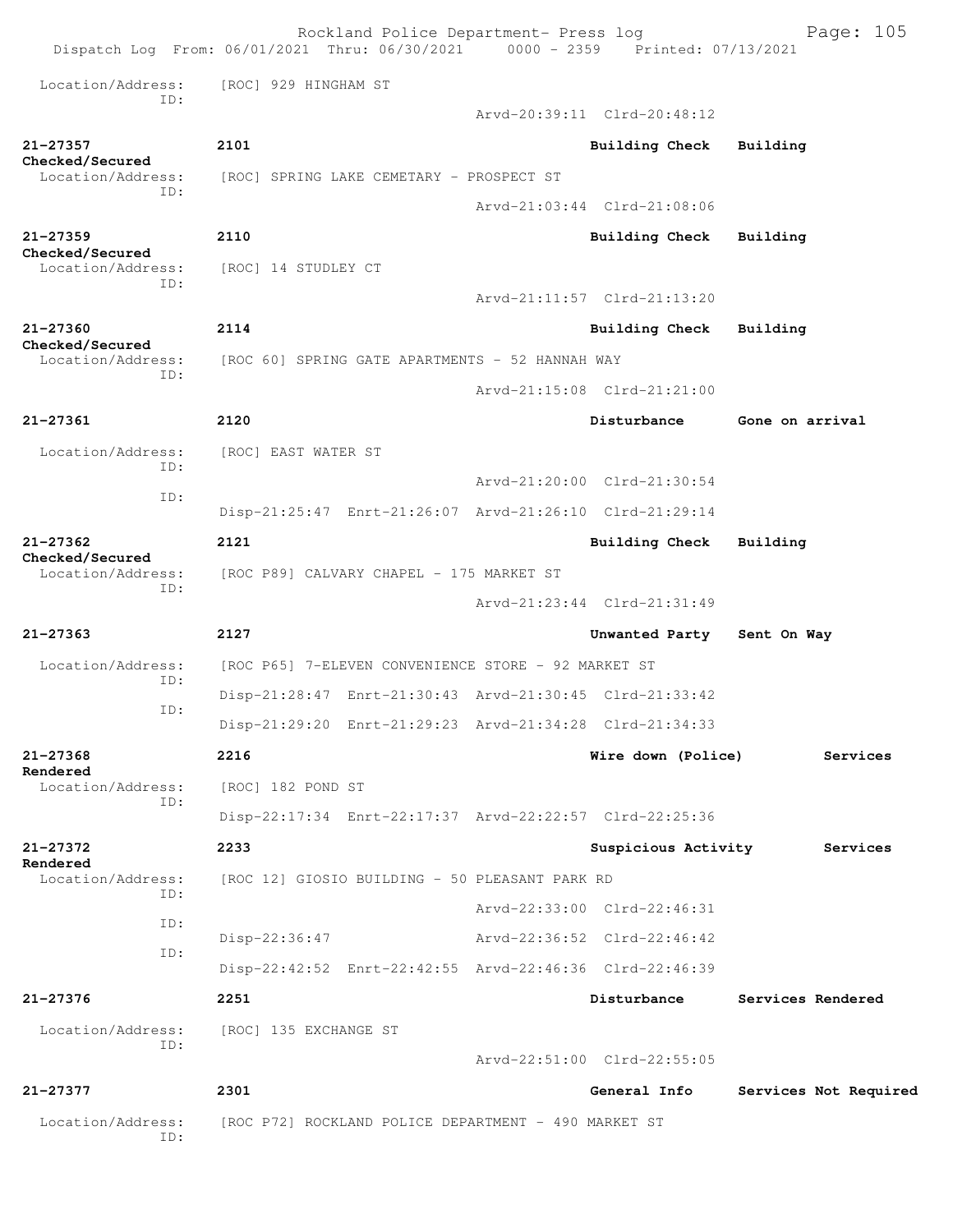Arvd-23:01:00 Clrd-23:12:35

| 21-27378                                    | 2312                                                                      |  | Disturbance                 | Services Rendered                   |  |
|---------------------------------------------|---------------------------------------------------------------------------|--|-----------------------------|-------------------------------------|--|
| Location/Address:<br>TD:                    | [ROC] UNION ST                                                            |  |                             |                                     |  |
| ID:                                         |                                                                           |  | Arvd-23:12:00 Clrd-23:18:42 |                                     |  |
|                                             | Disp-23:15:10 Enrt-23:15:14 Arvd-23:15:16 Clrd-23:18:45                   |  |                             |                                     |  |
| For Date: $06/27/2021$ - Sunday             |                                                                           |  |                             |                                     |  |
| 21-27382                                    | 0000                                                                      |  |                             | SHIFT ASSIGNMENTS Services Rendered |  |
| Location/Address:                           | [ROC P72] ROCKLAND POLICE DEPARTMENT - 490 MARKET ST                      |  |                             |                                     |  |
| 21-27381                                    | 0002                                                                      |  | Building Check              | Building                            |  |
| Checked/Secured<br>Location/Address:        | [ROC P45] HOTEL AREA - 929 HINGHAM ST                                     |  |                             |                                     |  |
| TD:                                         |                                                                           |  | Arvd-00:05:49 Clrd-00:09:09 |                                     |  |
| 21-27383<br>Checked/Secured                 | 0010                                                                      |  | Building Check              | Building                            |  |
| Location/Address:<br>ID:                    | [ROC] 437 WEBSTER ST                                                      |  |                             |                                     |  |
|                                             |                                                                           |  | Arvd-00:12:47 Clrd-00:14:24 |                                     |  |
| $21 - 27384$<br>Checked/Secured             | 0014                                                                      |  | Building Check              | Building                            |  |
| Location/Address:                           | [ROC 66] REEDS POND PARK - 80 MARKET ST                                   |  |                             |                                     |  |
| ID:                                         |                                                                           |  | Arvd-00:25:03 Clrd-00:26:21 |                                     |  |
| $21 - 27385$<br>Checked/Secured             | 0026                                                                      |  | Building Check              | Building                            |  |
| Location/Address:                           | [ROC] 14 STUDLEY CT                                                       |  |                             |                                     |  |
| ID:                                         |                                                                           |  | Arvd-00:28:01 Clrd-00:28:53 |                                     |  |
| 21-27386<br>Checked/Secured                 | 0029                                                                      |  | Building Check              | Building                            |  |
| Location/Address:<br>ID:                    | [ROC 60] SPRING GATE APARTMENTS - 52 HANNAH WAY                           |  |                             |                                     |  |
|                                             |                                                                           |  | Arvd-00:30:23 Clrd-00:35:19 |                                     |  |
| 21-27387                                    | 0035                                                                      |  | <b>Building Check</b>       | Building                            |  |
| Checked/Secured<br>Location/Address:<br>ID: | [ROC P89] CALVARY CHAPEL - 175 MARKET ST                                  |  |                             |                                     |  |
|                                             |                                                                           |  | Arvd-00:37:22 Clrd-00:38:24 |                                     |  |
| 21-27393                                    | 0158                                                                      |  | General Info                | Services Rendered                   |  |
| Location/Address:                           | [ROC P72] ROCKLAND POLICE DEPARTMENT - 490 MARKET ST                      |  |                             |                                     |  |
| 21-27397<br>Follows                         | 0242                                                                      |  | MVA Property Damage Only    | Report                              |  |
| Location/Address:<br>ID:                    | [ROC 64] ROCKLAND SANITARY LANDFILL - 1000 BEECH ST                       |  |                             |                                     |  |
| ID:                                         | Disp-02:43:15 Enrt-02:44:01 Arvd-02:48:10 Clrd-03:52:38                   |  |                             |                                     |  |
| ID:                                         | Disp-02:51:25 Enrt-02:51:31 Arvd-02:51:34 Clrd-03:50:36                   |  |                             |                                     |  |
| Refer To Summons:                           | Disp-03:06:34 Enrt-03:06:37 Arvd-03:06:40 Clrd-03:50:32<br>21ROC-27397-AR |  |                             |                                     |  |
| Summons:<br>Address:                        | MEDICO, DOMINIC D<br>59 HAWTHORNE ST<br>HANSON, MA                        |  |                             |                                     |  |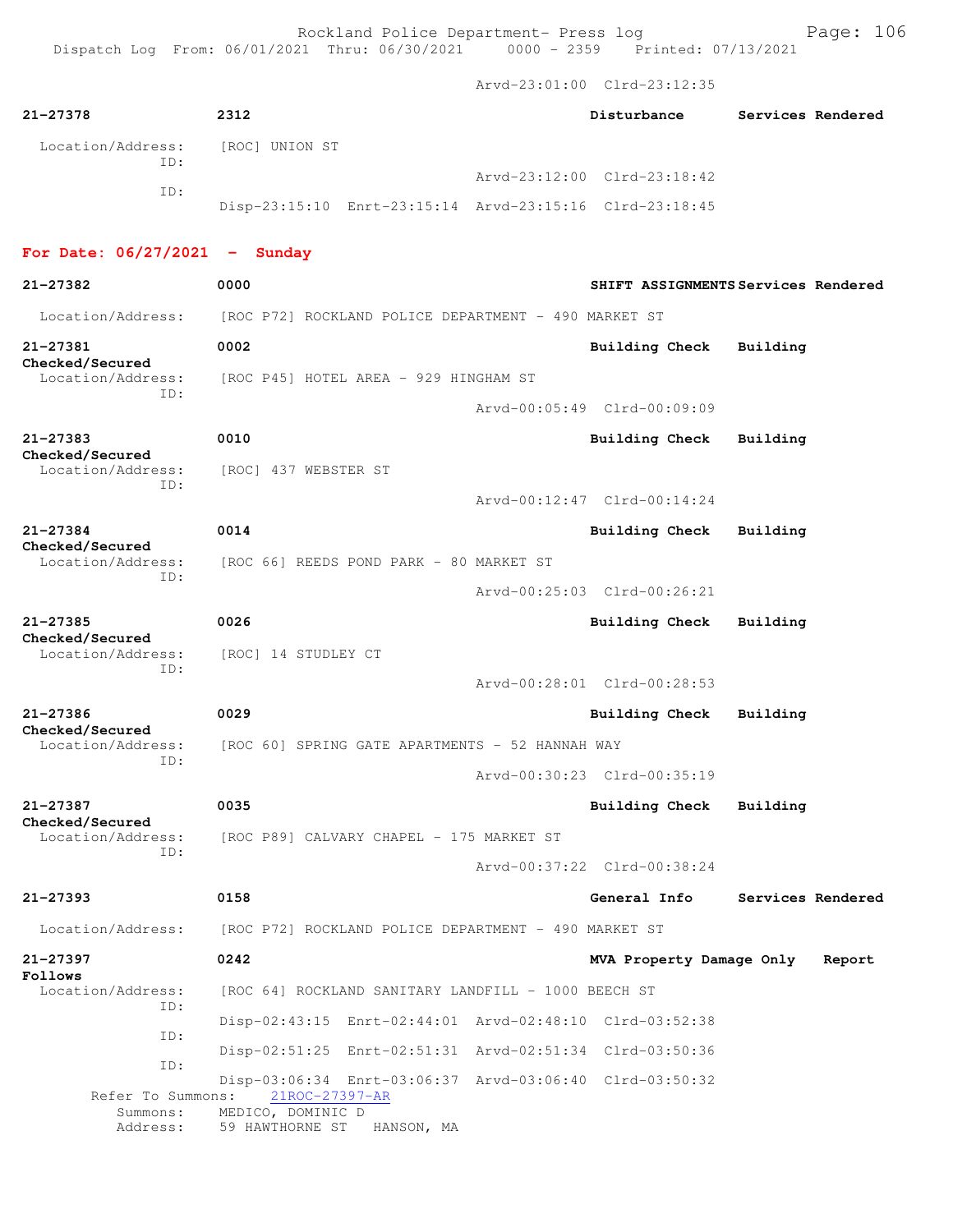| 37<br>Age:<br>Charges:<br>RECKLESS OPERATION OF MOTOR VEHICLE<br>MARKED LANES VIOLATION<br>$21 - 27403$<br>0505<br><b>Building Check</b><br>Services Rendered<br>Location/Address:<br>[ROC] UNION ST<br>ID:<br>Clrd-05:29:56<br>Disp-05:08:33<br>$21 - 27406$<br>0537<br>Burglar Alarm<br>Building<br>Checked/Secured<br>Location/Address:<br>[ROC P81] OCEAN STATE JOB LOT - 360 MARKET ST<br>TD:<br>Arvd-05:37:00 Clrd-05:43:42<br>ID:<br>Disp-05:37:57 Enrt-05:38:00 Arvd-05:38:52 Clrd-05:43:44<br>$21 - 27414$<br>0644<br>Suspicious Activity<br>to Hospital<br>Location/Address:<br>[ROC] 41 CONCORD ST<br>ID:<br>Disp-06:46:17 Enrt-06:46:39 Arvd-06:48:45 Clrd-07:02:07<br>ID:<br>Disp-06:46:34 Enrt-06:46:37 Arvd-06:48:44 Clrd-07:02:05<br>$21 - 27421$<br>0802<br>SHIFT ASSIGNMENTS Services Rendered<br>Location/Address:<br>[ROC P72] ROCKLAND POLICE DEPARTMENT - 490 MARKET ST<br>ID:<br>Disp-08:03:54<br>$Clrd-08:04:00$<br>$21 - 27427$<br>0933<br><b>Building Check</b><br>Services Rendered<br>Location/Address:<br>[ROC] WEBSTER ST<br>ID:<br>Arvd-09:34:48 Clrd-09:35:43<br>21-27428<br>0934<br>MVA Property Damage Only<br>Services<br>Rendered<br>Location/Address:<br>[ROC] 200 WEBSTER ST<br>ID:<br>Disp-09:35:38 Enrt-09:36:01 Arvd-09:37:44 Clrd-09:51:59<br>ID:<br>Disp-09:35:58 Enrt-09:36:01 Arvd-09:37:44 Clrd-09:51:53<br>$21 - 27430$ | Transported |
|------------------------------------------------------------------------------------------------------------------------------------------------------------------------------------------------------------------------------------------------------------------------------------------------------------------------------------------------------------------------------------------------------------------------------------------------------------------------------------------------------------------------------------------------------------------------------------------------------------------------------------------------------------------------------------------------------------------------------------------------------------------------------------------------------------------------------------------------------------------------------------------------------------------------------------------------------------------------------------------------------------------------------------------------------------------------------------------------------------------------------------------------------------------------------------------------------------------------------------------------------------------------------------------------------------------------------------------------------------------------|-------------|
|                                                                                                                                                                                                                                                                                                                                                                                                                                                                                                                                                                                                                                                                                                                                                                                                                                                                                                                                                                                                                                                                                                                                                                                                                                                                                                                                                                        |             |
|                                                                                                                                                                                                                                                                                                                                                                                                                                                                                                                                                                                                                                                                                                                                                                                                                                                                                                                                                                                                                                                                                                                                                                                                                                                                                                                                                                        |             |
|                                                                                                                                                                                                                                                                                                                                                                                                                                                                                                                                                                                                                                                                                                                                                                                                                                                                                                                                                                                                                                                                                                                                                                                                                                                                                                                                                                        |             |
|                                                                                                                                                                                                                                                                                                                                                                                                                                                                                                                                                                                                                                                                                                                                                                                                                                                                                                                                                                                                                                                                                                                                                                                                                                                                                                                                                                        |             |
|                                                                                                                                                                                                                                                                                                                                                                                                                                                                                                                                                                                                                                                                                                                                                                                                                                                                                                                                                                                                                                                                                                                                                                                                                                                                                                                                                                        |             |
|                                                                                                                                                                                                                                                                                                                                                                                                                                                                                                                                                                                                                                                                                                                                                                                                                                                                                                                                                                                                                                                                                                                                                                                                                                                                                                                                                                        |             |
|                                                                                                                                                                                                                                                                                                                                                                                                                                                                                                                                                                                                                                                                                                                                                                                                                                                                                                                                                                                                                                                                                                                                                                                                                                                                                                                                                                        |             |
|                                                                                                                                                                                                                                                                                                                                                                                                                                                                                                                                                                                                                                                                                                                                                                                                                                                                                                                                                                                                                                                                                                                                                                                                                                                                                                                                                                        |             |
|                                                                                                                                                                                                                                                                                                                                                                                                                                                                                                                                                                                                                                                                                                                                                                                                                                                                                                                                                                                                                                                                                                                                                                                                                                                                                                                                                                        |             |
|                                                                                                                                                                                                                                                                                                                                                                                                                                                                                                                                                                                                                                                                                                                                                                                                                                                                                                                                                                                                                                                                                                                                                                                                                                                                                                                                                                        |             |
|                                                                                                                                                                                                                                                                                                                                                                                                                                                                                                                                                                                                                                                                                                                                                                                                                                                                                                                                                                                                                                                                                                                                                                                                                                                                                                                                                                        |             |
|                                                                                                                                                                                                                                                                                                                                                                                                                                                                                                                                                                                                                                                                                                                                                                                                                                                                                                                                                                                                                                                                                                                                                                                                                                                                                                                                                                        |             |
|                                                                                                                                                                                                                                                                                                                                                                                                                                                                                                                                                                                                                                                                                                                                                                                                                                                                                                                                                                                                                                                                                                                                                                                                                                                                                                                                                                        |             |
|                                                                                                                                                                                                                                                                                                                                                                                                                                                                                                                                                                                                                                                                                                                                                                                                                                                                                                                                                                                                                                                                                                                                                                                                                                                                                                                                                                        |             |
|                                                                                                                                                                                                                                                                                                                                                                                                                                                                                                                                                                                                                                                                                                                                                                                                                                                                                                                                                                                                                                                                                                                                                                                                                                                                                                                                                                        |             |
|                                                                                                                                                                                                                                                                                                                                                                                                                                                                                                                                                                                                                                                                                                                                                                                                                                                                                                                                                                                                                                                                                                                                                                                                                                                                                                                                                                        |             |
|                                                                                                                                                                                                                                                                                                                                                                                                                                                                                                                                                                                                                                                                                                                                                                                                                                                                                                                                                                                                                                                                                                                                                                                                                                                                                                                                                                        |             |
|                                                                                                                                                                                                                                                                                                                                                                                                                                                                                                                                                                                                                                                                                                                                                                                                                                                                                                                                                                                                                                                                                                                                                                                                                                                                                                                                                                        |             |
|                                                                                                                                                                                                                                                                                                                                                                                                                                                                                                                                                                                                                                                                                                                                                                                                                                                                                                                                                                                                                                                                                                                                                                                                                                                                                                                                                                        |             |
|                                                                                                                                                                                                                                                                                                                                                                                                                                                                                                                                                                                                                                                                                                                                                                                                                                                                                                                                                                                                                                                                                                                                                                                                                                                                                                                                                                        |             |
|                                                                                                                                                                                                                                                                                                                                                                                                                                                                                                                                                                                                                                                                                                                                                                                                                                                                                                                                                                                                                                                                                                                                                                                                                                                                                                                                                                        |             |
|                                                                                                                                                                                                                                                                                                                                                                                                                                                                                                                                                                                                                                                                                                                                                                                                                                                                                                                                                                                                                                                                                                                                                                                                                                                                                                                                                                        |             |
| 1008<br>Health & Welfare Check<br>Services<br>Rendered                                                                                                                                                                                                                                                                                                                                                                                                                                                                                                                                                                                                                                                                                                                                                                                                                                                                                                                                                                                                                                                                                                                                                                                                                                                                                                                 |             |
| Location/Address:<br>[ROC] 61 FAIRVIEW ST<br>ID:                                                                                                                                                                                                                                                                                                                                                                                                                                                                                                                                                                                                                                                                                                                                                                                                                                                                                                                                                                                                                                                                                                                                                                                                                                                                                                                       |             |
| Disp-10:10:09 Enrt-10:10:24 Arvd-10:18:01 Clrd-10:23:38<br>ID:                                                                                                                                                                                                                                                                                                                                                                                                                                                                                                                                                                                                                                                                                                                                                                                                                                                                                                                                                                                                                                                                                                                                                                                                                                                                                                         |             |
| Disp-10:10:09 Enrt-10:10:24 Arvd-10:15:40 Clrd-10:24:34                                                                                                                                                                                                                                                                                                                                                                                                                                                                                                                                                                                                                                                                                                                                                                                                                                                                                                                                                                                                                                                                                                                                                                                                                                                                                                                |             |
| $21 - 27432$<br>1015<br>General Info<br>No Service                                                                                                                                                                                                                                                                                                                                                                                                                                                                                                                                                                                                                                                                                                                                                                                                                                                                                                                                                                                                                                                                                                                                                                                                                                                                                                                     |             |
| Location/Address:<br>[ROC P72] ROCKLAND POLICE DEPARTMENT - 490 MARKET ST<br>ID:                                                                                                                                                                                                                                                                                                                                                                                                                                                                                                                                                                                                                                                                                                                                                                                                                                                                                                                                                                                                                                                                                                                                                                                                                                                                                       |             |
| $Disp-10:17:42$<br>Clrd-10:18:35                                                                                                                                                                                                                                                                                                                                                                                                                                                                                                                                                                                                                                                                                                                                                                                                                                                                                                                                                                                                                                                                                                                                                                                                                                                                                                                                       |             |
| $21 - 27433$<br>1026<br>Building Check Services Rendered                                                                                                                                                                                                                                                                                                                                                                                                                                                                                                                                                                                                                                                                                                                                                                                                                                                                                                                                                                                                                                                                                                                                                                                                                                                                                                               |             |
| Location/Address:<br>[ROC] HINGHAM ST<br>ID:<br>Arvd-10:26:32 Clrd-10:40:54                                                                                                                                                                                                                                                                                                                                                                                                                                                                                                                                                                                                                                                                                                                                                                                                                                                                                                                                                                                                                                                                                                                                                                                                                                                                                            |             |
| 1118<br>$21 - 27439$<br>INJURED FOX<br>Services Rendered                                                                                                                                                                                                                                                                                                                                                                                                                                                                                                                                                                                                                                                                                                                                                                                                                                                                                                                                                                                                                                                                                                                                                                                                                                                                                                               |             |
| Location/Address:<br>[ROC] INDUSTRIAL WAY<br>ID:                                                                                                                                                                                                                                                                                                                                                                                                                                                                                                                                                                                                                                                                                                                                                                                                                                                                                                                                                                                                                                                                                                                                                                                                                                                                                                                       |             |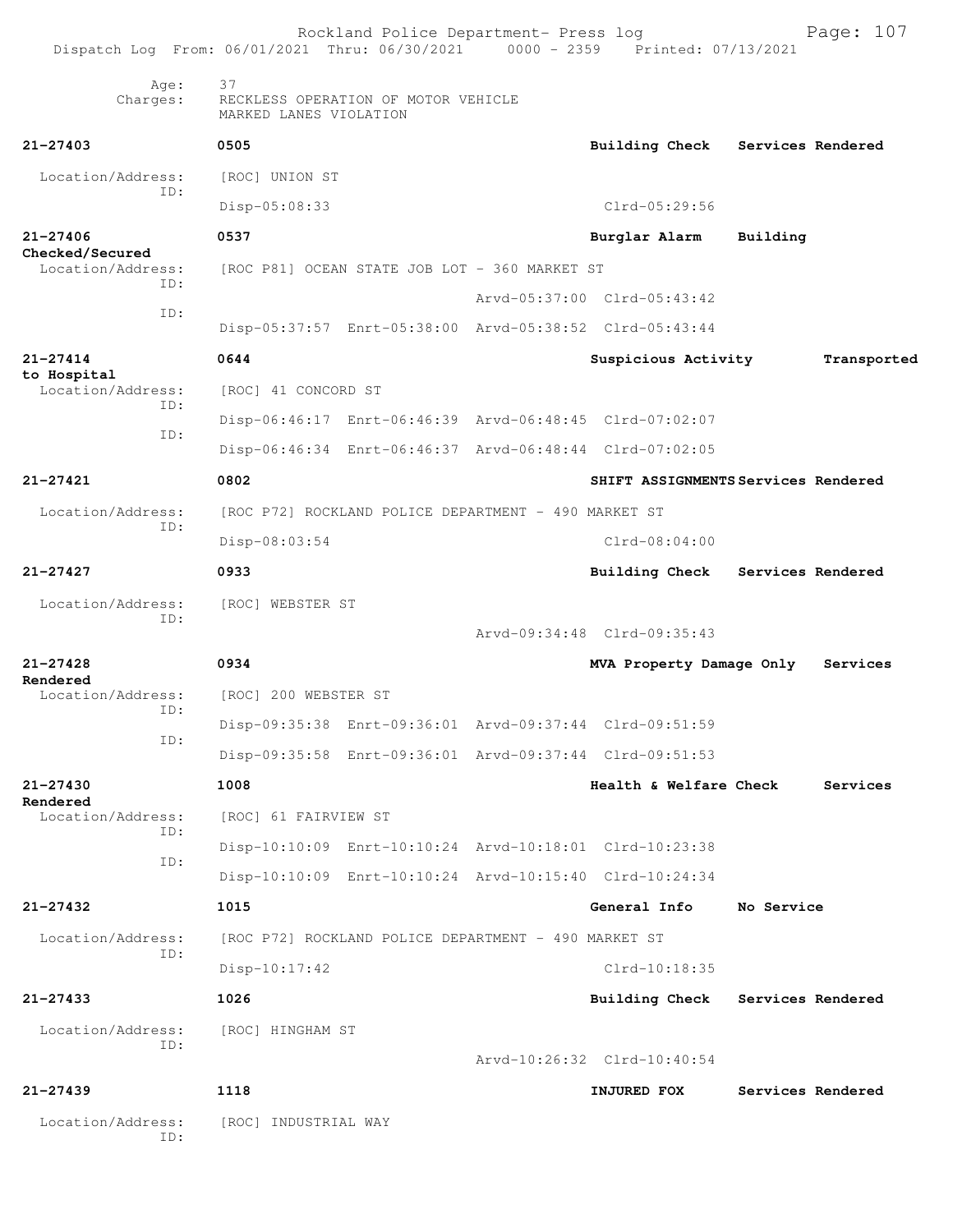Rockland Police Department- Press log Bookland Police Department- Press log<br>21 Thru: 06/30/2021 0000 - 2359 Printed: 07/13/2021 Dispatch Log From:  $06/01/2021$  Thru:  $06/30/2021$  0000 - 2359 Disp-11:20:09 Enrt-11:20:48 Arvd-11:27:09 Clrd-11:58:26 **21-27443 1153 Details / Time off Services Rendered**  Location: [ROC] **21-27445 1214 911 Accidental Investigated** Location/Address: [ROC] 260 MARKET ST ID: Disp-12:17:35 Enrt-12:17:42 Arvd-12:26:51 Clrd-12:28:44 **21-27446 1230 911 Accidental Investigated** Location/Address: [ROC] 359 SUMMER ST ID: Disp-12:31:40 Clrd-12:33:07 **21-27448 1239 Building Check Building Checked/Secured**  Location/Address: [ROC] HINGHAM ST ID: Arvd-12:40:24 Clrd-12:40:36 **21-27449 1240 Building Check Appears Secure** Location/Address: [ROC] WEBSTER ST ID: Arvd-12:41:07 Clrd-12:41:21 **21-27455 1316 Suspicious Activity Services Rendered**  Location/Address: [ROC P108] SOUTH SHORE BMW - 1040 HINGHAM ST ID: Disp-13:17:16 Arvd-13:21:29 Clrd-13:46:56 ID: Disp-13:17:16 Arvd-13:21:07 Clrd-13:46:47

Disp-14:20:43 Enrt-14:21:21 Clrd-14:25:19

**21-27463 1427 Building Check Appears Secure**

**21-27459 1419 911 Accidental Cancelled Enroute** Location/Address: [ROC P95] HOLY FAMILY CHURCH - 403 UNION ST

ID:

Location/Address: [ROC] WEBSTER ST ID:

**21-27464 1428 Building Check Building Checked/Secured** 

 Location/Address: [ROC] HINGHAM ST ID:

**21-27465 1448 Details / Time off Services Rendered**  Location: [ROC]

 ID: ID: Disp-14:58:32 Enrt-14:58:34 Arvd-14:58:39 Clrd-15:12:44

**21-27466 1451 Motor Vehicle Complaint Investigated**

 Location/Address: [ROC] BILL DELAHUNT PKWY Disp-14:58:26 Enrt-14:58:34 Arvd-14:58:39 Clrd-15:33:26

Arvd-14:28:02 Clrd-14:28:12

Arvd-14:28:55 Clrd-14:29:09

**21-27472 1538 Emergency Medical Transported to**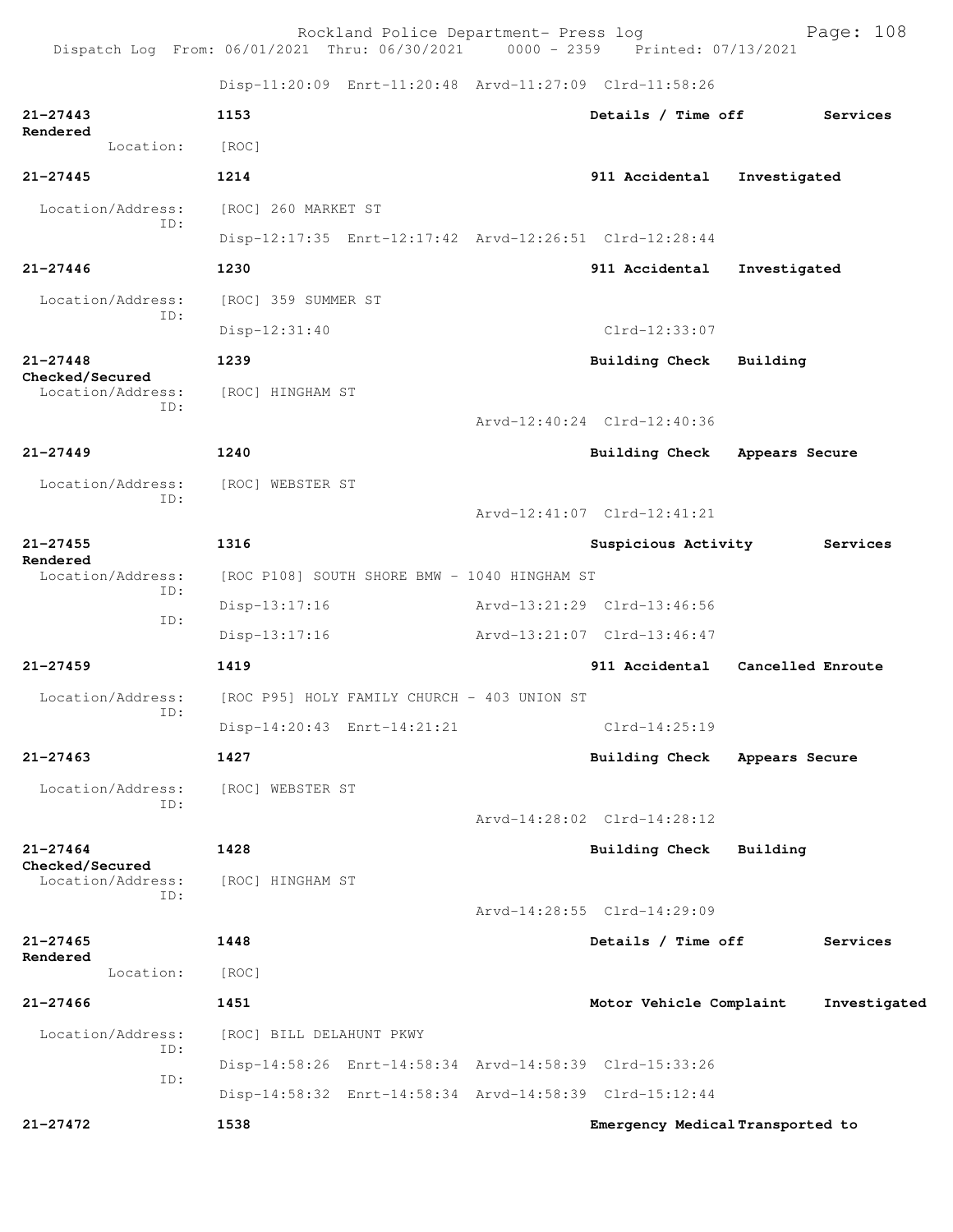|                                                                                |                            | Rockland Police Department- Press log   |                                                                      | Page: 109                          |
|--------------------------------------------------------------------------------|----------------------------|-----------------------------------------|----------------------------------------------------------------------|------------------------------------|
| Dispatch Log From: 06/01/2021 Thru: 06/30/2021 0000 - 2359 Printed: 07/13/2021 |                            |                                         |                                                                      |                                    |
| Hospital<br>Location/Address:                                                  | [ROC] 501 STANDPIPE DR     |                                         |                                                                      |                                    |
| Fire Unit:                                                                     |                            | ROCKEN3-Pumper-Rockland Engine 3        |                                                                      |                                    |
|                                                                                |                            | InQrtsUnavl-15:57:47 InSrvce-15:57:47   | Disp-15:41:14 Enrt-15:44:53 Arvd-15:48:13 Clrd-15:57:47              |                                    |
| EMS Unit:                                                                      | ROCKAM1-Rockland A1        |                                         | Disp-15:41:20 Enrt-15:44:55 Arvd-15:47:06 Clrd-15:57:44              |                                    |
| ID:                                                                            |                            |                                         | Hosp-16:08:10 ClrHosp-16:33:12 InQrtsUnavl-16:37:52 InSrvce-16:37:52 |                                    |
| ID:                                                                            |                            | Disp-15:41:26 Enrt-15:41:37             | $Clrd-15:42:43$                                                      |                                    |
|                                                                                | Disp-15:42:41              |                                         | $Clrd-15:42:50$                                                      |                                    |
| $21 - 27475$<br>Rendered                                                       | 1550                       |                                         | Assist Other Agency                                                  | Services                           |
| Location/Address:<br>ID:                                                       | [ROC] 801 UNION ST         |                                         |                                                                      |                                    |
|                                                                                |                            |                                         | Disp-15:51:31 Enrt-15:51:33 Arvd-15:58:15 Clrd-16:14:59              |                                    |
| $21 - 27505$<br>Services Rendered                                              | 2003                       |                                         | Motor Vehicle Collision W/PI                                         |                                    |
| Vicinity of:                                                                   | [ROC 95] 288 UNION ST      |                                         |                                                                      |                                    |
| ID:                                                                            |                            |                                         | Disp-20:04:52 Enrt-20:05:01 Arvd-20:05:30 Clrd-20:39:42              |                                    |
| ID:                                                                            |                            |                                         | Disp-20:04:57 Enrt-20:04:59 Arvd-20:06:04 Clrd-20:33:54              |                                    |
| $21 - 27509$                                                                   | 2037                       |                                         | Health & Welfare Check                                               |                                    |
| Taken/Referred to Other Agency<br>Location/Address:                            |                            | [ROC 206] 51 MAPLE ST Apt. #245         |                                                                      |                                    |
| ID:                                                                            | Disp-20:41:02              |                                         | $Clrd-20:42:45$                                                      |                                    |
| ID:                                                                            |                            |                                         | Disp-20:41:17 Enrt-20:41:23 Arvd-20:41:25 Clrd-20:42:13              |                                    |
| ID:                                                                            |                            |                                         | Disp-20:42:06 Enrt-20:42:08 Arvd-20:42:10 Clrd-21:22:04              |                                    |
| ID:                                                                            |                            |                                         | Disp-20:43:09 Enrt-20:43:10 Arvd-20:43:12 Clrd-21:22:02              |                                    |
| ID:                                                                            |                            |                                         | Disp-20:45:50 Enrt-20:45:51 Arvd-20:45:53 Clrd-21:22:07              |                                    |
| 21-27512                                                                       | 2047                       |                                         |                                                                      | Animal Complaint Services Rendered |
| Location/Address:                                                              |                            | [ROC 897] 110 MARTHA DR Apt. #E         |                                                                      |                                    |
| ID:                                                                            | Disp-20:50:42              |                                         | $Clrd-20:50:58$                                                      |                                    |
| $21 - 27517$                                                                   | 2130                       |                                         | Disturbance                                                          | Peace Restored                     |
| Location/Address:                                                              |                            |                                         |                                                                      |                                    |
| ID:                                                                            | [ROC] 42 MARTHA DR         |                                         |                                                                      |                                    |
| ID:                                                                            |                            |                                         | Disp-21:33:11 Enrt-21:33:14 Arvd-21:36:08 Clrd-21:53:13              |                                    |
| ID:                                                                            |                            |                                         | Disp-21:33:15 Enrt-21:33:17 Arvd-21:33:51 Clrd-21:53:06              |                                    |
|                                                                                |                            |                                         | Disp-21:33:28 Enrt-21:33:31 Arvd-21:33:44 Clrd-21:53:10              |                                    |
| $21 - 27518$<br>Checked/Secured                                                | 2149                       |                                         | Burglar Alarm                                                        | Building                           |
| Location/Address:<br>TD:                                                       |                            | [ROC P111] THEMIS PIZZA - 488 MARKET ST |                                                                      |                                    |
| ID:                                                                            |                            |                                         | Disp-21:54:24 Enrt-21:54:47 Arvd-21:54:49 Clrd-21:55:07              |                                    |
|                                                                                |                            |                                         | Disp-21:54:54 Enrt-21:54:56 Arvd-21:55:00 Clrd-21:55:05              |                                    |
| 21-27530                                                                       | 2253                       |                                         | Assist Public                                                        | Provided Assistance                |
| Location/Address:<br>ID:                                                       | [ROC 1047] 45 GREENWOOD ST |                                         |                                                                      |                                    |
|                                                                                |                            |                                         | Disp-23:00:45 Enrt-23:00:54 Arvd-23:06:53 Clrd-23:12:39              |                                    |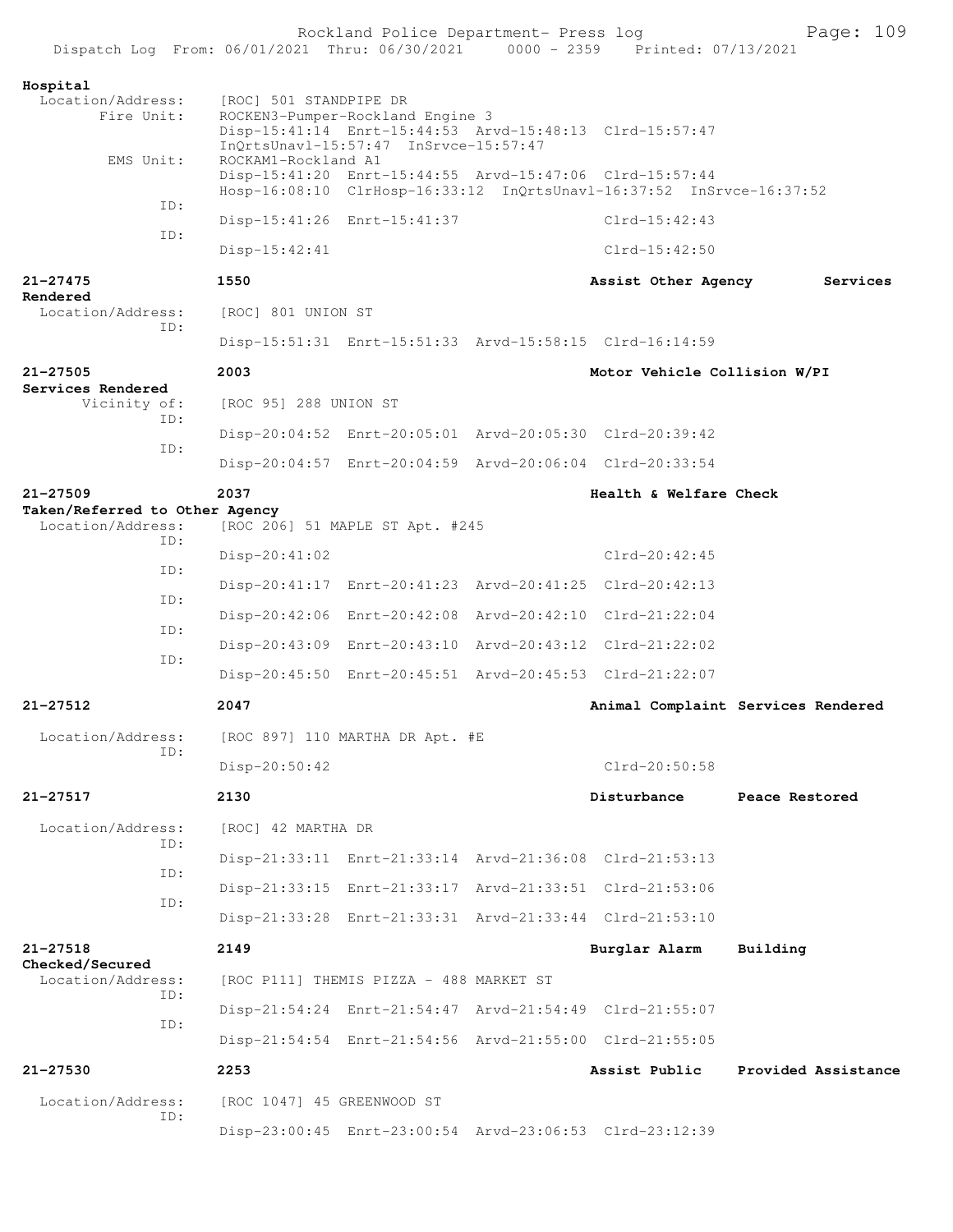## **For Date: 06/28/2021 - Monday**

| 21-27532                 |                          | 0000                                                 |                                                         |                             |                        |  | SHIFT ASSIGNMENTS Services Rendered |                   |
|--------------------------|--------------------------|------------------------------------------------------|---------------------------------------------------------|-----------------------------|------------------------|--|-------------------------------------|-------------------|
|                          | Location/Address:        |                                                      | [ROC P72] ROCKLAND POLICE DEPARTMENT - 490 MARKET ST    |                             |                        |  |                                     |                   |
| $21 - 27548$             |                          | 0500                                                 |                                                         |                             | Building Check         |  | Building                            |                   |
| Checked/Secured          | Location/Address:        |                                                      | [ROC 61] UNION ST BUSINESS DISTRICT - UNION ST          |                             |                        |  |                                     |                   |
|                          | ID:                      | $Disp-05:04:52$                                      |                                                         | Arvd-05:04:59 Clrd-05:27:09 |                        |  |                                     |                   |
| $21 - 27559$             |                          | 0701                                                 |                                                         |                             | Details / Time off     |  |                                     | No Action         |
| Required                 | Location:                | [ROC]                                                |                                                         |                             |                        |  |                                     |                   |
| 21-27560                 |                          | 0737                                                 |                                                         |                             | Details / Time off     |  |                                     | No Action         |
| Required                 | Location:                | [ROC]                                                |                                                         |                             |                        |  |                                     |                   |
| $21 - 27562$             |                          | 0800                                                 |                                                         |                             |                        |  | SHIFT ASSIGNMENTS Services Rendered |                   |
|                          | Location/Address:        |                                                      | [ROC P72] ROCKLAND POLICE DEPARTMENT - 490 MARKET ST    |                             |                        |  |                                     |                   |
| 21-27571                 |                          | 0908                                                 |                                                         |                             | Health & Welfare Check |  |                                     | Transported       |
| to Hospital              | Location/Address:        |                                                      | [ROC 1088] 92 CHURCH STREET - 92 CHURCH ST Apt. #5      |                             |                        |  |                                     |                   |
|                          | ID:                      |                                                      | Disp-09:12:18 Enrt-09:12:26 Arvd-09:15:35 Clrd-09:44:40 |                             |                        |  |                                     |                   |
|                          | TD:                      | $Disp-09:15:56$                                      |                                                         | Arvd-09:16:02 Clrd-09:30:08 |                        |  |                                     |                   |
|                          | ID:                      |                                                      | Disp-09:30:43 Enrt-09:30:47 Arvd-09:30:49 Clrd-09:44:43 |                             |                        |  |                                     |                   |
| $21 - 27576$             |                          | 0923                                                 |                                                         |                             | VEHICLE MAINTENANCE    |  |                                     | Services          |
| Rendered                 | Location/Address:        | [ROC P72] ROCKLAND POLICE DEPARTMENT - 490 MARKET ST |                                                         |                             |                        |  |                                     |                   |
| $21 - 27578$             |                          | 0938                                                 |                                                         |                             | <b>Time off</b>        |  |                                     | Services Rendered |
|                          | Location:                | [ROC]                                                |                                                         |                             |                        |  |                                     |                   |
| $21 - 27580$             |                          | 1001                                                 |                                                         |                             | Building Check         |  | Building                            |                   |
| Checked/Secured          | Location/Address:        | [ROC P47] BEST WESTERN - 909 HINGHAM ST              |                                                         |                             |                        |  |                                     |                   |
|                          | TD:                      |                                                      |                                                         | Arvd-10:05:05 Clrd-10:29:53 |                        |  |                                     |                   |
| $21 - 27583$             |                          | 1026                                                 |                                                         |                             | 911 Accidental         |  | Building                            |                   |
| Checked/Secured          | Location/Address:        | [ROC] 36 HARTSUFF ST                                 |                                                         |                             |                        |  |                                     |                   |
|                          | ID:                      |                                                      | Disp-10:30:01 Enrt-10:30:07                             |                             | Clrd-10:30:10          |  |                                     |                   |
|                          | ID:                      |                                                      | Disp-10:31:55 Enrt-10:31:59 Arvd-10:35:21 Clrd-10:35:55 |                             |                        |  |                                     |                   |
| $21 - 27585$<br>Rendered |                          | 1036                                                 |                                                         |                             | Assist Other Agency    |  |                                     | Services          |
|                          | Location/Address:        |                                                      | [ROC P84] PLAYERS SPORTS BAR - 86 VFW DR                |                             |                        |  |                                     |                   |
|                          | ID:                      | Disp-10:38:57                                        |                                                         | Arvd-10:39:01 Clrd-10:50:00 |                        |  |                                     |                   |
| $21 - 27592$             |                          | 1101                                                 |                                                         |                             |                        |  | Animal Complaint Services Rendered  |                   |
|                          | Location/Address:<br>ID: | [ROC] 26 STUDLEY CT                                  |                                                         |                             |                        |  |                                     |                   |
|                          |                          |                                                      |                                                         | Arvd-11:01:00 Clrd-11:25:51 |                        |  |                                     |                   |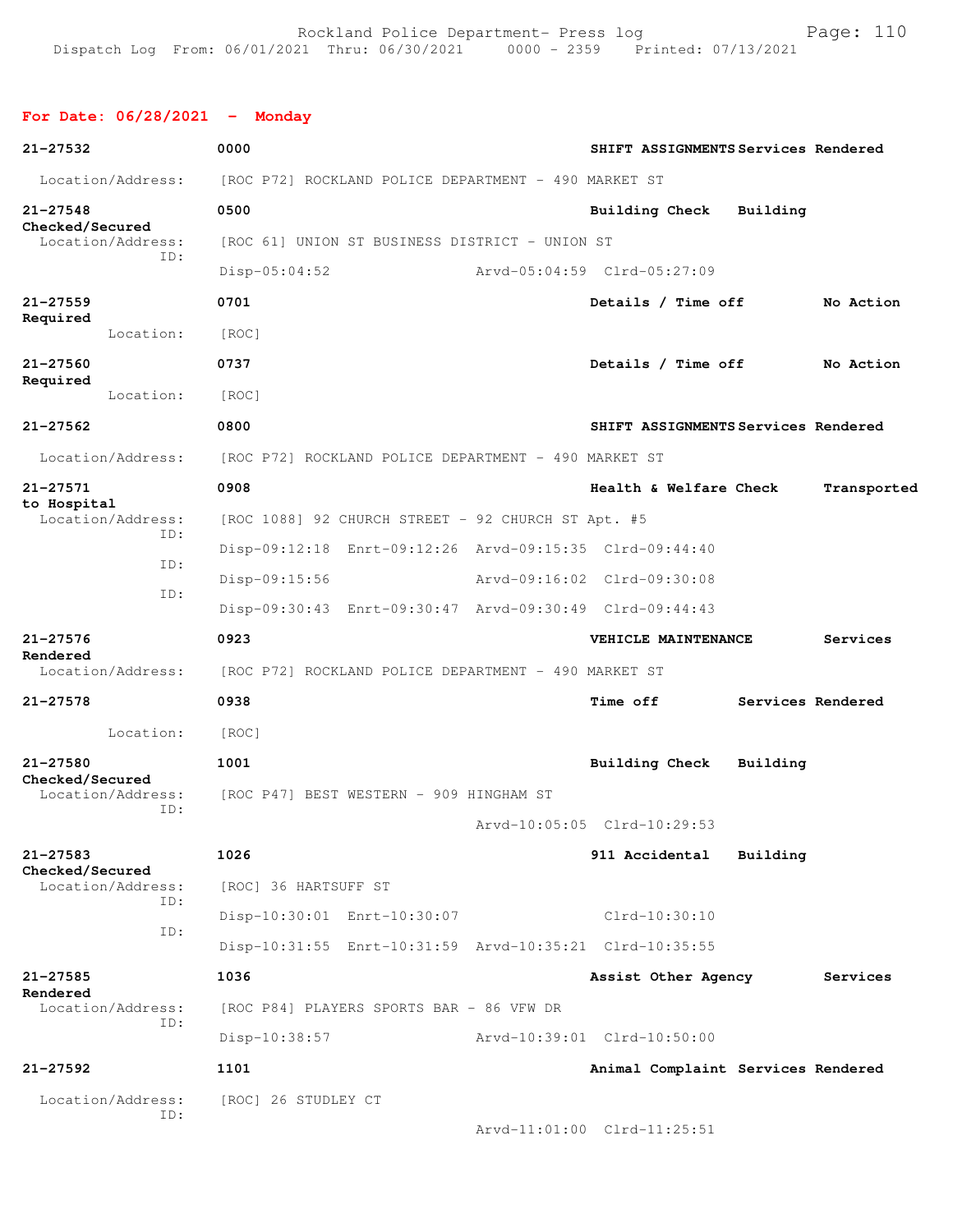| 21-27596<br>Warning                    | 1121                                                     | Motor Vehicle Stop            | Verbal             |  |  |  |
|----------------------------------------|----------------------------------------------------------|-------------------------------|--------------------|--|--|--|
| Location/Address:<br>TD:               | [ROC] 49 HIGHLAND ST @ 70 PLAIN ST                       |                               |                    |  |  |  |
|                                        |                                                          | Arvd-11:21:00 Clrd-11:25:32   |                    |  |  |  |
| $21 - 27598$                           | 1129                                                     | Assist Public                 | Services Rendered  |  |  |  |
| Location/Address:                      | [ROC P72] ROCKLAND POLICE DEPARTMENT - 490 MARKET ST     |                               |                    |  |  |  |
| ID:                                    | $Disp-11:30:26$                                          | Arvd-11:30:48 Clrd-11:47:18   |                    |  |  |  |
| ID:                                    |                                                          | Arvd-11:48:00 Clrd-11:50:25   |                    |  |  |  |
| $21 - 27602$                           | 1142                                                     | Sex offender or dissemination |                    |  |  |  |
| Services Rendered<br>Location/Address: | [ROC P72] ROCKLAND POLICE DEPARTMENT - 490 MARKET ST     |                               |                    |  |  |  |
| $21 - 27603$                           | 1153                                                     | Warrant                       | Arrest (s) Made    |  |  |  |
| Location/Address:                      | [ROC P72] ROCKLAND POLICE DEPARTMENT - 490 MARKET ST     |                               |                    |  |  |  |
| TD:                                    |                                                          | Arvd-11:53:00 Clrd-12:22:39   |                    |  |  |  |
| $21 - 27606$                           | 1203                                                     | <b>Time off</b>               | No Action Required |  |  |  |
| Location:                              | [ROC]                                                    |                               |                    |  |  |  |
| $21 - 27611$                           | 1223                                                     | Health & Welfare Check        | Services           |  |  |  |
| Rendered<br>Location/Address:<br>ID:   | [ROC P45] COMFORT INN - 850 HINGHAM ST                   |                               |                    |  |  |  |
| ID:                                    | $Disp-12:26:46$                                          | $Clrd-12:27:33$               |                    |  |  |  |
|                                        | Disp-12:26:50 Enrt-12:26:58 Arvd-12:31:20 Clrd-13:18:53  |                               |                    |  |  |  |
| ID:                                    | Disp-13:03:12 Enrt-13:03:17                              | Clrd-13:06:36                 |                    |  |  |  |
| $21 - 27615$                           | 1251                                                     | Prisioner Transport           | Services           |  |  |  |
| Rendered<br>Location/Address:          | [HIN] HINGHAM DISTRICT COURT - 28 GEORGE WASHINGTON BLVD |                               |                    |  |  |  |
| ID:                                    |                                                          | Arvd-12:51:00 Clrd-15:46:21   |                    |  |  |  |
| 21-27632                               | 1351                                                     | General Info                  | Services Rendered  |  |  |  |
| Location/Address:                      | [ROC P72] ROCKLAND POLICE DEPARTMENT - 490 MARKET ST     |                               |                    |  |  |  |
| 21-27637                               | 1445                                                     | <b>Building Check</b>         | Building           |  |  |  |
| Checked/Secured<br>Location/Address:   | [ROC P45] COMFORT INN - 850 HINGHAM ST                   |                               |                    |  |  |  |
| TD:                                    |                                                          | Arvd-14:48:25 Clrd-14:50:26   |                    |  |  |  |
| $21 - 27643$                           | 1537                                                     | Summons                       | No Service         |  |  |  |
| Location/Address:                      | [ROC] 4 TOWNSEND ST                                      |                               |                    |  |  |  |
| TD:                                    |                                                          | Arvd-15:37:00 Clrd-15:41:03   |                    |  |  |  |
| $21 - 27646$                           | 1541                                                     | <b>Building Check</b>         | Building           |  |  |  |
| Checked/Secured<br>Location/Address:   | [ROC P51] DOUBLE TREE - 929 HINGHAM ST                   |                               |                    |  |  |  |
| ID:                                    |                                                          | Arvd-15:42:21 Clrd-15:42:57   |                    |  |  |  |
| $21 - 27647$                           | 1542                                                     | Summons                       | Summons To Court   |  |  |  |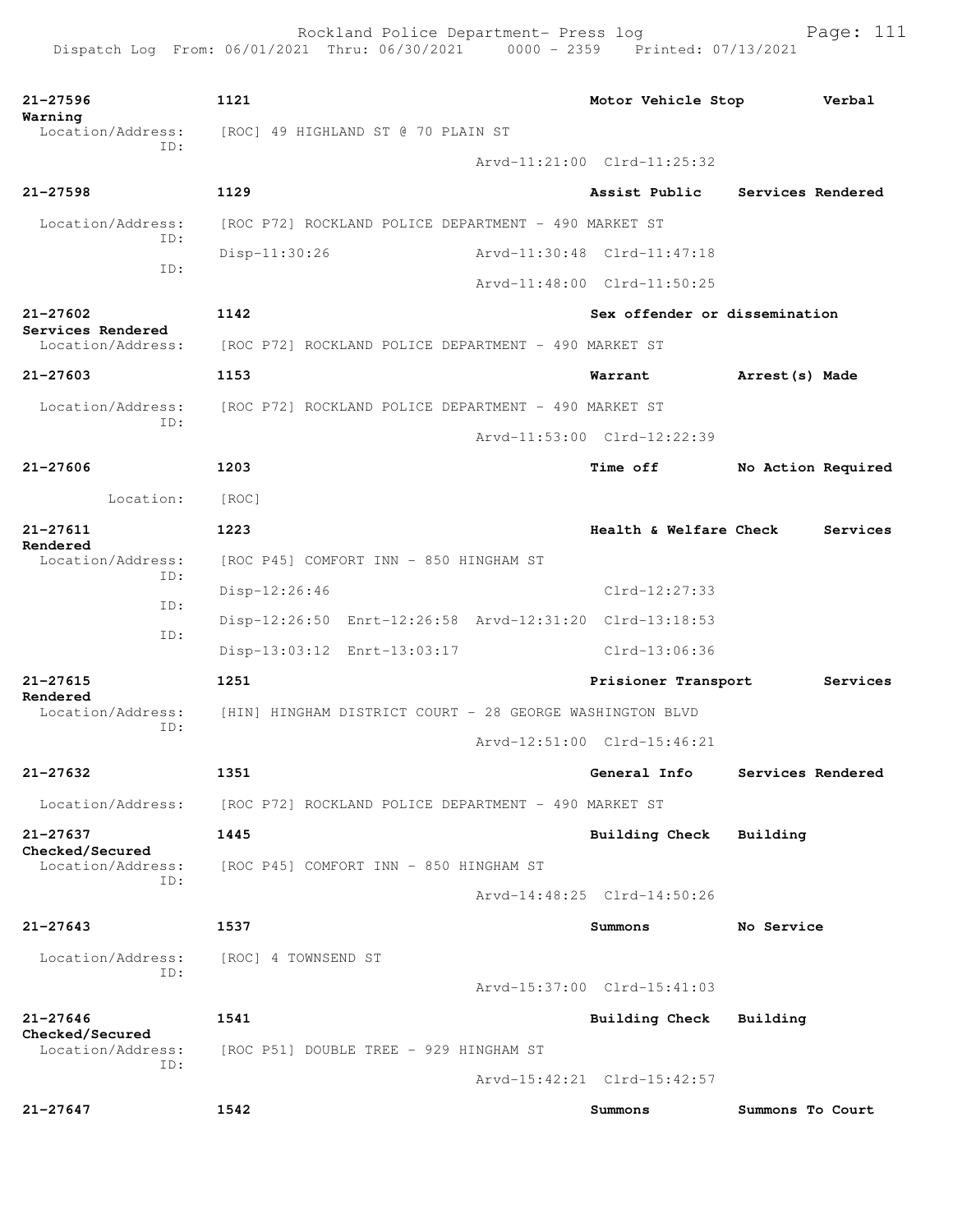|                                      |     |                                    | Rockland Police Department- Press log                |  | Dispatch Log From: 06/01/2021 Thru: 06/30/2021 0000 - 2359 Printed: 07/13/2021 | Page: 112                           |
|--------------------------------------|-----|------------------------------------|------------------------------------------------------|--|--------------------------------------------------------------------------------|-------------------------------------|
| Location/Address:                    |     |                                    | [ROC 1036] 349 NORTH AVE Apt. #2                     |  |                                                                                |                                     |
|                                      | TD: |                                    |                                                      |  | Arvd-15:42:00 Clrd-15:48:33                                                    |                                     |
| $21 - 27648$                         |     | 1600                               |                                                      |  |                                                                                | SHIFT ASSIGNMENTS Services Rendered |
| Location/Address:                    |     |                                    | [ROC P72] ROCKLAND POLICE DEPARTMENT - 490 MARKET ST |  |                                                                                |                                     |
|                                      | ID: | Disp-16:02:38                      |                                                      |  | $Clrd-16:02:43$                                                                |                                     |
| $21 - 27652$                         |     | 1626                               |                                                      |  | Disturbance                                                                    | Services Rendered                   |
| Location/Address:                    |     |                                    | [ROC P74] CVS PHARMACY - 80 MARKET ST                |  |                                                                                |                                     |
|                                      | ID: |                                    |                                                      |  | Disp-16:27:56 Enrt-16:28:17 Arvd-16:37:11 Clrd-16:40:51                        |                                     |
|                                      | ID: |                                    |                                                      |  | Disp-16:28:09 Enrt-16:28:14 Arvd-16:28:59 Clrd-16:40:48                        |                                     |
| $21 - 27659$                         |     | 1654                               |                                                      |  | Threats                                                                        | Services Rendered                   |
| Location/Address:                    |     | [ROC P63] WALGREENS - 75 MARKET ST |                                                      |  |                                                                                |                                     |
|                                      | TD: |                                    |                                                      |  | Disp-16:55:59 Enrt-16:56:13 Arvd-16:57:49 Clrd-17:03:50                        |                                     |
| $21 - 27673$                         |     | 1805                               |                                                      |  | Harassment                                                                     | Advised to Court                    |
| Location/Address:                    |     |                                    | [ROC P72] ROCKLAND POLICE DEPARTMENT - 38 WEBSTER ST |  |                                                                                |                                     |
|                                      | ID: | Disp-18:14:35                      |                                                      |  | $Clrd-18:18:33$                                                                |                                     |
| $21 - 27678$                         |     | 1843                               |                                                      |  | Details / Time off                                                             | Services                            |
| Rendered<br>Location:                |     | [ROC]                              |                                                      |  |                                                                                |                                     |
| $21 - 27685$                         |     | 2017                               |                                                      |  | Summons                                                                        | Services Rendered                   |
| Location/Address:                    |     | [ROC] 4 TOWNSEND ST                |                                                      |  |                                                                                |                                     |
|                                      | ID: |                                    |                                                      |  | Arvd-20:17:00 Clrd-20:31:45                                                    |                                     |
| $21 - 27689$                         |     | 2029                               |                                                      |  | Disturbance                                                                    | Services Rendered                   |
| Location/Address:                    |     | [ROC] 42 MARTHA DR                 |                                                      |  |                                                                                |                                     |
|                                      | ID: |                                    |                                                      |  | Disp-20:30:28 Enrt-20:31:14 Arvd-20:32:53 Clrd-20:52:56                        |                                     |
|                                      | ID: |                                    |                                                      |  | Disp-20:30:34 Enrt-20:31:14 Arvd-20:32:56 Clrd-20:52:56                        |                                     |
|                                      | ID: |                                    |                                                      |  | Disp-20:32:20 Enrt-20:32:28 Arvd-20:37:09 Clrd-20:52:56                        |                                     |
| $21 - 27695$                         |     | 2121                               |                                                      |  | Burglar Alarm                                                                  | Building                            |
| Checked/Secured<br>Location/Address: |     | [ROC] 153 MARKET ST                |                                                      |  |                                                                                |                                     |
|                                      | ID: |                                    |                                                      |  | Disp-21:22:04 Enrt-21:22:37 Arvd-21:23:18 Clrd-21:37:35                        |                                     |
|                                      | ID: |                                    | Disp-21:22:51 Enrt-21:23:28                          |  | $Clrd-21:35:25$                                                                |                                     |
|                                      | ID: | $Disp-21:23:12$                    |                                                      |  | Arvd-21:23:16 Clrd-21:37:37                                                    |                                     |
| 21-27696                             |     | 2148                               |                                                      |  | Harassment                                                                     | Services Rendered                   |
| Location/Address:                    |     | [ROC] 32 MARTHA DR Apt. #F         |                                                      |  |                                                                                |                                     |
|                                      | ID: | $Disp-21:49:31$                    |                                                      |  | Arvd-21:52:56 Clrd-21:59:23                                                    |                                     |
|                                      | ID: |                                    |                                                      |  | Disp-21:53:30 Enrt-21:53:36 Arvd-21:53:40 Clrd-21:59:25                        |                                     |
| 21-27697                             |     | 2155                               |                                                      |  | Disturbance                                                                    | Services Rendered                   |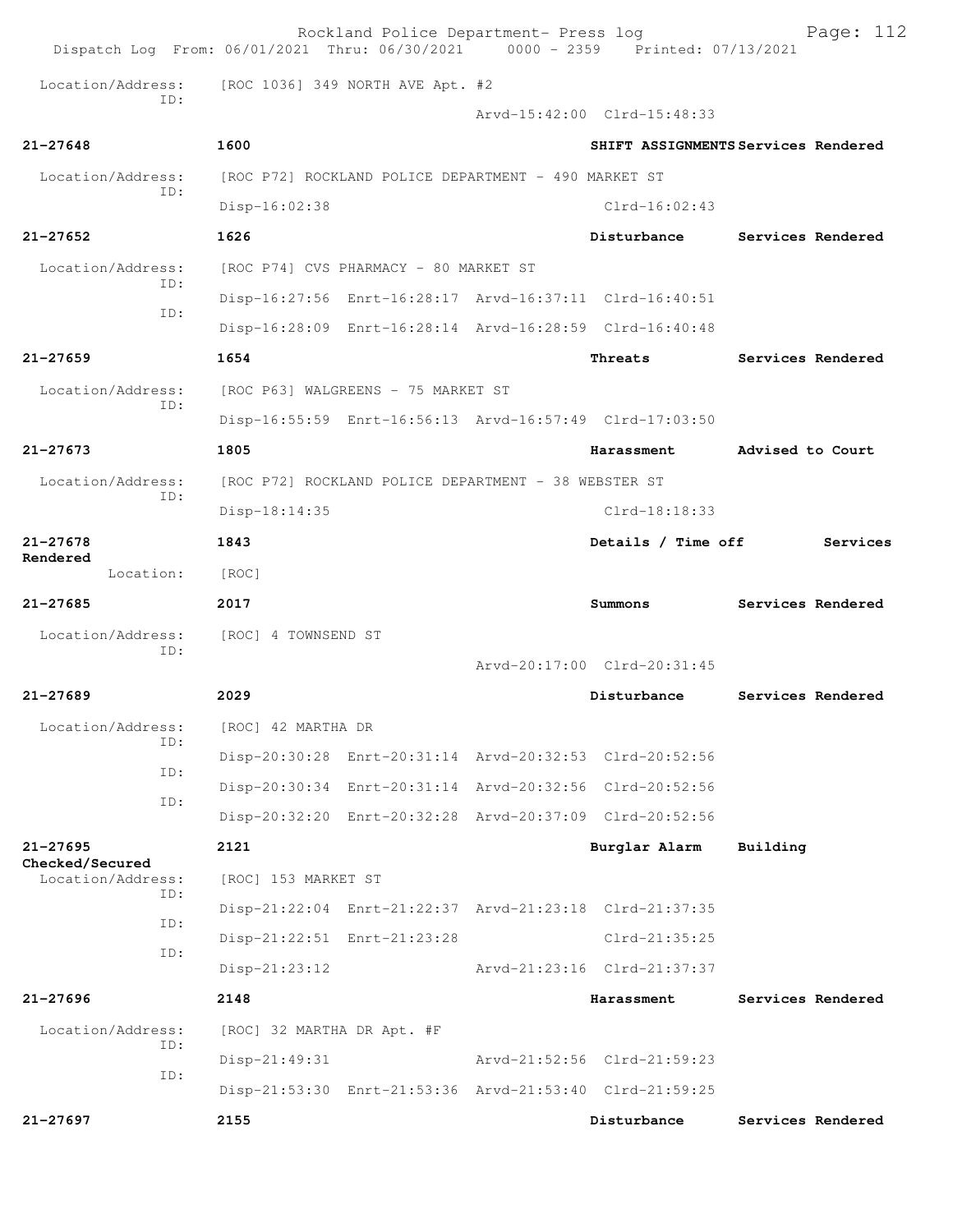| Dispatch Log From: 06/01/2021 Thru: 06/30/2021 0000 - 2359 Printed: 07/13/2021 |                                                       | Rockland Police Department- Press log                |                                                         | Page: 113                              |
|--------------------------------------------------------------------------------|-------------------------------------------------------|------------------------------------------------------|---------------------------------------------------------|----------------------------------------|
| Location/Address:                                                              | [ROC] 42 MARTHA DR Apt. #F                            |                                                      |                                                         |                                        |
| TD:                                                                            |                                                       |                                                      | Disp-21:59:50 Enrt-22:01:20 Arvd-22:02:33 Clrd-22:06:28 |                                        |
| ID:                                                                            |                                                       |                                                      | Disp-22:00:09 Enrt-22:01:20 Arvd-22:02:33 Clrd-22:06:25 |                                        |
| 21-27705                                                                       | 2241                                                  |                                                      |                                                         | General Incident Services Not Required |
| Location/Address:                                                              |                                                       | [ROC P72] ROCKLAND POLICE DEPARTMENT - 490 MARKET ST |                                                         |                                        |
| ID:                                                                            | Disp-22:48:25                                         |                                                      | $Clrd-22:48:31$                                         |                                        |
| 21-27707                                                                       | 2252                                                  |                                                      | Animal Complaint Unfounded                              |                                        |
| Location/Address:                                                              | [ROC] MYRTLE ST                                       |                                                      |                                                         |                                        |
| ID:                                                                            |                                                       |                                                      | Disp-22:53:47 Enrt-22:54:21 Arvd-22:56:22 Clrd-23:00:27 |                                        |
| For Date: $06/29/2021$ - Tuesday                                               |                                                       |                                                      |                                                         |                                        |
| 21-27712                                                                       | 0000                                                  |                                                      |                                                         | SHIFT ASSIGNMENTS Services Rendered    |
| Location/Address:                                                              |                                                       | [ROC P72] ROCKLAND POLICE DEPARTMENT - 490 MARKET ST |                                                         |                                        |
| ID:                                                                            | $Disp-00:02:21$                                       |                                                      | $Clrd-00:02:29$                                         |                                        |
| $21 - 27721$                                                                   | 0139                                                  |                                                      |                                                         | General Incident Services Rendered     |
| Location/Address:                                                              | [ROC] MARTHA DR                                       |                                                      |                                                         |                                        |
| ID:                                                                            | $Disp-01:40:56$                                       |                                                      | $Clrd-01:41:10$                                         |                                        |
| $21 - 27725$                                                                   | 0212                                                  |                                                      | Threats                                                 | Services Rendered                      |
| Location/Address:                                                              | [ROC] 9 OLD MARKET ST                                 |                                                      |                                                         |                                        |
| ID:                                                                            | Disp-02:13:46                                         |                                                      | $Clrd-02:13:53$                                         |                                        |
| 21-27728                                                                       | 0245                                                  |                                                      | Disturbance                                             | Protective Custody                     |
| Location/Address: [ROC 587] 30 SUNNYBANK AVE                                   |                                                       |                                                      |                                                         |                                        |
| ID:<br>ID:                                                                     |                                                       |                                                      | Disp-02:45:52 Enrt-02:46:00 Arvd-02:47:26 Clrd-02:58:44 |                                        |
| ID:                                                                            |                                                       |                                                      | Disp-02:45:55 Enrt-02:46:00 Arvd-02:47:29 Clrd-03:06:38 |                                        |
| Refer To $P/C$ :<br>$P/C$ :                                                    | 21ROC-27728-AR<br>CURRY, JASON R                      |                                                      | Disp-02:46:15 Enrt-02:46:21 Arvd-02:48:04 Clrd-02:58:44 |                                        |
| Address:<br>Age:<br>Charges:                                                   | 60 CHERRY ST PLYMOUTH, MA<br>45<br>PROTECTIVE CUSTODY |                                                      |                                                         |                                        |
| $21 - 27733$                                                                   | 0507                                                  |                                                      | Building Check Appears Secure                           |                                        |
| Location/Address:                                                              | [ROC] UNION ST                                        |                                                      |                                                         |                                        |
| ID:                                                                            | Disp-05:09:03                                         |                                                      | Arvd-05:09:10 Clrd-05:26:09                             |                                        |
| 21-27747                                                                       | 0654                                                  |                                                      | Detail                                                  | Appears Secure                         |
| Location/Address:                                                              | [ROC 905] 49 LINDEN PARK                              |                                                      |                                                         |                                        |
| $21 - 27752$                                                                   | 0735                                                  |                                                      | Details / Time off                                      | Services                               |
| Rendered<br>Location:                                                          | [ROC]                                                 |                                                      |                                                         |                                        |
| 21-27755                                                                       | 0802                                                  |                                                      | General Info                                            | Services Rendered                      |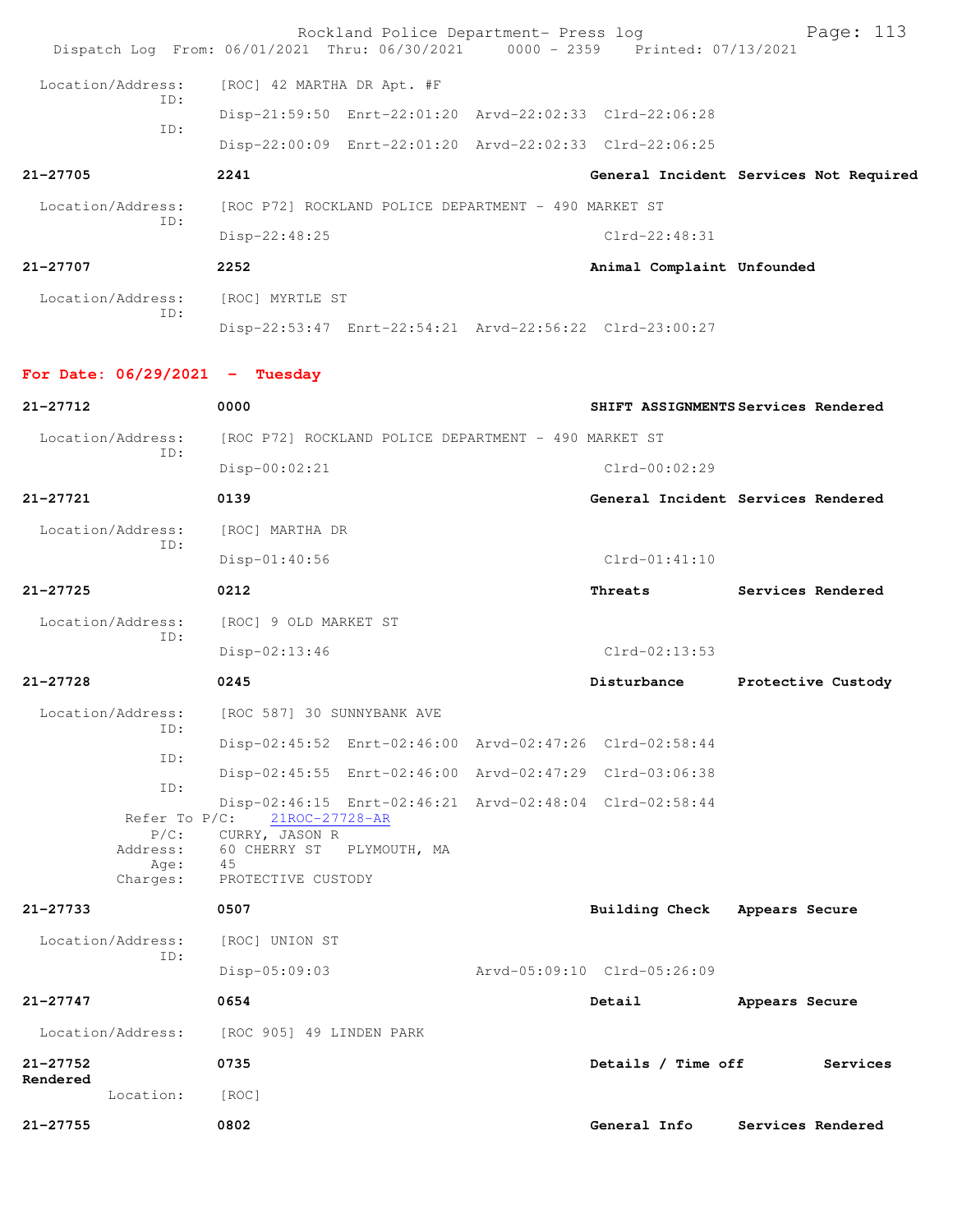Dispatch Log From: 06/01/2021 Thru: 06/30/2021 0000 - 2359 Printed: 07/13/2021 Location/Address: [ROC P72] ROCKLAND POLICE DEPARTMENT - 490 MARKET ST **21-27756 0813 Assist Other Agency Services Rendered**  Location/Address: [ROC] 37 CRESCENT ST ID: Disp-08:13:51 Enrt-08:14:37 Clrd-08:57:35 **21-27761 0903 Prisoner Information Services Rendered**  [ROC P72] ROCKLAND POLICE DEPARTMENT - 490 MARKET ST ID: Disp-09:05:31 Clrd-09:05:37 **21-27765 0913 Building Check Building Checked/Secured**  Location/Address: [ROC P45] COMFORT INN - 850 HINGHAM ST ID: Arvd-09:15:39 Clrd-09:17:42 **21-27768 0936 Breaking & Entering Report Follows**  [ROC] 21 NORTH AVE ID: Disp-09:37:25 Enrt-09:37:30 Arvd-09:40:29 Clrd-10:02:02 Refer To Summons: Summons: MURPHY, THOMAS D III<br>Address: 285 BEECH ST ROCKL 285 BEECH ST ROCKLAND, MA Age: Charges: B&E BUILDING DAYTIME FOR FELONY **21-27775 1026 Motor Vehicle Stop Verbal Warning**  Location/Address: [ROC] 40 BEECH ST @ 329 SUMMER ST ID: Arvd-10:26:00 Clrd-10:30:28 **21-27776 1026 Time off Services Rendered** Location: [ROC] **21-27777 1031 Harassment Report Follows** Location/Address: [ROC] 4 TOWNSEND ST ID: Disp-10:34:39 Enrt-10:34:44 Arvd-10:40:10 Clrd-10:55:56 Refer To Summons: Summons: PEROTTI, LOUIS P Address: 445 POND ST ROCKLAND, MA Age: 78 Charges: HARASSMENT PREVENTION ORDER, VIOLATE **21-27779 1100 Emergency Medical Patient Refusal** Location/Address: [ROC] HARTSTUFF PARK - 146 HINGHAM ST Fire Unit: ROCKEN1-Pumper-Rockland Engine 1 Disp-11:01:45 Enrt-11:02:40 Arvd-11:05:50 Clrd-11:22:35 InQrtsUnavl-11:22:39 InSrvce-11:22:39 EMS Unit: ROCKAM1-Rockland A1 Disp-11:01:47 Enrt-11:02:37 Arvd-11:05:47 Clrd-11:30:50 InQrtsUnavl-11:31:51 InSrvce-11:31:55 ID: Disp-11:03:59 Enrt-11:04:22 Arvd-11:13:13 Clrd-11:13:16 **21-27783 1117 Suspicious Activity Investigated** Location/Address: [ROC] 25 DIVISION ST ID: Disp-11:19:16 Enrt-11:21:50 Arvd-11:21:54 Clrd-11:30:14

Rockland Police Department- Press log Fage: 114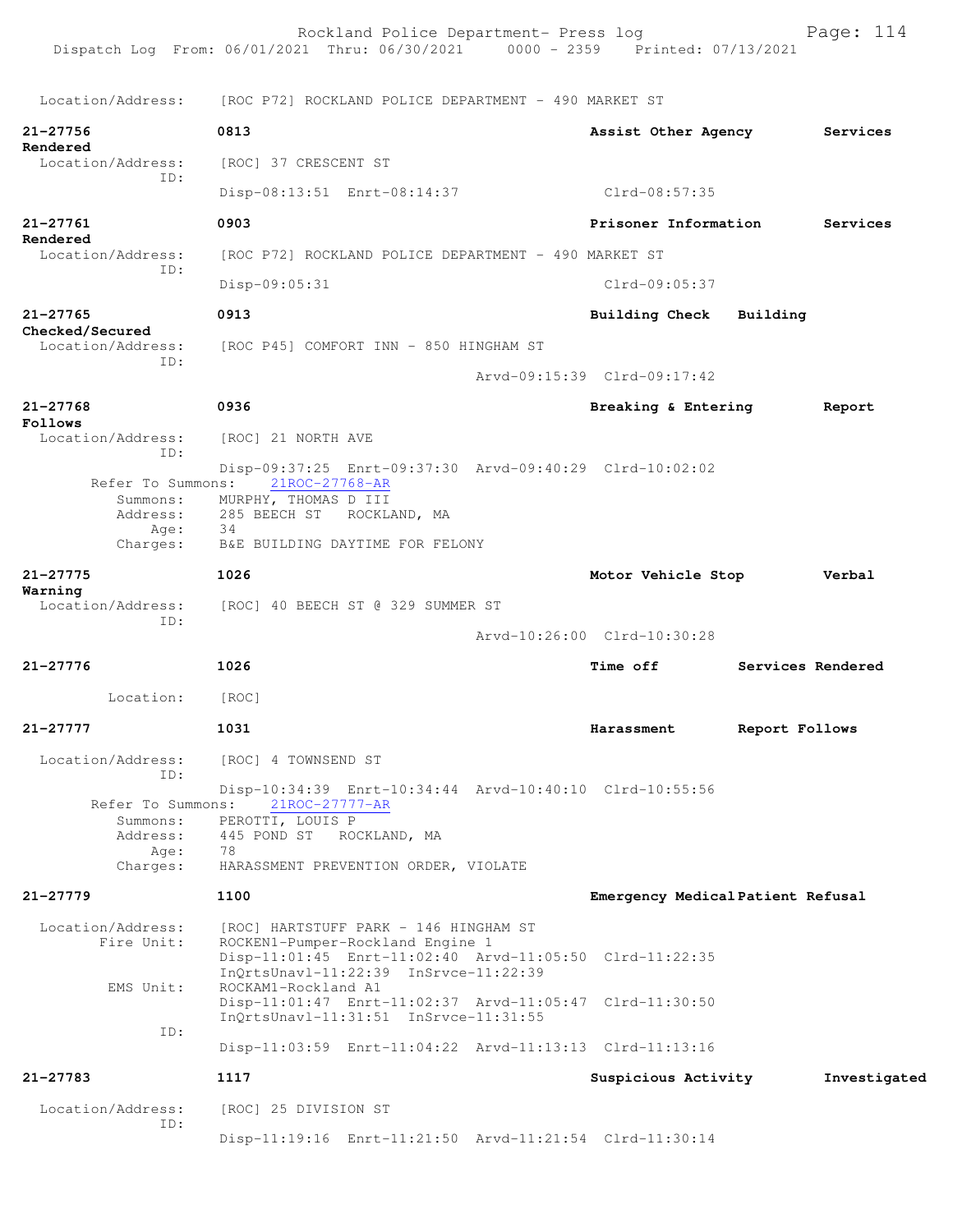| 21-27785<br>Rendered                                   | 1121                                                                                                                                                                                             |                                                      | Prisoner Information              |                   | Services |  |  |
|--------------------------------------------------------|--------------------------------------------------------------------------------------------------------------------------------------------------------------------------------------------------|------------------------------------------------------|-----------------------------------|-------------------|----------|--|--|
| Location/Address:                                      |                                                                                                                                                                                                  | [ROC P72] ROCKLAND POLICE DEPARTMENT - 490 MARKET ST |                                   |                   |          |  |  |
| ID:                                                    | $Disp-11:22:21$                                                                                                                                                                                  |                                                      | $Clrd-11:22:24$                   |                   |          |  |  |
| $21 - 27796$                                           | 1225                                                                                                                                                                                             |                                                      | Larceny / Forgery/ Fraud          |                   | Services |  |  |
| Rendered<br>Location/Address:                          | [ROC 530] 100 MARTHA DR Apt. #B                                                                                                                                                                  |                                                      |                                   |                   |          |  |  |
| ID:                                                    | Disp-12:29:54                                                                                                                                                                                    |                                                      | $Clrd-12:32:35$                   |                   |          |  |  |
| ID:                                                    | Disp-12:32:32                                                                                                                                                                                    |                                                      | $Clrd-12:32:43$                   |                   |          |  |  |
| 21-27800                                               | 1234                                                                                                                                                                                             |                                                      | CANCEL/Time off Services Rendered |                   |          |  |  |
| Location:                                              | [ROC]                                                                                                                                                                                            |                                                      |                                   |                   |          |  |  |
| 21-27801                                               | 1236                                                                                                                                                                                             |                                                      | VAC DAYS / Time off               |                   | Services |  |  |
| Rendered<br>Location:                                  | [ROC]                                                                                                                                                                                            |                                                      |                                   |                   |          |  |  |
| 21-27807                                               | 1257                                                                                                                                                                                             |                                                      | General Info                      | Services Rendered |          |  |  |
| Location/Address:                                      | [ROC] SENIOR CENTER - PLAIN ST                                                                                                                                                                   |                                                      |                                   |                   |          |  |  |
| ID:                                                    | Disp-12:58:44                                                                                                                                                                                    |                                                      | $Clrd-12:58:48$                   |                   |          |  |  |
| 21-27815                                               | 1352                                                                                                                                                                                             |                                                      | Disturbance                       | Arrest (s) Made   |          |  |  |
| Location/Address:                                      | [ROC] 18 BALSAM ST                                                                                                                                                                               |                                                      |                                   |                   |          |  |  |
| ID:                                                    | Disp-13:53:50 Enrt-13:54:05 Arvd-13:59:42 Clrd-14:45:06                                                                                                                                          |                                                      |                                   |                   |          |  |  |
| ID:                                                    | Disp-13:54:26 Enrt-13:55:05                                                                                                                                                                      |                                                      | $Clrd-13:55:55$                   |                   |          |  |  |
| ID:                                                    | Disp-13:56:44 Enrt-13:56:47 Arvd-13:59:18 Clrd-14:36:28                                                                                                                                          |                                                      |                                   |                   |          |  |  |
| ID:                                                    | Disp-13:59:23 Enrt-13:59:27 Arvd-13:59:30 Clrd-14:21:17                                                                                                                                          |                                                      |                                   |                   |          |  |  |
| ID:<br>Refer To Arrest:<br>Arrest:<br>Address:<br>Age: | Disp-14:16:14 Enrt-14:16:18 Arvd-14:16:21 Clrd-14:44:01<br>21ROC-27815-AR<br>SAMPEY, HUNTER WILLIAM<br>22 OCEAN AVE MONPONSETT, MA<br>21<br>Charges: A&B ON +60/DISABLED<br>DISTURBING THE PEACE |                                                      |                                   |                   |          |  |  |
| 21-27816                                               | 1354                                                                                                                                                                                             |                                                      | Follow-Up Investigation           |                   | Gone on  |  |  |
| arrival<br>Location/Address:                           | [ROC 530] 100 MARTHA DR Apt. #C                                                                                                                                                                  |                                                      |                                   |                   |          |  |  |
| ID:                                                    |                                                                                                                                                                                                  |                                                      | Arvd-13:54:00 Clrd-13:56:00       |                   |          |  |  |
| 21-27819                                               | 1401                                                                                                                                                                                             |                                                      | Building Check                    | Building          |          |  |  |
| Checked/Secured<br>Location/Address:                   | [ROC P47] BEST WESTERN - 909 HINGHAM ST                                                                                                                                                          |                                                      |                                   |                   |          |  |  |
| ID:                                                    |                                                                                                                                                                                                  |                                                      | Arvd-14:02:27 Clrd-14:02:40       |                   |          |  |  |
| $21 - 27823$                                           | 1426                                                                                                                                                                                             |                                                      | Prisoner Information              |                   | Taken to |  |  |
| Family/Guardian/Other<br>Location/Address:             | [ROC P72] ROCKLAND POLICE DEPARTMENT - 490 MARKET ST                                                                                                                                             |                                                      |                                   |                   |          |  |  |
| ID:<br>ID:                                             | $Disp-14:27:37$                                                                                                                                                                                  |                                                      | Arvd-14:27:50 Clrd-14:45:28       |                   |          |  |  |
|                                                        | Disp-14:44:23 Enrt-14:44:35 Arvd-14:44:42 Clrd-16:48:15                                                                                                                                          |                                                      |                                   |                   |          |  |  |
| 21-27830                                               | 1506                                                                                                                                                                                             |                                                      | Follow-Up Investigation           |                   | Services |  |  |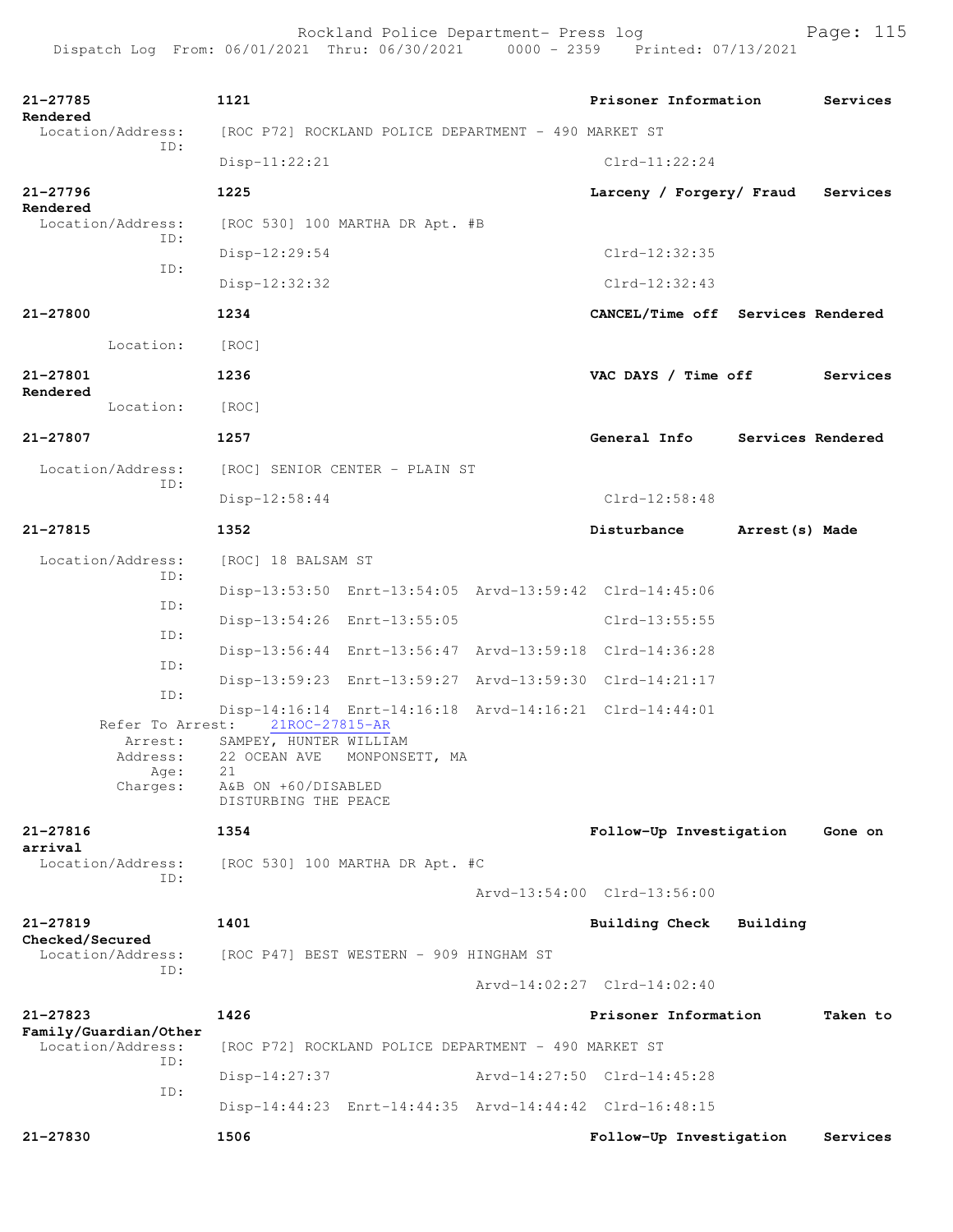|                                                        | Rockland Police Department- Press log<br>Dispatch Log From: 06/01/2021 Thru: 06/30/2021 0000 - 2359 Printed: 07/13/2021 |                             | Page: 116                        |
|--------------------------------------------------------|-------------------------------------------------------------------------------------------------------------------------|-----------------------------|----------------------------------|
| Rendered<br>Location/Address: [ROC] DIVISION ST<br>TD: |                                                                                                                         | Arvd-15:06:00 Clrd-15:09:51 |                                  |
| 21-27831                                               | 1510                                                                                                                    | General Info                | Services Rendered                |
| Location/Address:                                      | [ROC P72] ROCKLAND POLICE DEPARTMENT - 490 MARKET ST                                                                    |                             |                                  |
| ID:                                                    | $Disp-15:11:30$                                                                                                         | $Clrd-15:11:33$             |                                  |
| $21 - 27836$                                           | 1519                                                                                                                    | Vehicle Maintenance         | Services                         |
| Rendered<br>Location/Address:                          | [ROC P72] ROCKLAND POLICE DEPARTMENT - 490 MARKET ST                                                                    |                             |                                  |
| $21 - 27838$                                           | 1522                                                                                                                    | Details / Time off          | Services                         |
| Rendered<br>Location:                                  | [ROC]                                                                                                                   |                             |                                  |
| $21 - 27843$                                           | 1548                                                                                                                    | MVA Property Damage Only    | Report                           |
| Follows<br>Location/Address:                           | [ROC] HINGHAM ST                                                                                                        |                             |                                  |
| ID:                                                    |                                                                                                                         | Arvd-15:48:00 Clrd-16:06:06 |                                  |
| $21 - 27849$                                           | 1613                                                                                                                    | General Info                | No Service                       |
| Location/Address:                                      | [ROC P72] ROCKLAND POLICE DEPARTMENT - 490 MARKET ST                                                                    |                             |                                  |
| $21 - 27850$                                           | 1615                                                                                                                    | Larceny / Forgery/ Fraud    | Services                         |
| Rendered<br>Location/Address:                          | [ROC] SANDPAPER FACTORY - EAST WATER ST                                                                                 |                             |                                  |
| ID:                                                    | Disp-16:19:07                                                                                                           | $Clrd-16:19:10$             |                                  |
| 21-27852                                               | 1630                                                                                                                    |                             | Unwanted Party Services Rendered |
| Location/Address:                                      | [ROC] 242 MARTHA DR Apt. #D                                                                                             |                             |                                  |
| ID:<br>ID:                                             | Disp-16:33:19                                                                                                           | Arvd-16:36:10 Clrd-16:40:48 |                                  |
|                                                        | Disp-16:33:25                                                                                                           | Arvd-16:36:20 Clrd-16:39:37 |                                  |
| 21-27858                                               | 1649                                                                                                                    | Summons                     | Services Rendered                |
| Location/Address:                                      | [ROC P72] ROCKLAND POLICE DEPARTMENT - 490 MARKET ST                                                                    |                             |                                  |
| ID:<br>ID:                                             | Disp-16:51:36                                                                                                           | Clrd-17:43:13               |                                  |
|                                                        | $Disp-17:43:18$                                                                                                         | $Clrd-17:43:29$             |                                  |
| 21-27860                                               | 1652                                                                                                                    | General Info                | Services Rendered                |
| Location/Address:                                      | [ROC P72] ROCKLAND POLICE DEPARTMENT - 490 MARKET ST                                                                    |                             |                                  |
| 21-27866                                               | 1711                                                                                                                    | <b>Time off</b>             | Services Rendered                |
| Location:                                              | [ROC]                                                                                                                   |                             |                                  |
| 21-27868                                               | 1721                                                                                                                    | OUT OF STATION              | Services Rendered                |
| Location/Address:<br>ID:                               | [ROC P72] ROCKLAND POLICE DEPARTMENT - 490 MARKET ST                                                                    |                             |                                  |
|                                                        | $Disp-17:22:03$                                                                                                         | $Clrd-17:22:07$             |                                  |
| 21-27869                                               | 1736                                                                                                                    | Assist Public               | Services Rendered                |
| Location/Address:<br>ID:                               | [ROC P72] ROCKLAND POLICE DEPARTMENT - 490 MARKET ST                                                                    |                             |                                  |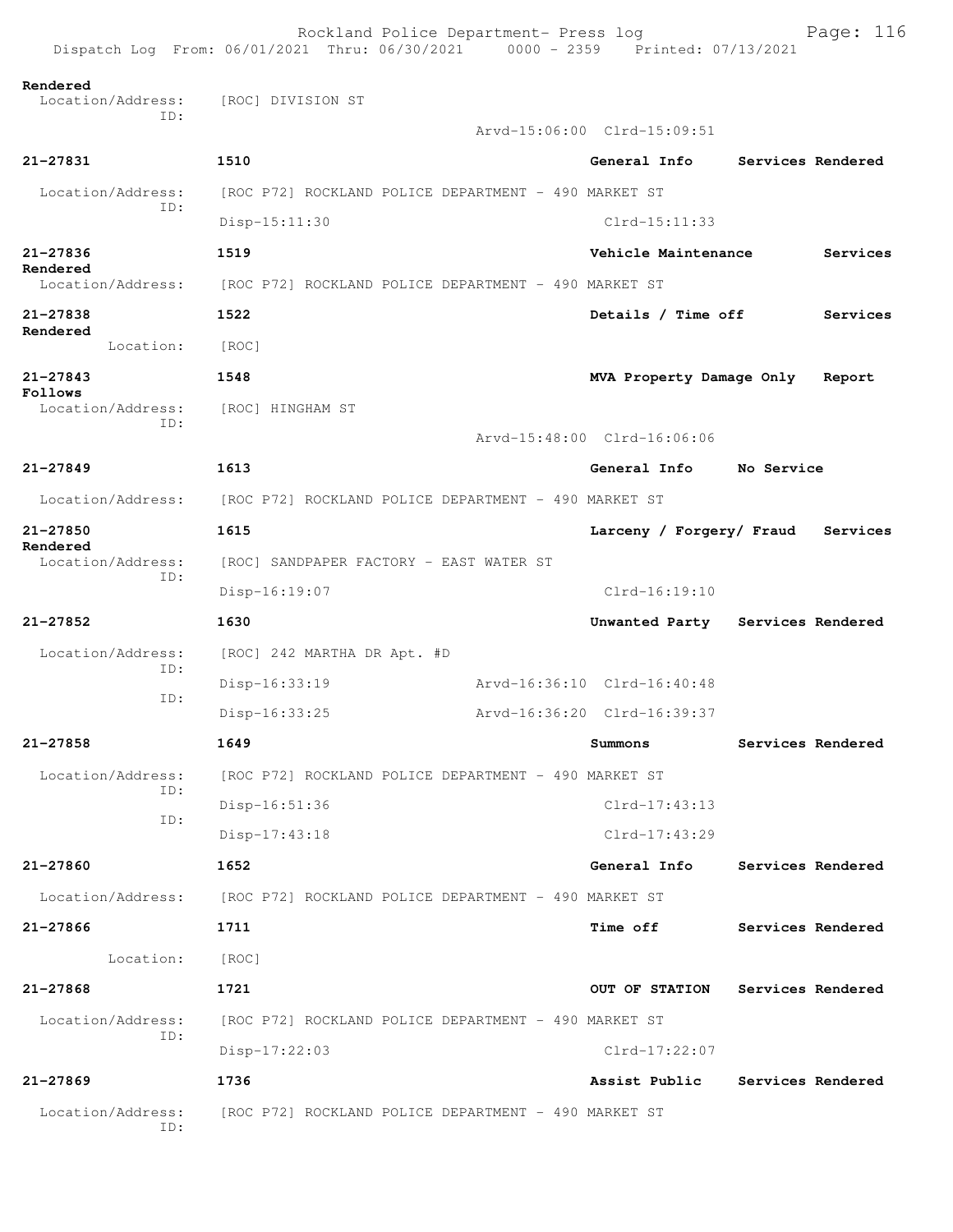Rockland Police Department- Press log entitled and Page: 117

|                                           | Disp-17:37:28              |                                                         | $Clrd-17:43:36$                     |                    |             |
|-------------------------------------------|----------------------------|---------------------------------------------------------|-------------------------------------|--------------------|-------------|
| 21-27870                                  | 1742                       |                                                         | Prisoner Information                |                    | Services    |
| Rendered<br>Location/Address:             |                            | [ROC P72] ROCKLAND POLICE DEPARTMENT - 490 MARKET ST    |                                     |                    |             |
| TD:                                       | Disp-17:43:13              |                                                         | $Clrd-17:43:18$                     |                    |             |
| 21-27872                                  | 1754                       |                                                         | Burglar Alarm                       | Cancelled Enroute  |             |
| Location/Address:                         |                            | [ROC 14] HIGHWAY AUTO BODY - 196 VFW DR                 |                                     |                    |             |
| ID:                                       |                            | Disp-17:57:15 Enrt-17:57:32                             | $Clrd-18:00:11$                     |                    |             |
| ID:                                       |                            | Disp-17:57:28 Enrt-17:57:36                             | Clrd-18:00:08                       |                    |             |
| 21-27877                                  | 1814                       |                                                         | Health & Welfare Check              |                    | Transported |
| to Hospital<br>Location/Address:          |                            | [ROC 160] 233 MARKET ST Apt. #5                         |                                     |                    |             |
| ID:                                       |                            | Disp-18:25:06 Enrt-18:25:22 Arvd-18:36:30 Clrd-18:49:58 |                                     |                    |             |
| ID:                                       |                            | Disp-18:25:35 Enrt-18:25:39 Arvd-18:36:33 Clrd-18:49:58 |                                     |                    |             |
| $21 - 27887$                              | 1856                       |                                                         | Assist Fire Department              |                    | Services    |
| Rendered<br>Location/Address:             |                            | [ROC P45] COMFORT INN - 850 HINGHAM ST                  |                                     |                    |             |
| ID:                                       |                            | Disp-18:57:57 Enrt-18:58:01 Arvd-19:05:41 Clrd-19:12:42 |                                     |                    |             |
| $21 - 27891$                              | 1914                       |                                                         | Animal Complaint Services Rendered  |                    |             |
| Location/Address:                         |                            | [ROC P72] ROCKLAND POLICE DEPARTMENT - 490 MARKET ST    |                                     |                    |             |
| ID:                                       | Disp-19:15:07              |                                                         | $Clrd-19:15:11$                     |                    |             |
| 21-27893                                  | 1928                       |                                                         | <b>TIME OFF</b>                     | No Action Required |             |
| Location/Address:                         |                            | [ROC P72] ROCKLAND POLICE DEPARTMENT - 490 MARKET ST    |                                     |                    |             |
| ID:                                       |                            |                                                         | Arvd-19:28:34 Clrd-19:29:57         |                    |             |
| $21 - 27902$                              | 2007                       |                                                         | 911 Accidental                      | Unfounded          |             |
| Location/Address: [ROC] SAMS - 200 VFW DR |                            |                                                         |                                     |                    |             |
| ID:                                       |                            | Disp-20:09:17 Enrt-20:10:54 Arvd-20:20:57 Clrd-20:24:13 |                                     |                    |             |
| $21 - 27903$                              | 2018                       |                                                         | 911 Accidental                      | Services Rendered  |             |
| Location/Address:                         | [ROC 970] 309 STANDPIPE DR |                                                         |                                     |                    |             |
| ID:                                       |                            | Disp-20:20:16 Enrt-20:20:21 Arvd-20:26:31 Clrd-20:28:32 |                                     |                    |             |
| $21 - 27905$                              | 2106                       |                                                         | Prisoner RELEASED Services Rendered |                    |             |
| Location/Address:                         |                            | [ROC P72] ROCKLAND POLICE DEPARTMENT - 490 MARKET ST    |                                     |                    |             |
| ID:                                       | Disp-21:07:38              |                                                         | $Clrd-21:07:45$                     |                    |             |
| $21 - 27907$                              | 2118                       |                                                         | <b>Building Check</b>               | Building           |             |
| Checked/Secured<br>Location/Address:      | [ROC] HINGHAM ST           |                                                         |                                     |                    |             |
| ID:                                       |                            |                                                         | Arvd-21:19:12 Clrd-21:19:38         |                    |             |
| $21 - 27908$                              | 2120                       |                                                         | Disturbance                         | Services Rendered  |             |
| Location/Address:<br>ID:                  | [ROC] 40 MARTHA DR         |                                                         |                                     |                    |             |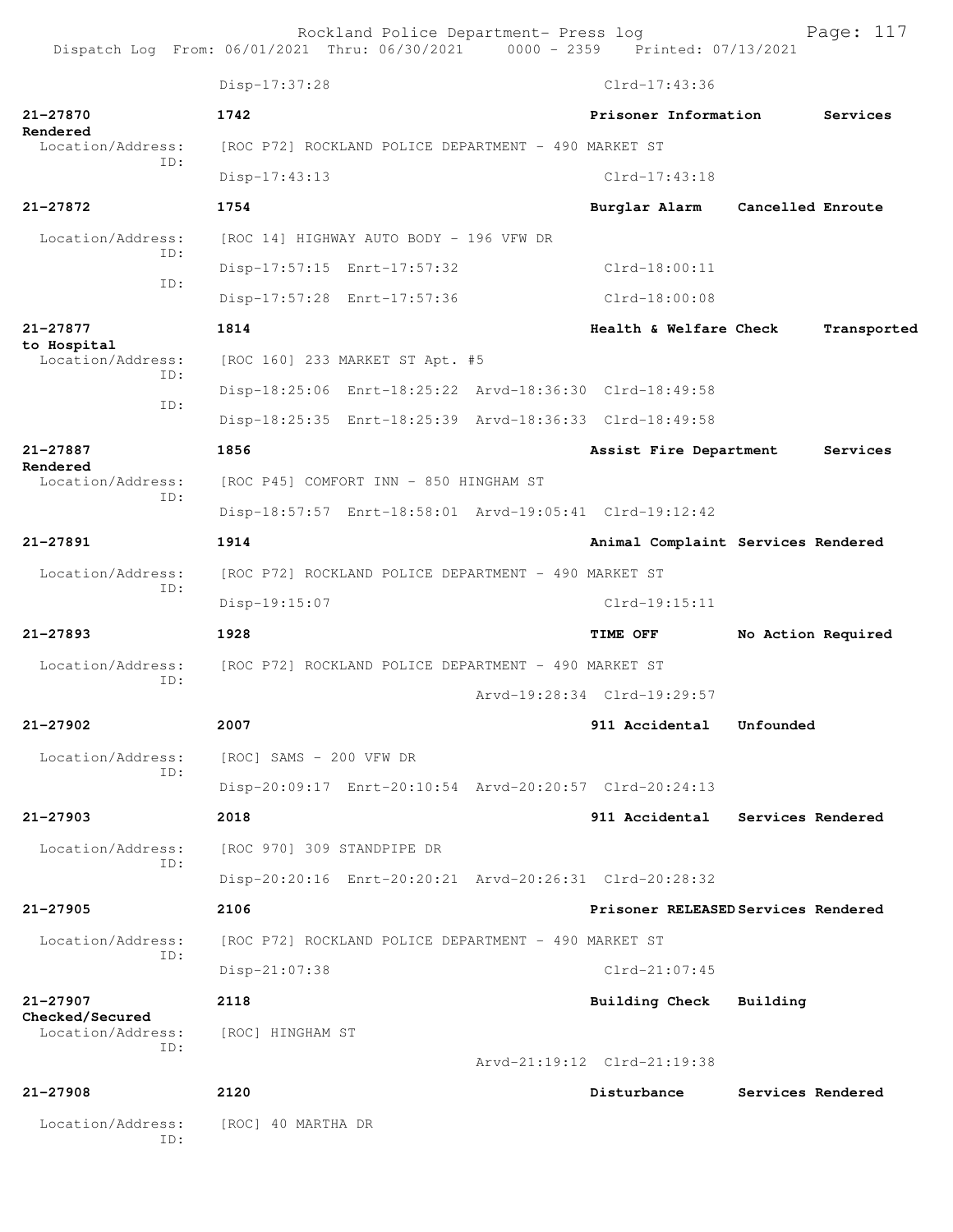|                                                       | Rockland Police Department- Press log<br>Dispatch Log From: 06/01/2021 Thru: 06/30/2021 0000 - 2359 Printed: 07/13/2021 | Page: 118                           |
|-------------------------------------------------------|-------------------------------------------------------------------------------------------------------------------------|-------------------------------------|
|                                                       | Disp-21:23:45 Enrt-21:23:50 Arvd-21:31:27 Clrd-21:47:41                                                                 |                                     |
| ID:                                                   | $Disp-21:27:25$                                                                                                         | Arvd-21:27:29 Clrd-21:42:12         |
| $21 - 27914$                                          | 2256                                                                                                                    | TIME OFF<br>No Service              |
| Location:                                             | [ROC]                                                                                                                   |                                     |
| 21-27916                                              | 2300                                                                                                                    | Building Check Appears Secure       |
| Location/Address:                                     | [ROC] WEBSTER ST                                                                                                        |                                     |
| TD:                                                   |                                                                                                                         | Arvd-23:00:44 Clrd-23:00:54         |
| 21-27917                                              | 2301                                                                                                                    | Building Check<br>Building          |
| Checked/Secured<br>Location/Address: [ROC] HINGHAM ST |                                                                                                                         |                                     |
| ID:                                                   |                                                                                                                         | Arvd-23:01:32 Clrd-23:01:45         |
|                                                       |                                                                                                                         |                                     |
| For Date: $06/30/2021$ - Wednesday                    |                                                                                                                         |                                     |
| 21-27922                                              | 0000                                                                                                                    | SHIFT ASSIGNMENTSNo Service         |
| Location/Address:<br>ID:                              | [ROC P72] ROCKLAND POLICE DEPARTMENT - 490 MARKET ST                                                                    |                                     |
|                                                       |                                                                                                                         | Arvd-00:00:00 Clrd-00:15:59         |
| $21 - 27945$                                          | 0609                                                                                                                    | Building Check Services Rendered    |
| Location/Address:<br>ID:                              | [ROC] UNION ST                                                                                                          |                                     |
|                                                       | 0630                                                                                                                    | Arvd-06:11:32 Clrd-06:32:21         |
| $21 - 27948$                                          |                                                                                                                         | Details / Time off<br>No Service    |
| Location:                                             | [ROC]                                                                                                                   |                                     |
| $21 - 27955$                                          | 0805                                                                                                                    | Information Call No Action Required |
| Location/Address:                                     | [ROC P72] ROCKLAND POLICE DEPARTMENT - 490 MARKET ST                                                                    |                                     |
| 21-27968<br>Required                                  | 1013                                                                                                                    | Details / Time off<br>No Action     |
| Location:                                             | [ROC]                                                                                                                   | No Action                           |
| $21 - 27969$<br>Required                              | 1015                                                                                                                    | Details / Time off                  |
| Location:<br>$21 - 27990$                             | [ROC]<br>1030                                                                                                           |                                     |
| Rendered                                              |                                                                                                                         | Follow-Up Investigation<br>Services |
| Location/Address:<br>TD:                              | [ROC P72] ROCKLAND POLICE DEPARTMENT - 490 MARKET ST<br>$Disp-12:52:54$                                                 | Clrd-12:53:32                       |
| 21-27980                                              | 1153                                                                                                                    | VAC DAY / Time off<br>Services      |
| Rendered<br>Location:                                 |                                                                                                                         |                                     |
| 21-27991                                              | [ROC]<br>1309                                                                                                           | Motor Vehicle Stop<br>Services      |
| Rendered<br>Location/Address:                         |                                                                                                                         |                                     |
| TD:                                                   | [ROC] EAST WATER ST                                                                                                     | Arvd-13:09:00 Clrd-13:11:33         |
| $21 - 27995$                                          | 1349                                                                                                                    | Police Information<br>Services      |
| Rendered                                              |                                                                                                                         |                                     |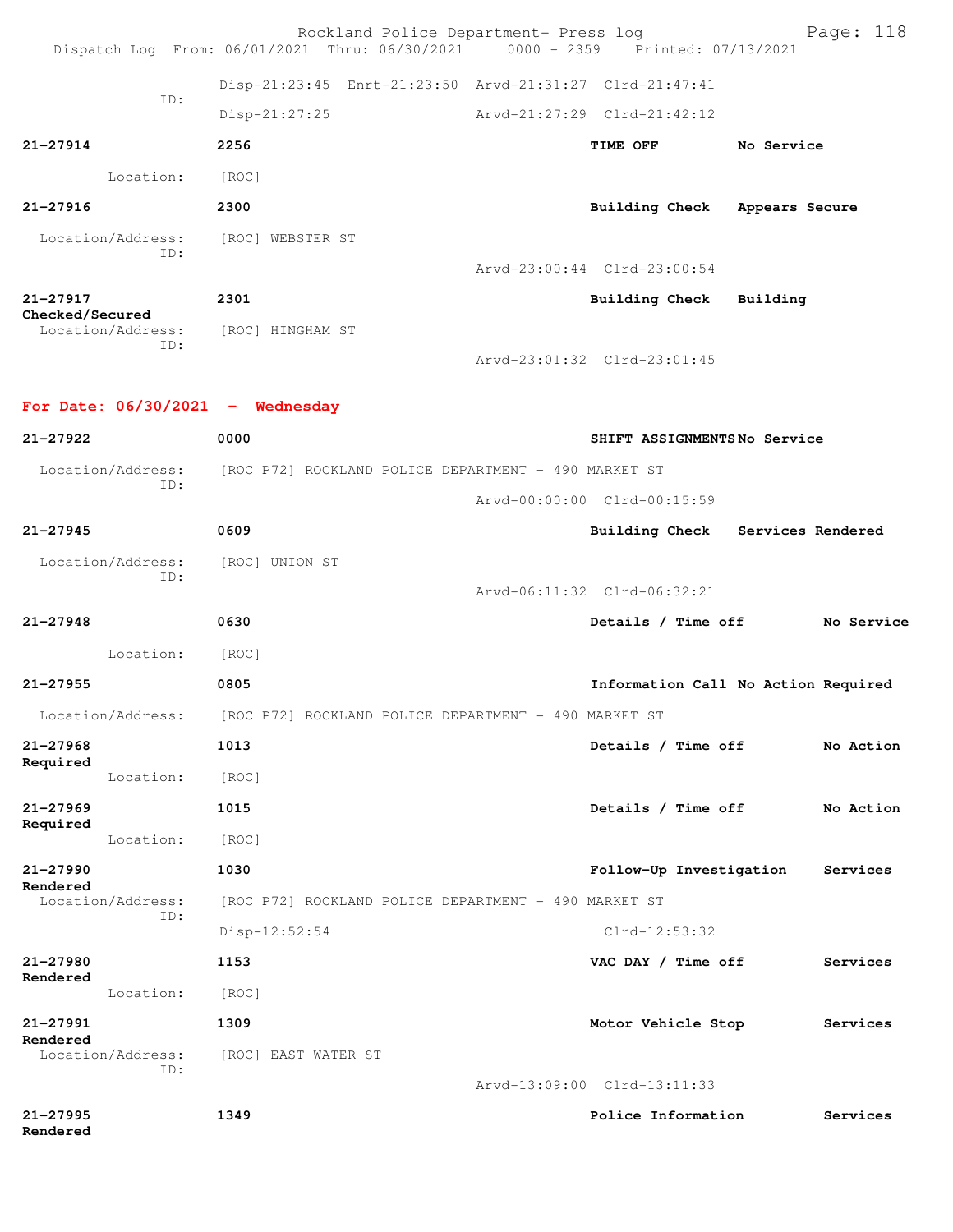| Dispatch Log From: 06/01/2021 Thru: 06/30/2021 0000 - 2359 Printed: 07/13/2021 |                                                         | Rockland Police Department- Press log                |  |                                                         |                    | Page: 119  |  |
|--------------------------------------------------------------------------------|---------------------------------------------------------|------------------------------------------------------|--|---------------------------------------------------------|--------------------|------------|--|
| Location/Address:                                                              | [ROC] COMMERCE RD                                       |                                                      |  |                                                         |                    |            |  |
| TD:                                                                            |                                                         |                                                      |  | Arvd-13:49:00 Clrd-13:57:15                             |                    |            |  |
| ID:                                                                            |                                                         |                                                      |  | Disp-13:52:14 Enrt-13:52:29 Arvd-13:52:37 Clrd-13:57:18 |                    |            |  |
| ID:                                                                            |                                                         |                                                      |  | Disp-13:52:17 Enrt-13:52:25 Arvd-13:52:39 Clrd-13:57:21 |                    |            |  |
| 21-27996                                                                       | 1350                                                    |                                                      |  | 911 Hang Up                                             | Could Not Locate   |            |  |
| Location/Address:                                                              | [ROC] 78 NORMAN ST                                      |                                                      |  |                                                         |                    |            |  |
| TD:                                                                            |                                                         |                                                      |  | Disp-13:52:23 Enrt-13:52:31 Arvd-13:52:40 Clrd-13:58:49 |                    |            |  |
| ID:                                                                            |                                                         |                                                      |  | Disp-13:53:31 Enrt-13:53:34 Arvd-13:57:53 Clrd-13:58:45 |                    |            |  |
| 21-27998                                                                       | 1409                                                    |                                                      |  | Burglar Alarm                                           | Building           |            |  |
| Checked/Secured<br>Location/Address:                                           | [ROC] 105 BROOKLINE WAY                                 |                                                      |  |                                                         |                    |            |  |
| ID:                                                                            |                                                         | Disp-14:10:05 Enrt-14:10:19                          |  | $Clrd-14:12:11$                                         |                    |            |  |
| ID:                                                                            |                                                         |                                                      |  | Disp-14:12:06 Enrt-14:12:08 Arvd-14:16:43 Clrd-14:20:09 |                    |            |  |
| 21-27999                                                                       | 1442                                                    |                                                      |  | Detail                                                  | No Action Required |            |  |
| Location/Address:                                                              |                                                         | [ROC P72] ROCKLAND POLICE DEPARTMENT - 490 MARKET ST |  |                                                         |                    |            |  |
| 21-28001                                                                       | 1508                                                    |                                                      |  | Information Call No Action Required                     |                    |            |  |
| Location/Address:                                                              | [ROC P72] ROCKLAND POLICE DEPARTMENT - 490 MARKET ST    |                                                      |  |                                                         |                    |            |  |
| 21-28002                                                                       | 1509                                                    |                                                      |  | Lost/Found Property                                     |                    | Services   |  |
| Rendered<br>Location/Address:                                                  | [ROC] MARKET ST                                         |                                                      |  |                                                         |                    |            |  |
| ID:                                                                            | Disp-15:11:17                                           |                                                      |  | $Clrd-15:11:45$                                         |                    |            |  |
| 21-28004                                                                       | 1512                                                    |                                                      |  | Health & Welfare Check                                  |                    | Services   |  |
| Rendered<br>Location/Address:                                                  | [ROC] 95 GARDNER ST                                     |                                                      |  |                                                         |                    |            |  |
| ID:                                                                            | Disp-15:14:25 Enrt-15:20:19 Arvd-15:20:24 Clrd-15:34:09 |                                                      |  |                                                         |                    |            |  |
| 21-28011                                                                       | 1609                                                    |                                                      |  | SHIFT ASSIGNMENTSNo Service                             |                    |            |  |
| Location/Address: [ROC P72] ROCKLAND POLICE DEPARTMENT - 490 MARKET ST         |                                                         |                                                      |  |                                                         |                    |            |  |
| 21-28017                                                                       | 1659                                                    |                                                      |  | Details / Time off                                      |                    | No Service |  |
| Location:                                                                      | [ROC]                                                   |                                                      |  |                                                         |                    |            |  |
| 21-28023                                                                       | 1734                                                    |                                                      |  | Lost/Found Property                                     |                    | Services   |  |
| Rendered<br>Location/Address:                                                  | [ROC P72] ROCKLAND POLICE DEPARTMENT - 490 MARKET ST    |                                                      |  |                                                         |                    |            |  |
| ID:                                                                            | Disp-17:38:08                                           |                                                      |  | Clrd-17:38:28                                           |                    |            |  |
| 21-28034                                                                       | 1749                                                    |                                                      |  | Prisoner Information                                    |                    | Services   |  |
| Rendered<br>Location/Address:                                                  |                                                         | [ROC P72] ROCKLAND POLICE DEPARTMENT - 490 MARKET ST |  |                                                         |                    |            |  |
| ID:                                                                            | $Disp-17:53:20$                                         |                                                      |  | Clrd-17:53:29                                           |                    |            |  |
| 21-28035                                                                       | 1759                                                    |                                                      |  | Building Check Services Rendered                        |                    |            |  |
| Location/Address:                                                              | [ROC] HINGHAM ST                                        |                                                      |  |                                                         |                    |            |  |
| ID:                                                                            |                                                         |                                                      |  | Arvd-18:00:13 Clrd-18:00:25                             |                    |            |  |